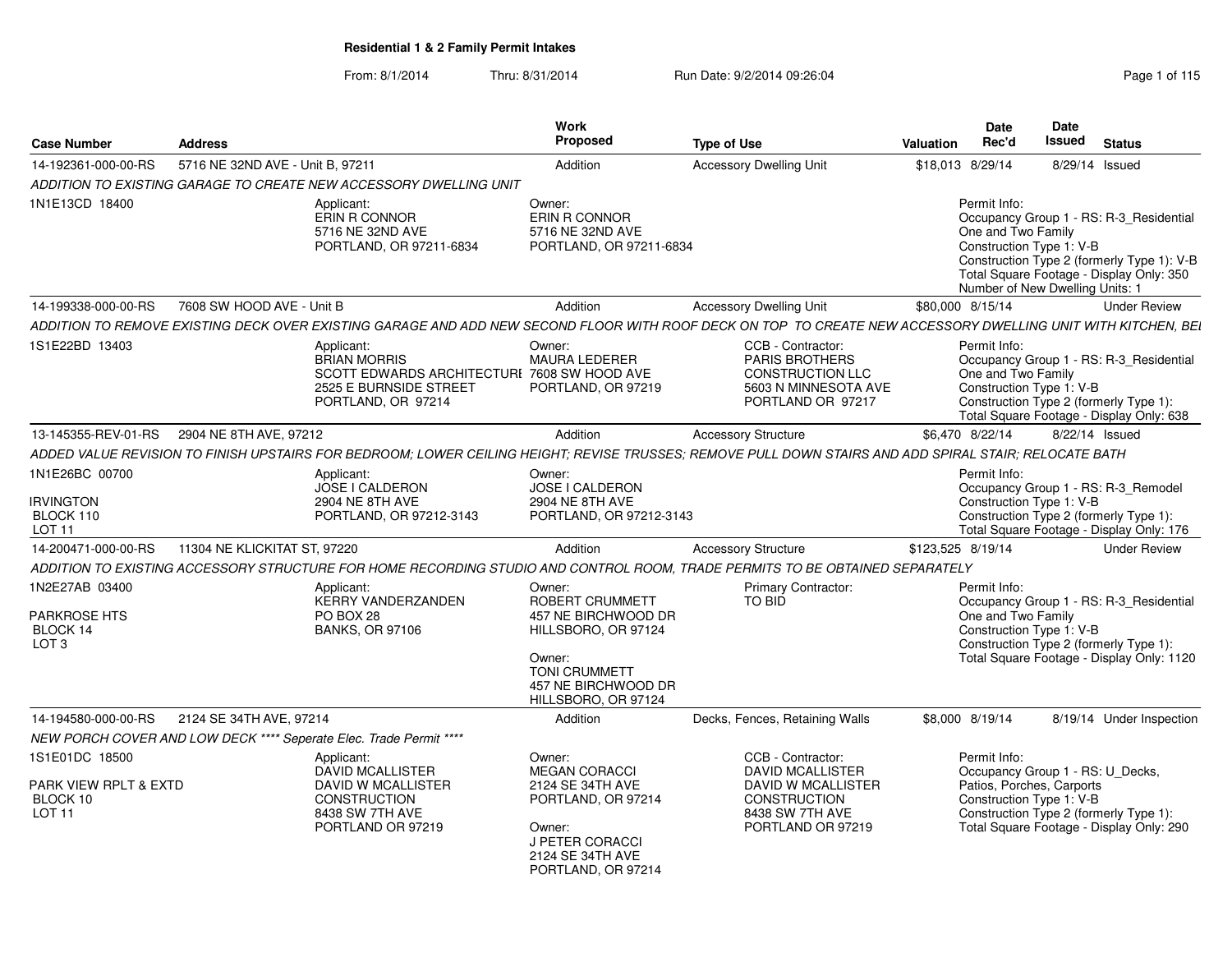| <b>Case Number</b>                                          | <b>Address</b>                                                      |                                   | <b>Work</b><br>Proposed                                                             | <b>Type of Use</b>                                                | Valuation | <b>Date</b><br>Rec'd                                  | <b>Date</b><br><b>Issued</b> | <b>Status</b>                                                                      |
|-------------------------------------------------------------|---------------------------------------------------------------------|-----------------------------------|-------------------------------------------------------------------------------------|-------------------------------------------------------------------|-----------|-------------------------------------------------------|------------------------------|------------------------------------------------------------------------------------|
| 14-195976-000-00-RS                                         | 2332 NW JOHNSON ST, 97210                                           |                                   | Addition                                                                            | Decks, Fences, Retaining Walls                                    |           | \$6,000 8/8/14                                        |                              | 8/8/14 Under Inspection                                                            |
| <b>REPLACE AND EXPAND DECK</b>                              |                                                                     |                                   |                                                                                     |                                                                   |           |                                                       |                              |                                                                                    |
| 1N1E33BC 07400                                              | Applicant:                                                          | WALTER BROS CONSTRUCTION          | Owner:<br><b>JAMES A VARNADO</b>                                                    | CCB - Contractor:<br>WALTER BROS CONSTRUCTION                     |           | Permit Info:<br>Occupancy Group 1 - RS: U_Decks,      |                              |                                                                                    |
| KINGS 2ND ADD<br>BLOCK <sub>7</sub><br>E 40' OF LOT 7       | <b>LLC</b><br>11795 SW TUALATIN RD #67<br>TUALATIN, OR 97062-7094   |                                   | 2332 NW JOHNSON ST<br>PORTLAND, OR 97210-3232                                       | <b>LLC</b><br>11795 SW TUALATIN RD #67<br>TUALATIN, OR 97062-7094 |           | Patios, Porches, Carports<br>Construction Type 1: V-B |                              | Construction Type 2 (formerly Type 1):                                             |
|                                                             |                                                                     |                                   | Owner:<br>SUSANNE H VARNADO<br>2332 NW JOHNSON ST<br>PORTLAND, OR 97210-3232        |                                                                   |           |                                                       |                              | Total Square Footage - Display Only: 190                                           |
| 14-199872-000-00-RS                                         | 1830 SE 44TH AVE, 97215                                             |                                   | Addition                                                                            | Decks, Fences, Retaining Walls                                    |           | \$6.117 8/18/14                                       |                              | 8/18/14 Under Inspection                                                           |
|                                                             | REPLACE AND EXPAND FOOTPRINT OF DECK                                |                                   |                                                                                     |                                                                   |           |                                                       |                              |                                                                                    |
| 1S2E06CB 07400                                              | Applicant:<br><b>BRUCE LOVELL</b>                                   |                                   | Owner:<br>MICHAEL T CARPENTER                                                       | CCB - Contractor:<br><b>RICKS CUSTOM FENCING &amp;</b>            |           | Permit Info:<br>Occupancy Group 1 - RS: U_Decks,      |                              |                                                                                    |
| <b>FAILING ADD</b><br>BLOCK <sub>3</sub><br>N 50' OF LOT 14 | <b>DECKING</b><br>20132 SE STARK ST                                 | <b>RICKS CUSTOMER FENCING AND</b> | 1830 SE 44TH AVE<br>PORTLAND, OR 97215-3127                                         | <b>DECKING INC</b><br>4543 SE TV HIGHWAY<br>HILLSBORO, OR 97123   |           | Patios, Porches, Carports<br>Construction Type 1: V-B |                              | Construction Type 2 (formerly Type 1):                                             |
|                                                             | PORTLAND, OR 97233                                                  |                                   | Owner:<br><b>BARBARA J CARPENTER</b><br>1830 SE 44TH AVE<br>PORTLAND, OR 97215-3127 |                                                                   |           |                                                       |                              | Total Square Footage - Display Only: 288                                           |
| 14-204586-000-00-RS                                         | 4411 SE SALMON ST, 97215                                            |                                   | Addition                                                                            | Decks, Fences, Retaining Walls                                    |           | \$3,993 8/27/14                                       |                              | 8/27/14 Under Inspection                                                           |
|                                                             | ADD DECK TO THE FRONT OF THE HOUSE: PORTION OF THE DECK IS OVER 7FT |                                   |                                                                                     |                                                                   |           |                                                       |                              |                                                                                    |
| 1S2E06BC 07500                                              | Applicant:<br><b>RICKS CUSTOM FENCING &amp;</b>                     |                                   | Owner:<br><b>JOSHUA A RAFKIND</b>                                                   | CCB - Contractor:<br><b>RICKS CUSTOM FENCING &amp;</b>            |           | Permit Info:<br>Occupancy Group 1 - RS: U_Decks,      |                              |                                                                                    |
| <b>GLENCOE PK</b><br>BLOCK <sub>8</sub>                     | <b>DECKING INC</b><br>4543 SE TV HIGHWAY                            |                                   | 4411 SE SALMON ST<br>PORTLAND, OR 97215-2446                                        | <b>DECKING INC</b><br>4543 SE TV HIGHWAY                          |           | Patios, Porches, Carports<br>Construction Type 1: V-B |                              |                                                                                    |
| E 16 2/3' OF LOT 5<br>W 16 2/3' OF LOT 6                    | HILLSBORO, OR 97123                                                 |                                   |                                                                                     | HILLSBORO, OR 97123                                               |           |                                                       |                              | Construction Type 2 (formerly Type 1):<br>Total Square Footage - Display Only: 188 |
| 14-205354-000-00-RS                                         | 2532 SW HAMILTON CT, 97201                                          |                                   | Addition                                                                            | Decks, Fences, Retaining Walls                                    |           | \$5,777 8/28/14                                       | 8/28/14 Issued               |                                                                                    |
|                                                             | BUILD NEW ELEVATED DECK AND STAIRS AT REAR OF HOUSE                 |                                   |                                                                                     |                                                                   |           |                                                       |                              |                                                                                    |
| 1S1E17AA 02100                                              | Applicant:<br>LOUISA M EVANS                                        |                                   | Owner:<br><b>LOUISA M EVANS</b>                                                     |                                                                   |           | Permit Info:<br>Occupancy Group 1 - RS: U_Decks,      |                              |                                                                                    |
| SECTION 17 1S 1E<br>TL 2100 0.25 ACRES                      | 2532 SW HAMILTON CT<br>PORTLAND, OR 97239                           |                                   | 2532 SW HAMILTON CT<br>PORTLAND, OR 97239                                           |                                                                   |           | Patios, Porches, Carports<br>Construction Type 1: V-B |                              | Construction Type 2 (formerly Type 1):                                             |
|                                                             |                                                                     |                                   | Owner:<br><b>KELSEY L EVANS</b><br>2532 SW HAMILTON CT<br>PORTLAND, OR 97239        |                                                                   |           |                                                       |                              | Total Square Footage - Display Only: 272                                           |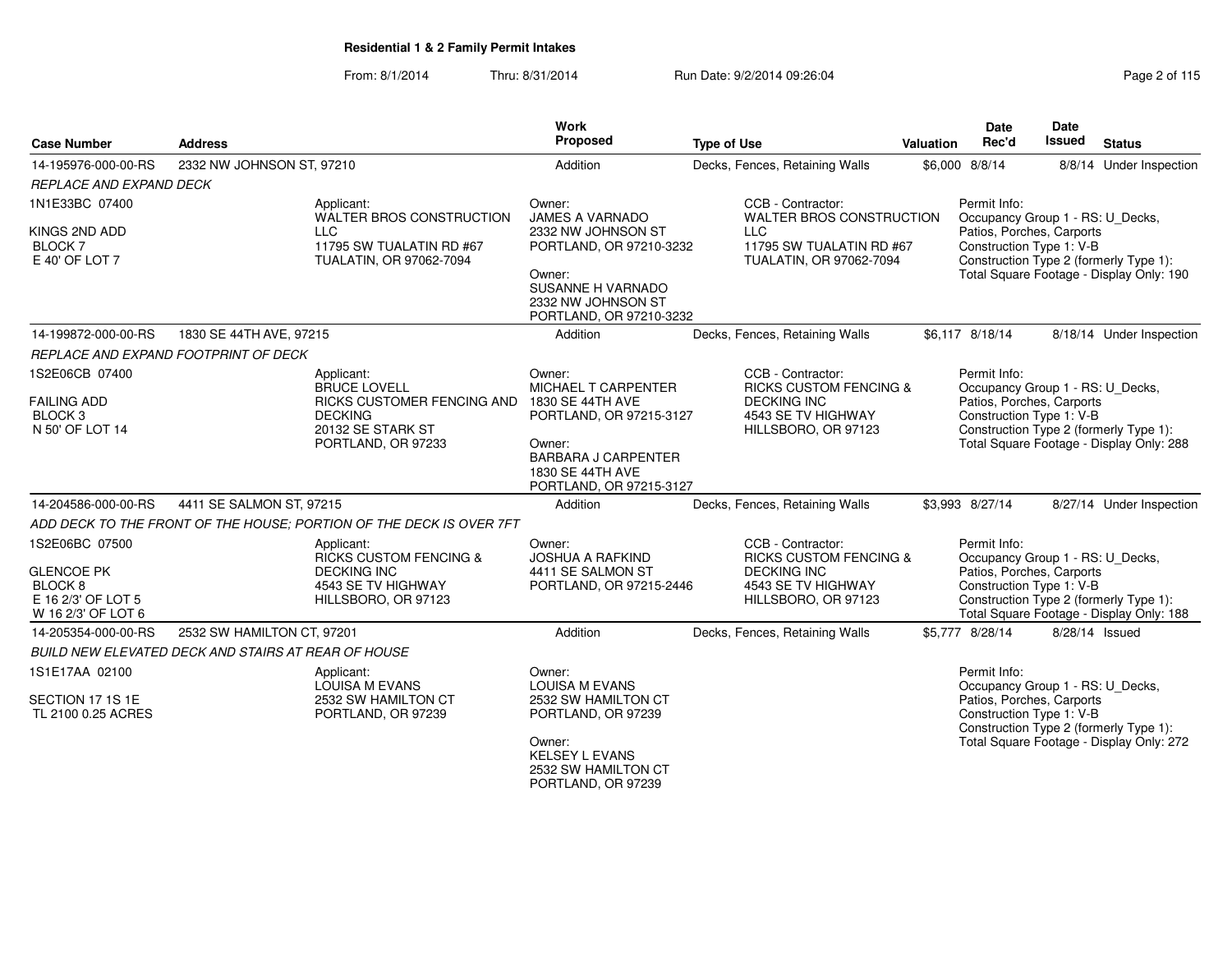| <b>Case Number</b>                                                                           | <b>Address</b>              |                                                                                                                             | <b>Work</b><br><b>Proposed</b>                                                               | <b>Type of Use</b> |                                                                                                                              | Valuation | Date<br>Rec'd                                                                                         | Date<br>Issued | <b>Status</b>                                                                                                             |
|----------------------------------------------------------------------------------------------|-----------------------------|-----------------------------------------------------------------------------------------------------------------------------|----------------------------------------------------------------------------------------------|--------------------|------------------------------------------------------------------------------------------------------------------------------|-----------|-------------------------------------------------------------------------------------------------------|----------------|---------------------------------------------------------------------------------------------------------------------------|
|                                                                                              |                             |                                                                                                                             |                                                                                              |                    |                                                                                                                              |           |                                                                                                       |                |                                                                                                                           |
| 14-206128-000-00-RS                                                                          | 4172 SW 55TH DR, 97221      |                                                                                                                             | Addition                                                                                     |                    | Decks, Fences, Retaining Walls                                                                                               |           | \$8,177 8/29/14                                                                                       |                | <b>Under Review</b>                                                                                                       |
|                                                                                              |                             | REBUILD AND EXPAND EXISTING REAR OPEN DECK TOTAL PROPOSED 385 SQ. FT.                                                       |                                                                                              |                    |                                                                                                                              |           |                                                                                                       |                |                                                                                                                           |
| 1S1E07CD 01300                                                                               |                             | Applicant:<br><b>KAREY CRESAP</b>                                                                                           | Owner:<br><b>DOUGAL WILLIAMS</b>                                                             |                    | CCB - Contractor:<br><b>KAREY CRESAP</b>                                                                                     |           | Permit Info:<br>Occupancy Group 1 - RS: U_Decks,                                                      |                |                                                                                                                           |
| <b>GREENTREES</b><br><b>BLOCK 3 TL 1300</b>                                                  |                             | <b>HEARTH &amp; HOME RESIDENTIAL</b><br><b>CONS</b><br>PO Box 91235<br>PORTLAND, OR 97291                                   | 4172 SW 55TH DR<br>PORTLAND, OR 97221<br>Owner:<br>MARY K BECKER-WILLIAMS<br>4172 SW 55TH DR |                    | <b>HEARTH &amp; HOME RESIDENTIAL</b><br><b>CONS</b><br>PO Box 91235<br>PORTLAND, OR 97291                                    |           | Patios, Porches, Carports<br>Construction Type 1: V-B                                                 |                | Construction Type 2 (formerly Type 1):<br>Total Square Footage - Display Only: 385                                        |
| 14-194856-000-00-RS                                                                          | 9930 SE CARUTHERS ST, 97216 |                                                                                                                             | PORTLAND, OR 97221<br>Addition                                                               | Duplex             |                                                                                                                              |           | \$20,000 8/19/14                                                                                      |                | 8/19/14 Issued                                                                                                            |
|                                                                                              |                             | REMOVE EXISTING ROOF STRUCTURE AND REPLACE WITH STEEPER PITCHED TRUSS ROOF                                                  |                                                                                              |                    |                                                                                                                              |           |                                                                                                       |                |                                                                                                                           |
| 1S2E04DD 02800                                                                               |                             | Applicant:<br><b>JOSEPH BLAINE WOOD</b><br><b>JB WOOD CONSTRUCTION INC</b><br>2830 BURLINGTON DR<br>NEWBERG, OR 97132       | Owner:<br><b>MEYER &amp; WEIL LLC</b><br><b>PO BOX 515</b><br><b>DUNDEE, OR 97115</b>        |                    | CCB - Contractor:<br><b>JOSEPH BLAINE WOOD</b><br><b>JB WOOD CONSTRUCTION INC</b><br>2830 BURLINGTON DR<br>NEWBERG, OR 97132 |           | Permit Info:<br>Construction Type 1: V-B                                                              |                | Occupancy Group 1 - RS: R-3 Remodel<br>Construction Type 2 (formerly Type 1):                                             |
| 14-156697-000-00-RS                                                                          | 3704 N LONGVIEW AVE, 97227  |                                                                                                                             | Addition                                                                                     | Garage/Carport     |                                                                                                                              |           | \$31,860 8/12/14                                                                                      |                | 8/12/14 Issued                                                                                                            |
|                                                                                              |                             | 360 SF ADDITION TO REAR OF DETACHED GARAGE; NEW STAIRS TO NEW DOORWAY                                                       |                                                                                              |                    |                                                                                                                              |           |                                                                                                       |                |                                                                                                                           |
| 1N1E21DD 10900<br><b>OVERLOOK</b><br>BLOCK <sub>23</sub><br>LOT <sub>9</sub>                 |                             | Applicant:<br><b>FRED A BREWER</b><br>3704 N LONGVIEW AVE<br>PORTLAND, OR 97227                                             | Owner:<br><b>FRED A BREWER</b><br>3704 N LONGVIEW AVE<br>PORTLAND, OR 97227                  |                    |                                                                                                                              |           | Permit Info:<br>Occupancy Group 1 - RS: U_Private<br>Garage\Utility Misc.<br>Construction Type 1: V-B |                | Construction Type 2 (formerly Type 1):<br>Total Square Footage - Display Only: 750                                        |
| 14-188971-000-00-RS                                                                          | 6624 SE 20TH AVE, 97202     |                                                                                                                             | Addition                                                                                     |                    | Garage/Carport                                                                                                               |           | \$19.262 8/13/14                                                                                      |                | $8/13/14$ Issued                                                                                                          |
|                                                                                              |                             | NEW ADDITION WITH OFFICE SPACE, STORAGE AND BATHROOM WITH SINK (TRADE PERMITS TO BE OBTAINED SEPARATELY) 3 BATHROOMS TOTAL. |                                                                                              |                    |                                                                                                                              |           |                                                                                                       |                |                                                                                                                           |
| 1S1E23AA 11100<br>WESTMORELAND<br>BLOCK 27<br>LOT <sub>3</sub>                               |                             | Applicant:<br><b>GAIL OLDHAM</b><br>9117 SW BURNHAM STREET<br><b>TIGARD, OR 97223</b>                                       | Owner:<br>MARY ELLEN HILL<br>6624 SE 20TH AVE<br>PORTLAND, OR 97202-5640                     |                    | CCB - Contractor:<br><b>EVERGREEN PACIFIC INC</b><br>9117 SW BURNHAM ST<br>TIGARD, OR 97223                                  |           | Permit Info:<br>Construction Type 1: V-B                                                              |                | Occupancy Group 1 - RS: R-3_Remodel<br>Construction Type 2 (formerly Type 1):<br>Total Square Footage - Display Only: 524 |
| 14-193443-000-00-RS                                                                          | 1336 NE 52ND AVE, 97213     |                                                                                                                             | Addition                                                                                     |                    | Garage/Carport                                                                                                               |           | \$3,000 8/5/14                                                                                        |                | 8/5/14 Final                                                                                                              |
|                                                                                              |                             | REPAIR EXISTING DETACHED GARAGE, CHANGE FROM FLAT ROOF TO GABLE ROOF                                                        |                                                                                              |                    |                                                                                                                              |           |                                                                                                       |                |                                                                                                                           |
| 1N2E31AB 11100<br><b>COLWELLS ADD</b><br>BLOCK <sub>3</sub><br>N 1/2 OF LOT 5&6 EXC PT IN ST |                             | Applicant:<br><b>TOSHIO F MIGAKI</b><br>1336 NE 52ND AVE<br>PORTLAND, OR 97213                                              | Owner:<br><b>TOSHIO F MIGAKI</b><br>1336 NE 52ND AVE<br>PORTLAND, OR 97213<br>Owner:         |                    |                                                                                                                              |           | Permit Info:<br>Occupancy Group 1 - RS: U_Private<br>Garage\Utility Misc.<br>Construction Type 1: V-B |                | Construction Type 2 (formerly Type 1):                                                                                    |
|                                                                                              |                             |                                                                                                                             | SHIZUKO A MIGAKI<br>1336 NE 52ND AVE<br>PORTLAND, OR 97213                                   |                    |                                                                                                                              |           |                                                                                                       |                |                                                                                                                           |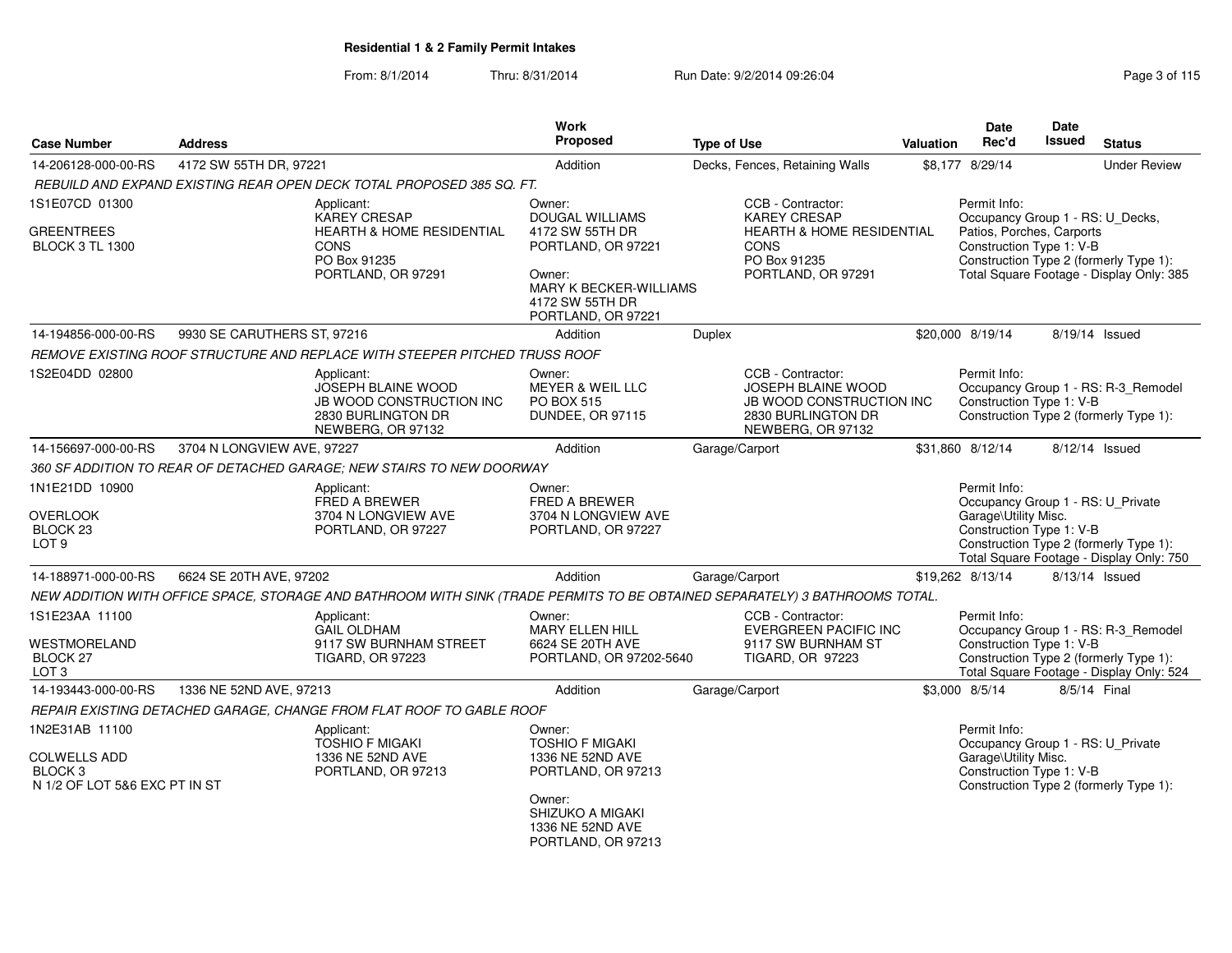| Page 4 of 115 |  |  |  |  |  |
|---------------|--|--|--|--|--|
|---------------|--|--|--|--|--|

| <b>Case Number</b>                                                                                         | <b>Address</b>                  |                                                                                      | <b>Work</b><br>Proposed                                                                                                                                                         | <b>Type of Use</b>                                                                                                                                                                                                                                                     | <b>Valuation</b> | <b>Date</b><br>Rec'd                                                                                  | Date<br>Issued | <b>Status</b>                                                                                                                      |
|------------------------------------------------------------------------------------------------------------|---------------------------------|--------------------------------------------------------------------------------------|---------------------------------------------------------------------------------------------------------------------------------------------------------------------------------|------------------------------------------------------------------------------------------------------------------------------------------------------------------------------------------------------------------------------------------------------------------------|------------------|-------------------------------------------------------------------------------------------------------|----------------|------------------------------------------------------------------------------------------------------------------------------------|
| 14-204306-000-00-RS                                                                                        | 12614 NE GLISAN ST, 97230       |                                                                                      | Addition                                                                                                                                                                        | Garage/Carport                                                                                                                                                                                                                                                         |                  | \$1,000 8/26/14                                                                                       |                | 8/26/14 Issued                                                                                                                     |
| NEW TRUSSES TO REROOF AND PITCH OF ROOF                                                                    |                                 |                                                                                      |                                                                                                                                                                                 |                                                                                                                                                                                                                                                                        |                  |                                                                                                       |                |                                                                                                                                    |
| 1N2E35CB 00300<br><b>MENLO PK SUB</b><br>BLOCK 1<br>LOT 18-21 EXC E 45'<br>LOT 22 EXC E 45' & EXC PT IN ST |                                 | Applicant:<br><b>IOAN PATAN</b><br>12614 NE GLISAN ST<br>PORTLAND, OR 97230-2450     | Owner:<br><b>IOAN PATAN</b><br>12614 NE GLISAN ST<br>PORTLAND, OR 97230-2450<br>Owner:<br><b>CONSTANTA PATAN</b><br>12614 NE GLISAN ST<br>PORTLAND, OR 97230-2450               |                                                                                                                                                                                                                                                                        |                  | Permit Info:<br>Occupancy Group 1 - RS: U_Private<br>Garage\Utility Misc.<br>Construction Type 1: V-B |                | Construction Type 2 (formerly Type 1):<br>Total Square Footage - Display Only: 312                                                 |
| 13-140995-REV-01-RS                                                                                        | 3905 SW COUNCIL CREST DR, 97201 |                                                                                      | Addition                                                                                                                                                                        | Single Family Dwelling                                                                                                                                                                                                                                                 |                  | \$8/15/14                                                                                             | 8/15/14 Final  |                                                                                                                                    |
|                                                                                                            |                                 | REVISION TO REMOVE FAMILY ROOM, BATHROOM AND MASTER BATH ADDITION FROM SCOPE OF WORK |                                                                                                                                                                                 |                                                                                                                                                                                                                                                                        |                  |                                                                                                       |                |                                                                                                                                    |
| 1S1E09CB 07000<br>COUNCIL CREST PK<br>BLOCK 16<br>LOT 4&5 TL 7000                                          |                                 | Applicant:<br><b>LAURA MIGLIORI</b><br>812 NW 17TH<br>PORTLAND, OR 97209             | Owner:<br><b>HENRY S NICHOLSON</b><br>3905 SW COUNCIL CREST DR<br>PORTLAND, OR 97239-1525<br>Owner:<br>CAROL T NICHOLSON<br>3905 SW COUNCIL CREST DR<br>PORTLAND, OR 97239-1525 | CCB - Contractor:<br>SPARKS BAUGHMAN<br>SPARKS BAUGHMAN<br><b>CONSTRUCTION LLC</b><br>818 SW 3RD AVE #56<br>PORTLAND, OR 97204                                                                                                                                         |                  | Permit Info:<br>One and Two Family<br>Construction Type 1: V-B                                        |                | Occupancy Group 1 - RS: R-3_Residential<br>Construction Type 2 (formerly Type 1):<br>Total Square Footage - Display Only: 396      |
| 13-180860-DFS-03-RS                                                                                        | 15336 SE DIVISION ST, 97236     |                                                                                      | Addition                                                                                                                                                                        | Single Family Dwelling                                                                                                                                                                                                                                                 |                  | \$5,000 8/29/14                                                                                       |                | 8/29/14 Issued                                                                                                                     |
| <b>DFS FOR TRUSSES</b>                                                                                     |                                 |                                                                                      |                                                                                                                                                                                 |                                                                                                                                                                                                                                                                        |                  |                                                                                                       |                |                                                                                                                                    |
| 1S2E12AB 03900<br>SECTION 12 1S 2E<br>TL 3900 0.21 ACRES                                                   |                                 | Applicant:<br><b>HAN NGO</b><br>16205 SE BROOKLYN ST<br>PORTLAND, OR 97236-1918      | Owner:<br><b>VU TRAN</b><br>16205 SE BROOKLYN ST<br>PORTLAND, OR 97236-1918<br>Owner:<br><b>HAN NGO</b><br>16205 SE BROOKLYN ST<br>PORTLAND, OR 97236-1918                      | CCB - Contractor:<br>CNT CONSTRUCTION LLC<br>4630 SE 52ND AVE<br>PORTLAND OR 97206                                                                                                                                                                                     |                  | Permit Info:<br>One and Two Family<br>Construction Type 1: V-B                                        |                | Occupancy Group 1 - RS: R-3_Residential<br>Construction Type 2 (formerly Type 1): V-B<br>Total Square Footage - Display Only: 2141 |
| 14-130637-REV-01-RS                                                                                        | 6132 SW 55TH DR, 97221          |                                                                                      | Addition                                                                                                                                                                        | Single Family Dwelling                                                                                                                                                                                                                                                 |                  | \$8/7/14                                                                                              |                | <b>Under Review</b>                                                                                                                |
| <b>REVISION TO TRUSS DESIGN</b>                                                                            |                                 |                                                                                      |                                                                                                                                                                                 |                                                                                                                                                                                                                                                                        |                  |                                                                                                       |                |                                                                                                                                    |
| 1S1E18CD 00200<br><b>VERMONT HILLS</b><br>BLOCK 8<br>LOT <sub>2</sub>                                      |                                 | Applicant:<br>MOUNTAINWOOD HOMES INC<br>PO BOX 2257<br>BEAVERTON OR 97075            | Owner:<br><b>KENNETH A OTLEY</b><br>6132 SW 55TH DR<br>PORTLAND, OR 97221<br>Owner:<br>ANNE L LAGOZZINO<br>6132 SW 55TH DR<br>PORTLAND, OR 97221                                | CCB - Contractor:<br>CRAFTWORK PLUMBING INC<br>7737 SW CIRRUS DR<br>BEAVERTON, OR 97008<br>CCB - Contractor:<br><b>CLACKAMAS ELECTRIC INC</b><br>PO BOX 51<br>BEAVERCREEK OR 97004<br>CCB - Contractor:<br>MOUNTAINWOOD HOMES INC<br>PO BOX 2257<br>BEAVERTON OR 97075 |                  | Permit Info:<br>One and Two Family<br>Construction Type 1: V-B                                        |                | Occupancy Group 1 - RS: R-3_Residential<br>Construction Type 2 (formerly Type 1): V-B<br>Total Square Footage - Display Only: 1756 |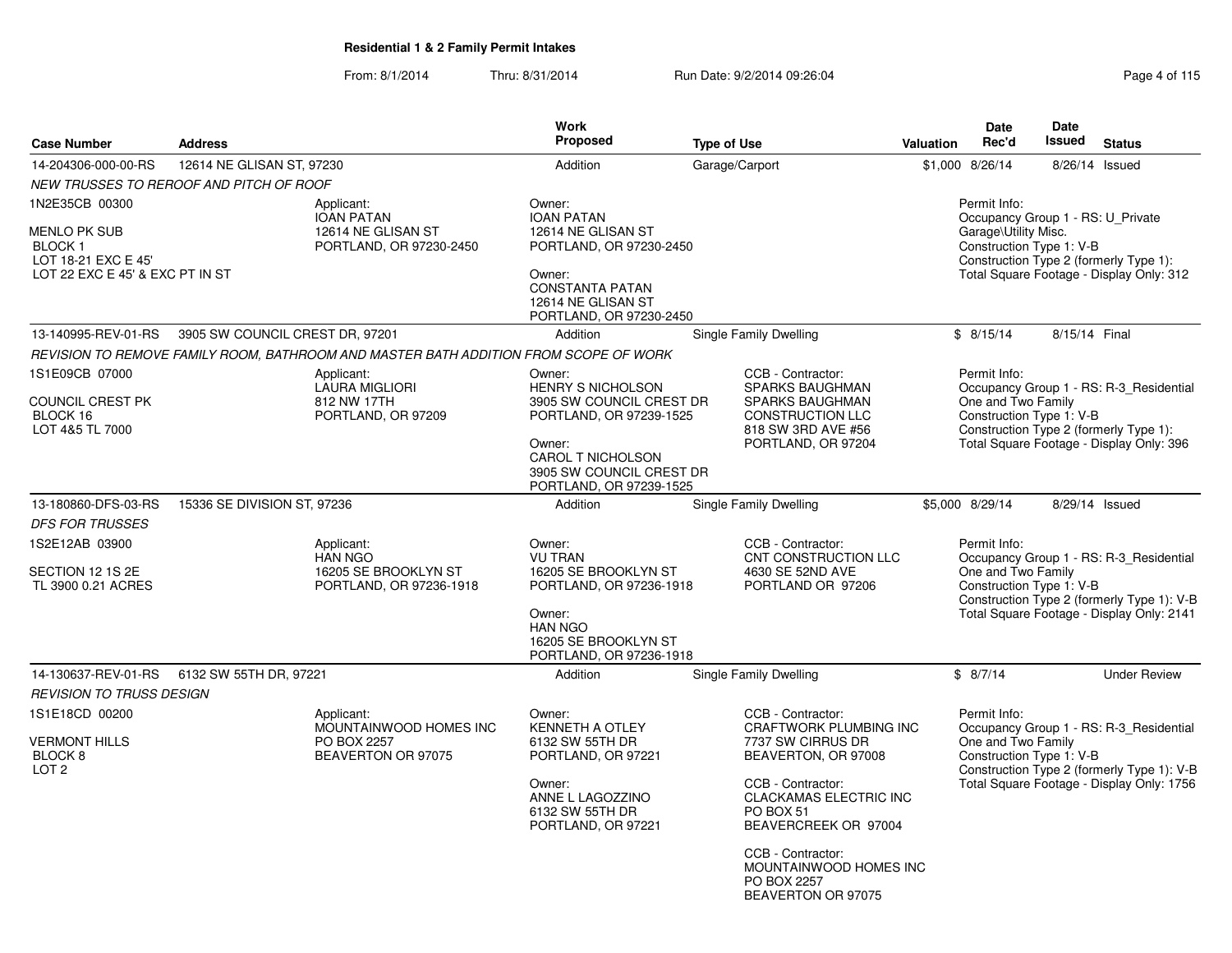| 8220 SW 3RD AVE, 97219<br>Single Family Dwelling<br>Addition<br>\$8/1/14<br>$8/1/14$ Issued<br>REVISION - ELIMINATE KITCHEN/LIVING/DINING REMODEL FROM SCOPE OF WORK<br>Applicant:<br>CCB - Contractor:<br>Permit Info:<br>Owner:<br>Occupancy Group 1 - RS: R-3 Residential<br><b>JEFF BURNS</b><br><b>JENNIFER A MURPHY</b><br>YAKER RENOVATIONS LLC DBA<br><b>BURNS ORGANIC MODERN</b><br>VANILLAWOOD PROPERTIES<br>One and Two Family<br>8220 SW 3RD AVE<br>6663 SW BVRTN HLSDL HWY, #296 Construction Type 1: V-B<br>1336 SE 20TH AVE<br>PORTLAND, OR 97219-4608<br>Construction Type 2 (formerly Type 1):<br>PORTLAND, OR 97214<br>PORTLAND OR 97225<br>Total Square Footage - Display Only: 300<br>Single Family Dwelling<br>1903 SE ANKENY ST, 97214<br>Addition<br>\$25,000 8/1/14<br>Permit Info:<br>Applicant:<br>Owner:<br>CARL J ANDREEN<br><b>CARL J ANDREEN</b><br>Occupancy Group 1 - RS: U_Private<br>Garage\Utility Misc.<br>1903 SE ANKENY ST<br>1903 SE ANKENY ST<br>Construction Type 1: V-B<br>PORTLAND, OR 97214<br>PORTLAND, OR 97214<br>Construction Type 2 (formerly Type 1):<br>Total Square Footage - Display Only: 536<br>Applicant:<br><b>DAVE SPITZER</b><br><b>DMS ARCHITECTS</b><br>2106 NE MLK BLVD<br>PORTLAND OR 97212<br>Single Family Dwelling<br>3325 NE 73RD AVE, 97213<br>Addition<br>\$8/18/14<br>8/18/14 Issued<br>REVISION TO REMOVE PROPOSED CHANGES TO SECOND FLOOR BATHROOM<br>Permit Info:<br>Applicant:<br>Owner:<br><b>KENNETH B HAMAN</b><br>KAY L WOODFORD<br>Occupancy Group 1 - RS: R-3_Residential<br>4405 SE BYBEE<br>3325 NE 73RD AVE<br>One and Two Family<br>Construction Type 1: V-B<br>PORTLAND, OR 97206<br>PORTLAND, OR 97213-5823<br>Construction Type 2 (formerly Type 1):<br>Total Square Footage - Display Only: 100<br>Addition<br>Single Family Dwelling<br>\$8/4/14<br>4047 SE 92ND AVE<br>$8/4/14$ Issued<br>REVISION - MODIFICATION TO POUR NEW FOUNDATION, WET SET ANCHOR BOLTS AND HOLD-DOWNS. SPECIAL INSPECTIONS REMOVED FROM ORIGINAL PERMIT - NO EXTERIOR CHANGES<br>Applicant:<br>Owner:<br>Permit Info:<br>Nael Saker<br><b>NAEL SAKER</b><br>Occupancy Group 1 - RS: R-3 Residential<br>16130 SW Goshawk St<br>One and Two Family<br>16130 SW GOSHAWK ST<br>Construction Type 1: V-B<br>Beaverton, OR 97007<br><b>ALOHA, OR 97007</b><br>Construction Type 2 (formerly Type 1):<br>Total Square Footage - Display Only: 409<br>Owner:<br><b>HADI NOUREDINE</b><br>16130 SW GOSHAWK ST<br><b>ALOHA, OR 97007</b> | <b>Case Number</b>                               | <b>Address</b> | <b>Work</b><br>Proposed | <b>Type of Use</b> | Valuation | Date<br>Rec'd | Date<br><b>Issued</b> | <b>Status</b> |
|--------------------------------------------------------------------------------------------------------------------------------------------------------------------------------------------------------------------------------------------------------------------------------------------------------------------------------------------------------------------------------------------------------------------------------------------------------------------------------------------------------------------------------------------------------------------------------------------------------------------------------------------------------------------------------------------------------------------------------------------------------------------------------------------------------------------------------------------------------------------------------------------------------------------------------------------------------------------------------------------------------------------------------------------------------------------------------------------------------------------------------------------------------------------------------------------------------------------------------------------------------------------------------------------------------------------------------------------------------------------------------------------------------------------------------------------------------------------------------------------------------------------------------------------------------------------------------------------------------------------------------------------------------------------------------------------------------------------------------------------------------------------------------------------------------------------------------------------------------------------------------------------------------------------------------------------------------------------------------------------------------------------------------------------------------------------------------------------------------------------------------------------------------------------------------------------------------------------------------------------------------------------------------------------------------------------------------------------------------------------------------------------------------------------------------------------------------------------------------------------------|--------------------------------------------------|----------------|-------------------------|--------------------|-----------|---------------|-----------------------|---------------|
|                                                                                                                                                                                                                                                                                                                                                                                                                                                                                                                                                                                                                                                                                                                                                                                                                                                                                                                                                                                                                                                                                                                                                                                                                                                                                                                                                                                                                                                                                                                                                                                                                                                                                                                                                                                                                                                                                                                                                                                                                                                                                                                                                                                                                                                                                                                                                                                                                                                                                                  | 14-134670-REV-01-RS                              |                |                         |                    |           |               |                       |               |
|                                                                                                                                                                                                                                                                                                                                                                                                                                                                                                                                                                                                                                                                                                                                                                                                                                                                                                                                                                                                                                                                                                                                                                                                                                                                                                                                                                                                                                                                                                                                                                                                                                                                                                                                                                                                                                                                                                                                                                                                                                                                                                                                                                                                                                                                                                                                                                                                                                                                                                  |                                                  |                |                         |                    |           |               |                       |               |
| 8/1/14 Under Inspection<br>CONSTRUCTION OF PARTIALLY BELOW GRADE WORK SHOP LU13-123260 / TRADE PERMIT(S) TO BE SEPARATE/***ADD PT ROUGH IN ONLY FOR (3) PLUMBING FIXTURES - FUTURE BATHROOM .                                                                                                                                                                                                                                                                                                                                                                                                                                                                                                                                                                                                                                                                                                                                                                                                                                                                                                                                                                                                                                                                                                                                                                                                                                                                                                                                                                                                                                                                                                                                                                                                                                                                                                                                                                                                                                                                                                                                                                                                                                                                                                                                                                                                                                                                                                    | 1S1E22CC 02800                                   |                |                         |                    |           |               |                       |               |
|                                                                                                                                                                                                                                                                                                                                                                                                                                                                                                                                                                                                                                                                                                                                                                                                                                                                                                                                                                                                                                                                                                                                                                                                                                                                                                                                                                                                                                                                                                                                                                                                                                                                                                                                                                                                                                                                                                                                                                                                                                                                                                                                                                                                                                                                                                                                                                                                                                                                                                  | <b>CARSON HTS</b><br>BLOCK 35<br>LOT 14&15       |                |                         |                    |           |               |                       |               |
|                                                                                                                                                                                                                                                                                                                                                                                                                                                                                                                                                                                                                                                                                                                                                                                                                                                                                                                                                                                                                                                                                                                                                                                                                                                                                                                                                                                                                                                                                                                                                                                                                                                                                                                                                                                                                                                                                                                                                                                                                                                                                                                                                                                                                                                                                                                                                                                                                                                                                                  | 14-149988-000-00-RS                              |                |                         |                    |           |               |                       |               |
|                                                                                                                                                                                                                                                                                                                                                                                                                                                                                                                                                                                                                                                                                                                                                                                                                                                                                                                                                                                                                                                                                                                                                                                                                                                                                                                                                                                                                                                                                                                                                                                                                                                                                                                                                                                                                                                                                                                                                                                                                                                                                                                                                                                                                                                                                                                                                                                                                                                                                                  |                                                  |                |                         |                    |           |               |                       |               |
|                                                                                                                                                                                                                                                                                                                                                                                                                                                                                                                                                                                                                                                                                                                                                                                                                                                                                                                                                                                                                                                                                                                                                                                                                                                                                                                                                                                                                                                                                                                                                                                                                                                                                                                                                                                                                                                                                                                                                                                                                                                                                                                                                                                                                                                                                                                                                                                                                                                                                                  | 1N1E35DD 01900<br><b>BUCKMANS ADD</b>            |                |                         |                    |           |               |                       |               |
|                                                                                                                                                                                                                                                                                                                                                                                                                                                                                                                                                                                                                                                                                                                                                                                                                                                                                                                                                                                                                                                                                                                                                                                                                                                                                                                                                                                                                                                                                                                                                                                                                                                                                                                                                                                                                                                                                                                                                                                                                                                                                                                                                                                                                                                                                                                                                                                                                                                                                                  | BLOCK 2<br>LOT <sub>5</sub>                      |                |                         |                    |           |               |                       |               |
|                                                                                                                                                                                                                                                                                                                                                                                                                                                                                                                                                                                                                                                                                                                                                                                                                                                                                                                                                                                                                                                                                                                                                                                                                                                                                                                                                                                                                                                                                                                                                                                                                                                                                                                                                                                                                                                                                                                                                                                                                                                                                                                                                                                                                                                                                                                                                                                                                                                                                                  |                                                  |                |                         |                    |           |               |                       |               |
|                                                                                                                                                                                                                                                                                                                                                                                                                                                                                                                                                                                                                                                                                                                                                                                                                                                                                                                                                                                                                                                                                                                                                                                                                                                                                                                                                                                                                                                                                                                                                                                                                                                                                                                                                                                                                                                                                                                                                                                                                                                                                                                                                                                                                                                                                                                                                                                                                                                                                                  | 14-151245-REV-01-RS                              |                |                         |                    |           |               |                       |               |
|                                                                                                                                                                                                                                                                                                                                                                                                                                                                                                                                                                                                                                                                                                                                                                                                                                                                                                                                                                                                                                                                                                                                                                                                                                                                                                                                                                                                                                                                                                                                                                                                                                                                                                                                                                                                                                                                                                                                                                                                                                                                                                                                                                                                                                                                                                                                                                                                                                                                                                  |                                                  |                |                         |                    |           |               |                       |               |
|                                                                                                                                                                                                                                                                                                                                                                                                                                                                                                                                                                                                                                                                                                                                                                                                                                                                                                                                                                                                                                                                                                                                                                                                                                                                                                                                                                                                                                                                                                                                                                                                                                                                                                                                                                                                                                                                                                                                                                                                                                                                                                                                                                                                                                                                                                                                                                                                                                                                                                  | 1N2E29AB 10300                                   |                |                         |                    |           |               |                       |               |
|                                                                                                                                                                                                                                                                                                                                                                                                                                                                                                                                                                                                                                                                                                                                                                                                                                                                                                                                                                                                                                                                                                                                                                                                                                                                                                                                                                                                                                                                                                                                                                                                                                                                                                                                                                                                                                                                                                                                                                                                                                                                                                                                                                                                                                                                                                                                                                                                                                                                                                  | <b>GREGORY HTS</b><br><b>BLOCK1</b><br>LOT 19&20 |                |                         |                    |           |               |                       |               |
|                                                                                                                                                                                                                                                                                                                                                                                                                                                                                                                                                                                                                                                                                                                                                                                                                                                                                                                                                                                                                                                                                                                                                                                                                                                                                                                                                                                                                                                                                                                                                                                                                                                                                                                                                                                                                                                                                                                                                                                                                                                                                                                                                                                                                                                                                                                                                                                                                                                                                                  | 14-153104-REV-01-RS                              |                |                         |                    |           |               |                       |               |
|                                                                                                                                                                                                                                                                                                                                                                                                                                                                                                                                                                                                                                                                                                                                                                                                                                                                                                                                                                                                                                                                                                                                                                                                                                                                                                                                                                                                                                                                                                                                                                                                                                                                                                                                                                                                                                                                                                                                                                                                                                                                                                                                                                                                                                                                                                                                                                                                                                                                                                  |                                                  |                |                         |                    |           |               |                       |               |
|                                                                                                                                                                                                                                                                                                                                                                                                                                                                                                                                                                                                                                                                                                                                                                                                                                                                                                                                                                                                                                                                                                                                                                                                                                                                                                                                                                                                                                                                                                                                                                                                                                                                                                                                                                                                                                                                                                                                                                                                                                                                                                                                                                                                                                                                                                                                                                                                                                                                                                  | 1S2E09CD 01001                                   |                |                         |                    |           |               |                       |               |
|                                                                                                                                                                                                                                                                                                                                                                                                                                                                                                                                                                                                                                                                                                                                                                                                                                                                                                                                                                                                                                                                                                                                                                                                                                                                                                                                                                                                                                                                                                                                                                                                                                                                                                                                                                                                                                                                                                                                                                                                                                                                                                                                                                                                                                                                                                                                                                                                                                                                                                  | PARTITION PLAT 2000-89<br>LOT <sub>1</sub>       |                |                         |                    |           |               |                       |               |
|                                                                                                                                                                                                                                                                                                                                                                                                                                                                                                                                                                                                                                                                                                                                                                                                                                                                                                                                                                                                                                                                                                                                                                                                                                                                                                                                                                                                                                                                                                                                                                                                                                                                                                                                                                                                                                                                                                                                                                                                                                                                                                                                                                                                                                                                                                                                                                                                                                                                                                  |                                                  |                |                         |                    |           |               |                       |               |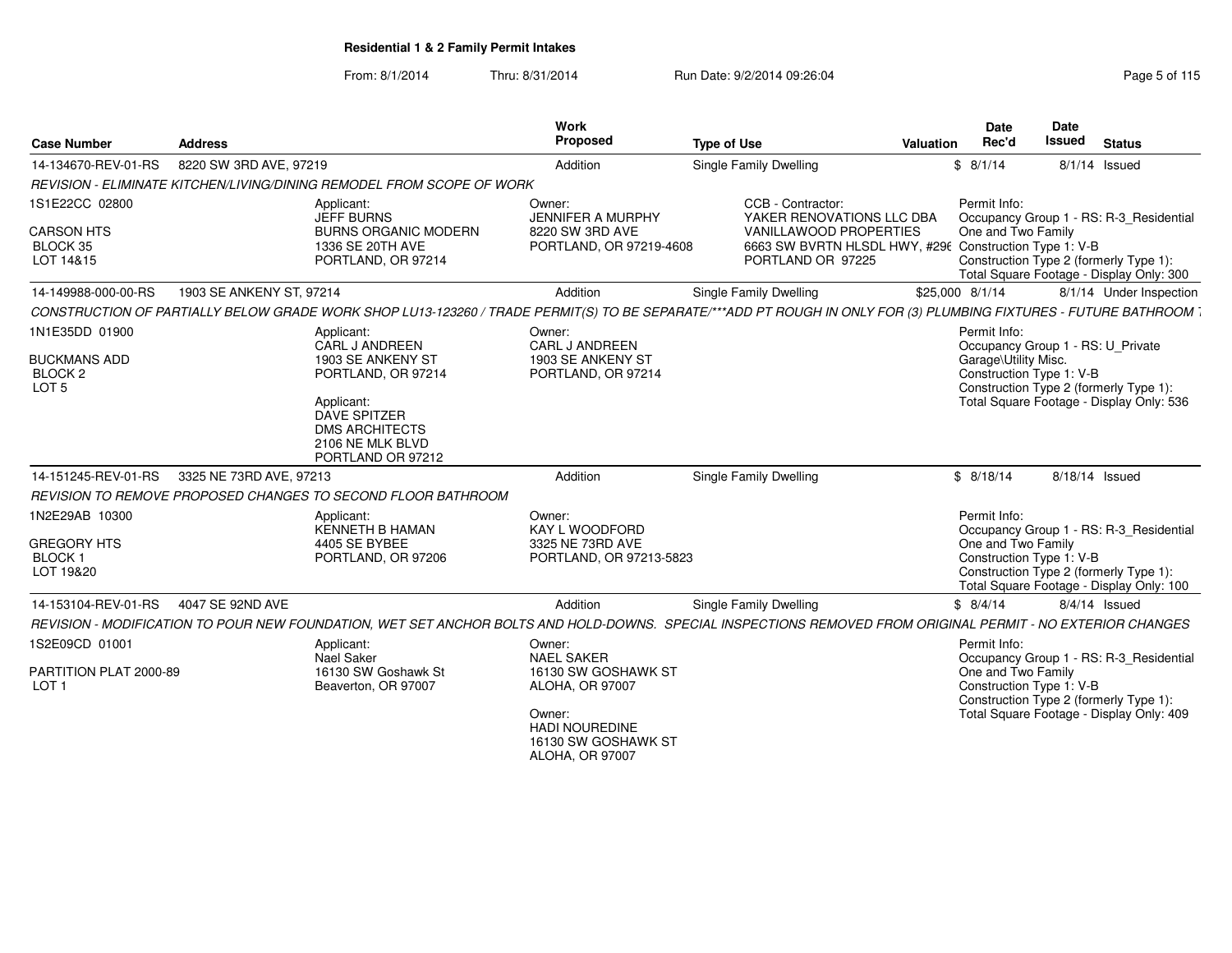|                                                                     |                            |                                                                                                                  | <b>Work</b>                                                                            |                                                                                                        |           | Date                                                           | <b>Date</b>   |                                                                                                                                   |
|---------------------------------------------------------------------|----------------------------|------------------------------------------------------------------------------------------------------------------|----------------------------------------------------------------------------------------|--------------------------------------------------------------------------------------------------------|-----------|----------------------------------------------------------------|---------------|-----------------------------------------------------------------------------------------------------------------------------------|
| <b>Case Number</b>                                                  | <b>Address</b>             |                                                                                                                  | <b>Proposed</b>                                                                        | <b>Type of Use</b>                                                                                     | Valuation | Rec'd                                                          | <b>Issued</b> | <b>Status</b>                                                                                                                     |
| 14-158468-DFS-01-RS                                                 | 3384 SE WOODWARD ST, 97202 |                                                                                                                  | Addition                                                                               | <b>Single Family Dwelling</b>                                                                          |           | $$1$ 8/1/14                                                    |               | <b>Under Review</b>                                                                                                               |
| <b>TRUSSES</b>                                                      |                            |                                                                                                                  |                                                                                        |                                                                                                        |           |                                                                |               |                                                                                                                                   |
| 1S1E12AB 23800                                                      |                            | Applicant:<br><b>KEVIN FISCHER</b>                                                                               | Owner:<br><b>JOSHUA P WARNER</b>                                                       | CCB - Contractor:<br>JAMES DAVID LOVESTRAND                                                            |           | Permit Info:                                                   |               | Occupancy Group 1 - RS: R-3_Residential                                                                                           |
| <b>WAVERLY</b><br>W 40' OF E 80' OF N 1/2 OF BLOCK 47               |                            | ALICE DESIGN<br>4803 NE 32ND AVENUE<br>PORTLAND OR 97211                                                         | 3384 SE WOODWARD ST<br>PORTLAND, OR 97202-1465                                         | 3015 NE 20TH AVE<br>PORTLAND, OR 97212                                                                 |           | One and Two Family<br>Construction Type 1: V-B                 |               | Construction Type 2 (formerly Type 1): V-B                                                                                        |
|                                                                     |                            |                                                                                                                  | Owner:<br><b>JENNIFER A GINGRICH</b><br>3384 SE WOODWARD ST<br>PORTLAND, OR 97202-1465 | CCB - Contractor:<br>DAVID RAY OAKLEY<br><b>TIGARD</b><br>8811 SW SPRUCE ST<br><b>TIGARD OR 97223</b>  |           |                                                                |               | Total Square Footage - Display Only: 410                                                                                          |
|                                                                     |                            |                                                                                                                  |                                                                                        | CCB - Contractor:<br><b>CHARGED ELECTRIC LLC</b><br>12175 SW SUMMER CREST DR<br><b>TIGARD OR 97223</b> |           |                                                                |               |                                                                                                                                   |
| 14-161933-DFS-01-RS                                                 | 3416 NE 62ND AVE, 97213    |                                                                                                                  | Addition                                                                               | Single Family Dwelling                                                                                 |           | \$2,500 8/11/14                                                |               | 8/11/14 Issued                                                                                                                    |
| <b>DFS FOR TRUSSES</b>                                              |                            |                                                                                                                  |                                                                                        |                                                                                                        |           |                                                                |               |                                                                                                                                   |
| 1N2E29BB 08600                                                      |                            | Applicant:                                                                                                       | Owner:                                                                                 | CCB - Contractor:                                                                                      |           | Permit Info:                                                   |               |                                                                                                                                   |
| <b>BELLE CREST</b>                                                  |                            | <b>MARY VALEANT</b><br>VALEANT ARCHITECTURE, LLC                                                                 | <b>TRUDY A TOLIVER</b><br>3416 NE 62ND AVE                                             | EB CONSTRUCTION &<br>REMODELING INC                                                                    |           | One and Two Family                                             |               | Occupancy Group 1 - RS: R-3_Residential                                                                                           |
| BLOCK 31<br>N 20' OF LOT 14                                         |                            | 2318 SW MARKET ST DR<br>PORTLAND OR 97201                                                                        | PORTLAND, OR 97213-3953                                                                | 5753 N HAIGHT<br>PORTLAND, OR 97217                                                                    |           | Construction Type 1: V-B                                       |               | Construction Type 2 (formerly Type 1):                                                                                            |
| LOT <sub>15</sub><br>S 5' OF LOT 16                                 |                            |                                                                                                                  | Owner:<br>MICHAEL G MARSELLE<br>3416 NE 62ND AVE<br>PORTLAND, OR 97213-3953            |                                                                                                        |           |                                                                |               |                                                                                                                                   |
| 14-161933-REV-01-RS                                                 | 3416 NE 62ND AVE, 97213    |                                                                                                                  | Addition                                                                               | <b>Single Family Dwelling</b>                                                                          |           | \$8/11/14                                                      |               | 8/11/14 Issued                                                                                                                    |
|                                                                     |                            | REVISION TO CHANGE TO STICK FRAME OVER KITCHEN BUMP OUT. CUT TRUSSESS OVER PORCH AREA. STICK FRAME IN THIS AREA. |                                                                                        |                                                                                                        |           |                                                                |               |                                                                                                                                   |
| 1N2E29BB 08600<br><b>BELLE CREST</b><br>BLOCK 31<br>N 20' OF LOT 14 |                            | Applicant:<br><b>MARY VALEANT</b><br>VALEANT ARCHITECTURE, LLC<br>2318 SW MARKET ST DR<br>PORTLAND OR 97201      | Owner:<br><b>TRUDY A TOLIVER</b><br>3416 NE 62ND AVE<br>PORTLAND, OR 97213-3953        | CCB - Contractor:<br>EB CONSTRUCTION &<br><b>REMODELING INC</b><br>5753 N HAIGHT<br>PORTLAND, OR 97217 |           | Permit Info:<br>One and Two Family<br>Construction Type 1: V-B |               | Occupancy Group 1 - RS: R-3_Residential<br>Construction Type 2 (formerly Type 1):                                                 |
| <b>LOT 15</b><br>S 5' OF LOT 16                                     |                            |                                                                                                                  | Owner:<br>MICHAEL G MARSELLE<br>3416 NE 62ND AVE<br>PORTLAND, OR 97213-3953            |                                                                                                        |           |                                                                |               |                                                                                                                                   |
| 14-167408-DFS-01-RS                                                 | 2704 SE 48TH AVE, 97206    |                                                                                                                  | Addition                                                                               | <b>Single Family Dwelling</b>                                                                          |           | \$1,000 8/26/14                                                |               | 8/26/14 Issued                                                                                                                    |
| DFS - TRUSSES                                                       |                            |                                                                                                                  |                                                                                        |                                                                                                        |           |                                                                |               |                                                                                                                                   |
| 1S2E07BA 11900                                                      |                            | Applicant:                                                                                                       | Owner:                                                                                 | CCB - Contractor:                                                                                      |           | Permit Info:                                                   |               |                                                                                                                                   |
| WINDSOR HTS<br>BLOCK 4<br>LOT <sub>12</sub>                         |                            | <b>DEWAYNE KOTTER</b><br>CON CAL INC<br>10307 W 4TH ST<br>ISLAND CITY OR 97850                                   | <b>BENJAMIN J MATASAR</b><br>2704 SE 48TH AVE<br>PORTLAND, OR 97206-1519               | <b>DEWAYNE KOTTER</b><br>CON CAL INC<br>10307 W 4TH ST<br>ISLAND CITY OR 97850                         |           | One and Two Family<br>Construction Type 1: V-B                 |               | Occupancy Group 1 - RS: R-3_Residential<br>Construction Type 2 (formerly Type 1): V-B<br>Total Square Footage - Display Only: 929 |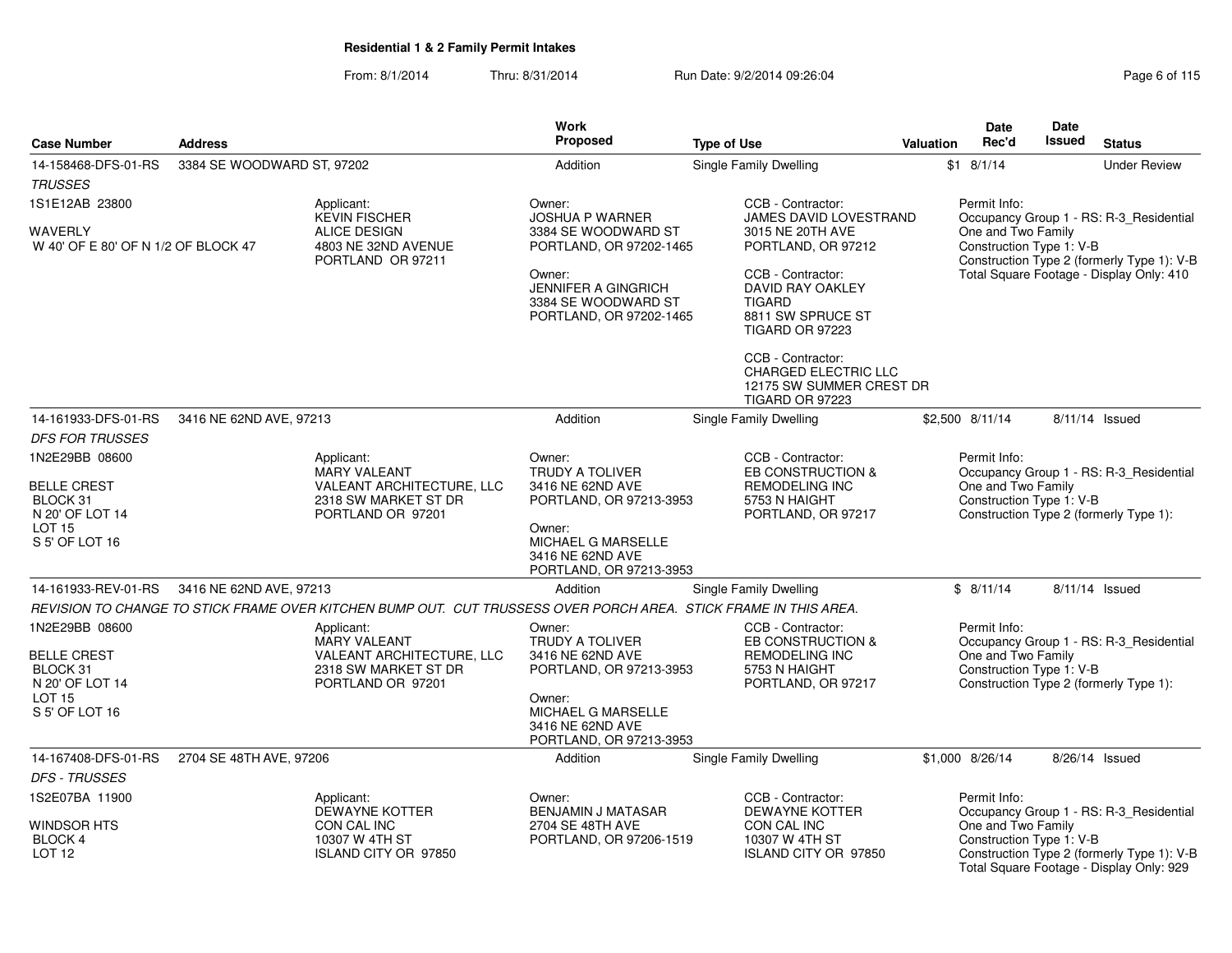| <b>Case Number</b>                                                            | <b>Address</b>              |                                                                                     | Work<br>Proposed                                                                                                                                                      | <b>Type of Use</b>                                                                                                                                                                                                                                                                    | <b>Valuation</b> | Date<br>Rec'd                                                  | <b>Date</b><br>Issued | <b>Status</b>                                                                                                                 |
|-------------------------------------------------------------------------------|-----------------------------|-------------------------------------------------------------------------------------|-----------------------------------------------------------------------------------------------------------------------------------------------------------------------|---------------------------------------------------------------------------------------------------------------------------------------------------------------------------------------------------------------------------------------------------------------------------------------|------------------|----------------------------------------------------------------|-----------------------|-------------------------------------------------------------------------------------------------------------------------------|
| 14-174031-000-00-RS                                                           | 5030 SE 60TH AVE, 97206     |                                                                                     | Addition                                                                                                                                                              | Single Family Dwelling                                                                                                                                                                                                                                                                |                  | \$40,000 8/20/14                                               |                       | <b>Under Review</b>                                                                                                           |
|                                                                               |                             |                                                                                     |                                                                                                                                                                       | REMODEL AND ADDITION OF SECOND FLOOR TO INCLUDE THREE BEDROOMS AND TWO ADDITIONAL BATHROOMS, 3 BATHROOMS TOTAL. ET and MT permits already pulled,                                                                                                                                     |                  |                                                                |                       |                                                                                                                               |
| 1S2E18AD 01400                                                                |                             | Applicant:                                                                          | Owner:                                                                                                                                                                |                                                                                                                                                                                                                                                                                       |                  | Permit Info:                                                   |                       |                                                                                                                               |
| FORD ADD<br>LOT 1 TL 1400                                                     |                             | PETER KAZAKOV<br>16288 SE MERGANSER ST<br>MILWAUKIE OREGON 97267                    | <b>SERGEY KAZAKOV</b><br>17111 GURNEE AVE<br>GLADSTONE, OR 97027-1285                                                                                                 |                                                                                                                                                                                                                                                                                       |                  | One and Two Family<br>Construction Type 1: V-B                 |                       | Occupancy Group 1 - RS: R-3_Residential<br>Construction Type 2 (formerly Type 1):                                             |
| 14-174415-000-00-RS                                                           | 1312 SE 32ND AVE, 97214     |                                                                                     | Addition                                                                                                                                                              | Single Family Dwelling                                                                                                                                                                                                                                                                | \$25,000 8/5/14  |                                                                |                       | $8/5/14$ Issued                                                                                                               |
|                                                                               |                             |                                                                                     |                                                                                                                                                                       | REPLACE EXISTING FOUNDATION, DIG DOWN TO CREATE AN ADDITION FOOT OF HEAD ROOM IN NON-HABITABLE BASEMENT AREA, TO REMAIN UNFINISHED SPACE                                                                                                                                              |                  |                                                                |                       |                                                                                                                               |
| 1S1E01BD 20400<br><b>BUNGALOW GLADE</b><br><b>BLOCK1</b><br><b>LOT 15</b>     |                             | Applicant:<br>MATTHEW W BYE<br>1312 SE 32ND AVE<br>PORTLAND, OR 97214-4115          | Owner:<br>MATTHEW W BYE<br>1312 SE 32ND AVE<br>PORTLAND, OR 97214-4115<br>Owner:<br><b>JUANITA C BYE</b><br>1312 SE 32ND AVE<br>PORTLAND, OR 97214-4115               |                                                                                                                                                                                                                                                                                       |                  | Permit Info:<br>One and Two Family<br>Construction Type 1: V-B |                       | Occupancy Group 1 - RS: R-3_Residential<br>Construction Type 2 (formerly Type 1):                                             |
| 14-174635-REV-01-RS                                                           | 13525 SE GLENWOOD ST, 97236 |                                                                                     | Addition                                                                                                                                                              | Single Family Dwelling                                                                                                                                                                                                                                                                |                  | \$8/12/14                                                      |                       | 8/12/14 Issued                                                                                                                |
|                                                                               |                             | <b>REVISION - CHANGE RAFTERS AND REMOVE BEAM: ADD NEW WINDOW</b>                    |                                                                                                                                                                       |                                                                                                                                                                                                                                                                                       |                  |                                                                |                       |                                                                                                                               |
| 1S2E23AB 06600<br><b>TERRABOONE</b><br>BLOCK <sub>3</sub><br>LOT <sub>7</sub> |                             | Applicant:<br><b>MIKE MONTGOMERY</b><br>5531 SW BUDDINGTON ST<br>PORTLAND, OR 97219 | Owner:<br>RICHARD C BURSCH<br>13525 SE GLENWOOD ST<br>PORTLAND, OR 97236-4983<br>Owner:<br><b>LINNAEA L BURSCH</b><br>13525 SE GLENWOOD ST<br>PORTLAND, OR 97236-4983 |                                                                                                                                                                                                                                                                                       |                  | Permit Info:<br>One and Two Family<br>Construction Type 1: V-B |                       | Occupancy Group 1 - RS: R-3_Residential<br>Construction Type 2 (formerly Type 1):<br>Total Square Footage - Display Only: 120 |
| 14-174969-DFS-01-RS                                                           | 3214 NE HOYT ST, 97232      |                                                                                     | Addition                                                                                                                                                              | <b>Single Family Dwelling</b>                                                                                                                                                                                                                                                         |                  | \$1,200 8/13/14                                                |                       | 8/13/14 Issued                                                                                                                |
| <b>DFS FOR TRUSSES</b>                                                        |                             |                                                                                     |                                                                                                                                                                       |                                                                                                                                                                                                                                                                                       |                  |                                                                |                       |                                                                                                                               |
| 1N1E36BD 06500<br>LAURELHURST<br><b>BLOCK 15</b><br>LOT <sub>2</sub>          |                             | Applicant:<br><b>RYAN LANIGAN</b><br>3214 NE HOYT ST<br>PORTLAND, OR 97232          | Owner:<br><b>RYAN LANIGAN</b><br>3214 NE HOYT ST<br>PORTLAND, OR 97232<br>Owner:<br>SARAH C LANIGAN<br>3214 NE HOYT ST<br>PORTLAND, OR 97232                          | CCB - Contractor:<br>ALTEC ELECTRIC LLC<br>6613 NE 166TH AVE<br><b>BRUSH PRAIRIE WA 98682</b><br>CCB - Contractor:<br>TONY & SONS CONSTUCTION LLC<br>13942 SE 114TH CT<br>CLACKAMAS OR 97015<br>CCB - Contractor:<br><b>BOGER SERVICES LLC</b><br>711 JEFFERY CT<br>NEWBERG, OR 97132 |                  | Permit Info:<br>One and Two Family<br>Construction Type 1: V-B |                       | Occupancy Group 1 - RS: R-3_Residential<br>Construction Type 2 (formerly Type 1):<br>Total Square Footage - Display Only: 390 |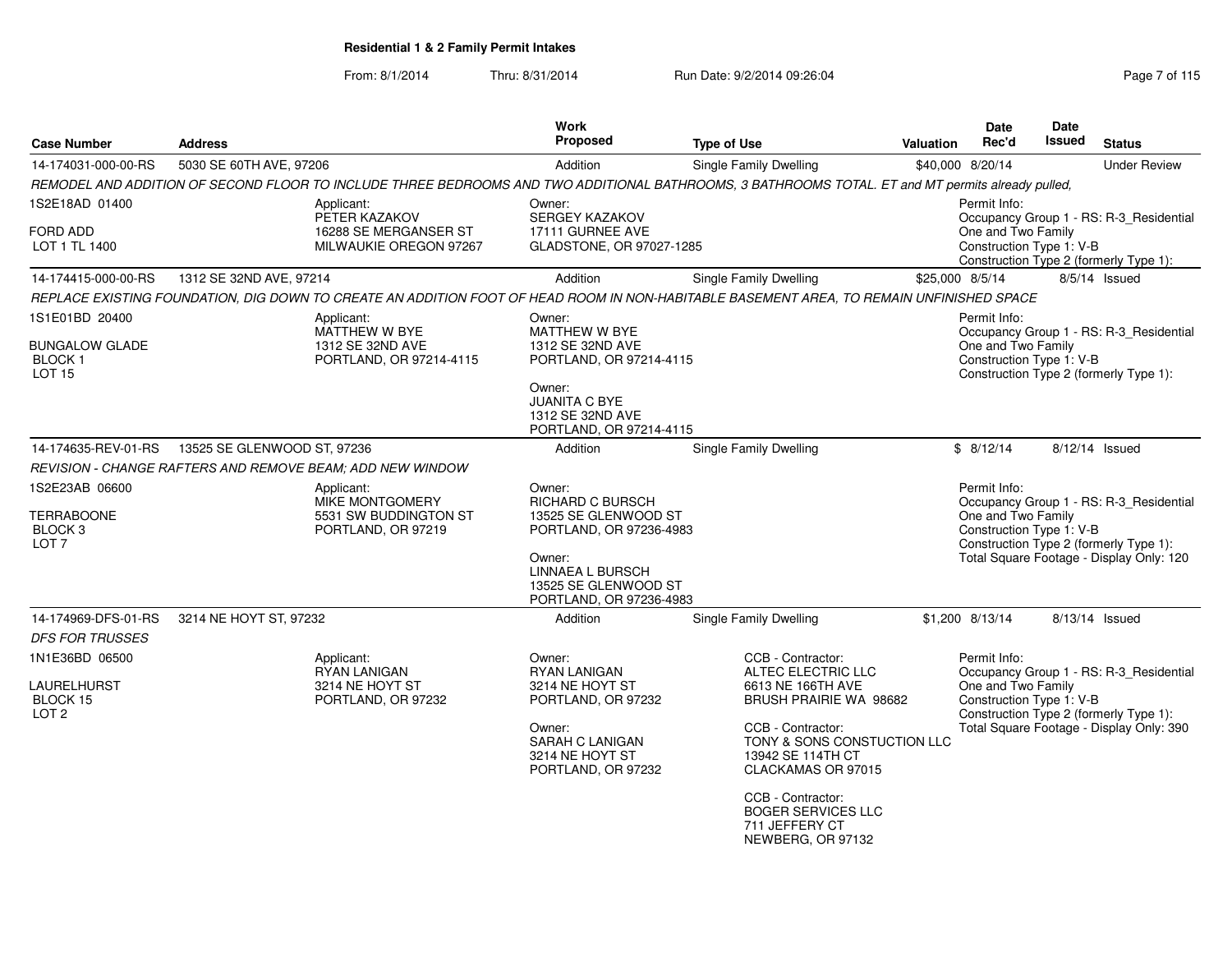| <b>Case Number</b>                                    | <b>Address</b>                                                                                          | Work<br>Proposed                                                                                                                                                 | <b>Type of Use</b>                                                                                                                                                                                                                                                                                       | Valuation | <b>Date</b><br>Rec'd                                                        | Date<br><b>Issued</b> | <b>Status</b>                                                                                                                     |
|-------------------------------------------------------|---------------------------------------------------------------------------------------------------------|------------------------------------------------------------------------------------------------------------------------------------------------------------------|----------------------------------------------------------------------------------------------------------------------------------------------------------------------------------------------------------------------------------------------------------------------------------------------------------|-----------|-----------------------------------------------------------------------------|-----------------------|-----------------------------------------------------------------------------------------------------------------------------------|
| 14-175048-REV-02-RS                                   | 5115 N HUDSON ST - Unit B, 97203                                                                        | Addition                                                                                                                                                         | Single Family Dwelling                                                                                                                                                                                                                                                                                   |           | \$7,500 8/12/14                                                             |                       | 8/12/14 Issued                                                                                                                    |
|                                                       |                                                                                                         | VALUE ADDED REVISION TO CHANGE LIVING SPACE IN BASEMENT TO ACCESSORY DWELLING UNIT, REMOVE CHIMNEY IN BASEMENT AND MAIN FLOOR, ADD KITCHEN AREA IN EXISTING UTIL |                                                                                                                                                                                                                                                                                                          |           |                                                                             |                       |                                                                                                                                   |
| 1N1E08BB 10200                                        | Applicant:<br>ROBERT B WILLETT<br>5403 SE 91ST AVE<br>PORTLAND, OR 97266                                | Owner:<br><b>TATIANA XENELIS-MENDOZA</b><br>5017 N NEWARK ST<br>PORTLAND, OR 97203<br>Owner:<br>RAFAEL MENDOZA<br>5017 N NEWARK ST<br>PORTLAND, OR 97203         |                                                                                                                                                                                                                                                                                                          |           | Permit Info:<br>Construction Type 1: V-B<br>Number of New Dwelling Units: 1 |                       | Occupancy Group 1 - RS: R-3_Remodel<br>Construction Type 2 (formerly Type 1):<br>Total Square Footage - Display Only: 800         |
| 14-175349-REV-01-RS                                   | 6021 SW 48TH AVE - Unit B, 97221                                                                        | Addition                                                                                                                                                         | <b>Single Family Dwelling</b>                                                                                                                                                                                                                                                                            |           | \$8/25/14                                                                   |                       | 8/25/14 Issued                                                                                                                    |
|                                                       | REVISION TO TRUSSES, CHANGE PITCH TO 5/12 TO MATCH EXISTING HOME ROOF PITCH                             |                                                                                                                                                                  |                                                                                                                                                                                                                                                                                                          |           |                                                                             |                       |                                                                                                                                   |
| 1S1E18DA 07900                                        | Applicant:<br><b>JOE ROBERTSON</b><br>SHELTER SOLUTIONS LLC<br>1973 SE DUNCAN DR<br>HILLSBORO, OR 97123 | Owner:<br><b>STEVEN RILEY</b><br>6021 SW 48TH AVE<br>PORTLAND, OR 97221-2833<br>Owner:<br><b>CLAUDIA DOERR</b><br>6021 SW 48TH AVE<br>PORTLAND, OR 97221-2833    | CCB - Contractor:<br>RIGID PLUMBING INC<br>PO BOX 345<br>FOREST GROVE, OR 971160345<br>CCB - Contractor:<br>TAKE CHARGE ELECTRIC INC<br>7270 NW HELVETIA RD<br>HILLSBORO, OR 971248538<br>CCB - Contractor:<br><b>JOE ROBERTSON</b><br>SHELTER SOLUTIONS LLC<br>1973 SE DUNCAN DR<br>HILLSBORO, OR 97123 |           | Permit Info:<br>One and Two Family<br>Construction Type 1: V-B              |                       | Occupancy Group 1 - RS: R-3_Residential<br>Construction Type 2 (formerly Type 1): V-B<br>Total Square Footage - Display Only: 802 |
| 14-176241-DFS-01-RS                                   | 3117 NE 30TH AVE, 97212                                                                                 | Addition                                                                                                                                                         | <b>Single Family Dwelling</b>                                                                                                                                                                                                                                                                            |           | \$1,000 8/28/14                                                             |                       | 8/28/14 Issued                                                                                                                    |
| <b>DFS FOR TRUSSES</b>                                |                                                                                                         |                                                                                                                                                                  |                                                                                                                                                                                                                                                                                                          |           |                                                                             |                       |                                                                                                                                   |
| 1N1E25BA 11400                                        | Applicant:<br><b>GEOFFREY WRIGHT</b>                                                                    | Owner:<br><b>LIBERTY NW HOMES LLC</b>                                                                                                                            | CCB - Contractor:<br><b>MB PLUMBING</b>                                                                                                                                                                                                                                                                  |           | Permit Info:                                                                |                       | Occupancy Group 1 - RS: R-3_Residential                                                                                           |
| <b>DUNSMEADE</b><br><b>BLOCK1</b><br>LOT <sub>9</sub> | UTF CONSULTING<br>BEAVERTON, OR 97007                                                                   | 16542 SE ORCHARD VIEW LN<br>17740 SW FLORENCE STREET<br>DAMASCUS, OR 97089-5810                                                                                  | 13512 SE MARKET ST<br>PORTLAND, OR 97233<br>CCB - Contractor:<br><b>ALICIA LIBERTY</b><br><b>LIBERTY NW HOMES</b><br>16542 SE ORCHARD VIEW LN<br>DAMASCUS, OR 97089                                                                                                                                      |           | One and Two Family<br>Construction Type 1: V-B                              |                       | Construction Type 2 (formerly Type 1): V-B<br>Total Square Footage - Display Only: 3594                                           |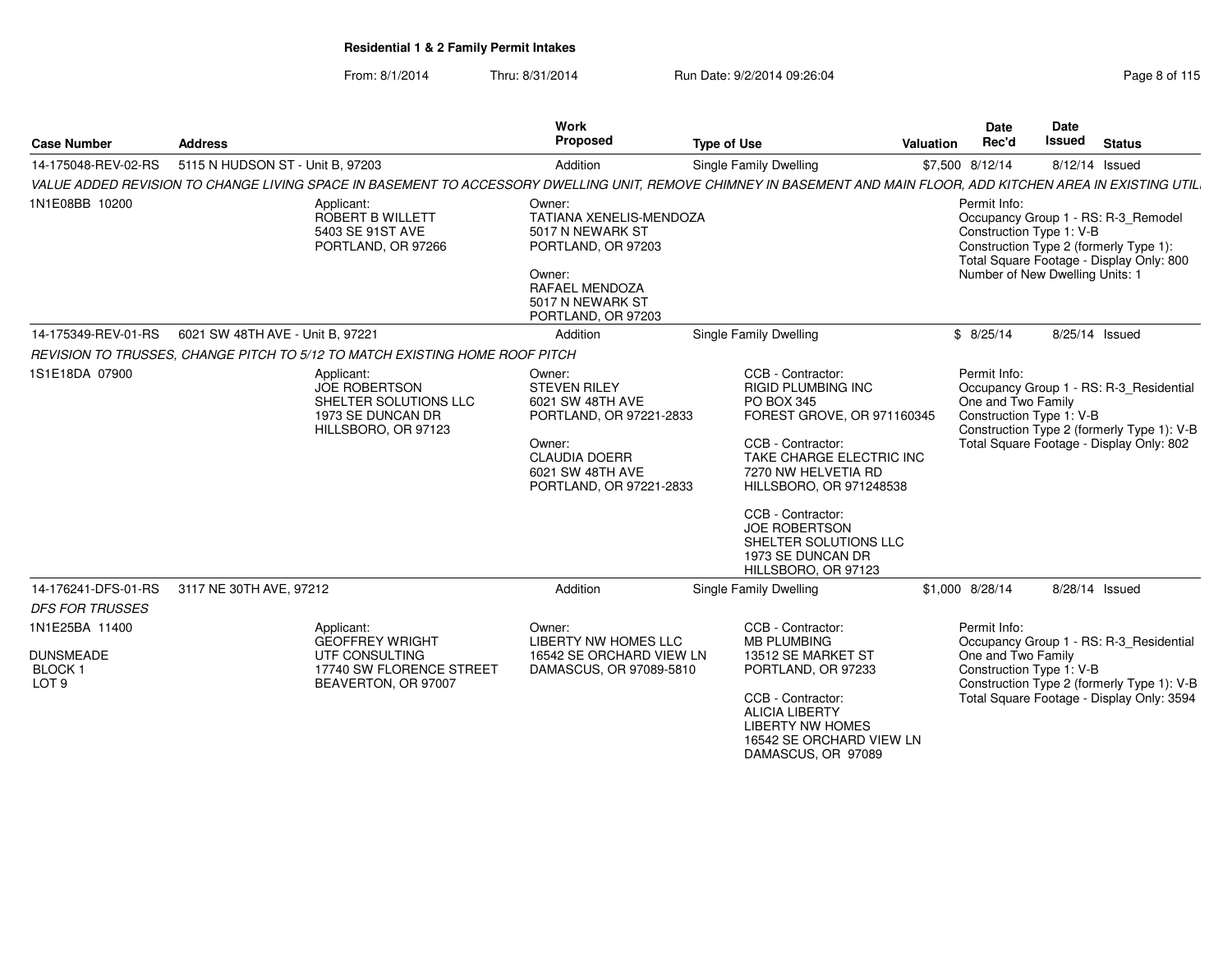| <b>Case Number</b>                                                     | <b>Address</b>                                                                                                                                               | <b>Work</b><br>Proposed                                                                                                                                          | <b>Type of Use</b><br>Valuation                                                                                                                                                                                  | <b>Date</b><br>Rec'd                                           | Date<br><b>Issued</b><br><b>Status</b>                                                                                        |
|------------------------------------------------------------------------|--------------------------------------------------------------------------------------------------------------------------------------------------------------|------------------------------------------------------------------------------------------------------------------------------------------------------------------|------------------------------------------------------------------------------------------------------------------------------------------------------------------------------------------------------------------|----------------------------------------------------------------|-------------------------------------------------------------------------------------------------------------------------------|
| 14-176939-REV-01-RS                                                    | 130 SE 155TH PL, 97233                                                                                                                                       | Addition                                                                                                                                                         | Single Family Dwelling                                                                                                                                                                                           | \$8/7/14                                                       | 8/7/14 Issued                                                                                                                 |
|                                                                        | REVISION TO CHANGE ENGINEERING ASSOCIATED WITH LOADS                                                                                                         |                                                                                                                                                                  |                                                                                                                                                                                                                  |                                                                |                                                                                                                               |
| 1N2E36DC 00800<br><b>EASTGLADE PK</b><br><b>BLOCK 2</b><br>LOT 10      | Applicant:<br><b>PROLINE BUILDERS &amp;</b><br>ASSOCIATES LLC<br>16 NE TANDEM WAY APT 255<br>HILLBORO, OR 97124                                              | Owner:<br><b>BYRON L SUMMERS</b><br>130 SE 155TH PL<br>PORTLAND, OR 97233-3149<br>Owner:<br><b>ALICE N SUMMERS</b><br>130 SE 155TH PL<br>PORTLAND, OR 97233-3149 | CCB - Contractor:<br><b>PROLINE BUILDERS &amp;</b><br>ASSOCIATES LLC<br>16 NE TANDEM WAY APT 255<br>HILLBORO, OR 97124                                                                                           | Permit Info:<br>One and Two Family<br>Construction Type 1: V-B | Occupancy Group 1 - RS: R-3_Residential<br>Construction Type 2 (formerly Type 1):<br>Total Square Footage - Display Only: 218 |
| 14-179103-000-00-RS                                                    | 4307 SE STARK ST - Unit A, 97215                                                                                                                             | Addition                                                                                                                                                         | <b>Single Family Dwelling</b>                                                                                                                                                                                    | \$82,290 8/1/14                                                | $8/1/14$ Issued                                                                                                               |
|                                                                        | DORMER ADDITION TO ADD BATHROOM TO 2ND FLOOR, ADD LIGHTS TO UNFINISHED BASEMENT                                                                              |                                                                                                                                                                  |                                                                                                                                                                                                                  |                                                                |                                                                                                                               |
| 1N2E31CC 20200                                                         | Applicant:<br><b>LESA DIXON-GRAY</b><br>4307 SE STARK ST<br>PORTLAND, OR 97215-1677                                                                          | Owner:<br><b>LESA DIXON-GRAY</b><br>4307 SE STARK ST<br>PORTLAND, OR 97215-1677                                                                                  | CCB - Contractor:<br><b>HEARTWOOD RESIDENTIAL</b><br><b>WORKS LLC</b><br>730 NE 74TH AVE UNIT B<br>PORTLAND, OR 97213                                                                                            | Permit Info:<br>One and Two Family<br>Construction Type 1: V-B | Occupancy Group 1 - RS: R-3_Residential<br>Construction Type 2 (formerly Type 1):<br>Total Square Footage - Display Only: 122 |
| 14-179125-000-00-RS                                                    | 8900 NW SPRINGVILLE CT. 97231                                                                                                                                | Addition                                                                                                                                                         | Single Family Dwelling                                                                                                                                                                                           | \$22.168 8/8/14                                                | 8/8/14 Under Inspection                                                                                                       |
|                                                                        | SINGE STORY ADDITION TO ADD OFFICE (NOT A BEDROOM per septic code EMick) AND BATHROOM WITH PATIO TO MAIN HOUSE. (See subsurface process line.)               |                                                                                                                                                                  |                                                                                                                                                                                                                  |                                                                |                                                                                                                               |
| 1N1W11AC 05300<br>WHITWOOD CT<br><b>BLOCK5</b><br>LOT 3&4              | Applicant:<br>ANDY DAHLTON<br>ROSELAND CONSTRUCTION<br>3729 SE 64TH AVE<br>PORTLAND, OR 97206                                                                | Owner:<br>SANDRA A AJAMI<br>8900 NW SPRINGVILLE CT<br>PORTLAND, OR 97231                                                                                         | CCB - Contractor:<br><b>TERRY MASSEY PLUMBING</b><br>PO BOX 2407<br>CLACKAMAS OR 97015-2407<br>CCB - Contractor:<br>AUBERGNE BROOKS HAXTON<br>ROSELAND CONSTRUCTION LLC<br>4724 NE GARFIELD<br>PORTLAND OR 97211 | Permit Info:<br>One and Two Family<br>Construction Type 1: V-B | Occupancy Group 1 - RS: R-3 Residential<br>Construction Type 2 (formerly Type 1):<br>Total Square Footage - Display Only: 201 |
| 14-180674-000-00-RS                                                    | 2408 SW SHERWOOD DR, 97201                                                                                                                                   | Addition                                                                                                                                                         | Single Family Dwelling                                                                                                                                                                                           | \$108,856 8/18/14                                              | 8/18/14 Issued                                                                                                                |
|                                                                        | CONVERT BASEMENT TO LIVING SPACE. BUILD NEW STAIRS TO BASEMENT. ADD WALLS TO CREATE 2 NEW BEDROOMS. BATHROOM AND MECHANICAL ROOM. NEW DECK AT EAST ELEVATION |                                                                                                                                                                  |                                                                                                                                                                                                                  |                                                                |                                                                                                                               |
| 1S1E09BB 05300<br><b>GREENWAY</b><br><b>BLOCK D</b><br>LOT 1 EXC S 70' | Applicant:<br><b>BRETT GRANTHAM</b><br><b>GREENWORKS CONTRACTORS</b><br><b>LLC</b><br>121 SW SALMON ST STE 1100<br>PORTLAND, OR 97204                        | Owner:<br><b>KEVIN M CHEWUK</b><br>2408 SW SHERWOOD DR<br>PORTLAND, OR 97201<br>Owner:<br><b>HARRY M MARTIN</b>                                                  | CCB - Contractor:<br><b>BRETT GRANTHAM</b><br><b>GREENWORKS CONTRACTORS</b><br><b>LLC</b><br>121 SW SALMON ST STE 1100<br>PORTLAND, OR 97204                                                                     | Permit Info:<br>One and Two Family<br>Construction Type 1: V-B | Occupancy Group 1 - RS: R-3_Residential<br>Construction Type 2 (formerly Type 1):<br>Total Square Footage - Display Only: 987 |
|                                                                        |                                                                                                                                                              | 2408 SW SHERWOOD DR<br>PORTLAND, OR 97201                                                                                                                        |                                                                                                                                                                                                                  |                                                                |                                                                                                                               |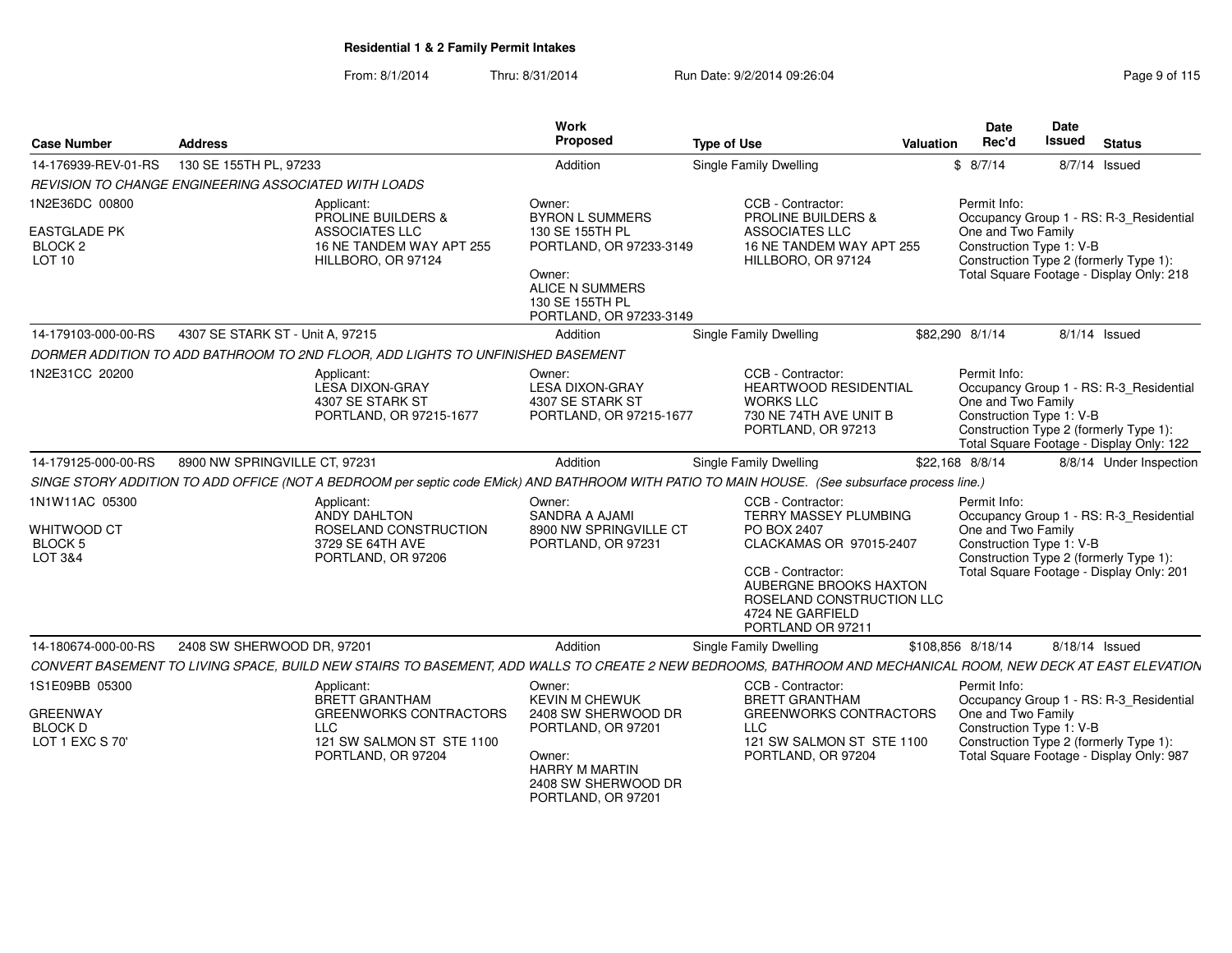| <b>Case Number</b>                                                                               | <b>Address</b>                   |                                                                                                                                                               | Work<br>Proposed                                                                                                                                                | <b>Type of Use</b>                                                                                                                                             | Valuation        | <b>Date</b><br>Rec'd               | <b>Date</b><br>Issued                                                                                                                                     | <b>Status</b> |                                            |
|--------------------------------------------------------------------------------------------------|----------------------------------|---------------------------------------------------------------------------------------------------------------------------------------------------------------|-----------------------------------------------------------------------------------------------------------------------------------------------------------------|----------------------------------------------------------------------------------------------------------------------------------------------------------------|------------------|------------------------------------|-----------------------------------------------------------------------------------------------------------------------------------------------------------|---------------|--------------------------------------------|
| 14-185295-000-00-RS                                                                              | 8335 SW 58TH AVE, 97219          |                                                                                                                                                               | Addition                                                                                                                                                        | Single Family Dwelling                                                                                                                                         | \$185,000 8/5/14 |                                    |                                                                                                                                                           |               | 8/5/14 Under Inspection                    |
|                                                                                                  |                                  | SINGLE STORY ADDITION TO NORTH SIDE OF HOUSE. ADDITION OF TWO WINDOWS AT FAMILY ROOM AND BEDROOM OF EXISTING HOUSE. ADDITION INCLUDES NEW GARAGE GUEST BEDRO( |                                                                                                                                                                 |                                                                                                                                                                |                  |                                    |                                                                                                                                                           |               |                                            |
| 1S1E19CD 04200<br>SECTION 19 1S 1E<br>TL 4200 0.31 ACRES                                         |                                  | Applicant:<br>CATALYST CONSTRUCTION &<br><b>REMODELING LLC</b><br>1031 NE 76TH AVE<br>PORTLAND, OR 97213                                                      | Owner:<br><b>BRIAN T PAVIC</b><br>8335 SW 58TH AVE<br>PORTLAND, OR 97219-3238<br>Owner:<br><b>LAUREL R PAVIC</b><br>8335 SW 58TH AVE<br>PORTLAND, OR 97219-3238 | CCB - Contractor:<br>CATALYST CONSTRUCTION &<br><b>REMODELING LLC</b><br>1031 NE 76TH AVE<br>PORTLAND, OR 97213                                                |                  | Permit Info:<br>One and Two Family | Occupancy Group 1 - RS: R-3_Residential<br>Construction Type 1: V-B<br>Construction Type 2 (formerly Type 1):<br>Total Square Footage - Display Only: 868 |               |                                            |
| 14-186434-000-00-RS                                                                              | 2720 SE 49TH AVE - Unit B, 97206 |                                                                                                                                                               | Addition                                                                                                                                                        | Single Family Dwelling                                                                                                                                         |                  | \$50,000 8/29/14                   | 8/29/14 Issued                                                                                                                                            |               |                                            |
|                                                                                                  |                                  | ADDITION TO ADD COVERED PORCH TO NORTH SIDE OF THE HOUSE: CONVERT EXISTING BEDROOM. HALLWAY AND BATHROOM TO ACCESSORY DWELLING UNIT: NEW WALL ADDED TO SEPA   |                                                                                                                                                                 |                                                                                                                                                                |                  |                                    |                                                                                                                                                           |               |                                            |
| 1S2E07BA 14100                                                                                   |                                  | Applicant:<br><b>JOAN GRIMM</b><br>2720 SE 49TH AVE<br>PORTLAND OR 97206                                                                                      | Owner:<br>RITA HABERMAN<br>2720 SE 49TH AVE<br>PORTLAND, OR 97206-1528                                                                                          | CCB - Contractor:<br>R S WALLACE CONSTRUCTION CC Occupancy Group 1 - RS: R-3_Remodel<br>1015 MILLER ST SE<br>PORTLAND OR 972026345                             |                  | Permit Info:                       | Construction Type 1: V-B<br>Construction Type 2 (formerly Type 1):<br>Total Square Footage - Display Only: 238<br>Number of New Dwelling Units: 1         |               |                                            |
| 14-186996-REV-01-RS                                                                              | 1654 N WILLAMETTE BLVD, 97217    |                                                                                                                                                               | Addition                                                                                                                                                        | Single Family Dwelling                                                                                                                                         |                  | \$1,000 8/15/14                    | 8/15/14 Issued                                                                                                                                            |               |                                            |
|                                                                                                  |                                  | REVISION TO SHOW FOOTING UNDER THE NEW WALL AND REPLACE FOOTING UNDER KITCHEN                                                                                 |                                                                                                                                                                 |                                                                                                                                                                |                  |                                    |                                                                                                                                                           |               |                                            |
| 1N1E21AA 05300<br>RIVERSIDE ADD<br>BLOCK 15<br>W 52.5' OF LOT 1 EXC PT IN ST<br>W 52.5' OF LOT 2 |                                  | Applicant:<br><b>WILLIAM RAGLIONE</b><br>1654 NW 57TH<br>PORTLAND OR 97210                                                                                    | Owner:<br><b>JODIE SCHIMKE</b><br>PO BOX 1600<br>KINGSTON, WA 98346-1600                                                                                        | CCB - Contractor:<br>RAGLIONE CONSTRUCTION LLC<br>3133 NW ST HELENS RD<br>PORTLAND OR 97210                                                                    |                  | Permit Info:<br>One and Two Family | Occupancy Group 1 - RS: R-3 Residential<br>Construction Type 1: V-B<br>Total Square Footage - Display Only: 662                                           |               | Construction Type 2 (formerly Type 1): V-B |
| 14-187628-000-00-RS                                                                              | 115 SW KINGSTON AVE, 97210       |                                                                                                                                                               | Addition                                                                                                                                                        | <b>Single Family Dwelling</b>                                                                                                                                  |                  | \$13,345 8/13/14                   | 8/13/14 Issued                                                                                                                                            |               |                                            |
|                                                                                                  |                                  | ADDITION OF MUDROOM TO MAIN FLOOR OF HOUSE. RECONFIGURE WALLS IN BASEMENT TO ENLARGE BATHROOM. ADD BEDROOM. FINISH LAUNDRY ROOM AND EXPAND FAMILY ROOM INT(   |                                                                                                                                                                 |                                                                                                                                                                |                  |                                    |                                                                                                                                                           |               |                                            |
| 1N1E32DA 12100<br><b>ARLINGTON HTS &amp; RPLT</b><br>BLOCK <sub>23</sub><br>LOT <sub>6</sub>     |                                  | Applicant:<br><b>JEFF BURNS</b><br><b>BURNS ORGANIC MODERN</b><br>1336 SE 20TH AVE<br>PORTLAND, OR 97214                                                      | Owner:<br>PETER DAVIES<br>115 SW KINGSTON AVE<br>PORTLAND, OR 97205-5840                                                                                        | CCB - Contractor:<br>YAKER RENOVATIONS LLC DBA<br><b>VANILLAWOOD PROPERTIES</b><br>6663 SW BVRTN HLSDL HWY, #296 Construction Type 1: V-B<br>PORTLAND OR 97225 |                  | Permit Info:<br>One and Two Family | Occupancy Group 1 - RS: R-3 Residential<br>Construction Type 2 (formerly Type 1):<br>Total Square Footage - Display Only: 121                             |               |                                            |
| 14-189545-000-00-RS                                                                              | 7222 SW BRIER PL, 97219          |                                                                                                                                                               | Addition                                                                                                                                                        | Single Family Dwelling                                                                                                                                         |                  | \$8,000 8/4/14                     | $8/4/14$ Issued                                                                                                                                           |               |                                            |
|                                                                                                  |                                  | ADD ROOF STRUCTURE TO REPLACE PARAPET STRUCTURES ON EAST SIDE: REPLACE GUARDRAIL ON EAST SIDE OF EXISTING DECK.                                               |                                                                                                                                                                 |                                                                                                                                                                |                  |                                    |                                                                                                                                                           |               |                                            |
| 1S1E22BC 04800<br><b>CORBETT TERR RPLT</b><br>BLOCK 2<br>LOT 4&5 TL 4800                         |                                  | Applicant:<br><b>H THOMAS GILLESPIE</b><br>7222 SW BRIER PL<br>PORTLAND, OR 97219-2264                                                                        | Owner:<br><b>H THOMAS GILLESPIE</b><br>7222 SW BRIER PL<br>PORTLAND, OR 97219-2264<br>Owner:<br>CAROL L BOONE<br>7222 SW BRIER PL<br>PORTLAND, OR 97219-2264    |                                                                                                                                                                |                  | Permit Info:<br>One and Two Family | Occupancy Group 1 - RS: R-3 Residential<br>Construction Type 1: V-B<br>Construction Type 2 (formerly Type 1):<br>Total Square Footage - Display Only: 400 |               |                                            |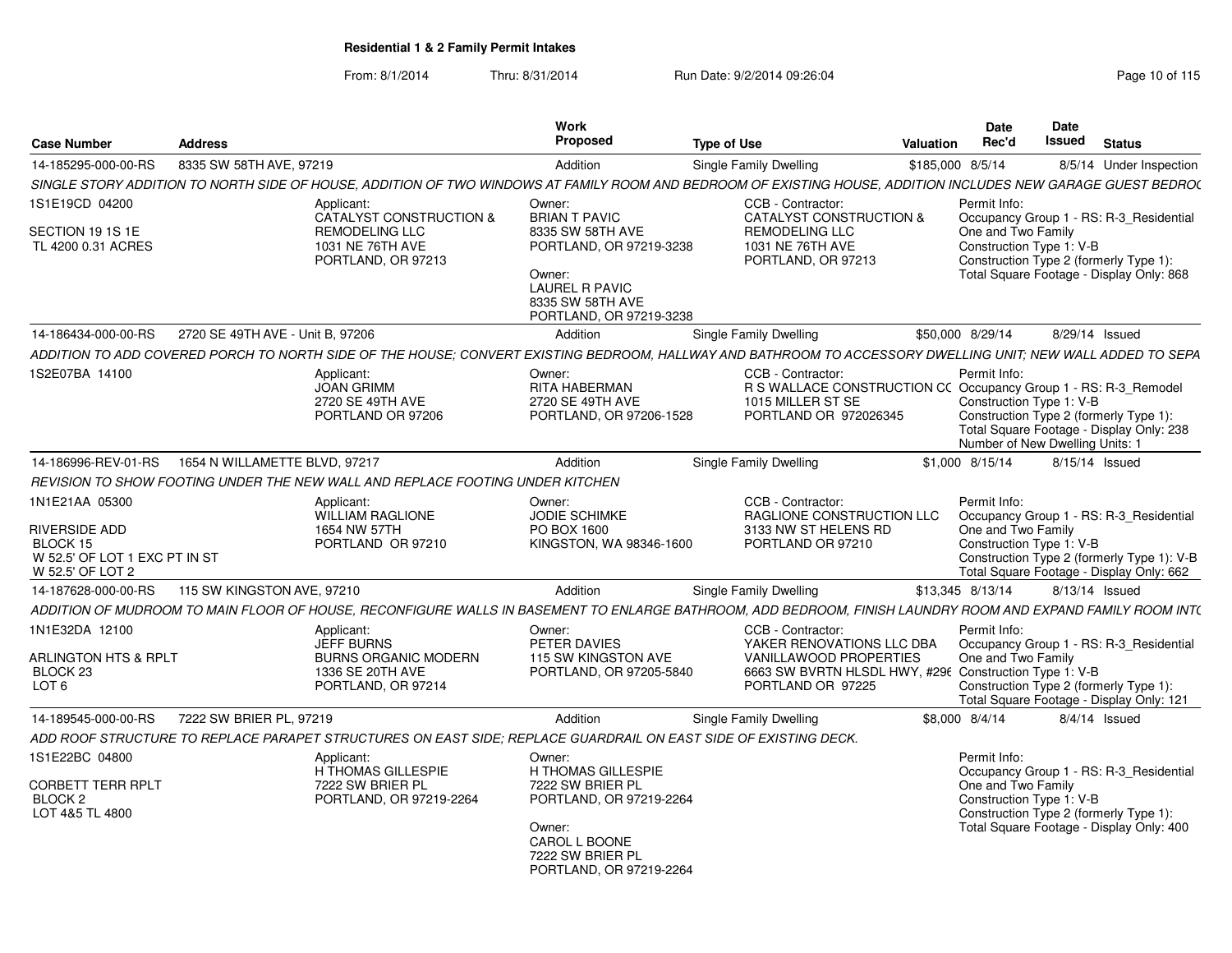From: 8/1/2014Thru: 8/31/2014 Run Date: 9/2/2014 09:26:04 Run Date: 9/2/2014 09:26:04

| <b>Case Number</b>                                                                      | <b>Address</b>                                                                                                                                                | Work<br>Proposed                                                                                       | <b>Type of Use</b>                                                                                                                                                                                                                                                                                       | Valuation | Date<br>Rec'd                                                         | Date<br><b>Issued</b> | <b>Status</b>                                                                                                                 |
|-----------------------------------------------------------------------------------------|---------------------------------------------------------------------------------------------------------------------------------------------------------------|--------------------------------------------------------------------------------------------------------|----------------------------------------------------------------------------------------------------------------------------------------------------------------------------------------------------------------------------------------------------------------------------------------------------------|-----------|-----------------------------------------------------------------------|-----------------------|-------------------------------------------------------------------------------------------------------------------------------|
| 14-189767-000-00-RS                                                                     | 4835 NE 17TH AVE, 97211                                                                                                                                       | Addition                                                                                               | <b>Single Family Dwelling</b>                                                                                                                                                                                                                                                                            |           | \$20,404 8/15/14                                                      |                       | 8/15/14 Under Inspection                                                                                                      |
|                                                                                         | ADDITION TO ENCLOSE EXISTING REAR PORCH AND CREATE SUN ROOM: ADD NEW INTERIOR STAIRS: CONVERT BASEMENT TO LIVING SPACE TO INCLUDE: 2 NEW BEDROOMS: GAME ROOM. |                                                                                                        |                                                                                                                                                                                                                                                                                                          |           |                                                                       |                       |                                                                                                                               |
| 1N1E23AC 04200<br><b>VERNON</b><br>BLOCK 41<br>LOT <sub>13</sub>                        | Applicant:<br>4651 NE 97TH AV<br>PORTLAND, OR 97220                                                                                                           | Owner:<br>NEW LEGACY CONSTRUCTION LLI EMPOWER MANAGEMENT LLC<br>4835 NE 17TH AVE<br>PORTLAND, OR 97211 | CCB - Contractor:<br>MANZHURA PLUMBING INC<br>PO BOX 820429<br>VANCOUVER WA 98682<br>CCB - Contractor:<br><b>ALEKSANDR NIKIPELOV</b><br>7917 SE KING RD #9<br>CCB - Contractor:<br>ELITE ELECTRIC GROUP, LLC<br>CCB - Contractor:<br>NEW LEGACY CONSTRUCTION LL<br>4651 NE 97TH AV<br>PORTLAND, OR 97220 |           | Permit Info:<br>One and Two Family<br>Construction Type 1: V-B        |                       | Occupancy Group 1 - RS: R-3_Residential<br>Construction Type 2 (formerly Type 1):<br>Total Square Footage - Display Only: 185 |
| 14-190533-REV-01-RS                                                                     | 5730 SE 60TH AVE, 97206                                                                                                                                       | Addition                                                                                               | Single Family Dwelling                                                                                                                                                                                                                                                                                   |           | \$8/18/14                                                             |                       | 8/18/14 Issued                                                                                                                |
|                                                                                         | REVISION TO REMOVE WINDOW ON EAST SIDE: RELOCATE ELECTRICAL PANEL: ADD HOSE BIB AND UTILITY SINK                                                              |                                                                                                        |                                                                                                                                                                                                                                                                                                          |           |                                                                       |                       |                                                                                                                               |
| 1S2E18DA 05600<br><b>TREMONT PL</b><br>BLOCK 16<br>N 1/2 OF LOT 1&2                     | Applicant:<br>JACOB BLASQUEZ<br>5730 SE 60TH AVE<br>PORTLAND, OR 97206                                                                                        | Owner:<br><b>LINDSAY A ROWAN</b><br>8338 NE WEBSTER ST<br>PORTLAND, OR 97220-4645                      |                                                                                                                                                                                                                                                                                                          |           | Permit Info:<br>One and Two Family<br>Construction Type 1: V-B        |                       | Occupancy Group 1 - RS: R-3 Residential<br>Construction Type 2 (formerly Type 1):<br>Total Square Footage - Display Only: 364 |
| 14-190677-000-00-RS                                                                     | 4331 SW 48TH PL, 97221                                                                                                                                        | Addition                                                                                               | Single Family Dwelling                                                                                                                                                                                                                                                                                   |           | \$24,000 8/1/14                                                       |                       | $8/1/14$ Issued                                                                                                               |
|                                                                                         | REPLACE 1 EXISTING DECK WITH LARGER: REPLACE AND ADD COVER TO 2ND DECK                                                                                        |                                                                                                        |                                                                                                                                                                                                                                                                                                          |           |                                                                       |                       |                                                                                                                               |
| 1S1E07DD 02300<br><b>BRIDLEWOOD</b><br><b>BLOCK7</b><br>LOT <sub>6</sub>                | Applicant:<br><b>RICH BOYER</b><br>RIDGE ENGINEERING LLC<br>15475 NW PUMPKIN RIDGE RD<br>NORTH PLAINS OR 97133                                                | Owner:<br>MICHAEL HARTMEYER<br>4331 SW 48TH PL<br>PORTLAND, OR 97221-3741                              |                                                                                                                                                                                                                                                                                                          |           | Permit Info:<br>Patios, Porches, Carports<br>Construction Type 1: V-B |                       | Occupancy Group 1 - RS: U_Decks,<br>Construction Type 2 (formerly Type 1):<br>Total Square Footage - Display Only: 632        |
| 14-191816-000-00-RS                                                                     | 14811 E BURNSIDE ST, 97230                                                                                                                                    | Addition                                                                                               | <b>Single Family Dwelling</b>                                                                                                                                                                                                                                                                            |           | \$20,000 8/13/14                                                      |                       | <b>Under Review</b>                                                                                                           |
|                                                                                         | NEW WALL TO CLOSE OUT FRONT PORCH AND CREATE NEW OFFICE: 2 NEW DOORS IN THE BACK OF THE HOUSE: NEW DOUBLE DOORS ON NW SIDE OF THE HOUSE: PAVING AROUND THE BI |                                                                                                        |                                                                                                                                                                                                                                                                                                          |           |                                                                       |                       |                                                                                                                               |
| 1N2E36CA 08601<br>ASCOT AC<br>EXC PT IN ST-INC PT VAC ST EXC N 75'-W<br>120' OF LOT 244 | Applicant:<br>KIM THIEN TU<br>1955 SE 182ND AVE<br>PORTLAND, OR 97233                                                                                         | Owner:<br>KIM THIEN TU<br>1955 SE 182ND AVE<br>PORTLAND, OR 97233                                      |                                                                                                                                                                                                                                                                                                          |           | Permit Info:<br>One and Two Family<br>Construction Type 1: V-B        |                       | Occupancy Group 1 - RS: R-3_Residential<br>Construction Type 2 (formerly Type 1):                                             |

Construction Type 1: V-B Construction Type 2 (formerly Type 1): Total Square Footage - Display Only: 144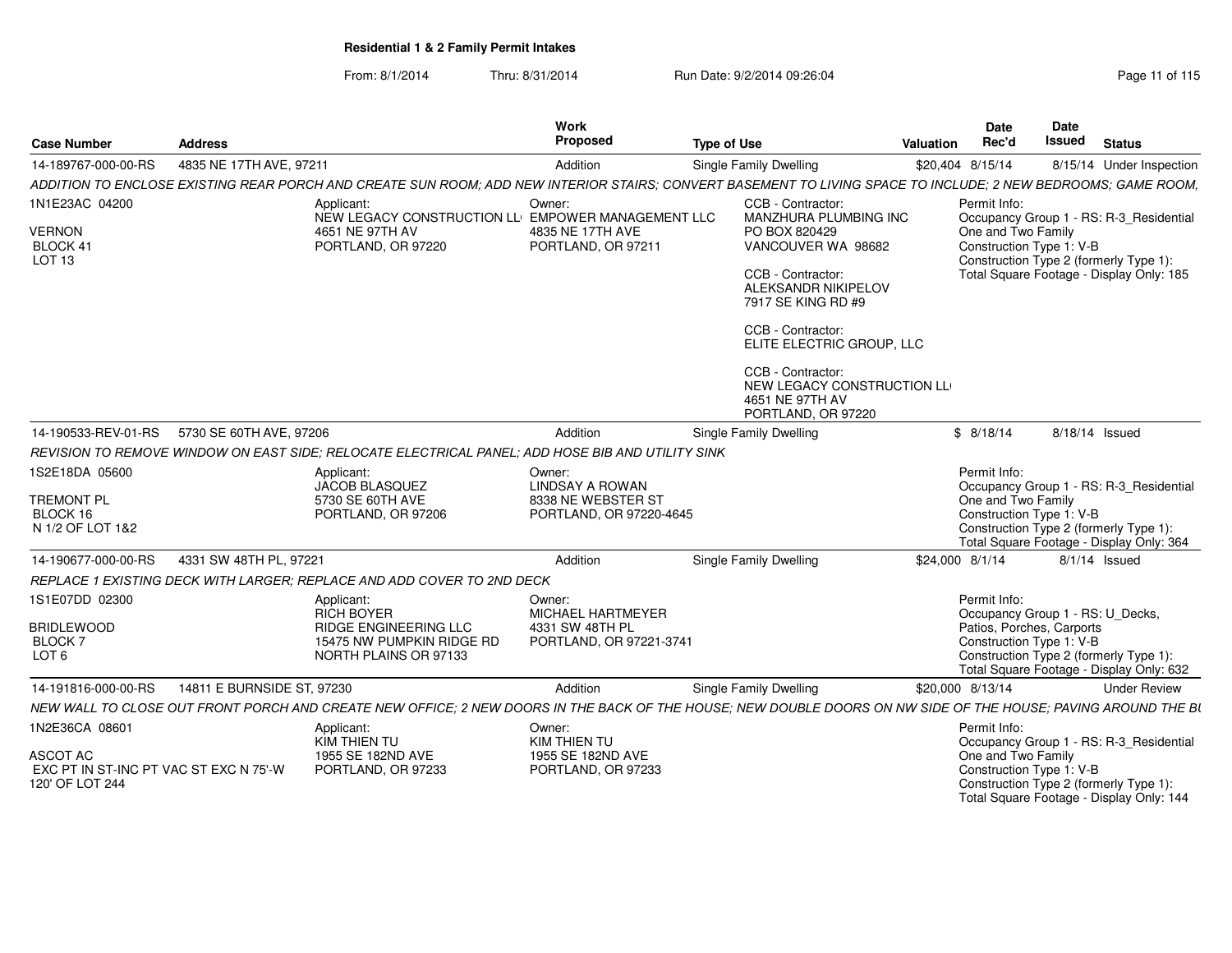| <b>Case Number</b>                                                                                                                                                                 | <b>Address</b>                                                                                                                                                                                                                                                                                                                                                                                         | Work<br>Proposed                                                                                                                                                                                                                                          | <b>Type of Use</b>                                                                                                                                                                                                                                     | Valuation | <b>Date</b><br>Rec'd                                                                                                                                                     | <b>Date</b><br>Issued | <b>Status</b>                                                                                                                                                                                                  |
|------------------------------------------------------------------------------------------------------------------------------------------------------------------------------------|--------------------------------------------------------------------------------------------------------------------------------------------------------------------------------------------------------------------------------------------------------------------------------------------------------------------------------------------------------------------------------------------------------|-----------------------------------------------------------------------------------------------------------------------------------------------------------------------------------------------------------------------------------------------------------|--------------------------------------------------------------------------------------------------------------------------------------------------------------------------------------------------------------------------------------------------------|-----------|--------------------------------------------------------------------------------------------------------------------------------------------------------------------------|-----------------------|----------------------------------------------------------------------------------------------------------------------------------------------------------------------------------------------------------------|
| 14-192449-000-00-RS                                                                                                                                                                | 3715 SE WOODWARD ST, 97202                                                                                                                                                                                                                                                                                                                                                                             | Addition                                                                                                                                                                                                                                                  | <b>Single Family Dwelling</b>                                                                                                                                                                                                                          |           | \$115,988 8/18/14                                                                                                                                                        |                       | <b>Under Review</b>                                                                                                                                                                                            |
|                                                                                                                                                                                    | ADD NEW ROOF STRUCTURE, INCREASE HEIGHT OF SECOND FLOOR AND CONVERT TO HABITABLE SPACE; RETAIN [E] UNFINISHED BASEMENT; REMODEL FIRST FLOOR                                                                                                                                                                                                                                                            |                                                                                                                                                                                                                                                           |                                                                                                                                                                                                                                                        |           |                                                                                                                                                                          |                       |                                                                                                                                                                                                                |
| 1S1E12AA 19600<br><b>WAVERLEIGH HTS</b><br>BLOCK 49<br>LOT 1&2                                                                                                                     | Applicant:<br><b>GEOFF WRIGHT</b><br>UTF CONSULTING<br>17740 SW FLORENCE ST<br>BEAVERTON, OR 97007                                                                                                                                                                                                                                                                                                     | Owner:<br><b>BAYLOR DEFINED BENEFIT</b><br>16915 NE 40TH AVE<br>VANCOUVER, WA 98686-1809<br>Owner:<br>PLAN AND TRUST<br>16915 NE 40TH AVE<br>VANCOUVER, WA 98686-1809                                                                                     | CCB - Contractor:<br><b>FLORIN LACATUS</b><br>FRL CONSTRUCTION LLC<br>3409 SW 30TH ST<br>GRESHAM, OR 97080                                                                                                                                             |           | Permit Info:<br>One and Two Family<br>Construction Type 1: V-B                                                                                                           |                       | Occupancy Group 1 - RS: R-3_Residential<br>Construction Type 2 (formerly Type 1): V-B<br>Total Square Footage - Display Only: 1185                                                                             |
| 14-192703-000-00-RS                                                                                                                                                                | 5122 NE 72ND AVE, 97218                                                                                                                                                                                                                                                                                                                                                                                | Addition                                                                                                                                                                                                                                                  | <b>Single Family Dwelling</b>                                                                                                                                                                                                                          |           | \$3.014 8/12/14                                                                                                                                                          |                       | 8/12/14 Under Inspection                                                                                                                                                                                       |
|                                                                                                                                                                                    | DORMER ADDITION TO ADD BEDROOM TO 2ND FLOOR. TRADE PERMITS SEPARATE                                                                                                                                                                                                                                                                                                                                    |                                                                                                                                                                                                                                                           |                                                                                                                                                                                                                                                        |           |                                                                                                                                                                          |                       |                                                                                                                                                                                                                |
| 1N2E20AB 06200<br><b>GRACE ADD</b><br><b>BLOCK1</b><br>LOT <sub>6</sub><br>14-192948-000-00-RS<br>1N1E36DC 00300<br>LAURELHURST<br>BLOCK 87<br>E 1/2 OF LOT 9<br>LOT <sub>10</sub> | Applicant:<br>URBANSPHERE CONSTRUCTION<br><b>LLC</b><br>3535 N VANCOUVER AVE<br>PORTLAND, OR 97277<br>3522 E BURNSIDE ST, 97214<br>NEW UPPER LEVEL DECK AT REAR OF HOUSE, THIS PERMIT IS ONLY FOR THE DECK. *OWNER TO BE RESPONSIBLE FOR OBTAINING PERMIT AND DOING WORK TO ADD ANY NEW DOOR OPEN<br>Applicant:<br>CHRIS MARQUAND<br><b>DECK MASTERS LLC</b><br>4839 NE 41ST AVE<br>PORTLAND, OR 97211 | Owner:<br><b>URBANSCAPE LLC</b><br>4940 NE CLEVELAND AVE<br>PORTLAND, OR 97211<br>Addition<br>Owner:<br>MICHAEL A LUTHY<br>3522 E BURNSIDE ST<br>PORTLAND, OR 97214-2053<br>Owner:<br><b>KIM D LUTHY</b><br>3522 E BURNSIDE ST<br>PORTLAND, OR 97214-2053 | CCB - Contractor:<br>URBANSPHERE CONSTRUCTION<br><b>LLC</b><br>3535 N VANCOUVER AVE<br>PORTLAND, OR 97277<br>Single Family Dwelling<br>CCB - Contractor:<br><b>CHRIS MARQUAND</b><br><b>DECK MASTERS LLC</b><br>4839 NE 41ST AVE<br>PORTLAND, OR 97211 |           | Permit Info:<br>Construction Type 1: V-B<br>\$12,000 8/4/14<br>Permit Info:<br>Occupancy Group 1 - RS: U_Decks,<br>Patios, Porches, Carports<br>Construction Type 1: V-B | 8/4/14 Final          | Occupancy Group 1 - RS: R-3_Remodel<br>Construction Type 2 (formerly Type 1):<br>Total Square Footage - Display Only: 82<br>Construction Type 2 (formerly Type 1):<br>Total Square Footage - Display Only: 200 |
| 14-192948-REV-01-RS                                                                                                                                                                | 3522 E BURNSIDE ST, 97214                                                                                                                                                                                                                                                                                                                                                                              | Addition                                                                                                                                                                                                                                                  | <b>Single Family Dwelling</b>                                                                                                                                                                                                                          |           | \$8/11/14                                                                                                                                                                | 8/11/14 Final         |                                                                                                                                                                                                                |
|                                                                                                                                                                                    | REVISION TO PROVIDE ENGINEER CALCS FOR HANDRAIL SPACING                                                                                                                                                                                                                                                                                                                                                |                                                                                                                                                                                                                                                           |                                                                                                                                                                                                                                                        |           |                                                                                                                                                                          |                       |                                                                                                                                                                                                                |
| 1N1E36DC 00300<br><b>LAURELHURST</b><br>BLOCK 87<br>E 1/2 OF LOT 9<br>LOT <sub>10</sub>                                                                                            | Applicant:<br>CHRIS MARQUAND<br><b>DECK MASTERS LLC</b><br>4839 NE 41ST AVE<br>PORTLAND, OR 97211                                                                                                                                                                                                                                                                                                      | Owner:<br>MICHAEL A LUTHY<br>3522 E BURNSIDE ST<br>PORTLAND, OR 97214-2053<br>Owner:<br><b>KIM D LUTHY</b><br>3522 E BURNSIDE ST<br>PORTLAND, OR 97214-2053                                                                                               | CCB - Contractor:<br><b>CHRIS MARQUAND</b><br><b>DECK MASTERS LLC</b><br>4839 NE 41ST AVE<br>PORTLAND, OR 97211                                                                                                                                        |           | Permit Info:<br>Occupancy Group 1 - RS: U_Decks,<br>Patios, Porches, Carports<br>Construction Type 1: V-B                                                                |                       | Construction Type 2 (formerly Type 1):<br>Total Square Footage - Display Only: 200                                                                                                                             |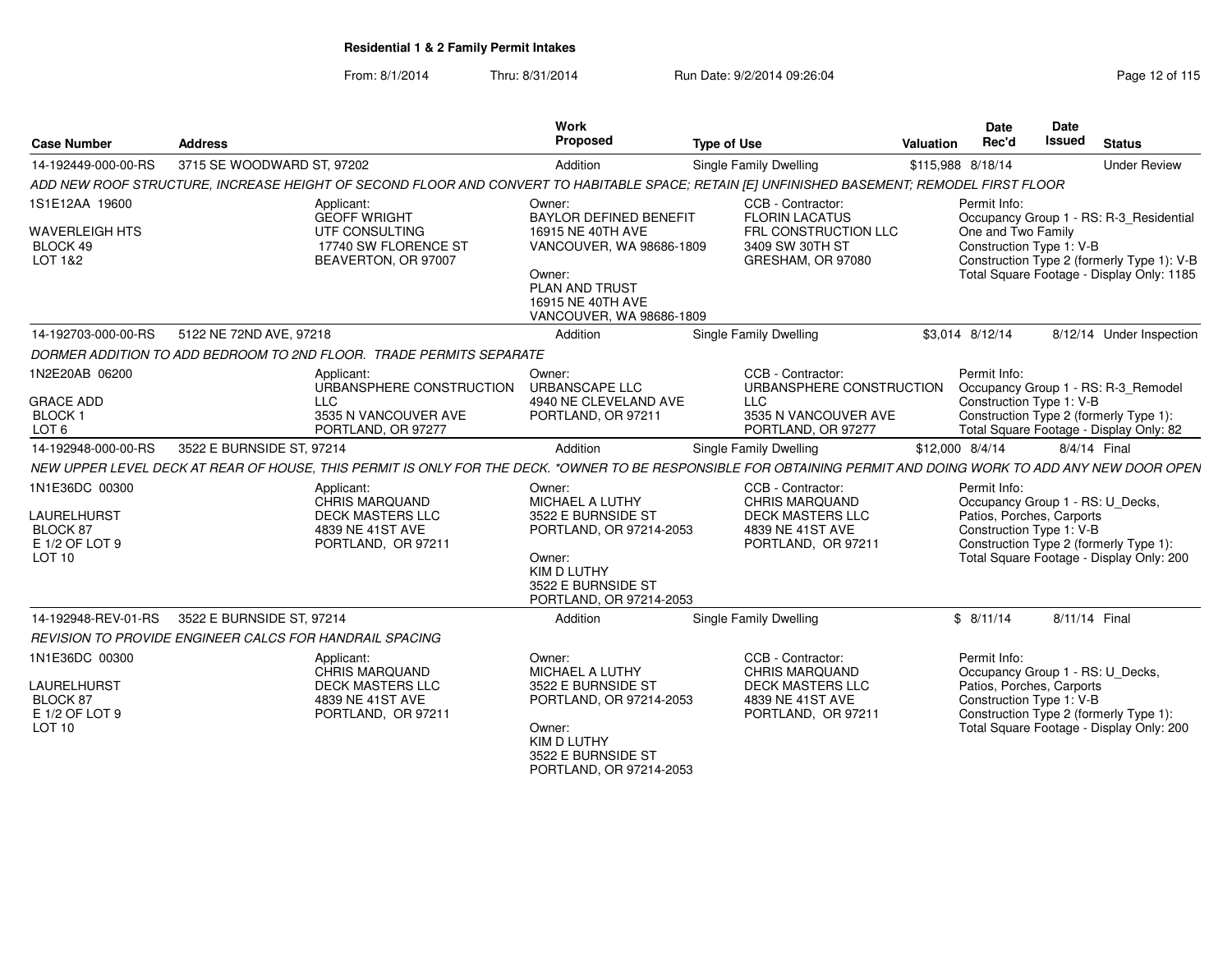| <b>Case Number</b>                                   | <b>Address</b>                                                         |                                                                                         | Work<br>Proposed                                                                                                             | <b>Type of Use</b>                                                                                                                                            | Valuation         | <b>Date</b><br>Rec'd                           | Date<br><b>Issued</b> | <b>Status</b>                                                                          |
|------------------------------------------------------|------------------------------------------------------------------------|-----------------------------------------------------------------------------------------|------------------------------------------------------------------------------------------------------------------------------|---------------------------------------------------------------------------------------------------------------------------------------------------------------|-------------------|------------------------------------------------|-----------------------|----------------------------------------------------------------------------------------|
| 14-193824-000-00-RS                                  | 3404 NE 50TH AVE, 97213                                                |                                                                                         | Addition                                                                                                                     | <b>Single Family Dwelling</b>                                                                                                                                 | \$10,919 8/5/14   |                                                |                       | 8/8/14 Under Inspection                                                                |
|                                                      | Addition to rear of existing single family residence                   |                                                                                         |                                                                                                                              |                                                                                                                                                               |                   |                                                |                       |                                                                                        |
| 1N2E30BA 03200                                       |                                                                        | Applicant:<br><b>RICHARD DIXION</b>                                                     | Owner:<br><b>SHARON JIMENEZ MEYERS</b>                                                                                       | CCB - Contractor:<br><b>RICHARD DIXION</b>                                                                                                                    |                   | Permit Info:                                   |                       | Occupancy Group 1 - RS: R-3_Residential                                                |
| ROSE CITY PK<br>BLOCK 153<br>LOT <sub>13</sub>       |                                                                        | DIXON REMODELING &<br><b>RESTORATION</b><br>8050 SE 13TH SUITE 104<br>PORTLAND OR 97202 | 3404 NE 50TH AVE<br>PORTLAND, OR 97213-2412<br>Owner:<br><b>TODD M MEYERS</b><br>3404 NE 50TH AVE<br>PORTLAND, OR 97213-2412 | DIXON REMODELING &<br><b>RESTORATION</b><br>8050 SE 13TH SUITE 104<br>PORTLAND OR 97202                                                                       |                   | One and Two Family<br>Construction Type 1: V-B |                       | Construction Type 2 (formerly Type 1):<br>Total Square Footage - Display Only: 99      |
| 14-193994-000-00-RS                                  | 4621 SW HILLSIDE DR, 97221                                             |                                                                                         | Addition                                                                                                                     | <b>Single Family Dwelling</b>                                                                                                                                 | \$19,852 8/5/14   |                                                |                       | 8/8/14 Under Inspection                                                                |
|                                                      | 180 Sq Ft addition to create new entry way. Voluntary seismic upgrades |                                                                                         |                                                                                                                              |                                                                                                                                                               |                   |                                                |                       |                                                                                        |
| 1S1E07AD 03001<br>PARTITION PLAT 1997-25             |                                                                        | Applicant:<br>HAMMER AND HAND INC<br>1020 SE HARRISON                                   | Owner:<br>ROBERT S JR HATFIELD<br>4621 SW HILLSIDE DR                                                                        | CCB - Contractor:<br>HAMMER AND HAND INC<br>1020 SE HARRISON                                                                                                  |                   | Permit Info:<br>One and Two Family             |                       | Occupancy Group 1 - RS: R-3_Residential                                                |
| LOT <sub>1</sub><br>INC UND INT TRACT A              |                                                                        | PORTLAND, OR 97214                                                                      | PORTLAND, OR 97221<br>Owner:<br><b>SUSAN M HATFIELD</b><br>4621 SW HILLSIDE DR<br>PORTLAND, OR 97221                         | PORTLAND, OR 97214                                                                                                                                            |                   | Construction Type 1: V-B                       |                       | Construction Type 2 (formerly Type 1):<br>Total Square Footage - Display Only: 180     |
| 14-194043-000-00-RS                                  | 10410 SW 41ST AVE, 97219                                               |                                                                                         | Addition                                                                                                                     | <b>Single Family Dwelling</b>                                                                                                                                 | \$110,000 8/11/14 |                                                |                       | <b>Under Review</b>                                                                    |
|                                                      |                                                                        |                                                                                         |                                                                                                                              | PERMIT PREVIOUS WORK - REMODEL KITCHEN AND RELOCATE (2) BATHROOMS; FINSH CRAWLSPACE TO ADD BATH, LAUNDRY, STORAGE AND WINE ROOM; NEW ELEVATED DECK AT REAR OF |                   |                                                |                       |                                                                                        |
| 1S1E29CC 01300                                       |                                                                        | Applicant:<br>MARK WUTHRICH                                                             | Owner:<br><b>JOHN P KNOX</b>                                                                                                 |                                                                                                                                                               |                   | Permit Info:                                   |                       | Occupancy Group 1 - RS: R-3_Residential                                                |
| <b>HERMITAGE HILL</b><br>LOT <sub>17</sub>           |                                                                        | 4731 SW 18TH DR<br>PORTLAND, OR 97239                                                   | 10410 SW 41ST AVE<br>PORTLAND, OR 97219-6954<br>Owner:<br><b>CATHERINE M KNOX</b>                                            |                                                                                                                                                               |                   | One and Two Family<br>Construction Type 1: V-B |                       | Construction Type 2 (formerly Type 1): V-B<br>Total Square Footage - Display Only: 762 |
|                                                      |                                                                        |                                                                                         | 10410 SW 41ST AVE<br>PORTLAND, OR 97219-6954                                                                                 |                                                                                                                                                               |                   |                                                |                       |                                                                                        |
| 14-194242-000-00-RS                                  | 7445 SE 31ST AVE, 97202                                                |                                                                                         | Addition                                                                                                                     | Single Family Dwelling                                                                                                                                        |                   | \$27,939 8/22/14                               |                       | 8/22/14 Under Inspection                                                               |
| DORMER ADDITION FOR NEW BATHROOM                     |                                                                        |                                                                                         |                                                                                                                              |                                                                                                                                                               |                   |                                                |                       |                                                                                        |
| 1S1E24BD 04400                                       |                                                                        | Applicant:<br><b>KEVIN FISCHER</b>                                                      | Owner:<br>MICHAEL HERMAN                                                                                                     | CCB - Contractor:<br>BRUNER PLUMBING INC                                                                                                                      |                   | Permit Info:                                   |                       | Occupancy Group 1 - RS: R-3_Residential                                                |
| <b>EASTMORELAND</b><br>BLOCK 16<br>LOT <sub>24</sub> |                                                                        | <b>ALICE DESIGN</b><br>4803 NE 32ND AVENUE<br>PORTLAND OR 97211                         | 7445 SE 31ST AVE<br>PORTLAND, OR 97202                                                                                       | PO BOX 23985<br>TIGARD, OR 972813985                                                                                                                          |                   | One and Two Family<br>Construction Type 1: V-B |                       | Construction Type 2 (formerly Type 1): V-B                                             |
|                                                      |                                                                        |                                                                                         | Owner:<br><b>KAI HERMAN</b><br>7445 SE 31ST AVE<br>PORTLAND, OR 97202                                                        | CCB - Contractor:<br><b>JASON GAINES CONSTRUCTION</b><br>15749 SE JANSIK CT<br>DAMASCUS OR 97089                                                              |                   |                                                |                       | Total Square Footage - Display Only: 520                                               |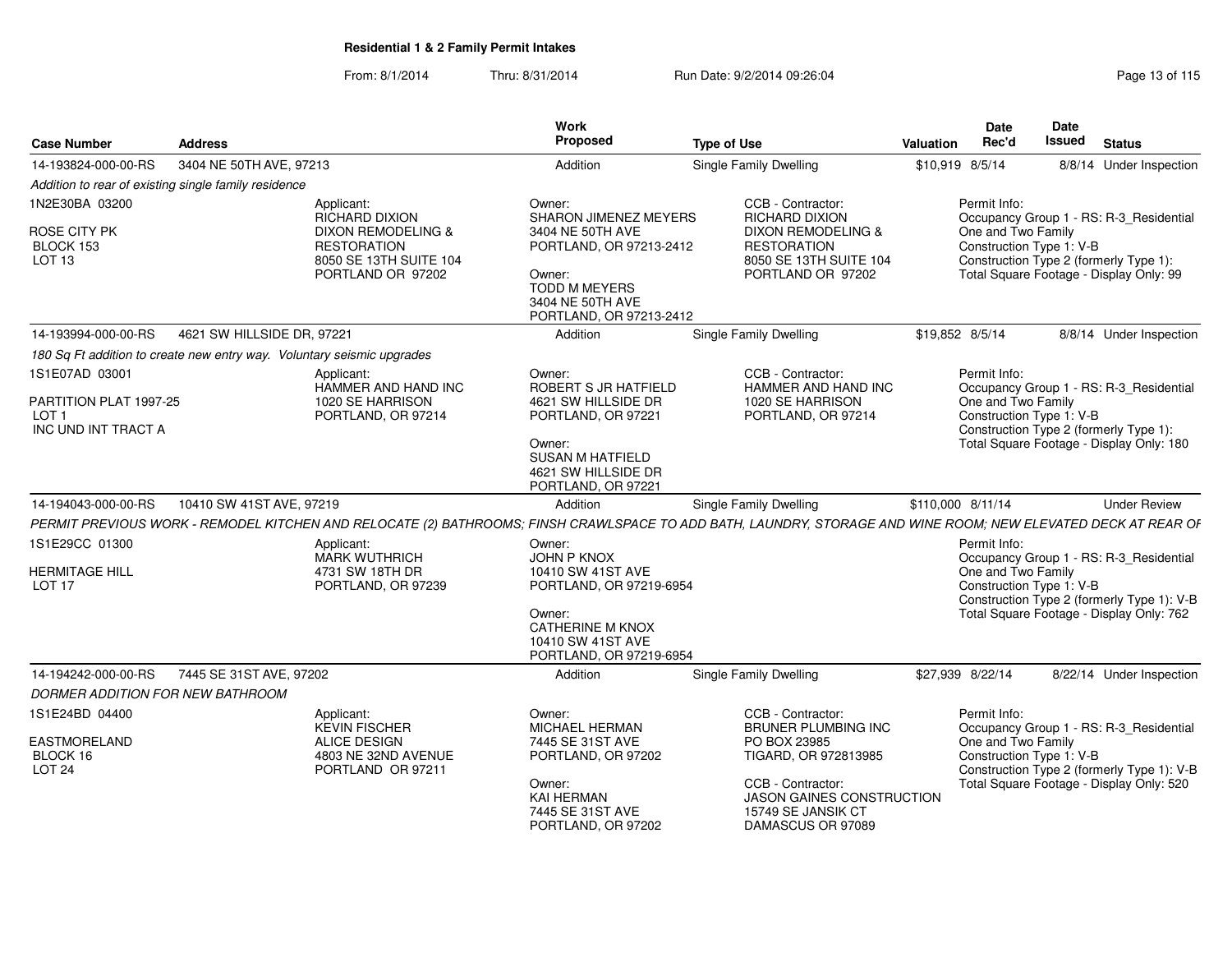|                                                                       |                                     |                                                                                                               | Work                                                                                 |                                                                                                                                                           |                  | <b>Date</b>                                                    | <b>Date</b>    |                                                                                    |
|-----------------------------------------------------------------------|-------------------------------------|---------------------------------------------------------------------------------------------------------------|--------------------------------------------------------------------------------------|-----------------------------------------------------------------------------------------------------------------------------------------------------------|------------------|----------------------------------------------------------------|----------------|------------------------------------------------------------------------------------|
| <b>Case Number</b>                                                    | <b>Address</b>                      |                                                                                                               | Proposed                                                                             | <b>Type of Use</b>                                                                                                                                        | <b>Valuation</b> | Rec'd                                                          | Issued         | <b>Status</b>                                                                      |
| 14-194367-000-00-RS                                                   | 6336 NE SANDY BLVD, 97213           |                                                                                                               | Addition                                                                             | <b>Single Family Dwelling</b>                                                                                                                             |                  | \$45,000 8/28/14                                               | 8/28/14 Issued |                                                                                    |
|                                                                       |                                     |                                                                                                               |                                                                                      | DORMER ADDITION WITH PICTURE WINDOW OVER EXISTING STAIRS, ADD BATHROOM WITH SKYLIGHT ON UPPER FLOOR, FRAME WALL AT ATTIC STORAGE AREA (3 BATHROOMS TOTAL) |                  |                                                                |                |                                                                                    |
| 1N2E29BB 20400<br><b>BELLE CREST</b>                                  |                                     | Applicant:<br><b>IRWIN RENOVATIONS</b><br>9929 NE CAMPAIGN ST                                                 | Owner:<br>SANDIE C HO<br>6336 NE SANDY BLVD                                          | CCB - Contractor:<br><b>IRWIN RENOVATIONS</b><br>9929 NE CAMPAIGN ST                                                                                      |                  | Permit Info:<br>One and Two Family                             |                | Occupancy Group 1 - RS: R-3_Residential                                            |
| <b>BLOCK 8</b><br>LOT 1 EXC PT IN ST                                  |                                     | PORTLAND, OR 97220                                                                                            | PORTLAND, OR 97213                                                                   | PORTLAND, OR 97220                                                                                                                                        |                  | Construction Type 1: V-B                                       |                | Construction Type 2 (formerly Type 1):                                             |
| LOT <sub>2</sub>                                                      |                                     |                                                                                                               | Owner:<br>MATTHEW W HO<br>6336 NE SANDY BLVD<br>PORTLAND, OR 97213                   |                                                                                                                                                           |                  |                                                                |                |                                                                                    |
| 14-194458-000-00-RS                                                   | 2332 SE BROOKLYN ST - Unit B, 97202 |                                                                                                               | Addition                                                                             | Single Family Dwelling                                                                                                                                    |                  | \$32,000 8/6/14                                                |                | <b>Under Review</b>                                                                |
|                                                                       |                                     |                                                                                                               |                                                                                      | 2ND STORY ADDITION OVER GARAGE TO CREATE ACCESSORY DWELLING UNIT:EXPAND GARAGE BY 63 SF***TRADES TO BE OBTAINED SEPARATELY***                             |                  |                                                                |                |                                                                                    |
| 1S1E11AD 00500                                                        |                                     | Applicant:<br>Sarah Fernandez<br>Hammer and Hand<br>1020 SE HARRISON ST.<br>PORTLAND OR                       | Owner:<br><b>GREG HAUN</b><br>2332 SE BROOKLYN ST<br>PORTLAND, OR 97202-2136         | CCB - Contractor:<br>HAMMER AND HAND INC<br>1020 SE HARRISON<br>PORTLAND, OR 97214                                                                        |                  | Permit Info:<br>One and Two Family<br>Construction Type 1: V-B |                | Occupancy Group 1 - RS: R-3_Residential<br>Construction Type 2 (formerly Type 1):  |
|                                                                       |                                     |                                                                                                               | Owner:<br><b>JENNIFER DAVIS</b><br>2332 SE BROOKLYN ST<br>PORTLAND, OR 97202-2136    |                                                                                                                                                           |                  | Number of New Dwelling Units: 1                                |                |                                                                                    |
| 14-194857-000-00-RS                                                   | 3204 NE 32ND AVE, 97212             |                                                                                                               | Addition                                                                             | Single Family Dwelling                                                                                                                                    |                  | \$45,000 8/7/14                                                |                | 8/7/14 Issued                                                                      |
|                                                                       |                                     |                                                                                                               |                                                                                      | EXTEND EXISTING DORMER ON 2ND FLOOR TO CREATE SPACE FOR NEW MASTER SHOWER, ADD NEW WALL TO GAIN SPACE IN ATTIC AREA FOR MASTER CLOSET                     |                  |                                                                |                |                                                                                    |
| 1N1E25BA 16000<br><b>IRVINGWOOD</b><br><b>BLOCK7</b><br><b>LOT 17</b> |                                     | Applicant:<br><b>GUILLAUME F DE BERGH</b><br>3204 NE 32ND AVE<br>PORTLAND, OR 97212-2625                      | Owner:<br>AMY L SILLIMAN<br>3204 NE 32ND AVE<br>PORTLAND, OR 97212-2625              | CCB - Contractor:<br>FERMAN HOME REMODELING LLC Occupancy Group 1 - RS: R-3_Remodel<br>21360 SW 92ND AVE<br>TUALATIN OR 97062                             |                  | Permit Info:<br>Construction Type 1: V-B                       |                | Construction Type 2 (formerly Type 1):<br>Total Square Footage - Display Only: 135 |
|                                                                       |                                     |                                                                                                               | Owner:<br><b>GUILLAUME F DE BERGH</b><br>3204 NE 32ND AVE<br>PORTLAND, OR 97212-2625 |                                                                                                                                                           |                  |                                                                |                |                                                                                    |
| 14-194954-000-00-RS                                                   | 9514 SW 50TH AVE, 97219             |                                                                                                               | Addition                                                                             | <b>Single Family Dwelling</b>                                                                                                                             |                  | \$3,500 8/7/14                                                 |                | 8/7/14 Issued                                                                      |
|                                                                       |                                     | ADDITION TO ENCLOSE EXISTING ATTACHED CARPORT; CLOSE OUT ALL OF THE WALLS TO CREATE NEW 2 CAR ATTACHED GARAGE |                                                                                      |                                                                                                                                                           |                  |                                                                |                |                                                                                    |
| 1S1E30AD 01900                                                        |                                     | Applicant:<br><b>KRIS FROST</b>                                                                               | Owner:<br><b>KRIS FROST</b>                                                          |                                                                                                                                                           |                  | Permit Info:                                                   |                | Occupancy Group 1 - RS: R-3_Remodel                                                |
| <b>WEST PORTLAND</b><br>BLOCK 31<br><b>LOT 14</b>                     |                                     | 9514 SW 50TH AVE<br>PORTLAND, OR 97219-5140                                                                   | 9514 SW 50TH AVE<br>PORTLAND, OR 97219-5140                                          |                                                                                                                                                           |                  | Construction Type 1: V-B                                       |                | Construction Type 2 (formerly Type 1):                                             |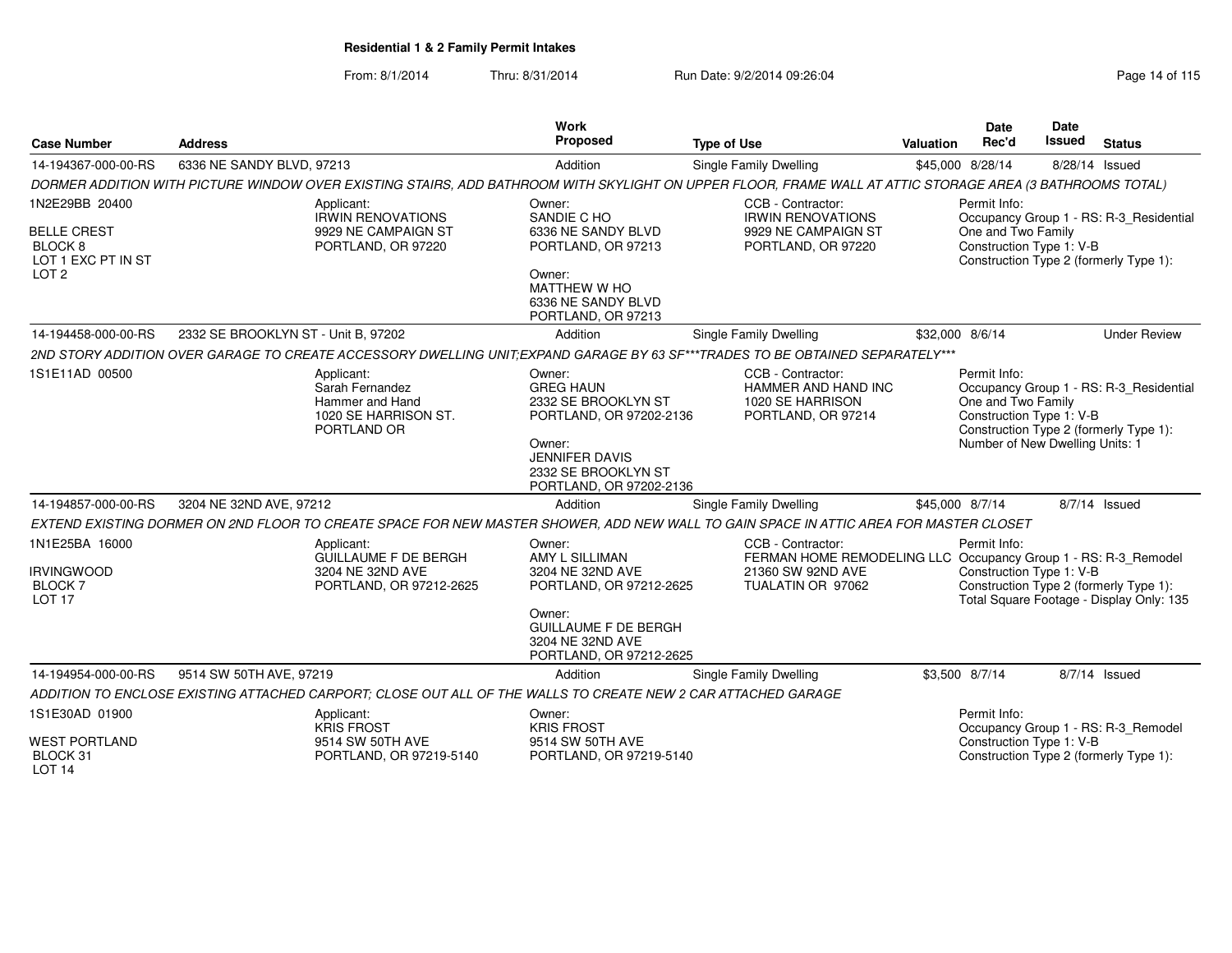| <b>Case Number</b>                                       | <b>Address</b>                       |                                                                                                                                                                  | Work<br>Proposed                                                                                      | <b>Type of Use</b>                                                                                                     | Valuation         | <b>Date</b><br>Rec'd | <b>Date</b><br>Issued                                              | <b>Status</b>                                                                                                                     |
|----------------------------------------------------------|--------------------------------------|------------------------------------------------------------------------------------------------------------------------------------------------------------------|-------------------------------------------------------------------------------------------------------|------------------------------------------------------------------------------------------------------------------------|-------------------|----------------------|--------------------------------------------------------------------|-----------------------------------------------------------------------------------------------------------------------------------|
| 14-195690-000-00-RS                                      | 1937 NW 28TH PL, 97210               |                                                                                                                                                                  | Addition                                                                                              | Single Family Dwelling                                                                                                 | \$55,917 8/8/14   |                      |                                                                    | 8/14/14 Issued                                                                                                                    |
|                                                          |                                      | CONSTRUCT NEW 2 STORY ADDITION AT WEST SIDE OF EXISTING RESIDENCE. 507 sq ft INCLUDES MASTER BATH, MASTER BEDROOM AND DINING ROOM. 150 sq ft DECK                |                                                                                                       |                                                                                                                        |                   |                      |                                                                    |                                                                                                                                   |
| 1N1E29DC 01100<br>MERIWETHER                             |                                      | Applicant:<br>Don Young<br>DON YOUNG & ASSOCIATES, INC.                                                                                                          | Owner:<br>THOMAS B MACIUKENAS<br>1937 NW 28TH PL                                                      |                                                                                                                        |                   | Permit Info:         | One and Two Family                                                 | Occupancy Group 1 - RS: R-3_Residential                                                                                           |
| BLOCK <sub>2</sub><br>LOT <sub>20</sub>                  |                                      | P.O. BOX 10857<br>Portland, OR 97296                                                                                                                             | PORTLAND, OR 97210<br>Owner:<br>NATALIE A BONACORSA<br>1937 NW 28TH PL<br>PORTLAND, OR 97210          |                                                                                                                        |                   |                      | Construction Type 1: V-B<br>Construction Type 2 (formerly Type 1): | Total Square Footage - Display Only: 507                                                                                          |
| 14-195767-000-00-RS                                      | 1940 SE 52ND AVE, 97215              |                                                                                                                                                                  | Addition                                                                                              | Single Family Dwelling                                                                                                 | \$85,000 8/8/14   |                      |                                                                    | <b>Under Review</b>                                                                                                               |
|                                                          |                                      | ADDITION TO EXISTING SECOND FLOOR AND NEW DORMER FOR BEDROOM AND NEW BATHROOM: RECONFIGURING MAIN FLOOR FOR KITCHEN AND BEDROOM REMODEL: NEW STAIRS TO B/        |                                                                                                       |                                                                                                                        |                   |                      |                                                                    |                                                                                                                                   |
| 1S2E06DB 16200<br><b>GRASMERE</b>                        |                                      | Applicant:<br><b>BOB SCHATZ</b><br><b>ALLUSA ARCHICTECTURE</b>                                                                                                   | Owner:<br><b>ANDREA PORFIRIO</b><br>1940 SE 52ND AVE                                                  | CCB - Contractor:<br>THOMAS D PHILLIPS<br><b>PO BOX 235</b>                                                            |                   | Permit Info:         | One and Two Family                                                 | Occupancy Group 1 - RS: R-3_Residential                                                                                           |
| BLOCK <sub>1</sub><br>S 15' OF LOT 22<br>N 30' OF LOT 23 |                                      | 2118 SE DIVISION ST<br>PORTLAND, OR 97202                                                                                                                        | PORTLAND, OR 97215                                                                                    | MANZANITA, OR 97130-0235                                                                                               |                   |                      | Construction Type 1: V-B                                           | Construction Type 2 (formerly Type 1): V-B<br>Total Square Footage - Display Only: 1536                                           |
| 14-195790-000-00-RS                                      | 4238 NE FLANDERS ST, 97213           |                                                                                                                                                                  | Addition                                                                                              | Single Family Dwelling                                                                                                 | \$41,469 8/8/14   |                      |                                                                    | Approved to Issue                                                                                                                 |
|                                                          |                                      | ADDITION OF 2 STORIES AT REAR OF HOUSE FOR FAMILY ROOM AND NEW HALF BATH ON MAIN FLOOR AND MASTER BATH ON 2ND FLOOR. REMOVE EXISTING BACK DECK. INFILL WALL WITH |                                                                                                       |                                                                                                                        |                   |                      |                                                                    |                                                                                                                                   |
| 1N2E31CB 07000<br>LAURELHURST                            |                                      | Applicant:<br><b>JIM HENRY</b><br><b>JIM HENRY ARCHITECT</b>                                                                                                     | Owner:<br>STEPHANIE S HAHN<br>4238 NE FLANDERS ST                                                     | CCB - Contractor:<br><b>STEVE DACHSEL</b><br>14526 SE TENINO ST                                                        |                   | Permit Info:         | One and Two Family                                                 | Occupancy Group 1 - RS: R-3 Residential                                                                                           |
| BLOCK 113<br>LOT <sub>9</sub>                            |                                      | 4207 NE FLANDERS<br>PORTLAND, OR 97213                                                                                                                           | PORTLAND, OR 97213-1636<br>Owner:<br>KENNETH A HAHN<br>4238 NE FLANDERS ST<br>PORTLAND, OR 97213-1636 | PORTLAND OR 97236-5301                                                                                                 |                   |                      | Construction Type 1: V-B<br>Construction Type 2 (formerly Type 1): | Total Square Footage - Display Only: 376                                                                                          |
| 14-195839-000-00-RS                                      | 15605 NW MCNAMEE RD                  |                                                                                                                                                                  | Addition                                                                                              | Single Family Dwelling                                                                                                 | \$140,000 8/15/14 |                      |                                                                    | <b>Under Review</b>                                                                                                               |
|                                                          |                                      | CONVERT EXISTING CRAWLSPACE TO DAYLIGHT BASEMENT. DIG OUT SPACE: INCLUDES WORKSHOP, OFFICE. MUD ROOM, SEWIING ROOM AND NEW BATHROOM, FRAME NEW STAIRS TO BAS     |                                                                                                       |                                                                                                                        |                   |                      |                                                                    |                                                                                                                                   |
| 2N1W19D 02600                                            |                                      | Applicant:<br>JAMES E CRAMER<br>15605 NW MCNAMEE RD                                                                                                              | Owner:<br><b>JAMES E CRAMER</b><br>15605 NW MCNAMEE RD                                                | CCB - Contractor:<br><b>RIVERLAND HOMES INC</b>                                                                        |                   | Permit Info:         | One and Two Family                                                 | Occupancy Group 1 - RS: R-3_Residential                                                                                           |
| MC NAMEE RIDGE VIEW AC<br>BLOCK 2<br>LOT 8 TL 2600       |                                      | PORTLAND, OR 97231                                                                                                                                               | PORTLAND, OR 97231                                                                                    | PO BOX 2432<br>PORTLAND, OR 972198233                                                                                  |                   |                      | Construction Type 1: V-B<br>Construction Type 2 (formerly Type 1): |                                                                                                                                   |
| DEFERRAL-POTENTIAL ADDITIONAL TAX                        |                                      |                                                                                                                                                                  | Owner:<br><b>CYNTHIA J CRAMER</b><br>15605 NW MCNAMEE RD<br>PORTLAND, OR 97231                        |                                                                                                                        |                   |                      |                                                                    | Total Square Footage - Display Only: 1615                                                                                         |
| 14-196416-000-00-RS                                      | 7352 SE HENDERSON ST - Unit B, 97206 |                                                                                                                                                                  | Addition                                                                                              | Single Family Dwelling                                                                                                 | \$39,373 8/11/14  |                      |                                                                    | <b>Under Review</b>                                                                                                               |
|                                                          |                                      | ADDITION OF 14' TO SOUTH ELEVATION AND CONVERSION OF EXISTING BEDROOM TO CREATE ACCESSORY DWELLING UNIT. INCLUDES 2 BEDROOMS. LIVING AREA AND KITCHEN            |                                                                                                       |                                                                                                                        |                   |                      |                                                                    |                                                                                                                                   |
| 1S2E20AC 06100                                           |                                      | Applicant:<br><b>RW CHRISTENSEN</b><br>9100 SW SUMMERFIELD CT<br><b>TIGARD, OR 97224</b>                                                                         | Owner:<br><b>RW CHRISTENSEN</b><br>9100 SW SUMMERFIELD CT<br><b>TIGARD, OR 97224</b>                  | CCB - Contractor:<br><b>CHRIS CHRISTENSEN</b><br><b>VISTA NORTHWEST INC</b><br>10740 SW 11TH DR.<br>PORTLAND, OR 97219 |                   | Permit Info:         | One and Two Family<br>Construction Type 1: V-B                     | Occupancy Group 1 - RS: R-3 Residential<br>Construction Type 2 (formerly Type 1): V-B<br>Total Square Footage - Display Only: 399 |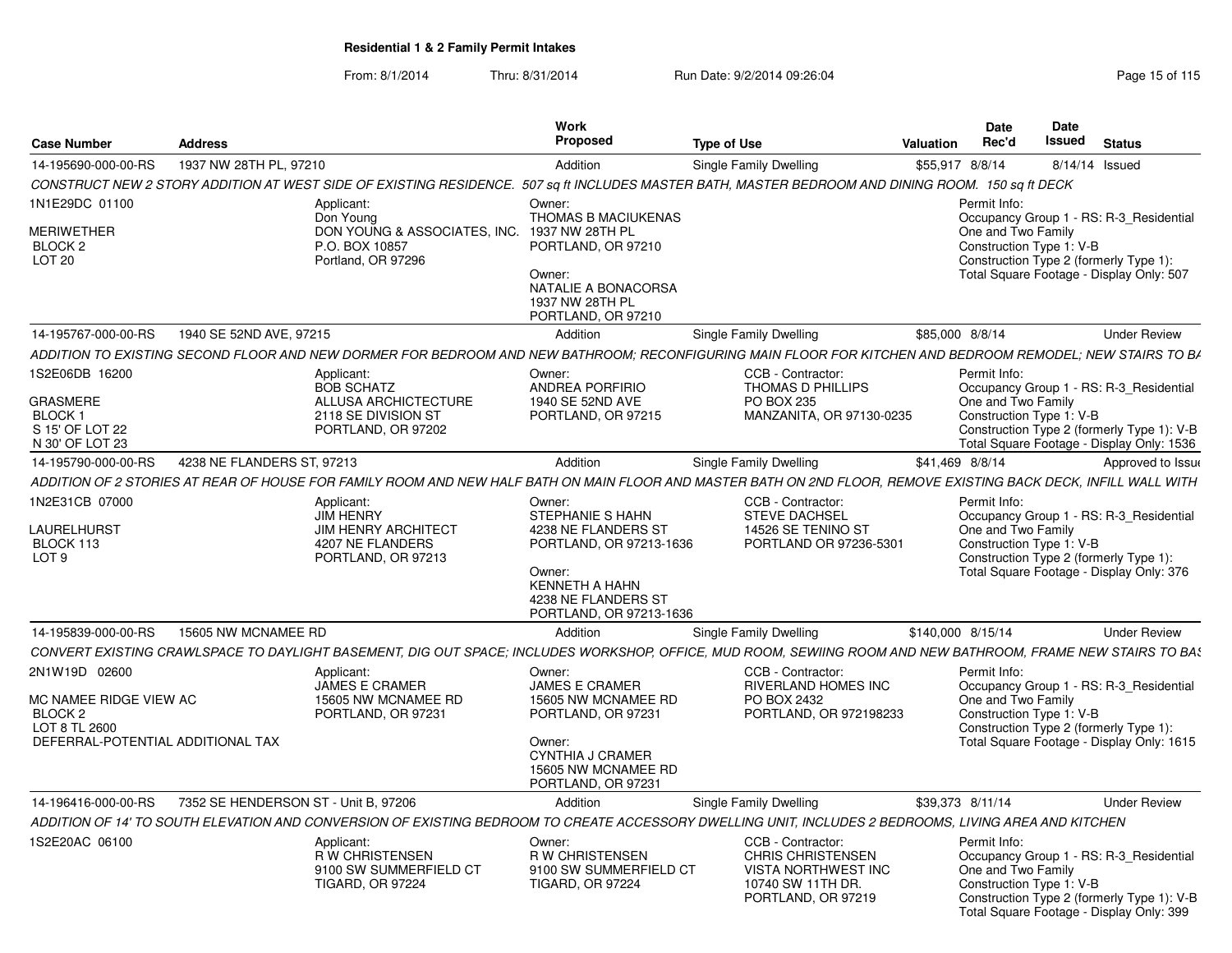| <b>Case Number</b>                                                    | <b>Address</b>          |                                                                                                                                           | Work<br><b>Proposed</b>                                                                                                                        | <b>Type of Use</b>                                                                                                                                                 | Valuation         | <b>Date</b><br>Rec'd                                                  | Date<br><b>Issued</b> | <b>Status</b>                                                                                                                 |
|-----------------------------------------------------------------------|-------------------------|-------------------------------------------------------------------------------------------------------------------------------------------|------------------------------------------------------------------------------------------------------------------------------------------------|--------------------------------------------------------------------------------------------------------------------------------------------------------------------|-------------------|-----------------------------------------------------------------------|-----------------------|-------------------------------------------------------------------------------------------------------------------------------|
| 14-197045-000-00-RS                                                   | 703 NE BEECH ST, 97212  |                                                                                                                                           | Addition                                                                                                                                       | Single Family Dwelling                                                                                                                                             |                   | \$3,483 8/12/14                                                       |                       | 8/12/14 Issued                                                                                                                |
|                                                                       |                         | SINGLE STORY ADDITION FOR NEW COVERED PORCH AND REPAIR PORTION OF FOUNDATION ON WEST SIDE                                                 |                                                                                                                                                |                                                                                                                                                                    |                   |                                                                       |                       |                                                                                                                               |
| 1N1E23CC 15600<br><b>LINCOLN PK</b><br><b>BLOCK 4</b><br>LOT 6&7      |                         | Applicant:<br>PAT SAUER<br>THE DESIGN DEPARTEMENT<br>PO BOX 80065<br>PORTLAND OR 97280                                                    | Owner:<br><b>PAMELA S RACS</b><br>703 NE BEECH ST<br>PORTLAND, OR 97212<br>Owner:<br>DANIEL P JOHNSON<br>703 NE BEECH ST<br>PORTLAND, OR 97212 | CCB - Contractor:<br><b>STEVE RAZE</b><br>CADEN CUSTOM HOMES, LLC<br>2438 NE 17TH<br>PORTLAND OR 97212                                                             |                   | Permit Info:<br>Patios, Porches, Carports<br>Construction Type 1: V-B |                       | Occupancy Group 1 - RS: U_Decks,<br>Construction Type 2 (formerly Type 1):<br>Total Square Footage - Display Only: 164        |
| 14-197823-000-00-RS                                                   | 3917 SE 98TH AVE, 97266 |                                                                                                                                           | Addition                                                                                                                                       | Single Family Dwelling                                                                                                                                             | \$103,673 8/20/14 |                                                                       |                       | 8/20/14 Under Inspection                                                                                                      |
|                                                                       |                         |                                                                                                                                           |                                                                                                                                                | ADDITION TO WEST SIDE OF ATTACHED GARAGE FOR NEW BEDROOM AND BATHROOM: AND ADDITION AT FRONT OF HOUSE FOR NEW MASTER BEDROOM: BATHROOM: AND TO EXPAND EXIS         |                   |                                                                       |                       |                                                                                                                               |
| 1S2E09DD 14700<br><b>EDWARDS HMS</b><br>LOT <sub>13</sub>             |                         | Applicant:<br>UKA CONSTRUCTION LLC<br>11016 SE HAPPY VALLEY DR<br>PORTLAND, OR 97086                                                      | Owner:<br>TATYANA I CHUKHRII<br>3917 SE 98TH AVE<br>PORTLAND, OR 97266                                                                         | CCB - Contractor:<br>UKA CONSTRUCTION LLC<br>11016 SE HAPPY VALLEY DR<br>PORTLAND, OR 97086                                                                        |                   | Permit Info:<br>One and Two Family<br>Construction Type 1: V-B        |                       | Occupancy Group 1 - RS: R-3_Residential<br>Construction Type 2 (formerly Type 1):<br>Total Square Footage - Display Only: 940 |
| 14-197838-000-00-RS                                                   | 6016 SE 21ST AVE, 97202 |                                                                                                                                           | Addition                                                                                                                                       | Single Family Dwelling                                                                                                                                             |                   | \$21.065 8/13/14                                                      |                       | 8/29/14 Issued                                                                                                                |
|                                                                       |                         |                                                                                                                                           |                                                                                                                                                | 191 SQ FT ADDITION TO REAR OF EXISTING SINGLE FAMILY RESIDENCE. 284 SQUARE FOOT DECK ADDITION TO EXTERIOR OF EXISTING RESIDENCE AND PROPOSED ADDITION. ADDITION EX |                   |                                                                       |                       |                                                                                                                               |
| 1S1E14DD 15300<br><b>WESTMORELAND</b><br>BLOCK 36<br>LOT <sub>2</sub> |                         | Applicant:<br><b>RICHARD DIXION</b><br><b>DIXON REMODELING &amp;</b><br><b>RESTORATION</b><br>8050 SE 13TH SUITE 104<br>PORTLAND OR 97202 | Owner:<br>M HOSSEIN HAERI<br>6016 SE 21ST AVE<br>PORTLAND, OR 97202-5358<br>Owner:<br><b>MARY WYSONG-HAERI</b><br>6016 SE 21ST AVE             | CCB - Contractor:<br><b>RICHARD DIXION</b><br><b>DIXON REMODELING &amp;</b><br><b>RESTORATION</b><br>8050 SE 13TH SUITE 104<br>PORTLAND OR 97202                   |                   | Permit Info:<br>One and Two Family<br>Construction Type 1: V-B        |                       | Occupancy Group 1 - RS: R-3_Residential<br>Construction Type 2 (formerly Type 1):<br>Total Square Footage - Display Only: 191 |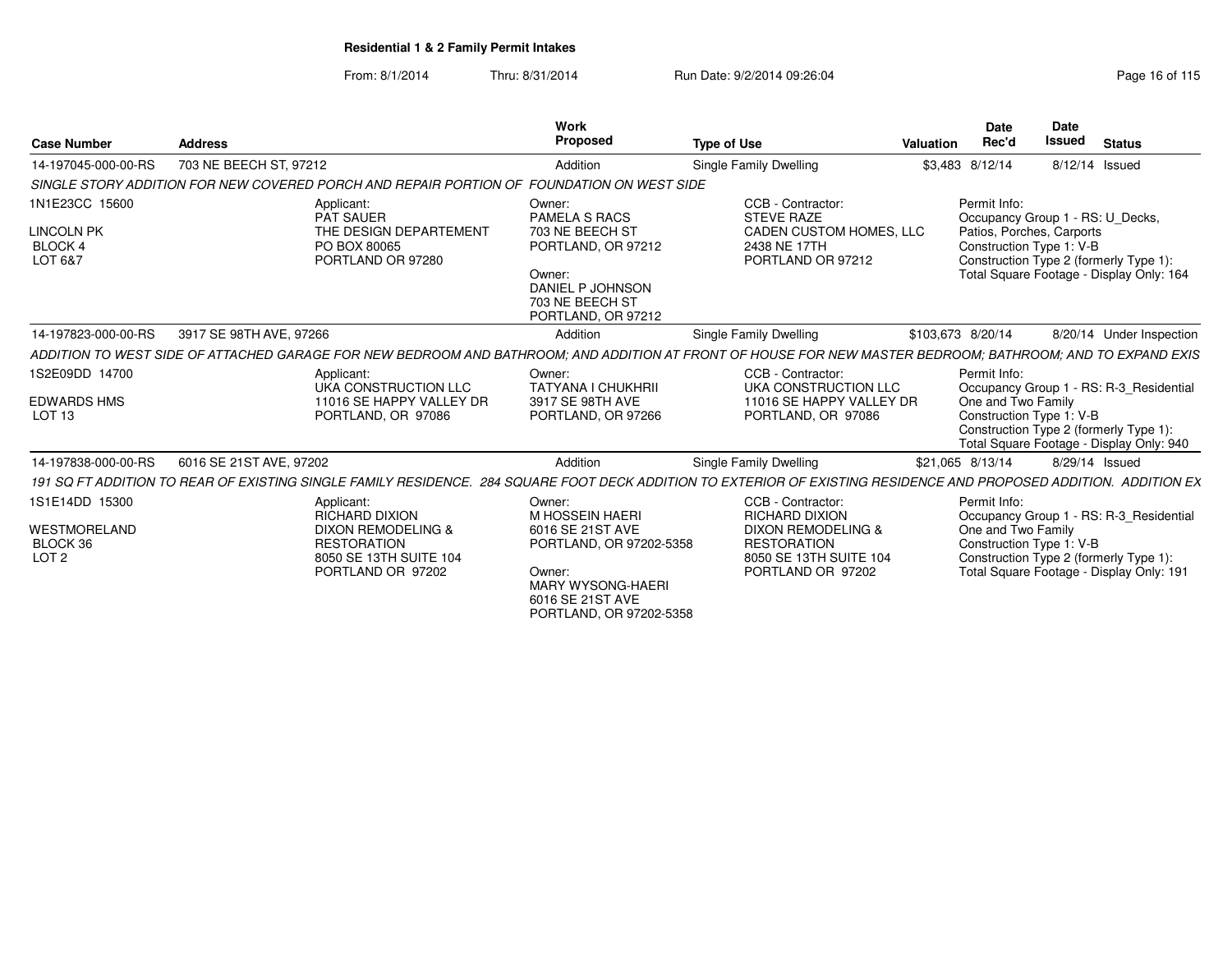| <b>Case Number</b>                           | <b>Address</b>                                                                                                                                                           | Work<br><b>Proposed</b>                                                                                                               | <b>Type of Use</b>                                                                                                                                                                                                                                                                                             | <b>Date</b><br>Rec'd<br>Valuation | <b>Date</b><br>Issued<br><b>Status</b>                                                                         |
|----------------------------------------------|--------------------------------------------------------------------------------------------------------------------------------------------------------------------------|---------------------------------------------------------------------------------------------------------------------------------------|----------------------------------------------------------------------------------------------------------------------------------------------------------------------------------------------------------------------------------------------------------------------------------------------------------------|-----------------------------------|----------------------------------------------------------------------------------------------------------------|
| 14-197864-000-00-RS                          | 6133 NE 28TH AVE, 97211                                                                                                                                                  | Addition                                                                                                                              | <b>Single Family Dwelling</b>                                                                                                                                                                                                                                                                                  | \$47,535 8/13/14                  | 8/13/14 Issued                                                                                                 |
|                                              | SINGLE STORY ADDITION OF 431 SF TO REAR OF HOUSE, INCLUDES MASTER SUITE WITH WALK IN CLOSET AND BATHROOM, AND LAUNDRY ROOM; COSMETIC BATHROOM REMODEL ON 2ND I           |                                                                                                                                       |                                                                                                                                                                                                                                                                                                                |                                   |                                                                                                                |
| 1N1E13CB 08500                               | Applicant:<br>CONCEPT CONSTRUCTION INC                                                                                                                                   | Owner:<br>JANET HOLSTEIN                                                                                                              | CCB - Contractor:<br>PERFECT CLIMATE INC                                                                                                                                                                                                                                                                       | Permit Info:                      | Occupancy Group 1 - RS: R-3_Residential                                                                        |
| <b>IRVINGTON PK</b><br>BLOCK 28<br>LOT 30&32 | 121 E COLUMBIA RIVER HWY<br>TROUTDALE, OR 97060                                                                                                                          | 6133 NE 28TH AVE<br>PORTLAND, OR 97211-6027                                                                                           | 31925 E HISTORIC COLUMBIA<br>RIVER HWY<br>TROUTDALE, OR 97060<br>CCB - Contractor:<br>CONCEPT CONSTRUCTION INC<br>121 E COLUMBIA RIVER HWY<br>TROUTDALE, OR 97060<br>CCB - Contractor:<br><b>HOODLAND PLUMBING INC</b><br>42320 SE ERIKSON ROAD<br>SANDY OR 97055<br>CCB - Contractor:<br>ALAMEDA ELECTRIC LLC | One and Two Family                | Construction Type 1: V-B<br>Construction Type 2 (formerly Type 1):<br>Total Square Footage - Display Only: 431 |
|                                              |                                                                                                                                                                          |                                                                                                                                       | 3415 NE 44TH<br>PORTLAND, OR 97213                                                                                                                                                                                                                                                                             |                                   |                                                                                                                |
| 14-197916-000-00-RS                          | 5645 SE MORRISON ST, 97215                                                                                                                                               | Addition                                                                                                                              | Single Family Dwelling                                                                                                                                                                                                                                                                                         | \$100,000 8/21/14                 | 8/21/14 Issued                                                                                                 |
|                                              | ADDITION TO ENCLOSE DECK AT REAR OF MAIN FLOOR; COVERED DECK ABOVE ACCESSED FROM SECOND FLOOR BEDROOM. 8.21.14 SMortensen: Per subsequent discussion w/ applicant and Da |                                                                                                                                       |                                                                                                                                                                                                                                                                                                                |                                   |                                                                                                                |
| 1S2E06AB 03700                               | Applicant:<br>DAVID GREEN CONSTRUCTION                                                                                                                                   | Owner:<br><b>ROBERT LIVINGSTON</b>                                                                                                    | CCB - Contractor:<br>DAVID GREEN CONSTRUCTION                                                                                                                                                                                                                                                                  | Permit Info:                      | Occupancy Group 1 - RS: R-3_Residential                                                                        |
| SECTION 06 1S 2E<br>TL 3700 0.14 ACRES       | LLC<br>161 NW ADAMS AVE STE 207<br>HILLSBORO, OR 97124-3399                                                                                                              | 5645 SE MORRISON ST<br>PORTLAND, OR 97215-1852<br>Owner:<br><b>LYNNE LIVINGSTON</b><br>5645 SE MORRISON ST<br>PORTLAND, OR 97215-1852 | <b>LLC</b><br>161 NW ADAMS AVE STE 207<br>HILLSBORO, OR 97124-3399                                                                                                                                                                                                                                             | One and Two Family                | Construction Type 1: V-B<br>Construction Type 2 (formerly Type 1):<br>Total Square Footage - Display Only: 146 |
| 14-197979-000-00-RS                          | 1122 SE STEPHENS ST, 97214                                                                                                                                               | Addition                                                                                                                              | <b>Single Family Dwelling</b>                                                                                                                                                                                                                                                                                  | \$5,000 8/13/14                   | 8/13/14 Issued                                                                                                 |
|                                              | REPLACE EXISTING HIP ROOF WITH NEW GABLE ROOF                                                                                                                            |                                                                                                                                       |                                                                                                                                                                                                                                                                                                                |                                   |                                                                                                                |
| 1S1E02CA 09700                               | Applicant:<br>MICHAEL GURFINKIEL                                                                                                                                         | Owner:<br><b>CHARLENE M ZAHARAKIS</b>                                                                                                 |                                                                                                                                                                                                                                                                                                                | Permit Info:                      | Occupancy Group 1 - RS: R-3_Residential                                                                        |
| STEPHENS ADD<br>BLOCK 125<br>W 30' OF LOT 8  | PO BOX 753<br><b>CANBY OR 97013</b>                                                                                                                                      | 1122 SE STEPHENS ST<br>PORTLAND, OR 97214                                                                                             |                                                                                                                                                                                                                                                                                                                | One and Two Family                | Construction Type 1: V-B<br>Construction Type 2 (formerly Type 1)                                              |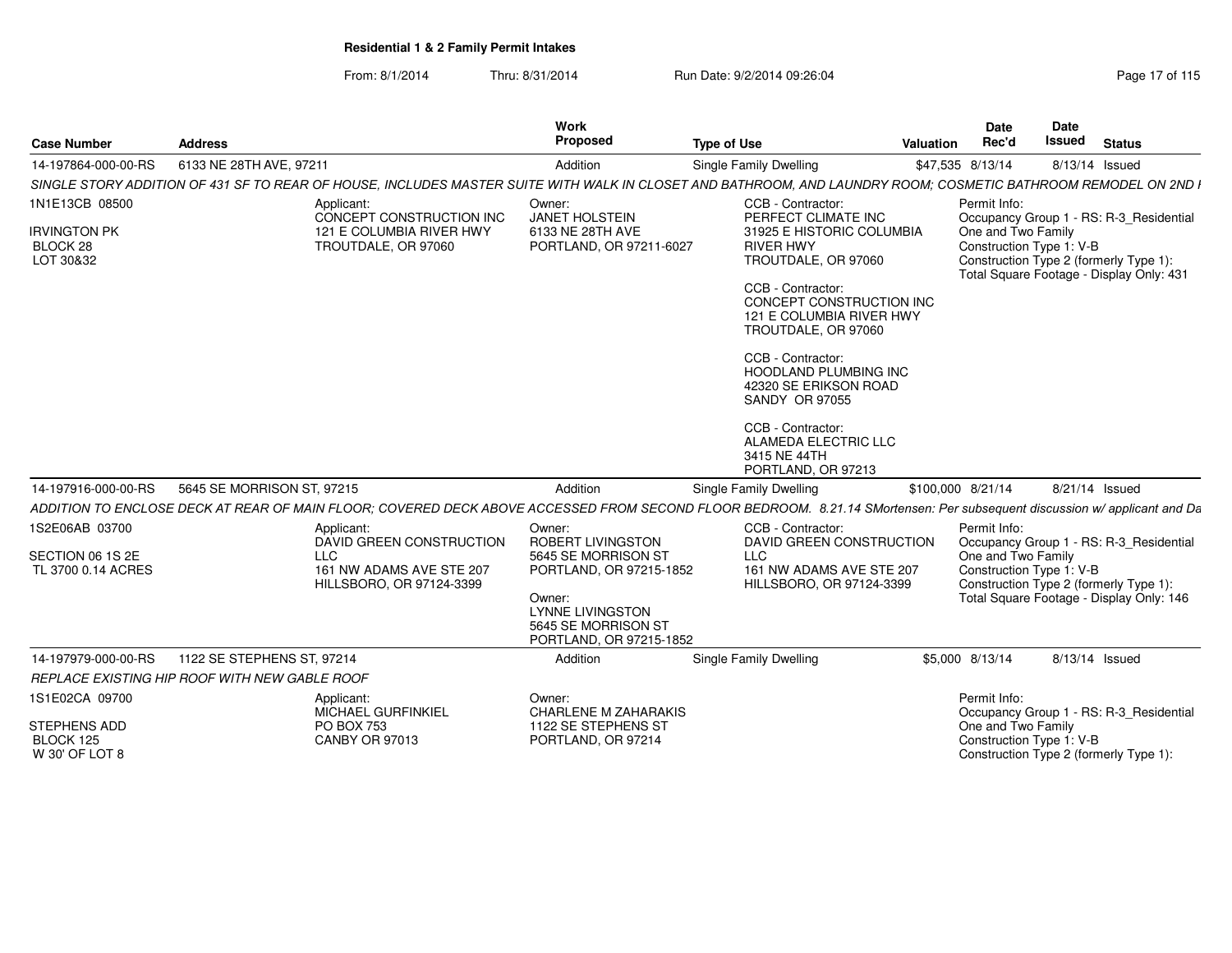| <b>Case Number</b>                                                                     | <b>Address</b>             |                                                                                                                                                                  | Work<br>Proposed                                                                                                                                      | <b>Type of Use</b>                                                                              | <b>Valuation</b>  | Date<br>Rec'd                                                                                                                        | Date<br>Issued | <b>Status</b> |                                                                                         |
|----------------------------------------------------------------------------------------|----------------------------|------------------------------------------------------------------------------------------------------------------------------------------------------------------|-------------------------------------------------------------------------------------------------------------------------------------------------------|-------------------------------------------------------------------------------------------------|-------------------|--------------------------------------------------------------------------------------------------------------------------------------|----------------|---------------|-----------------------------------------------------------------------------------------|
| 14-198526-000-00-RS                                                                    | 6322 N WILBUR AVE, 97217   |                                                                                                                                                                  | Addition                                                                                                                                              | Single Family Dwelling                                                                          | \$59,774 8/21/14  |                                                                                                                                      |                |               | <b>Under Review</b>                                                                     |
|                                                                                        |                            | ADDITION AND REMODEL TO ENTIRE HOUSE, RELOCATE FRONT ENTRY AND ADD NEW COVERED PORCH AND NEW DECK AT REAR OF HOUSE, ADD NEW BATHROOM AND BEDROOM, REMOVE         |                                                                                                                                                       |                                                                                                 |                   |                                                                                                                                      |                |               |                                                                                         |
| 1N1E16CA 01100<br>WILLAMETTE<br>BLOCK <sub>1</sub><br>N 25' OF LOT 13<br><b>LOT 14</b> |                            | Applicant:<br>PATRICK DONALDSON<br>1639 SE 12TH AVE<br>PORTLAND, OR 97204                                                                                        | Owner:<br><b>DANA STROMBERG</b><br>6356 N WILBUR AVE<br>PORTLAND, OR 97217<br>Owner:<br>PATRICK J O'HERRON<br>6356 N WILBUR AVE<br>PORTLAND, OR 97217 |                                                                                                 |                   | Permit Info:<br>Occupancy Group 1 - RS: R-3_Remodel<br>Construction Type 1: V-B                                                      |                |               | Construction Type 2 (formerly Type 1): V-B<br>Total Square Footage - Display Only: 1118 |
|                                                                                        |                            |                                                                                                                                                                  | Owner:<br><b>DIANA REMPE</b><br>6356 N WILBUR AVE<br>PORTLAND, OR 97217                                                                               |                                                                                                 |                   |                                                                                                                                      |                |               |                                                                                         |
| 14-198582-000-00-RS                                                                    | 5036 NE 14TH PL, 97211     |                                                                                                                                                                  | Addition                                                                                                                                              | <b>Single Family Dwelling</b>                                                                   | \$56,910 8/14/14  |                                                                                                                                      |                |               | <b>Under Review</b>                                                                     |
|                                                                                        |                            | ADDITION OF 2 SHED DORMERS, CONVERT 2ND FLOOR ATTIC SPACE TO MASTER SUITE, INCLUDES BEDROOM, BATHROOM, COVERED PATIO AREA; RECONFIGURE AND REBUILD STAIRS TO 21  |                                                                                                                                                       |                                                                                                 |                   |                                                                                                                                      |                |               |                                                                                         |
| 1N1E23AB 24300<br><b>VERNON</b><br>BLOCK 24<br>LOT <sub>5</sub>                        |                            | Applicant:<br>COLIN JENSEN<br>COLIN JENSEN DESIGN<br>1937 NE LIBERTY ST<br>PORTLAND, OR 97211                                                                    | Owner:<br>ROBERT W CURTIS<br>PO BOX 6681<br>PORTLAND, OR 97228                                                                                        | CCB - Contractor:<br>LOS CONTRACTING, INC.<br>4110 NE 122ND AVE SUITE#115<br>PORTLAND, OR 97220 |                   | Permit Info:<br>One and Two Family<br>Construction Type 1: V-B<br>Construction Type 2 (formerly Type 1):                             |                |               | Occupancy Group 1 - RS: R-3_Residential                                                 |
| 14-198595-000-00-RS                                                                    | 2630 SE 129TH AVE, 97236   |                                                                                                                                                                  | Addition                                                                                                                                              | Single Family Dwelling                                                                          | \$104,776 8/15/14 | Total Square Footage - Display Only: 516                                                                                             | 8/15/14 Issued |               |                                                                                         |
|                                                                                        |                            | ADDITION TO THE BACK OF THE SINGLE FAMILY RESIDENCE; NEW ADDITION TO INCLUDE NEW FAMILY ROOM, NEW BEDROOM, NEW MASTER BEDROOM, AND TWO NEW BATHROOMS; ADDITIC    |                                                                                                                                                       |                                                                                                 |                   |                                                                                                                                      |                |               |                                                                                         |
| 1S2E11BA 08500                                                                         |                            | Applicant:                                                                                                                                                       | Owner:                                                                                                                                                |                                                                                                 |                   | Permit Info:                                                                                                                         |                |               |                                                                                         |
| SECTION 11 1S 2E<br>TL 8500 0.22 ACRES                                                 |                            | KEN YU<br>KALY CONSTR & DESIGN INC<br>2738 SE 82ND AVE #101<br>PORTLAND, OR 97266                                                                                | CHUN XIA KWONG<br>4835 COMMERCIAL ST SE<br>SALEM. OR 97302-1905<br>Owner:<br><b>KENNETH KWONG</b><br>4835 COMMERCIAL ST SE<br>SALEM, OR 97302-1905    |                                                                                                 |                   | One and Two Family<br>Construction Type 1: V-B<br>Construction Type 2 (formerly Type 1):<br>Total Square Footage - Display Only: 950 |                |               | Occupancy Group 1 - RS: R-3 Residential                                                 |
| 14-198898-000-00-RS                                                                    | 485 NW SKYLINE BLVD, 97229 |                                                                                                                                                                  | Addition                                                                                                                                              | <b>Single Family Dwelling</b>                                                                   | \$12,951 8/15/14  |                                                                                                                                      |                |               | <b>Under Review</b>                                                                     |
|                                                                                        |                            | CONSTRUCT A 87 SQ. FT. FRONT ENTRY ADDITION WITH POWDER ROOM, CONSTRUCT 157 SQ. FT. REAR DECK, RECONFIGURE INTERIOR STAIRWAY, CONVERT EXISTING REAR MAIN FLOOR S |                                                                                                                                                       |                                                                                                 |                   |                                                                                                                                      |                |               |                                                                                         |
| 1N1W36CA 02100                                                                         |                            | Applicant:<br>MODERN ORGANIC                                                                                                                                     | Owner:<br>THOMAS M BARRETO                                                                                                                            | CCB - Contractor:<br><b>MODERN ORGANIC</b>                                                      |                   | Permit Info:                                                                                                                         |                |               | Occupancy Group 1 - RS: R-3_Residential                                                 |
| SECTION 36 1N 1W<br>TL 2100 1.65 ACRES                                                 |                            | <b>CONSTRUCTION</b><br>4212 NE SUMNER ST<br>PORTLAND, OR 97218-1542                                                                                              | 485 NW SKYLINE BLVD<br>PORTLAND, OR 97229-6849                                                                                                        | CONSTRUCTION<br>4212 NE SUMNER ST<br>PORTLAND, OR 97218-1542                                    |                   | One and Two Family<br>Construction Type 1: V-B<br>Total Square Footage - Display Only: 245                                           |                |               | Construction Type 2 (formerly Type 1): V-B                                              |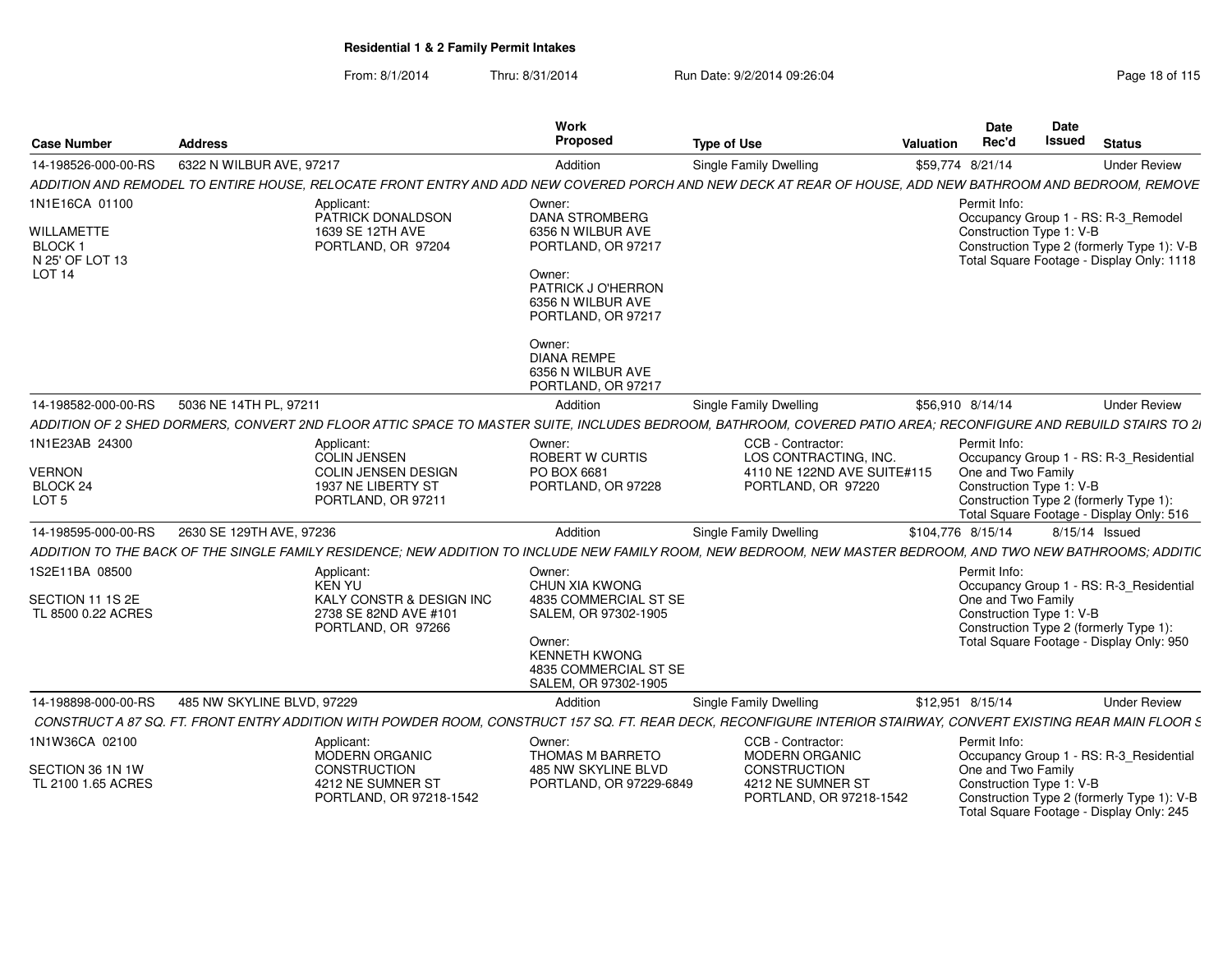| <b>Case Number</b>                                                                             | <b>Address</b>             |                                                                                                                            | Work<br><b>Proposed</b>                                                                                                                                         | <b>Type of Use</b>                                                                                                                                          | <b>Valuation</b> | Date<br>Rec'd                                                  | <b>Date</b><br><b>Issued</b> | <b>Status</b>                                                                                                                     |
|------------------------------------------------------------------------------------------------|----------------------------|----------------------------------------------------------------------------------------------------------------------------|-----------------------------------------------------------------------------------------------------------------------------------------------------------------|-------------------------------------------------------------------------------------------------------------------------------------------------------------|------------------|----------------------------------------------------------------|------------------------------|-----------------------------------------------------------------------------------------------------------------------------------|
| 14-199404-000-00-RS                                                                            | 3545 SW DOSCH CT, 97221    |                                                                                                                            | Addition                                                                                                                                                        | Single Family Dwelling                                                                                                                                      |                  | \$7,059 8/15/14                                                | 8/15/14 Issued               |                                                                                                                                   |
|                                                                                                |                            | ADDITION TO FRONT OF HOUSE TO RELOCATE KITCHEN; NEW DECK LESS THAN 30" ABOVE GRADE                                         |                                                                                                                                                                 |                                                                                                                                                             |                  |                                                                |                              |                                                                                                                                   |
| 1S1E08CA 00600                                                                                 |                            | Applicant:                                                                                                                 | Owner:                                                                                                                                                          | CCB - Contractor:                                                                                                                                           |                  | Permit Info:                                                   |                              |                                                                                                                                   |
| TUNNELWOOD PK<br>LOT <sub>6</sub>                                                              |                            | <b>BRINT RIGGS</b><br>STUDIO ECCOS DESIGN LLC<br>5835 N OMAHA AVE<br>PORTLAND, OR 97217                                    | PHILIP ALLEN<br>3545 SW DOSCH CT<br>PORTLAND, OR 97221                                                                                                          | DANIEL LEE DUNN JR<br>21932 S. SCHIEFFER ROAD<br>COLTON, OR 97017                                                                                           |                  | One and Two Family<br>Construction Type 1: V-B                 |                              | Occupancy Group 1 - RS: R-3 Residential<br>Construction Type 2 (formerly Type 1):<br>Total Square Footage - Display Only: 64      |
| 14-199783-000-00-RS                                                                            | 2944 SE TIBBETTS ST, 97202 |                                                                                                                            | Addition                                                                                                                                                        | Single Family Dwelling                                                                                                                                      |                  | \$17,000 8/18/14                                               | 8/18/14 Issued               |                                                                                                                                   |
|                                                                                                |                            | NEW DORMER ADDITION ON SECOND FLOOR SOUTH SIDE FOR NEW BATHROOM; NEW FRENCH DOORS IN MAIN FLOOR BEDROOM                    |                                                                                                                                                                 |                                                                                                                                                             |                  |                                                                |                              |                                                                                                                                   |
| 1S1E12BD 13900<br><b>WAVERLEIGH HTS</b><br>BLOCK 19<br>LOT <sub>17</sub>                       |                            | Applicant:<br><b>DARREN SCHROEDER</b><br>DARREN SCHROEDER DESIGN<br>AND CONSULTING<br>716 SE 45TH AVE<br>PORTLAND OR 97215 | Owner:<br><b>LESLIE H DENBURG</b><br>2944 SE TIBBETTS ST<br>PORTLAND, OR 97202                                                                                  |                                                                                                                                                             |                  | Permit Info:<br>One and Two Family<br>Construction Type 1: V-B |                              | Occupancy Group 1 - RS: R-3_Residential<br>Construction Type 2 (formerly Type 1):<br>Total Square Footage - Display Only: 108     |
| 14-200115-000-00-RS                                                                            | 8550 N CALHOUN AVE, 97203  |                                                                                                                            | Addition                                                                                                                                                        | Single Family Dwelling                                                                                                                                      |                  | \$5,000 8/21/14                                                | 8/21/14 Issued               |                                                                                                                                   |
|                                                                                                |                            |                                                                                                                            |                                                                                                                                                                 | ENCLOSE EXISTING FRONT PORCH, TO BE USED AS A MUD ROOM, REPLACE DECKING, ADD 3 NEW WINDOWS AND NEW FRONT DOOR, EXISTING CONCRETE STAIRS TO REMAIN           |                  |                                                                |                              |                                                                                                                                   |
| 1N1E07BB 04700<br><b>BERRYS ADD</b><br><b>BLOCK1</b><br>LOT <sub>9</sub>                       |                            | Applicant:<br>SUNDLING & ASSOCIATES LLC<br>9737 N LOMBARD ST<br>PORTLAND, OR 97203                                         | Owner:<br>MICHAEL J MENDIOLA<br>8550 N CALHOUN AVE<br>PORTLAND, OR 97203<br>Owner:<br><b>JUSTIN A MILLER</b><br>8550 N CALHOUN AVE<br>PORTLAND, OR 97203        | CCB - Contractor:<br>SUNDLING & ASSOCIATES LLC<br>9737 N LOMBARD ST<br>PORTLAND, OR 97203                                                                   |                  | Permit Info:<br>Construction Type 1: V-B                       |                              | Occupancy Group 1 - RS: R-3_Remodel<br>Construction Type 2 (formerly Type 1):<br>Total Square Footage - Display Only: 77          |
| 14-200115-REV-01-RS                                                                            | 8550 N CALHOUN AVE, 97203  |                                                                                                                            | Addition                                                                                                                                                        | Single Family Dwelling                                                                                                                                      |                  | \$8/26/14                                                      | 8/26/14 Issued               |                                                                                                                                   |
|                                                                                                |                            | REVISION - CHANGE FROM EXPANSION ANCHORS TO EPOXY ANCHORS - NO EXTERIOR CHANGES                                            |                                                                                                                                                                 |                                                                                                                                                             |                  |                                                                |                              |                                                                                                                                   |
| 1N1E07BB 04700<br><b>BERRYS ADD</b><br><b>BLOCK1</b><br>LOT <sub>9</sub>                       |                            | Applicant:<br>SUNDLING & ASSOCIATES LLC<br>9737 N LOMBARD ST<br>PORTLAND, OR 97203                                         | Owner:<br><b>MICHAEL J MENDIOLA</b><br>8550 N CALHOUN AVE<br>PORTLAND, OR 97203<br>Owner:<br><b>JUSTIN A MILLER</b><br>8550 N CALHOUN AVE<br>PORTLAND, OR 97203 | CCB - Contractor:<br><b>SUNDLING &amp; ASSOCIATES LLC</b><br>9737 N LOMBARD ST<br>PORTLAND, OR 97203                                                        |                  | Permit Info:<br>Construction Type 1: V-B                       |                              | Occupancy Group 1 - RS: R-3 Remodel<br>Construction Type 2 (formerly Type 1):<br>Total Square Footage - Display Only: 77          |
| 14-200122-000-00-RS                                                                            | 6310 SE KNIGHT ST, 97206   |                                                                                                                            | Addition                                                                                                                                                        | Single Family Dwelling                                                                                                                                      |                  | \$45,070 8/18/14                                               | 8/18/14 Issued               |                                                                                                                                   |
|                                                                                                |                            |                                                                                                                            |                                                                                                                                                                 | ADDITION TO REAR OF HOUSE FOR NEW BEDROOM AND BATHROOM, RECONFIGURE KITCHEN, LIVING ROOM AND SUNROOM AREA (3 BATHROOMS TOTAL) PLUMBING AND ELECTRICAL TRADI |                  |                                                                |                              |                                                                                                                                   |
| 1S2E17CB 12200<br><b>TREMONT PL</b><br>BLOCK <sub>23</sub><br><b>LOT 21</b><br>E 1/2 OF LOT 22 |                            | Applicant:<br><b>JACK LOBACK</b><br>4594 NE 35TH PLACE<br>PORTLAND OR 97211                                                | Owner:<br><b>MARK GRIDER</b><br>PO BOX 304<br>SANDY, OR 97055-0304                                                                                              |                                                                                                                                                             |                  | Permit Info:<br>One and Two Family<br>Construction Type 1: V-B |                              | Occupancy Group 1 - RS: R-3_Residential<br>Construction Type 2 (formerly Type 1): V-B<br>Total Square Footage - Display Only: 742 |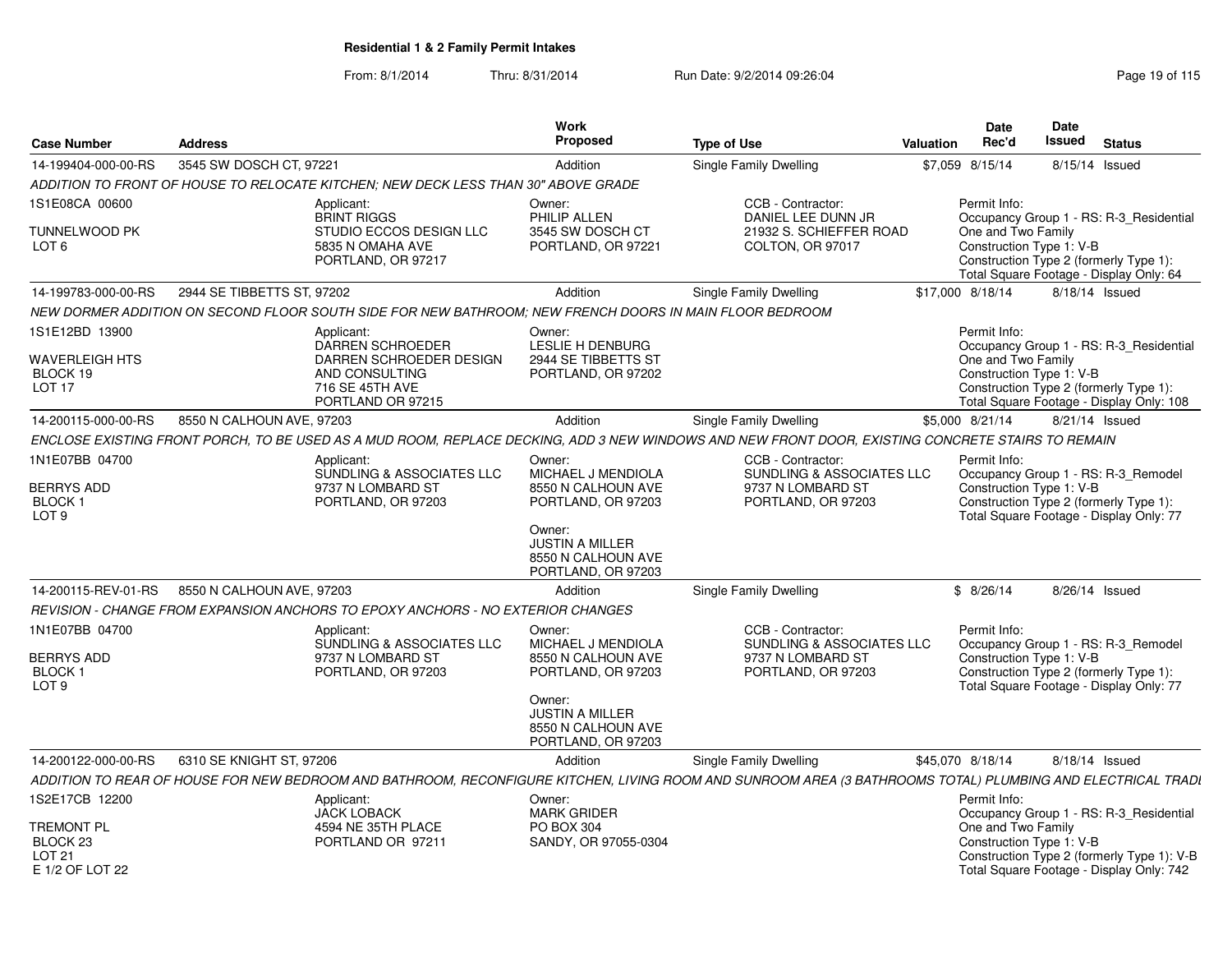| <b>Case Number</b>                                                                    | <b>Address</b>                                                                                                                                                 | Work<br>Proposed                                                                                                          | <b>Type of Use</b>                                                        | Valuation | <b>Date</b><br>Rec'd                           | Date<br><b>Issued</b> | <b>Status</b>                                                                      |
|---------------------------------------------------------------------------------------|----------------------------------------------------------------------------------------------------------------------------------------------------------------|---------------------------------------------------------------------------------------------------------------------------|---------------------------------------------------------------------------|-----------|------------------------------------------------|-----------------------|------------------------------------------------------------------------------------|
| 14-200168-000-00-RS                                                                   | 129 SE 61ST AVE, 97215                                                                                                                                         | Addition                                                                                                                  | Single Family Dwelling                                                    |           | \$20,845 8/18/14                               |                       | 8/21/14 Issued                                                                     |
|                                                                                       | convert existing back porch to habitable space. Converted space to be used as sunroom and laundry room. 189 square feet total                                  |                                                                                                                           |                                                                           |           |                                                |                       |                                                                                    |
| 1N2E31DD 05000                                                                        | Applicant:<br>PROGRESSIVE BUILDERS NW                                                                                                                          | Owner:<br><b>VINCENT TORRES</b>                                                                                           | CCB - Contractor:<br>PROGRESSIVE BUILDERS NW                              |           | Permit Info:                                   |                       | Occupancy Group 1 - RS: R-3 Residential                                            |
| <b>ORCHARD HOMES</b><br>BLOCK 4<br>LOT <sub>14</sub><br>S 30' OF LOT 15               | 8575 SW BARBUR BLVD<br>PORTLAND, OR 97219                                                                                                                      | 949 NW OVERTON ST #1508<br>PORTLAND, OR 97209                                                                             | 8575 SW BARBUR BLVD<br>PORTLAND, OR 97219                                 |           | One and Two Family<br>Construction Type 1: V-B |                       | Construction Type 2 (formerly Type 1):<br>Total Square Footage - Display Only: 189 |
| 14-200558-000-00-RS                                                                   | 6931 SE PINE ST, 97215                                                                                                                                         | Addition                                                                                                                  | Single Family Dwelling                                                    |           | \$13.235 8/21/14                               |                       | 8/21/14 Issued                                                                     |
|                                                                                       | SINGLE STORY ADDITION OF 120 SQ FT TO FRONT OF HOUSE FOR EXPANDED KITCHEN, DECK ABOVE WITH NEW FRENCH DOORS OFF EXISTING BEDROOM (TRADE PERMITS TO BE OBTAINEL |                                                                                                                           |                                                                           |           |                                                |                       |                                                                                    |
| 1N2E32CD 10400                                                                        | Applicant:<br><b>STAN CHESSHIR</b>                                                                                                                             | Owner:<br><b>VICTORIA E CAREY</b>                                                                                         | CCB - Contractor:<br><b>LEN PANAS</b>                                     |           | Permit Info:                                   |                       | Occupancy Group 1 - RS: R-3_Residential                                            |
| MORNINGSIDE<br><b>BLOCK 5</b><br>W 14' OF LOT 18<br>LOT 19&20<br>ELY 21.48' OF LOT 21 | STAN CHESSHIR ARCHITECTS<br>2337 NW YORK ST SUITE 208<br>PORTLAND OR 97210                                                                                     | 6931 SE PINE ST<br>PORTLAND, OR 97215                                                                                     | <b>PANAS LLC</b><br>17261 KELOK RD<br>LAKE OSWEGO, OR 97034               |           | One and Two Family<br>Construction Type 1: V-B |                       | Construction Type 2 (formerly Type 1):<br>Total Square Footage - Display Only: 120 |
| 14-200562-000-00-RS                                                                   | 2865 NW UPSHUR ST, 97210                                                                                                                                       | Addition                                                                                                                  | Single Family Dwelling                                                    |           | \$21,948 8/19/14                               |                       | 8/19/14 Issued                                                                     |
|                                                                                       | ADDITION TO REAR OF HOUSE FOR NEW STAIRS TO BASEMENT AND KITCHEN REMODEL: SECOND FLOOR DORMER FOR REMODEL OF SPACE AND TWO NEW BATHROOMS; TRADES TO BE PU      |                                                                                                                           |                                                                           |           |                                                |                       |                                                                                    |
| 1N1E29DC 00800                                                                        | Applicant:<br><b>CELESTE LEWIS</b>                                                                                                                             | Owner:<br><b>RANDBER LLC</b>                                                                                              | CCB - Contractor:<br><b>TIM LABUNSKY</b>                                  |           | Permit Info:                                   |                       | Occupancy Group 1 - RS: R-3_Residential                                            |
| <b>MERIWETHER</b><br>BLOCK <sub>2</sub><br>LOT <sub>17</sub>                          | CELESTE LEWIS ARCHITECTURE 2820 NW THURMAN ST<br><b>LLC</b><br>820 NW FLANDERS #210<br>PORTLAND OR 97209                                                       | PORTLAND, OR 97210-2207                                                                                                   | TL REMODEL AND<br>CONSTRUCTION INC<br>PO BOX 1996<br>LAKE OSWEGO OR 97035 |           | One and Two Family<br>Construction Type 1: V-B |                       | Construction Type 2 (formerly Type 1):<br>Total Square Footage - Display Only: 199 |
| 14-201166-000-00-RS                                                                   | 5623 SE ALDER ST, 97215                                                                                                                                        | Addition                                                                                                                  | Single Family Dwelling                                                    |           | \$21,396 8/21/14                               |                       | 8/21/14 Issued                                                                     |
|                                                                                       | SINGLE STORY ADDITION TO EXPAND/CONVERT GARAGE TO HABITIABLE SPACE FOR MASTER BEDROOM AND BATHROOM; ENCLOSE PORCH FOR FOYER; ADD AND REMOVE WALLS IN MAIN L    |                                                                                                                           |                                                                           |           |                                                |                       |                                                                                    |
| 1S2E06AB 02300                                                                        | Applicant:<br><b>PAT SAUER</b>                                                                                                                                 | Owner:<br><b>NOAH S KOFF</b>                                                                                              |                                                                           |           | Permit Info:                                   |                       | Occupancy Group 1 - RS: R-3_Residential                                            |
| SECTION 06 1S 2E<br>TL 2300 0.21 ACRES                                                | THE DESIGN DEPARTEMENT<br>PO BOX 80065<br>PORTLAND OR 97280                                                                                                    | 5623 SE ALDER ST<br>PORTLAND, OR 97215                                                                                    |                                                                           |           | One and Two Family<br>Construction Type 1: V-B |                       | Construction Type 2 (formerly Type 1):<br>Total Square Footage - Display Only: 194 |
| 14-201463-000-00-RS                                                                   | 6624 SE 36TH AVE, 97202                                                                                                                                        | Addition                                                                                                                  | Single Family Dwelling                                                    |           | \$29.999 8/21/14                               |                       | 8/27/14 Issued                                                                     |
|                                                                                       | 272 SQ. FT. DEN ADDITION AT REAR OF HOUSE, KITCHEN AND UPPER FLOOR BATHROM REMODEL.                                                                            |                                                                                                                           |                                                                           |           |                                                |                       |                                                                                    |
| 1S1E24AB 00800                                                                        | Applicant:<br><b>RIGGS &amp; MARTIN INC</b>                                                                                                                    | Owner:<br><b>THOMAS A BEAVER</b>                                                                                          | CCB - Contractor:<br><b>RIGGS &amp; MARTIN INC</b>                        |           | Permit Info:                                   |                       | Occupancy Group 1 - RS: R-3 Residential                                            |
| <b>EASTMORELAND</b><br>BLOCK 80<br>S 1/2 OF LOT 10<br>LOT <sub>11</sub>               | 14200 SE MCLOUGHLIN BLVD,<br>STE C<br>MILWAUKIE, OR 97267                                                                                                      | 12322 SE 126 AVE<br>HAPPY VALLEY, OR 97086<br>Owner:<br><b>MARY M BODIE</b><br>12322 SE 126 AVE<br>HAPPY VALLEY, OR 97086 | 14200 SE MCLOUGHLIN BLVD,<br>STE C<br>MILWAUKIE, OR 97267                 |           | One and Two Family<br>Construction Type 1: V-B |                       | Construction Type 2 (formerly Type 1):<br>Total Square Footage - Display Only: 272 |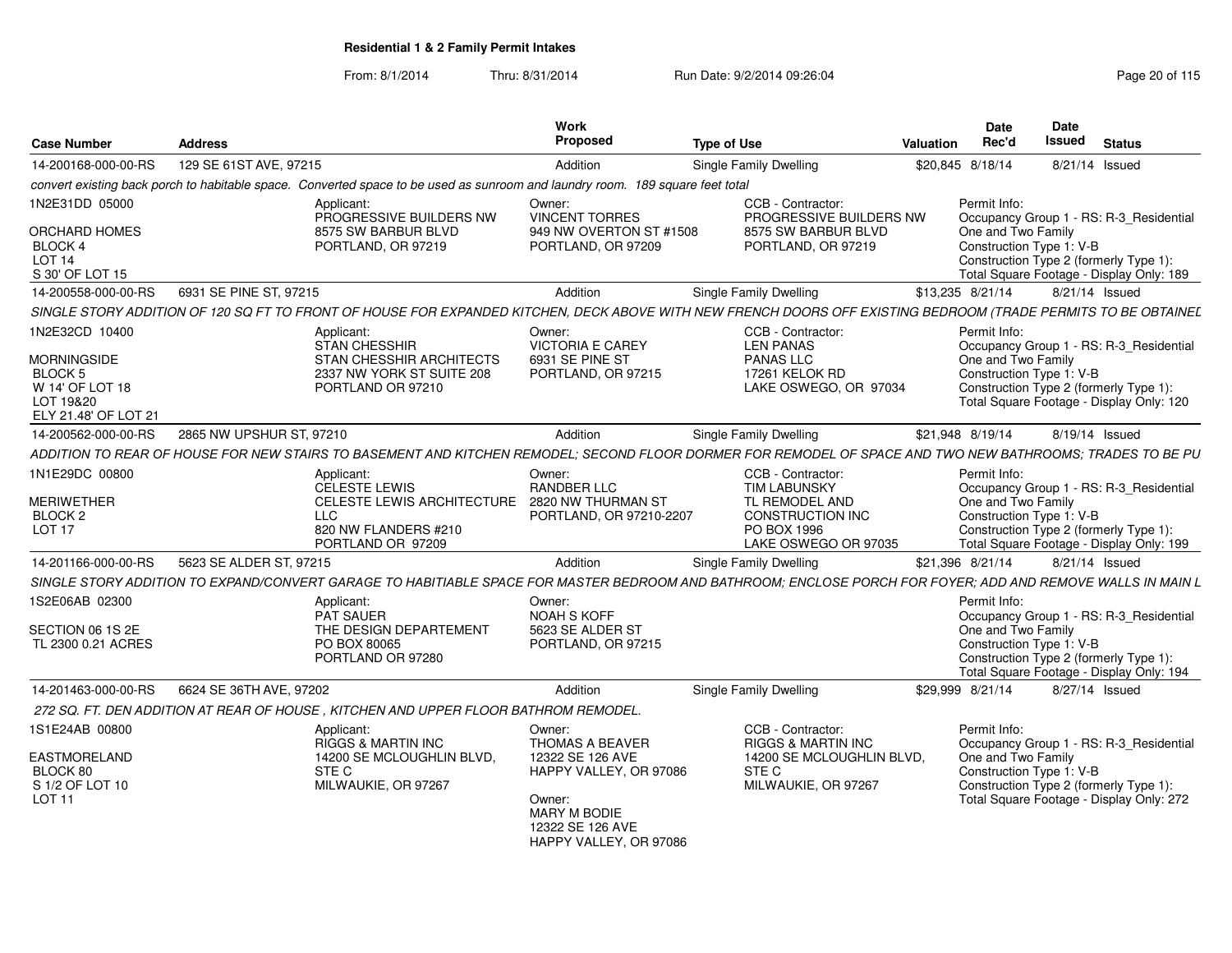| <b>Case Number</b>                                                  | <b>Address</b>                        |                                                                                                                | Work<br>Proposed                                                                                                                                                         | <b>Type of Use</b>                                                                                                                                                   | Date<br>Rec'd<br>Valuation                                                                        | Date<br><b>Issued</b> | <b>Status</b>                                                                                                                      |
|---------------------------------------------------------------------|---------------------------------------|----------------------------------------------------------------------------------------------------------------|--------------------------------------------------------------------------------------------------------------------------------------------------------------------------|----------------------------------------------------------------------------------------------------------------------------------------------------------------------|---------------------------------------------------------------------------------------------------|-----------------------|------------------------------------------------------------------------------------------------------------------------------------|
| 14-201580-000-00-RS                                                 | 8623 SE 11TH AVE                      |                                                                                                                | Addition                                                                                                                                                                 | Single Family Dwelling                                                                                                                                               | \$154,398 8/22/14                                                                                 |                       | <b>Under Review</b>                                                                                                                |
|                                                                     |                                       |                                                                                                                |                                                                                                                                                                          | ADDITION AND INTERIOR REMODEL TO PERMIT PREVIOUSLY UNPERMITTED WORK (FROM 93-006542-CO, 99-054216-RS, 07-119105-RS); UPPER LEVEL TO BE LIVING SPACE WITH THREE BEDRO |                                                                                                   |                       |                                                                                                                                    |
| 1S1E26BA 14300<br>SELLWOOD<br>BLOCK 41<br>LOT <sub>3</sub>          |                                       | Applicant:<br><b>GEOFF WRIGHT</b><br>UTF CONSULTING<br>17740 SW FLORENCE ST<br>BEAVERTON, OR 97007             | Owner:<br><b>TERRY W EMMERT</b><br>11811 SE HWY 212<br>CLACKAMAS, OR 97015                                                                                               | Primary Contractor:<br>TO BID                                                                                                                                        | Permit Info:<br>One and Two Family<br>Construction Type 1: V-B<br>Number of New Dwelling Units: 1 |                       | Occupancy Group 1 - RS: R-3_Residential<br>Construction Type 2 (formerly Type 1): V-B<br>Total Square Footage - Display Only: 3100 |
| 14-201642-000-00-RS                                                 | 3124 NE DAVIS ST - Unit B, 97232      |                                                                                                                | Addition                                                                                                                                                                 | Single Family Dwelling                                                                                                                                               | \$65,000 8/21/14                                                                                  |                       | <b>Under Review</b>                                                                                                                |
|                                                                     |                                       |                                                                                                                |                                                                                                                                                                          | TWO-LEVEL ADDITION TO EAST SIDE OF HOUSE FOR NEW ADU OVER EXISTING ATTACHED GARAGE: STUDIO AREA WITH KITCHEN AND BATHROOM: SECOND LEVEL IS STORAGE                   |                                                                                                   |                       |                                                                                                                                    |
| 1N1E36CA 14600                                                      |                                       | Applicant:<br>LESLIE HUNT<br><b>LUCKY FLOWERS</b><br>3124 NE DAVIS ST<br>PORTLAND OR 97232                     | Owner:<br>HOWARD J SCHECHTER<br>3124 NE DAVIS ST<br>PORTLAND, OR 97232-3241                                                                                              | CCB - Contractor:<br>RAYMOND M WILSON<br>PO BOX 90041<br>PORTLAND, OR 97290                                                                                          | Permit Info:<br>One and Two Family<br>Construction Type 1: V-B<br>Number of New Dwelling Units: 1 |                       | Occupancy Group 1 - RS: R-3_Residential<br>Construction Type 2 (formerly Type 1): V-B<br>Total Square Footage - Display Only: 329  |
| 14-201795-000-00-RS                                                 | 7032 SW 29TH AVE, 97219               |                                                                                                                | Addition                                                                                                                                                                 | <b>Single Family Dwelling</b>                                                                                                                                        | \$49,520 8/21/14                                                                                  |                       | 8/30/14 Issued                                                                                                                     |
|                                                                     |                                       | CONSTRUCT AN APPROX 449 SQ FT KITCHEN AND FAMILY ROOM ADDITION AT REAR OF HOUSE                                |                                                                                                                                                                          |                                                                                                                                                                      |                                                                                                   |                       |                                                                                                                                    |
| 1S1E20AA 04601<br><b>ALBERTA</b><br>BLOCK <sub>2</sub><br>LOT 25&26 |                                       | Applicant:<br>DOUGLASS CARPENTRY AND<br><b>CONSTRUCTION LLC</b><br>10311 SE 14TH CIRCLE<br>VANCOUVER, WA 98664 | Owner:<br>JEFFREY J SCHICK<br>7032 SW 29TH AVE<br>PORTLAND, OR 97219-1994<br>Owner:<br>MOLLY K SCHICK<br>7032 SW 29TH AVE<br>PORTLAND, OR 97219-1994                     | CCB - Contractor:<br>DOUGLASS CARPENTRY AND<br><b>CONSTRUCTION LLC</b><br>10311 SE 14TH CIRCLE<br>VANCOUVER, WA 98664                                                | Permit Info:<br>One and Two Family<br>Construction Type 1: V-B                                    |                       | Occupancy Group 1 - RS: R-3 Residential<br>Construction Type 2 (formerly Type 1):<br>Total Square Footage - Display Only: 449      |
| 14-201941-000-00-RS                                                 | 3530 SE LAMBERT ST, 97202             |                                                                                                                | Addition                                                                                                                                                                 | Single Family Dwelling                                                                                                                                               | \$5,294 8/22/14                                                                                   |                       | 8/22/14 Issued                                                                                                                     |
|                                                                     | ADDITION FOR CLOSET AT MASTER BEDROOM |                                                                                                                |                                                                                                                                                                          |                                                                                                                                                                      |                                                                                                   |                       |                                                                                                                                    |
| 1S1E24DB 11400<br>EASTMORELAND<br>BLOCK 54<br>LOT 24 EXC S 22'      |                                       | Applicant:<br>MICHAEL DUSTIN SHIVELY<br>9136 N HODGE AVE<br>PORTLAND, OR 97203                                 | Owner:<br><b>MATTHEW HICKS</b><br>3530 SE LAMBERT ST<br>PORTLAND, OR 97202-8436<br>Owner:<br><b>CHRISTINE A SCHWAMB</b><br>3530 SE LAMBERT ST<br>PORTLAND, OR 97202-8436 | CCB - Contractor:<br><b>MICHAEL DUSTIN SHIVELY</b><br>9136 N HODGE AVE<br>PORTLAND, OR 97203                                                                         | Permit Info:<br>One and Two Family<br>Construction Type 1: V-B                                    |                       | Occupancy Group 1 - RS: R-3 Residential<br>Construction Type 2 (formerly Type 1):<br>Total Square Footage - Display Only: 48       |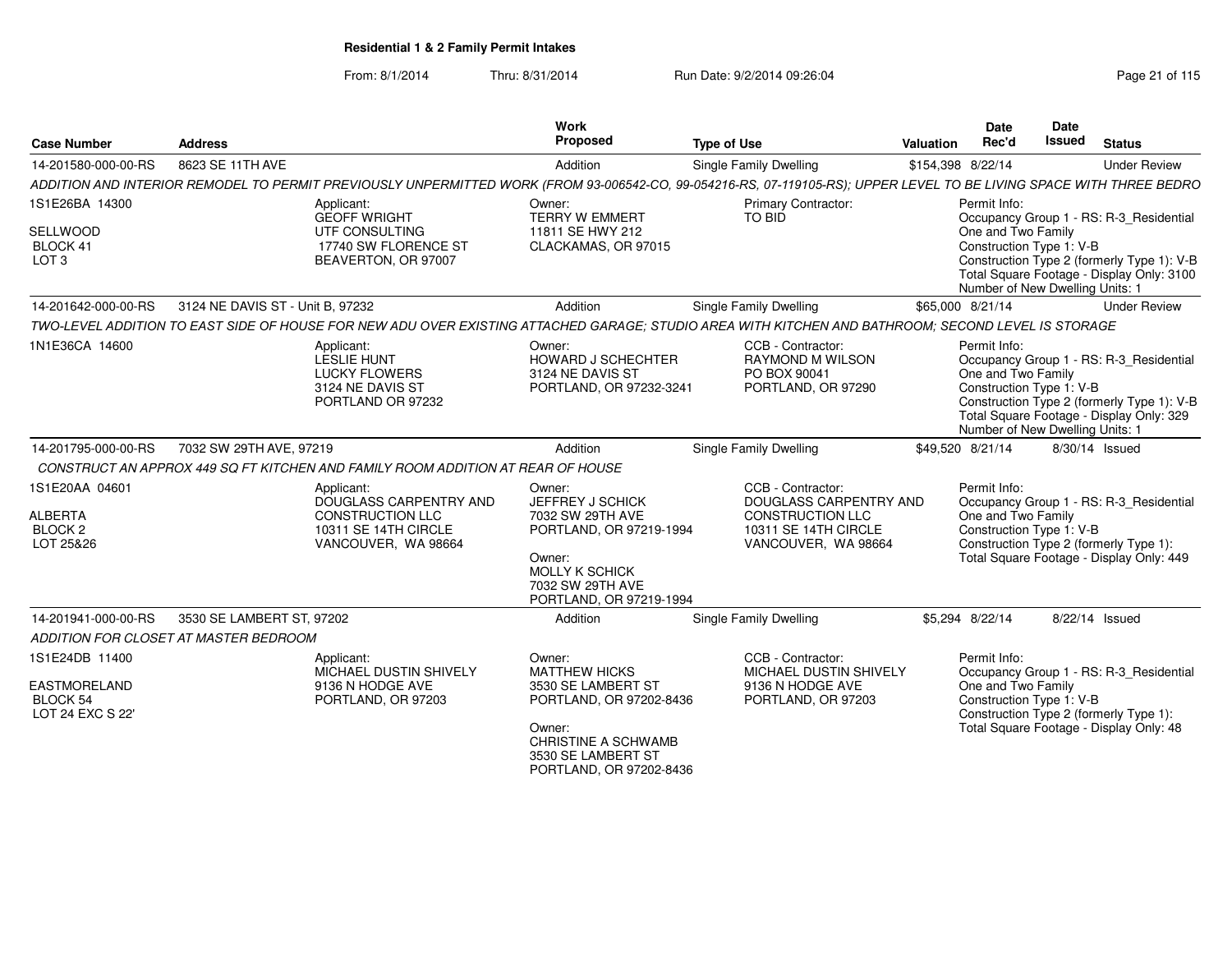|                                                |                                                                                                                                   | Work                                            |                                                                                           | Date                     | Date                                                                                    |
|------------------------------------------------|-----------------------------------------------------------------------------------------------------------------------------------|-------------------------------------------------|-------------------------------------------------------------------------------------------|--------------------------|-----------------------------------------------------------------------------------------|
| <b>Case Number</b>                             | <b>Address</b>                                                                                                                    | Proposed                                        | <b>Type of Use</b>                                                                        | Valuation<br>Rec'd       | <b>Issued Status</b>                                                                    |
|                                                | 14-202203-000-00-RS 5258 SW HUMPHREY BLVD, 97221                                                                                  | Addition                                        | <b>Single Family Dwelling</b>                                                             | \$525,000 8/22/14        | <b>Under Review</b>                                                                     |
|                                                | ADDITION TO NORTH AND SOUTH ELEVATIONS AND REMODEL TO ENTIRE I                                                                    |                                                 | OUSE, REMOVE EXSITING DETACHED GARAGE AND REBUILL                                         |                          | D NEW GARAGE/GUEST HOUSE ATTACHED TO MAIN HO                                            |
| 1S1E06DC 05300                                 | Applicant:                                                                                                                        | Owner:                                          | <b>Primary Contractor:</b>                                                                | Permit Info:             |                                                                                         |
|                                                | NICK NOYES                                                                                                                        | <b>JAYME V MARTIN</b>                           | TO BID                                                                                    |                          | Occupancy Group 1 - RS: R-3 Residential                                                 |
| SECTION 06 1S 1E                               | NICK NOYES ARCHITECTURE                                                                                                           | 5258 SW HUMPHREY BLVD                           |                                                                                           | One and Two Family       |                                                                                         |
| TL 5300 0.73 ACRES                             | 2325 3RD ST #341<br>SAN FRANCISCO, CA 94107                                                                                       | PORTLAND, OR 97221-2315                         |                                                                                           | Construction Type 1: V-B |                                                                                         |
|                                                |                                                                                                                                   | Owner:                                          |                                                                                           |                          | Construction Type 2 (formerly Type 1): V-B<br>Total Square Footage - Display Only: 6695 |
|                                                |                                                                                                                                   | <b>KELLY A MARTIN</b>                           |                                                                                           |                          |                                                                                         |
|                                                |                                                                                                                                   | 5258 SW HUMPHREY BLVD<br>PORTLAND, OR 97221-231 |                                                                                           |                          |                                                                                         |
| 14-202235-000-00-RS 2945 SE FRANKLIN ST, 97202 |                                                                                                                                   |                                                 |                                                                                           |                          |                                                                                         |
|                                                |                                                                                                                                   | Addition                                        | <b>Single Family Dwelling</b>                                                             | \$20,000 8/27/14         | 8/27/14 Under Inspection                                                                |
|                                                | ADDITION TO ENCLOSE AND EXPAND BACK PORCH FOR KITCHEN REMODEL,                                                                    |                                                 | ; NEW DECK AT REAR; MECHANICAL, ELECTRICAL AND PLUMBING PERMITS TO BE OBTAINED SEPARATELY |                          |                                                                                         |
| 1S1E12BD 16800                                 | Applicant:<br>LIBBY HOLAH                                                                                                         | Owner:<br>DIEGO ALONSO                          | CCB - Contractor:<br>MICHAEL CHURCH HOMES LLC                                             | Permit Info:             |                                                                                         |
|                                                | <b>HOLAH DESIGN &amp;</b>                                                                                                         | 2945 SE FRANKLIN ST                             | 11584 SW ROYAL VILLA DR                                                                   |                          | Occupancy Group 1 - RS: R-3_Remodel<br>Construction Type 1: V-B                         |
| WAVERLEIGH HTS<br>BLOCK 18<br>LOT 6            | ARCHITECTURE, LLC                                                                                                                 | PORTLAND, OR 97202-2030                         | <b>TIGARD, OR 97224</b>                                                                   |                          | Construction Type 2 (formerly Type 1):                                                  |
|                                                | 710 NE 21st Avenue Suite 202                                                                                                      |                                                 |                                                                                           |                          | Total Square Footage - Display Only: 100                                                |
|                                                | Portland, OR 97212                                                                                                                | Owner:<br>ARIADNA GARCIA-BRYCE                  |                                                                                           |                          |                                                                                         |
|                                                |                                                                                                                                   | 2945 SE FRANKLIN ST                             |                                                                                           |                          |                                                                                         |
|                                                |                                                                                                                                   | PORTLAND, OR 97202-2030                         |                                                                                           |                          | the control of the control of the control of                                            |
| 14-203697-000-00-RS 2235 NE 43RD AVE, 97213    |                                                                                                                                   | Addition                                        | Single Family Dwelling                                                                    | \$124,300 8/25/14        | <b>Under Review</b>                                                                     |
| Kitchen remodel, stairway expansion            |                                                                                                                                   |                                                 |                                                                                           |                          |                                                                                         |
| 1N2E30CB 19500                                 | Applicant:                                                                                                                        | Owner:                                          | CCB - Contractor:                                                                         | Permit Info:             |                                                                                         |
|                                                | Kent Correlll                                                                                                                     | WALTER M SHRINER                                | <b>KENT CORRELL</b>                                                                       |                          | Occupancy Group 1 - RS: R-3_Residential                                                 |
| <b>ROSSMERE</b>                                | SUNRISE CONSTRUCTION                                                                                                              | 2235 NE 43RD AVE                                | SUNRISE CONSTRUCTION                                                                      | One and Two Family       |                                                                                         |
| BLOCK 21<br>LOT 1                              | 1254 SE 46th Ave<br>Portland, OR 97215                                                                                            | PORTLAND, OR 9721                               | PO BOX 642<br>MOSIER OR 97040                                                             | Construction Type 1: V-B | Construction Type 2 (formerly Type 1):                                                  |
|                                                |                                                                                                                                   | Owner:                                          |                                                                                           |                          |                                                                                         |
|                                                |                                                                                                                                   | KATHERINE L MULLER                              |                                                                                           |                          |                                                                                         |
|                                                |                                                                                                                                   | 2235 NE 43RD AVE                                |                                                                                           |                          |                                                                                         |
|                                                |                                                                                                                                   | PORTLAND, OR 972                                |                                                                                           |                          |                                                                                         |
| 14-203738-000-00-RS 2303 SE 143RD AVE, 97233   |                                                                                                                                   | Addition                                        | Single Family Dwelling                                                                    | \$34,962 8/25/14         | 8/25/14 Under Inspection                                                                |
|                                                | SINGLE STORY ADDITION TO BACK OF HOUSE FOR NEW DINING ROOM AND BATHROOM Septic Decommissioning Required. Call for Inspection 842. |                                                 |                                                                                           |                          |                                                                                         |
| 1S2E01CC 12500                                 | Applicant:<br>PREM NATH                                                                                                           | Owner:<br><b>NGOC NGUYEN</b>                    |                                                                                           | Permit Info:             | Occupancy Group 1 - RS: R-3_Residential                                                 |
| PARKTOWN ADD                                   | PREMIER DESIGN GROUP                                                                                                              | 236 W CLARK STREET                              |                                                                                           | One and Two Family       |                                                                                         |
| BLOCK 3<br>LOT 10                              | 3737 N ALASKA ST                                                                                                                  | MEDFORD, OR 97501                               |                                                                                           | Construction Type 1: V-B |                                                                                         |
|                                                | PORTLAND, OR 97217                                                                                                                |                                                 |                                                                                           |                          | Construction Type 2 (formerly Type 1):                                                  |
|                                                |                                                                                                                                   |                                                 |                                                                                           |                          | Total Square Footage - Display Only: 317                                                |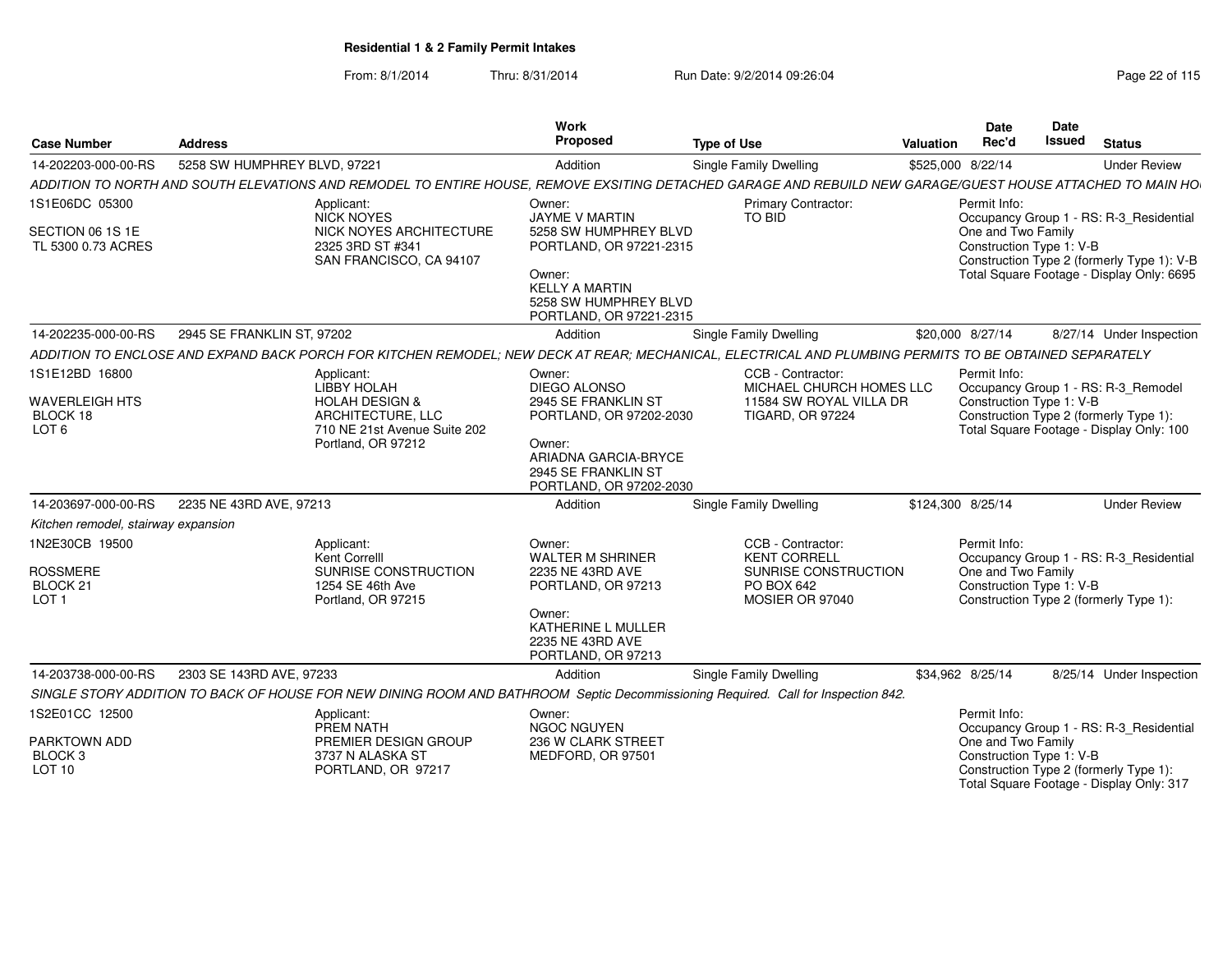| Case Number                                                       | <b>Address</b>                                                                                                                                                    | Work<br>Proposed                                                                                           | <b>Type of Use</b>                                                                                                | Valuation         | <b>Date</b><br><b>Date</b><br>Issued<br>Rec'd  | <b>Status</b>                                                                                                                 |
|-------------------------------------------------------------------|-------------------------------------------------------------------------------------------------------------------------------------------------------------------|------------------------------------------------------------------------------------------------------------|-------------------------------------------------------------------------------------------------------------------|-------------------|------------------------------------------------|-------------------------------------------------------------------------------------------------------------------------------|
| 14-203951-000-00-RS                                               | 2137 NE 38TH AVE, 97212                                                                                                                                           | Addition                                                                                                   | Single Family Dwelling                                                                                            | \$50,000 8/26/14  |                                                | 8/26/14 Issued                                                                                                                |
|                                                                   | 2 STORY ADDITION TO EXPAND KITCHEN ADD OFFICE AND BATHROOM ON MAIN FLOOR; ADD MASTER BEDRROM WITH BATHROOM ON 2ND FLOOR                                           |                                                                                                            |                                                                                                                   |                   |                                                |                                                                                                                               |
| 1N1E25DA 20200<br><b>ROSSMERE</b><br>BLOCK 26<br>LOT <sub>5</sub> | Applicant:<br><b>CYNTHIA MOSBY</b><br>2137 NE 38TH AVE<br>PORTLAND, OR 97212-5259                                                                                 | Owner:<br>STEPHEN M WEEKS<br>2137 NE 38TH AVE<br>PORTLAND, OR 97212-5259<br>Owner:<br><b>CYNTHIA MOSBY</b> | CCB - Contractor:<br><b>WILLIAM SPEAR</b><br><b>EVERGREEN CRAFTSMAN</b><br>6035 SE CENTER ST<br>PORTLAND OR 97206 | Permit Info:      | One and Two Family<br>Construction Type 1: V-B | Occupancy Group 1 - RS: R-3 Residential<br>Construction Type 2 (formerly Type 1):<br>Total Square Footage - Display Only: 317 |
|                                                                   |                                                                                                                                                                   | 2137 NE 38TH AVE<br>PORTLAND, OR 97212-5259                                                                |                                                                                                                   |                   |                                                |                                                                                                                               |
| 14-204398-000-00-RS                                               | 1117 NE 80TH AVE, 97213                                                                                                                                           | Addition                                                                                                   | Single Family Dwelling                                                                                            | \$97,050 8/28/14  |                                                | <b>Under Review</b>                                                                                                           |
|                                                                   | ADDITION AND REMODEL TO EXISTING SINGLE FAMILY RESIDENCE. ENCLOSE EXISTING EXTERIOR STAIRS AND CONVERT EXISTING STAIRS TO BASEMENT INTO A MAIN FLOOR BATHROOM. N. |                                                                                                            |                                                                                                                   |                   |                                                |                                                                                                                               |
| 1N2E32AA 13600                                                    |                                                                                                                                                                   |                                                                                                            | CCB - Contractor:                                                                                                 | Permit Info:      |                                                |                                                                                                                               |
|                                                                   | Applicant:<br><b>MIKE MONTGOMERY</b>                                                                                                                              | Owner:<br><b>COLBYCO CUSTOM</b>                                                                            | <b>COLBYCO CUSTOM</b>                                                                                             |                   |                                                | Occupancy Group 1 - RS: R-3_Residential                                                                                       |
| KATHARINE                                                         | 5531 SW BUDDINGTON ST                                                                                                                                             | CONSTRUCTION LLC                                                                                           | CONSTRUCTION LLC                                                                                                  |                   | One and Two Family                             |                                                                                                                               |
| BLOCK 25                                                          | PORTLAND, OR 97219                                                                                                                                                | 1541 SW PLEASANT VIEW DR                                                                                   | 1541 SW PLEASANT VIEW DR                                                                                          |                   | Construction Type 1: V-B                       |                                                                                                                               |
| LOT <sub>3</sub>                                                  |                                                                                                                                                                   | GRESHAM, OR 97080-5501                                                                                     | GRESHAM, OR 97080                                                                                                 |                   |                                                | Construction Type 2 (formerly Type 1): V-B<br>Total Square Footage - Display Only: 1900                                       |
| 14-204500-000-00-RS                                               | 3004 NE 22ND AVE, 97212                                                                                                                                           | Addition                                                                                                   | Single Family Dwelling                                                                                            | \$15,882 8/27/14  |                                                | 8/27/14 Issued                                                                                                                |
|                                                                   | ADDITION OF NEW COVERED DECK AT REAR OF HOUSE, NEW STAIRS AND RAILING                                                                                             |                                                                                                            |                                                                                                                   |                   |                                                |                                                                                                                               |
| 1N1E26AD 02300                                                    | Applicant:                                                                                                                                                        | Owner:                                                                                                     |                                                                                                                   | Permit Info:      |                                                |                                                                                                                               |
|                                                                   | <b>BOB SCHATZ</b>                                                                                                                                                 | <b>JANET HAGUE</b>                                                                                         |                                                                                                                   |                   |                                                | Occupancy Group 1 - RS: R-3_Residential                                                                                       |
| <b>IRVINGTON</b>                                                  | 2118 SE DIVISION ST                                                                                                                                               | 3004 NE 22ND AVE                                                                                           |                                                                                                                   |                   | One and Two Family                             |                                                                                                                               |
| BLOCK 12                                                          | PORTLAND, OR 97202                                                                                                                                                | PORTLAND, OR 97212-3450                                                                                    |                                                                                                                   |                   | Construction Type 1: V-B                       |                                                                                                                               |
| N 49' OF LOT 16                                                   |                                                                                                                                                                   |                                                                                                            |                                                                                                                   |                   |                                                | Construction Type 2 (formerly Type 1):<br>Total Square Footage - Display Only: 144                                            |
| 14-205100-000-00-RS                                               | 1335 SW MYRTLE DR. 97201                                                                                                                                          | Addition                                                                                                   | Single Family Dwelling                                                                                            | \$100,915 8/29/14 |                                                | <b>Under Review</b>                                                                                                           |
|                                                                   | ADDITION TO FOOTPRINT TO EXTEND DAYLIGHT BASEMENT TO INCLUDE EXERCISE ROOM AND CLOSET, CREATE TV AREA, DEMO AND RECONFIGURE BASEMENT STAIRS; MAIN FLOOR ADDIT     |                                                                                                            |                                                                                                                   |                   |                                                |                                                                                                                               |
|                                                                   |                                                                                                                                                                   |                                                                                                            |                                                                                                                   |                   |                                                |                                                                                                                               |
| 1S1E04DB 08100                                                    | Applicant:<br><b>KAVAHN AMAN</b>                                                                                                                                  | Owner:<br>DAVID L ANDERSEN                                                                                 | CCB - Contractor:<br>ANDERSEN CONSTRUCTION                                                                        | Permit Info:      |                                                | Occupancy Group 1 - RS: R-3_Residential                                                                                       |
| <b>CARDINELL HTS</b>                                              | 123 NW 2ND ST SUITE 204                                                                                                                                           | 5525 SW WOODS CT                                                                                           | <b>COMPANY</b>                                                                                                    |                   | One and Two Family                             |                                                                                                                               |
| INC PT OF VAC ST LOT 22                                           | PORTLAND 97209                                                                                                                                                    | PORTLAND, OR 97221                                                                                         | PO BOX 6712                                                                                                       |                   | Construction Type 1: V-B                       |                                                                                                                               |
|                                                                   |                                                                                                                                                                   |                                                                                                            | PORTLAND, OR 97228-6712                                                                                           |                   |                                                | Construction Type 2 (formerly Type 1):                                                                                        |
|                                                                   |                                                                                                                                                                   | Owner:<br><b>GLENDA K ANDERSEN</b>                                                                         |                                                                                                                   |                   |                                                | Total Square Footage - Display Only: 915                                                                                      |
|                                                                   |                                                                                                                                                                   | 5525 SW WOODS CT                                                                                           |                                                                                                                   |                   |                                                |                                                                                                                               |
|                                                                   |                                                                                                                                                                   | PORTLAND, OR 97221                                                                                         |                                                                                                                   |                   |                                                |                                                                                                                               |
| 14-205530-000-00-RS                                               | 6345 N DEPAUW ST, 97203                                                                                                                                           | Addition                                                                                                   | Single Family Dwelling                                                                                            | \$15,000 8/29/14  |                                                | 8/29/14 Issued                                                                                                                |
|                                                                   | REMOVE PORTION OF THE HOUSE AND ADD WALLS TO CREATE NEW STAIRS THAT LEAD TO THE BASEMENT; ***this permit is in response to 14-167548-RS***                        |                                                                                                            |                                                                                                                   |                   |                                                |                                                                                                                               |
| 1N1E07DB 04900                                                    | Applicant:                                                                                                                                                        | Owner:                                                                                                     | CCB - Contractor:                                                                                                 | Permit Info:      |                                                |                                                                                                                               |
|                                                                   | <b>JOSH PATRICK</b>                                                                                                                                               |                                                                                                            | METRO HOMES NORTHWEST LLC AFFORDABLE NEW HOMES LLC                                                                |                   |                                                | Occupancy Group 1 - RS: R-3_Residential                                                                                       |
| <b>MCKENNA PK</b>                                                 | 211 NE WEILDER                                                                                                                                                    | 211 NE WEIDLER ST                                                                                          | 211 NE WEIDER                                                                                                     |                   | One and Two Family                             |                                                                                                                               |
| BLOCK 3                                                           | PORTLAND, OR 97236                                                                                                                                                | PORTLAND, OR 97232-1155                                                                                    | PORTLAND, OR 97232                                                                                                |                   | Construction Type 1: V-B                       |                                                                                                                               |
| LOT 13&14                                                         |                                                                                                                                                                   |                                                                                                            |                                                                                                                   |                   | Construction Type 2 (formerly Type 1):         | Total Square Footage - Display Only: 91                                                                                       |
|                                                                   |                                                                                                                                                                   |                                                                                                            |                                                                                                                   |                   |                                                |                                                                                                                               |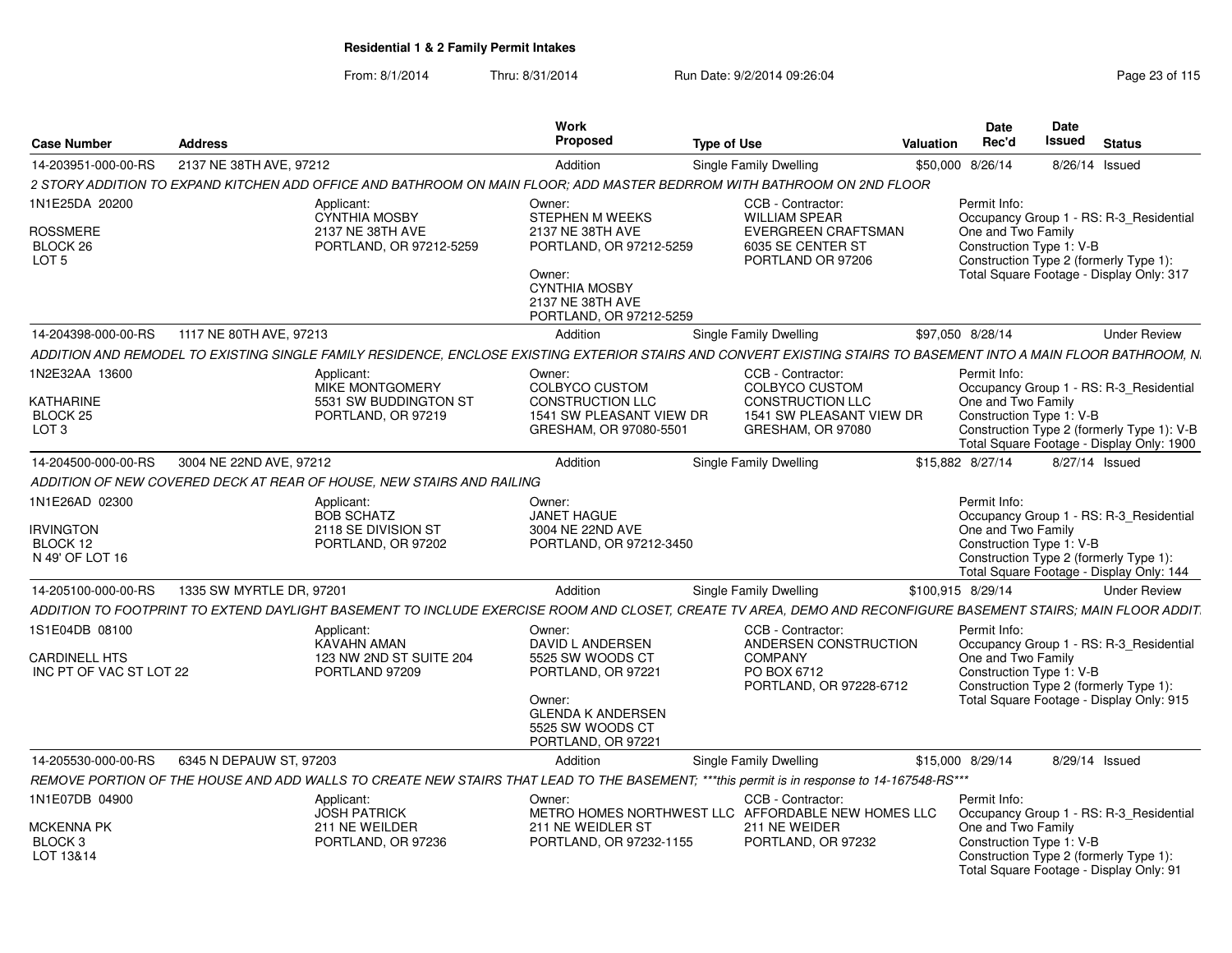| <b>Address</b>                            |                                                                                           | Work<br>Proposed                                                                                                                                | <b>Type of Use</b>                             | Valuation                                                                                                                                                                                                 | Date<br>Rec'd                                                                                                                                                                                               | <b>Date</b><br>Issued<br><b>Status</b>                                                                                                                                                                                                                                                                                                                                                                                                                                                                                                                                                                                                                                                                                                                                                                                                                                                                      |
|-------------------------------------------|-------------------------------------------------------------------------------------------|-------------------------------------------------------------------------------------------------------------------------------------------------|------------------------------------------------|-----------------------------------------------------------------------------------------------------------------------------------------------------------------------------------------------------------|-------------------------------------------------------------------------------------------------------------------------------------------------------------------------------------------------------------|-------------------------------------------------------------------------------------------------------------------------------------------------------------------------------------------------------------------------------------------------------------------------------------------------------------------------------------------------------------------------------------------------------------------------------------------------------------------------------------------------------------------------------------------------------------------------------------------------------------------------------------------------------------------------------------------------------------------------------------------------------------------------------------------------------------------------------------------------------------------------------------------------------------|
|                                           |                                                                                           | Addition                                                                                                                                        | <b>Single Family Dwelling</b>                  |                                                                                                                                                                                                           |                                                                                                                                                                                                             | 8/29/14 Final                                                                                                                                                                                                                                                                                                                                                                                                                                                                                                                                                                                                                                                                                                                                                                                                                                                                                               |
|                                           |                                                                                           |                                                                                                                                                 |                                                |                                                                                                                                                                                                           |                                                                                                                                                                                                             |                                                                                                                                                                                                                                                                                                                                                                                                                                                                                                                                                                                                                                                                                                                                                                                                                                                                                                             |
|                                           | Applicant:<br>JIM BRUCE<br>PO BOX 10071<br>PORTLAND OR 97296                              | Owner:<br><b>CAROL W VIAL</b>                                                                                                                   | <b>JIM BRUCE</b><br>PO BOX 10071               |                                                                                                                                                                                                           |                                                                                                                                                                                                             | Occupancy Group 1 - RS: R-3_Residential<br>Construction Type 2 (formerly Type 1):<br>Total Square Footage - Display Only: 1                                                                                                                                                                                                                                                                                                                                                                                                                                                                                                                                                                                                                                                                                                                                                                                 |
|                                           |                                                                                           | Addition                                                                                                                                        | <b>Single Family Dwelling</b>                  |                                                                                                                                                                                                           |                                                                                                                                                                                                             | <b>Under Review</b>                                                                                                                                                                                                                                                                                                                                                                                                                                                                                                                                                                                                                                                                                                                                                                                                                                                                                         |
|                                           |                                                                                           |                                                                                                                                                 |                                                |                                                                                                                                                                                                           |                                                                                                                                                                                                             |                                                                                                                                                                                                                                                                                                                                                                                                                                                                                                                                                                                                                                                                                                                                                                                                                                                                                                             |
|                                           | Applicant:<br>CLASSIC IMAGE HOMES LLC<br>PO BOX 302<br>MARYLHURST, OR 97036               | Owner:<br>PO BOX 302                                                                                                                            | PO BOX 302                                     |                                                                                                                                                                                                           |                                                                                                                                                                                                             | Occupancy Group 1 - RS: R-3_Residential<br>Construction Type 2 (formerly Type 1): V-B<br>Total Square Footage - Display Only: 3205                                                                                                                                                                                                                                                                                                                                                                                                                                                                                                                                                                                                                                                                                                                                                                          |
| Total # of RS Addition permit intakes: 98 |                                                                                           |                                                                                                                                                 |                                                |                                                                                                                                                                                                           |                                                                                                                                                                                                             |                                                                                                                                                                                                                                                                                                                                                                                                                                                                                                                                                                                                                                                                                                                                                                                                                                                                                                             |
|                                           |                                                                                           | Alteration                                                                                                                                      | <b>Accessory Dwelling Unit</b>                 |                                                                                                                                                                                                           |                                                                                                                                                                                                             | <b>Under Review</b>                                                                                                                                                                                                                                                                                                                                                                                                                                                                                                                                                                                                                                                                                                                                                                                                                                                                                         |
|                                           |                                                                                           |                                                                                                                                                 |                                                |                                                                                                                                                                                                           |                                                                                                                                                                                                             |                                                                                                                                                                                                                                                                                                                                                                                                                                                                                                                                                                                                                                                                                                                                                                                                                                                                                                             |
|                                           | Applicant:<br>CARL MUNZ<br>CARL MUNZ DESIGN<br>3726 N GANTENBEIN AVE<br>PORTLAND OR 97227 | Owner:<br>3015 NE 20TH AVE<br>PORTLAND, OR 97212<br>Owner:<br>3015 NE 20TH AVE<br>PORTLAND, OR 97212                                            |                                                |                                                                                                                                                                                                           |                                                                                                                                                                                                             | Occupancy Group 1 - RS: R-3_Remodel<br>Construction Type 2 (formerly Type 1)<br>Total Square Footage - Display Only: 270<br>Number of New Dwelling Units: 1                                                                                                                                                                                                                                                                                                                                                                                                                                                                                                                                                                                                                                                                                                                                                 |
|                                           |                                                                                           | Alteration                                                                                                                                      | <b>Accessory Dwelling Unit</b>                 |                                                                                                                                                                                                           |                                                                                                                                                                                                             | 8/13/14 Issued                                                                                                                                                                                                                                                                                                                                                                                                                                                                                                                                                                                                                                                                                                                                                                                                                                                                                              |
|                                           |                                                                                           |                                                                                                                                                 |                                                |                                                                                                                                                                                                           |                                                                                                                                                                                                             |                                                                                                                                                                                                                                                                                                                                                                                                                                                                                                                                                                                                                                                                                                                                                                                                                                                                                                             |
|                                           | Applicant:<br>KATE C LAGRAND<br>0110 SW CURRY ST<br>PORTLAND, OR 97239-4375               | Owner:<br><b>KATE C LAGRAND</b><br>0110 SW CURRY ST                                                                                             |                                                |                                                                                                                                                                                                           |                                                                                                                                                                                                             | Occupancy Group 1 - RS: R-3_Residential<br>Construction Type 2 (formerly Type 1):                                                                                                                                                                                                                                                                                                                                                                                                                                                                                                                                                                                                                                                                                                                                                                                                                           |
|                                           |                                                                                           | 3810 SW NEVADA CT, 97219<br>14-206023-000-00-RS 3917 NE 19TH AVE, 97212<br>3015 NE 20TH AVE - Unit B, 97212<br>0110 SW CURRY ST - Unit B. 97201 | JB CONSTRUCTION SERVICES IN( 3810 SW NEVADA CT | CCB - Contractor:<br>PORTLAND, OR 97219-1513<br>CCB - Contractor:<br><b>CLASSIC IMAGE HOMES LLC</b><br>MARYLHURST, OR 97036-0302<br>JAMES D LOVESTRAND<br>JULIE A L LOVESTRAND<br>PORTLAND, OR 97239-4375 | THIS PERMIT IS TO COMPLETE FINAL INSPECTIONS ON HOUSE ADDITION PERMIT RES95-51182 (SEE ORIGINAL REFERENCED PERMIT FOR PLANS)<br>PORTLAND OR 97296<br><b>CLASSIC IMAGE HOMES LLC</b><br>MARYLHURST, OR 97036 | \$110 8/29/14<br>Permit Info:<br>JB CONSTRUCTION SERVICES INC One and Two Family<br>Construction Type 1: V-B<br>\$202,228 8/29/14<br>WHOLE HOUSE REMODEL AND ADDITION OF SECOND STORY; CONVERT EXISTING BASEMENT TO LIVING SPACE TO INCLUDE; NEW BATH, REC ROOM, CRAFT ROOM; NEW STAIRS FROM BASE<br>Permit Info:<br>One and Two Family<br>Construction Type 1: V-B<br>Total valuation of RS Addition permit intakes: \$3,927,807<br>\$15,000 8/21/14<br>CONVERT SECOND FLOOR OF EXISTING DETACHED GARAGE TO ACCESSORY DWELLING UNIT; MECHANICAL, PLUMBING AND ELECTRICAL PERMITS TO BE OBTAINED SEPARATELY<br>Permit Info:<br>Construction Type 1: V-B<br>\$5,000 8/13/14<br>CONVERT EXISTING ACCESSORY STRUCTURE MOVED ONTO THE PROPERTY IN 1991 TO ACCESSORY DWELLING UNIT, BASEMENT AREA INCLUDES BEDROOM AND BATHROOM, MAIN LEVEL IS<br>Permit Info:<br>One and Two Family<br>Construction Type 1: V-B |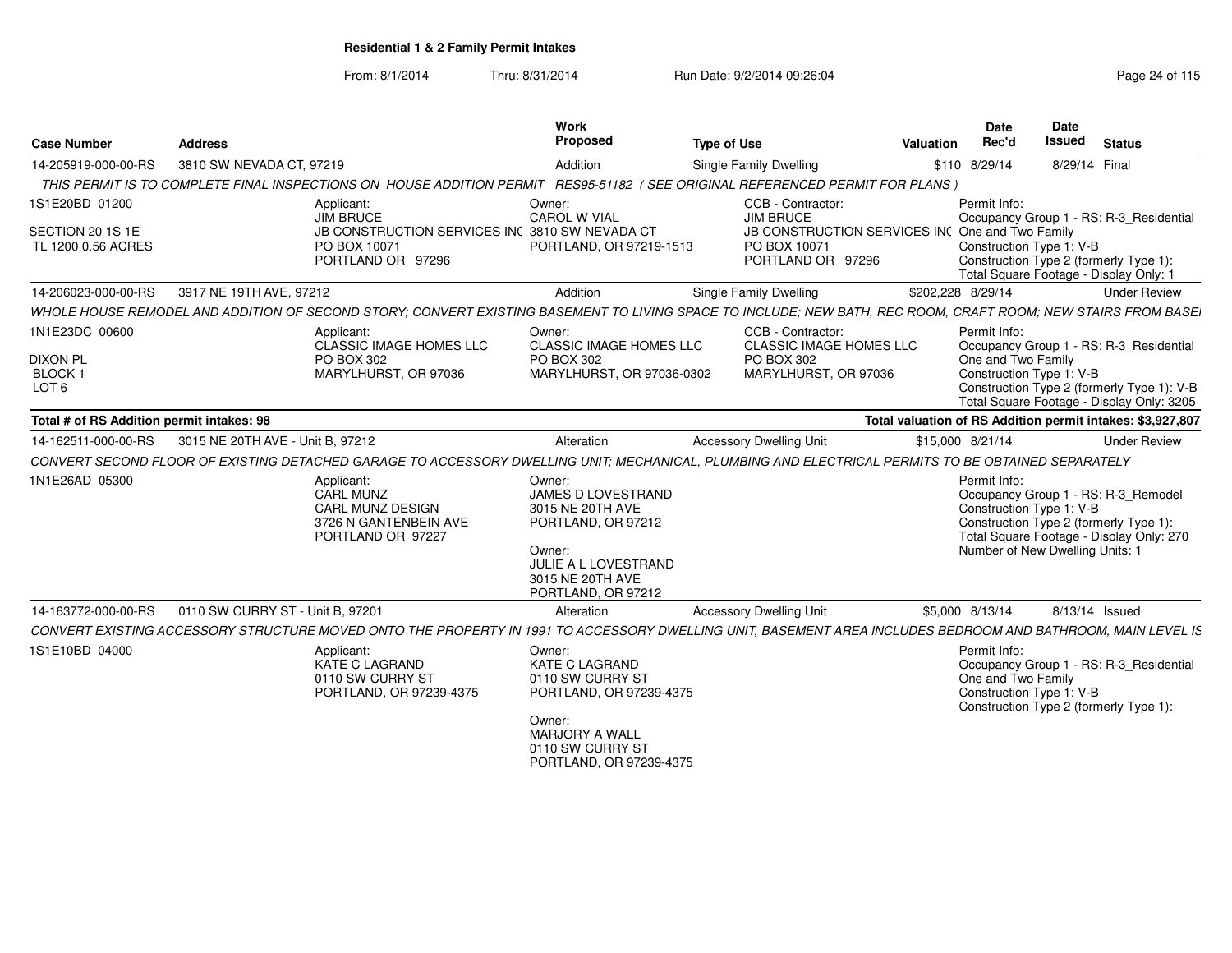| <b>Case Number</b>                                  | <b>Address</b>                                                                                                                                                | Work<br><b>Proposed</b>                                                                                                                                      | <b>Type of Use</b>                                                                                                                                                                                                                                                                       | Valuation       | Date<br>Rec'd                                                                                     | <b>Date</b><br>Issued | <b>Status</b>                                                                                                                 |
|-----------------------------------------------------|---------------------------------------------------------------------------------------------------------------------------------------------------------------|--------------------------------------------------------------------------------------------------------------------------------------------------------------|------------------------------------------------------------------------------------------------------------------------------------------------------------------------------------------------------------------------------------------------------------------------------------------|-----------------|---------------------------------------------------------------------------------------------------|-----------------------|-------------------------------------------------------------------------------------------------------------------------------|
| 14-164434-000-00-RS                                 | 4215 NE 20TH AVE - Unit B. 97211                                                                                                                              | Alteration                                                                                                                                                   | <b>Accessory Dwelling Unit</b>                                                                                                                                                                                                                                                           | \$35,734 8/5/14 |                                                                                                   |                       | 8/5/14 Under Inspection                                                                                                       |
|                                                     | CONVERT EXISTING DETACHED GARAGE TO ACCESSORY DWELLING UNIT, NEW WALLS FOR BATHROOM, INSTALL KITCHEN, BEDROOM AND LIVING IS OPEN AREA, INFILL OVERHEAD GARAGE |                                                                                                                                                              |                                                                                                                                                                                                                                                                                          |                 |                                                                                                   |                       |                                                                                                                               |
| 1N1E23DA 07500                                      | Applicant:<br><b>RYAN</b><br><b>CLEARWATER CONSTRUCTION</b><br>34551 SE COLORADO RD<br>SANDY, OR 97055                                                        | Owner:<br><b>LEANNE WHITE</b><br>4215 NE 20TH AVE<br>PORTLAND, OR 97211-5740                                                                                 | CCB - Contractor:<br>STUMPTOWN ELECTRIC LLC<br>4321 SE FLAVEL ST<br>PORTLAND OR 97206<br>CCB - Contractor:<br>RYAN<br><b>CLEARWATER CONSTRUCTION</b><br>34551 SE COLORADO RD<br><b>SANDY, OR 97055</b><br>CCB - Contractor:<br>AKA ENTERPRISES<br><b>INCORPORATED</b><br>19902 SW JAY ST |                 | Permit Info:<br>One and Two Family<br>Construction Type 1: V-B<br>Number of New Dwelling Units: 1 |                       | Occupancy Group 1 - RS: R-3_Residential<br>Construction Type 2 (formerly Type 1):<br>Total Square Footage - Display Only: 324 |
|                                                     |                                                                                                                                                               |                                                                                                                                                              | BEAVERTON, OR 97006                                                                                                                                                                                                                                                                      |                 |                                                                                                   |                       |                                                                                                                               |
| 14-185428-000-00-RS                                 | 211 NE 117TH AVE - Unit B. 97220                                                                                                                              | Alteration                                                                                                                                                   | <b>Accessory Dwelling Unit</b>                                                                                                                                                                                                                                                           |                 | \$22,571 8/14/14                                                                                  |                       | 8/14/14 Under Inspection                                                                                                      |
|                                                     | CONVERT EXISTING GARAGE TO ACCESSORY DWELLING UNIT **TRADE PERMITS TO BE OBTAINED SEPARATELY***                                                               |                                                                                                                                                              |                                                                                                                                                                                                                                                                                          |                 |                                                                                                   |                       |                                                                                                                               |
| 1N2E34DB 05600                                      | Applicant:<br><b>LIZ METCALF</b><br>6106 NE ALAMEDA<br>PORTLAND, OR 97213                                                                                     | Owner:<br><b>HARVALENE M BOWEN</b><br>211 NE 117TH AVE<br>PORTLAND, OR 97220-2340                                                                            | CCB - Contractor:<br><b>CASA BONITA LLC</b><br>609 NE 127TH AVE<br>PORTLAND, OR 97230                                                                                                                                                                                                    |                 | Permit Info:<br>Construction Type 1: V-B                                                          |                       | Occupancy Group 1 - RS: R-3_Remodel<br>Construction Type 2 (formerly Type 1):<br>Total Square Footage - Display Only: 614     |
|                                                     |                                                                                                                                                               |                                                                                                                                                              | CCB - Contractor:<br>MAX PLUMBING SERVICE LLC<br>2900 SW CORNELIUS PASS ROAD<br>#445<br>HILSBORO OR 97123                                                                                                                                                                                |                 |                                                                                                   |                       |                                                                                                                               |
| 14-199311-000-00-RS                                 | 3019 SE 21ST AVE - Unit B. 97202                                                                                                                              | Alteration                                                                                                                                                   | <b>Accessory Dwelling Unit</b>                                                                                                                                                                                                                                                           |                 | \$3,000 8/21/14                                                                                   | 8/21/14 Issued        |                                                                                                                               |
|                                                     | CONVERT EXISTING SHARED GARAGE TO ACCESSORY DWELLING UNIT; ADD NEW WALL TO CREATE BATHROOM (TRADE PERMITS OBTAINED SEPARATELY) 4 BATHROOMS TOTAL              |                                                                                                                                                              |                                                                                                                                                                                                                                                                                          |                 |                                                                                                   |                       |                                                                                                                               |
| 1S1E11AD 02600                                      | Applicant:<br><b>COLIN SHARP</b><br>3019 SE 21ST AVE<br>PORTLAND, OR 97202-2315                                                                               | Owner:<br><b>COLIN SHARP</b><br>3019 SE 21ST AVE<br>PORTLAND, OR 97202-2315<br>Owner:<br><b>KRISTEN SHARP</b><br>3019 SE 21ST AVE<br>PORTLAND, OR 97202-2315 |                                                                                                                                                                                                                                                                                          |                 | Permit Info:<br>One and Two Family<br>Construction Type 1: V-B<br>Number of New Dwelling Units: 1 |                       | Occupancy Group 1 - RS: R-3_Residential<br>Construction Type 2 (formerly Type 1):                                             |
| 14-194326-000-00-RS                                 | 7148 SW LAVIEW DR, 97219                                                                                                                                      | Alteration                                                                                                                                                   | <b>Accessory Structure</b>                                                                                                                                                                                                                                                               | \$22,500 8/8/14 |                                                                                                   |                       | 8/8/14 Issued                                                                                                                 |
|                                                     | REPLACE ELEVATED SHARED DRIVEWAY WITHIN EXISTING FOOTPRINT - SEE 14-194333-RS FOR REPLACEMENT DRIVE ON ADJACENT PROPERTY (7146 SW LAVIEW DR).                 |                                                                                                                                                              |                                                                                                                                                                                                                                                                                          |                 |                                                                                                   |                       |                                                                                                                               |
| 1S1E22BA 13200                                      | Applicant:                                                                                                                                                    | Owner:                                                                                                                                                       | CCB - Contractor:                                                                                                                                                                                                                                                                        |                 | Permit Info:                                                                                      |                       |                                                                                                                               |
| SOUTHERN PORTLAND<br>BLOCK 17<br>LOT 11-13 TL 13200 | <b>JEFF MILLER</b><br>7146 SW LAVIEW DR<br>PORTLAND, OR 97219                                                                                                 | <b>HALIME I SARIHAN</b><br>PO BOX 69474<br>PORTLAND, OR 97239-0474                                                                                           | <b>TERRY RINKES</b><br><b>PO BOX 546</b><br>BEAVERCREEK, OR 97004                                                                                                                                                                                                                        |                 | Occupancy Group 1 - RS: U_Private<br>Garage\Utility Misc.<br>Construction Type 1: V-B             |                       | Construction Type 2 (formerly Type 1):                                                                                        |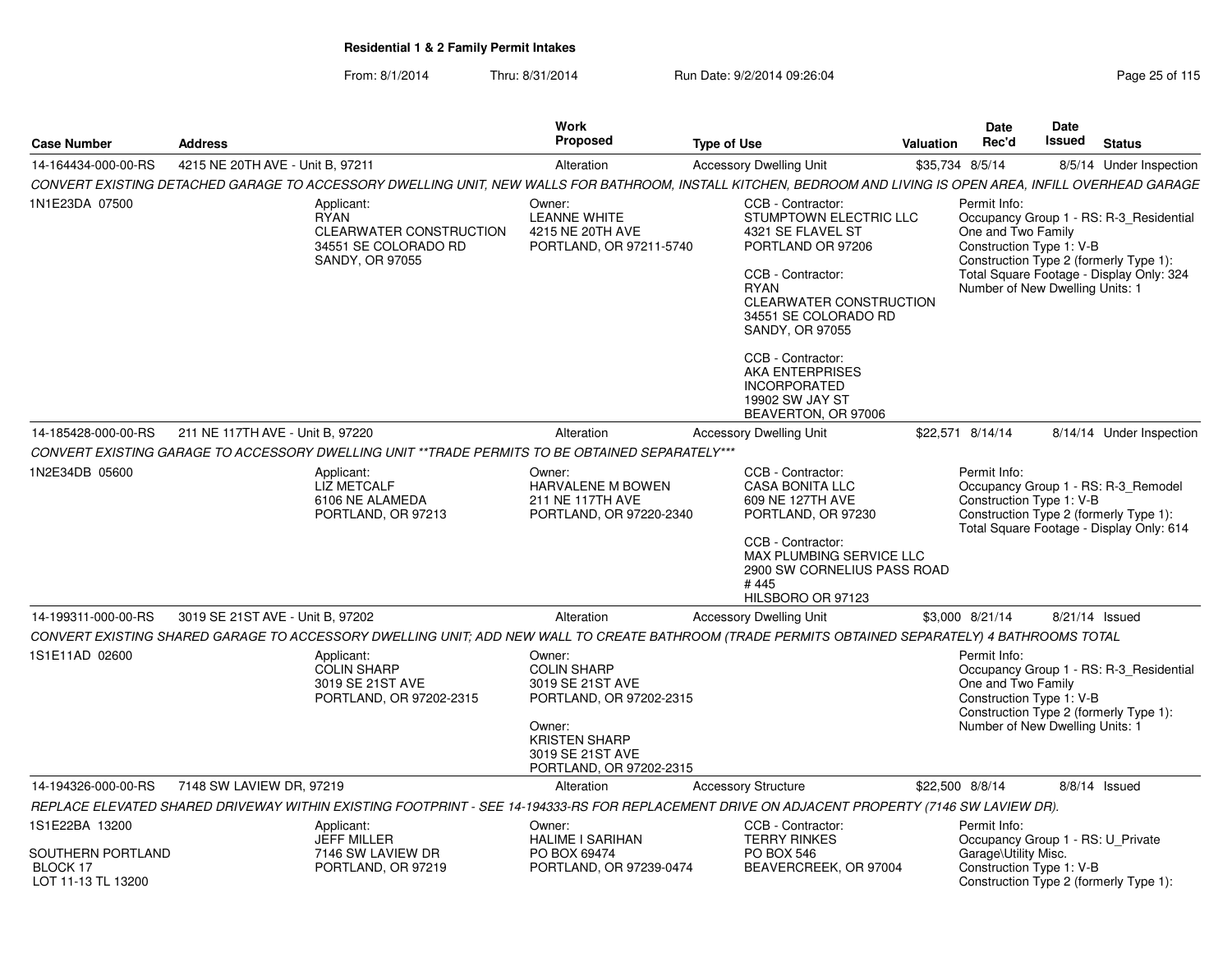| <b>Case Number</b>                                                                       | <b>Address</b>           |                                                                                                                                       | <b>Work</b><br>Proposed                                                                                         | <b>Type of Use</b>                                                                                                              | Valuation | <b>Date</b><br>Rec'd                                                                                                                                | <b>Date</b><br>Issued | <b>Status</b>                            |
|------------------------------------------------------------------------------------------|--------------------------|---------------------------------------------------------------------------------------------------------------------------------------|-----------------------------------------------------------------------------------------------------------------|---------------------------------------------------------------------------------------------------------------------------------|-----------|-----------------------------------------------------------------------------------------------------------------------------------------------------|-----------------------|------------------------------------------|
| 14-194333-000-00-RS                                                                      | 7146 SW LAVIEW DR, 97219 |                                                                                                                                       | Alteration                                                                                                      | <b>Accessory Structure</b>                                                                                                      |           | \$22,500 8/8/14                                                                                                                                     |                       | 8/8/14 Issued                            |
|                                                                                          |                          | REPLACE ELEVATED SHARED DRIVEWAY WITHIN EXISTING FOOTPRINT -SEE 14-194326-RS FOR DRIVEWAY ON ADJACENT PROPERTY (7148 SW LAVIEW DR)    |                                                                                                                 |                                                                                                                                 |           |                                                                                                                                                     |                       |                                          |
| 1S1E22BA 13300                                                                           |                          | Applicant:<br>JEFF MILLER<br>7146 SW LAVIEW DR                                                                                        | Owner:<br>JEFFREY B MILLER                                                                                      | CCB - Contractor:<br><b>TERRY RINKES</b>                                                                                        |           | Permit Info:<br>Occupancy Group 1 - RS: U_Private                                                                                                   |                       |                                          |
| SOUTHERN PORTLAND<br>BLOCK 17<br>LOT 9&11&12 TL 13300                                    |                          | PORTLAND, OR 97219                                                                                                                    | 7146 SW LAVIEW DR<br>PORTLAND, OR 97219                                                                         | PO BOX 546<br>BEAVERCREEK, OR 97004                                                                                             |           | Garage\Utility Misc.<br>Construction Type 1: V-B<br>Construction Type 2 (formerly Type 1):                                                          |                       |                                          |
|                                                                                          |                          |                                                                                                                                       | Owner:<br>DIDI N ZAHARIADES<br>7146 SW LAVIEW DR<br>PORTLAND, OR 97219                                          |                                                                                                                                 |           |                                                                                                                                                     |                       |                                          |
| 14-203674-000-00-RS                                                                      | 7120 SE INSLEY ST, 97206 |                                                                                                                                       | Alteration                                                                                                      | <b>Accessory Structure</b>                                                                                                      |           | \$10,000 8/26/14                                                                                                                                    | 8/26/14 Issued        |                                          |
| CONVERT GARAGE INTO OFFICE AND WITH BATHROOM                                             |                          |                                                                                                                                       |                                                                                                                 |                                                                                                                                 |           |                                                                                                                                                     |                       |                                          |
| 1S2E17BD 07800                                                                           |                          | Applicant:<br><b>DAVID LOUIS</b>                                                                                                      | Owner:<br>JARROD JACKSON                                                                                        |                                                                                                                                 |           | Permit Info:                                                                                                                                        |                       | Occupancy Group 1 - RS: R-3_Remodel      |
| NASHS 1ST ADD<br>BLOCK 5<br>LOT <sub>17</sub>                                            |                          | DAVID LOUIS DESIGN<br>869 5TH AVE<br>SEASIDE OR 97138                                                                                 | 7120 SE INSLEY ST<br>PORTLAND, OR 97206                                                                         |                                                                                                                                 |           | Construction Type 1: V-B<br>Construction Type 2 (formerly Type 1):                                                                                  |                       | Total Square Footage - Display Only: 287 |
| 14-205940-000-00-RS                                                                      | 3810 SW NEVADA CT, 97219 |                                                                                                                                       | Alteration                                                                                                      | <b>Accessory Structure</b>                                                                                                      |           | \$200 8/29/14                                                                                                                                       | 8/29/14 Final         |                                          |
|                                                                                          |                          | THIS PERMIT IS TO OBTAIN FINAL INSPECTIONS ON CANCELED PERMIT RES95-52715(SEE ORIGINAL REFERENCED PERMIT FOR PLANS)                   |                                                                                                                 |                                                                                                                                 |           |                                                                                                                                                     |                       |                                          |
| 1S1E20BD 01200<br>SECTION 20 1S 1E<br>TL 1200 0.56 ACRES                                 |                          | Applicant:<br><b>JIM BRUCE</b><br>JB CONSTRUCTION SERVICES INC 3810 SW NEVADA CT<br>PO BOX 10071<br>PORTLAND OR 97296                 | Owner:<br><b>CAROL W VIAL</b><br>PORTLAND, OR 97219-1513                                                        | CCB - Contractor:<br><b>JIM BRUCE</b><br>JB CONSTRUCTION SERVICES INC Garage\Utility Misc.<br>PO BOX 10071<br>PORTLAND OR 97296 |           | Permit Info:<br>Occupancy Group 1 - RS: U Private<br>Construction Type 1: V-B<br>Construction Type 2 (formerly Type 1):                             |                       |                                          |
| 14-161539-000-00-RS                                                                      | 6404 NE 35TH AVE, 97211  |                                                                                                                                       | Alteration                                                                                                      | Decks, Fences, Retaining Walls                                                                                                  |           | \$8,000 8/4/14                                                                                                                                      |                       | 8/4/14 Issued                            |
|                                                                                          |                          | REPLACE EXISTING LOOSE ROCK RETAINING WALL WITH CONCRETE RETAINING WALL AT NORTHWEST PORTION OF PROPERTY, 5.5 FT AT MAX HEIGHT        |                                                                                                                 |                                                                                                                                 |           |                                                                                                                                                     |                       |                                          |
| 1N1E13DB 05600                                                                           |                          | Applicant:<br><b>STEVEN W BROG</b>                                                                                                    | Owner:<br><b>STEVEN W BROG</b>                                                                                  |                                                                                                                                 |           | Permit Info:<br>Occupancy Group 1 - RS: U_Private                                                                                                   |                       |                                          |
| OREGON HTS<br>BLOCK 3<br>LOT <sub>7</sub>                                                |                          | 6404 NE 35TH AVE<br>PORTLAND, OR 97211-7230                                                                                           | 6404 NE 35TH AVE<br>PORTLAND, OR 97211-7230                                                                     |                                                                                                                                 |           | Garage\Utility Misc.<br>Construction Type 1: V-B                                                                                                    |                       | Construction Type 2 (formerly Type 1):   |
| 14-193551-000-00-RS                                                                      | 3761 NE BRYCE ST, 97212  |                                                                                                                                       | Alteration                                                                                                      | Decks, Fences, Retaining Walls                                                                                                  |           | \$2,700 8/5/14                                                                                                                                      |                       | 8/5/14 Under Inspection                  |
|                                                                                          |                          | NEW 8' TALL FENCE AROUND REAR AND SIDES OF HOUSE; NEW DECK COVER LESS THAN 200 SF AND LESS THAN 30" OFF GROUND NOT INCLUDED IN PERMIT |                                                                                                                 |                                                                                                                                 |           |                                                                                                                                                     |                       |                                          |
| 1N1E24DD 13300<br><b>FULLERTON</b><br><b>BLOCK1</b><br>E 5' OF LOT 1<br>W 47.5' OF LOT 2 |                          | Applicant:<br><b>INOCENCIO TELLEZ</b><br>TELLEZ CONSTRUCTION<br>3524 SE OXBOW PKWY<br>GRESHAM, OR 97080                               | Owner:<br><b>SARA H BOVITZ</b><br>3761 NE BRYCE ST<br>PORTLAND, OR 97212-1937<br>Owner:<br><b>JOHN J BOVITZ</b> | CCB - Contractor:<br><b>INOCENCIO TELLEZ</b><br>TELLEZ CONSTRUCTION<br>3524 SE OXBOW PKWY<br>GRESHAM, OR 97080                  |           | Permit Info:<br>Occupancy Group 1 - RS: U_Decks,<br>Patios, Porches, Carports<br>Construction Type 1: V-B<br>Construction Type 2 (formerly Type 1): |                       |                                          |
|                                                                                          |                          |                                                                                                                                       | 3761 NE BRYCE ST<br>PORTLAND, OR 97212-1937                                                                     |                                                                                                                                 |           |                                                                                                                                                     |                       |                                          |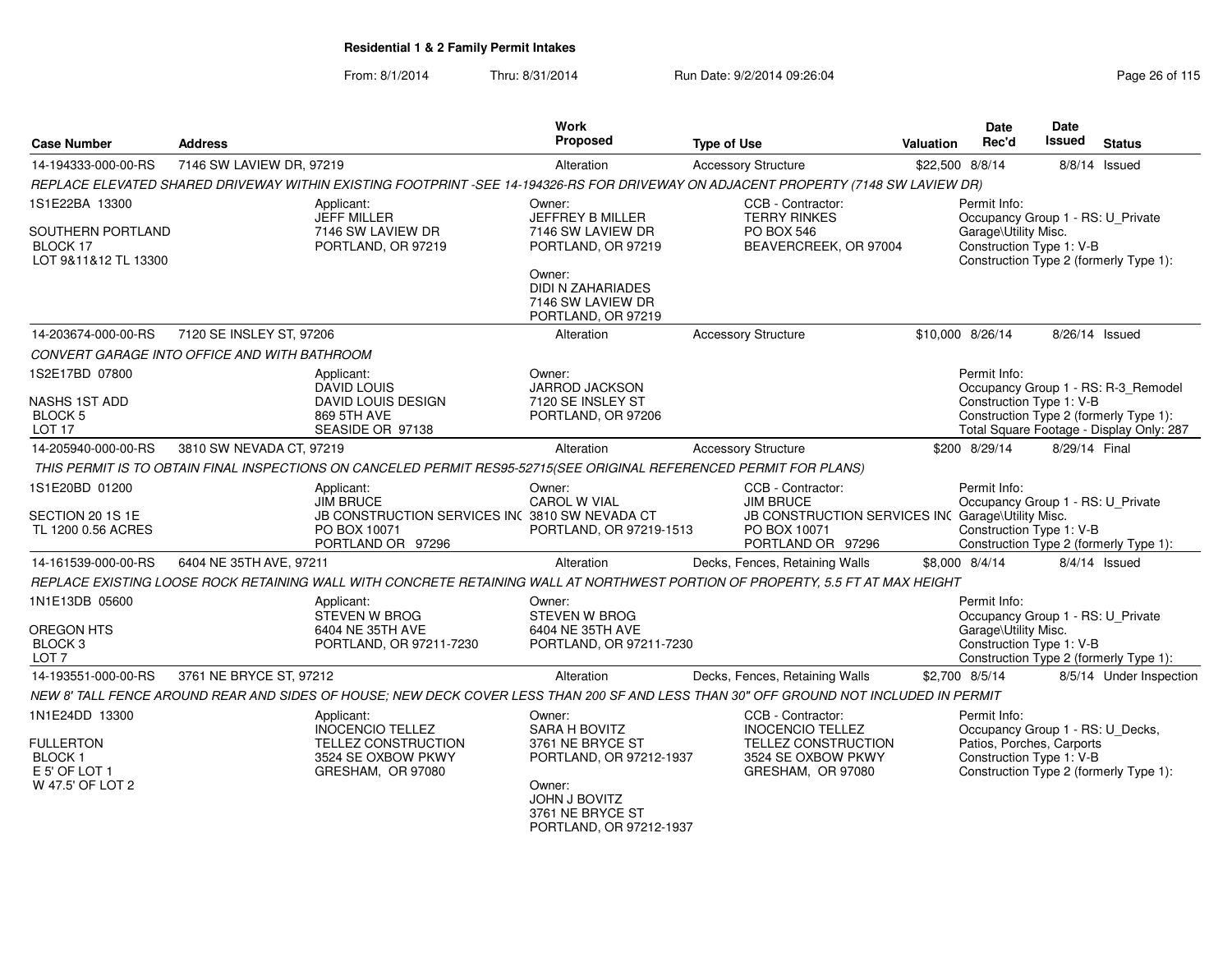| <b>Case Number</b>                                                                | <b>Address</b>                                             |                                                                                            | <b>Work</b><br>Proposed                                                          | <b>Type of Use</b>                                                                                    | Valuation                                    | <b>Date</b><br>Rec'd                                                                                                                | <b>Date</b><br>Issued                                                                                                               | <b>Status</b>                                                      |
|-----------------------------------------------------------------------------------|------------------------------------------------------------|--------------------------------------------------------------------------------------------|----------------------------------------------------------------------------------|-------------------------------------------------------------------------------------------------------|----------------------------------------------|-------------------------------------------------------------------------------------------------------------------------------------|-------------------------------------------------------------------------------------------------------------------------------------|--------------------------------------------------------------------|
| 14-194445-000-00-RS                                                               | 3078 NE ALAMEDA TER, 97212                                 |                                                                                            | Alteration                                                                       | Decks, Fences, Retaining Walls                                                                        |                                              | \$10,000 8/6/14                                                                                                                     |                                                                                                                                     | 8/6/14 Issued                                                      |
|                                                                                   | <b>REPLACE EXISTING DECK IN SAME FOOTPRINT 18' x 18'</b>   |                                                                                            |                                                                                  |                                                                                                       |                                              |                                                                                                                                     |                                                                                                                                     |                                                                    |
| 1N1E24CD 15300<br><b>OLMSTED PK</b><br><b>BLOCK 2</b>                             |                                                            | Applicant:<br><b>MC INNIS INDUSTRIES</b><br>PO BOX 920<br>BEVERTON, OR 97075               | Owner:<br>JONATHAN A COLBY<br>3078 NE ALAMEDA TER<br>PORTLAND, OR 97212-1630     | CCB - Contractor:<br><b>MC INNIS INDUSTRIES</b><br>PO BOX 920<br>BEVERTON, OR 97075                   |                                              | Permit Info:<br>Occupancy Group 1 - RS: U_Decks,<br>Patios, Porches, Carports<br>Construction Type 1: V-B                           |                                                                                                                                     |                                                                    |
| LOT 8&9 TL 15300                                                                  |                                                            |                                                                                            | Owner:<br>TRACY B COLBY<br>3078 NE ALAMEDA TER<br>PORTLAND, OR 97212-1630        |                                                                                                       |                                              |                                                                                                                                     |                                                                                                                                     | Construction Type 2 (formerly Type 1):                             |
| 14-196009-000-00-RS                                                               | 6022 SW IDAHO ST, 97221                                    |                                                                                            | Alteration                                                                       | Decks, Fences, Retaining Walls                                                                        |                                              | \$8,000 8/11/14                                                                                                                     | 8/11/14 Final                                                                                                                       |                                                                    |
| <b>REPLACE EXISTING DECK</b>                                                      |                                                            |                                                                                            |                                                                                  |                                                                                                       |                                              |                                                                                                                                     |                                                                                                                                     |                                                                    |
| 1S1E18CC 01300<br><b>VERMONT HILLS</b>                                            |                                                            | Applicant:<br><b>DUSTIN GRAY</b><br>THREE RIVERS CUSTOM DECKS                              | Owner:<br><b>CHARLINE A SCHWITTER</b><br>6022 SW IDAHO ST                        | CCB - Contractor:<br><b>DUSTIN GRAY</b><br>THREE RIVERS CUSTOM DECKS                                  |                                              | Permit Info:<br>Occupancy Group 1 - RS: U_Decks,<br>Patios, Porches, Carports                                                       |                                                                                                                                     |                                                                    |
| BLOCK 28<br>LOT <sub>12</sub>                                                     | <b>INC</b><br>23885 S MOUNTAIN TER<br>BEAVERCREEK OR 97004 |                                                                                            |                                                                                  | PORTLAND, OR 97221-1632<br><b>INC</b>                                                                 | 23885 S MOUNTAIN TER<br>BEAVERCREEK OR 97004 |                                                                                                                                     |                                                                                                                                     | Construction Type 1: V-B<br>Construction Type 2 (formerly Type 1): |
| 14-196075-000-00-RS                                                               | 3749 SE STEPHENS ST, 97214                                 |                                                                                            | Alteration                                                                       | Decks, Fences, Retaining Walls                                                                        |                                              | \$24,000 8/8/14                                                                                                                     |                                                                                                                                     | 8/8/14 Under Inspection                                            |
|                                                                                   |                                                            | REPLACE FAILING BEAM AND SUPPORTS AT EXISTING FRONT PORCH                                  |                                                                                  |                                                                                                       |                                              |                                                                                                                                     |                                                                                                                                     |                                                                    |
| 1S1E01DA 17600<br>PARK VIEW RPLT & EXTD<br><b>BLOCK7</b><br>W 15.91 2/3' OF LOT 7 |                                                            | Applicant:<br>Amy Frye<br>RED ROOSTER REMODELING<br>5620 NE 23rd Ave<br>Portland, OR 97211 | Owner:<br><b>LOUIS CARLSON</b><br>3749 SE STEPHENS ST<br>PORTLAND, OR 97214-5151 | CCB - Contractor:<br>AMY FRYE<br>RED ROOSTER REMODELING.<br>INC.<br>5620 NE 23RD AVE                  | Permit Info:                                 |                                                                                                                                     | Occupancy Group 1 - RS: U_Decks,<br>Patios, Porches, Carports<br>Construction Type 1: V-B<br>Construction Type 2 (formerly Type 1): |                                                                    |
| E 16 2/3' OF LOT 8                                                                |                                                            |                                                                                            | Owner:<br><b>HEIDI CARLSON</b><br>3749 SE STEPHENS ST<br>PORTLAND, OR 97214-5151 | PORTLAND, OR 97211                                                                                    |                                              |                                                                                                                                     |                                                                                                                                     |                                                                    |
| 14-196374-000-00-RS                                                               | 4224 SW COMUS ST, 97219                                    |                                                                                            | Alteration                                                                       | Decks, Fences, Retaining Walls                                                                        |                                              | \$25,000 8/14/14                                                                                                                    | 8/14/14 Issued                                                                                                                      |                                                                    |
|                                                                                   |                                                            | REPLACE EXISTING UPPER AND LOWER DECKS AND STAIRS AT REAR OF HOUSE                         |                                                                                  |                                                                                                       |                                              |                                                                                                                                     |                                                                                                                                     |                                                                    |
| 1S1E32BB 07200                                                                    |                                                            | Applicant:                                                                                 | Owner:                                                                           | CCB - Contractor:                                                                                     |                                              | Permit Info:                                                                                                                        |                                                                                                                                     |                                                                    |
| <b>JACKSON RIDGE</b><br><b>BLOCK1</b><br><b>LOT 12</b>                            |                                                            | <b>MIKE MONTGOMERY</b><br>5531 SW BUDDINGTON ST<br>PORTLAND, OR 97219                      | <b>GEORGE MEARS</b><br>4224 SW COMUS ST<br>PORTLAND, OR 97219-9504               | <b>MITICA LEONTESCU</b><br>CREATIVE FENCES & DECKS INC<br>14782 SW FERN ST<br><b>TIGARD, OR 97225</b> |                                              | Occupancy Group 1 - RS: U_Decks,<br>Patios, Porches, Carports<br>Construction Type 1: V-B<br>Construction Type 2 (formerly Type 1): |                                                                                                                                     |                                                                    |
|                                                                                   |                                                            |                                                                                            | Owner:<br><b>MELISSA MEARS</b><br>4224 SW COMUS ST<br>PORTLAND, OR 97219-9504    |                                                                                                       |                                              |                                                                                                                                     |                                                                                                                                     |                                                                    |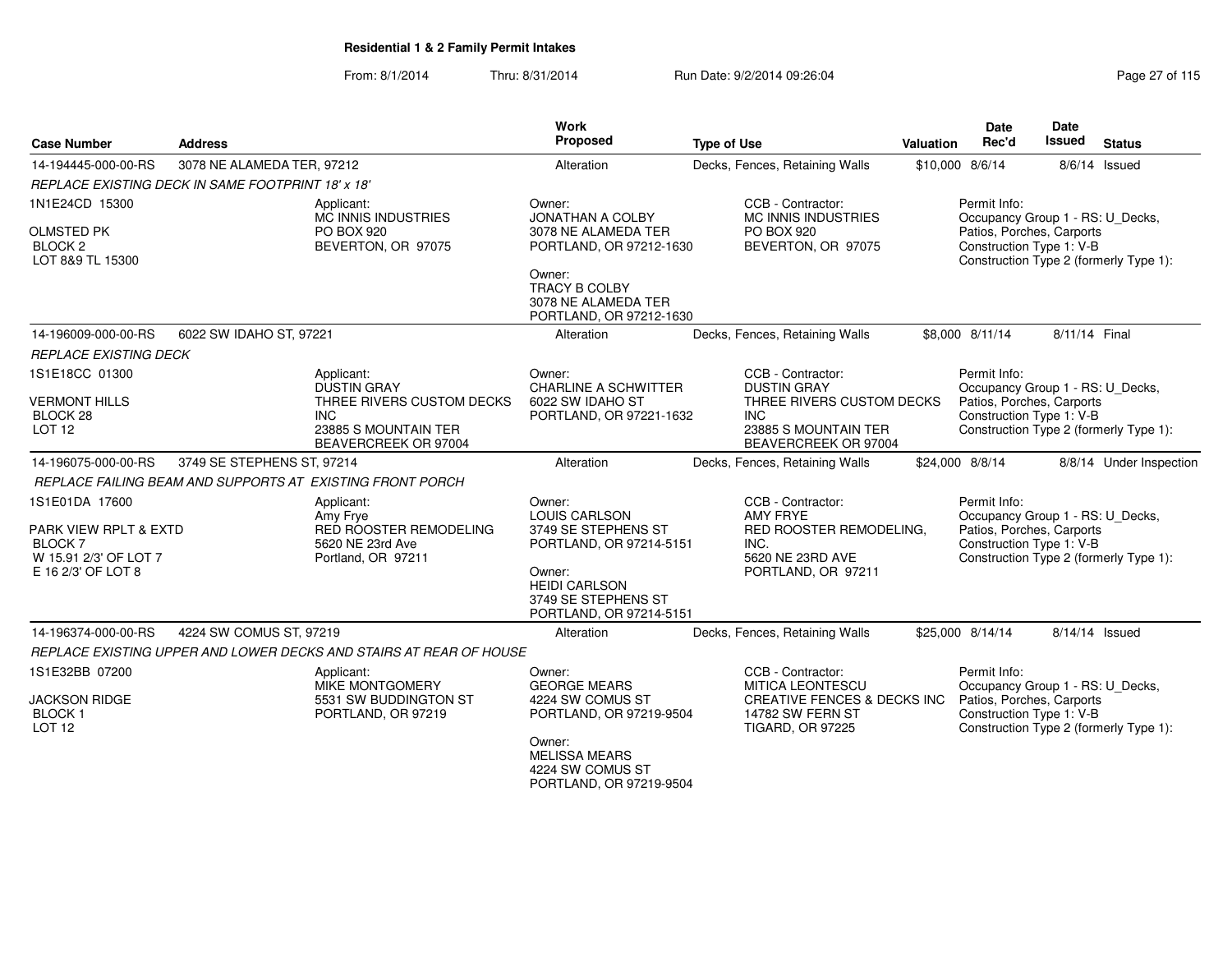| <b>Case Number</b>                                                  | <b>Address</b>                                                                                  |                                                                                                                             | Work<br>Proposed                                                                  | <b>Type of Use</b>      |                                                                                                        | <b>Valuation</b>                                 | Date<br>Rec'd                                                                                             | Date<br><b>Issued</b>                  | <b>Status</b>                                                                                   |
|---------------------------------------------------------------------|-------------------------------------------------------------------------------------------------|-----------------------------------------------------------------------------------------------------------------------------|-----------------------------------------------------------------------------------|-------------------------|--------------------------------------------------------------------------------------------------------|--------------------------------------------------|-----------------------------------------------------------------------------------------------------------|----------------------------------------|-------------------------------------------------------------------------------------------------|
| 14-200416-000-00-RS                                                 | 3705 NE THOMPSON ST, 97212                                                                      |                                                                                                                             | Alteration                                                                        |                         | Decks, Fences, Retaining Walls                                                                         |                                                  | \$5,580 8/19/14                                                                                           |                                        | 8/19/14 Issued                                                                                  |
|                                                                     | REPLACE EXISTING DECK, STAIRS AND RAIL AT WEST ELEVATION                                        |                                                                                                                             |                                                                                   |                         |                                                                                                        |                                                  |                                                                                                           |                                        |                                                                                                 |
| 1N1E25DA 04500                                                      |                                                                                                 | Applicant:<br>DANIEL P ENGLISH                                                                                              | Owner:<br><b>DANIEL P ENGLISH</b>                                                 |                         |                                                                                                        | Permit Info:<br>Occupancy Group 1 - RS: U_Decks, |                                                                                                           |                                        |                                                                                                 |
| <b>ROSSMERE</b><br>BLOCK 11<br>W 1/2 OF LOT 11&12                   |                                                                                                 | 3705 NE THOMPSON ST<br>PORTLAND, OR 97212-5267                                                                              | 3705 NE THOMPSON ST<br>PORTLAND, OR 97212-5267<br>Owner:                          |                         |                                                                                                        |                                                  | Patios, Porches, Carports<br>Construction Type 1: V-B                                                     | Construction Type 2 (formerly Type 1): |                                                                                                 |
|                                                                     |                                                                                                 |                                                                                                                             | <b>BONNIE H ENGLISH</b><br>3705 NE THOMPSON ST<br>PORTLAND, OR 97212-5267         |                         |                                                                                                        |                                                  |                                                                                                           |                                        |                                                                                                 |
| 14-204069-000-00-RS                                                 | 5203 SE 38TH AVE, 97202                                                                         |                                                                                                                             | Alteration                                                                        |                         | Decks, Fences, Retaining Walls                                                                         |                                                  | \$2,500 8/26/14                                                                                           |                                        | 8/26/14 Under Inspection                                                                        |
|                                                                     | REPLACE EXISTING DECK IN SAME FOOTPRINT                                                         |                                                                                                                             |                                                                                   |                         |                                                                                                        |                                                  |                                                                                                           |                                        |                                                                                                 |
| 1S1E13AD 07300                                                      |                                                                                                 | Applicant:<br>ANN B CLARKSON                                                                                                | Owner:<br>ANN B CLARKSON                                                          |                         |                                                                                                        |                                                  | Permit Info:<br>Occupancy Group 1 - RS: U_Decks,                                                          |                                        |                                                                                                 |
| <b>CHELSEA</b><br>BLOCK <sub>8</sub><br>LOT 7 TL 7300               |                                                                                                 | 5203 SE 38TH AVE<br>PORTLAND, OR 97202-4205                                                                                 | 5203 SE 38TH AVE                                                                  | PORTLAND, OR 97202-4205 |                                                                                                        |                                                  |                                                                                                           |                                        | Patios, Porches, Carports<br>Construction Type 1: V-B<br>Construction Type 2 (formerly Type 1): |
| 14-187878-000-00-RS                                                 | 519 SE 29TH AVE, 97214                                                                          |                                                                                                                             | Alteration                                                                        | <b>Duplex</b>           |                                                                                                        |                                                  | \$5,000 8/21/14                                                                                           | 8/21/14 Issued                         |                                                                                                 |
|                                                                     |                                                                                                 | ADD TWO NEW BATHROOMS (1 IN EACH UNIT) FOR A TOTAL OF FOUR IN DUPLEX; ADD BEDROOM AND EGRESS WINDOW IN THE NORTH UNIT (517) |                                                                                   |                         |                                                                                                        |                                                  |                                                                                                           |                                        |                                                                                                 |
| 1S1E01BB 00200<br>HANSONS ADD & 2ND<br>BLOCK 13<br>LOT <sub>7</sub> | Applicant:<br><b>MARK GOSSAGE</b><br>MACLEOD CONSTRUCTION<br>5409 SE 37TH<br>PORTLAND, OR 97202 |                                                                                                                             | Owner:<br>MACLEOD CONSTRUCTION INC<br>5409 SE 37TH AVE<br>PORTLAND, OR 97202-4366 |                         | CCB - Contractor:<br><b>MARK GOSSAGE</b><br>MACLEOD CONSTRUCTION<br>5409 SE 37TH<br>PORTLAND, OR 97202 |                                                  | Permit Info:<br>One and Two Family<br>Construction Type 1: V-B                                            |                                        | Occupancy Group 1 - RS: R-3_Residential<br>Construction Type 2 (formerly Type 1):               |
| 14-188058-000-00-RS                                                 | 1727 NE CLACKAMAS ST, 97232                                                                     |                                                                                                                             | Alteration                                                                        | Duplex                  |                                                                                                        |                                                  | \$35,000 8/13/14                                                                                          |                                        | 8/13/14 Issued                                                                                  |
|                                                                     | REPLACE 2ND AND 3RD LEVEL DECKS AND STAIRS                                                      |                                                                                                                             |                                                                                   |                         |                                                                                                        |                                                  |                                                                                                           |                                        |                                                                                                 |
| 1N1E35AB 04600                                                      |                                                                                                 | Applicant:<br>ARROW CONSTRUCTION LLC<br>73732 PARADISE VALLEY RD<br>CLATSKANIE, OR 97016                                    | Owner:<br>SEA PERCH INC<br>1727 NE CLACKAMAS ST<br>PORTLAND, OR 97232             |                         | CCB - Contractor:<br>ARROW CONSTRUCTION LLC<br>73732 PARADISE VALLEY RD<br>CLATSKANIE, OR 97016        |                                                  | Permit Info:<br>Occupancy Group 1 - RS: U_Decks,<br>Patios, Porches, Carports<br>Construction Type 1: V-B |                                        | Construction Type 2 (formerly Type 1):                                                          |
| 14-197317-000-00-RS                                                 | 1832 NE 10TH AVE, 97212                                                                         |                                                                                                                             | Alteration                                                                        | <b>Duplex</b>           |                                                                                                        |                                                  | \$2,000 8/12/14                                                                                           |                                        | <b>Under Review</b>                                                                             |
|                                                                     |                                                                                                 | ADD KITCHEN AREA TO BASEMENT OF 1832 NE 10TH - PLEASE SEE 14-178912-IQ FOR PZ COMMENTS                                      |                                                                                   |                         |                                                                                                        |                                                  |                                                                                                           |                                        |                                                                                                 |
| 1N1E26CD 06500                                                      |                                                                                                 | Applicant:<br><b>WILLIAM A KOWALCZYK</b>                                                                                    | Owner:<br><b>WILLIAM A KOWALCZYK</b>                                              |                         |                                                                                                        |                                                  | Permit Info:                                                                                              |                                        | Occupancy Group 1 - RS: R-3_Residential                                                         |
| HOLLADAYS ADD<br>BLOCK 255<br>LOT <sub>1</sub>                      |                                                                                                 | 1832 NE 10TH AVE<br>PORTLAND, OR 97212-4011                                                                                 | 1832 NE 10TH AVE<br>PORTLAND, OR 97212-4011                                       |                         |                                                                                                        |                                                  | One and Two Family<br>Construction Type 1: V-B                                                            |                                        | Construction Type 2 (formerly Type 1):                                                          |
|                                                                     |                                                                                                 |                                                                                                                             | Owner:<br>KATHLEEN D DRUM<br>1832 NE 10TH AVE<br>PORTLAND, OR 97212-4011          |                         |                                                                                                        |                                                  |                                                                                                           |                                        |                                                                                                 |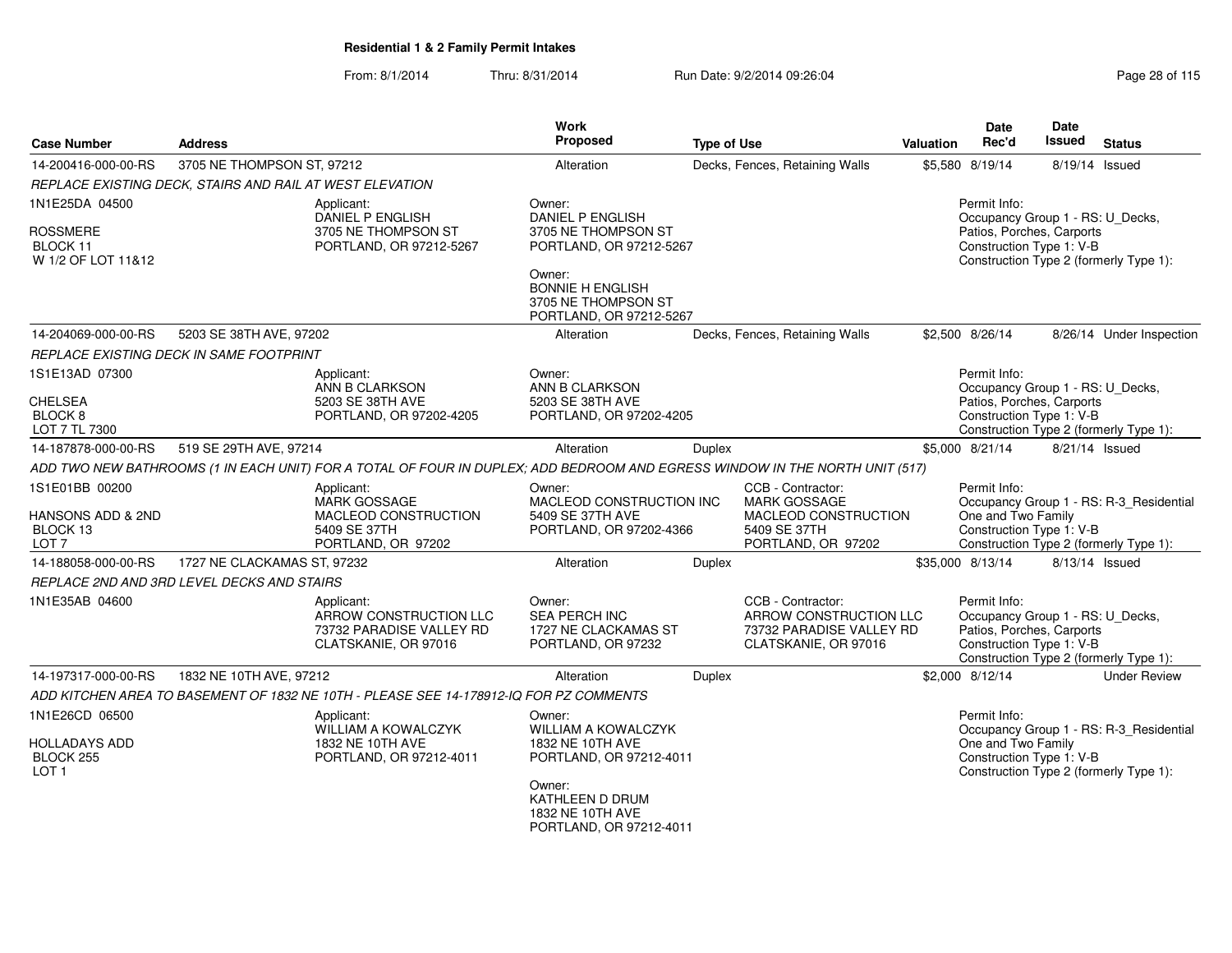| <b>Case Number</b>                                                  | <b>Address</b>                               |                                                                                                                                                                  | <b>Work</b><br>Proposed                                                                                                                                                                                                                                  | <b>Type of Use</b>   |                                                                                                            | Valuation | Date<br>Rec'd                                                  | Date<br><b>Issued</b> | <b>Status</b>                                                                                                              |  |
|---------------------------------------------------------------------|----------------------------------------------|------------------------------------------------------------------------------------------------------------------------------------------------------------------|----------------------------------------------------------------------------------------------------------------------------------------------------------------------------------------------------------------------------------------------------------|----------------------|------------------------------------------------------------------------------------------------------------|-----------|----------------------------------------------------------------|-----------------------|----------------------------------------------------------------------------------------------------------------------------|--|
| 14-198133-000-00-RS                                                 | 3720 SE 14TH AVE, 97202                      |                                                                                                                                                                  | Alteration                                                                                                                                                                                                                                               | Duplex               |                                                                                                            |           | \$300 8/13/14                                                  |                       | 8/13/14 Issued                                                                                                             |  |
|                                                                     |                                              | ALTERATION TO REMOVE ELEVATED DECK AT REAR; ADD HANDRAILS TO COVERED PORCH AT REAR                                                                               |                                                                                                                                                                                                                                                          |                      |                                                                                                            |           |                                                                |                       |                                                                                                                            |  |
| 1S1E11DB 08500<br><b>FEURERS ADD</b><br>BLOCK 30<br>LOT 5 EXC S 15' |                                              | Applicant:<br><b>BENJAMIN AGRE</b><br>3720 SE 14TH AVE<br>PORTLAND, OR 97202                                                                                     | Owner:<br><b>BENJAMIN AGRE</b><br>3720 SE 14TH AVE<br>PORTLAND, OR 97202<br>Owner:<br><b>ASHLEY AGRE</b>                                                                                                                                                 |                      |                                                                                                            |           | Permit Info:<br>One and Two Family<br>Construction Type 1: V-B |                       | Occupancy Group 1 - RS: R-3 Residential<br>Construction Type 2 (formerly Type 1):                                          |  |
|                                                                     |                                              |                                                                                                                                                                  | 3720 SE 14TH AVE<br>PORTLAND, OR 97202                                                                                                                                                                                                                   |                      |                                                                                                            |           |                                                                |                       |                                                                                                                            |  |
| 14-199315-000-00-RS                                                 | 3017 NE HOYT ST, 97232                       |                                                                                                                                                                  | Alteration                                                                                                                                                                                                                                               | Duplex               |                                                                                                            |           | \$2,000 8/15/14                                                |                       | 8/15/14 Under Inspection                                                                                                   |  |
|                                                                     | <b>REPLACEMENT AND REPAIR OF FRONT PORCH</b> |                                                                                                                                                                  |                                                                                                                                                                                                                                                          |                      |                                                                                                            |           |                                                                |                       |                                                                                                                            |  |
| 1N1E36BD 08500                                                      |                                              | Applicant:<br><b>TASOS CONSTRUCTION LLC</b>                                                                                                                      | Owner:<br><b>CHRIS J KONDILIS</b><br>3114 NE OREGON ST                                                                                                                                                                                                   |                      | CCB - Contractor:<br><b>TASOS CONSTRUCTION LLC</b>                                                         |           | Permit Info:<br>One and Two Family                             |                       | Occupancy Group 1 - RS: R-3 Residential                                                                                    |  |
| <b>BLUMAUERS ADD</b><br>BLOCK 5<br>E 35.1' OF LOT 8                 |                                              | 112 SE 57TH AVE<br>PORTLAND, OR 97215                                                                                                                            | PORTLAND, OR 97232-2511                                                                                                                                                                                                                                  |                      | <b>112 SE 57TH AVE</b><br>PORTLAND, OR 97215                                                               |           | Construction Type 1: V-B                                       |                       | Construction Type 2 (formerly Type 1):                                                                                     |  |
| 14-199678-000-00-RS                                                 | 2825 SE 26TH AVE, 97202                      |                                                                                                                                                                  | Alteration                                                                                                                                                                                                                                               | Duplex               |                                                                                                            |           | \$275,000 8/18/14                                              |                       | <b>Under Review</b>                                                                                                        |  |
|                                                                     |                                              | REMODEL EXISTING DUPLEX. REMOVE REAR PORCH. NEW DORMERS. ESCAVATE BASEMENT TO INCREASE HEADROOM HEIGHT. RELOCATE 2ND FLOOR DWELLING TO BASEMENT. REMOD           |                                                                                                                                                                                                                                                          |                      |                                                                                                            |           |                                                                |                       |                                                                                                                            |  |
| 1S1E12BB 10101                                                      |                                              | Applicant:<br><b>Robert Cummings</b>                                                                                                                             | Owner:<br><b>JAY BROWN</b>                                                                                                                                                                                                                               |                      | CCB - Contractor:<br>MODERN URBAN DEVELOPMENT                                                              |           | Permit Info:                                                   |                       | Occupancy Group 1 - RS: R-3_Residential                                                                                    |  |
| PARTITION PLAT 1994-149<br>LOT 1                                    |                                              | MODERN URBAN DEVELOPMENT<br>4400 NE Hassalo St<br>Portland, OR 97232                                                                                             | 1300 SW PARK AVE #615<br>PORTLAND, OR 97201-3554<br>Owner:                                                                                                                                                                                               |                      | <b>LLC</b><br>2236 SE SALMON ST UNIT A<br>PORTLAND OR 97214                                                |           | One and Two Family<br>Construction Type 1: V-B                 |                       | Construction Type 2 (formerly Type 1):                                                                                     |  |
|                                                                     |                                              |                                                                                                                                                                  | <b>RACHEL S BROWN</b><br>1300 SW PARK AVE #615<br>PORTLAND, OR 97201-3554                                                                                                                                                                                |                      |                                                                                                            |           |                                                                |                       |                                                                                                                            |  |
| 14-204596-000-00-RS                                                 | 55 NE BRIDGETON RD - Unit 03                 |                                                                                                                                                                  | Alteration                                                                                                                                                                                                                                               | <b>Floating Home</b> |                                                                                                            |           | \$45,000 8/28/14                                               |                       | 8/28/14 Issued                                                                                                             |  |
|                                                                     |                                              | REPLACE NON-PRESCRIPTIVE WITH A PRESCRIPTIVE FLOAT (FOUNDATION) BENEATH AN EXISTING FLOATING HOME, WIDEN AND ENTEND DECK BY 2'. TRADE PERMITS SEPARATE *** STATE |                                                                                                                                                                                                                                                          |                      |                                                                                                            |           |                                                                |                       |                                                                                                                            |  |
| 1N1E03AB 02300                                                      |                                              | Applicant:<br><b>DAN RIEDL</b><br><b>RIVERBANK LLC</b><br>4080 SW 203RD AVE<br>ALOHA, OR 97007-1182                                                              | Owner:<br><b>DUSTIN PRUITT</b><br>55 NE BRIDGETON RD #03<br>PORTLAND, OR 97211<br>Owner:<br><b>GWEN SCOTT-MILLER</b><br>55 NE BRIDGETON RD #3<br>PORTLAND, OR 97211<br>Owner:<br><b>CRAIG B MCPHERSON</b><br>55 NE BRIDGETON RD #3<br>PORTLAND, OR 97211 |                      | CCB - Contractor:<br><b>DAN RIEDL</b><br><b>RIVERBANK LLC</b><br>4080 SW 203RD AVE<br>ALOHA, OR 97007-1182 |           | Permit Info:<br>Construction Type 1: V-B                       |                       | Occupancy Group 1 - RS: R-3_Remodel<br>Construction Type 2 (formerly Type 1):<br>Total Square Footage - Display Only: 1635 |  |
|                                                                     |                                              |                                                                                                                                                                  |                                                                                                                                                                                                                                                          |                      |                                                                                                            |           |                                                                |                       |                                                                                                                            |  |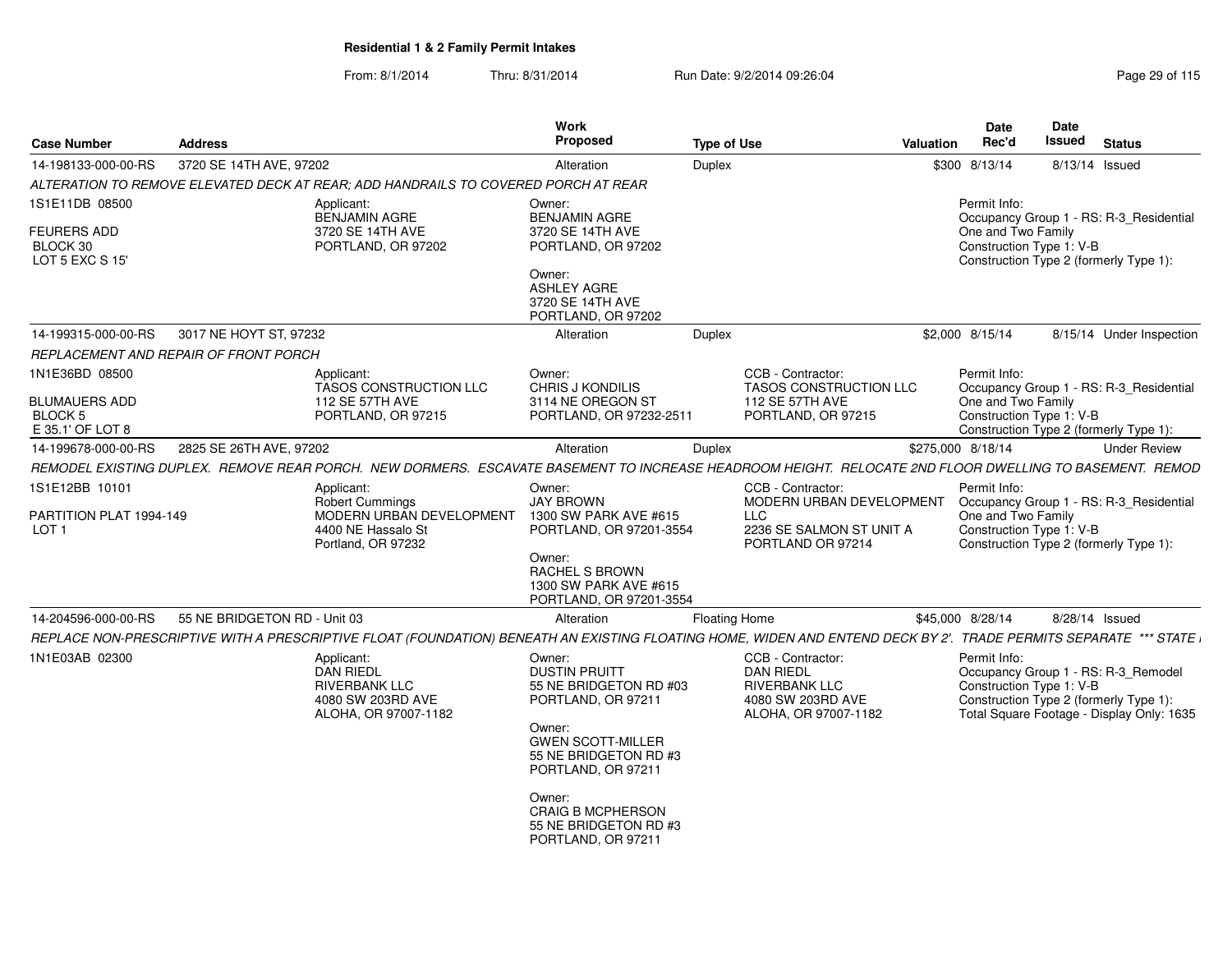| <b>Case Number</b>                                                            | <b>Address</b>                                                                                                                                                                                                                                                                                          |                                                                                                             | <b>Work</b><br>Proposed                                                                                                                                                                     | <b>Type of Use</b>                                                         |                                                                                                                                                                  | <b>Valuation</b>                                                                                      | <b>Date</b><br>Rec'd                                                                                  | Date<br><b>Issued</b>                  | <b>Status</b>                                                                                                            |
|-------------------------------------------------------------------------------|---------------------------------------------------------------------------------------------------------------------------------------------------------------------------------------------------------------------------------------------------------------------------------------------------------|-------------------------------------------------------------------------------------------------------------|---------------------------------------------------------------------------------------------------------------------------------------------------------------------------------------------|----------------------------------------------------------------------------|------------------------------------------------------------------------------------------------------------------------------------------------------------------|-------------------------------------------------------------------------------------------------------|-------------------------------------------------------------------------------------------------------|----------------------------------------|--------------------------------------------------------------------------------------------------------------------------|
| 14-188628-000-00-RS                                                           | 2241 N WATTS ST, 97217                                                                                                                                                                                                                                                                                  |                                                                                                             | Alteration                                                                                                                                                                                  | Garage/Carport                                                             |                                                                                                                                                                  |                                                                                                       | \$500 8/29/14                                                                                         | 8/29/14 Issued                         |                                                                                                                          |
|                                                                               |                                                                                                                                                                                                                                                                                                         | SOLAR - 2.2kW ROOF TOP MOUNTED PV SYSTEM ON DETACHED GARAGE - PRESCRIPTIVE                                  |                                                                                                                                                                                             |                                                                            |                                                                                                                                                                  |                                                                                                       |                                                                                                       |                                        |                                                                                                                          |
| 1N1E09DB 12600<br><b>KENTON</b><br>BLOCK 37<br>LOT 40&41                      |                                                                                                                                                                                                                                                                                                         | Applicant:<br><b>JONATHAN COHEN</b><br><b>IMAGINE ENERGY, LLC</b><br>2409 N KERBY AVE<br>PORTLAND, OR 97227 | Owner:<br><b>MARK HARVEY</b><br>2241 N WATTS ST<br>PORTLAND, OR 97217-6833                                                                                                                  |                                                                            | CCB - Contractor:<br><b>JONATHAN COHEN</b><br><b>IMAGINE ENERGY, LLC</b><br>2409 N KERBY AVE<br>PORTLAND, OR 97227<br>CCB - Contractor:<br>ALL WAYS ELECTRIC LLC |                                                                                                       | Permit Info:<br>Occupancy Group 1 - RS: U_Private<br>Garage\Utility Misc.<br>Construction Type 1: V-B |                                        | Construction Type 2 (formerly Type 1):                                                                                   |
|                                                                               |                                                                                                                                                                                                                                                                                                         |                                                                                                             |                                                                                                                                                                                             |                                                                            | PO BOX 68456<br>MILWAUKIE, OR 97267                                                                                                                              |                                                                                                       |                                                                                                       |                                        |                                                                                                                          |
| 14-192859-000-00-RS                                                           | 2811 NE 92ND AVE, 97220                                                                                                                                                                                                                                                                                 |                                                                                                             | Alteration                                                                                                                                                                                  | Garage/Carport                                                             |                                                                                                                                                                  |                                                                                                       | \$500 8/4/14                                                                                          | 8/4/14 Final                           |                                                                                                                          |
|                                                                               |                                                                                                                                                                                                                                                                                                         | SOLAR INSTALLATION, 4.48 kW PV SYSTEM ON ROOFTOP, PRESCRIPTIVE                                              |                                                                                                                                                                                             |                                                                            |                                                                                                                                                                  |                                                                                                       |                                                                                                       |                                        |                                                                                                                          |
| 1N2E28BD 02900<br>LATHAM & PLATT ADD<br>LOT <sub>12</sub><br>LOT 13 EXC N 33' | CCB - Contractor:<br>Owner:<br>Applicant:<br><b>JOSH KOPCZYNSKI</b><br><b>MICHAEL C FIERST</b><br>DYNAMIC POWER INNOVATION<br>2811 NE 92ND AVE<br>112 WEST ILLINOIS ST<br>PORTLAND, OR 97220<br>NEWBERG, OR<br>NEWBERG, OR<br>Owner:<br><b>JANET H FIERST</b><br>2811 NE 92ND AVE<br>PORTLAND, OR 97220 |                                                                                                             |                                                                                                                                                                                             | <b>JOSH KOPCZYNSKI</b><br>DYNAMIC POWER INNOVATION<br>112 WEST ILLINOIS ST |                                                                                                                                                                  | Permit Info:<br>Occupancy Group 1 - RS: U Private<br>Garage\Utility Misc.<br>Construction Type 1: V-B |                                                                                                       | Construction Type 2 (formerly Type 1): |                                                                                                                          |
| 14-197879-000-00-RS                                                           | 4508 SE WOODWARD ST, 97206                                                                                                                                                                                                                                                                              |                                                                                                             | Alteration                                                                                                                                                                                  | Garage/Carport                                                             |                                                                                                                                                                  |                                                                                                       | \$3,500 8/13/14                                                                                       | 8/13/14 Final                          |                                                                                                                          |
|                                                                               |                                                                                                                                                                                                                                                                                                         | ADD BATHROOM TO UNFINISHED BASEMENT; Trade permits obtained separately                                      |                                                                                                                                                                                             |                                                                            |                                                                                                                                                                  |                                                                                                       |                                                                                                       |                                        |                                                                                                                          |
| 1S2E07BB 03700<br><b>MCMAHONS ADD</b><br>BLOCK 14<br>LOT 1 TL 3700            |                                                                                                                                                                                                                                                                                                         | Applicant:<br>WILLAMETTE VALLEY<br><b>REDEVELOPMENT</b><br>6040 SE BREWSTER PL<br>MILWAULIE, OR 97267       | Owner:<br>WILLAMETTE VALLEY PROPERTY WILLAMETTE VALLEY<br>15559 VILLAGE DR<br>LAKE OSWEGO, OR 97034-3759<br>Owner:<br><b>HOLDINGS LLC</b><br>15559 VILLAGE DR<br>LAKE OSWEGO, OR 97034-3759 |                                                                            | CCB - Contractor:<br>REDEVELOPMENT<br>6040 SE BREWSTER PL<br>MILWAULIE, OR 97267                                                                                 |                                                                                                       | Permit Info:<br>Construction Type 1: V-B                                                              |                                        | Occupancy Group 1 - RS: R-3_Remodel<br>Construction Type 2 (formerly Type 1):<br>Total Square Footage - Display Only: 45 |
| 14-202601-000-00-RS                                                           | 1320 NE 113TH AVE, 97220                                                                                                                                                                                                                                                                                |                                                                                                             | Alteration                                                                                                                                                                                  | Garage/Carport                                                             |                                                                                                                                                                  |                                                                                                       | \$5,000 8/23/14                                                                                       | 8/23/14 Final                          |                                                                                                                          |
| INSTALL NEW HEADER AT GARAGE DOOR.                                            |                                                                                                                                                                                                                                                                                                         |                                                                                                             |                                                                                                                                                                                             |                                                                            |                                                                                                                                                                  |                                                                                                       |                                                                                                       |                                        |                                                                                                                          |
| 1N2E34AB 07600<br><b>SUTTON PLACE</b>                                         |                                                                                                                                                                                                                                                                                                         | Applicant:<br><b>JENNIFER BARROW</b><br>ARCIFORM LLC                                                        | Owner:<br><b>CARROLL M HUTCHINSON</b><br>1320 NE 113TH AVE                                                                                                                                  |                                                                            | CCB - Contractor:<br><b>ADAM</b><br><b>ARCIFORM LLC</b>                                                                                                          |                                                                                                       | Permit Info:<br>Construction Type 1: V-B                                                              |                                        | Occupancy Group 1 - RS: R-3_Remodel                                                                                      |
| LOT <sub>5</sub>                                                              |                                                                                                                                                                                                                                                                                                         | 2303 N RANDOLPH AVE<br>PORTLAND OR 97227                                                                    | PORTLAND, OR 97220-2214                                                                                                                                                                     |                                                                            | 2303 N RANDOLPH AVE<br>PORTLAND, OR 97227                                                                                                                        |                                                                                                       |                                                                                                       |                                        | Construction Type 2 (formerly Type 1):                                                                                   |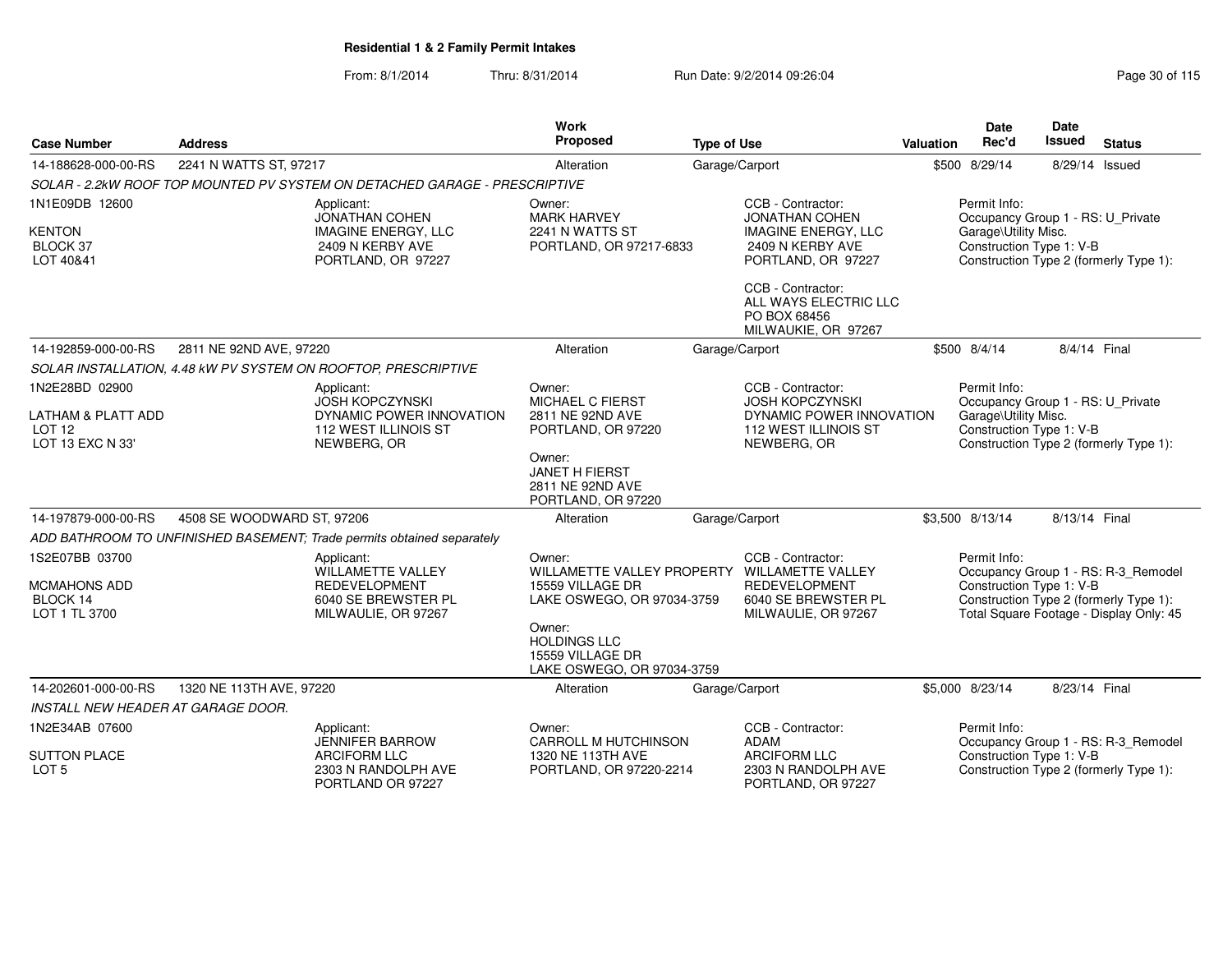| <b>Case Number</b>                                          | <b>Address</b>                                             |                                                                                 | Work<br>Proposed                                                              | <b>Type of Use</b>                                                                                                                    | Valuation | Date<br>Rec'd            | <b>Date</b><br>Issued<br><b>Status</b>                                                   |
|-------------------------------------------------------------|------------------------------------------------------------|---------------------------------------------------------------------------------|-------------------------------------------------------------------------------|---------------------------------------------------------------------------------------------------------------------------------------|-----------|--------------------------|------------------------------------------------------------------------------------------|
| 07-102330-REV-01-RS                                         | 2137 NE 38TH AVE, 97212                                    |                                                                                 | Alteration                                                                    | Single Family Dwelling                                                                                                                |           | \$8/26/14                | 8/26/14 Issued                                                                           |
| <b>REVISION - ADD NEW WATER HEATER.</b>                     |                                                            |                                                                                 |                                                                               |                                                                                                                                       |           |                          |                                                                                          |
| 1N1E25DA 20200                                              |                                                            | Applicant:<br><b>CYNTHIA MOSBY</b>                                              | Owner:<br>STEPHEN M WEEKS                                                     |                                                                                                                                       |           | Permit Info:             | Occupancy Group 1 - RS: R3                                                               |
| <b>ROSSMERE</b><br>BLOCK 26<br>LOT <sub>5</sub>             |                                                            | 2137 NE 38TH AVE<br>PORTLAND, OR 97212-5259                                     | 2137 NE 38TH AVE<br>PORTLAND, OR 97212-5259                                   |                                                                                                                                       |           | Construction Type 1: V-N | Construction Type 2 (formerly Type 1):                                                   |
|                                                             |                                                            |                                                                                 | Owner:<br><b>CYNTHIA MOSBY</b><br>2137 NE 38TH AVE<br>PORTLAND, OR 97212-5259 |                                                                                                                                       |           |                          |                                                                                          |
| 12-180051-REV-01-RS                                         | 3408 SE 8TH AVE, 97202                                     |                                                                                 | Alteration                                                                    | <b>Single Family Dwelling</b>                                                                                                         |           | \$8/25/14                | 8/25/14 Final                                                                            |
|                                                             |                                                            |                                                                                 |                                                                               | REVISION TO REMOVE EGRESS WINDOW FROM BASEMENT FAMILY ROOM, NOT REQUIRED EXISTING EGRESS DOOR AT NW CORNER, EXISTING WINDOW TO REMAIN |           |                          |                                                                                          |
| 1S1E11BC 10400                                              |                                                            | Applicant:<br>MEOAK CONTRACTING                                                 | Owner:<br>PHILLIP A KEISLING                                                  | CCB - Contractor:<br><b>MEOAK CONTRACTING</b>                                                                                         |           | Permit Info:             | Occupancy Group 1 - RS: R-3_Remodel                                                      |
| <b>RIVERSIDE HMSTD ANX</b><br>LOT 5&6                       |                                                            | 16491 HIRAM AVE<br>OREGON CITY, OR 97045                                        | 3408 SE 8TH AVE<br>PORTLAND, OR 97202-2709                                    | 16491 HIRAM AVE<br>OREGON CITY, OR 97045                                                                                              |           | Construction Type 1: V-B | Construction Type 2 (formerly Type 1):<br>Total Square Footage - Display Only: 540       |
|                                                             |                                                            |                                                                                 | Owner:<br>PAMELA G WILEY<br>3408 SE 8TH AVE<br>PORTLAND, OR 97202-2709        |                                                                                                                                       |           |                          |                                                                                          |
| 13-199691-REV-01-RS                                         | 3518 NE TILLAMOOK ST, 97212                                |                                                                                 | Alteration                                                                    | Single Family Dwelling                                                                                                                |           | \$8/19/14                | 8/19/14 Issued                                                                           |
|                                                             | <b>REVISION TO REMOVE BEDROOM LABEL FROM BASEMENT ROOM</b> |                                                                                 |                                                                               |                                                                                                                                       |           |                          |                                                                                          |
| 1N1E25DC 04000                                              |                                                            | Applicant:<br>FREDERIC W JR LOCKE                                               | Owner:<br>FREDERIC W JR LOCKE                                                 | CCB - Contractor:<br>ZB                                                                                                               |           | Permit Info:             | Occupancy Group 1 - RS: R-3_Residential                                                  |
| <b>HANCOCK ST ADD</b><br><b>BLOCK 4</b><br>LOT <sub>9</sub> |                                                            | 3518 NE TILLAMOOK ST<br>PORTLAND, OR 97212-5157                                 | 3518 NE TILLAMOOK ST<br>PORTLAND, OR 97212-5157                               | <b>ZB CONSTRUCTION</b><br>12728 SE STEELE ST<br>PORTLAND, OR 97236                                                                    |           |                          | One and Two Family<br>Construction Type 1: V-B<br>Construction Type 2 (formerly Type 1): |
|                                                             |                                                            |                                                                                 | Owner:<br>HOLLY H LOCKE<br>3518 NE TILLAMOOK ST<br>PORTLAND, OR 97212-5157    |                                                                                                                                       |           |                          |                                                                                          |
| 13-226673-REV-01-RS                                         | 6226 NE 15TH AVE, 97211                                    |                                                                                 | Alteration                                                                    | <b>Single Family Dwelling</b>                                                                                                         |           | \$8/15/14                | 8/15/14 Issued                                                                           |
|                                                             |                                                            | REVISION-NO LONGER CHANGING PERLIN WALLS, ADDING A WALL PARALLEL TO PERLIN WALL |                                                                               |                                                                                                                                       |           |                          |                                                                                          |
| 1N1E14DB 18900                                              |                                                            | Applicant:<br><b>IAN BROWN</b>                                                  | Owner:<br><b>BRIGETTE STOICK</b>                                              |                                                                                                                                       |           | Permit Info:             | Occupancy Group 1 - RS: R-3_Remodel                                                      |
| <b>HIGHLAND PK</b><br><b>BLOCK7</b><br>LOT <sub>5</sub>     |                                                            | 6226 NE 15TH AVE<br>PORTLAND, OR 97211                                          | PO BOX 11898<br>PORTLAND, OR 97211-0898                                       |                                                                                                                                       |           | Construction Type 1: V-B | Construction Type 2 (formerly Type 1):                                                   |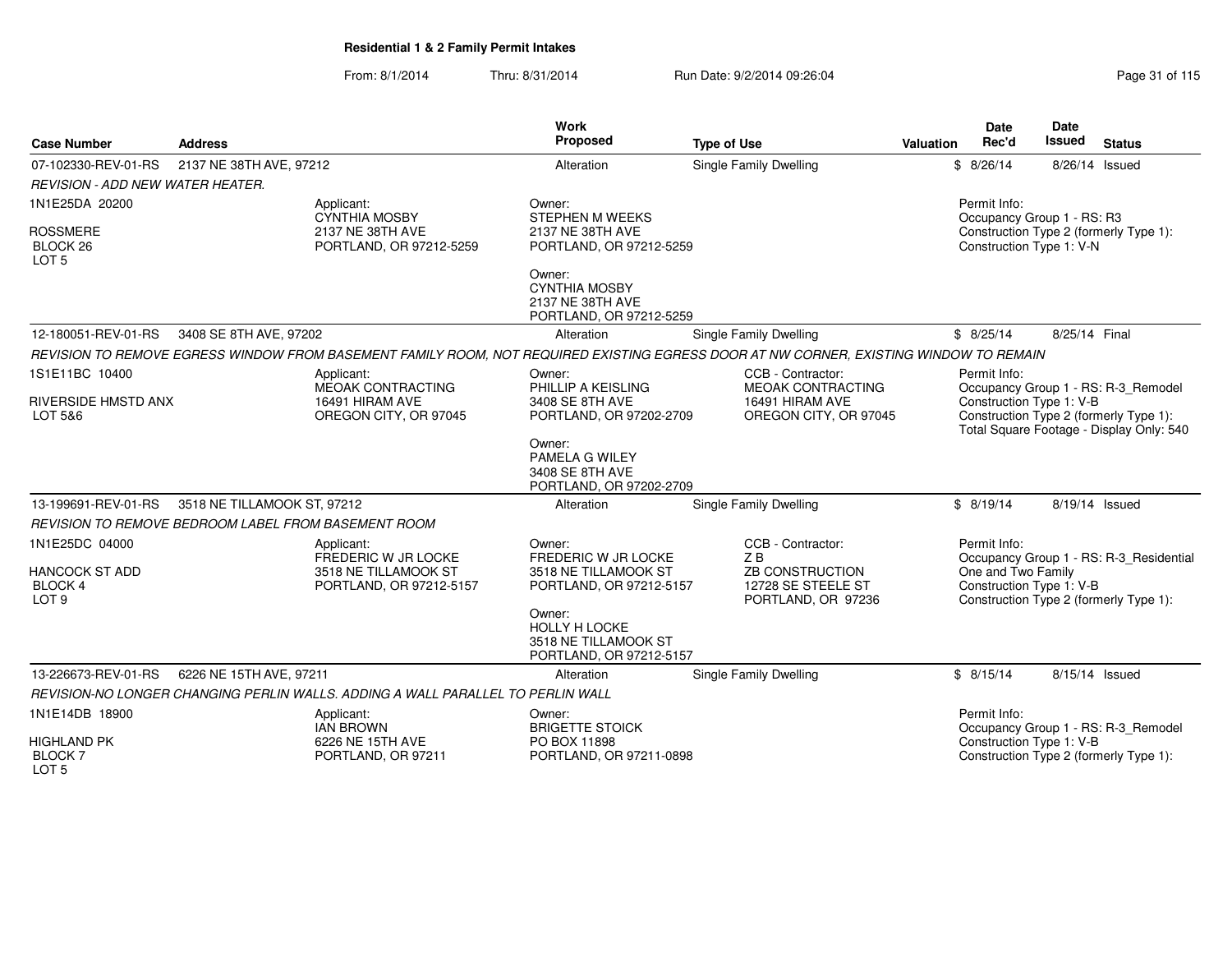| <b>Case Number</b>                                                               | <b>Address</b>                 |                                                                                                                                                              | Work<br>Proposed                                                                                                                 | <b>Type of Use</b>                                            | <b>Valuation</b> | Date<br>Rec'd                                  | Date<br>Issued | <b>Status</b>                                                                                                             |
|----------------------------------------------------------------------------------|--------------------------------|--------------------------------------------------------------------------------------------------------------------------------------------------------------|----------------------------------------------------------------------------------------------------------------------------------|---------------------------------------------------------------|------------------|------------------------------------------------|----------------|---------------------------------------------------------------------------------------------------------------------------|
| 13-226892-000-00-RS                                                              | 2935 NE 15TH AVE, 97212        |                                                                                                                                                              | Alteration                                                                                                                       | <b>Single Family Dwelling</b>                                 |                  | \$15,000 8/27/14                               |                | 8/27/14 Issued                                                                                                            |
|                                                                                  |                                | NEW RETAINING WALLS AND PERMEABLE PAVER PATIO; NEW LANDSCAPE PLANTER; RAILING FOR EXISTING STAIRS                                                            |                                                                                                                                  |                                                               |                  |                                                |                |                                                                                                                           |
| 1N1E26AC 05100                                                                   |                                | Applicant:<br>NICHOLAS MIRA                                                                                                                                  | Owner:<br>SHINE THOMAS                                                                                                           | Primary Contractor:<br>TO BID                                 |                  | Permit Info:                                   |                | Occupancy Group 1 - RS: R-3_Residential                                                                                   |
| <b>IRVINGTON</b><br>BLOCK 68<br>LOT <sub>7</sub>                                 |                                | PROPEL STUDIO ARCHITECTURE<br>422 NE 79TH AVE<br>PORTLAND, OR 97213                                                                                          | 2935 NE 15TH AVE<br>PORTLAND, OR 97212-3342                                                                                      |                                                               |                  | One and Two Family<br>Construction Type 1: V-B |                | Construction Type 2 (formerly Type 1):                                                                                    |
|                                                                                  |                                |                                                                                                                                                              | Owner:<br>A P SIMON<br>2935 NE 15TH AVE<br>PORTLAND, OR 97212-3342                                                               |                                                               |                  |                                                |                |                                                                                                                           |
| 14-134971-REV-01-RS                                                              | 7072 N VILLARD AVE, 97217      |                                                                                                                                                              | Alteration                                                                                                                       | Single Family Dwelling                                        |                  | \$8/5/14                                       |                | $8/5/14$ Issued                                                                                                           |
| REVISION TO CHANGE FROM 2X8'S TO 2X6'S IN ATTIC                                  |                                |                                                                                                                                                              |                                                                                                                                  |                                                               |                  |                                                |                |                                                                                                                           |
| 1N1E16BA 20600                                                                   |                                | Applicant:<br><b>JAMES BLEUER</b>                                                                                                                            | Owner:<br><b>JAMES BLEUER</b>                                                                                                    |                                                               |                  | Permit Info:                                   |                | Occupancy Group 1 - RS: R-3_Remodel                                                                                       |
| <b>BURRAGE TR</b><br>BLOCK 18<br>LOT <sub>20</sub>                               |                                | 7072 N VILLARD AVE<br>PORTLAND, OR 97217                                                                                                                     | 7072 N VILLARD AVE<br>PORTLAND, OR 97217                                                                                         |                                                               |                  | Construction Type 1: V-B                       |                | Construction Type 2 (formerly Type 1):<br>Total Square Footage - Display Only: 300                                        |
| 14-139289-REV-01-RS                                                              | 4905 SE 28TH AVE, 97202        |                                                                                                                                                              | Alteration                                                                                                                       | <b>Single Family Dwelling</b>                                 |                  | \$8/20/14                                      |                | 8/20/14 Issued                                                                                                            |
| REVISION - ADD AIR HANDLER AND ATTIC ACCESS.                                     |                                |                                                                                                                                                              |                                                                                                                                  |                                                               |                  |                                                |                |                                                                                                                           |
| 1S1E13BB 03800<br><b>NORWALK HTS</b><br>BLOCK <sub>8</sub><br><b>LOT 7&amp;8</b> |                                | Applicant:<br>CHRISTOPHER D CANIDA<br>4905 SE 28TH AVE<br>PORTLAND, OR 97202-4403                                                                            | Owner:<br><b>SARA L BUTCHER</b><br>4905 SE 28TH AVE<br>PORTLAND, OR 97202-4403<br>Owner:<br>CHRISTOPHER D CANIDA                 |                                                               |                  | Permit Info:<br>Construction Type 1: V-B       |                | Occupancy Group 1 - RS: R-3_Remodel<br>Construction Type 2 (formerly Type 1):<br>Total Square Footage - Display Only: 189 |
|                                                                                  |                                |                                                                                                                                                              | 4905 SE 28TH AVE<br>PORTLAND, OR 97202-4403                                                                                      |                                                               |                  |                                                |                |                                                                                                                           |
| 14-143129-REV-01-RS                                                              | 708 NW SKYLINE CREST RD, 97229 |                                                                                                                                                              | Alteration                                                                                                                       | Single Family Dwelling                                        |                  | \$1,000 8/7/14                                 |                | 8/7/14 Issued                                                                                                             |
|                                                                                  |                                | ADDED VALUE REVISION TO REMOVE PARTITION WALLS INSIDE THE GARAGE AND ADD NEW FOUNDATION AND SHEAR WALL UNDER EXTERIOR WALL OF UPPER LEVEL: THAT WILL CONNECT |                                                                                                                                  |                                                               |                  |                                                |                |                                                                                                                           |
| 1N1W36BD 01000                                                                   |                                | Applicant:<br>ANDREW OSBORN                                                                                                                                  | Owner:<br>ROBIN B ABADIA                                                                                                         | CCB - Contractor:<br><b>MICHAEL WIEBER</b>                    |                  | Permit Info:                                   |                | Occupancy Group 1 - RS: R-3_Residential                                                                                   |
| SECTION 36 1N 1W<br>TL 1000 0.27 ACRES                                           |                                | <b>NW SEISMIC</b><br>2649 SE STEPHENS<br>PORTLAND OR 97214                                                                                                   | 708 NW SKYLINE CREST RD<br>PORTLAND, OR 97229<br>Owner:<br><b>TEOS S ABADIA</b><br>708 NW SKYLINE CREST RD<br>PORTLAND, OR 97229 | ELYSIUM CONSTRUCTION LLC<br>PO BOX 12010<br>PORTLAND OR 97212 |                  | One and Two Family<br>Construction Type 1: V-B |                | Construction Type 2 (formerly Type 1):<br>Total Square Footage - Display Only: 2000                                       |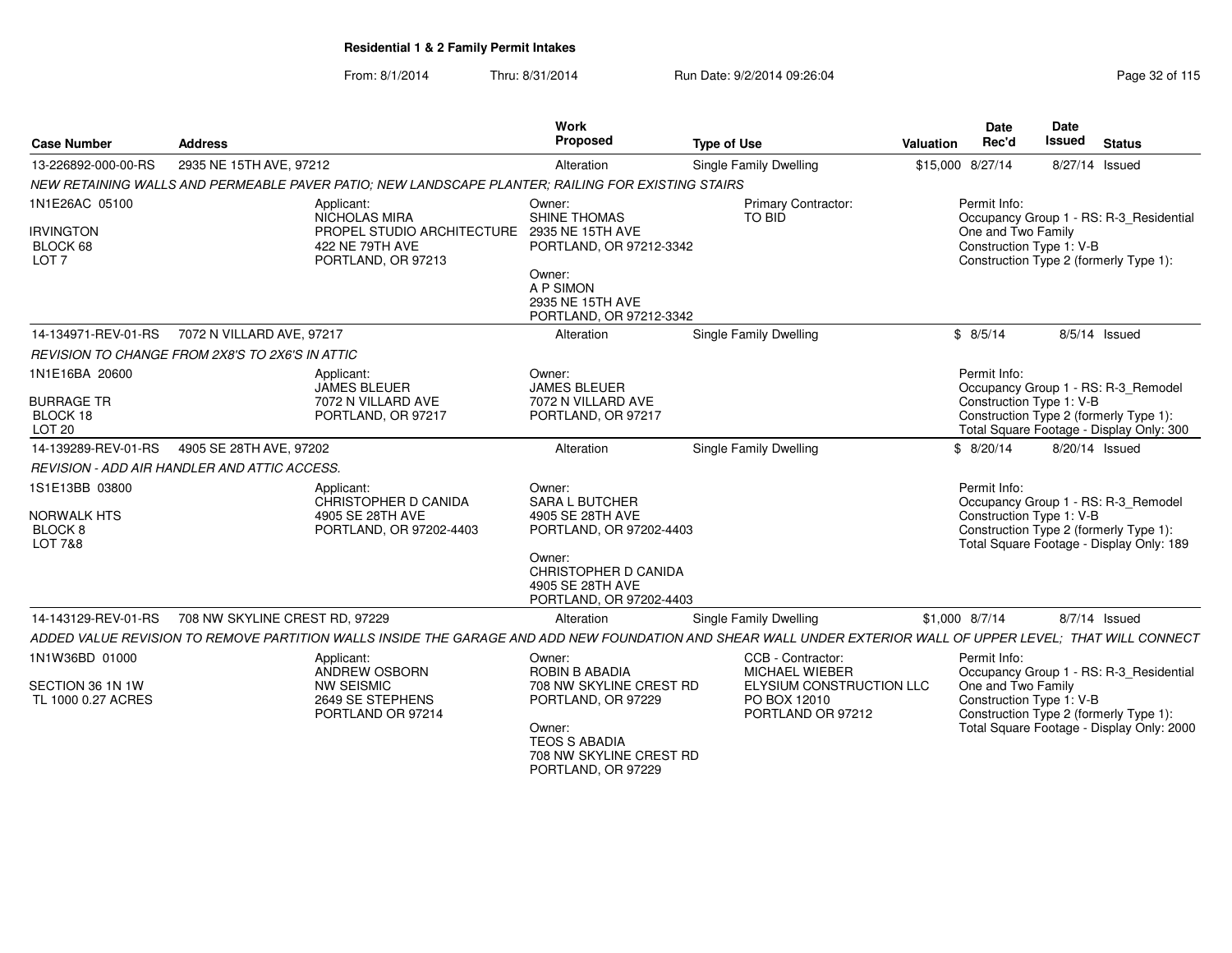| <b>Case Number</b>                                      | <b>Address</b>                                                          |                                                                                                                                   | <b>Work</b><br>Proposed                                                           | <b>Type of Use</b>                                                        | Valuation | <b>Date</b><br>Rec'd                                                                                                                                  | <b>Date</b><br>Issued | <b>Status</b>                            |  |
|---------------------------------------------------------|-------------------------------------------------------------------------|-----------------------------------------------------------------------------------------------------------------------------------|-----------------------------------------------------------------------------------|---------------------------------------------------------------------------|-----------|-------------------------------------------------------------------------------------------------------------------------------------------------------|-----------------------|------------------------------------------|--|
| 14-152041-000-00-RS                                     | 3717 SE 174TH AVE, 97236                                                |                                                                                                                                   | Alteration                                                                        | Single Family Dwelling                                                    |           | \$25,000 8/26/14                                                                                                                                      | 8/26/14 Issued        |                                          |  |
|                                                         |                                                                         | CONVERT EXISTING 405 SF GARAGE INTO LIVING SPACE TO INCLUDE TWO NEW BEDROOMS, 1 BATHROOM, AND KITCHENETTE (SECOND SINK AGREEMENT) |                                                                                   |                                                                           |           |                                                                                                                                                       |                       |                                          |  |
| 1S3E07DB 06300                                          |                                                                         | Applicant:<br>EDWARD RADULESCU                                                                                                    | Owner:<br>ROSELLER F RIVERA                                                       | CCB - Contractor:<br>PR DESIGN & GENERAL                                  |           | Permit Info:                                                                                                                                          |                       |                                          |  |
| <b>SHANNON PARK</b><br>LOT 5<br>INC UND INT TRACT A     | <b>EPR DESIGN</b><br>919 NE 19TH AVE SUITE 155<br>PORTLAND OREGON 97232 |                                                                                                                                   | 3717 SE 174TH AVE<br>PORTLAND, OR 97236-1253                                      | <b>CONTRACTORS LLC</b><br>825 NE 20TH AVE SUITE 202<br>PORTLAND, OR 97232 |           | Occupancy Group 1 - RS: R-3_Remodel<br>Construction Type 1: V-B<br>Construction Type 2 (formerly Type 1):<br>Total Square Footage - Display Only: 405 |                       |                                          |  |
|                                                         |                                                                         |                                                                                                                                   | Owner:<br><b>OLIVIA H RIVERA</b><br>3717 SE 174TH AVE<br>PORTLAND, OR 97236-1253  |                                                                           |           |                                                                                                                                                       |                       |                                          |  |
| 14-154403-000-00-RS                                     | 3640 SE 144TH AVE, 97236                                                |                                                                                                                                   | Alteration                                                                        | Single Family Dwelling                                                    |           | \$12,500 8/28/14                                                                                                                                      | 8/28/14 Issued        |                                          |  |
|                                                         |                                                                         | CONVERT GARAGE TO NEW BEDROOM, BATHROOM AND LAUNDRY ROOM/***ADD PT/ET/MT 8/8/14***                                                |                                                                                   |                                                                           |           |                                                                                                                                                       |                       |                                          |  |
| 1S2E12CB 03800                                          |                                                                         | Applicant:<br><b>MIKE MONTGOMERY</b>                                                                                              | Owner:<br><b>WONDIMU CHAKO</b>                                                    |                                                                           |           | Permit Info:                                                                                                                                          |                       | Occupancy Group 1 - RS: R-3_Residential  |  |
| POWELL VILLAGE<br>BLOCK <sub>3</sub><br>LOT 1 EXC S 75' | 5531 SW BUDDINGTON ST<br>PORTLAND, OR 97219                             |                                                                                                                                   | 3640 SE 144TH AVE<br>PORTLAND, OR 97236-2729                                      |                                                                           |           | One and Two Family<br>Construction Type 1: V-B                                                                                                        |                       | Construction Type 2 (formerly Type 1):   |  |
|                                                         |                                                                         |                                                                                                                                   | Owner:<br><b>MILKO TIBESSO</b><br>3640 SE 144TH AVE<br>PORTLAND, OR 97236-2729    |                                                                           |           | Total Square Footage - Display Only: 360                                                                                                              |                       |                                          |  |
| 14-157733-REV-01-RS                                     | 13544 SE SHERMAN DR, 97233                                              |                                                                                                                                   | Alteration                                                                        | Single Family Dwelling                                                    |           | \$8/12/14                                                                                                                                             | 8/12/14 Issued        |                                          |  |
| REVISION TO CHANGE STRUCTURAL DETAILS ON S2 AND S3      |                                                                         |                                                                                                                                   |                                                                                   |                                                                           |           |                                                                                                                                                       |                       |                                          |  |
| 1S2E02DC 06000                                          |                                                                         | Applicant:<br>DAVE SANDAHL                                                                                                        | Owner:<br><b>GARY R DECKER</b>                                                    | CCB - Contractor:<br>OREGON HOME IMPROVEMENT                              |           | Permit Info:                                                                                                                                          |                       | Occupancy Group 1 - RS: R-3_Residential  |  |
| KAYWOOD                                                 |                                                                         | <b>WEST COAST FORENSICS</b>                                                                                                       | 13544 SE SHERMAN DR                                                               | CO INC                                                                    |           | One and Two Family                                                                                                                                    |                       |                                          |  |
| BLOCK <sub>5</sub><br>LOT <sub>4</sub>                  |                                                                         | 3825 SW KELLY AVE<br>PORTLAND OR 97239                                                                                            | PORTLAND, OR 97233-2026                                                           | 17255 PILKINGTON RD<br>LAKE OSWEGO, OR 97035                              |           | Construction Type 1: V-B<br>Construction Type 2 (formerly Type 1):                                                                                    |                       |                                          |  |
|                                                         |                                                                         |                                                                                                                                   | Owner:<br><b>DEBRA L DECKER</b><br>13544 SE SHERMAN DR<br>PORTLAND, OR 97233-2026 |                                                                           |           |                                                                                                                                                       |                       | Total Square Footage - Display Only: 480 |  |
| 14-163145-000-00-RS                                     | 24 NE 66TH AVE, 97213                                                   |                                                                                                                                   | Alteration                                                                        | <b>Single Family Dwelling</b>                                             |           | \$13,748 8/7/14                                                                                                                                       |                       | 8/7/14 Issued                            |  |
|                                                         |                                                                         | ADD NEW BATHROOM WITH SKYLIGHT, FRAM IN 2 CLOSETS IN FINISHED ATTIC SPACE (2 BATHROOMS TOTAL)                                     |                                                                                   |                                                                           |           |                                                                                                                                                       |                       |                                          |  |
| 1N2E32CB 15100                                          |                                                                         | Applicant:<br><b>ALISON PUNTON</b>                                                                                                | Owner:<br><b>KEVIN K COUGHLIN</b>                                                 |                                                                           |           | Permit Info:                                                                                                                                          |                       | Occupancy Group 1 - RS: R-3_Remodel      |  |
| <b>RIDGEMONT</b><br><b>BLOCK 4</b><br>LOT <sub>6</sub>  |                                                                         | 24 NE 66TH AVE<br>PORTLAND, OR 97213-5018                                                                                         | 24 NE 66TH AVE<br>PORTLAND, OR 97213-5018                                         |                                                                           |           | Construction Type 1: V-B<br>Construction Type 2 (formerly Type 1):                                                                                    |                       | Total Square Footage - Display Only: 374 |  |
|                                                         |                                                                         |                                                                                                                                   | Owner:<br><b>ALISON PUNTON</b><br>24 NE 66TH AVE<br>PORTLAND, OR 97213-5018       |                                                                           |           |                                                                                                                                                       |                       |                                          |  |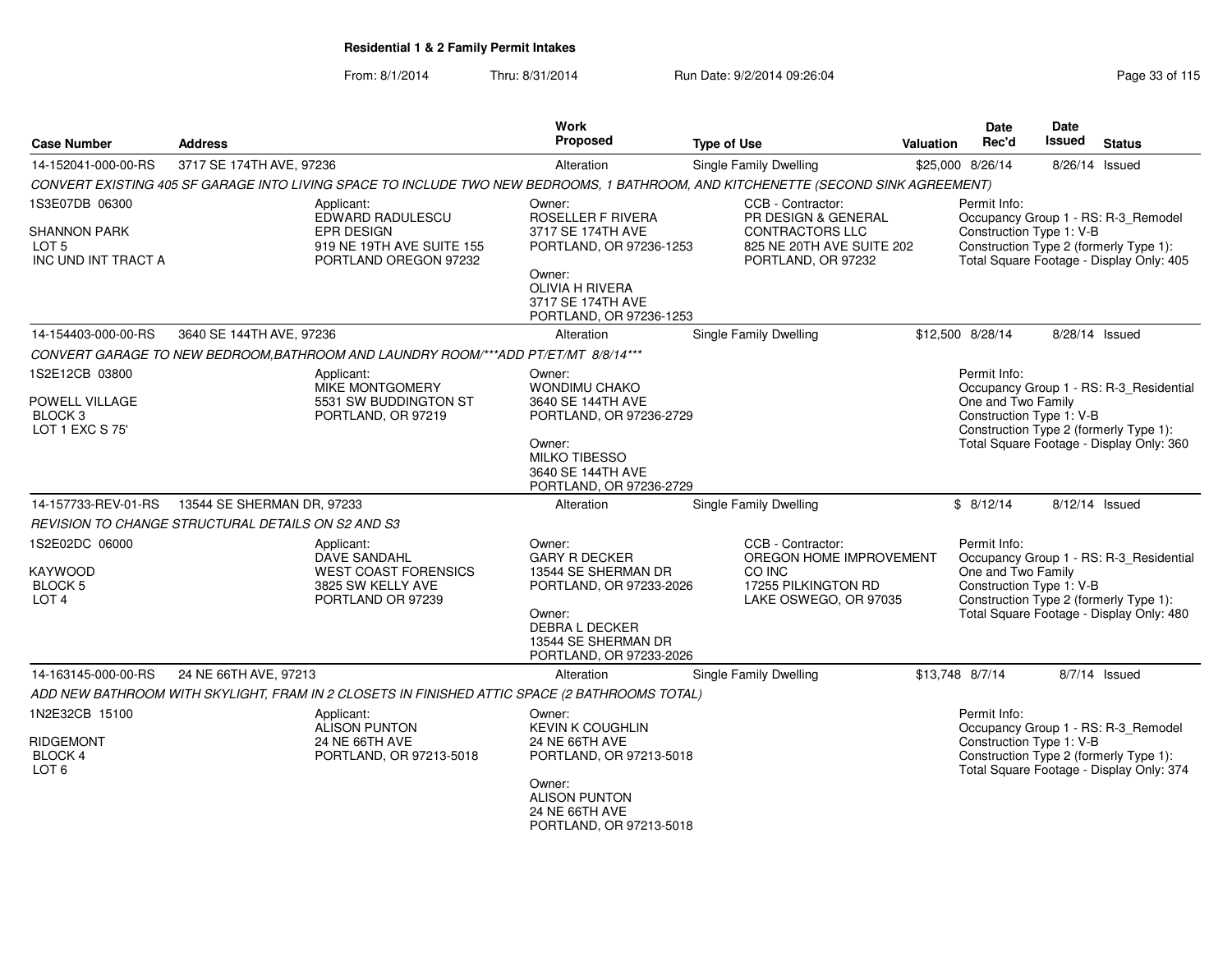|                                                                                               |                                                                                                                      |                                                                                                           | Work                                                                                                                                                                                                                                                                                            |                                                                                                                     |                                                                                                                           | Date                                                                                                                                                                 | <b>Date</b>    |                                                                                                                           |
|-----------------------------------------------------------------------------------------------|----------------------------------------------------------------------------------------------------------------------|-----------------------------------------------------------------------------------------------------------|-------------------------------------------------------------------------------------------------------------------------------------------------------------------------------------------------------------------------------------------------------------------------------------------------|---------------------------------------------------------------------------------------------------------------------|---------------------------------------------------------------------------------------------------------------------------|----------------------------------------------------------------------------------------------------------------------------------------------------------------------|----------------|---------------------------------------------------------------------------------------------------------------------------|
| <b>Case Number</b>                                                                            | <b>Address</b>                                                                                                       |                                                                                                           | <b>Proposed</b>                                                                                                                                                                                                                                                                                 | <b>Type of Use</b>                                                                                                  | <b>Valuation</b>                                                                                                          | Rec'd                                                                                                                                                                | <b>Issued</b>  | <b>Status</b>                                                                                                             |
| 14-165417-REV-01-RS                                                                           | 3525 NE RODNEY AVE, 97212                                                                                            |                                                                                                           | Alteration                                                                                                                                                                                                                                                                                      | Single Family Dwelling                                                                                              |                                                                                                                           | \$8/8/14                                                                                                                                                             |                | 8/8/14 Issued                                                                                                             |
|                                                                                               |                                                                                                                      | REVISION TO LOCATION/EXTENT OF FOUNDATION, ADD DOUBLE TJI'S AT APPROPRIATE LOCATION DUE TO INCREASED SPAN |                                                                                                                                                                                                                                                                                                 |                                                                                                                     |                                                                                                                           |                                                                                                                                                                      |                |                                                                                                                           |
| 1N1E22DD 18200<br>ALBINA HMSTD<br>BLOCK 20<br>S 33 1/3' OF LOT 6                              |                                                                                                                      | Applicant:<br><b>TERRY LONG</b><br><b>SKL CONSTRUCTION</b><br>8577 SW DAKOTA DR<br>TUALATIN, OR 97062     | Owner:<br>PARHAM PARVIZI<br>3525 NE RODNEY AVE<br>PORTLAND, OR 97212<br>Owner:<br><b>TINA TAEB</b><br>3525 NE RODNEY AVE<br>PORTLAND, OR 97212                                                                                                                                                  | CCB - Contractor:<br><b>TERRY LONG</b><br><b>SKL CONSTRUCTION</b><br>8577 SW DAKOTA DR<br>TUALATIN, OR 97062        |                                                                                                                           | Permit Info:<br>Construction Type 1: V-B                                                                                                                             |                | Occupancy Group 1 - RS: R-3_Remodel<br>Construction Type 2 (formerly Type 1):<br>Total Square Footage - Display Only: 810 |
|                                                                                               | 14-166143-REV-01-RS  2114 SE 30TH AVE - Unit B, 97214                                                                |                                                                                                           | Alteration                                                                                                                                                                                                                                                                                      | <b>Single Family Dwelling</b>                                                                                       |                                                                                                                           | \$8/22/14                                                                                                                                                            | 8/22/14 Issued |                                                                                                                           |
|                                                                                               |                                                                                                                      | REVISION TO CHANGE TYPE OF FIREWALL SEPARATION AT BASEMENT ADU                                            |                                                                                                                                                                                                                                                                                                 |                                                                                                                     |                                                                                                                           |                                                                                                                                                                      |                |                                                                                                                           |
| 1S1E01CD 04900                                                                                |                                                                                                                      | Applicant:<br><b>DOUGLAS GUTHRIE</b><br>2114 SE 30TH AVE<br>PORTLAND, OR 97214                            | Owner:<br><b>DOUGLAS GUTHRIE</b><br>2114 SE 30TH AVE<br>PORTLAND, OR 97214                                                                                                                                                                                                                      | CCB - Contractor:<br>ALLSCOPE PLUMBING &<br><b>CONSTRUCTION LLC</b><br>18859 SW BUTTERNUT ST<br>BEAVERTON, OR 97007 |                                                                                                                           | Permit Info:<br>Construction Type 1: V-B                                                                                                                             |                | Occupancy Group 1 - RS: R-3_Remodel<br>Construction Type 2 (formerly Type 1):<br>Total Square Footage - Display Only: 445 |
| 14-173627-000-00-RS                                                                           | 6521 SW CORBETT AVE, 97201                                                                                           |                                                                                                           | Alteration                                                                                                                                                                                                                                                                                      | Single Family Dwelling                                                                                              |                                                                                                                           | \$2,001 8/27/14                                                                                                                                                      |                | 8/27/14 Under Inspection                                                                                                  |
|                                                                                               |                                                                                                                      | REPAIR DRY ROT ON SOUTH ELEVATION; NEW DOOR ON WEST ELEVATION                                             |                                                                                                                                                                                                                                                                                                 |                                                                                                                     |                                                                                                                           |                                                                                                                                                                      |                |                                                                                                                           |
| 1S1E15CC 02800<br>SOUTHERN PORTLAND<br><b>BLOCK 26A</b><br>S 20' OF LOT 2<br>LOT <sub>3</sub> | Applicant:<br><b>CERTIFIED BUILDING</b><br><b>INSPECTIONS INC</b><br>12675 SW DA VINCI LN<br><b>TIGARD, OR 97224</b> |                                                                                                           | Owner:<br>CCB - Contractor:<br><b>KEVIN T KING</b><br><b>CERTIFIED BUILDING</b><br>6521 SW CORBETT AVE<br><b>INSPECTIONS INC</b><br>PORTLAND, OR 97239<br>12675 SW DA VINCI LN<br><b>TIGARD, OR 97224</b><br>Owner:<br><b>CHRISTOPHER FLORENCE</b><br>6521 SW CORBETT AVE<br>PORTLAND, OR 97239 |                                                                                                                     | Permit Info:<br>Occupancy Group 1 - RS: R-3_Remodel<br>Construction Type 1: V-B<br>Construction Type 2 (formerly Type 1): |                                                                                                                                                                      |                |                                                                                                                           |
| 14-177858-000-00-RS                                                                           | 5805 N MARYLAND AVE, 97217                                                                                           |                                                                                                           | Alteration                                                                                                                                                                                                                                                                                      | Single Family Dwelling                                                                                              |                                                                                                                           | \$2,941 8/1/14                                                                                                                                                       |                | 8/1/14 Under Inspection                                                                                                   |
|                                                                                               |                                                                                                                      | REMOVE WALLS IN BEDROOM ON 2ND FLOOR ** PT AND MT MECHANICAL PERMITS HAVE BEEN OBTAINED SEPARATELY**      |                                                                                                                                                                                                                                                                                                 |                                                                                                                     |                                                                                                                           |                                                                                                                                                                      |                |                                                                                                                           |
| 1N1E15CC 04300<br>NORTH ALBINA<br>BLOCK 20<br>LOT <sub>5</sub>                                |                                                                                                                      | Applicant:<br>JENNIFER J CALLISON<br>5805 N MARYLAND AVE<br>PORTLAND, OR 97217-4632                       | Owner:<br>JENNIFER J CALLISON<br>5805 N MARYLAND AVE<br>PORTLAND, OR 97217-4632<br>Owner:<br>NATHAN W HEMPHILL<br>5805 N MARYLAND AVE<br>PORTLAND, OR 97217-4632                                                                                                                                |                                                                                                                     |                                                                                                                           | Permit Info:<br>Occupancy Group 1 - RS: R-3_Remodel<br>Construction Type 1: V-B<br>Construction Type 2 (formerly Type 1):<br>Total Square Footage - Display Only: 80 |                |                                                                                                                           |
| 14-180174-REV-01-RS                                                                           | 1510 SE 72ND AVE - Unit B, 97215                                                                                     |                                                                                                           | Alteration                                                                                                                                                                                                                                                                                      | <b>Single Family Dwelling</b>                                                                                       |                                                                                                                           | \$1,000 8/20/14                                                                                                                                                      | 8/20/14 Issued |                                                                                                                           |
|                                                                                               |                                                                                                                      | VALUE ADDED REVISION TO REMOVE WALL AT BEDROOM (NOT SHOWN IN ORIGINAL PERMIT) AND ADD METAL POST AND BEAM |                                                                                                                                                                                                                                                                                                 |                                                                                                                     |                                                                                                                           |                                                                                                                                                                      |                |                                                                                                                           |
| 1S2E05AC 16500                                                                                |                                                                                                                      | Applicant:<br>JACOB LEAHY CONSTRUCTION<br><b>LLC</b><br>5215 SE 78TH AVE<br>PORTLAND, OR 97206-4205       | Owner:<br><b>LORN S HARGER</b><br>1510 SE 72ND AVE<br>PORTLAND, OR 97215                                                                                                                                                                                                                        | CCB - Contractor:<br>JACOB LEAHY CONSTRUCTION<br><b>LLC</b><br>5215 SE 78TH AVE<br>PORTLAND, OR 97206-4205          |                                                                                                                           | Permit Info:<br>Construction Type 1: V-B                                                                                                                             |                | Occupancy Group 1 - RS: R-3_Remodel<br>Construction Type 2 (formerly Type 1):<br>Total Square Footage - Display Only: 750 |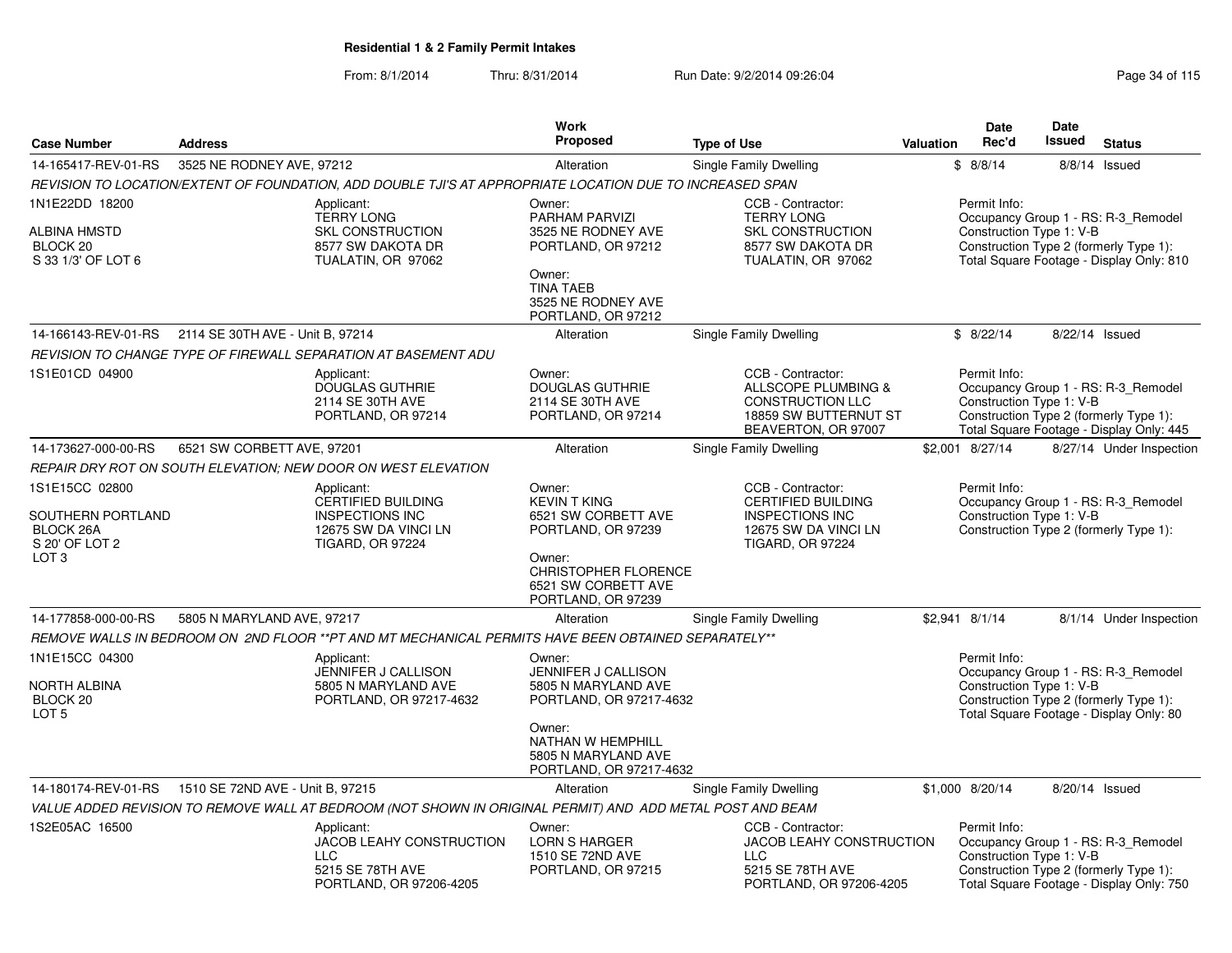| <b>Case Number</b>                                                | <b>Address</b>             |                                                                                                                                                             | Work<br>Proposed                                                                                                                                                                | <b>Type of Use</b> |                                                                                                                                                                                                                                                                                                       | <b>Valuation</b> | Date<br>Rec'd                                                                                         | Date<br>Issued | <b>Status</b>                                                                       |
|-------------------------------------------------------------------|----------------------------|-------------------------------------------------------------------------------------------------------------------------------------------------------------|---------------------------------------------------------------------------------------------------------------------------------------------------------------------------------|--------------------|-------------------------------------------------------------------------------------------------------------------------------------------------------------------------------------------------------------------------------------------------------------------------------------------------------|------------------|-------------------------------------------------------------------------------------------------------|----------------|-------------------------------------------------------------------------------------|
| 14-181136-000-00-RS                                               | 430 N LOTUS ISLE DR, 97217 |                                                                                                                                                             | Alteration                                                                                                                                                                      |                    | Single Family Dwelling                                                                                                                                                                                                                                                                                |                  | \$500 8/4/14                                                                                          |                | 8/4/14 Under Inspection                                                             |
|                                                                   |                            | SOLAR - 2.795 KW ROOF TOP MOUNTED PV SYSTEM - PRESCRIPTIVE                                                                                                  |                                                                                                                                                                                 |                    |                                                                                                                                                                                                                                                                                                       |                  |                                                                                                       |                |                                                                                     |
| 2N1E34CD 00300<br><b>LOTUS ISLE</b><br>BLOCK 1<br><b>LOT 21</b>   |                            | Applicant:<br><b>DALE KRUEGER</b><br>PROSTAT SERVICES<br>8122 NE 91ST STREET<br>VANCOUVER, WA 98662                                                         | Owner:<br>PHILIP A VOLKER<br>430 N LOTUS ISLE DR<br>PORTLAND, OR 97217<br>Owner:<br><b>DEBRA E FOSTER</b><br>430 N LOTUS ISLE DR<br>PORTLAND, OR 97217-8074                     |                    | CCB - Contractor:<br><b>PRO STAT SERVICES LLC</b><br>8122 NE 91ST ST<br>VANCOUVER, WA 98662                                                                                                                                                                                                           |                  | Permit Info:<br>One and Two Family<br>Construction Type 1: V-B                                        |                | Occupancy Group 1 - RS: R-3_Residential<br>Construction Type 2 (formerly Type 1):   |
| 14-183517-000-00-RS                                               | 3983 NE 41ST AVE, 97212    |                                                                                                                                                             | Alteration                                                                                                                                                                      |                    | Single Family Dwelling                                                                                                                                                                                                                                                                                |                  | \$20,000 8/19/14                                                                                      | 8/19/14 Issued |                                                                                     |
|                                                                   |                            | INTERIOR REMODEL: MAIN FLOOR TO REMOVE WALL IN DINING ROOM AND ADD NEW WALL TO CREATE MUD ROOM: ADD TWO NEW WALLS ON THE SECOND FLOOR FOR NEW CLOSET AND AL |                                                                                                                                                                                 |                    |                                                                                                                                                                                                                                                                                                       |                  |                                                                                                       |                |                                                                                     |
| 1N1E24DD 01900<br>WILSHIRE<br>BLOCK 17<br>S 55' OF LOT 1          |                            | Applicant:<br><b>BONNIE HAROLD</b><br><b>BWH DESIGN</b><br>1705 FERN PL<br>LAKE OSWEGO, OR 97034                                                            | Owner:<br>PATRICK F DONALDSON<br>PO BOX 18152<br>PORTLAND, OR 97218-0152<br>Owner:<br>ROBERTA A DONALDSON<br>PO BOX 18152<br>PORTLAND, OR 97218-0152                            |                    | CCB - Contractor:<br>REVIVAL FINE HOME REMODELIN(Occupancy Group 1 - RS: R-3_Remodel<br><b>PO BOX 474</b><br>WEST LINN OR 97068                                                                                                                                                                       |                  | Permit Info:<br>Construction Type 1: V-B                                                              |                | Construction Type 2 (formerly Type 1):<br>Total Square Footage - Display Only: 400  |
| 14-183634-000-00-RS                                               | 2525 NE 21ST AVE, 97212    |                                                                                                                                                             | Alteration                                                                                                                                                                      |                    | Single Family Dwelling                                                                                                                                                                                                                                                                                |                  | \$35,000 8/13/14                                                                                      |                | 8/13/14 Issued                                                                      |
|                                                                   |                            | INTERIOR REMODEL TO REMOVE DOOR AND PATCH WALL; NEW WALL FOR BATHROOM SHOWER, NEW OPENING FOR STAIRS THAT GO UP TO THE ATTIC                                |                                                                                                                                                                                 |                    |                                                                                                                                                                                                                                                                                                       |                  |                                                                                                       |                |                                                                                     |
| 1N1E26DA 01300<br><b>RVINGTON</b><br>BLOCK 24<br>LOT <sub>8</sub> |                            | Applicant:<br>EURO CUSTOM CABINETS INC<br>7190 SE KING ROAD<br>MILWAUKIE, OR 97222                                                                          | Owner:<br><b>NICOLE A HOWELL</b><br>2525 NE 21ST AVE<br>PORTLAND, OR 97212                                                                                                      |                    | CCB - Contractor:<br>EURO CUSTOM CABINETS INC<br>7190 SE KING ROAD<br>MILWAUKIE, OR 97222<br>CCB - Contractor:<br>PRO CIRCUIT ELECTRIC LLC<br>PO BOX 3948<br>WILSONVILLE OR 97070<br>CCB - Contractor:<br><b>RUMOLD HEATING &amp; AIR</b><br>CONDITIONING INC.<br>PO BOX 397<br>BEAVERCREEK, OR 97004 |                  | Permit Info:<br>Construction Type 1: V-B                                                              |                | Occupancy Group 1 - RS: R-3 Remodel<br>Construction Type 2 (formerly Type 1):       |
| 14-184514-000-00-RS                                               | 5633 NE 48TH AVE, 97218    |                                                                                                                                                             | Alteration                                                                                                                                                                      |                    | Single Family Dwelling                                                                                                                                                                                                                                                                                |                  | \$50,976 8/4/14                                                                                       |                | $8/4/14$ Issued                                                                     |
|                                                                   |                            | REMODEL EXISTING DETACHED GARAGE, DEMO WALLS, ADD NEW WALLS TO CREATE 3 SEPARATE WORKSHOP AREAS, NEW BATHROOM, NEW UTILITY SINK, NEW SKYLIGHTS, WINDOWS ANL |                                                                                                                                                                                 |                    |                                                                                                                                                                                                                                                                                                       |                  |                                                                                                       |                |                                                                                     |
| 1N2E18CD 06900<br><b>JORBADE</b><br>BLOCK 1<br>LOT 11&12 TL 6900  |                            | Applicant:<br>MICHAEL CADIGAN<br>1227 SE MAIN ST<br>PORTLAND OR 97214                                                                                       | Owner:<br><b>DENNIS J KARAS</b><br>4657 NE KILLINGSWORTH ST #36<br>PORTLAND, OR 97218-1947<br>Owner:<br>ANNE H MAVOR<br>4657 NE KILLINGSWORTH ST #36<br>PORTLAND, OR 97218-1947 |                    | CCB - Contractor:<br><b>MATT SIEGEL</b><br><b>BUILDING BLOCK LLC</b><br>8190 SW CANYON LN<br>PORTLAND OR 97225                                                                                                                                                                                        |                  | Permit Info:<br>Occupancy Group 1 - RS: U_Private<br>Garage\Utility Misc.<br>Construction Type 1: V-B |                | Construction Type 2 (formerly Type 1):<br>Total Square Footage - Display Only: 1200 |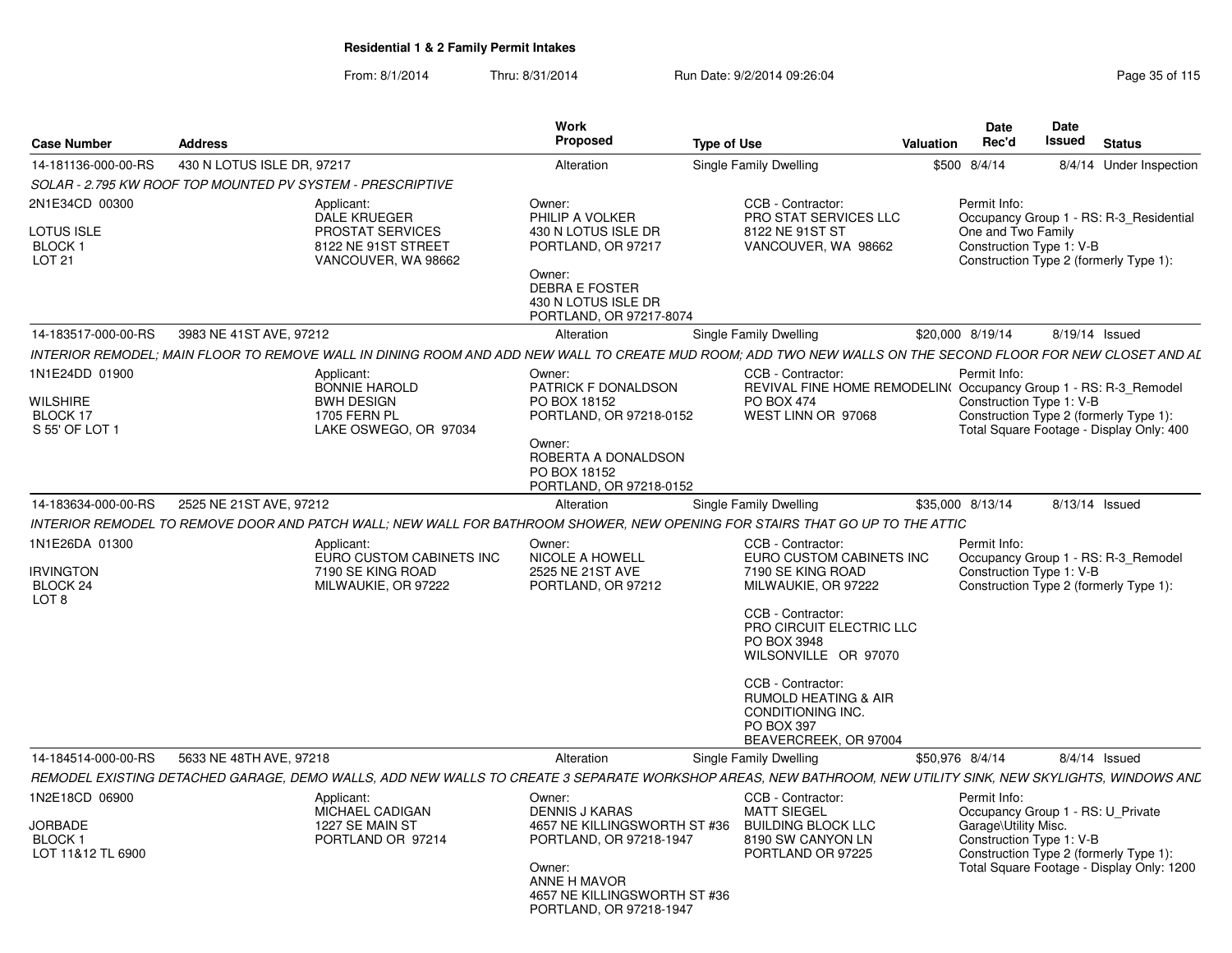| <b>Case Number</b>                                                  | <b>Address</b>                                       |                                                                                                          | Work<br>Proposed                                                                                                                                                | <b>Type of Use</b>                                                                                                                                            | Valuation        | <b>Date</b><br>Rec'd                                                        | Date<br><b>Issued</b> | <b>Status</b>                                                                                                             |
|---------------------------------------------------------------------|------------------------------------------------------|----------------------------------------------------------------------------------------------------------|-----------------------------------------------------------------------------------------------------------------------------------------------------------------|---------------------------------------------------------------------------------------------------------------------------------------------------------------|------------------|-----------------------------------------------------------------------------|-----------------------|---------------------------------------------------------------------------------------------------------------------------|
| 14-185399-000-00-RS                                                 | 1834 SE LEXINGTON ST, 97202                          |                                                                                                          | Alteration                                                                                                                                                      | Single Family Dwelling                                                                                                                                        | \$50,000 8/25/14 |                                                                             |                       | 8/25/14 Under Inspection                                                                                                  |
|                                                                     |                                                      |                                                                                                          |                                                                                                                                                                 | CONVERT BASEMENT TO LIVING SPACE, ADD BATHROOM, ADD WALLS TO CREATE PLAY ROOM, REPLACE WINDOW AT FAMILY ROOM (3 BATHROOMS TOTAL) TRADE PERMITS TO BE OBTAINED |                  |                                                                             |                       |                                                                                                                           |
| 1S1E23DA 13700<br>MOSELEY ADD<br><b>BLOCK 4</b><br>LOT <sub>1</sub> |                                                      | Applicant:<br>STEWART & RICE LLC<br>1351 SE FLAVEL ST<br>PORTLAND OR 97202                               | Owner:<br><b>MARISA O'BRIEN</b><br>1834 SE LEXINGTON ST<br>PORTLAND, OR 97202<br>Owner:<br><b>BRANDON O'BRIEN</b><br>1834 SE LEXINGTON ST<br>PORTLAND, OR 97202 | CCB - Contractor:<br>STEWART & RICE LLC<br>1351 SE FLAVEL ST<br>PORTLAND OR 97202                                                                             |                  | Permit Info:<br>One and Two Family<br>Construction Type 1: V-B              |                       | Occupancy Group 1 - RS: R-3_Residential<br>Construction Type 2 (formerly Type 1):                                         |
| 14-185583-000-00-RS                                                 | 626 SE 42ND AVE - Unit B, 97215                      |                                                                                                          | Alteration                                                                                                                                                      | Single Family Dwelling                                                                                                                                        | \$10.734 8/15/14 |                                                                             | 8/15/14 Issued        |                                                                                                                           |
|                                                                     |                                                      | CONVERT GARAGE TO ADU; MECHANICAL, ELECTRICAL, AND PLUMBING PERMITS TO BE OBTAINED SEPARATELY            |                                                                                                                                                                 |                                                                                                                                                               |                  |                                                                             |                       |                                                                                                                           |
| 1S2E06BB 17300                                                      |                                                      | Applicant:<br>NICK HARRIS<br>FORM DESIGN BUILD LLC<br>4557 NE 33RD AV<br>PORTLAND, OR 97211              | Owner:<br><b>DIANA SMITH</b><br>626 SE 42ND AVE<br>PORTLAND, OR 97215-1603                                                                                      | CCB - Contractor:<br><b>NICK HARRIS</b><br>FORM DESIGN BUILD LLC<br>4557 NE 33RD AV<br>PORTLAND, OR 97211                                                     |                  | Permit Info:<br>Construction Type 1: V-B<br>Number of New Dwelling Units: 1 |                       | Occupancy Group 1 - RS: R-3_Remodel<br>Construction Type 2 (formerly Type 1):<br>Total Square Footage - Display Only: 292 |
| 14-186445-000-00-RS                                                 | 8445 SW 9TH AVE, 97219                               |                                                                                                          | Alteration                                                                                                                                                      | Single Family Dwelling                                                                                                                                        | \$6.750 8/8/14   |                                                                             |                       | <b>Under Review</b>                                                                                                       |
|                                                                     | SOLAR - 3KW ROOF MOUNTED PV ARRAY - NOT PRESCRIPTIVE |                                                                                                          |                                                                                                                                                                 |                                                                                                                                                               |                  |                                                                             |                       |                                                                                                                           |
| 1S1E21DC 04600<br><b>CARSON HTS</b><br>BLOCK 17<br>LOT 5&6 EXC N 2' |                                                      | Applicant:<br><b>GREG KAMPS</b><br><b>SYNCHRO SOLAR</b><br>1339 SE 8TH AVE SUITE B<br>PORTLAND, OR 97214 | Owner:<br><b>RAMON DENNIS PAYTON</b><br>8445 SW 9TH AVE<br>PORTLAND, OR 97219                                                                                   | CCB - Contractor:<br>SYNCHRO SOLAR, LLC.<br>1111 E BURNSIDE ST, #308<br>PORTLAND, OR 97214                                                                    |                  | Permit Info:<br>One and Two Family<br>Construction Type 1: V-B              |                       | Occupancy Group 1 - RS: R-3_Residential<br>Construction Type 2 (formerly Type 1):                                         |
| 14-187311-000-00-RS                                                 | 3367 NE OREGON ST, 97232                             |                                                                                                          | Alteration                                                                                                                                                      | <b>Single Family Dwelling</b>                                                                                                                                 |                  | \$500 8/12/14                                                               |                       | 8/12/14 Under Inspection                                                                                                  |
|                                                                     | SOLAR - 6.875 KW ROOF MOUNT PV SYSTEM - PRESCRIPTIVE |                                                                                                          |                                                                                                                                                                 |                                                                                                                                                               |                  |                                                                             |                       |                                                                                                                           |
| 1N1E36AC 19000<br>LAURELHURST<br>BLOCK 20<br>LOT <sub>20</sub>      |                                                      | Applicant:<br>QUEENA COURSEN<br>SUNLIGHT SOLAR<br>50 SW Scott Street, Building #13<br>Bend, OR 97702     | Owner:<br><b>JUSTIN SHARP</b><br>3367 NE OREGON ST<br>PORTLAND, OR 97232<br>Owner:<br><b>CLARISSE MESSEMER</b><br>3367 NE OREGON ST<br>PORTLAND, OR 97232       | CCB - Contractor:<br>SUNLIGHT SOLAR ENERGY INC<br>615 SE GLENWOOD DR., STE 120<br><b>BEND OR 97701</b>                                                        |                  | Permit Info:<br>One and Two Family<br>Construction Type 1: V-B              |                       | Occupancy Group 1 - RS: R-3 Residential<br>Construction Type 2 (formerly Type 1):                                         |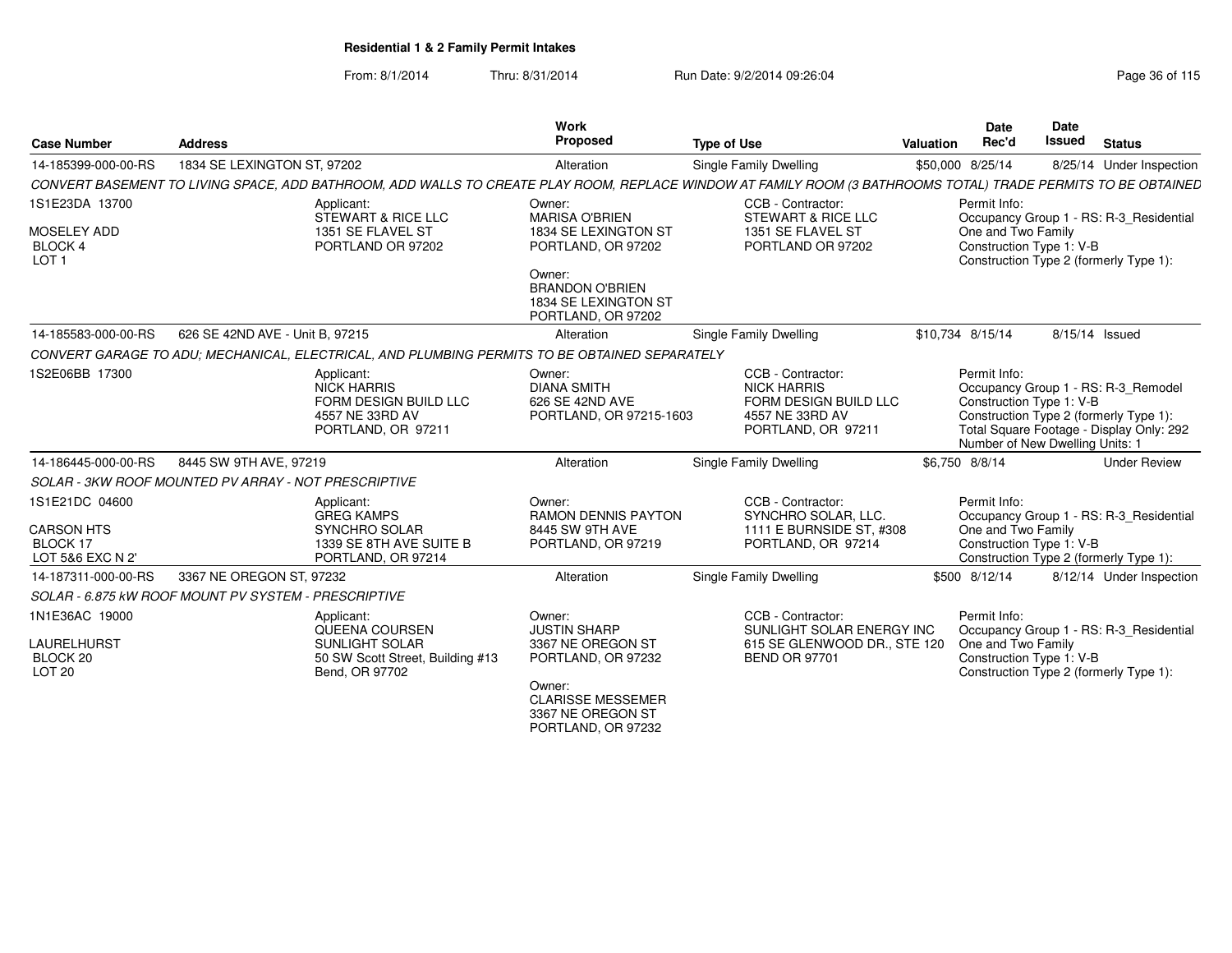From: 8/1/2014Thru: 8/31/2014 Run Date: 9/2/2014 09:26:04 Run Date: 9/2/2014 09:26:04

| <b>Case Number</b>                                                                                                                   | <b>Address</b>                                 |                                                                 | <b>Work</b><br>Proposed                                                          | <b>Type of Use</b>                                                                                                                                       | Date<br>Rec'd<br>Valuation |                                                | Date<br><b>Issued</b><br><b>Status</b>                                             |
|--------------------------------------------------------------------------------------------------------------------------------------|------------------------------------------------|-----------------------------------------------------------------|----------------------------------------------------------------------------------|----------------------------------------------------------------------------------------------------------------------------------------------------------|----------------------------|------------------------------------------------|------------------------------------------------------------------------------------|
| 14-190090-REV-01-RS                                                                                                                  | 3507 NE 26TH AVE, 97212                        |                                                                 | Alteration                                                                       | Single Family Dwelling                                                                                                                                   | \$8/6/14                   |                                                | 8/6/14 Issued                                                                      |
|                                                                                                                                      | <b>REVISION TO ADD NEW BEAM IN THE KITCHEN</b> |                                                                 |                                                                                  |                                                                                                                                                          |                            |                                                |                                                                                    |
| 1N1E24CC 13600                                                                                                                       |                                                | Applicant:                                                      | Owner:                                                                           | CCB - Contractor:                                                                                                                                        | Permit Info:               |                                                |                                                                                    |
| <b>ALAMEDA PARK</b><br>BLOCK <sub>2</sub><br>LOT <sub>1</sub>                                                                        |                                                | AKOS CONSTRUCTION LLC<br>3444 NE 17TH AVE<br>PORTLAND, OR 97212 | MICHAEL P NICHOLAS<br>3507 NE 26TH AVE<br>PORTLAND, OR 97212-1522                | <b>BADGER ELECTRIC INC</b><br>4415 NE SANDY BLVD. #205<br>PORTLAND OR 97213                                                                              |                            | One and Two Family<br>Construction Type 1: V-B | Occupancy Group 1 - RS: R-3_Residential<br>Construction Type 2 (formerly Type 1):  |
|                                                                                                                                      |                                                |                                                                 | Owner:<br><b>ROBIN R NICHOLAS</b><br>3507 NE 26TH AVE<br>PORTLAND, OR 97212-1522 | CCB - Contractor:<br><b>Tyson Wilson</b><br><b>ECO PLUMBER LLC</b><br>6533 SE 70th Ave<br>Portland OR 97206                                              |                            |                                                |                                                                                    |
|                                                                                                                                      |                                                |                                                                 |                                                                                  | CCB - Contractor:<br>AKOS CONSTRUCTION LLC<br>3444 NE 17TH AVE<br>PORTLAND, OR 97212                                                                     |                            |                                                |                                                                                    |
| 14-190300-000-00-RS                                                                                                                  | 1500 SW HARRISON ST, 97201                     |                                                                 | Alteration                                                                       | Single Family Dwelling                                                                                                                                   | \$16,000 8/15/14           |                                                | 8/15/14 Under Inspection                                                           |
|                                                                                                                                      |                                                |                                                                 |                                                                                  | CHANGE OF OCCUPANCY FROM R2 TO R3. RECONFIGURE BASEMENT TO ADD NEW BATHROOM. 2 NEW BEDROOM AND STUDY AND ADD BAR SINK (FORMER FRATERNITY HOUSE NOW SFR C |                            |                                                |                                                                                    |
| 1S1E04AC 06600                                                                                                                       |                                                | Applicant:<br><b>BIRCH RUBENS</b>                               | Owner:<br>THETA-EPSILON BUILDING ASSN                                            |                                                                                                                                                          | Permit Info:               |                                                | Occupancy Group 1 - RS: R-3_Residential                                            |
| PORTLAND<br>SUB OF E 1/2 Z<br><b>BLOCK 2 TL 6600</b><br>ORS 307.471<br><b>STUDENT HOUSING EXEMPTION:</b><br>POTENTIAL ADDITIONAL TAX |                                                | 1535 SW MONTGOMERY ST<br>PORTLAND, OR 97201                     | 220 NW 2ND AVE #1000<br>PORTLAND, OR 97209-3953                                  |                                                                                                                                                          |                            | One and Two Family<br>Construction Type 1: V-B | Construction Type 2 (formerly Type 1):                                             |
| 14-190563-000-00-RS                                                                                                                  | 1817 SE UMATILLA ST, 97202                     |                                                                 | Alteration                                                                       | Single Family Dwelling                                                                                                                                   | \$3.500 8/4/14             |                                                | 8/4/14 Issued                                                                      |
| 3.57 KW ROOF MOUNT PV SYSTEM                                                                                                         |                                                |                                                                 |                                                                                  |                                                                                                                                                          |                            |                                                |                                                                                    |
| 1S1E23DD 17200                                                                                                                       |                                                | Applicant:<br>MELISSA BENTLEY                                   | Owner:<br><b>KENDRA J LAW</b>                                                    | CCB - Contractor:<br>SOLARCITY CORPORATION                                                                                                               | Permit Info:               |                                                | Occupancy Group 1 - RS: R-3 Residential                                            |
| SELLWOOD                                                                                                                             |                                                | SOLAR CITY CORPORATION                                          | 1817 SE UMATILLA ST                                                              | 6132 NE 112th AVE                                                                                                                                        |                            | One and Two Family                             |                                                                                    |
| BLOCK 88<br>LOT <sub>5</sub>                                                                                                         |                                                | 6132 NE 112TH AVE<br>PORTLAND, OR 97220                         | PORTLAND, OR 97202                                                               | PORTLAND, OR 97220                                                                                                                                       |                            | Construction Type 1: V-B                       | Construction Type 2 (formerly Type 1):                                             |
| 14-190579-000-00-RS                                                                                                                  | 1106 NE SISKIYOU ST, 97212                     |                                                                 | Alteration                                                                       | <b>Single Family Dwelling</b>                                                                                                                            | \$8,000 8/12/14            |                                                | 8/12/14 Issued                                                                     |
|                                                                                                                                      |                                                |                                                                 |                                                                                  | CONVERT BASEMENT TO LIVING SPACE WITH NEW FAMILY ROOM, LAUNDRY AREA AND STORAGE; NEW EGRESS WINDOW ON EAST SIDE, ELECTRICAL TRADE PERMIT ONLY.           |                            |                                                |                                                                                    |
| 1N1E26BA 18100                                                                                                                       |                                                | Applicant:<br>CARL EDWARD GOODMAN                               | Owner:<br><b>CHERYL NORRIS</b>                                                   | CCB - Contractor:<br>CARL EDWARD GOODMAN                                                                                                                 | Permit Info:               |                                                | Occupancy Group 1 - RS: R-3_Remodel                                                |
| <b>IRVINGTON</b><br>BLOCK 87<br>W 65' OF LOT 20                                                                                      |                                                | 5626 NE 38TH AVE<br>PORTLAND, OR 97211                          | 1106 NE SISKIYOU ST<br>PORTLAND, OR 97212-2220                                   | 5626 NE 38TH AVE<br>PORTLAND, OR 97211                                                                                                                   |                            | Construction Type 1: V-B                       | Construction Type 2 (formerly Type 1):<br>Total Square Footage - Display Only: 425 |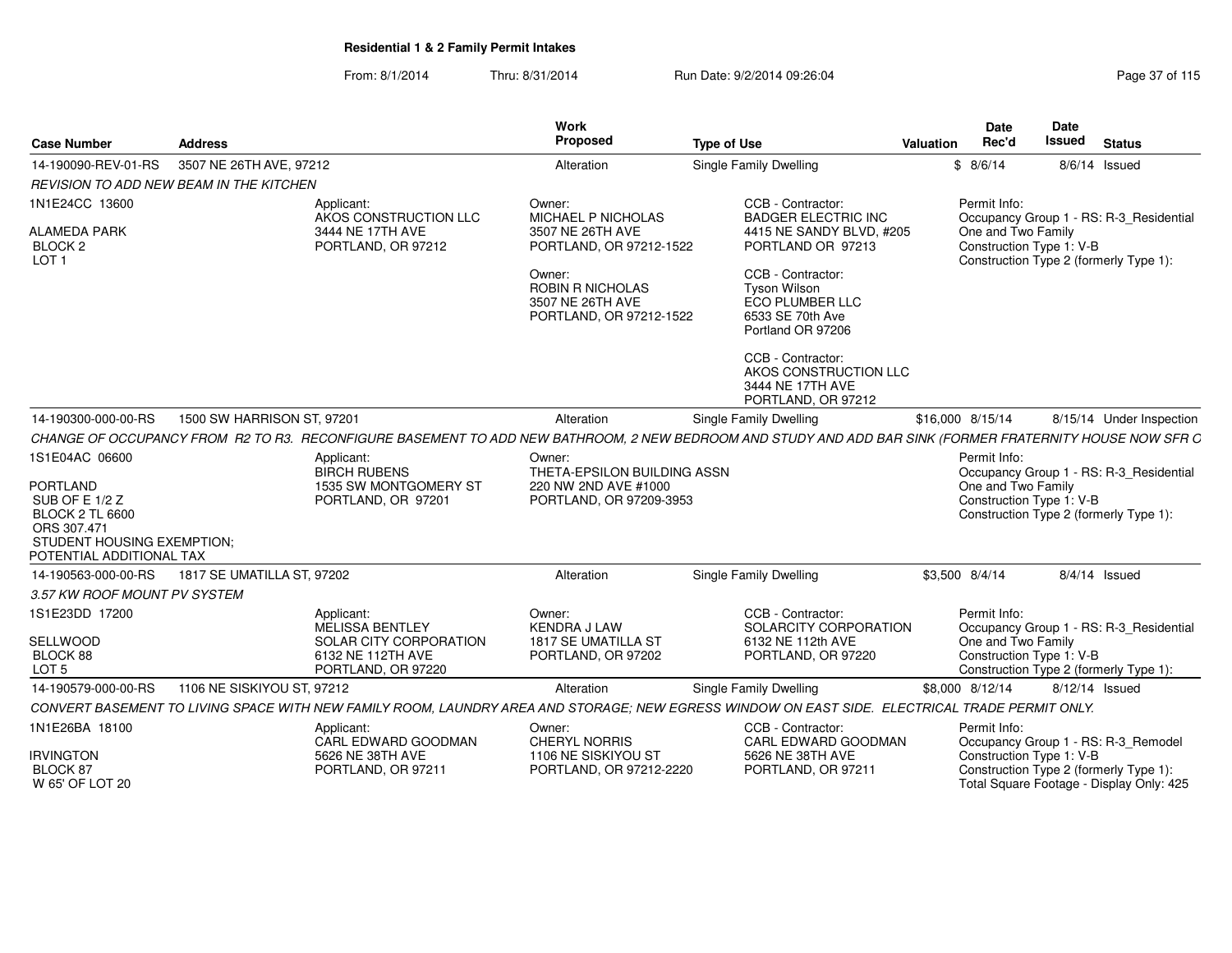|                                                                        |                                                                                                                                                               | Work                                                                                                                                                                                                                       |                                                                                                                                                                                                                                                                                                                               |                  | <b>Date</b>                                                                                              | Date   |                                                                                 |
|------------------------------------------------------------------------|---------------------------------------------------------------------------------------------------------------------------------------------------------------|----------------------------------------------------------------------------------------------------------------------------------------------------------------------------------------------------------------------------|-------------------------------------------------------------------------------------------------------------------------------------------------------------------------------------------------------------------------------------------------------------------------------------------------------------------------------|------------------|----------------------------------------------------------------------------------------------------------|--------|---------------------------------------------------------------------------------|
| <b>Case Number</b>                                                     | <b>Address</b>                                                                                                                                                | Proposed                                                                                                                                                                                                                   | <b>Type of Use</b>                                                                                                                                                                                                                                                                                                            | <b>Valuation</b> | Rec'd                                                                                                    | Issued | <b>Status</b>                                                                   |
| 14-190883-000-00-RS                                                    | 4302 E BURNSIDE ST. 97215                                                                                                                                     | Alteration                                                                                                                                                                                                                 | Single Family Dwelling                                                                                                                                                                                                                                                                                                        |                  | \$12,000 8/7/14                                                                                          |        | 8/7/14 Under Inspection                                                         |
|                                                                        | <b>VOLUNTARY UNDERPINNING USING 12 PUSH PIERS</b>                                                                                                             |                                                                                                                                                                                                                            |                                                                                                                                                                                                                                                                                                                               |                  |                                                                                                          |        |                                                                                 |
| 1N2E31CC 10500<br>LAURELHURST<br>BLOCK 102<br>LOT 11 TL 10500          | Applicant:<br><b>TERRAFIRMA FOUNDATION</b><br><b>SYSTEMS</b><br>1308 NW PARK ST<br>ROSEBURG, OR 97470                                                         | Owner:<br>AARON T JR STOKES<br>4302 E BURNSIDE ST<br>PORTLAND, OR 97215-1034<br>Owner:<br>MARY G STOKES<br>4302 E BURNSIDE ST<br>PORTLAND, OR 97215-1034                                                                   | CCB - Contractor:<br>TERRAFIRMA FOUNDATION<br><b>SYSTEMS</b><br>1308 NW PARK ST<br>ROSEBURG, OR 97470                                                                                                                                                                                                                         |                  | Permit Info:<br>One and Two Family<br>Construction Type 1: V-B<br>Construction Type 2 (formerly Type 1): |        | Occupancy Group 1 - RS: R-3 Residential                                         |
| 14-190928-000-00-RS                                                    | 2342 SW MARKET STREET DR, 97201                                                                                                                               | Alteration                                                                                                                                                                                                                 | Single Family Dwelling                                                                                                                                                                                                                                                                                                        |                  | \$10,800 8/8/14                                                                                          |        | 8/8/14 Under Inspection                                                         |
|                                                                        | <b>VOLUNTARY UNDERPINNING IN SW CORNER</b>                                                                                                                    |                                                                                                                                                                                                                            |                                                                                                                                                                                                                                                                                                                               |                  |                                                                                                          |        |                                                                                 |
| 1S1E04BB 04700<br>CARTERS ADD TO P<br>BLOCK 58<br>LOT 12 TL 4700       | Applicant:<br><b>JEFF TORSON</b><br>LZB INC<br>619 SE 12TH AVE<br>PORTLAND, OR 97214                                                                          | Owner:<br>MICHAEL SOBELMAN<br>2325 15TH AVE<br>SAN FRANCISCO, CA 94116-2503<br>Owner:<br><b>MARCIE MORTON</b><br>2325 15TH AVE<br>SAN FRANCISCO, CA 94116-2503                                                             | CCB - Contractor:<br><b>JEFF TORSON</b><br>LZB INC<br>619 SE 12TH AVE<br>PORTLAND, OR 97214                                                                                                                                                                                                                                   |                  | Permit Info:<br>One and Two Family<br>Construction Type 1: V-B<br>Construction Type 2 (formerly Type 1): |        | Occupancy Group 1 - RS: R-3 Residential                                         |
| 14-191043-000-00-RS                                                    | 1223 NE GOING ST, 97211                                                                                                                                       | Alteration                                                                                                                                                                                                                 | Single Family Dwelling                                                                                                                                                                                                                                                                                                        |                  | \$13,969 8/14/14                                                                                         |        | 8/14/14 Under Inspection                                                        |
|                                                                        | CONVERT BASEMENT TO LIVING SPACE: FUR OUT WALLS TO CREATE NEW BEDROOM, BATHROOM: REPLACE STAIR STEPSAppeal #10995 GRANTED TO REBUILD STAIRS TO MEET BROCHURE; |                                                                                                                                                                                                                            |                                                                                                                                                                                                                                                                                                                               |                  |                                                                                                          |        |                                                                                 |
| 1N1E23BD 14700<br><b>HIGHLAND</b><br>BLOCK 9<br>W 50' OF LOT 7&8       | Applicant:<br><b>STELLA M MARTINEZ</b><br>1223 NE GOING ST<br>PORTLAND, OR 97211                                                                              | Owner:<br><b>STELLA M MARTINEZ</b><br>1223 NE GOING ST<br>PORTLAND, OR 97211                                                                                                                                               |                                                                                                                                                                                                                                                                                                                               |                  | Permit Info:<br>Construction Type 1: V-B<br>Construction Type 2 (formerly Type 1):                       |        | Occupancy Group 1 - RS: R-3_Remodel<br>Total Square Footage - Display Only: 380 |
| 14-191210-000-00-RS                                                    | 6545 SE YAMHILL CT, 97215                                                                                                                                     | Alteration                                                                                                                                                                                                                 | Single Family Dwelling                                                                                                                                                                                                                                                                                                        |                  | \$100,000 8/5/14                                                                                         |        | 8/5/14 Under Inspection                                                         |
|                                                                        | BASEMENT REMODEL TO RECONFIGURE WALLS TO INCLUDE 3 BATHROOMS, PLAY ROOM, ENTERTAINMENT ROOM, UTILITY ROOM, 2 BEDROOM, MASTER BEDROOM, AND GAME ROOM, RECO     |                                                                                                                                                                                                                            |                                                                                                                                                                                                                                                                                                                               |                  |                                                                                                          |        |                                                                                 |
| 1S2E05BB 10200<br><b>EAST LYNNE</b><br>BLOCK 6<br>LOT 1&2 EXC PT IN ST | Applicant:<br>TRAVIS WEEDMAN<br><b>WEEDMAN DESIGN PARTNERS</b><br>2505 SE 11TH AVE<br>PORTLAND, OR 97202                                                      | Owner:<br>AARON M MASONEK<br>6545 SE YAMHILL CT<br>PORTLAND, OR 97215<br>Owner:<br>ANDREA V MASONEK<br>6545 SE YAMHILL CT<br>PORTLAND, OR 97215<br>Owner:<br>JEFFREY M MASONEK<br>6545 SE YAMHILL CT<br>PORTLAND, OR 97215 | CCB - Contractor:<br>DBA WRIGHT 1 ELECTRIC and<br>THREE PHASE ELECTRIC<br>5618 SE 135TH<br>PORTLAND OR 97236<br>CCB - Contractor:<br>DOYLE PETERSON<br><b>SUPERIOR QUALITY</b><br><b>CONSTRUCTION CO</b><br>PO BOX 9291<br>BROOKS OR 97305<br>CCB - Contractor:<br>LD INCORPORATED<br>3472 MATHENY RD NE<br>GERVAIS, OR 97026 |                  | Permit Info:<br>Construction Type 1: V-B<br>Construction Type 2 (formerly Type 1):                       |        | Occupancy Group 1 - RS: R-3 Remodel                                             |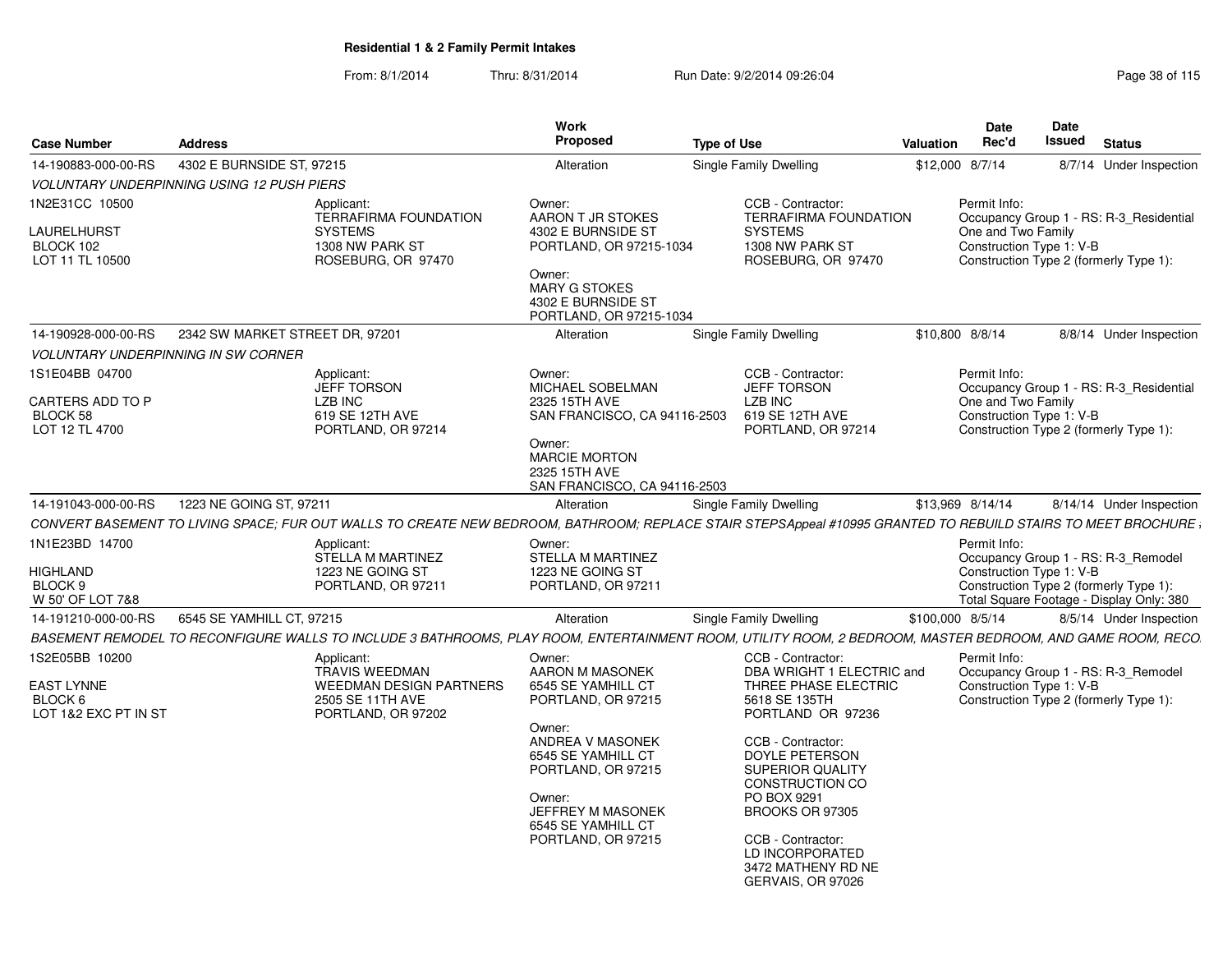| 3974 N LONGVIEW AVE, 97227<br>Single Family Dwelling<br>\$22,000 8/1/14<br>8/1/14 Issued<br>Alteration<br>Permit Info:<br>Applicant:<br>Owner:<br><b>JONATHAN ULSH</b><br><b>CHRISTIE A OTIS</b><br>Occupancy Group 1 - RS: R-3_Residential<br>One and Two Family<br>3974 N LONGVIEW AVE<br>3974 N LONGVIEW AVE<br>Construction Type 1: V-B<br>PORTLAND, OR 97227<br>PORTLAND, OR 97227<br>Construction Type 2 (formerly Type 1):<br>Owner:<br><b>JONATHAN ULSH</b><br>3974 N LONGVIEW AVE<br>PORTLAND, OR 97227<br>2124 SE ANKENY ST, 97214<br>Single Family Dwelling<br>\$28,673 8/13/14<br>Alteration<br>CONVERT BASEMENT TO LIVING SPACE TO INCLUDE; 2 NEW BEDROOMS, ENTRY AREA AND NEW LAUNDRY; NOT AN ADU<br>CCB - Contractor:<br>Permit Info:<br>Applicant:<br>Owner:<br><b>JONATHON ZILKA</b><br>MICHAEL SZALAY<br>OPAL CREEK CONSTRUCTION LLC Occupancy Group 1 - RS: R-3_Remodel<br>Zika Design LLC<br>2124 SE ANKENY ST<br>3519 NE 15TH AVE PMB507<br>Construction Type 1: V-B<br>5340 SW SHATTUCK RD<br>Construction Type 2 (formerly Type 1):<br>PORTLAND, OR 97214<br>PORTLAND, OR 97232<br>PORTLAND OR 97221<br>Total Square Footage - Display Only: 780<br>Owner:<br>ANDREA K HENDERSON<br>2124 SE ANKENY ST<br>PORTLAND, OR 97214<br>4725 SE 48TH AVE, 97206<br>\$27,000 8/1/14<br>14-192169-000-00-RS<br>Alteration<br>Single Family Dwelling<br>CONVERT BASEMENT TO HABITABLE SPACE FOR NEW BEDROOM AND FAMILY: RECONFIGURE EXISTING BATHROOM<br>CCB - Contractor:<br>Permit Info:<br>Applicant:<br>Owner:<br>ANDREW ALMETER<br>ANDREW D ROBINSON<br><b>ERIC ERNST</b><br>Occupancy Group 1 - RS: R-3_Residential<br>One and Two Family<br>URBAN CRAFTSMEN CO<br>4725 SE 48TH AVE<br>THREE DOG ELECTRIC<br>Construction Type 1: V-B<br>4807 NE 21ST AVE<br>PORTLAND, OR 97206-4147<br>5250 SW CAMERON RD<br>PORTLAND OR 97211<br>PORTLAND OR 97221<br>Construction Type 2 (formerly Type 1):<br>E 100' OF N 20' OF LOT 5<br>PHONE NUMBER PRIVATE !!!!<br>Owner:<br><b>JENNIFER MITTELSTAEDT</b><br>CCB - Contractor:<br>4725 SE 48TH AVE<br><b>BRIDGETOWN HEATING INC</b><br>PORTLAND, OR 97206-4147<br>14161 SE BRYN MAWR CT<br>MILWAUKIE OR 97267<br>CCB - Contractor:<br><b>ANDREW ALMETER</b><br>URBAN CRAFTSMEN CO<br>4807 NE 21ST AVE<br>PORTLAND OR 97211<br>PHONE NUMBER PRIVATE !!!!<br>CCB - Contractor:<br>POINT PLUMBING<br>4200 SW 175TH<br>ALOHA OR 97007 | <b>Case Number</b>                                             | <b>Address</b> | Work<br>Proposed | <b>Type of Use</b> | Valuation | Date<br>Rec'd | <b>Date</b><br>Issued | <b>Status</b> |
|--------------------------------------------------------------------------------------------------------------------------------------------------------------------------------------------------------------------------------------------------------------------------------------------------------------------------------------------------------------------------------------------------------------------------------------------------------------------------------------------------------------------------------------------------------------------------------------------------------------------------------------------------------------------------------------------------------------------------------------------------------------------------------------------------------------------------------------------------------------------------------------------------------------------------------------------------------------------------------------------------------------------------------------------------------------------------------------------------------------------------------------------------------------------------------------------------------------------------------------------------------------------------------------------------------------------------------------------------------------------------------------------------------------------------------------------------------------------------------------------------------------------------------------------------------------------------------------------------------------------------------------------------------------------------------------------------------------------------------------------------------------------------------------------------------------------------------------------------------------------------------------------------------------------------------------------------------------------------------------------------------------------------------------------------------------------------------------------------------------------------------------------------------------------------------------------------------------------------------------------------------------------------------------------------------------------------------------------------------------------------------------------|----------------------------------------------------------------|----------------|------------------|--------------------|-----------|---------------|-----------------------|---------------|
| INTERIOR REMODEL TO RECONFIGURE WALLS ON THE SECOND FLOOR TO INCLUDE NEW BATHROOM AND MASTER BEDROOM; RELOCATING DOORS IN KITCHEN ***TRADES TO BE OBTAINED                                                                                                                                                                                                                                                                                                                                                                                                                                                                                                                                                                                                                                                                                                                                                                                                                                                                                                                                                                                                                                                                                                                                                                                                                                                                                                                                                                                                                                                                                                                                                                                                                                                                                                                                                                                                                                                                                                                                                                                                                                                                                                                                                                                                                                 | 14-191733-000-00-RS                                            |                |                  |                    |           |               |                       |               |
| 8/13/14 Under Inspection<br>8/1/14 Under Inspection                                                                                                                                                                                                                                                                                                                                                                                                                                                                                                                                                                                                                                                                                                                                                                                                                                                                                                                                                                                                                                                                                                                                                                                                                                                                                                                                                                                                                                                                                                                                                                                                                                                                                                                                                                                                                                                                                                                                                                                                                                                                                                                                                                                                                                                                                                                                        |                                                                |                |                  |                    |           |               |                       |               |
|                                                                                                                                                                                                                                                                                                                                                                                                                                                                                                                                                                                                                                                                                                                                                                                                                                                                                                                                                                                                                                                                                                                                                                                                                                                                                                                                                                                                                                                                                                                                                                                                                                                                                                                                                                                                                                                                                                                                                                                                                                                                                                                                                                                                                                                                                                                                                                                            | 1N1E21DA 21300<br><b>OVERLOOK</b><br>BLOCK 16<br><b>LOT 16</b> |                |                  |                    |           |               |                       |               |
|                                                                                                                                                                                                                                                                                                                                                                                                                                                                                                                                                                                                                                                                                                                                                                                                                                                                                                                                                                                                                                                                                                                                                                                                                                                                                                                                                                                                                                                                                                                                                                                                                                                                                                                                                                                                                                                                                                                                                                                                                                                                                                                                                                                                                                                                                                                                                                                            | 14-191934-000-00-RS                                            |                |                  |                    |           |               |                       |               |
|                                                                                                                                                                                                                                                                                                                                                                                                                                                                                                                                                                                                                                                                                                                                                                                                                                                                                                                                                                                                                                                                                                                                                                                                                                                                                                                                                                                                                                                                                                                                                                                                                                                                                                                                                                                                                                                                                                                                                                                                                                                                                                                                                                                                                                                                                                                                                                                            |                                                                |                |                  |                    |           |               |                       |               |
|                                                                                                                                                                                                                                                                                                                                                                                                                                                                                                                                                                                                                                                                                                                                                                                                                                                                                                                                                                                                                                                                                                                                                                                                                                                                                                                                                                                                                                                                                                                                                                                                                                                                                                                                                                                                                                                                                                                                                                                                                                                                                                                                                                                                                                                                                                                                                                                            | 1N1E35DD 04600<br>DUNNS ADD<br>BLOCK 4<br>LOT 4 EXC E 25.5'    |                |                  |                    |           |               |                       |               |
|                                                                                                                                                                                                                                                                                                                                                                                                                                                                                                                                                                                                                                                                                                                                                                                                                                                                                                                                                                                                                                                                                                                                                                                                                                                                                                                                                                                                                                                                                                                                                                                                                                                                                                                                                                                                                                                                                                                                                                                                                                                                                                                                                                                                                                                                                                                                                                                            |                                                                |                |                  |                    |           |               |                       |               |
|                                                                                                                                                                                                                                                                                                                                                                                                                                                                                                                                                                                                                                                                                                                                                                                                                                                                                                                                                                                                                                                                                                                                                                                                                                                                                                                                                                                                                                                                                                                                                                                                                                                                                                                                                                                                                                                                                                                                                                                                                                                                                                                                                                                                                                                                                                                                                                                            |                                                                |                |                  |                    |           |               |                       |               |
|                                                                                                                                                                                                                                                                                                                                                                                                                                                                                                                                                                                                                                                                                                                                                                                                                                                                                                                                                                                                                                                                                                                                                                                                                                                                                                                                                                                                                                                                                                                                                                                                                                                                                                                                                                                                                                                                                                                                                                                                                                                                                                                                                                                                                                                                                                                                                                                            | 1S2E18BA 16000<br><b>KELSO</b><br>BLOCK 1<br>E 100' OF LOT 4   |                |                  |                    |           |               |                       |               |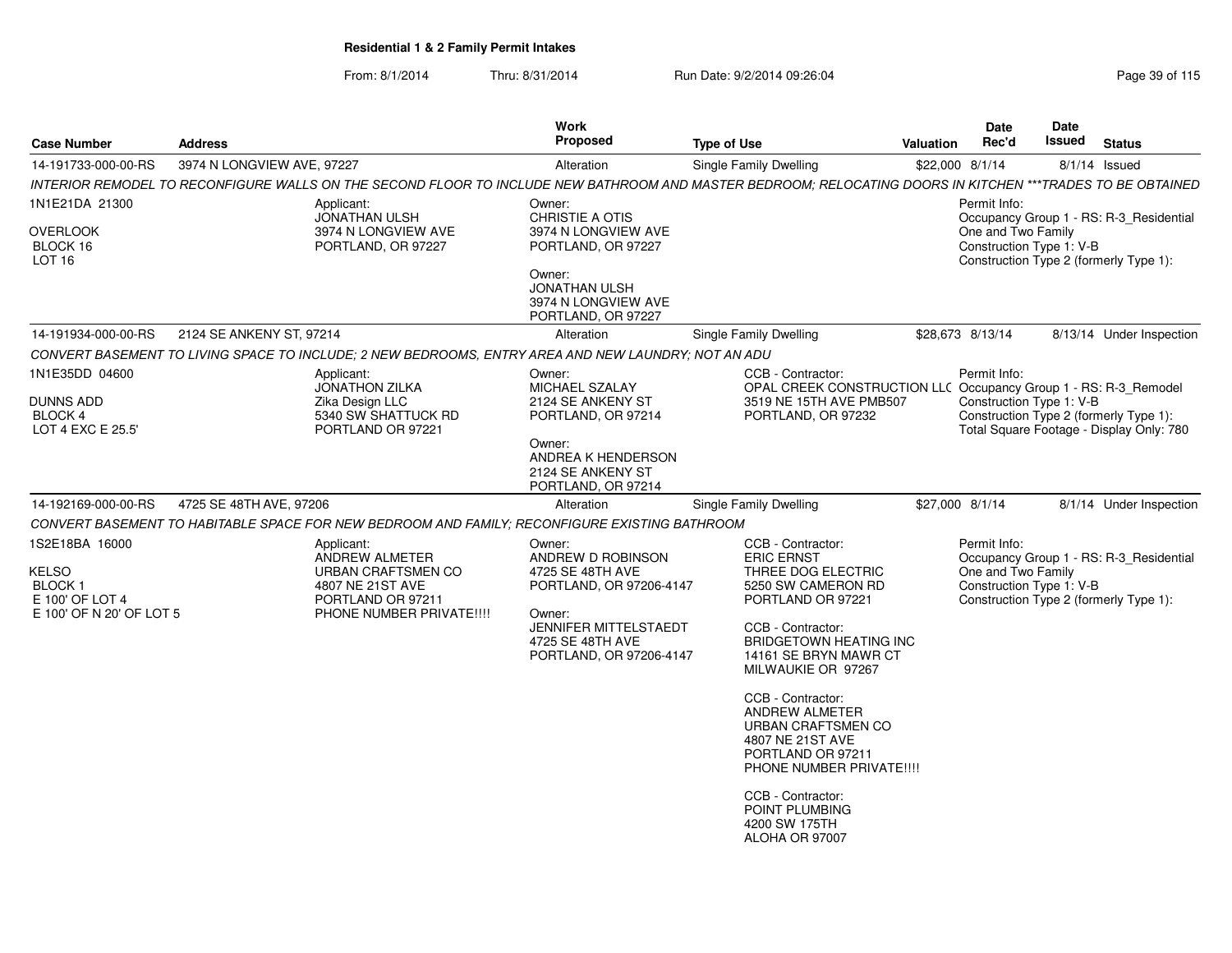### From: 8/1/2014Thru: 8/31/2014 Run Date: 9/2/2014 09:26:04

| <b>Case Number</b>                                                | <b>Address</b>           |                                                                                                           | Work<br>Proposed                                                                | <b>Type of Use</b>                                                                                                                                             | <b>Valuation</b> | Date<br>Rec'd                                                  | Date<br>Issued                                                     | <b>Status</b>                           |  |
|-------------------------------------------------------------------|--------------------------|-----------------------------------------------------------------------------------------------------------|---------------------------------------------------------------------------------|----------------------------------------------------------------------------------------------------------------------------------------------------------------|------------------|----------------------------------------------------------------|--------------------------------------------------------------------|-----------------------------------------|--|
| 14-192323-000-00-RS                                               | 2525 NE 43RD AVE, 97213  |                                                                                                           | Alteration                                                                      | Single Family Dwelling                                                                                                                                         |                  | \$3,000 8/1/14                                                 |                                                                    | $8/1/14$ Issued                         |  |
|                                                                   |                          | REMOVE INTERIOR WALL AND MODIFY EXTERIOR OPENING FOR KITCHEN REMODEL                                      |                                                                                 |                                                                                                                                                                |                  |                                                                |                                                                    |                                         |  |
| 1N2E30CB 02500                                                    |                          | Applicant:<br><b>CYNTHIA MOSBY</b>                                                                        | Owner:<br><b>KIRK ANDERSON</b>                                                  | CCB - Contractor:<br>PIPELINE PLUMBING & DRAIN                                                                                                                 |                  | Permit Info:                                                   |                                                                    | Occupancy Group 1 - RS: R-3_Residential |  |
| <b>ROSSMERE</b><br>BLOCK <sub>3</sub><br>LOT <sub>8</sub>         |                          | <b>CYNTHIA MOSBY DESIGN</b><br>2137 NE 38TH AVE<br>PORTLAND OR 97212                                      | 2525 NE 43RD AVE<br>PORTLAND, OR 97213-1209                                     | 333 S STATE ST PMB V-108<br>LAKE OSWEGO OR 97034                                                                                                               |                  | One and Two Family                                             | Construction Type 1: V-B<br>Construction Type 2 (formerly Type 1): |                                         |  |
|                                                                   |                          |                                                                                                           |                                                                                 | CCB - Contractor:<br>NATHAN D SHUTLER<br>7823 N ALBINA AVE<br>PORTLAND, OR 97217                                                                               |                  |                                                                |                                                                    |                                         |  |
| 14-192376-000-00-RS                                               | 3132 NE 22ND AVE, 97212  |                                                                                                           | Alteration                                                                      | Single Family Dwelling                                                                                                                                         |                  | \$25,000 8/1/14                                                |                                                                    | $8/1/14$ Issued                         |  |
|                                                                   |                          | RECONFIGURE KITCHEN FOR REMODEL; REPLACE BAYWINDOW WITH NEW FRENCH DOORS; REPLACE DOUBLE DOOR WITH SINGLE |                                                                                 |                                                                                                                                                                |                  |                                                                |                                                                    |                                         |  |
| 1N1E26AA 14200<br><b>IRVINGTON</b><br>BLOCK 13                    |                          | Applicant:<br><b>LISA CHRISTIE</b><br><b>CHRISTIE ARCHITECTURE</b><br>9532 SW 18TH PL.                    | Owner:<br><b>HENRY P DAVISON</b><br>3132 NE 22ND AVE<br>PORTLAND, OR 97212-2425 | CCB - Contractor:<br>PETER KASAL CONSTRUCTION<br>LLC<br>2545 SW MITCHELL ST                                                                                    |                  | Permit Info:<br>One and Two Family<br>Construction Type 1: V-B |                                                                    | Occupancy Group 1 - RS: R-3_Residential |  |
| LOT 12-14 TL 14200<br>PORTLAND, OR 97219                          |                          |                                                                                                           | Owner:<br>TEAL S DAVISON<br>3132 NE 22ND AVE<br>PORTLAND, OR 97212-2425         | PORTLAND, OR 97239                                                                                                                                             |                  | Construction Type 2 (formerly Type 1):                         |                                                                    |                                         |  |
| 14-192414-000-00-RS                                               | 3747 NE MILTON ST, 97212 |                                                                                                           | Alteration                                                                      | Single Family Dwelling                                                                                                                                         |                  | \$90,000 8/1/14                                                |                                                                    | 8/1/14 Under Inspection                 |  |
|                                                                   |                          |                                                                                                           |                                                                                 | RECONFIGURE PORTION OF 2ND FLOOR TO ADD BATHROOM; CONVERT BASEMENT TO HABITABLE SPACE BY ADDING BEDROOMS, FAMILY ROOM AND BATHROOM & Laundry Room/Utility room |                  |                                                                |                                                                    |                                         |  |
| 1N1E24DD 15500                                                    |                          | Applicant:<br><b>DENNIS LEIPHON</b>                                                                       | Owner:<br><b>DENNIS LEIPHON</b>                                                 | CCB - Contractor:<br><b>IRVINGTON AIR</b>                                                                                                                      |                  | Permit Info:                                                   |                                                                    | Occupancy Group 1 - RS: R-3_Residential |  |
| <b>FULLERTON</b><br>BLOCK <sub>2</sub><br>E 51' OF W 59' OF LOT 1 |                          | 3570 SW RIVER PKWY #2405<br>PORTLAND OR 97239                                                             | 2147 NE TILLAMOOK ST<br>PORTLAND, OR 97212                                      | 2434 NE TILLAMOOK ST<br>PORTLAND, OR 97212                                                                                                                     |                  | One and Two Family                                             | Construction Type 1: V-B<br>Construction Type 2 (formerly Type 1): |                                         |  |
|                                                                   |                          |                                                                                                           |                                                                                 | CCB - Contractor:<br>ZB<br><b>ZB CONSTRUCTION</b><br>12728 SE STEELE ST<br>PORTLAND, OR 97236                                                                  |                  |                                                                |                                                                    |                                         |  |
|                                                                   |                          |                                                                                                           |                                                                                 | CCB - Contractor:<br><b>DENNIS LEIPHON</b><br>3570 SW RIVER PKWY #2405<br>PORTLAND OR 97239                                                                    |                  |                                                                |                                                                    |                                         |  |
|                                                                   |                          |                                                                                                           |                                                                                 | CCB - Contractor:<br>ENERGIZED ELECTRIC LLC<br>PO BOX 643<br>FAIRVIEW OR 97024                                                                                 |                  |                                                                |                                                                    |                                         |  |
|                                                                   |                          |                                                                                                           |                                                                                 |                                                                                                                                                                |                  |                                                                |                                                                    |                                         |  |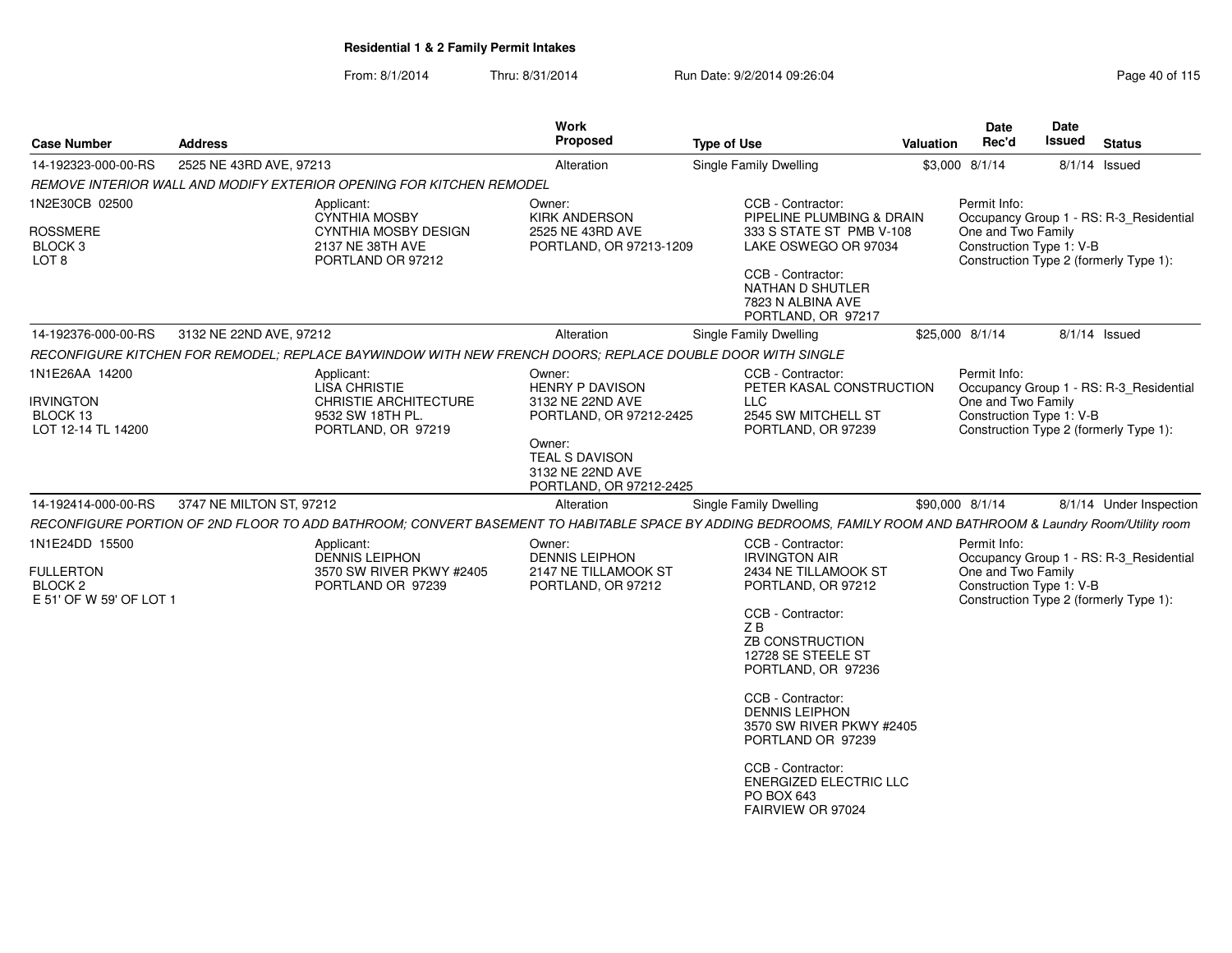|                                                                                   |                                                                                            |                                                                                                                              | <b>Work</b>                                                                     |                                                                                                               |                                                                                          | <b>Date</b>                                    | Date                                   |                                                                                   |
|-----------------------------------------------------------------------------------|--------------------------------------------------------------------------------------------|------------------------------------------------------------------------------------------------------------------------------|---------------------------------------------------------------------------------|---------------------------------------------------------------------------------------------------------------|------------------------------------------------------------------------------------------|------------------------------------------------|----------------------------------------|-----------------------------------------------------------------------------------|
| <b>Case Number</b>                                                                | <b>Address</b>                                                                             |                                                                                                                              | <b>Proposed</b>                                                                 | <b>Type of Use</b>                                                                                            | Valuation                                                                                | Rec'd                                          | <b>Issued</b>                          | <b>Status</b>                                                                     |
| 14-192429-000-00-RS                                                               | 01306 SW MILITARY RD, 97219                                                                |                                                                                                                              | Alteration                                                                      | Single Family Dwelling                                                                                        |                                                                                          | \$2,000 8/5/14                                 |                                        | 8/5/14 Issued                                                                     |
| <b>SKYLIGHT IN KITCHEN</b>                                                        |                                                                                            |                                                                                                                              |                                                                                 |                                                                                                               |                                                                                          |                                                |                                        |                                                                                   |
| 1S1E34DB 00102                                                                    |                                                                                            | Applicant:                                                                                                                   | Owner:                                                                          | CCB - Contractor:                                                                                             |                                                                                          | Permit Info:                                   |                                        |                                                                                   |
| TRYON VISTA<br>LOT <sub>2</sub>                                                   |                                                                                            | <b>DAN WILLIAMS</b><br><b>FASTER PERMITS</b><br>14334 NW EAGLERIDGE LANE<br>PORTLAND, OR 97229                               | <b>KENNETH M WIGHTMAN</b><br>01306 SW MILITARY RD<br>PORTLAND, OR 97219         | PHI CONSTRUCTION INC<br>4817 SE 61ST AVE<br>PORTLAND, OR 97206                                                |                                                                                          | One and Two Family<br>Construction Type 1: V-B |                                        | Occupancy Group 1 - RS: R-3 Residential<br>Construction Type 2 (formerly Type 1): |
|                                                                                   |                                                                                            |                                                                                                                              | Owner:<br>PATRICIA S WIGHTMAN<br>01306 SW MILITARY RD<br>PORTLAND, OR 97219     |                                                                                                               |                                                                                          |                                                |                                        |                                                                                   |
| 14-192479-000-00-RS                                                               | 1846 N FARRAGUT ST, 97217                                                                  |                                                                                                                              | Alteration                                                                      | Single Family Dwelling                                                                                        |                                                                                          | \$22,000 8/12/14                               |                                        | 8/12/14 Issued                                                                    |
|                                                                                   |                                                                                            | BASEMENT CONVERSION FOR NEW BEDROOM, BATHROOM AND FAMILY ROOM                                                                |                                                                                 |                                                                                                               |                                                                                          |                                                |                                        |                                                                                   |
| 1N1E09DD 13500                                                                    |                                                                                            | Applicant:<br>KAYA GENERAL CONTRACTOR                                                                                        | Owner:<br>DEBORAH J MURPHY                                                      | CCB - Contractor:<br>KAYA GENERAL CONTRACTOR                                                                  |                                                                                          | Permit Info:                                   |                                        | Occupancy Group 1 - RS: R-3_Residential                                           |
| <b>KENTON</b><br>5802 N GREELEY AVE<br>BLOCK 17<br>PORTLAND OR 97217<br>LOT 10&11 |                                                                                            | 1846 N FARRAGUT ST<br>PORTLAND, OR 97217-6520                                                                                | 5802 N GREELEY AVE<br>PORTLAND OR 97217                                         |                                                                                                               | One and Two Family<br>Construction Type 1: V-B                                           |                                                | Construction Type 2 (formerly Type 1): |                                                                                   |
|                                                                                   |                                                                                            |                                                                                                                              | Owner:<br><b>SEAN L DENNEY</b><br>1846 N FARRAGUT ST<br>PORTLAND, OR 97217-6520 |                                                                                                               |                                                                                          |                                                |                                        |                                                                                   |
| 14-192834-000-00-RS                                                               | 6208 SW 55TH DR, 97221                                                                     |                                                                                                                              | Alteration                                                                      | Single Family Dwelling                                                                                        |                                                                                          | \$45,000 8/4/14                                |                                        | 8/4/14 Issued                                                                     |
|                                                                                   |                                                                                            | MISC DRY ROT REPAIR, REMODEL LAUNDRY ROOM AND ADD BATHROOM, VARIOUS MECHANICAL, PLUMBING AND ELECTRICAL UPGRADES THROUGHOUT. |                                                                                 |                                                                                                               |                                                                                          |                                                |                                        |                                                                                   |
| 1S1E18CD 00600                                                                    |                                                                                            | Applicant:                                                                                                                   | Owner:                                                                          | CCB - Contractor:                                                                                             |                                                                                          | Permit Info:                                   |                                        |                                                                                   |
| <b>VERMONT HILLS</b><br>BLOCK 7<br>LOT <sub>1</sub>                               | <b>MATT GREER</b><br>WINDWARD CONSTRUCTION LLC<br>P.O. BOX 10463<br>PORTLAND, OREGON 97296 |                                                                                                                              | <b>WILLIAM GREER</b><br>PO BOX 80847<br>PORTLAND, OR 97280                      | <b>MATT GREER</b><br>WINDWARD CONSTRUCTION LLC One and Two Family<br>P.O. BOX 10463<br>PORTLAND, OREGON 97296 |                                                                                          | Construction Type 1: V-B                       |                                        | Occupancy Group 1 - RS: R-3 Residential<br>Construction Type 2 (formerly Type 1): |
|                                                                                   |                                                                                            |                                                                                                                              | Owner:<br>CAROL W GREER<br>PO BOX 80847<br>PORTLAND, OR 97280                   |                                                                                                               |                                                                                          |                                                |                                        |                                                                                   |
| 14-192853-000-00-RS                                                               | 2201 N DEKUM ST, 97217                                                                     |                                                                                                                              | Alteration                                                                      | <b>Single Family Dwelling</b>                                                                                 |                                                                                          | \$1,000 8/4/14                                 |                                        | $8/4/14$ Issued                                                                   |
|                                                                                   |                                                                                            | RE-ROUTE STAIRS FROM MAIN FLOOR TO BASEMENT, CREATE NEW DOOR OPENING                                                         |                                                                                 |                                                                                                               |                                                                                          |                                                |                                        |                                                                                   |
| 1N1E16AC 08300                                                                    |                                                                                            | Applicant:<br><b>MATTHEW HOGAN</b>                                                                                           | Owner:<br><b>MATTHEW HOGAN</b>                                                  |                                                                                                               |                                                                                          | Permit Info:                                   |                                        | Occupancy Group 1 - RS: R-3 Residential                                           |
| D & O LITTLE HMS SUB 3<br>E 50' OF S 1/2 OF BLOCK 15                              |                                                                                            | 2201 N DEKUM ST<br>PORTLAND, OR 97217                                                                                        | 2201 N DEKUM ST<br>PORTLAND, OR 97217                                           |                                                                                                               | One and Two Family<br>Construction Type 1: V-B<br>Construction Type 2 (formerly Type 1): |                                                |                                        |                                                                                   |
| 14-192895-000-00-RS                                                               | 1221 NE 60TH AVE, 97213                                                                    |                                                                                                                              | Alteration                                                                      | Single Family Dwelling                                                                                        |                                                                                          | \$500 8/4/14                                   | 8/4/14 Final                           |                                                                                   |
|                                                                                   |                                                                                            | SOLAR INSTALLATION, 5.61kW PV SYSTEM ON ROOFTOP, PRESCRIPTIVE                                                                |                                                                                 |                                                                                                               |                                                                                          |                                                |                                        |                                                                                   |
| 1N2E31AA 18300                                                                    |                                                                                            | Applicant:<br><b>MELISSA BENTLEY</b>                                                                                         | Owner:<br><b>GEOFFREY UNGER</b>                                                 | CCB - Contractor:<br>SOLARCITY CORPORATION                                                                    |                                                                                          | Permit Info:                                   |                                        | Occupancy Group 1 - RS: R-3_Residential                                           |
| SPRAGUES ADD<br>BLOCK 6<br>LOT <sub>2</sub>                                       | SOLAR CITY CORPORATION<br>6132 NE 112TH AVE<br>PORTLAND, OR 97220                          |                                                                                                                              | 1221 NE 60TH AVE<br>PORTLAND, OR 97213                                          | 6132 NE 112th AVE<br>PORTLAND, OR 97220                                                                       | One and Two Family<br>Construction Type 1: V-B<br>Construction Type 2 (formerly Type 1): |                                                |                                        |                                                                                   |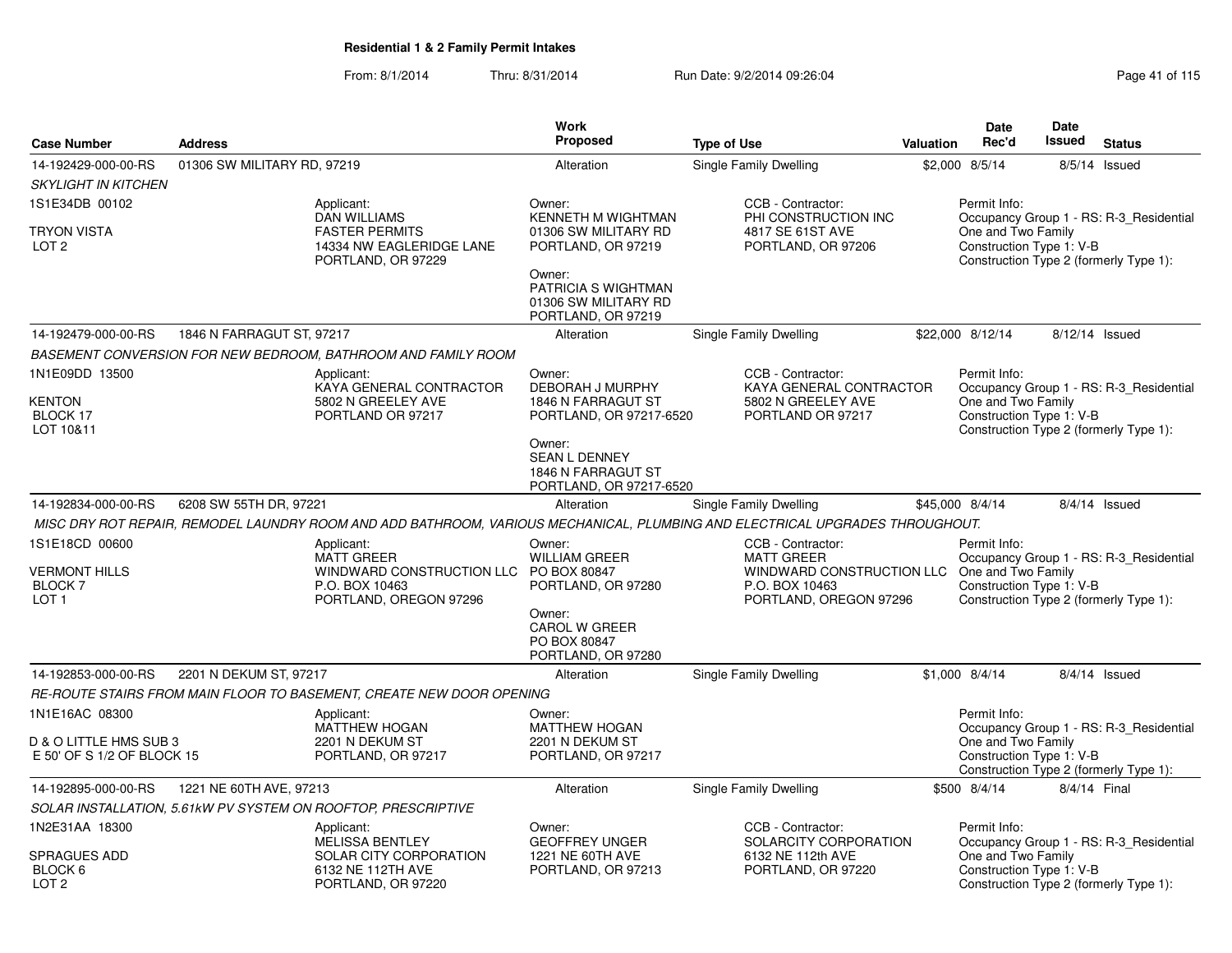| <b>Case Number</b>                                                                 | <b>Address</b>                                                                                                                                            | <b>Work</b><br>Proposed                                                                                                                                                         | <b>Type of Use</b>                                                                                                                          | <b>Valuation</b> | <b>Date</b><br>Rec'd                                                                                                                                | Date<br><b>Issued</b> | <b>Status</b>                                                                                                             |
|------------------------------------------------------------------------------------|-----------------------------------------------------------------------------------------------------------------------------------------------------------|---------------------------------------------------------------------------------------------------------------------------------------------------------------------------------|---------------------------------------------------------------------------------------------------------------------------------------------|------------------|-----------------------------------------------------------------------------------------------------------------------------------------------------|-----------------------|---------------------------------------------------------------------------------------------------------------------------|
| 14-193108-000-00-RS                                                                | 5815 NE 31ST AVE, 97211                                                                                                                                   | Alteration                                                                                                                                                                      | Single Family Dwelling                                                                                                                      |                  | \$25,000 8/4/14                                                                                                                                     |                       | 8/4/14 Under Inspection                                                                                                   |
|                                                                                    | INSTALL NEW RETAINING WALL WITH (VOLUNTARY) FOOTINGS ADJACENT TO EXISTING WALL AT IN BASEMENT. AT EAST PORTION, CRAWLSPACE, INSTALL (VOLUNTARY) FOOTINGS. |                                                                                                                                                                                 |                                                                                                                                             |                  |                                                                                                                                                     |                       |                                                                                                                           |
| 1N1E13CD 08000<br>IRVINGTON PK<br>BLOCK 40<br>LOT <sub>42</sub><br>N 15' OF LOT 44 | Applicant:<br>WESTERN CONSTRUCTION<br>SYSTEMS, LLC<br>6970 ZENA RD<br>RICKREALL, OR 97371                                                                 | Owner:<br>AMY M YOUNG<br>5815 NE 31ST AVE<br>PORTLAND, OR 97211<br>Owner:<br>KEITH K DAELLENBACH                                                                                | CCB - Contractor:<br><b>WESTERN CONSTRUCTION</b><br>SYSTEMS, LLC<br>6970 ZENA RD<br>RICKREALL, OR 97371                                     |                  | Permit Info:<br>Occupancy Group 1 - RS: R-3_Residential<br>One and Two Family<br>Construction Type 1: V-B<br>Construction Type 2 (formerly Type 1): |                       |                                                                                                                           |
|                                                                                    |                                                                                                                                                           | 5815 NE 31ST AVE<br>PORTLAND, OR 97211                                                                                                                                          |                                                                                                                                             |                  |                                                                                                                                                     |                       |                                                                                                                           |
| 14-193273-000-00-RS                                                                | 6432 SW BANCROFT ST, 97221                                                                                                                                | Alteration                                                                                                                                                                      | Single Family Dwelling                                                                                                                      | \$110,000 8/4/14 |                                                                                                                                                     |                       | 8/4/14 Under Inspection                                                                                                   |
|                                                                                    | REMODEL MASTER BATH, REMODEL EXISTING MUDROOM / POWDER ROOM                                                                                               |                                                                                                                                                                                 |                                                                                                                                             |                  |                                                                                                                                                     |                       |                                                                                                                           |
| 1S1E07CC 01116<br><b>CLARION</b><br><b>LOT 12</b>                                  | Applicant:<br>10805 NW SKYLINE BLVD<br>PORTLAND, OR 97231-2629                                                                                            | Owner:<br>WA HUGHES CONSTRUCTION INC HOWARD S LICHTER<br>6432 SW BANCROFT ST<br>PORTLAND, OR 97221                                                                              | CCB - Contractor:<br>WA HUGHES CONSTRUCTION INC Occupancy Group 1 - RS: R-3_Residential<br>10805 NW SKYLINE BLVD<br>PORTLAND, OR 97231-2629 |                  | Permit Info:<br>One and Two Family<br>Construction Type 1: V-B                                                                                      |                       |                                                                                                                           |
|                                                                                    |                                                                                                                                                           | Owner:<br>REBECCA L FRIBERG<br>6432 SW BANCROFT ST<br>PORTLAND, OR 97221                                                                                                        | CCB - Contractor:<br>NORTHWEST CENTRAL<br>PLUMBING CO INC<br>2870 SE 75TH AVE, #206<br>HILLSBORO, OR 971236715                              |                  | Construction Type 2 (formerly Type 1):                                                                                                              |                       |                                                                                                                           |
| 14-193309-000-00-RS                                                                | 1554 N JESSUP ST - Unit B, 97217                                                                                                                          | Alteration                                                                                                                                                                      | Single Family Dwelling                                                                                                                      |                  | \$32,533 8/5/14                                                                                                                                     |                       | 8/5/14 Issued                                                                                                             |
|                                                                                    | CONVERT EXISTING UNFINISHED BASEMENT TO ACCESSORY DWELLING UNIT, INCLUDES BEDROOM, OFFICE, BATHROOM, KITCHEN AND LIVING AREA (3 BATHROOMS TOTAL)          |                                                                                                                                                                                 |                                                                                                                                             |                  |                                                                                                                                                     |                       |                                                                                                                           |
| 1N1E16DD 14100                                                                     | Applicant:<br><b>JEFF ORR</b><br>1554 N Jessup Street<br>PORTLAN OR. 97217                                                                                | Owner:<br><b>JEFFREY RORR</b><br>12600 SW CRESCENT ST #401<br>BEAVERTON, OR 97005-1730<br>Owner:<br><b>CAREN PERRA</b><br>12600 SW CRESCENT ST #401<br>BEAVERTON, OR 97005-1730 |                                                                                                                                             |                  | Permit Info:<br>Construction Type 1: V-B<br>Number of New Dwelling Units: 1                                                                         |                       | Occupancy Group 1 - RS: R-3_Remodel<br>Construction Type 2 (formerly Type 1):<br>Total Square Footage - Display Only: 885 |
| 14-193314-000-00-RS                                                                | 3335 NE 72ND AVE, 97213                                                                                                                                   | Alteration                                                                                                                                                                      | Single Family Dwelling                                                                                                                      |                  | \$2,800 8/4/14                                                                                                                                      | 8/4/14 Final          |                                                                                                                           |
|                                                                                    | ENLARGE WINDOW IN EXISTING BEDROOM TO MEET CURRENT CODE REQUIREMENTS - SEE ORIGINAL PERMIT FOR BASEMENT CONVERSION 04-092928-RS                           |                                                                                                                                                                                 |                                                                                                                                             |                  |                                                                                                                                                     |                       |                                                                                                                           |
| 1N2E29BA 12400<br><b>CREST VIEW</b><br>BLOCK <sub>1</sub><br>LOT <sub>9</sub>      | Applicant:<br><b>RENOVATIONS INC</b><br>3515 WINOLA AVE S<br><b>SALEM, OR 97302</b>                                                                       | Owner:<br><b>CHRISTINE ERNEST</b><br>3335 NE 72ND AVE<br>PORTLAND, OR 97213-5815<br>Owner:<br>CHAD P ERNEST                                                                     | CCB - Contractor:<br><b>RENOVATIONS INC</b><br>3515 WINOLA AVE S<br>SALEM, OR 97302                                                         |                  | Permit Info:<br>One and Two Family<br>Construction Type 1: V-B                                                                                      |                       | Occupancy Group 1 - RS: R-3_Residential<br>Construction Type 2 (formerly Type 1):                                         |
|                                                                                    |                                                                                                                                                           | 3335 NE 72ND AVE<br>PORTLAND, OR 97213-5815                                                                                                                                     |                                                                                                                                             |                  |                                                                                                                                                     |                       |                                                                                                                           |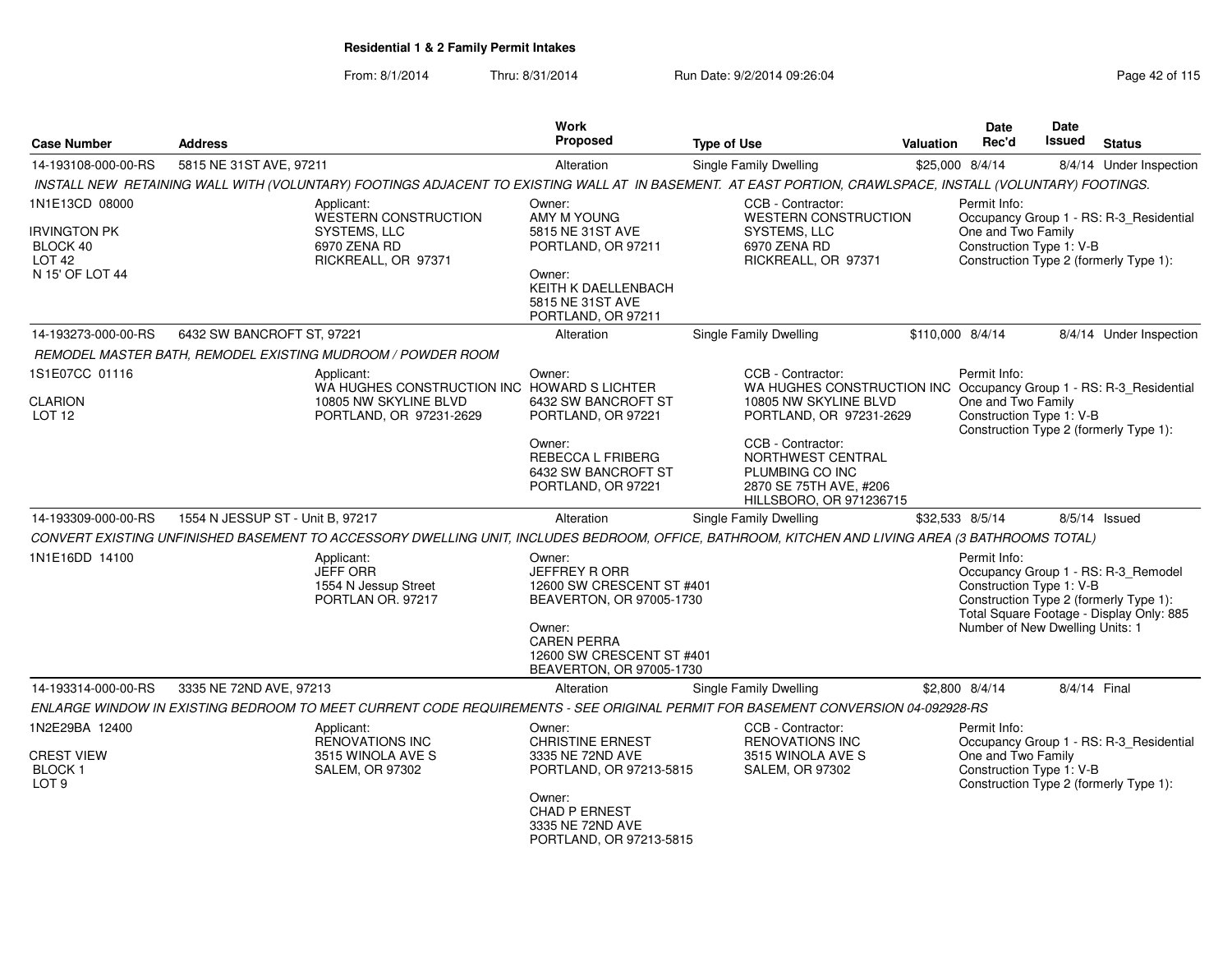|                                                                                              |                                  |                                                                                               | Work                                                                                 |                                                                                                                                                                |                 | Date                                                                        | <b>Date</b>   |                                                                                                                           |
|----------------------------------------------------------------------------------------------|----------------------------------|-----------------------------------------------------------------------------------------------|--------------------------------------------------------------------------------------|----------------------------------------------------------------------------------------------------------------------------------------------------------------|-----------------|-----------------------------------------------------------------------------|---------------|---------------------------------------------------------------------------------------------------------------------------|
| <b>Case Number</b>                                                                           | <b>Address</b>                   |                                                                                               | Proposed                                                                             | <b>Type of Use</b>                                                                                                                                             | Valuation       | Rec'd                                                                       | <b>Issued</b> | <b>Status</b>                                                                                                             |
| 14-193540-000-00-RS                                                                          | 6015 N MICHIGAN AVE, 97217       |                                                                                               | Alteration                                                                           | Single Family Dwelling                                                                                                                                         |                 | \$7,000 8/6/14                                                              |               | 8/6/14 Under Inspection                                                                                                   |
|                                                                                              |                                  |                                                                                               |                                                                                      | DEMOLISH BRICK FLUE FROM BASEMENT UP, ADD SUPPORTS IN BASEMENT, DEMO WALLS TO RECONFIGURE KITCHEN AND DINING AREA, INFILL DOOR AT LIVING ROOM, RELOCATE WINDOW |                 |                                                                             |               |                                                                                                                           |
| 1N1E15CB 10500<br>GAINSBOROUGH & PLAT 2<br>BLOCK 6                                           |                                  | Applicant<br><b>SEAN GRUMMER</b><br><b>DOMINEK ARCHITECTURE</b><br>330 SE MLK BLVD SUITE #350 | Owner:<br><b>DANIEL S BROWN</b><br>6015 N MICHIGAN AVE<br>PORTLAND, OR 97217-1804    | CCB - Contractor:<br><b>ROBERT E MILLS</b><br>R E MILLS CONSTRUCTION INC<br>3501 SE ROETHE RD                                                                  |                 | Permit Info:<br>One and Two Family<br>Construction Type 1: V-B              |               | Occupancy Group 1 - RS: R-3 Residential                                                                                   |
| LOT 12<br>N 5' OF LOT 13                                                                     |                                  | PORTLAND, OR 97214                                                                            | Owner:<br><b>STEPHANIE S BROWN</b><br>6015 N MICHIGAN AVE<br>PORTLAND, OR 97217-1804 | MILWAUKIE, OR 97267                                                                                                                                            |                 |                                                                             |               | Construction Type 2 (formerly Type 1):                                                                                    |
| 14-193579-000-00-RS                                                                          | 4611 SE 44TH AVE, 97206          |                                                                                               | Alteration                                                                           | Single Family Dwelling                                                                                                                                         | \$10,000 8/5/14 |                                                                             |               | 8/5/14 Under Inspection                                                                                                   |
|                                                                                              |                                  |                                                                                               |                                                                                      | CONVERT BASEMENT TO LIVING SPACE. INCLUDES BEDROOM WITH EGRESS WINDOW. LIVING ROOM. NEW WALLS FOR BATHROOM. RELOCATE LAUNDRY HOOK UPS TO STORAGE AREA, 2 BA    |                 |                                                                             |               |                                                                                                                           |
| 1S2E18BB 05200                                                                               |                                  | Applicant:<br>DAVID MCALLISTER                                                                | Owner:<br><b>MATTHEW E DENNY</b>                                                     | CCB - Contractor:<br><b>DAVID MCALLISTER</b>                                                                                                                   |                 | Permit Info:                                                                |               | Occupancy Group 1 - RS: R-3 Residential                                                                                   |
| <b>THAYER</b>                                                                                |                                  | <b>DAVID W MCALLISTER</b>                                                                     | 4611 SE 44TH AVE                                                                     | <b>DAVID W MCALLISTER</b>                                                                                                                                      |                 | One and Two Family                                                          |               |                                                                                                                           |
| BLOCK 4<br>LOT <sub>13</sub>                                                                 |                                  | <b>CONSTRUCTION</b><br>8438 SW 7TH AVE                                                        | PORTLAND, OR 97206                                                                   | CONSTRUCTION<br>8438 SW 7TH AVE                                                                                                                                |                 | Construction Type 1: V-B                                                    |               | Construction Type 2 (formerly Type 1):                                                                                    |
|                                                                                              |                                  | PORTLAND OR 97219                                                                             | Owner:<br>NATALIE D DENNY<br>4611 SE 44TH AVE<br>PORTLAND, OR 97206                  | PORTLAND OR 97219                                                                                                                                              |                 |                                                                             |               |                                                                                                                           |
| 14-193604-000-00-RS                                                                          | 5524 SW MILES CT - Unit B. 97219 |                                                                                               | Alteration                                                                           | Single Family Dwelling                                                                                                                                         | \$50,000 8/7/14 |                                                                             |               | 8/7/14 Under Inspection                                                                                                   |
|                                                                                              |                                  |                                                                                               |                                                                                      | LEGALIZE CONVERSION OF ATTACHED GARAGE TO ACCESSORY DWELLING UNIT. ADD WALLS FOR OFFICE SPACE. BATHROOM AND KITCHEN AREA. OVERHEAD GARAGE DOOR REMAINS ON L    |                 |                                                                             |               |                                                                                                                           |
| 1S1E19BD 02500                                                                               | <b>LLC</b>                       | Applicant:<br>NWC NICK WEITZER COMPANY<br>2038 SE CESAR CHAVEZ BLVD<br>PORTLAND, OR 97214     | Owner:<br>TERRY L SORENSON<br>5524 SW MILES CT<br>PORTLAND, OR 97219-1236            | CCB - Contractor:<br>NWC NICK WEITZER COMPANY<br><b>LLC</b><br>2038 SE CESAR CHAVEZ BLVD<br>PORTLAND, OR 97214                                                 |                 | Permit Info:<br>Construction Type 1: V-B<br>Number of New Dwelling Units: 1 |               | Occupancy Group 1 - RS: R-3_Remodel<br>Construction Type 2 (formerly Type 1):<br>Total Square Footage - Display Only: 636 |
| 14-193740-000-00-RS                                                                          | 6507 SE 31ST AVE, 97202          |                                                                                               | Alteration                                                                           | Single Family Dwelling                                                                                                                                         |                 | \$5,000 8/5/14                                                              |               | 8/5/14 Issued                                                                                                             |
|                                                                                              |                                  |                                                                                               |                                                                                      | REMOVE BEARING WALLS IN KITCHEN AND LIVING ROOM. REPLACE WITH BEAMS, NEW SUPPORTS IN BASEMENT, NEW BEAM AT UPSTAIRS BEDROOM                                    |                 |                                                                             |               |                                                                                                                           |
| 1S1E24BA 01200                                                                               |                                  | Applicant:<br><b>GREG LARSON</b>                                                              | Owner:<br>RICHARD D CALLAHAN                                                         | CCB - Contractor:<br><b>GREG LARSON</b>                                                                                                                        |                 | Permit Info:                                                                |               | Occupancy Group 1 - RS: R-3 Residential                                                                                   |
| <b>EASTMORELAND</b><br>BLOCK 30<br>N 1/2 OF LOT 18<br>LOT <sub>19</sub><br>S 6' 3' OF LOT 20 | <b>INC</b><br><b>RD</b>          | <b>GREG LARSON CONSTRUCTION</b><br>21930 SW SCHOLLS-SHERWOOD<br>SHERWOOD, OR 97140            | 6507 SE 31ST AVE<br>PORTLAND, OR 97202<br>Owner:<br>R C CAMPBELL                     | <b>GREG LARSON CONSTRUCTION</b><br><b>INC</b><br>21930 SW SCHOLLS-SHERWOOD<br>RD.<br>SHERWOOD, OR 97140                                                        |                 | One and Two Family<br>Construction Type 1: V-B                              |               | Construction Type 2 (formerly Type 1):                                                                                    |
|                                                                                              |                                  |                                                                                               | 6507 SE 31ST AVE<br>PORTLAND, OR 97202                                               |                                                                                                                                                                |                 |                                                                             |               |                                                                                                                           |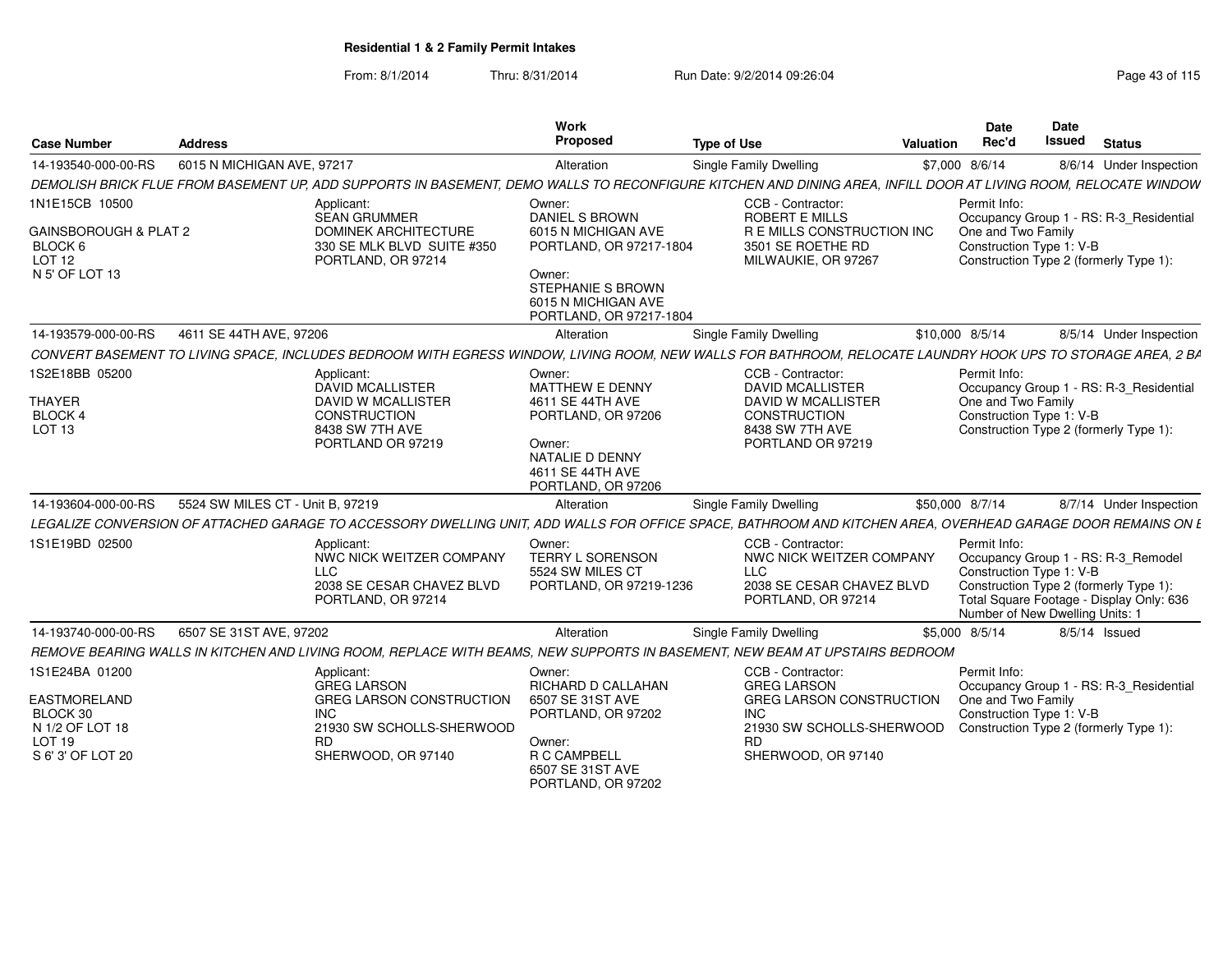| <b>Case Number</b>                                 | <b>Address</b>                                                                                                                                              | Work<br>Proposed                                                                      | <b>Type of Use</b>                                  | <b>Valuation</b> | <b>Date</b><br>Rec'd                           | Date<br><b>Issued</b> | <b>Status</b>                                                                      |  |
|----------------------------------------------------|-------------------------------------------------------------------------------------------------------------------------------------------------------------|---------------------------------------------------------------------------------------|-----------------------------------------------------|------------------|------------------------------------------------|-----------------------|------------------------------------------------------------------------------------|--|
| 14-194057-000-00-RS                                | 7411 SE LINCOLN ST, 97215                                                                                                                                   | Alteration                                                                            | <b>Single Family Dwelling</b>                       | \$150,000 8/5/14 |                                                |                       | 8/29/14 Issued                                                                     |  |
|                                                    | convert attic over existing garage into laundry, bathroom and family room                                                                                   |                                                                                       |                                                     |                  |                                                |                       |                                                                                    |  |
| 1S2E05DC 06200                                     | Applicant:<br><b>TRACE BRASH</b>                                                                                                                            | Owner:<br><b>ANDREW C MILLIKEN</b>                                                    | CCB - Contractor:<br><b>TRACE BRASH</b>             |                  | Permit Info:                                   |                       | Occupancy Group 1 - RS: R-3_Residential                                            |  |
| <b>TABOR PK AC</b><br>LOT <sub>30</sub>            | <b>TBC</b><br>3326 NE 12TH AV<br>PORTLAND, OR 97212                                                                                                         | 7411 SE LINCOLN ST<br>PORTLAND, OR 97215                                              | <b>TBC</b><br>3326 NE 12TH AV<br>PORTLAND, OR 97212 |                  | One and Two Family<br>Construction Type 1: V-B |                       | Construction Type 2 (formerly Type 1):                                             |  |
|                                                    |                                                                                                                                                             | Owner:<br><b>TANYA L PAGE</b><br>7411 SE LINCOLN ST<br>PORTLAND, OR 97215             |                                                     |                  |                                                |                       |                                                                                    |  |
| 14-194295-000-00-RS                                | 3146 NE DAVIS ST, 97232                                                                                                                                     | Alteration                                                                            | <b>Single Family Dwelling</b>                       | \$15,000 8/6/14  |                                                |                       | 8/6/14 Under Inspection                                                            |  |
|                                                    | CONVERT BASEMENT TO LIVING SPACE; FURR OUT WALLS AND ADD NEW WALLS TO CREATE NEW BEDROOM, CLOSET, LAUNDRY ROOM, AND BATHROOM; NEW EGRESS WELL ON THE NW SIL |                                                                                       |                                                     |                  |                                                |                       |                                                                                    |  |
| 1N1E36CA 14400                                     | Applicant:<br><b>BRIAN SYMES</b>                                                                                                                            | Owner:<br><b>NANCY R BIASI</b>                                                        | CCB - Contractor:<br>ROGER NAVARRO                  |                  | Permit Info:                                   |                       | Occupancy Group 1 - RS: R-3_Remodel                                                |  |
| HAWTHORNES 1ST ADD<br>BLOCK 20<br>LOT <sub>5</sub> | 4905 NE 38TH<br>PORTLAND, OR 97211                                                                                                                          | 1574 GULF RD #1509<br>POINT ROBERTS, WA 98281-9007                                    | 73 NE HANCOCK<br>PORTLAND, OR 97212                 |                  | Construction Type 1: V-B                       |                       | Construction Type 2 (formerly Type 1):<br>Total Square Footage - Display Only: 900 |  |
|                                                    |                                                                                                                                                             | Owner:<br><b>DENNIS A BIASI</b><br>1574 GULF RD #1509<br>POINT ROBERTS, WA 98281-9007 |                                                     |                  |                                                |                       |                                                                                    |  |
| 14-194295-REV-01-RS                                | 3146 NE DAVIS ST, 97232                                                                                                                                     | Alteration                                                                            | Single Family Dwelling                              |                  | \$50 8/22/14                                   |                       | 8/22/14 Issued                                                                     |  |
|                                                    | ADDED VALUE REVISION TO ADD 20-MIN RATED FIRE DOOR IN HALL FROM BEDROOM TO EXISTING GARAGE                                                                  |                                                                                       |                                                     |                  |                                                |                       |                                                                                    |  |
| 1N1E36CA 14400                                     | Applicant:<br><b>BRIAN SYMES</b>                                                                                                                            | Owner:<br><b>NANCY R BIASI</b>                                                        | CCB - Contractor:<br><b>ROGER NAVARRO</b>           |                  | Permit Info:                                   |                       | Occupancy Group 1 - RS: R-3_Remodel                                                |  |
| HAWTHORNES 1ST ADD<br>BLOCK 20<br>LOT <sub>5</sub> | 4905 NE 38TH<br>PORTLAND, OR 97211                                                                                                                          | 1574 GULF RD #1509<br>POINT ROBERTS, WA 98281-9007                                    | 73 NE HANCOCK<br>PORTLAND, OR 97212                 |                  | Construction Type 1: V-B                       |                       | Construction Type 2 (formerly Type 1):<br>Total Square Footage - Display Only: 900 |  |
|                                                    |                                                                                                                                                             | Owner:<br><b>DENNIS A BIASI</b><br>1574 GULF RD #1509<br>POINT ROBERTS, WA 98281-9007 |                                                     |                  |                                                |                       |                                                                                    |  |
| 14-194429-000-00-RS                                | 4035 N MASSACHUSETTS AVE, 97227                                                                                                                             | Alteration                                                                            | Single Family Dwelling                              | \$30,000 8/6/14  |                                                |                       | 8/6/14 Issued                                                                      |  |
|                                                    | CONVERT BASEMENT TO HABITABLE SPACE FOR 2 NEW BEDROOMS, FAMILY ROOM AND BATHROOM                                                                            |                                                                                       |                                                     |                  |                                                |                       |                                                                                    |  |
| 1N1E21DA 20700                                     | Applicant:<br>CHRISTINE M FARRELL                                                                                                                           | Owner:<br><b>CHRISTINE M FARRELL</b>                                                  |                                                     |                  | Permit Info:                                   |                       | Occupancy Group 1 - RS: R-3_Residential                                            |  |
| <b>OVERLOOK</b><br>BLOCK 13<br>LOT <sub>5</sub>    | 4035 N MASSACHUSETTS AVE<br>PORTLAND, OR 97227-1035                                                                                                         | 4035 N MASSACHUSETTS AVE<br>PORTLAND, OR 97227-1035                                   |                                                     |                  | One and Two Family<br>Construction Type 1: V-B |                       | Construction Type 2 (formerly Type 1):                                             |  |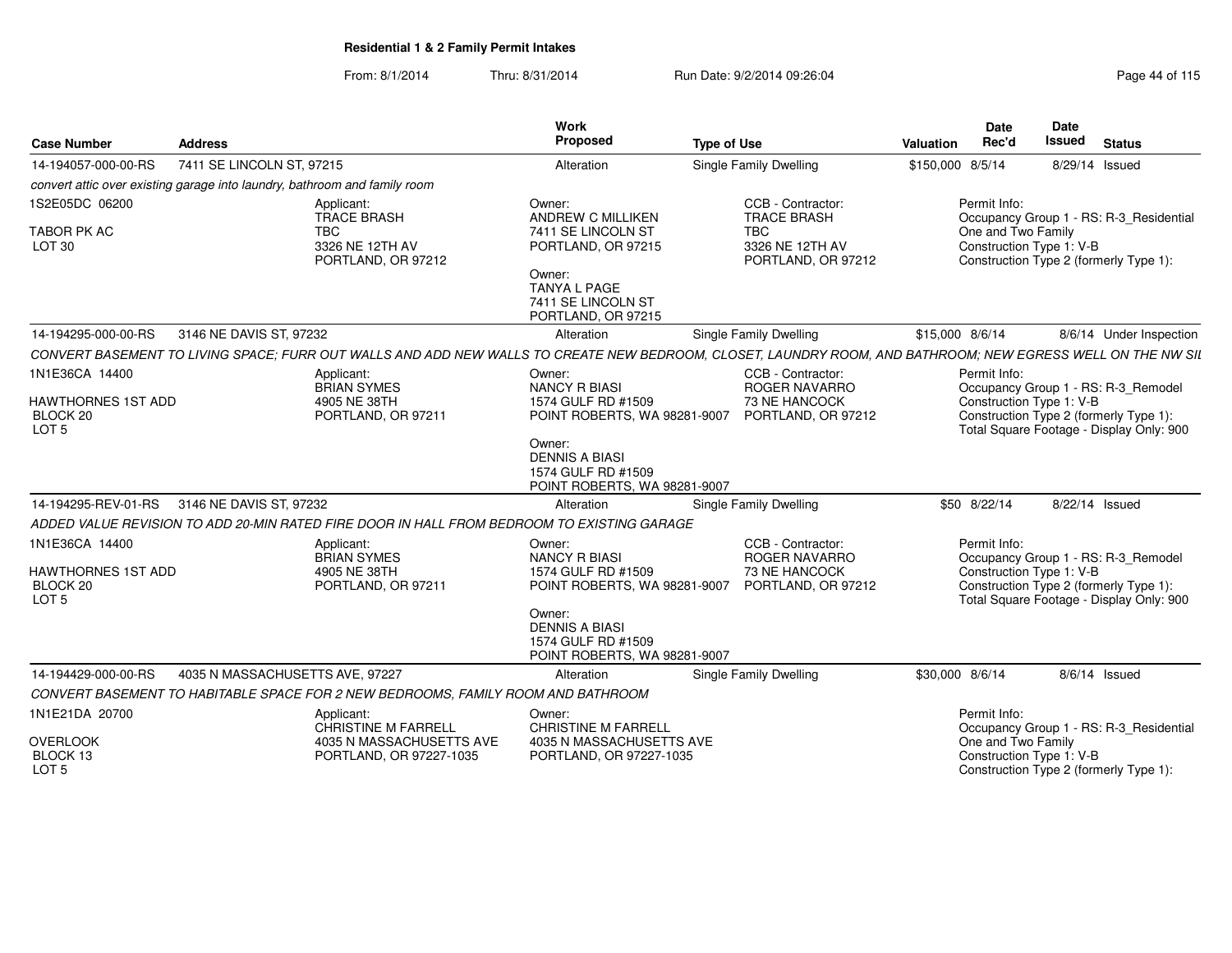| <b>Case Number</b>                                                   | <b>Address</b>                                                                                                                                                 | Work<br>Proposed                                                                                                                                                      | <b>Type of Use</b>                                                                                                                                                                                                 | <b>Valuation</b> | <b>Date</b><br>Rec'd                                           | <b>Date</b><br>Issued | <b>Status</b>                                                                                                                 |
|----------------------------------------------------------------------|----------------------------------------------------------------------------------------------------------------------------------------------------------------|-----------------------------------------------------------------------------------------------------------------------------------------------------------------------|--------------------------------------------------------------------------------------------------------------------------------------------------------------------------------------------------------------------|------------------|----------------------------------------------------------------|-----------------------|-------------------------------------------------------------------------------------------------------------------------------|
| 14-194606-000-00-RS                                                  | 7052 N BORTHWICK AVE, 97217                                                                                                                                    | Alteration                                                                                                                                                            | Single Family Dwelling                                                                                                                                                                                             |                  | \$9,500 8/18/14                                                |                       | 8/18/14 Under Inspection                                                                                                      |
|                                                                      | KITCHEN REMODEL TO RECONFIGURE WALLS AND ADD NEW STAIRS LEADING TO BASEMENT. NO HABITABLE SPACE IN BASEMENT.                                                   |                                                                                                                                                                       |                                                                                                                                                                                                                    |                  |                                                                |                       |                                                                                                                               |
| 1N1E15BA 05500<br><b>SWINTON</b><br>BLOCK <sub>53</sub><br>LOT 23&24 | Applicant:<br><b>ALBERT KONZE</b><br>7052 N BORTHWICK AVE<br>PORTLAND, OR 97217-1616                                                                           | Owner:<br><b>JULIE A KONZE</b><br>7052 N BORTHWICK AVE<br>PORTLAND, OR 97217-1616<br>Owner:<br><b>ALBERT KONZE</b><br>7052 N BORTHWICK AVE<br>PORTLAND, OR 97217-1616 | CCB - Contractor:<br>NATIVE AMERICAN YOUTH &<br><b>FAMILY CENTER</b><br>5135 NE COLUMBIA BLVD<br>PORTLAND, OR 97218                                                                                                |                  | Permit Info:<br>Construction Type 1: V-B                       |                       | Occupancy Group 1 - RS: R-3_Remodel<br>Construction Type 2 (formerly Type 1):<br>Total Square Footage - Display Only: 220     |
| 14-194844-000-00-RS                                                  | 3304 SE GRANT ST, 97214                                                                                                                                        | Alteration                                                                                                                                                            | Single Family Dwelling                                                                                                                                                                                             |                  | \$38,752 8/7/14                                                |                       | 8/7/14 Under Inspection                                                                                                       |
|                                                                      | CONVERT BASEMENT TO LIVING SPACE, ADD BATHROOM TO BASEMENT, NEW WALL TO ENCLOSE UTILITY ROOM, FURR OUT WALLS THROUGHOUT BASEMENT (2 BATHROOMS TOTAL) FOR HC    |                                                                                                                                                                       |                                                                                                                                                                                                                    |                  |                                                                |                       |                                                                                                                               |
| 1S1E01DC 22200<br><b>ERNESTINE</b><br>BLOCK 1<br>LOT <sub>7</sub>    | Applicant:<br>JEFFREY SCOT HAVEN<br>407 SE EVERETT RD<br>CAMAS, WA 986077167                                                                                   | Owner:<br><b>VERN G LEONG</b><br>3304 SE GRANT ST<br>PORTLAND, OR 97214-5730                                                                                          | CCB - Contractor:<br>WIRE NUTZ ELECTRICAL<br>SERVICES LLC<br>13023 NE HWY 99 STE 7 PMB #<br>264<br>VANCOUVER WA 98686<br>CCB - Contractor:<br>JEFFREY SCOT HAVEN<br>407 SE EVERETT RD<br>CAMAS, WA 986077167       |                  | Permit Info:<br>One and Two Family<br>Construction Type 1: V-B |                       | Occupancy Group 1 - RS: R-3 Residential<br>Construction Type 2 (formerly Type 1):                                             |
| 14-194864-000-00-RS                                                  | 35 NE BUFFALO ST, 97211                                                                                                                                        | Alteration                                                                                                                                                            | Single Family Dwelling                                                                                                                                                                                             |                  | \$12,000 8/7/14                                                |                       | 8/7/14 Under Inspection                                                                                                       |
|                                                                      | CONVERT PORTION OF UNFINISHED BASEMENT TO LIVING SPACE, NEW FAMILY ROOM, REPLACE EXISTING WINDOWS                                                              |                                                                                                                                                                       |                                                                                                                                                                                                                    |                  |                                                                |                       |                                                                                                                               |
| 1N1E15AA 18400<br>LOVELEIGH<br>BLOCK 14<br>LOT <sub>13</sub>         | Applicant:<br><b>CHUCK FORDE</b><br>FORDE ENTERPRISES INC<br>12855 SW 113TH PL<br><b>TIGARD, OR 97223</b>                                                      | Owner:<br>MICHAEL B KERN<br>35 NE BUFFALO ST<br>PORTLAND, OR 97211<br>Owner:<br><b>DANIELA GROGRO</b><br>35 NE BUFFALO ST<br>PORTLAND, OR 97211                       | CCB - Contractor:<br><b>CHUCK FORDE</b><br><b>FORDE ENTERPRISES INC</b><br>12855 SW 113TH PL<br><b>TIGARD, OR 97223</b><br>CCB - Contractor:<br><b>WEBER ELECTRIC INC</b><br>PO BOX 231154<br>TIGARD OR 97281-1154 |                  | Permit Info:<br>Construction Type 1: V-B                       |                       | Occupancy Group 1 - RS: R-3 Remodel<br>Construction Type 2 (formerly Type 1):                                                 |
| 14-194938-000-00-RS                                                  | 2827 NE 14TH AVE, 97212                                                                                                                                        | Alteration                                                                                                                                                            | Single Family Dwelling                                                                                                                                                                                             |                  | \$25,000 8/20/14                                               |                       | 8/20/14 Issued                                                                                                                |
|                                                                      | CONVERT BASEMENT TO LIVING SPACE: FIR OUT ALL OF THE WALLS AND ADD NEW WALLS TO CREATE NEW BEDROOM, BATHROOM, FAMILY ROOM, UTILITY ROOM, AND STORAGE: NEW WIND |                                                                                                                                                                       |                                                                                                                                                                                                                    |                  |                                                                |                       |                                                                                                                               |
| 1N1E26BD 15600<br><b>IRVINGTON</b><br>BLOCK 74<br>LOT <sub>3</sub>   | Applicant:<br>ANDREW P DOWNES<br>2827 NE 14TH AVE<br>PORTLAND, OR 97212                                                                                        | Owner:<br><b>MARIA F DOWNES</b><br>2827 NE 14TH AVE<br>PORTLAND, OR 97212<br>Owner:<br>ANDREW P DOWNES<br>2827 NE 14TH AVE<br>PORTLAND, OR 97212                      | CCB - Contractor:<br>JAMES DAVID LOVESTRAND<br>3015 NE 20TH AVE<br>PORTLAND, OR 97212                                                                                                                              |                  | Permit Info:<br>One and Two Family<br>Construction Type 1: V-B |                       | Occupancy Group 1 - RS: R-3 Residential<br>Construction Type 2 (formerly Type 1):<br>Total Square Footage - Display Only: 878 |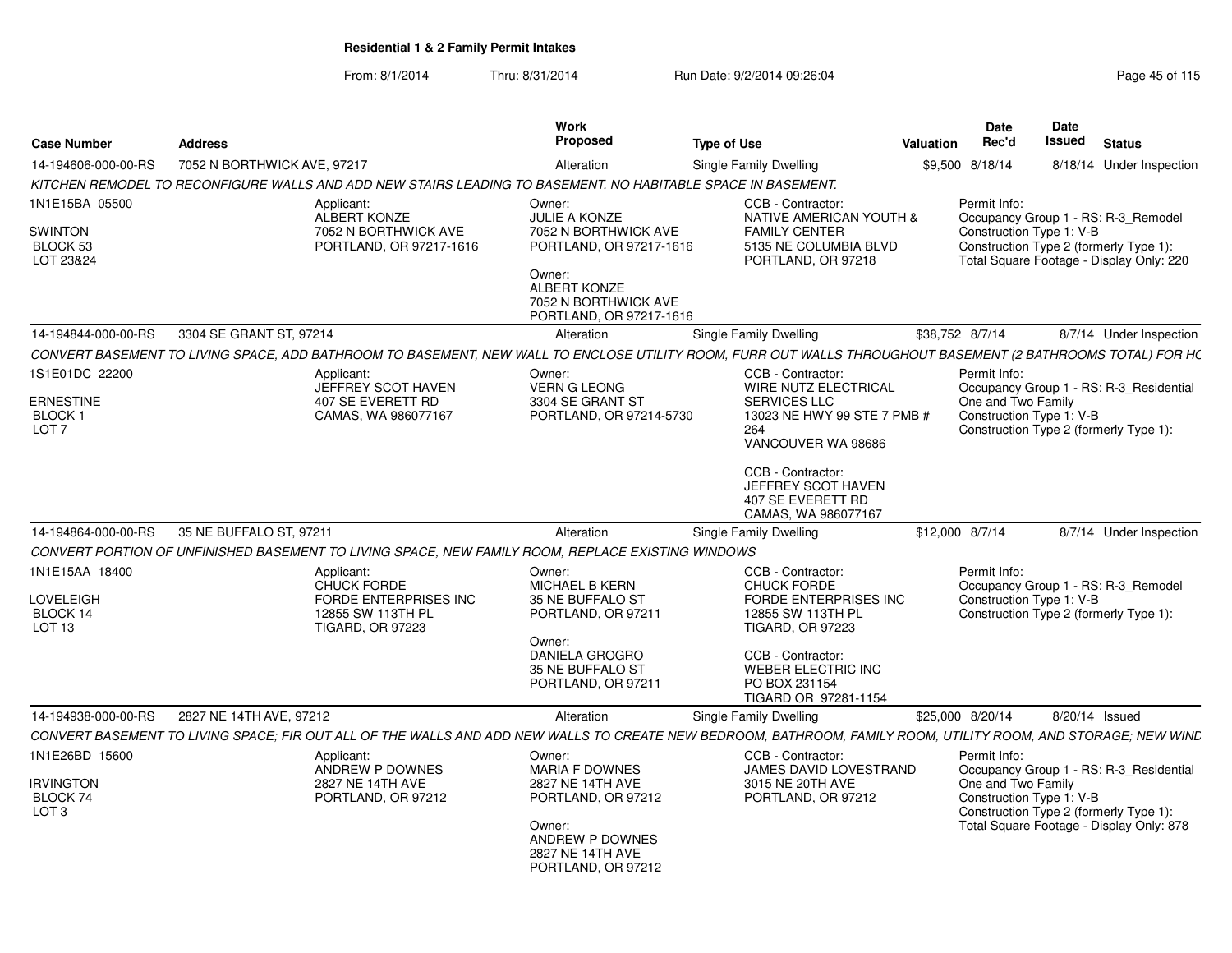| <b>Case Number</b>                                                        | <b>Address</b>                                                                                                                                              |                           | Work<br>Proposed                                                                                                                    | <b>Type of Use</b>                                                                                         | Valuation        | Date<br>Rec'd                                                                                                                                          | Date<br>Issued | <b>Status</b> |                          |
|---------------------------------------------------------------------------|-------------------------------------------------------------------------------------------------------------------------------------------------------------|---------------------------|-------------------------------------------------------------------------------------------------------------------------------------|------------------------------------------------------------------------------------------------------------|------------------|--------------------------------------------------------------------------------------------------------------------------------------------------------|----------------|---------------|--------------------------|
| 14-195057-000-00-RS                                                       | 6026 N HAIGHT AVE, 97217                                                                                                                                    |                           | Alteration                                                                                                                          | <b>Single Family Dwelling</b>                                                                              | \$104,251 8/7/14 |                                                                                                                                                        |                |               | <b>Under Review</b>      |
|                                                                           | CONVERT BASEMENT TO LIVING SPACE, INCLUDES 2 NEW BEDROOMS, FAMILY ROOM, BATHROOM, LAUNDRY AND STORAGE AREA; MAIN FLOOR RECONFIGURE KITCHEN, NEW WINDOW ABOV |                           |                                                                                                                                     |                                                                                                            |                  |                                                                                                                                                        |                |               |                          |
| 1N1E15DB 16100                                                            | Applicant:                                                                                                                                                  |                           | Owner:                                                                                                                              | CCB - Contractor:                                                                                          |                  | Permit Info:                                                                                                                                           |                |               |                          |
| PIEDMONT<br>BLOCK 33<br><b>LOT 10</b>                                     | <b>PAT SAUER</b><br>THE DESIGN DEPARTEMENT<br>PO BOX 80065<br>PORTLAND OR 97280                                                                             |                           | WHEATSTRAW LLC<br>6026 N HAIGHT AVE<br>PORTLAND, OR 97217<br>Owner:<br>JANET G CARPENTER<br>6026 N HAIGHT AVE<br>PORTLAND, OR 97217 | SWINGSET DEVELOPMENT, LLC.<br>P.O. BOX 42670<br>PORTLAND, OR 97242                                         |                  | Occupancy Group 1 - RS: R-3_Remodel<br>Construction Type 1: V-B<br>Construction Type 2 (formerly Type 1):<br>Total Square Footage - Display Only: 2836 |                |               |                          |
| 14-195538-000-00-RS                                                       | 7505 SE 19TH AVE, 97202                                                                                                                                     |                           | Alteration                                                                                                                          | <b>Single Family Dwelling</b>                                                                              |                  | \$500 8/7/14                                                                                                                                           |                | 8/7/14 Final  |                          |
|                                                                           | INSTALL 2 NEW WINDOW HEADERS IN BACK FOR KITCHEN REMODEL.                                                                                                   |                           |                                                                                                                                     |                                                                                                            |                  |                                                                                                                                                        |                |               |                          |
| 1S1E23AD 08000<br>WESTMORELAND<br>BLOCK 17<br>LOT 16                      | Applicant:<br>ADAM REED<br>CASCADE CONTRACTING<br>7410 SW MACADAM<br>PORTLAND OR 97219                                                                      |                           | Owner:<br>THOMAS T L CHATKUPT<br>7505 SE 19TH AVE<br>PORTLAND, OR 97202-6204                                                        | CCB - Contractor:<br><b>ADAM REED</b><br>CASCADE CONTRACTING<br>7410 SW MACADAM<br>PORTLAND OR 97219       |                  | Permit Info:<br>Occupancy Group 1 - RS: R-3_Residential<br>One and Two Family<br>Construction Type 1: V-B<br>Construction Type 2 (formerly Type 1):    |                |               |                          |
|                                                                           |                                                                                                                                                             |                           | Owner:<br>SHARON R C LEE<br>7505 SE 19TH AVE<br>PORTLAND, OR 97202-6204                                                             |                                                                                                            |                  |                                                                                                                                                        |                |               |                          |
| 14-195771-000-00-RS                                                       | 2037 SE HAROLD ST, 97202                                                                                                                                    |                           | Alteration                                                                                                                          | Single Family Dwelling                                                                                     |                  | \$3,000 8/8/14                                                                                                                                         |                | 8/8/14 Final  |                          |
|                                                                           | REMOVE 3 WALLS AND ROOF OF ATTACHED GARAGE AND LEDGER CONNECTING IT TO HOUSE. ELECTRICAL, PLUMBING AND MECHANICAL PERMITS TO BE OBTAINED SEPARATELY.        |                           |                                                                                                                                     |                                                                                                            |                  |                                                                                                                                                        |                |               |                          |
| 1S1E14AD 02500<br>FLORAL PK ADD<br>BLOCK <sub>3</sub><br>LOT <sub>7</sub> | Applicant:<br><b>JOHN SEELEY</b><br>SEELEY'S CONSTRUCTION<br>9645 SW DENNY RD<br>BEAVERTON OR 97008                                                         |                           | Owner:<br>MICHELLE R ADLER<br>696 HILLPINE DR NE<br>ATLANTA, GA 30306-3223                                                          | CCB - Contractor:<br><b>JOHN SEELEY</b><br>SEELEY'S CONSTRUCTION<br>9645 SW DENNY RD<br>BEAVERTON OR 97008 |                  | Permit Info:<br>Occupancy Group 1 - RS: R-3_Residential<br>One and Two Family<br>Construction Type 1: V-B<br>Construction Type 2 (formerly Type 1):    |                |               |                          |
| 14-195895-000-00-RS                                                       | 2638 N FARRAGUT ST. 97217                                                                                                                                   |                           | Alteration                                                                                                                          | <b>Single Family Dwelling</b>                                                                              |                  | \$3,250 8/8/14                                                                                                                                         |                | 8/8/14 Final  |                          |
|                                                                           | REINFORCE CONCRETE WALL IN BASEMENT THAT IS CRUMBLING                                                                                                       |                           |                                                                                                                                     |                                                                                                            |                  |                                                                                                                                                        |                |               |                          |
| 1N1E09CD 09100                                                            | Applicant:<br><b>JAY KUSHNER</b>                                                                                                                            |                           | Owner:<br><b>DENTON E WATSON</b>                                                                                                    | CCB - Contractor:<br><b>JAY KUSHNER</b>                                                                    |                  | Permit Info:<br>Occupancy Group 1 - RS: U_Private                                                                                                      |                |               |                          |
| <b>FRANCES ADD</b><br>BLOCK <sub>3</sub><br>LOT 43&44                     | 8616 N SWENSON<br>PORTLAND, OR 97203                                                                                                                        | SEISMIC TECHNOLOGIES LLC  | 2638 N FARRAGUT ST<br>PORTLAND, OR 97217                                                                                            | SEISMIC TECHNOLOGIES LLC<br>8616 N SWENSON<br>PORTLAND, OR 97203                                           |                  | Garage\Utility Misc.<br>Construction Type 1: V-B<br>Construction Type 2 (formerly Type 1):                                                             |                |               |                          |
| 14-195903-000-00-RS                                                       | 2812 NE BRYANT ST, 97211                                                                                                                                    |                           | Alteration                                                                                                                          | Single Family Dwelling                                                                                     |                  | \$52,939 8/20/14                                                                                                                                       |                |               | 8/20/14 Under Inspection |
|                                                                           | CONVERT TUCK UNDER GARAGE TO LIVING SPACE; NEW FAMILY ROOM AND NEW BATHROOM, EXISTING KITCHEN TO BE REMOVED                                                 |                           |                                                                                                                                     |                                                                                                            |                  |                                                                                                                                                        |                |               |                          |
| 1N1E13BC 01700                                                            | Applicant:                                                                                                                                                  | FIX IT UP CONTRACTORS LLC | Owner:<br><b>ROMAN MAGAC</b>                                                                                                        | CCB - Contractor:<br>FIX IT UP CONTRACTORS LLC                                                             |                  | Permit Info:<br>Occupancy Group 1 - RS: R-3 Residential                                                                                                |                |               |                          |
| SECTION 13 1N 1E<br>TL 1700 0.14 ACRES                                    | 2000 NW 312TH AVE<br>HILLSBORO, OR 97124                                                                                                                    |                           | 2812 NE BRYANT ST<br>PORTLAND, OR 97211                                                                                             | 2000 NW 312TH AVE<br>HILLSBORO, OR 97124                                                                   |                  | One and Two Family<br>Construction Type 1: V-B<br>Construction Type 2 (formerly Type 1):<br>Total Square Footage - Display Only: 480                   |                |               |                          |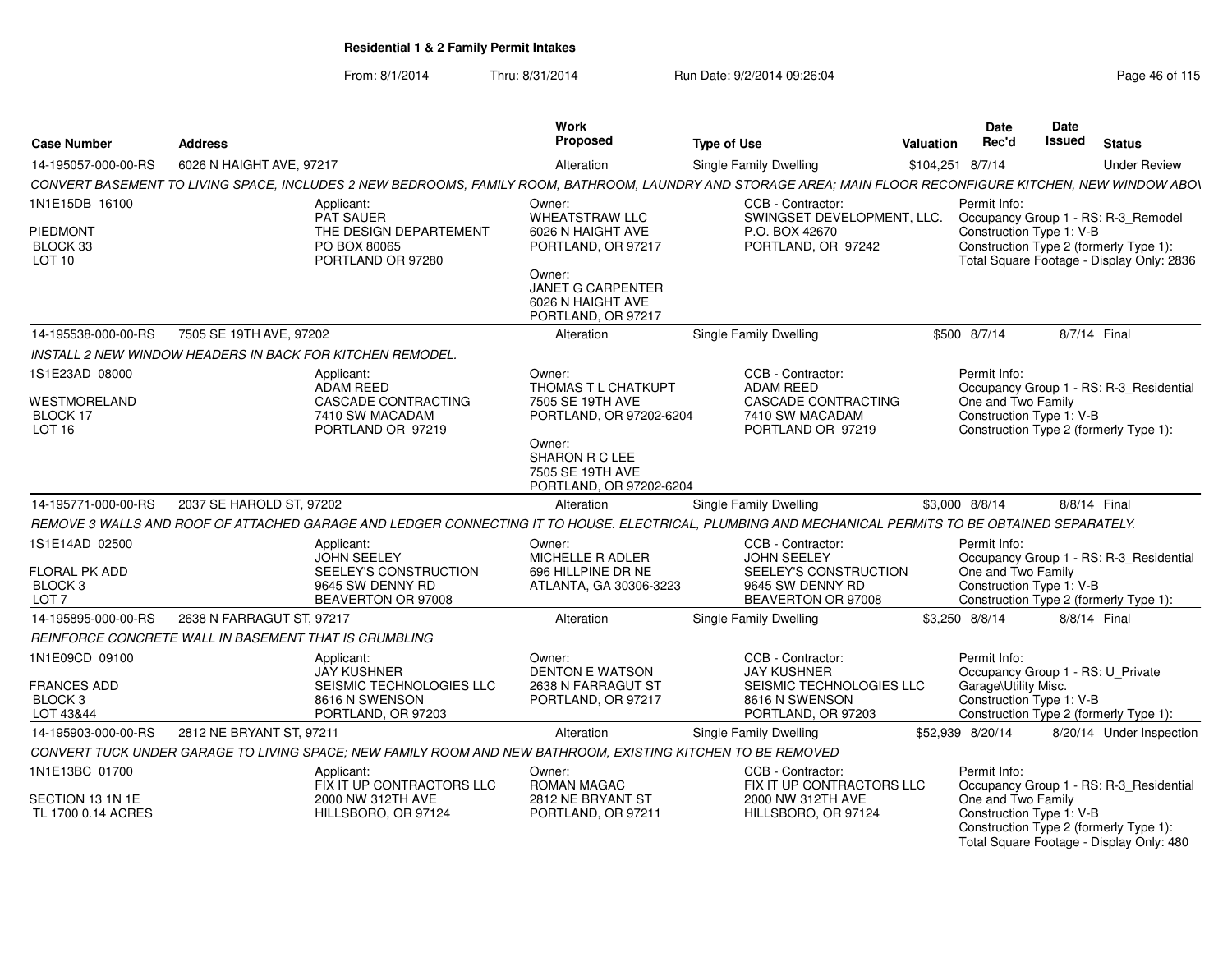| <b>Case Number</b>                                     | <b>Address</b>                                                     |                                                                         | <b>Work</b><br><b>Proposed</b>                                                | <b>Type of Use</b>                                                      | Valuation                      | <b>Date</b><br>Rec'd                                                                     | Date<br>Issued | <b>Status</b>                                                                      |  |
|--------------------------------------------------------|--------------------------------------------------------------------|-------------------------------------------------------------------------|-------------------------------------------------------------------------------|-------------------------------------------------------------------------|--------------------------------|------------------------------------------------------------------------------------------|----------------|------------------------------------------------------------------------------------|--|
| 14-196042-000-00-RS                                    | 913 NE AINSWORTH ST, 97211                                         |                                                                         | Alteration                                                                    | Single Family Dwelling                                                  | 8/8/14 Final<br>\$4,164 8/8/14 |                                                                                          |                |                                                                                    |  |
|                                                        | voluntary seismic upgrades and seismic shut off valve at gas meter |                                                                         |                                                                               |                                                                         |                                |                                                                                          |                |                                                                                    |  |
| 1N1E14CA 10800                                         |                                                                    | Applicant:<br><b>STEVE GEMMELL</b>                                      | Owner:<br>HOLLY E HINSON                                                      | CCB - Contractor:<br><b>STEVE GEMMELL</b>                               |                                | Permit Info:                                                                             |                | Occupancy Group 1 - RS: R-3_Residential                                            |  |
| HIGHLAND PK<br>BLOCK <sub>1</sub><br>LOT <sub>23</sub> |                                                                    | <b>GEMMELL CONSTRUCTION LLC</b><br>3817 N WILLIAMS<br>PORTLAND OR 97227 | 913 NE AINSWORTH ST<br>PORTLAND, OR 97211-3728                                | <b>GEMMELL CONSTRUCTION LLC</b><br>3817 N WILLIAMS<br>PORTLAND OR 97227 |                                | One and Two Family<br>Construction Type 1: V-B<br>Construction Type 2 (formerly Type 1): |                |                                                                                    |  |
|                                                        |                                                                    |                                                                         | Owner:<br>MAGDALENA GIANOLA<br>913 NE AINSWORTH ST<br>PORTLAND, OR 97211-3728 |                                                                         |                                |                                                                                          |                |                                                                                    |  |
| 14-196059-000-00-RS                                    | 5411 SW 53RD AVE, 97221                                            |                                                                         | Alteration                                                                    | Single Family Dwelling                                                  |                                | \$3,801 8/8/14                                                                           |                | 8/8/14 Issued                                                                      |  |
| voluntary seismic upgrades                             |                                                                    |                                                                         |                                                                               |                                                                         |                                |                                                                                          |                |                                                                                    |  |
| 1S1E18AC 07600                                         |                                                                    | Applicant:<br>STEVE GEMMELL                                             | Owner:<br>THOMAS F LENTH                                                      | CCB - Contractor:<br><b>STEVE GEMMELL</b>                               |                                | Permit Info:                                                                             |                | Occupancy Group 1 - RS: R-3_Residential                                            |  |
| <b>NAGEL PK</b><br><b>BLOCK7</b><br>LOT 6              |                                                                    | <b>GEMMELL CONSTRUCTION LLC</b><br>3817 N WILLIAMS<br>PORTLAND OR 97227 | 5411 SW 53RD AVE<br>PORTLAND, OR 97221-1852                                   | <b>GEMMELL CONSTRUCTION LLC</b><br>3817 N WILLIAMS<br>PORTLAND OR 97227 |                                | One and Two Family<br>Construction Type 1: V-B                                           |                | Construction Type 2 (formerly Type 1):                                             |  |
|                                                        |                                                                    |                                                                         | Owner:<br>KATHLEEN FIEHRER<br>5411 SW 53RD AVE<br>PORTLAND, OR 97221-1852     |                                                                         |                                |                                                                                          |                |                                                                                    |  |
| 14-196072-000-00-RS                                    | 7454 N HURON AVE, 97203                                            |                                                                         | Alteration                                                                    | Single Family Dwelling                                                  |                                | \$6,249 8/8/14                                                                           |                | 8/8/14 Under Inspection                                                            |  |
|                                                        | CONVERT STORAGE ROOM IN BASEMENT TO BEDROOM                        |                                                                         |                                                                               |                                                                         |                                |                                                                                          |                |                                                                                    |  |
| 1N1E08CD 13100                                         |                                                                    | Applicant:<br>PETER C BASILE                                            | Owner:<br>PETER C BASILE                                                      |                                                                         |                                | Permit Info:                                                                             |                | Occupancy Group 1 - RS: R-3_Remodel                                                |  |
| SMITHSON LAND COS ADD<br>BLOCK 1<br>LOT 7-9            |                                                                    | 7454 N HURON AVE<br>PORTLAND, OR 97203                                  | 7454 N HURON AVE<br>PORTLAND, OR 97203                                        |                                                                         |                                | Construction Type 1: V-B                                                                 |                | Construction Type 2 (formerly Type 1):<br>Total Square Footage - Display Only: 170 |  |
|                                                        |                                                                    |                                                                         | Owner:<br><b>REBECCA M BASILE</b><br>7454 N HURON AVE<br>PORTLAND, OR 97203   |                                                                         |                                |                                                                                          |                |                                                                                    |  |
| 14-196105-000-00-RS                                    | 7621 NE ALAMEDA ST, 97213                                          |                                                                         | Alteration                                                                    | Single Family Dwelling                                                  |                                | \$3,300 8/8/14                                                                           |                | 8/8/14 Final                                                                       |  |
|                                                        | LEGALIZE BEDROOM IN BASMENT AND ADD EGRESS WINDOW                  |                                                                         |                                                                               |                                                                         |                                |                                                                                          |                |                                                                                    |  |
| 1N2E29AC 08700                                         |                                                                    | Applicant:<br><b>JANET G RADEL</b>                                      | Owner:<br>RICHARD TIDWELL                                                     | CCB - Contractor:<br><b>CURT ARNOLD DOLSMAN</b>                         |                                | Permit Info:                                                                             |                | Occupancy Group 1 - RS: R-3_Residential                                            |  |
| <b>MORGANS SUB</b><br>BLOCK 6<br>LOT 10 EXC E 12'      |                                                                    | 7621 NE ALAMEDA ST<br>PORTLAND, OR 97213-5931                           | 7621 NE ALAMEDA ST<br>PORTLAND, OR 97213-5931                                 | 440 HILDA ST<br>OREGON CITY, OR 97045                                   |                                | One and Two Family<br>Construction Type 1: V-B                                           |                | Construction Type 2 (formerly Type 1):                                             |  |
| E 32' OF LOT 11                                        |                                                                    |                                                                         | Owner:<br>JANET G RADEL<br>7621 NE ALAMEDA ST<br>PORTLAND, OR 97213-5931      |                                                                         |                                |                                                                                          |                |                                                                                    |  |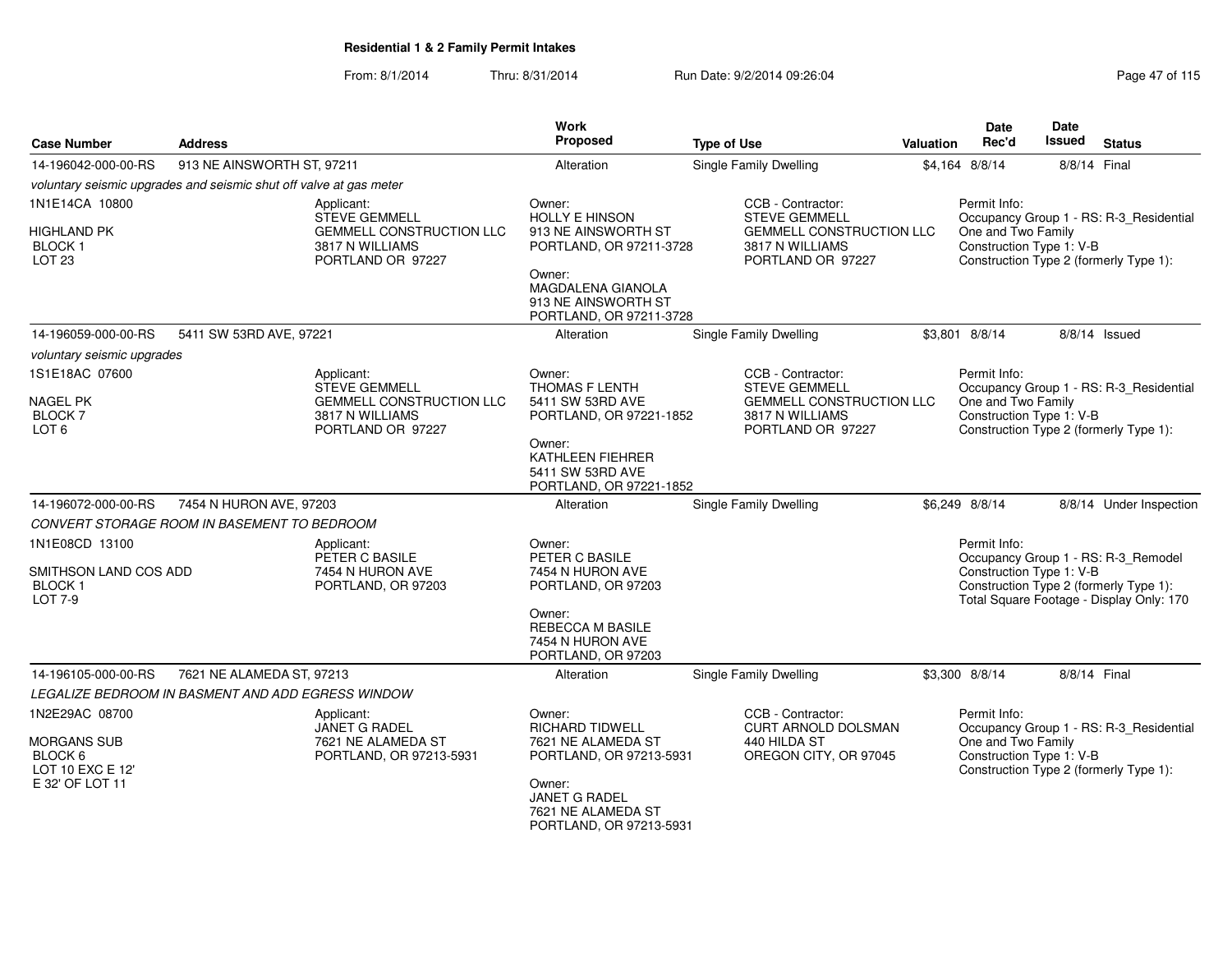| <b>Case Number</b>                                                                     | <b>Address</b>               |                                                                                                           | <b>Work</b><br><b>Proposed</b>                                                                                                                                              | <b>Type of Use</b> |                                                                                                                                 | Valuation | Date<br>Rec'd                                                                            | Date<br>Issued | <b>Status</b>                                                                     |
|----------------------------------------------------------------------------------------|------------------------------|-----------------------------------------------------------------------------------------------------------|-----------------------------------------------------------------------------------------------------------------------------------------------------------------------------|--------------------|---------------------------------------------------------------------------------------------------------------------------------|-----------|------------------------------------------------------------------------------------------|----------------|-----------------------------------------------------------------------------------|
| 14-196353-000-00-RS                                                                    | 2810 NE 32ND AVE, 97212      |                                                                                                           | Alteration                                                                                                                                                                  |                    | <b>Single Family Dwelling</b>                                                                                                   |           | \$1,500 8/11/14                                                                          | 8/11/14 Final  |                                                                                   |
|                                                                                        |                              | <b>VOLUNTARY SEISMIC STRENGTHENING AT INTERIOR PERIMETER OF BASEMENT</b>                                  |                                                                                                                                                                             |                    |                                                                                                                                 |           |                                                                                          |                |                                                                                   |
| 1N1E25BD 13900                                                                         |                              | Applicant:<br>MIKE ROSE CONTRACTING LLC                                                                   | Owner:<br><b>JESSICA M MONSEY</b>                                                                                                                                           |                    | CCB - Contractor:<br>MIKE ROSE CONTRACTING LLC                                                                                  |           | Permit Info:                                                                             |                | Occupancy Group 1 - RS: R-3_Residential                                           |
| WAYNEWOOD<br>LOT D&G                                                                   |                              | 3543 SE FRANKLIN ST<br>PORTLAND, OR 97202                                                                 | 2810 NE 32ND AVE<br>PORTLAND, OR 97212                                                                                                                                      |                    | 3543 SE FRANKLIN ST<br>PORTLAND, OR 97202                                                                                       |           | One and Two Family<br>Construction Type 1: V-B<br>Construction Type 2 (formerly Type 1): |                |                                                                                   |
| 14-196435-000-00-RS                                                                    | 2016 SE 47TH AVE, 97215      |                                                                                                           | Alteration                                                                                                                                                                  |                    | <b>Single Family Dwelling</b>                                                                                                   |           | \$2,800 8/11/14                                                                          | 8/11/14 Final  |                                                                                   |
|                                                                                        |                              | REMOVE EXISTING BEDROOM WINDOW AND REPLACE WITH SLIDING GLASS DOOR                                        |                                                                                                                                                                             |                    |                                                                                                                                 |           |                                                                                          |                |                                                                                   |
| 1S2E06CA 26300<br><b>FAILING ADD</b><br>BLOCK <sub>9</sub><br>LOT 1&2 TL 26300         |                              | Applicant:<br>FIRST CLASS IMPROVEMENTS LL( MARGARET F WEDDELL<br>710 SE 7TH ST<br>GRESHAM, OR 97080       | Owner:<br>2335 SE 55TH AVE<br>PORTLAND, OR 97215-3929                                                                                                                       |                    | CCB - Contractor:<br>FIRST CLASS IMPROVEMENTS LL( Occupancy Group 1 - RS: R-3_Residential<br>710 SE 7TH ST<br>GRESHAM, OR 97080 |           | Permit Info:<br>One and Two Family<br>Construction Type 1: V-B                           |                | Construction Type 2 (formerly Type 1):                                            |
| 14-196498-000-00-RS                                                                    | 1415 NE 63RD AVE, 97213      |                                                                                                           | Alteration                                                                                                                                                                  |                    | <b>Single Family Dwelling</b>                                                                                                   |           | \$6,750 8/11/14                                                                          |                | 8/11/14 Under Inspection                                                          |
|                                                                                        |                              | SOAR INSTALLATION, 3.06kW PV SYSTEM ON ROOFTOP, NON-PRESCRIPTIVE                                          |                                                                                                                                                                             |                    |                                                                                                                                 |           |                                                                                          |                |                                                                                   |
| 1N2E32BB 01600<br><b>NORTH VALE</b><br><b>BLOCK1</b><br>LOT <sub>3</sub>               |                              | Applicant:<br><b>MELISSA BENTLEY</b><br>SOLAR CITY CORPORATION<br>6132 NE 112TH AVE<br>PORTLAND, OR 97220 | Owner:<br><b>PAULINE A TUMA</b><br>1415 NE 63RD AVE<br>PORTLAND, OR 97213-4907                                                                                              |                    | CCB - Contractor:<br>SOLARCITY CORPORATION<br>6132 NE 112th AVE<br>PORTLAND, OR 97220                                           |           | Permit Info:<br>One and Two Family<br>Construction Type 1: V-B                           |                | Occupancy Group 1 - RS: R-3_Residential<br>Construction Type 2 (formerly Type 1): |
| 14-196521-000-00-RS                                                                    | 3735 SW BRIDLEMILE LN, 97221 |                                                                                                           | Alteration                                                                                                                                                                  |                    | Single Family Dwelling                                                                                                          |           | \$6.750 8/11/14                                                                          | 8/11/14 Final  |                                                                                   |
|                                                                                        |                              | SOLAR INSTALLATION, 5.355 kW PV SYSTEM ON ROOFTOP, NON-PRESCIPTIVE                                        |                                                                                                                                                                             |                    |                                                                                                                                 |           |                                                                                          |                |                                                                                   |
| 1S1E08CD 01000<br><b>BRIDLEMILE</b><br>BLOCK 16<br>NLY 2' OF LOT 1<br>LOT 2 EXC NLY 2' |                              | Applicant:<br><b>MELISSA BENTLEY</b><br>SOLAR CITY CORPORATION<br>6132 NE 112TH AVE<br>PORTLAND, OR 97220 | Owner:<br><b>STEFAN LANKER</b><br>3735 SW BRIDLEMILE LN<br>PORTLAND, OR 97221-4040<br>Owner:<br><b>FRANZISKA RUCHTI</b><br>3735 SW BRIDLEMILE LN<br>PORTLAND, OR 97221-4040 |                    | CCB - Contractor:<br>SOLARCITY CORPORATION<br>6132 NE 112th AVE<br>PORTLAND, OR 97220                                           |           | Permit Info:<br>One and Two Family<br>Construction Type 1: V-B                           |                | Occupancy Group 1 - RS: R-3_Residential<br>Construction Type 2 (formerly Type 1): |
| 14-196539-000-00-RS                                                                    | 2229 N FARRAGUT ST, 97217    |                                                                                                           | Alteration                                                                                                                                                                  |                    | Single Family Dwelling                                                                                                          |           | \$400 8/13/14                                                                            | 8/13/14 Issued |                                                                                   |
|                                                                                        |                              | REMOVE ENCLOSED FRONT PORCH AND REMOVE ENCLOSED REAR COVERED PATIO                                        |                                                                                                                                                                             |                    |                                                                                                                                 |           |                                                                                          |                |                                                                                   |
| 1N1E09DC 11900                                                                         |                              | Applicant:<br><b>WILLIAM LEWIS CARVER</b>                                                                 | Owner:<br><b>WILLIAM CARVER</b>                                                                                                                                             |                    | CCB - Contractor:<br><b>WILLIAM LEWIS CARVER</b>                                                                                |           | Permit Info:                                                                             |                | Occupancy Group 1 - RS: R-3_Residential                                           |
| <b>KENTON</b><br>BLOCK 33<br>E 50' OF LOT 5-8                                          |                              | 1521 N JANTZEN AVE #328<br>PORTLAND, OR 97217                                                             | 1521 N JANTZEN AVE #328<br>PORTLAND, OR 97217                                                                                                                               |                    | 1521 N JANTZEN AVE #328<br>PORTLAND, OR 97217                                                                                   |           | One and Two Family<br>Construction Type 1: V-B                                           |                | Construction Type 2 (formerly Type 1):                                            |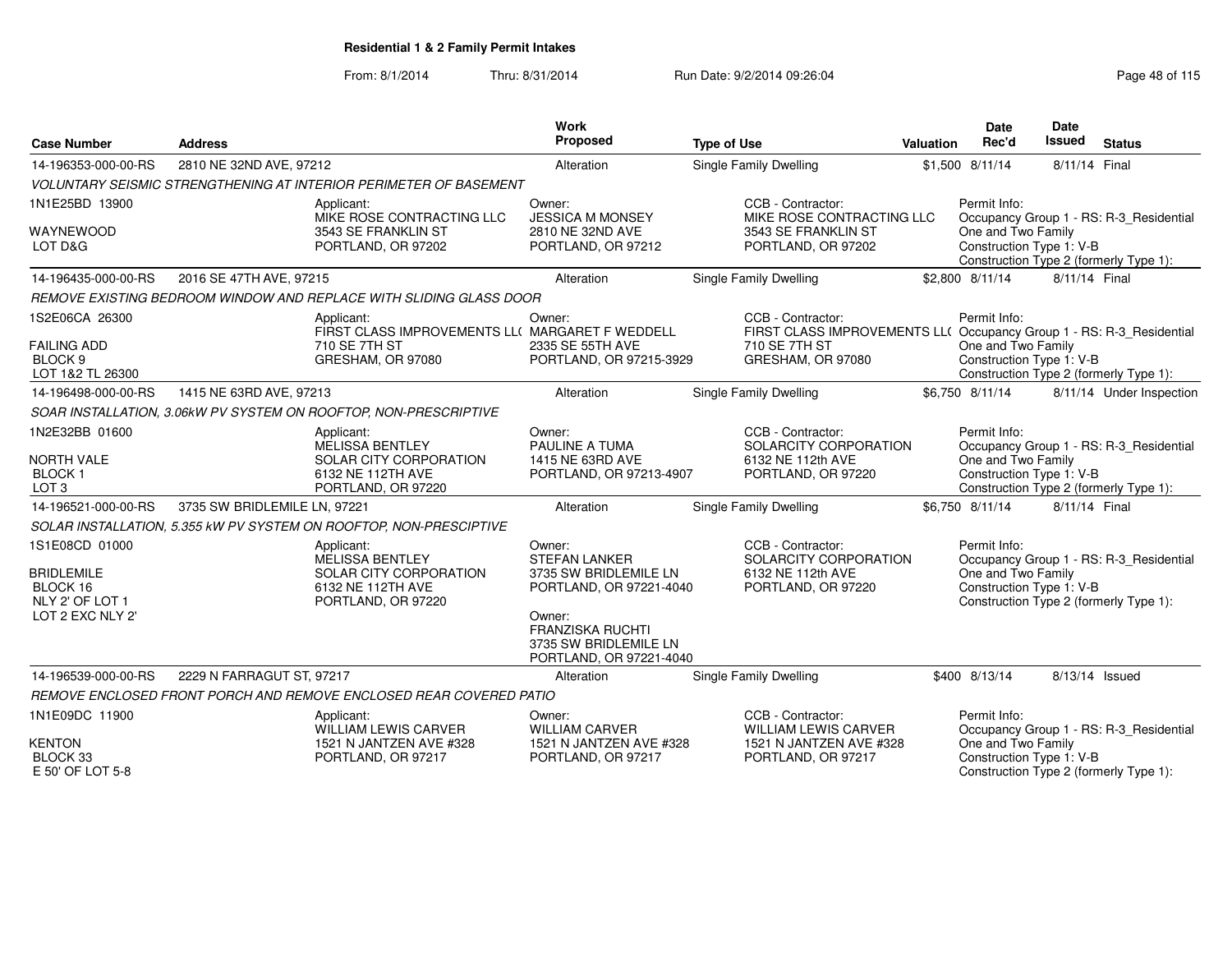| <b>Case Number</b>                                                 | <b>Address</b>             |                                                                                                                                        | <b>Work</b><br>Proposed                                                 | <b>Type of Use</b>                                                      | Valuation         | <b>Date</b><br>Rec'd                           | <b>Date</b><br>Issued | <b>Status</b>                           |
|--------------------------------------------------------------------|----------------------------|----------------------------------------------------------------------------------------------------------------------------------------|-------------------------------------------------------------------------|-------------------------------------------------------------------------|-------------------|------------------------------------------------|-----------------------|-----------------------------------------|
| 14-196655-000-00-RS                                                | 1626 SE KNAPP ST, 97202    |                                                                                                                                        | Alteration                                                              | Single Family Dwelling                                                  |                   | \$2,826 8/11/14                                | 8/11/14 Final         |                                         |
| voluntary seismic upgrades and seismic shut off valve at gas meter |                            |                                                                                                                                        |                                                                         |                                                                         |                   |                                                |                       |                                         |
| 1S1E23AC 08100                                                     |                            | Applicant:<br>STEVE GEMMELL                                                                                                            | Owner:<br>ERIC M WOLDRIDGE                                              | CCB - Contractor:<br><b>STEVE GEMMELL</b>                               |                   | Permit Info:                                   |                       | Occupancy Group 1 - RS: R-3_Residential |
| CITY VIEW PK ADD & NO 2<br>BLOCK 14<br><b>LOT 12</b>               |                            | <b>GEMMELL CONSTRUCTION LLC</b><br>3817 N WILLIAMS<br>PORTLAND OR 97227                                                                | 1626 SE KNAPP ST<br>PORTLAND, OR 97202                                  | <b>GEMMELL CONSTRUCTION LLC</b><br>3817 N WILLIAMS<br>PORTLAND OR 97227 |                   | One and Two Family<br>Construction Type 1: V-B |                       | Construction Type 2 (formerly Type 1):  |
|                                                                    |                            |                                                                                                                                        | Owner:<br>MARVA E WOLDRIDGE<br>1626 SE KNAPP ST<br>PORTLAND, OR 97202   |                                                                         |                   |                                                |                       |                                         |
| 14-196741-000-00-RS                                                | 4640 SW WATER AVE, 97201   |                                                                                                                                        | Alteration                                                              | Single Family Dwelling                                                  |                   | \$8,000 8/14/14                                | 8/14/14 Issued        |                                         |
|                                                                    |                            | REPLACE WINDOW WITH NEW FRENCH DOORS AND BUILD NEW DECK WITH STAIRS. REPLACE POSTS AT EAST SIDE OF PORCH WITH FIRE WALL.               |                                                                         |                                                                         |                   |                                                |                       |                                         |
| 1S1E15BA 04700                                                     |                            | Applicant:<br>ERIKA A BYERS                                                                                                            | Owner:<br><b>M JR BYERS</b>                                             |                                                                         |                   | Permit Info:                                   |                       | Occupancy Group 1 - RS: R-3_Residential |
| PORTLAND HMSTD<br>SUB OF LOT 2<br>BLOCK 4                          |                            | 4640 SW WATER AVE<br>PORTLAND, OR 97239-4032                                                                                           | 4640 SW WATER AVE<br>PORTLAND, OR 97239-4032                            |                                                                         |                   | One and Two Family<br>Construction Type 1: V-B |                       | Construction Type 2 (formerly Type 1):  |
| LOT <sub>6</sub>                                                   |                            |                                                                                                                                        | Owner:<br>ERIKA A BYERS<br>4640 SW WATER AVE<br>PORTLAND, OR 97239-4032 |                                                                         |                   |                                                |                       |                                         |
| 14-196863-000-00-RS                                                | 916 SW DAVENPORT ST, 97201 |                                                                                                                                        | Alteration                                                              | <b>Single Family Dwelling</b>                                           | \$120,000 8/11/14 |                                                |                       | <b>Under Review</b>                     |
| <b>BASEMENT REMODEL</b>                                            |                            | - CREATE WET BAR. WINE CELLAR. REDUCE LAUNDRY AREA. NEW EGRESS WINDOW FOR GUEST BEDROOM. MEDIA ROOM WITH NEW EGRESS WINDOW: MAIN FLOOR |                                                                         |                                                                         |                   |                                                |                       |                                         |
| 1S1E04DC 08200                                                     |                            | Applicant:<br><b>IGNACIO MORA</b>                                                                                                      | Owner:<br>CREO PROPERTIES LLC                                           | CCB - Contractor:<br><b>IGNACIO MORA</b>                                |                   | Permit Info:                                   |                       | Occupancy Group 1 - RS: R-3_Residential |
| <b>ROBINSON &amp; PLAT 2</b><br>LOT 25&26 TL 8200                  |                            | <b>MAYUCHI CAPITAL LLC</b><br>PO BOX 20275<br>PORTLAND OR 97294                                                                        | PO BOX 20926<br>PORTLAND, OR 97294-0926                                 | <b>MAYUCHI CAPITAL LLC</b><br>PO BOX 20275<br>PORTLAND OR 97294         |                   | One and Two Family<br>Construction Type 1: V-B |                       | Construction Type 2 (formerly Type 1):  |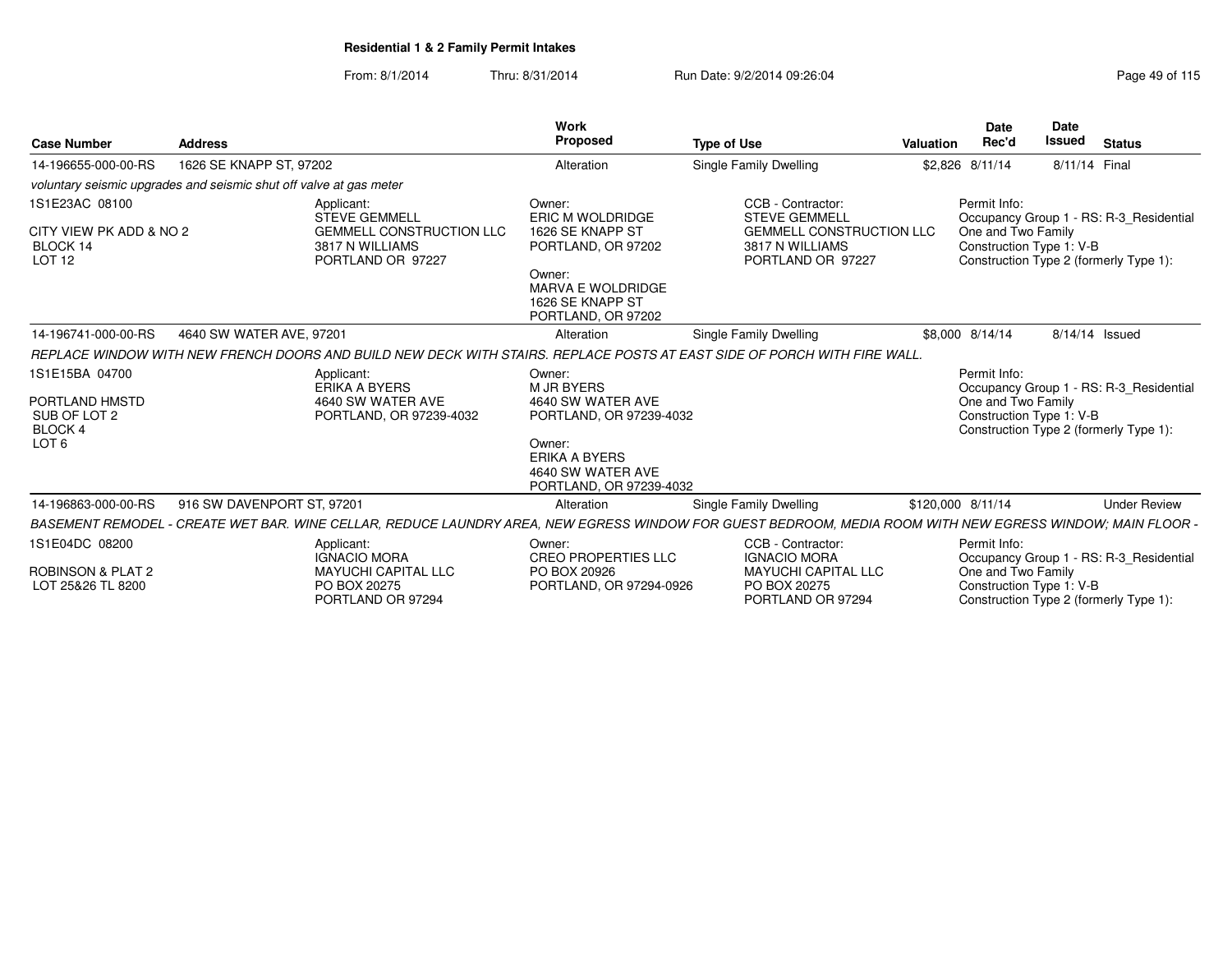From: 8/1/2014Thru: 8/31/2014 Run Date: 9/2/2014 09:26:04 Run Date: 9/2/2014 09:26:04

| <b>Case Number</b>                                                 | <b>Address</b>                                                                                                                                             | Work<br>Proposed                                                                                                                                        | <b>Type of Use</b>                                                                                                                                                                                                                                                                                                                 | Date<br>Rec'd<br>Valuation         | Date<br>Issued                                                     | Status                                                                            |
|--------------------------------------------------------------------|------------------------------------------------------------------------------------------------------------------------------------------------------------|---------------------------------------------------------------------------------------------------------------------------------------------------------|------------------------------------------------------------------------------------------------------------------------------------------------------------------------------------------------------------------------------------------------------------------------------------------------------------------------------------|------------------------------------|--------------------------------------------------------------------|-----------------------------------------------------------------------------------|
| 14-197686-000-00-RS                                                | 2622 SE 23RD AVE, 97202                                                                                                                                    | Alteration                                                                                                                                              | <b>Single Family Dwelling</b>                                                                                                                                                                                                                                                                                                      | \$30,000 8/13/14                   |                                                                    | 8/15/14 Under Inspection                                                          |
|                                                                    | LOWER BASEMENT FLOOR PER ENGINEERING, CONVERT BASEMENT TO HABITABLE SPACE INCLUDING TWO BEDROOMS, FAMILY ROOM AND FULL BATHROOM. (2) TOILETS TOTAL         |                                                                                                                                                         |                                                                                                                                                                                                                                                                                                                                    |                                    |                                                                    |                                                                                   |
| 1S1E11AA 07800<br><b>HENRYS ADD</b><br>BLOCK 5<br>LOT <sub>2</sub> | Applicant:<br><b>MIKE ANDERSON</b><br>CDC CONSTRUCTION LLC<br>PO BOX 186768<br>Portland.OR 97286                                                           | Owner:<br><b>SARA M WALSH</b><br>2622 SE 23RD AVE<br>PORTLAND, OR 97202-1211<br>Owner:<br>DANIEL P WALSH<br>2622 SE 23RD AVE<br>PORTLAND, OR 97202-1211 | CCB - Contractor:<br>BOYLES ELECTRIC INC<br>PO BOX 1227<br><b>BORING, OR 97009</b><br>CCB - Contractor:<br><b>CONNECT PLUMBING</b><br>16023 S WINDY CITY RD<br>MULINO OR 97042<br>CCB - Contractor:<br>MORGAN HEATING & COOLING IN<br>PO BOX 630<br>GRESHAM OR 97030<br>CCB - Contractor:<br>MIKE ANDERSON<br>CDC CONSTRUCTION LLC | Permit Info:<br>One and Two Family | Construction Type 1: V-B<br>Construction Type 2 (formerly Type 1): | Occupancy Group 1 - RS: R-3 Residential                                           |
| 14-197687-000-00-RS                                                | 2320 SE LADD AVE, 97214                                                                                                                                    | Alteration                                                                                                                                              | PO BOX 186768<br>Portland, OR 97286<br><b>Single Family Dwelling</b>                                                                                                                                                                                                                                                               | \$25,000 8/13/14                   | 8/18/14 Issued                                                     |                                                                                   |
|                                                                    | REMODEL EXISTING MAIN FLOOR BATHROOM.  REMOVE EXISTING ALUMINUM FRAME WINDOW AND REPLACE WITH  WOOD TRANSOM WINDOW.                                        |                                                                                                                                                         |                                                                                                                                                                                                                                                                                                                                    |                                    |                                                                    |                                                                                   |
| 1S1E02DC 02800<br>LADDS ADD<br>BLOCK 28<br>LOT <sub>13</sub>       | Applicant:<br>15530 SE FRANCIS ST<br>PORTLAND, OR 97236                                                                                                    | Owner:<br>WINNINGHAM CONSTRUCTION LLI LAURA L NELSON<br>2320 SE LADD AVE<br>PORTLAND, OR 97214-5425                                                     | CCB - Contractor:<br>WINNINGHAM CONSTRUCTION LLI Occupancy Group 1 - RS: R-3_Residential<br>15530 SE FRANCIS ST<br>PORTLAND, OR 97236                                                                                                                                                                                              | Permit Info:<br>One and Two Family | Construction Type 1: V-B<br>Construction Type 2 (formerly Type 1): |                                                                                   |
| 14-197701-000-00-RS                                                | 3207 NE 11TH AVE, 97212                                                                                                                                    | Alteration                                                                                                                                              | <b>Single Family Dwelling</b>                                                                                                                                                                                                                                                                                                      | \$40,000 8/14/14                   | 8/14/14 Issued                                                     |                                                                                   |
|                                                                    | CONVERT BASEMENT TO LIVING SPACE, INCLUDES FAMILY ROOM, BATHROOM, BEDROOM WITH EGRESS WINDOW, LAUNDRY AREA AND STORAGE; MAIN FLOOR REMODEL KITCHEN; CHANGE |                                                                                                                                                         |                                                                                                                                                                                                                                                                                                                                    |                                    |                                                                    |                                                                                   |
| 1N1E26BA 09200<br><b>IRVINGTON</b><br>BLOCK 97<br>LOT <sub>5</sub> | Applicant:<br><b>BOB STEELE</b><br><b>DESIGN INTELLIGENCE</b><br>3013 SE WASHOUGAL RIVER RD<br>WASHOUGAL, WA 9867                                          | Owner:<br>JOHN H SR FRAZIER<br>935 N WEBSTER ST<br>PORTLAND, OR 97217                                                                                   | CCB - Contractor:<br><b>WILDE PROPERTIES INC</b><br>3735 SE CLAY STE 204<br>PORTLAND, OR 97214                                                                                                                                                                                                                                     | Permit Info:<br>One and Two Family | Construction Type 1: V-B                                           | Occupancy Group 1 - RS: R-3_Residential<br>Construction Type 2 (formerly Type 1): |
| 14-197742-000-00-RS                                                | 6520 NE WYGANT ST                                                                                                                                          | Alteration                                                                                                                                              | <b>Single Family Dwelling</b>                                                                                                                                                                                                                                                                                                      | \$2,500 8/13/14                    | 8/13/14 Issued                                                     |                                                                                   |
|                                                                    | VOLUNTARY SEISMIC STRENGTHENING AT INTERIOR PERIMETER OF FOUNDATION                                                                                        |                                                                                                                                                         |                                                                                                                                                                                                                                                                                                                                    |                                    |                                                                    |                                                                                   |
| 1N2E20BC 04501<br>PARTITION PLAT 2000-156<br>LOT <sub>1</sub>      | Applicant:<br><b>ERIKA ALTENHOFEN</b><br><b>NEIL KELLY</b><br>804 N ALBERTA ST<br>PORTLAND, OR 97217                                                       | Owner:<br>JOHN P WASIUTYNSKI<br>6520 NE WYGANT ST<br>PORTLAND, OR 97218-3158<br>Owner:<br><b>LARA P WASIUTYNSKI</b><br>6520 NE WYGANT ST                | CCB - Contractor:<br>NEIL KELLY CO INC<br>804 N ALBERTA ST<br>PORTLAND, OR 97217-2693                                                                                                                                                                                                                                              | Permit Info:<br>One and Two Family | Construction Type 1: V-B<br>Construction Type 2 (formerly Type 1): | Occupancy Group 1 - RS: R-3_Residential                                           |

PORTLAND, OR 97218-3158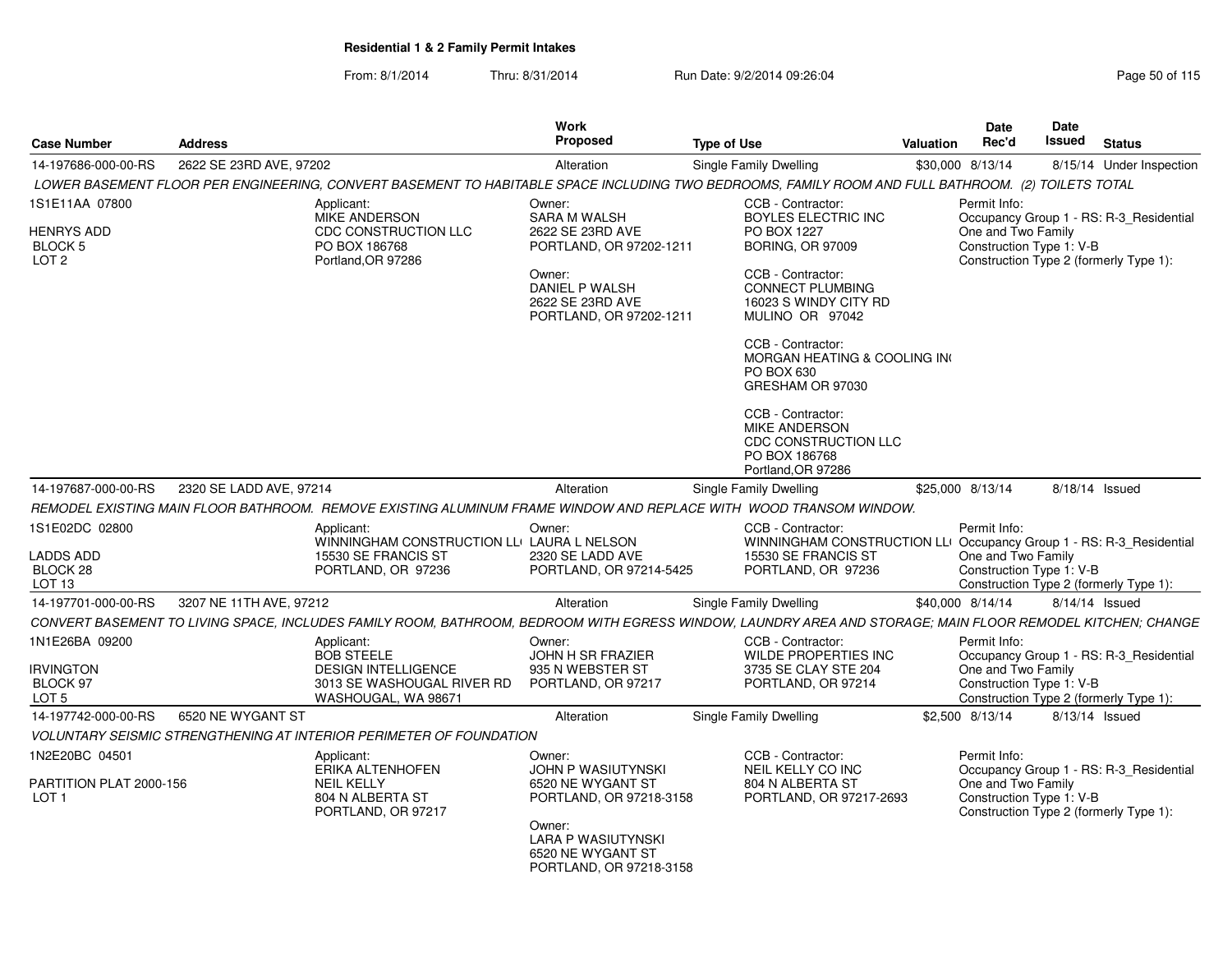| <b>Case Number</b>                                                              | <b>Address</b>                                  |                                                                                                                                                                        | Work<br><b>Proposed</b>                                                                                                     | <b>Type of Use</b>                  | Valuation                                                                                             | <b>Date</b><br>Rec'd                                                                                                                        | <b>Date</b><br><b>Issued</b> | <b>Status</b>                           |
|---------------------------------------------------------------------------------|-------------------------------------------------|------------------------------------------------------------------------------------------------------------------------------------------------------------------------|-----------------------------------------------------------------------------------------------------------------------------|-------------------------------------|-------------------------------------------------------------------------------------------------------|---------------------------------------------------------------------------------------------------------------------------------------------|------------------------------|-----------------------------------------|
| 14-197810-000-00-RS                                                             | 3249 SE FRANCIS ST, 97202                       |                                                                                                                                                                        | Alteration                                                                                                                  | Single Family Dwelling              |                                                                                                       | \$1,000 8/20/14                                                                                                                             | 8/20/14 Final                |                                         |
|                                                                                 | <b>REMOVE STORAGE BUMP OUT AT REAR OF HOUSE</b> |                                                                                                                                                                        |                                                                                                                             |                                     |                                                                                                       |                                                                                                                                             |                              |                                         |
| 1S1E12CA 06300<br><b>COOPERS ADD</b><br>BLOCK <sub>2</sub><br>E 1/2 OF LOT 9&10 |                                                 | Applicant:<br><b>KEVIN PARTAIN</b><br><b>URBAN VISIONS</b><br>223 NE 56TH AVE<br>PORTLAND OR 97213                                                                     | Owner:<br><b>JACK B MAJORS</b><br>P O BOX 1749<br>CLACKAMAS, OR 97015                                                       | CCB - Contractor:                   | <b>EDUARD SHTOGRIN</b><br>ROYAL CUSTOM HOMES INC.<br>13543 SE WILLINGHAM COURT<br>CLACKAMAS, OR 97015 | Permit Info:<br>One and Two Family<br>Construction Type 1: V-B<br>Construction Type 2 (formerly Type 1):                                    |                              | Occupancy Group 1 - RS: R-3_Residential |
| 14-197854-000-00-RS                                                             | 4032 SE OGDEN ST - Unit A, 97202                |                                                                                                                                                                        | Alteration                                                                                                                  | Single Family Dwelling              |                                                                                                       | \$32,500 8/13/14                                                                                                                            | 8/13/14 Issued               |                                         |
|                                                                                 |                                                 | CONVERT ATTACHED 2-STORY GARAGE TO ACCESSORY DWELLING UNIT; BUILD NEW STAIRS, NEW INTEROR WALLS. Mechanical, Electrical and Plumbing permits to be obtained separately |                                                                                                                             |                                     |                                                                                                       |                                                                                                                                             |                              |                                         |
| 1S1E24AD 03900                                                                  |                                                 | Applicant:<br>ERIK P PIPER<br>4032 SE OGDEN ST<br>PORTLAND, OR 97202-7833                                                                                              | Owner:<br>ERIK P PIPER<br>4032 SE OGDEN ST<br>PORTLAND, OR 97202-7833                                                       |                                     |                                                                                                       | Permit Info:<br>One and Two Family<br>Construction Type 1: V-B<br>Construction Type 2 (formerly Type 1):<br>Number of New Dwelling Units: 1 |                              | Occupancy Group 1 - RS: R-3_Residential |
| 14-197935-000-00-RS                                                             | 6316 N VILLARD AVE, 97217                       |                                                                                                                                                                        | Alteration                                                                                                                  | Single Family Dwelling              |                                                                                                       | \$40,000 8/13/14                                                                                                                            | 8/29/14 Issued               |                                         |
| Dormer addition to existing roof structure.                                     |                                                 |                                                                                                                                                                        |                                                                                                                             |                                     |                                                                                                       |                                                                                                                                             |                              |                                         |
| 1N1E16CA 08900                                                                  |                                                 | Applicant:<br><b>RICHARD DIXION</b>                                                                                                                                    | Owner:<br><b>LYNN Y PALENSKY</b>                                                                                            | CCB - Contractor:<br>RICHARD DIXION |                                                                                                       | Permit Info:                                                                                                                                |                              | Occupancy Group 1 - RS: R-3_Residential |
| WILLAMETTE<br>BLOCK 17<br><b>LOT 13</b>                                         |                                                 | DIXON REMODELING &<br><b>RESTORATION</b><br>8050 SE 13TH SUITE 104<br>PORTLAND OR 97202                                                                                | 6316 N VILLARD AVE<br>PORTLAND, OR 97217-4045<br>Owner:<br>PHILLIP C TRASK<br>6316 N VILLARD AVE<br>PORTLAND, OR 97217-4045 | <b>RESTORATION</b>                  | DIXON REMODELING &<br>8050 SE 13TH SUITE 104<br>PORTLAND OR 97202                                     | One and Two Family<br>Construction Type 1: V-B<br>Construction Type 2 (formerly Type 1):                                                    |                              |                                         |
| 14-197937-000-00-RS                                                             | 6905 SE 21ST AVE, 97202                         |                                                                                                                                                                        | Alteration                                                                                                                  | Single Family Dwelling              |                                                                                                       | \$4,700 8/13/14                                                                                                                             |                              | 8/13/14 Under Inspection                |
|                                                                                 |                                                 | RAISE HEADER BETWEEN KITCHEN AND NOOK UP INTO THE JOISTS OF THE CEILING                                                                                                |                                                                                                                             |                                     |                                                                                                       |                                                                                                                                             |                              |                                         |
| 1S1E23AA 07500                                                                  |                                                 | Applicant:<br><b>ANDREW KROGER</b>                                                                                                                                     | Owner:<br><b>JEAN PACEWIC</b>                                                                                               | CCB - Contractor:                   | C & S QUALITY HOMECARE &                                                                              | Permit Info:                                                                                                                                |                              | Occupancy Group 1 - RS: R-3_Residential |
| WESTMORELAND<br>BLOCK <sub>27</sub><br><b>LOT 15</b>                            |                                                 | 6905 SE 21ST AVE<br>PORTLAND, OR 97202-5649                                                                                                                            | 6905 SE 21ST AVE<br>PORTLAND, OR 97202-5649                                                                                 | <b>REPAIR INC</b><br>PO BOX 82512   | PORTLAND, OR 972820512                                                                                | One and Two Family<br>Construction Type 1: V-B                                                                                              |                              | Construction Type 2 (formerly Type 1):  |
|                                                                                 |                                                 |                                                                                                                                                                        | Owner:<br><b>ANDREW KROGER</b><br>6905 SE 21ST AVE<br>PORTLAND, OR 97202-5649                                               |                                     |                                                                                                       |                                                                                                                                             |                              |                                         |
| 14-197988-000-00-RS                                                             | 2316 NE AINSWORTH ST, 97211                     |                                                                                                                                                                        | Alteration                                                                                                                  | <b>Single Family Dwelling</b>       |                                                                                                       | \$20,000 8/14/14                                                                                                                            |                              | 8/14/14 Under Inspection                |
|                                                                                 |                                                 | CONVERT BASEMENT TO LIVING SPACE, NEW WALL TO CREATE LIVING AREA, CLOSET, NEW EGRESS WINDOW, INSULATE AND FURR OUT WALLS                                               |                                                                                                                             |                                     |                                                                                                       |                                                                                                                                             |                              |                                         |
| 1N1E14DD 04600<br><b>IRVINGTON PK</b><br>BLOCK 13<br>LOT 3&4                    |                                                 | Applicant:<br>REDFISH CONTRACTORS, LLC.<br>P.O. BOX 13176<br>PORTLAND, OR 97213                                                                                        | Owner:<br>NICHOLAS A THEDE<br>2316 NE AINSWORTH ST<br>PORTLAND, OR 97211                                                    | CCB - Contractor:<br>P.O. BOX 13176 | REDFISH CONTRACTORS, LLC.<br>PORTLAND, OR 97213                                                       | Permit Info:<br>One and Two Family<br>Construction Type 1: V-B<br>Construction Type 2 (formerly Type 1):                                    |                              | Occupancy Group 1 - RS: R-3 Residential |
|                                                                                 |                                                 |                                                                                                                                                                        | Owner:<br><b>STACEY K ELWOOD</b><br>2316 NE AINSWORTH ST<br>PORTLAND, OR 97211                                              | CCB - Contractor:<br>421 C STREET   | PRESTIGE ELECTRIC LLC<br>WASHOUGAL, WA 98671                                                          |                                                                                                                                             |                              |                                         |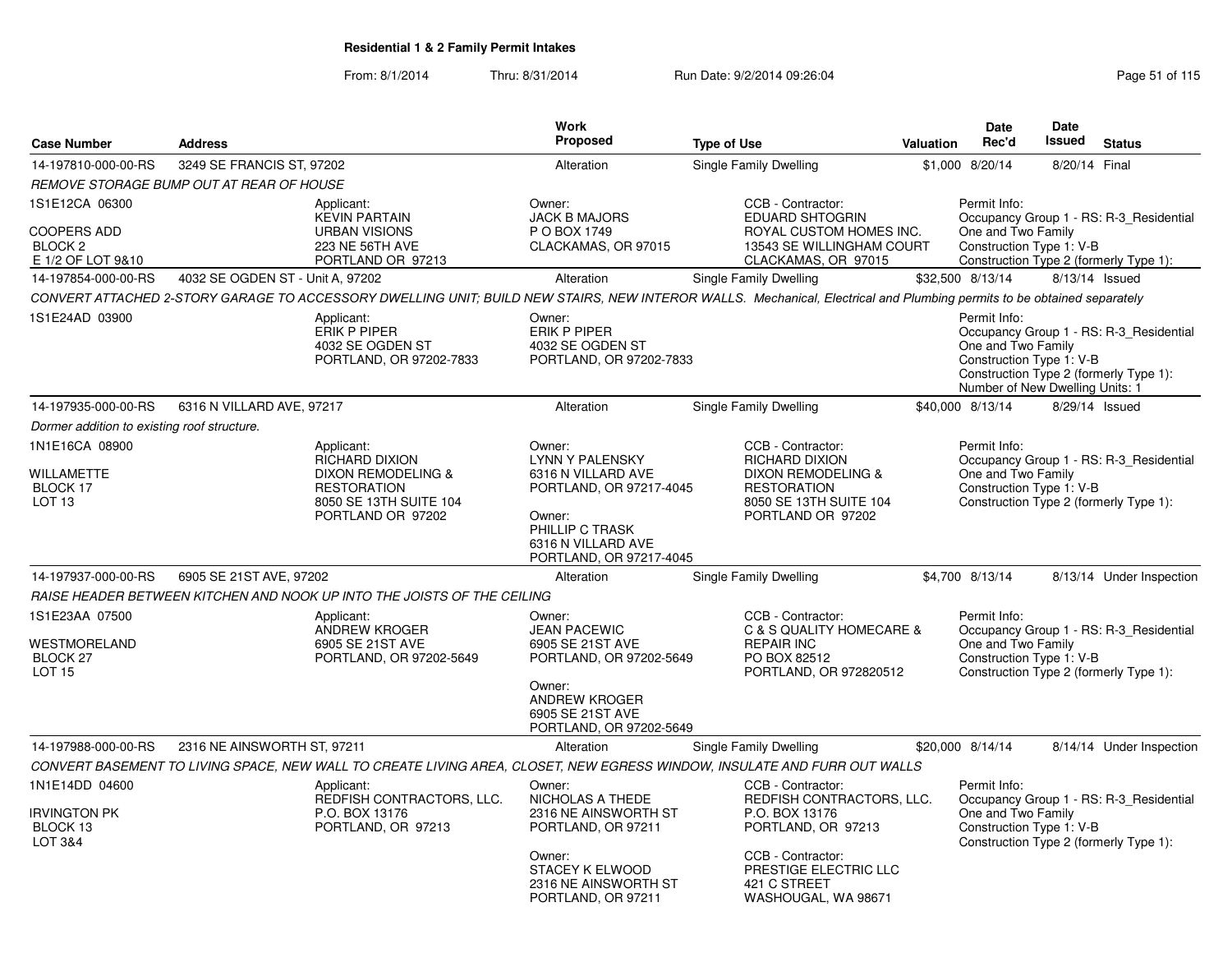From: 8/1/2014

| <b>Case Number</b>                                          | <b>Address</b>            |                                                                                                                                                             | <b>Work</b><br>Proposed                                                         | <b>Type of Use</b> |                                                                       | Valuation        | <b>Date</b><br>Rec'd                           | <b>Date</b><br><b>Issued</b> | <b>Status</b>                                                                      |
|-------------------------------------------------------------|---------------------------|-------------------------------------------------------------------------------------------------------------------------------------------------------------|---------------------------------------------------------------------------------|--------------------|-----------------------------------------------------------------------|------------------|------------------------------------------------|------------------------------|------------------------------------------------------------------------------------|
| 14-198005-000-00-RS                                         | 8739 SE KNAPP ST, 97266   |                                                                                                                                                             | Alteration                                                                      |                    | <b>Single Family Dwelling</b>                                         | \$3,000 8/13/14  |                                                | 8/13/14 Final                |                                                                                    |
|                                                             |                           | VOLUNTARY SEISMIC STRENGTHENING AT INTERIOR OF EXISTING FOUNDATION, CRAWLSPACE                                                                              |                                                                                 |                    |                                                                       |                  |                                                |                              |                                                                                    |
| 1S2E21BD 08600                                              |                           | Applicant:<br>WESLEY FRANK JOHNSON SR                                                                                                                       | Owner:<br>PCLT DEVELOPMENT LLC                                                  |                    | CCB - Contractor:<br><b>WESLEY FRANK JOHNSON SR</b>                   |                  | Permit Info:                                   |                              | Occupancy Group 1 - RS: R-3 Residential                                            |
| <b>HOLLYWOOD</b><br>E 50' OF W 110' OF S 100' OF LOT 19     |                           | 6106 NE RODNEY<br>PORTLAND, OR 972112558                                                                                                                    | 5288 N INTERSTATE AVE<br>PORTLAND, OR 97217-3767                                |                    | 6106 NE RODNEY<br>PORTLAND, OR 972112558                              |                  | One and Two Family<br>Construction Type 1: V-B |                              | Construction Type 2 (formerly Type 1):                                             |
| 14-198202-000-00-RS                                         | 3226 SE 8TH AVE, 97202    |                                                                                                                                                             | Alteration                                                                      |                    | <b>Single Family Dwelling</b>                                         | \$65,000 8/13/14 |                                                |                              | 8/13/14 Under Inspection                                                           |
|                                                             |                           | MAIN FLOOR REMODEL TO INCLUDE WALL RECONFIGURATION FOR KITCHEN REMODEL AND ADDITION OF HALF BATH ON MAIN FLOOR; NEW WALLS ON SECOND FLOOR FOR NEW MASTER BA |                                                                                 |                    |                                                                       |                  |                                                |                              |                                                                                    |
| 1S1E11BC 03100                                              |                           | Applicant:<br>MVL CONSTRUCTION INC                                                                                                                          | Owner:<br>MADELEINE N ANDERSON-CLARK MVL CONSTRUCTION INC                       |                    | CCB - Contractor:                                                     |                  | Permit Info:                                   |                              | Occupancy Group 1 - RS: R-3 Residential                                            |
| <b>BEACON HTS</b><br>BLOCK <sub>1</sub><br>LOT <sub>9</sub> |                           | 12042 SE SUNNYSIDE ROAD #397<br>CLACKAMAS, OR 97015                                                                                                         | 3226 SE 8TH AVE<br>PORTLAND, OR 97202-2507                                      |                    | 12042 SE SUNNYSIDE ROAD #397<br>CLACKAMAS, OR 97015                   |                  | One and Two Family<br>Construction Type 1: V-B |                              | Construction Type 2 (formerly Type 1):                                             |
| 14-198210-000-00-RS                                         | 5017 NE 32ND AVE, 97211   |                                                                                                                                                             | Alteration                                                                      |                    | <b>Single Family Dwelling</b>                                         | \$70,000 8/13/14 |                                                | 8/13/14 Issued               |                                                                                    |
|                                                             |                           | CONVERT BASEMENT TO HABITABLE SPACE BY ADDING A NEW BATHROOM AND REC ROOM; KITCHEN REMODEL ON MAIN FLOOR                                                    |                                                                                 |                    |                                                                       |                  |                                                |                              |                                                                                    |
| 1N1E24BA 18300                                              |                           | Applicant:<br><b>JAMES FINNELL</b>                                                                                                                          | Owner:<br>NATHAN B KENNEDY                                                      |                    | CCB - Contractor:<br>ARTISTIC ADVANTAGE LLC                           |                  | Permit Info:                                   |                              | Occupancy Group 1 - RS: R-3_Residential                                            |
| <b>FOXCHASE ADD</b><br>BLOCK 13<br>LOT <sub>7</sub>         |                           | ARTISTIC ADVANTAGE LLC<br>7952 SE MCBRIDE ST<br>PORTLAND, OR 97222                                                                                          | 5017 NE 32ND AVE<br>PORTLAND, OR 97211                                          |                    | 7952 SE MCBRIDE ST<br>PORTLAND, OR 97222                              |                  | One and Two Family<br>Construction Type 1: V-B |                              | Construction Type 2 (formerly Type 1):                                             |
|                                                             |                           |                                                                                                                                                             | Owner:<br>ALEXIS L SANDERS<br>5017 NE 32ND AVE<br>PORTLAND, OR 97211            |                    |                                                                       |                  |                                                |                              |                                                                                    |
| 14-198226-000-00-RS                                         | 8948 NE WYGANT ST, 97220  |                                                                                                                                                             | Alteration                                                                      |                    | <b>Single Family Dwelling</b>                                         | \$31,433 8/13/14 |                                                |                              | 8/13/14 Under Inspection                                                           |
|                                                             |                           | CONVERT PORTION OF BASEMENT TO LIVING SPACE WITH NEW BEDROOM AND NEW BATHROOM; NEW EGRESS WINDOW ON SOUTH SIDE                                              |                                                                                 |                    |                                                                       |                  |                                                |                              |                                                                                    |
| 1N2E21BD 09500                                              |                           | Applicant:<br><b>DAN COMFORT</b>                                                                                                                            | Owner:<br><b>DAN COMFORT</b>                                                    |                    |                                                                       |                  | Permit Info:                                   |                              | Occupancy Group 1 - RS: R-3_Residential                                            |
| ROSEWAY & PLAT 2<br>BLOCK 30<br>LOT <sub>5</sub>            |                           | 1963 N JANTZEN AVE<br>PORTLAND, OR 97217                                                                                                                    | 1963 N JANTZEN AVE<br>PORTLAND, OR 97217                                        |                    |                                                                       |                  | One and Two Family<br>Construction Type 1: V-B |                              | Construction Type 2 (formerly Type 1):<br>Total Square Footage - Display Only: 285 |
| 14-198330-000-00-RS                                         | 3828 NE ALAMEDA ST. 97212 |                                                                                                                                                             | Alteration                                                                      |                    | <b>Single Family Dwelling</b>                                         | \$82,000 8/14/14 |                                                |                              | $9/2/14$ Issued                                                                    |
|                                                             |                           | REMODEL KITCHEN. REMODEL MAIN FLOOR POWDER ROOM, AND BASEMENT BATHROOM. CONVERT SECOND FLOOR POWDER ROOM TO MASTER BATHROOM. NEW LAUNDRY IN BASEMEN         |                                                                                 |                    |                                                                       |                  |                                                |                              |                                                                                    |
| 1N1E25AA 10600<br><b>BEAUMONT</b>                           |                           | Applicant:<br><b>JASON PECK</b><br><b>ARTS &amp; CRAFTSMEN</b>                                                                                              | Owner:<br><b>JEFFREY C KING</b><br>3828 NE ALAMEDA ST                           |                    | CCB - Contractor:<br><b>JASON PECK</b><br><b>ARTS &amp; CRAFTSMEN</b> |                  | Permit Info:<br>One and Two Family             |                              | Occupancy Group 1 - RS: R-3_Residential                                            |
| BLOCK 48<br>LOT 4&5 TL 10600                                |                           | 4207 SE WOODSTOCK BLVD #1<br>PORTLAND OR 97206                                                                                                              | PORTLAND, OR 97212-2818                                                         |                    | 4207 SE WOODSTOCK BLVD #1<br>PORTLAND OR 97206                        |                  | Construction Type 1: V-B                       |                              | Construction Type 2 (formerly Type 1):                                             |
|                                                             |                           |                                                                                                                                                             | Owner:<br><b>JESSIE K KING</b><br>3828 NE ALAMEDA ST<br>PORTLAND, OR 97212-2818 |                    |                                                                       |                  |                                                |                              |                                                                                    |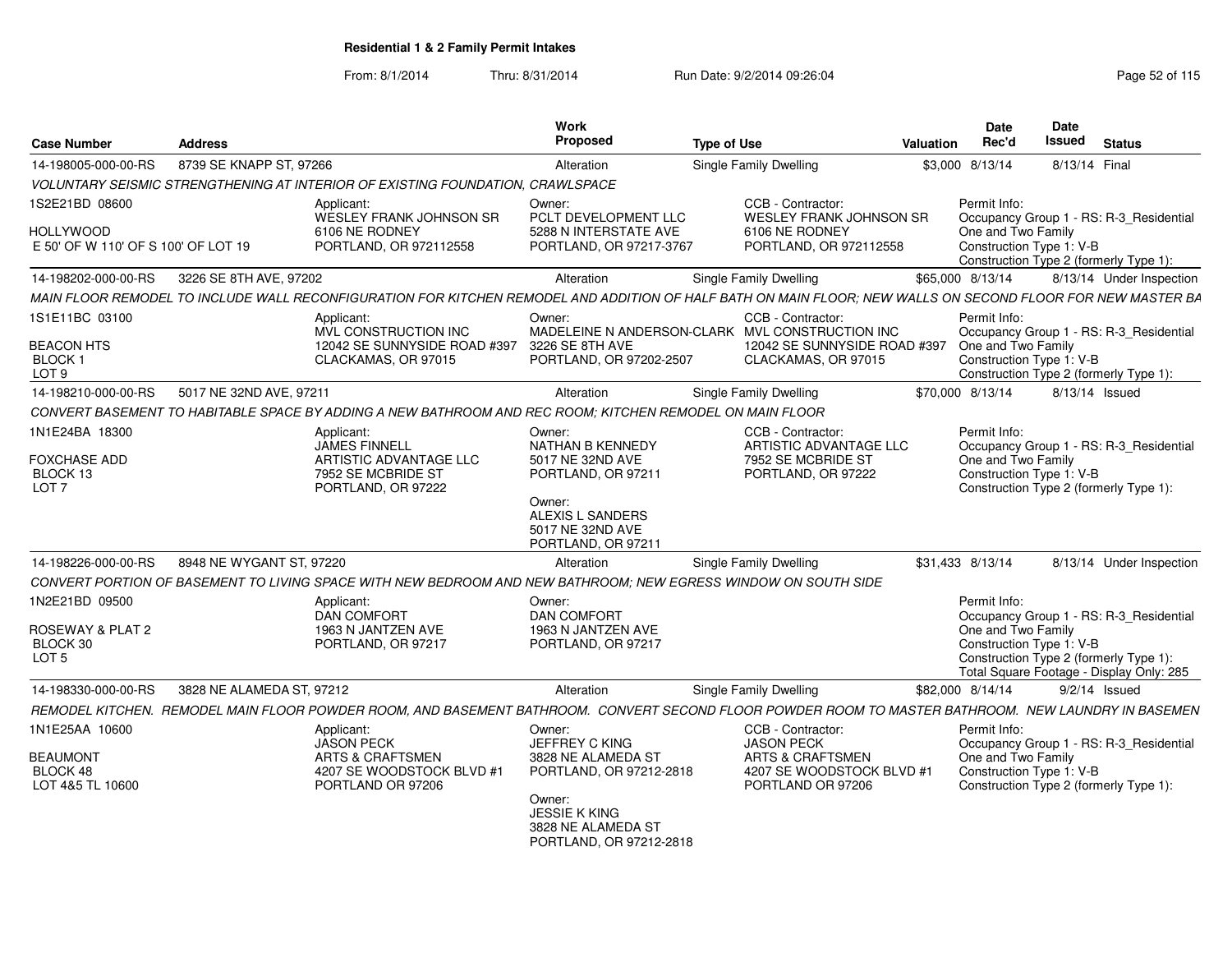| <b>Case Number</b>                                                  | <b>Address</b>                                                                                                                                                    | Work<br>Proposed                                                               | <b>Type of Use</b>                                                                     | Valuation        | <b>Date</b><br>Rec'd               | Date<br>Issued<br><b>Status</b>                                                                                                                       |
|---------------------------------------------------------------------|-------------------------------------------------------------------------------------------------------------------------------------------------------------------|--------------------------------------------------------------------------------|----------------------------------------------------------------------------------------|------------------|------------------------------------|-------------------------------------------------------------------------------------------------------------------------------------------------------|
| 14-198349-000-00-RS                                                 | 2724 NE 20TH AVE, 97212                                                                                                                                           | Alteration                                                                     | <b>Single Family Dwelling</b>                                                          | \$8,000 8/14/14  |                                    | 8/14/14 Under Inspection                                                                                                                              |
|                                                                     | ADD NEW EGRESS WINDOW TO UNFINISHED BASEMENT, INSULATE EXTERIOR WALL/****ADD 1 BRANCH CIRCUIT 8/15/14***/***ADD 1 UTILITY SINK 8/15/14***                         |                                                                                |                                                                                        |                  |                                    |                                                                                                                                                       |
| 1N1E26AD 09000<br><b>IRVINGTON</b><br>BLOCK 25<br>LOT <sub>13</sub> | Applicant:<br>STURN BUILDING LLC<br>4739 SE 37TH AVE<br>PORTLAND, OR 97202                                                                                        | Owner:<br><b>CYNTHIA PELLEY</b><br>2724 NE 20TH AVE<br>PORTLAND, OR 97212-3401 | CCB - Contractor:<br>STURN BUILDING LLC<br>4739 SE 37TH AVE<br>PORTLAND, OR 97202      |                  | Permit Info:                       | Occupancy Group 1 - RS: R-3_Remodel<br>Construction Type 1: V-B<br>Construction Type 2 (formerly Type 1):                                             |
|                                                                     |                                                                                                                                                                   | Owner:<br>MICHAEL PELLEY<br>2724 NE 20TH AVE<br>PORTLAND, OR 97212-3401        |                                                                                        |                  |                                    |                                                                                                                                                       |
| 14-198386-000-00-RS                                                 | 2815 NE 55TH AVE, 97213                                                                                                                                           | Alteration                                                                     | <b>Single Family Dwelling</b>                                                          | \$55,000 8/14/14 |                                    | 8/14/14 Issued                                                                                                                                        |
|                                                                     | CONVERT NEW 2ND FLOOR TO HABITABLE SPACE (2ND FLOOR ADDITION/STRUCTURAL WORK PERMITTED THROUGH FIR PROGRAM, SEE PERMIT 14-173089RS) PERMIT IS TO INSULATE AND F   |                                                                                |                                                                                        |                  |                                    |                                                                                                                                                       |
| 1N2E30AC 09700<br>ROSE CITY PK                                      | Applicant:<br>SKYE M NOLLKAMPER<br>2815 NE 55TH AVE                                                                                                               | Owner:<br>STEVEN A NOLLKAMPER<br>2815 NE 55TH AVE                              |                                                                                        |                  | Permit Info:<br>One and Two Family | Occupancy Group 1 - RS: R-3 Residential                                                                                                               |
| BLOCK 94<br>LOT <sub>6</sub>                                        | PORTLAND, OR 97213                                                                                                                                                | PORTLAND, OR 97213                                                             |                                                                                        |                  |                                    | Construction Type 1: V-B<br>Construction Type 2 (formerly Type 1):                                                                                    |
|                                                                     |                                                                                                                                                                   | Owner:<br><b>SKYE M NOLLKAMPER</b><br>2815 NE 55TH AVE<br>PORTLAND, OR 97213   |                                                                                        |                  |                                    |                                                                                                                                                       |
| 14-198418-000-00-RS                                                 | 5556 SE 115TH AVE, 97266                                                                                                                                          | Alteration                                                                     | <b>Single Family Dwelling</b>                                                          | \$5,000 8/14/14  |                                    | 8/14/14 Under Inspection                                                                                                                              |
|                                                                     | REINSTALL FOOTINGS AND POSTS IN CRAWL SPACE WHERE REMOVED, INSTALL 6 MILL VAPOR BARRIER. OBTAIN COMBO BUILDING PERMIT TO INCLUDE ELECTRICAL PERMIT FOR ELECTRIC   |                                                                                |                                                                                        |                  |                                    |                                                                                                                                                       |
| 1S2E15DB 01100                                                      | Applicant:<br>TB & JB INC                                                                                                                                         | Owner:<br>TB & JB INC                                                          | CCB - Contractor:<br>DURANT CONTRACTING INC DBA                                        |                  | Permit Info:                       | Occupancy Group 1 - RS: R-3_Residential                                                                                                               |
| <b>KIRKPATRICK AC</b><br>BLOCK <sub>2</sub><br>N 75' OF LOT 5       | 660 PORTLAND AVE<br>GLADSTONE, OR 97027-2118                                                                                                                      | 660 PORTLAND AVE<br>GLADSTONE, OR 97027-2118                                   | <b>DURANT ELECTRIC</b><br>2727 SE 58TH AVE<br>PORTLAND, OR 972061442                   |                  | One and Two Family                 | Construction Type 1: V-B<br>Construction Type 2 (formerly Type 1):                                                                                    |
| 14-198442-000-00-RS                                                 | 7239 SE TAYLOR ST. 97215                                                                                                                                          | Alteration                                                                     | Single Family Dwelling                                                                 | \$5,293 8/20/14  |                                    | 8/20/14 Issued                                                                                                                                        |
|                                                                     | PARTIAL CONVERSION OF BASEMENT TO LIVING SPACE, (BATHROOM IS EXISTING PER 1965 PERMIT), NEW BEDROOM WITH EGRESS WINDOW, EXISTING FAMILY ROOM, STORAGE AND UTILITY |                                                                                |                                                                                        |                  |                                    |                                                                                                                                                       |
| 1S2E05AB 21000                                                      | Applicant:                                                                                                                                                        | Owner:                                                                         | CCB - Contractor:                                                                      |                  | Permit Info:                       |                                                                                                                                                       |
| <b>WELCHBOROUGH</b><br><b>BLOCK1</b><br>LOT 24 TL 21000             | <b>KEVIN KAHL</b><br><b>KEVIN KAHL CONSTRUCTION</b><br>4408 BE 38TH AVE<br>PORTLAND, OR 97211                                                                     | <b>RICHARD C HUGO</b><br>7239 SE TAYLOR ST<br>PORTLAND, OR 97215-2260          | <b>KEVIN KAHL</b><br>KEVIN KAHL CONSTRUCTION<br>4408 BE 38TH AVE<br>PORTLAND, OR 97211 |                  |                                    | Occupancy Group 1 - RS: R-3_Remodel<br>Construction Type 1: V-B<br>Construction Type 2 (formerly Type 1):<br>Total Square Footage - Display Only: 144 |
|                                                                     |                                                                                                                                                                   | Owner:<br>JENNIFER A CARLSON<br>7239 SE TAYLOR ST<br>PORTLAND, OR 97215-2260   |                                                                                        |                  |                                    |                                                                                                                                                       |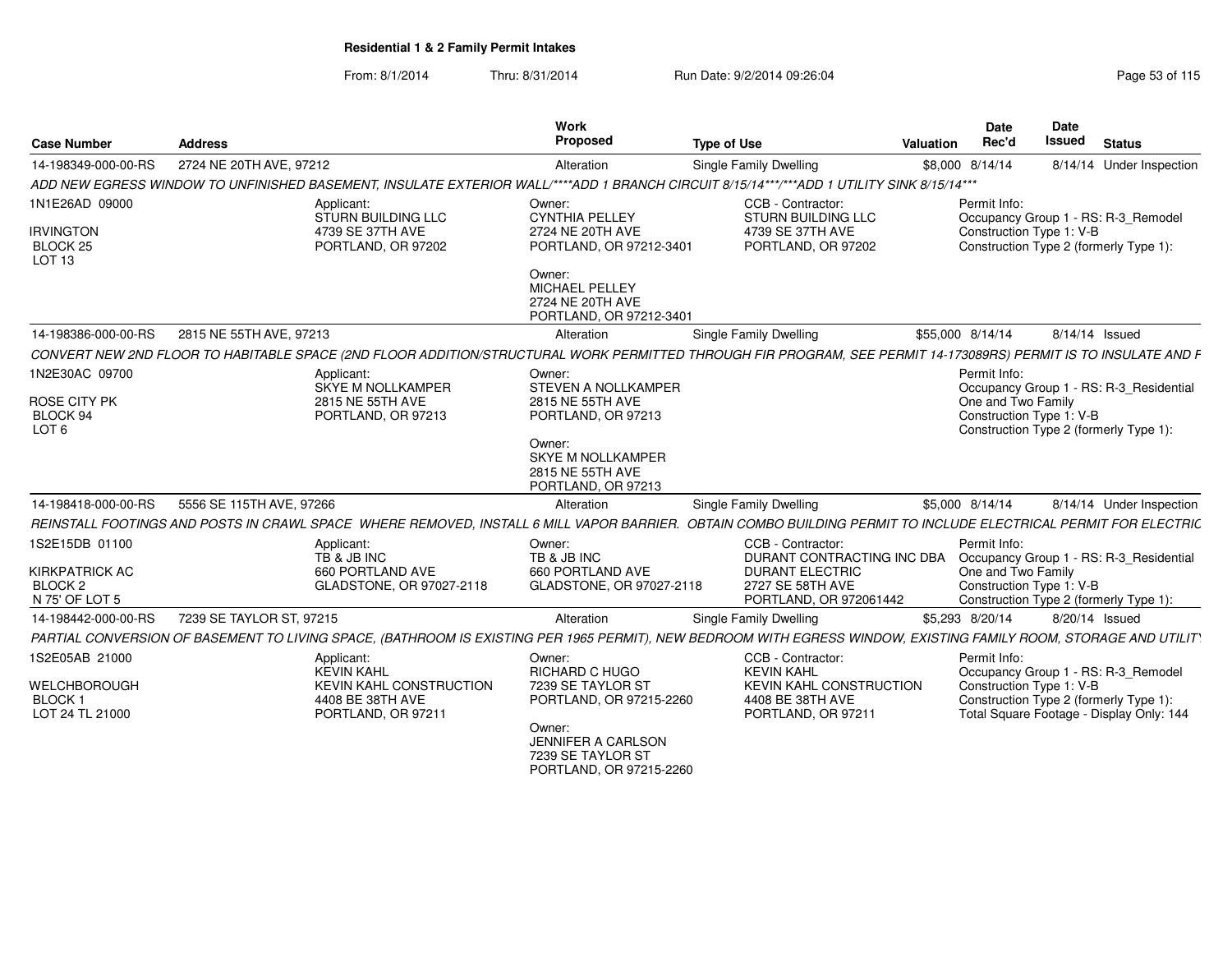| <b>Case Number</b>                                                            | <b>Address</b>              |                                                                                                    | Work<br>Proposed                                                                                                                                                 | <b>Type of Use</b>                                                                                                                                                                                                                                                                                                                        | <b>Valuation</b> | <b>Date</b><br>Rec'd                                           | Date<br>Issued | <b>Status</b>                                                                                                                 |
|-------------------------------------------------------------------------------|-----------------------------|----------------------------------------------------------------------------------------------------|------------------------------------------------------------------------------------------------------------------------------------------------------------------|-------------------------------------------------------------------------------------------------------------------------------------------------------------------------------------------------------------------------------------------------------------------------------------------------------------------------------------------|------------------|----------------------------------------------------------------|----------------|-------------------------------------------------------------------------------------------------------------------------------|
| 14-198483-000-00-RS                                                           | 4833 NE 8TH AVE, 97211      |                                                                                                    | Alteration                                                                                                                                                       | Single Family Dwelling                                                                                                                                                                                                                                                                                                                    |                  | \$50,000 8/22/14                                               |                | 8/22/14 Issued                                                                                                                |
|                                                                               |                             |                                                                                                    |                                                                                                                                                                  | MOVE WALLS ON 2ND FLOOR INTO ATTIC AREA TO CONVERT ONE LARGE BEDROOM INTO TWO BEDROOMS, ADD SHOWER TO EXISTING BATHROOM TO CREATE FULL BATH, RELOCATE DOOR                                                                                                                                                                                |                  |                                                                |                |                                                                                                                               |
| 1N1E23BC 02100<br>LYONS ADD<br>BLOCK 1<br>S 8.5' OF LOT 3<br>LOT <sub>4</sub> |                             | Applicant:<br>MICHAEL C ARMSTRONG<br>4833 NE 8TH AVE<br>PORTLAND, OR 97211                         | Owner:<br><b>LURLINE R PAULSEN</b><br>4833 NE 8TH AVE<br>PORTLAND, OR 97211<br>Owner:<br>MICHAEL C ARMSTRONG<br>4833 NE 8TH AVE<br>PORTLAND, OR 97211            |                                                                                                                                                                                                                                                                                                                                           |                  | Permit Info:<br>Construction Type 1: V-B                       |                | Occupancy Group 1 - RS: R-3_Remodel<br>Construction Type 2 (formerly Type 1):<br>Total Square Footage - Display Only: 450     |
| 14-198496-000-00-RS                                                           | 3233 E BURNSIDE ST, 97232   |                                                                                                    | Alteration                                                                                                                                                       | Single Family Dwelling                                                                                                                                                                                                                                                                                                                    |                  | \$36,723 8/19/14                                               |                | 8/19/14 Issued                                                                                                                |
|                                                                               |                             |                                                                                                    |                                                                                                                                                                  | CONVERT BASEMENT TO LIVING SPACE TO CREATE MASTER SUITE. INCLUDES BEDROOM WITH NEW EGRESS WINDOW. LIVING AREA, LAUNDRY ROOM AND BATHROOM: MAIN FLOOR REMOVI                                                                                                                                                                               |                  |                                                                |                |                                                                                                                               |
| 1N1E36CA 22800<br>LAURELHURST<br>BLOCK 83<br>LOT 25                           |                             | Applicant:<br><b>DESIA GRAYBILL</b><br><b>ATOMIC DESIGN</b><br>8603 N FOX ST<br>PORTLAND, OR 97203 | Owner:<br><b>BENJAMIN D CARMEL</b><br>3233 E BURNSIDE ST<br>PORTLAND, OR 97214<br>Owner:<br>STEPHANIE H CARMEL<br>3233 E BURNSIDE ST<br>PORTLAND, OR 97214       | CCB - Contractor:<br><b>VERNON LOEKS</b><br>NORTH BY NORTHWEST<br>326 S 15TH<br>ST HELENS, OR 97051<br>CCB - Contractor:<br><b>GABE'S HEATING AND COOLING</b><br>14606 SE RACHAL LN.<br>PORTLAND, OR 97236<br>CCB - Contractor:<br>SAGE SIDING INC<br>7025 SW 78TH AVE<br>PORTLAND, OR 97223                                              |                  | Permit Info:<br>Construction Type 1: V-B                       |                | Occupancy Group 1 - RS: R-3_Remodel<br>Construction Type 2 (formerly Type 1):<br>Total Square Footage - Display Only: 999     |
| 14-198559-000-00-RS                                                           | 10426 NW BRITTNEY CT, 97229 |                                                                                                    | Alteration                                                                                                                                                       | Single Family Dwelling                                                                                                                                                                                                                                                                                                                    |                  | \$12,500 8/14/14                                               |                | 8/14/14 Final                                                                                                                 |
|                                                                               |                             |                                                                                                    |                                                                                                                                                                  | CONVERT BASEMENT TO LIVING SPACE; FURR OUT WALLS TO INCLUDE OFFICE AND ADD DOORS BETWEEN GARAGE AND OFFICE; ADD NEW WALL TO CREATE NEW BATHROOM IN THE BASEI                                                                                                                                                                              |                  |                                                                |                |                                                                                                                               |
| 1N1W26BC 02800<br><b>MILL POND</b><br>BLOCK 5<br>LOT <sub>2</sub>             |                             | Applicant:<br><b>KONSTANTIN ANOROV</b><br>10426 NW BRITTNEY CT<br>PORTLAND, OR 97229-7577          | Owner:<br>MARGARITA ANOROVA<br>10426 NW BRITTNEY CT<br>PORTLAND, OR 97229-7577<br>Owner:<br>KONSTANTIN ANOROV<br>10426 NW BRITTNEY CT<br>PORTLAND, OR 97229-7577 | CCB - Contractor:<br>SUNLIGHT ELECTRIC INC<br>2804 NE 65TH AVE SUITE D<br>VANCOUVER WA 98661<br>CCB - Contractor:<br><b>ZORI TENY</b><br><b>TTT CONSTRUCTION &amp;</b><br><b>PLUMBING INC</b><br>9210 SW EDGEWOOD ST<br><b>TIGARD, OR 97223</b><br>CCB - Contractor:<br>SERGEY G BOCHAROV<br>7811 NE 106TH CT<br>VANCOUVER, WA 98662-3901 |                  | Permit Info:<br>One and Two Family<br>Construction Type 1: V-B |                | Occupancy Group 1 - RS: R-3_Residential<br>Construction Type 2 (formerly Type 1):<br>Total Square Footage - Display Only: 686 |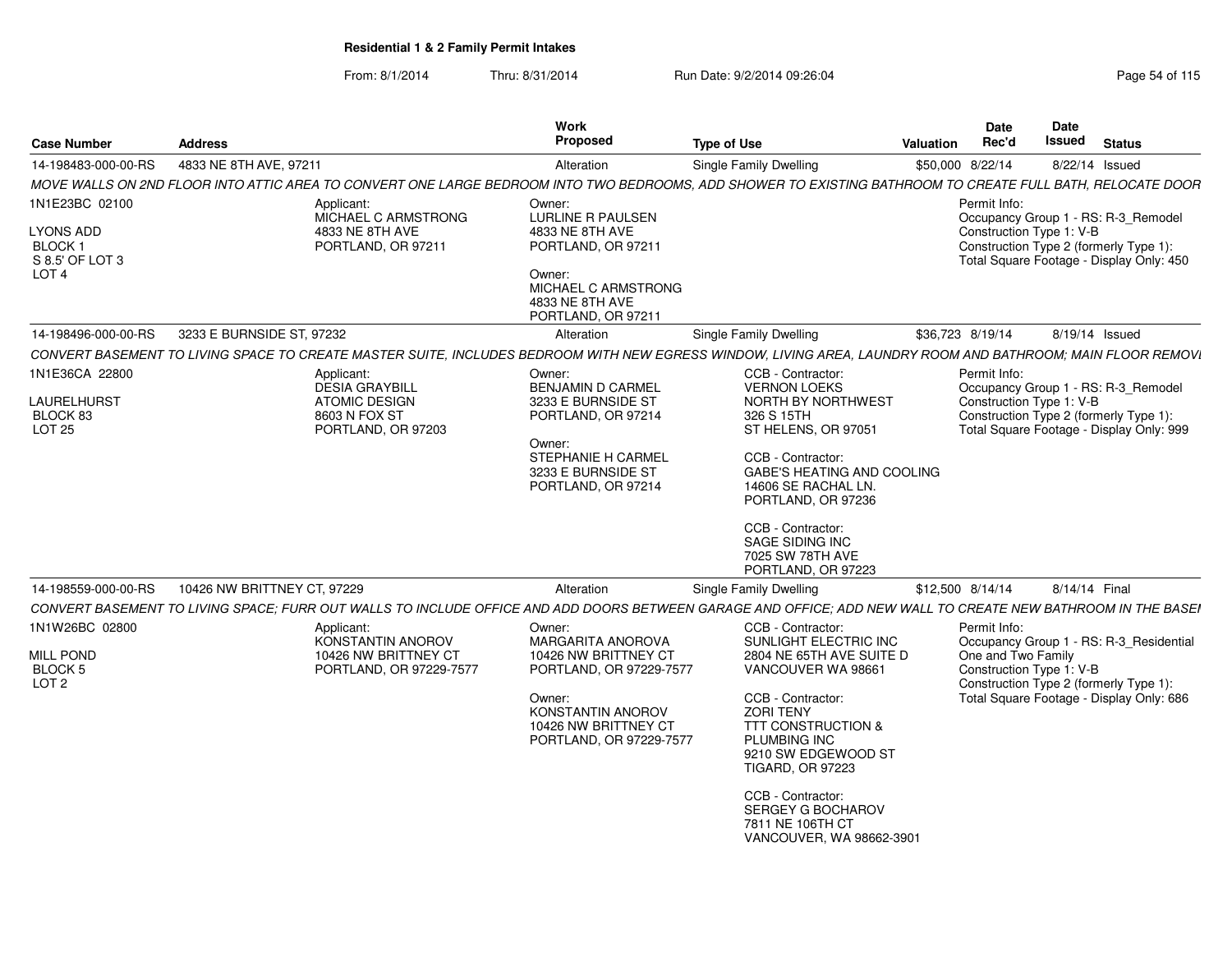| <b>Case Number</b>                                         | <b>Address</b>                                       |                                                                                                                                                       | Work<br>Proposed                                                           | <b>Type of Use</b>                                            | <b>Valuation</b> | <b>Date</b><br>Rec'd                           | <b>Date</b><br><b>Issued</b> | <b>Status</b>                                                                 |
|------------------------------------------------------------|------------------------------------------------------|-------------------------------------------------------------------------------------------------------------------------------------------------------|----------------------------------------------------------------------------|---------------------------------------------------------------|------------------|------------------------------------------------|------------------------------|-------------------------------------------------------------------------------|
| 14-198972-000-00-RS                                        | 4945 NE EVERETT ST, 97213                            |                                                                                                                                                       | Alteration                                                                 | Single Family Dwelling                                        |                  | \$1,500 8/15/14                                |                              | 8/15/14 Under Inspection                                                      |
|                                                            |                                                      | OPEN UP WALL BETWEEN KITCHEN AND DINING ROOM, ADD HEADER ABOVE, PONY WALL AT WALK THROUGH AREA (TRADE PERMITS TO BE OBTAINED SEPARATELY)              |                                                                            |                                                               |                  |                                                |                              |                                                                               |
| 1N2E31CA 03500                                             |                                                      | Applicant:                                                                                                                                            | Owner:                                                                     | CCB - Contractor:                                             |                  | Permit Info:                                   |                              |                                                                               |
| <b>WEDOR ADD</b><br><b>BLOCK1</b><br><b>LOT 11</b>         |                                                      | <b>RAYMOND M WILSON</b><br>PO BOX 90041<br>PORTLAND, OR 97290                                                                                         | RACHAEL J FULLER<br>4945 NE EVERETT ST<br>PORTLAND, OR 97213-3001          | <b>RAYMOND M WILSON</b><br>PO BOX 90041<br>PORTLAND, OR 97290 |                  | Construction Type 1: V-B                       |                              | Occupancy Group 1 - RS: R-3_Remodel<br>Construction Type 2 (formerly Type 1): |
|                                                            |                                                      |                                                                                                                                                       | Owner:<br>MARK W FULLER<br>4945 NE EVERETT ST<br>PORTLAND, OR 97213-3001   |                                                               |                  |                                                |                              |                                                                               |
| 14-198997-000-00-RS                                        | 6475 SW BURLINGAME PL, 97201                         |                                                                                                                                                       | Alteration                                                                 | <b>Single Family Dwelling</b>                                 |                  | \$2,500 8/15/14                                | 8/15/14 Final                |                                                                               |
|                                                            | REPAIR ROOF AT WEST SIDE OF HOUSE DUE TO TREE DAMAGE |                                                                                                                                                       |                                                                            |                                                               |                  |                                                |                              |                                                                               |
| 1S1E16DD 02000                                             |                                                      | Applicant:<br>Robert Hayden                                                                                                                           | Owner:<br><b>KYLE R GORMAN</b>                                             | CCB - Contractor:<br>RAPID INTERVENTION TEAM INC              |                  | Permit Info:                                   |                              | Occupancy Group 1 - RS: R-3_Remodel                                           |
| <b>BURLINGAME</b><br>BLOCK 52<br>LOT 13&14                 |                                                      | Delta Studios, Architecture and<br>Planning, LLC<br>3344 NE 25th Avenue                                                                               | 6475 SW BURLINGAME PL<br>PORTLAND, OR 97239                                | PO BOX 51<br>GLADSTONE, OR 97027                              |                  | Construction Type 1: V-B                       |                              | Construction Type 2 (formerly Type 1):                                        |
|                                                            |                                                      | Portland, OR 97212                                                                                                                                    | Owner:<br>CHARLENE D GORMAN<br>6475 SW BURLINGAME PL<br>PORTLAND, OR 97239 |                                                               |                  |                                                |                              |                                                                               |
| 14-199007-000-00-RS                                        | 14924 NE GRAHAM ST, 97230                            |                                                                                                                                                       | Alteration                                                                 | Single Family Dwelling                                        |                  | \$150,000 8/15/14                              |                              | 8/15/14 Issued                                                                |
|                                                            |                                                      | FIRE RESTORATION; REPLACE ROOF AND ALL OF THE FRAMING DAMAGED BY FIRE; NEW BATHROOM ON THE MAIN FLOOR USING EXISTING WALLS; VOLUNTARY SIESMIC UPGRADE |                                                                            |                                                               |                  |                                                |                              |                                                                               |
| 1N2E25BD 02700                                             |                                                      | Applicant:<br>ANDY STEMBER                                                                                                                            | Owner:<br>SOFIA S GONZALEZ                                                 | CCB - Contractor:<br>HAR BRO WEST, INC.                       |                  | Permit Info:                                   |                              | Occupancy Group 1 - RS: R-3_Remodel                                           |
| COLUMBIA-SHORES<br>BLOCK <sub>2</sub><br>LOT <sub>10</sub> |                                                      | <b>JAS ENGINEERING</b><br>1419 WASHINGTON ST #100<br>OREGON CITY, OR 97045                                                                            | 14924 NE GRAHAM ST<br>PORTLAND, OR 97230                                   | 10898 SW Tualatin-Sherwood Road<br>Tualatin OR 97062          |                  | Construction Type 1: V-B                       |                              | Construction Type 2 (formerly Type 1):                                        |
| 14-199102-000-00-RS                                        | 5757 NE RODNEY AVE, 97211                            |                                                                                                                                                       | Alteration                                                                 | <b>Single Family Dwelling</b>                                 |                  | \$100 8/15/14                                  | 8/15/14 Final                |                                                                               |
|                                                            |                                                      | CUT BACK EAVE BACK SO IT IS 4 FT FROM PROPOSED PROPERTY LINE                                                                                          |                                                                            |                                                               |                  |                                                |                              |                                                                               |
| 1N1E15DD 09500                                             |                                                      | Applicant:<br><b>BOB STEELE</b>                                                                                                                       | Owner:<br><b>WILDE PROPERTIES INC</b>                                      | CCB - Contractor:<br><b>WILDE PROPERTIES INC</b>              |                  | Permit Info:                                   |                              | Occupancy Group 1 - RS: R-3_Residential                                       |
| PIEDMONT<br>BLOCK 17<br>LOT <sub>6</sub>                   |                                                      | <b>DESIGN INTELLIGENCE</b><br>3013 SE WASHOUGAL RIVER RD<br>WASHOUGAL, WA 98671                                                                       | 5757 NE RODNEY AVE<br>PORTLAND, OR 97211                                   | 3735 SE CLAY STE 204<br>PORTLAND, OR 97214                    |                  | One and Two Family<br>Construction Type 1: V-B |                              | Construction Type 2 (formerly Type 1):                                        |
| 14-199320-000-00-RS                                        | 1704 SE 22ND AVE, 97214                              |                                                                                                                                                       | Alteration                                                                 | Single Family Dwelling                                        |                  | \$2,000 8/15/14                                |                              | 8/15/14 Issued                                                                |
| <b>VOLUNTARY FOUNDATION ANCHORING</b>                      |                                                      |                                                                                                                                                       |                                                                            |                                                               |                  |                                                |                              |                                                                               |
| 1S1E02DA 09600                                             |                                                      | Applicant:<br>ANDREW OSBORN                                                                                                                           | Owner:<br><b>SHARON S FLEGAL</b>                                           | CCB - Contractor:<br><b>MICHAEL WIEBER</b>                    |                  | Permit Info:                                   |                              | Occupancy Group 1 - RS: R-3_Residential                                       |
| <b>COLONIAL HTS</b><br>BLOCK 6<br>LOT <sub>1</sub>         |                                                      | <b>NW SEISMIC</b><br>2649 SE STEPHENS<br>PORTLAND OR 97214                                                                                            | 1704 SE 22ND AVE<br>PORTLAND, OR 97214-4848                                | ELYSIUM CONSTRUCTION LLC<br>PO BOX 12010<br>PORTLAND OR 97212 |                  | One and Two Family<br>Construction Type 1: V-B |                              | Construction Type 2 (formerly Type 1):                                        |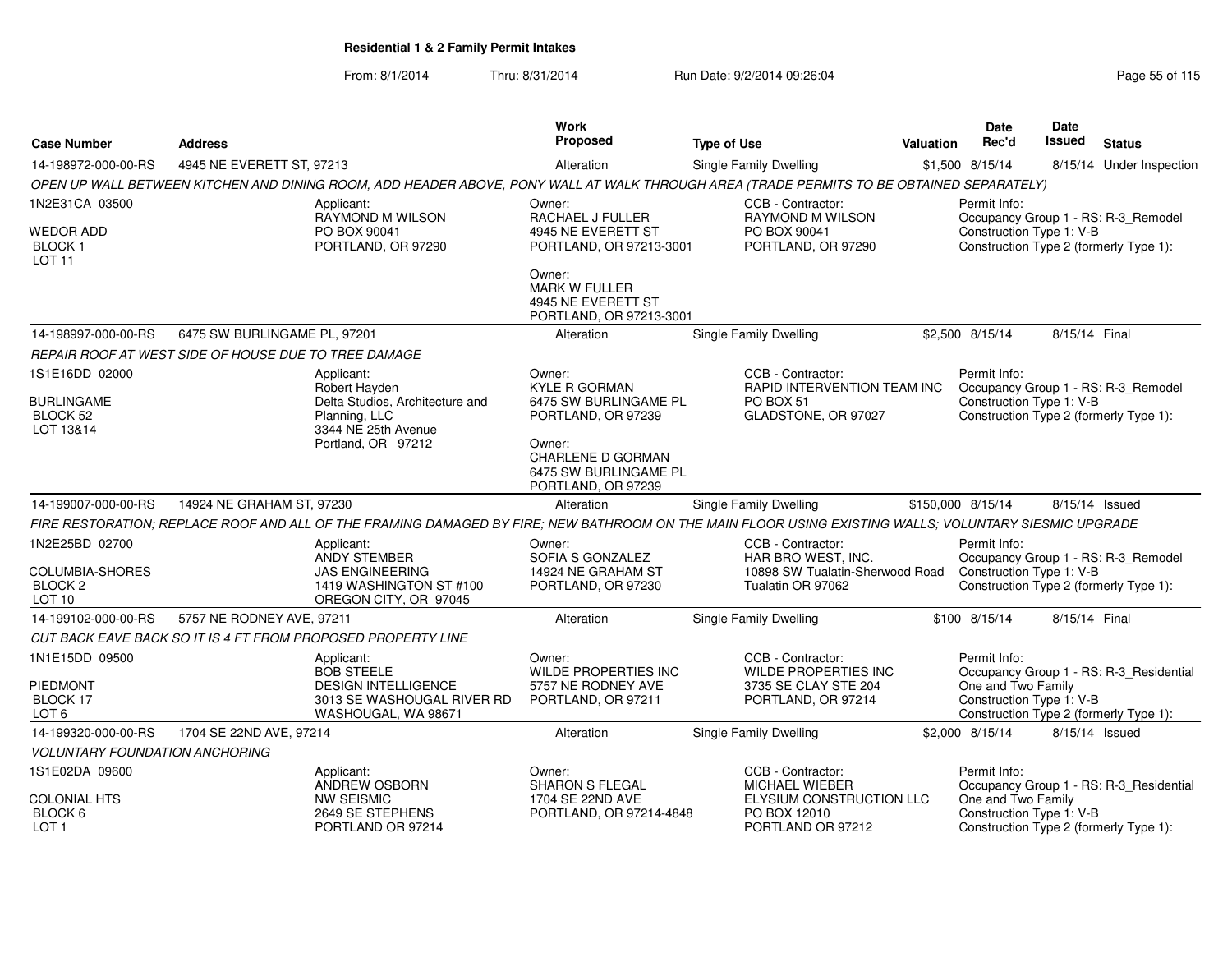|                                                          |                                                          |                                                                             | <b>Work</b><br><b>Proposed</b>                                 |                                                |                  | Date                                           | Date<br><b>Issued</b> |                                         |
|----------------------------------------------------------|----------------------------------------------------------|-----------------------------------------------------------------------------|----------------------------------------------------------------|------------------------------------------------|------------------|------------------------------------------------|-----------------------|-----------------------------------------|
| <b>Case Number</b>                                       | <b>Address</b>                                           |                                                                             |                                                                | <b>Type of Use</b>                             | <b>Valuation</b> | Rec'd                                          |                       | <b>Status</b>                           |
| 14-199328-000-00-RS                                      | 2923 NE BROADWAY, 97212                                  |                                                                             | Alteration                                                     | <b>Single Family Dwelling</b>                  |                  | \$2,000 8/15/14                                | 8/15/14               | Issued                                  |
| <b>VOLUNTARY FOUNDATION ANCHORING</b>                    |                                                          |                                                                             |                                                                |                                                |                  |                                                |                       |                                         |
| 1N1E25CD 10000                                           |                                                          | Applicant:<br>ANDREW OSBORN                                                 | Owner:<br><b>JACOB WRY</b>                                     | CCB - Contractor:<br>MICHAEL WIEBER            |                  | Permit Info:                                   |                       | Occupancy Group 1 - RS: R-3_Residential |
| <b>MENDON PK</b>                                         |                                                          | <b>NW SEISMIC</b>                                                           | 2434 NE 8TH AVE                                                | ELYSIUM CONSTRUCTION LLC                       |                  | One and Two Family                             |                       |                                         |
| <b>BLOCK 4</b><br>EXC S 20' TKN FOR E BROADWAY W 47 1/2" |                                                          | 2649 SE STEPHENS<br>PORTLAND OR 97214                                       | PORTLAND, OR 97212                                             | PO BOX 12010<br>PORTLAND OR 97212              |                  | Construction Type 1: V-B                       |                       | Construction Type 2 (formerly Type 1):  |
| OF LOT 15                                                |                                                          |                                                                             |                                                                |                                                |                  |                                                |                       |                                         |
| 14-199622-000-00-RS                                      | 3127 NE TILLAMOOK ST, 97212                              |                                                                             | Alteration                                                     | <b>Single Family Dwelling</b>                  |                  | \$14,500 8/16/14                               |                       | Approved to Issue                       |
|                                                          | CONVERT BASEMENT TO HABITABLE SPACE FOR FAMILY ROOM      |                                                                             |                                                                |                                                |                  |                                                |                       |                                         |
| 1N1E25CD 00200                                           |                                                          | Applicant:                                                                  | Owner:                                                         | CCB - Contractor:                              |                  | Permit Info:                                   |                       |                                         |
|                                                          |                                                          | DEUEL CONSTRUCTION LLC                                                      | <b>LEONARD R LIPSIT</b>                                        | DEUEL CONSTRUCTION LLC                         |                  |                                                |                       | Occupancy Group 1 - RS: R-3_Residential |
| MCMONIES ADD<br><b>BLOCK 2</b>                           |                                                          | 2333 NE KILLINGSWORTH ST<br>PORTLAND, OR 97211                              | 3127 NE TILLAMOOK ST<br>PORTLAND, OR 97212-5163                | 2333 NE KILLINGSWORTH ST<br>PORTLAND, OR 97211 |                  | One and Two Family<br>Construction Type 1: V-B |                       |                                         |
| LOT <sub>1</sub>                                         |                                                          |                                                                             |                                                                |                                                |                  |                                                |                       | Construction Type 2 (formerly Type 1):  |
|                                                          |                                                          |                                                                             | Owner:<br><b>STEPHANIE MORE-LIPSIT</b><br>3127 NE TILLAMOOK ST |                                                |                  |                                                |                       |                                         |
|                                                          |                                                          |                                                                             | PORTLAND, OR 97212-5163                                        |                                                |                  |                                                |                       |                                         |
| 14-199791-000-00-RS                                      | 537 N RUSSET ST, 97217                                   |                                                                             | Alteration                                                     | <b>Single Family Dwelling</b>                  |                  | \$14,000 8/21/14                               |                       | 8/21/14 Under Inspection                |
|                                                          |                                                          | ADD 10 PUSH PIERS FOR VOLUNTARY FOUNDATION STABILIZATION IN CRAWLSPACE AREA |                                                                |                                                |                  |                                                |                       |                                         |
| 1N1E10DC 11200                                           |                                                          | Applicant:                                                                  | Owner:                                                         | CCB - Contractor:                              |                  | Permit Info:                                   |                       |                                         |
| LOVEWOOD                                                 |                                                          | <b>DEAN ZAROSINSKI</b><br>ZAROSINSKI ENGINEERING AND                        | <b>GREGORY P DE LA ROSA</b><br>537 N RUSSET ST                 | CONCRETE LIFTING SOLUTIONS.<br>LLC.            |                  | One and Two Family                             |                       | Occupancy Group 1 - RS: R-3_Residential |
| BLOCK 11                                                 |                                                          | DESIGN, INC.                                                                | PORTLAND, OR 97217-1449                                        | P.O. BOX 2026                                  |                  | Construction Type 1: V-B                       |                       |                                         |
| LOT <sub>7</sub>                                         |                                                          | 1400 NW 155TH CIRCLE                                                        |                                                                | LAKE OSWEGO, OR 97035                          |                  |                                                |                       | Construction Type 2 (formerly Type 1):  |
|                                                          |                                                          | VANCOUVER, WA 98685                                                         |                                                                |                                                |                  |                                                |                       |                                         |
| 14-199824-000-00-RS                                      | 4230 SE 89TH AVE, 97266                                  |                                                                             | Alteration                                                     | Single Family Dwelling                         |                  | \$500 8/18/14                                  | 8/18/14 Final         |                                         |
|                                                          | SOLAR - 4.59KW PV ROOF MOUNTED SOLAR ARRAY - PRESCIPTIVE |                                                                             |                                                                |                                                |                  |                                                |                       |                                         |
| 1S2E09CD 06400                                           |                                                          | Applicant:<br>SOLARCITY CORPORATION                                         | Owner:<br><b>KYLE COOKE</b>                                    | CCB - Contractor:<br>SOLARCITY CORPORATION     |                  | Permit Info:                                   |                       | Occupancy Group 1 - RS: R-3 Residential |
| ARDEN PARK                                               |                                                          | 6132 NE 112th AVE                                                           | 4230 SE 89TH AVE                                               | 6132 NE 112th AVE                              |                  | One and Two Family                             |                       |                                         |
| BLOCK <sub>3</sub>                                       |                                                          | PORTLAND, OR 97220                                                          | PORTLAND, OR 97266                                             | PORTLAND, OR 97220                             |                  | Construction Type 1: V-B                       |                       |                                         |
| LOT 10 EXC PT IN ST                                      |                                                          |                                                                             | Owner:                                                         |                                                |                  |                                                |                       | Construction Type 2 (formerly Type 1):  |
|                                                          |                                                          |                                                                             | STEPHANIE COOKE<br>4230 SE 89TH AVE                            |                                                |                  |                                                |                       |                                         |
|                                                          |                                                          |                                                                             | PORTLAND, OR 97266                                             |                                                |                  |                                                |                       |                                         |
| 14-199833-000-00-RS                                      | 11026 NE SISKIYOU ST, 97220                              |                                                                             | Alteration                                                     | Single Family Dwelling                         |                  | \$6,750 8/18/14                                | 8/18/14 Final         |                                         |
|                                                          |                                                          | SOLAR - 3.825KW ROOF MOUNTED SOLAR PV SYSTEM- NON -PRESCRIPTIVE             |                                                                |                                                |                  |                                                |                       |                                         |
| 1N2E27BD 00600                                           |                                                          | Applicant:                                                                  | Owner:                                                         | CCB - Contractor:                              |                  | Permit Info:                                   |                       |                                         |
| PARKROSE HTS                                             |                                                          | SOLARCITY CORPORATION<br>6132 NE 112th AVE                                  | TIMOTHY D LOWER<br>11026 NE SISKIYOU ST                        | SOLARCITY CORPORATION<br>6132 NE 112th AVE     |                  | One and Two Family                             |                       | Occupancy Group 1 - RS: R-3_Residential |
| <b>BLOCK7</b>                                            |                                                          | PORTLAND, OR 97220                                                          | PORTLAND, OR 97220                                             | PORTLAND, OR 97220                             |                  | Construction Type 1: V-B                       |                       |                                         |
| E 1/2 OF LOT 6 EXC W 1'                                  |                                                          |                                                                             |                                                                |                                                |                  |                                                |                       | Construction Type 2 (formerly Type 1):  |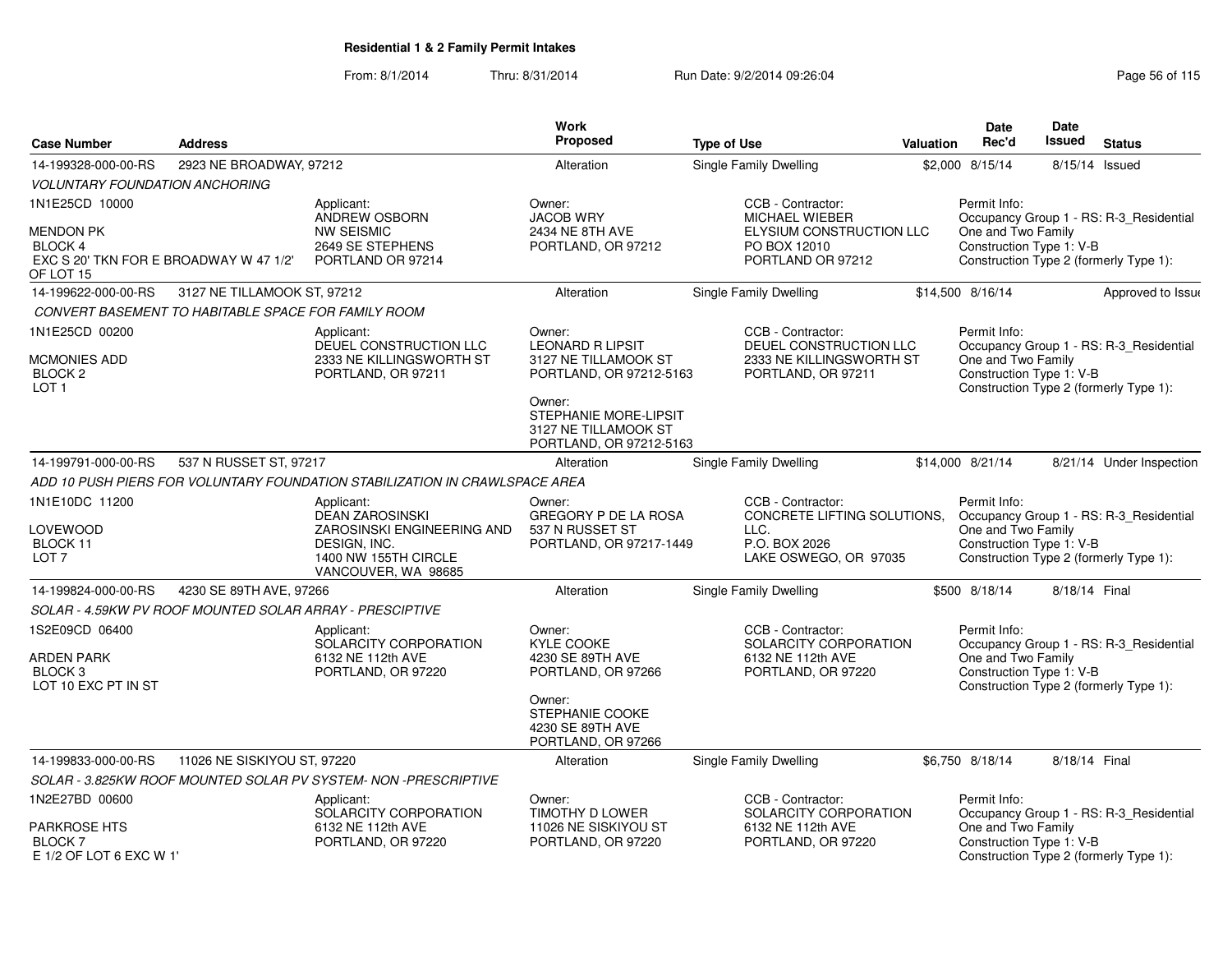| <b>Case Number</b>                                                                | <b>Address</b>                                                                                               | <b>Work</b><br>Proposed                                                           | <b>Type of Use</b>                                                                                                         | Valuation                       | <b>Date</b><br>Rec'd                                                                                                                                | Date<br><b>Issued</b> | <b>Status</b>                                                                     |
|-----------------------------------------------------------------------------------|--------------------------------------------------------------------------------------------------------------|-----------------------------------------------------------------------------------|----------------------------------------------------------------------------------------------------------------------------|---------------------------------|-----------------------------------------------------------------------------------------------------------------------------------------------------|-----------------------|-----------------------------------------------------------------------------------|
| 14-199853-000-00-RS                                                               | 7903 N DECATUR ST - Unit B, 97203                                                                            | Alteration                                                                        | Single Family Dwelling                                                                                                     |                                 | \$60,000 8/25/14                                                                                                                                    | 8/25/14 Issued        |                                                                                   |
|                                                                                   | CONVERT BASEMENT TO ADU WITH NEW BEDROOM, KITCHEN, LIVING ROOM AND BATHROOM ADD EXTERIOR STAIR.              |                                                                                   |                                                                                                                            |                                 |                                                                                                                                                     |                       |                                                                                   |
| 1N1W12AC 14700                                                                    | Applicant:<br>JAMES C NAGEL<br>7903 N DECATUR ST<br>PORTLAND, OR 97203                                       | Owner:<br><b>JAMES C NAGEL</b><br>7903 N DECATUR ST<br>PORTLAND, OR 97203         |                                                                                                                            |                                 | Permit Info:<br>Occupancy Group 1 - RS: R-3_Residential<br>One and Two Family<br>Construction Type 1: V-B<br>Construction Type 2 (formerly Type 1): |                       |                                                                                   |
|                                                                                   |                                                                                                              |                                                                                   |                                                                                                                            | Number of New Dwelling Units: 1 |                                                                                                                                                     |                       |                                                                                   |
| 14-199860-000-00-RS                                                               | 1410 SE 167TH AVE, 97233                                                                                     | Alteration                                                                        | <b>Single Family Dwelling</b>                                                                                              |                                 | \$6.750 8/18/14                                                                                                                                     | 8/18/14 Issued        |                                                                                   |
|                                                                                   | SOLAR - 5.1KW ROOF TOP MOUNTED PV SYSTEM - NON-PRESCIPTIVE                                                   |                                                                                   |                                                                                                                            |                                 |                                                                                                                                                     |                       |                                                                                   |
| 1S3E06BD 09700                                                                    | Applicant:<br><b>MELISSA BENTLEY</b>                                                                         | Owner:<br><b>IRINEO GARCIA</b>                                                    | CCB - Contractor:<br>SOLARCITY CORPORATION                                                                                 |                                 | Permit Info:                                                                                                                                        |                       | Occupancy Group 1 - RS: R-3_Residential                                           |
| ANN WEAVER TR<br><b>BLOCK1</b><br>LOT <sub>7</sub>                                | SOLAR CITY CORPORATION<br>6132 NE 112TH AVE<br>PORTLAND, OR 97220                                            | 1410 SE 167TH AVE<br>PORTLAND, OR 97233-4404                                      | 6132 NE 112th AVE<br>PORTLAND, OR 97220                                                                                    |                                 | One and Two Family<br>Construction Type 1: V-B<br>Construction Type 2 (formerly Type 1):                                                            |                       |                                                                                   |
|                                                                                   |                                                                                                              | Owner:<br><b>MARTINA D GARCIA</b><br>1410 SE 167TH AVE<br>PORTLAND, OR 97233-4404 |                                                                                                                            |                                 |                                                                                                                                                     |                       |                                                                                   |
| 14-200056-000-00-RS                                                               | 3123 NE KNOTT ST, 97212                                                                                      | Alteration                                                                        | Single Family Dwelling                                                                                                     |                                 | \$500 8/22/14                                                                                                                                       | 8/22/14 Issued        |                                                                                   |
|                                                                                   | SOLAR - 4.5kW PV SYSTEM ON ROOFTOP, PRESCRIPTIVE                                                             |                                                                                   |                                                                                                                            |                                 |                                                                                                                                                     |                       |                                                                                   |
| 1N1E25BD 12500<br><b>CHARLESTONS ADD</b><br><b>BLOCK1</b><br>W 50' OF LOT 8-10    | Applicant:<br>MICHAEL ELROD<br><b>GRESHAM ELECTRIC INC</b><br>4664 SE ANTELOPE HILLS DR<br>GRESHAM, OR 97080 | Owner:<br><b>BRIAN N STEVENSON</b><br>3123 NE KNOTT ST<br>PORTLAND, OR 97212-3635 | CCB - Contractor:<br><b>MICHAEL ELROD</b><br><b>GRESHAM ELECTRIC INC</b><br>4664 SE ANTELOPE HILLS DR<br>GRESHAM, OR 97080 |                                 | Permit Info:<br>One and Two Family<br>Construction Type 1: V-B                                                                                      |                       | Occupancy Group 1 - RS: R-3_Residential<br>Construction Type 2 (formerly Type 1): |
|                                                                                   |                                                                                                              | Owner:<br><b>KAREN E STEVENSON</b><br>3123 NE KNOTT ST<br>PORTLAND, OR 97212-3635 |                                                                                                                            |                                 |                                                                                                                                                     |                       |                                                                                   |
| 14-200090-000-00-RS                                                               | 5229 N CECELIA ST, 97203                                                                                     | Alteration                                                                        | Single Family Dwelling                                                                                                     |                                 | \$6,750 8/22/14                                                                                                                                     | 8/22/14 Issued        |                                                                                   |
|                                                                                   | SOLAR - 2.34kW ROOFTOP MOUNTED PV SYSTEM, NON-PRESCRIPTIVE. ELECTRICAL PERMIT OBTAINED SEPARATELY.           |                                                                                   |                                                                                                                            |                                 |                                                                                                                                                     |                       |                                                                                   |
| 1N1E05CC 06700                                                                    | Applicant:<br><b>MICHAEL ELROD</b>                                                                           | Owner:<br><b>MIKE D GILBERT</b>                                                   | CCB - Contractor:<br><b>MICHAEL ELROD</b>                                                                                  |                                 | Permit Info:                                                                                                                                        |                       | Occupancy Group 1 - RS: R-3_Residential                                           |
| <b>COLLEGE PL</b><br>BLOCK <sub>20</sub><br>LOT <sub>9</sub><br>S 23.4' OF LOT 10 | <b>GRESHAM ELECTRIC INC</b><br>4664 SE ANTELOPE HILLS DR<br>GRESHAM, OR 97080                                | 6636 NE 22ND AVE<br>PORTLAND, OR 97211                                            | <b>GRESHAM ELECTRIC INC</b><br>4664 SE ANTELOPE HILLS DR<br>GRESHAM, OR 97080                                              |                                 | One and Two Family<br>Construction Type 1: V-B                                                                                                      |                       | Construction Type 2 (formerly Type 1):                                            |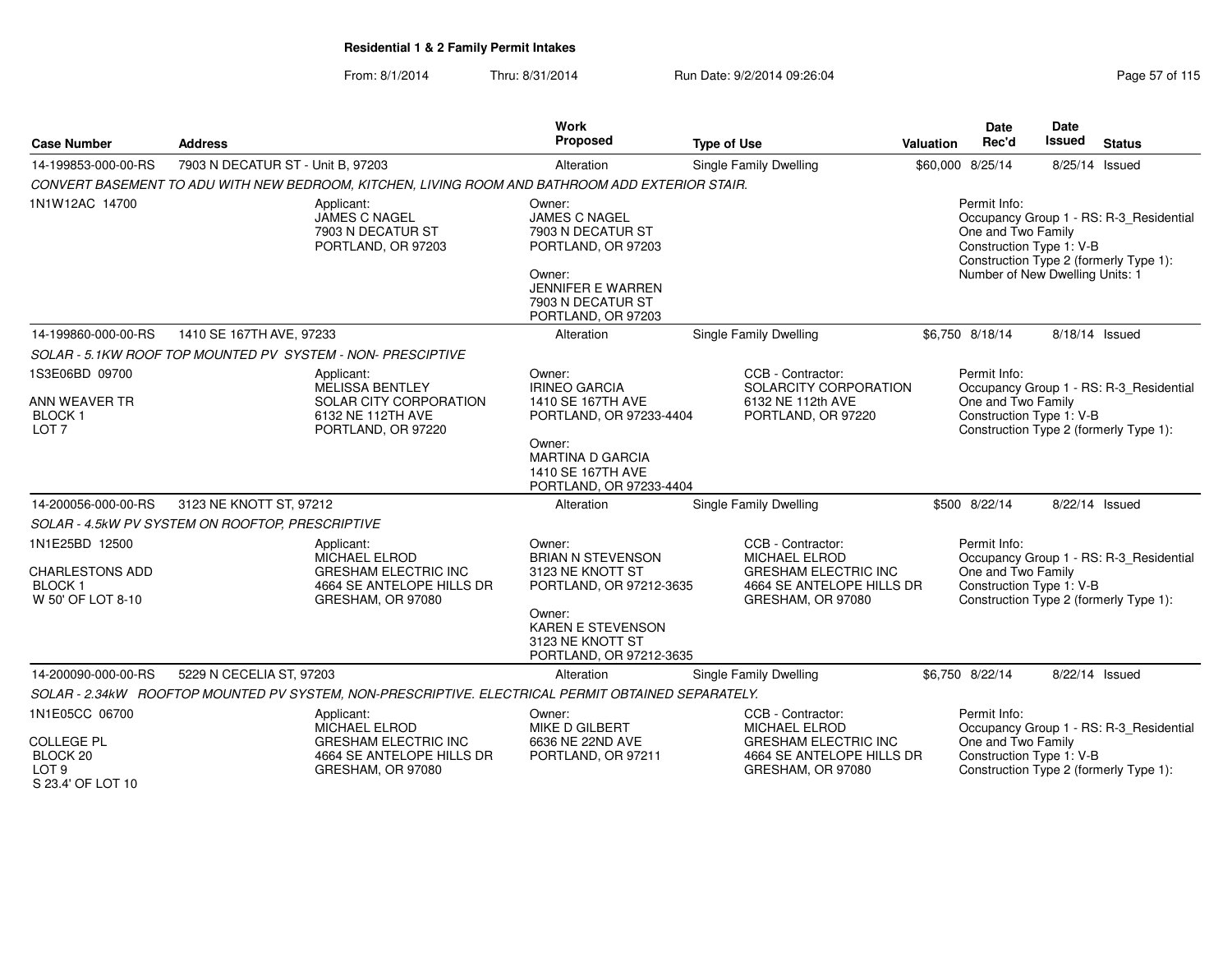|                                                                          |                                 |                                                                                           | Work                                                                                  |                                                                                                                                                             |                  | Date                               | Date                                                               |
|--------------------------------------------------------------------------|---------------------------------|-------------------------------------------------------------------------------------------|---------------------------------------------------------------------------------------|-------------------------------------------------------------------------------------------------------------------------------------------------------------|------------------|------------------------------------|--------------------------------------------------------------------|
| <b>Case Number</b>                                                       | <b>Address</b>                  |                                                                                           | Proposed                                                                              | <b>Type of Use</b>                                                                                                                                          | Valuation        | Rec'd                              | Issued<br><b>Status</b>                                            |
| 14-200171-000-00-RS                                                      | 2524 NE 28TH AVE, 97212         |                                                                                           | Alteration                                                                            | Single Family Dwelling                                                                                                                                      | \$15,000 8/19/14 |                                    | 8/19/14 Issued                                                     |
|                                                                          |                                 | CONVERT BASEMENT TO LIVING SPACE, INCLUDES DEN, FAMILY ROOM, LAUNDRY ROOM, FURR OUT WALLS |                                                                                       |                                                                                                                                                             |                  |                                    |                                                                    |
| 1N1E25CB 01000                                                           |                                 | Applicant:<br><b>BRIAN STEVENSON</b>                                                      | Owner:<br>MARK C STEVENSON                                                            | CCB - Contractor:<br><b>BRIAN STEVENSON</b>                                                                                                                 |                  | Permit Info:                       | Occupancy Group 1 - RS: R-3_Remodel                                |
| <b>BOWERING TR</b><br>LOT 5 TL 1000                                      |                                 | CONSTRUCTION LLC<br>3123 NE KNOTT ST<br>PORTLAND, OR 97212                                | 2524 NE 28TH AVE<br>PORTLAND, OR 97212-4916                                           | CONSTRUCTION LLC<br>3123 NE KNOTT ST<br>PORTLAND, OR 97212                                                                                                  |                  |                                    | Construction Type 1: V-B<br>Construction Type 2 (formerly Type 1): |
|                                                                          |                                 |                                                                                           | Owner:<br>MARY R STEVENSON<br>2524 NE 28TH AVE<br>PORTLAND, OR 97212-4916             |                                                                                                                                                             |                  |                                    |                                                                    |
| 14-200332-000-00-RS                                                      | 2825 NW RALEIGH ST, 97210       |                                                                                           | Alteration                                                                            | <b>Single Family Dwelling</b>                                                                                                                               | \$85,000 8/19/14 |                                    | <b>Under Review</b>                                                |
|                                                                          |                                 |                                                                                           |                                                                                       | REMODEL OF BASEMENT AND 2ND FLOOR. CONVERT BASEMENT TO LIVING SPACE W FAMILY ROOM. BATHROOM. STORAGE AND UTILITY ROOM. NEW FOOTINGS FOR SUPPORT: RECONFIGUR |                  |                                    |                                                                    |
| 1N1E29DC 13300<br>WILLAMETTE HTS ADD                                     |                                 | Applicant:<br>ANNE USHER<br>3338 NW FRANKLIN CT                                           | Owner:<br><b>CARA M JACOBSEN</b><br>2825 NW RALEIGH ST                                | CCB - Contractor:<br>MACY HOLDINGS LLC<br>13127 SW 61ST AVE                                                                                                 |                  | Permit Info:<br>One and Two Family | Occupancy Group 1 - RS: R-3_Residential                            |
| <b>BLOCK B</b><br>LOT <sub>6</sub>                                       |                                 | PORTLAND, OR 97210                                                                        | PORTLAND, OR 97210<br>Owner:                                                          | PORTLAND, OR 97219                                                                                                                                          |                  |                                    | Construction Type 1: V-B<br>Construction Type 2 (formerly Type 1): |
|                                                                          |                                 |                                                                                           | <b>BENJAMIN E JACOBSEN</b><br>2825 NW RALEIGH ST<br>PORTLAND, OR 97210                |                                                                                                                                                             |                  |                                    |                                                                    |
| 14-200426-000-00-RS                                                      | 7520 SE BARBARA WELCH RD, 97236 |                                                                                           | Alteration                                                                            | <b>Single Family Dwelling</b>                                                                                                                               | \$5,300 8/19/14  |                                    | 8/19/14 Under Inspection                                           |
|                                                                          |                                 | CREATE NEW WINDOW OPENING AT FAMILY ROOM IN DAYLIGHT BASEMENT                             |                                                                                       |                                                                                                                                                             |                  |                                    |                                                                    |
| 1S2E24BD 00700                                                           |                                 | Applicant:<br>BARKLEYS GENERAL                                                            | Owner:<br><b>ERIC D NAMIKAS</b>                                                       | CCB - Contractor:<br><b>JM3 ELECTRICAL &amp;</b>                                                                                                            |                  | Permit Info:                       | Occupancy Group 1 - RS: R-3 Residential                            |
| SECTION 24 1S 2E<br>TL 700 0.27 ACRES SPLIT LEVY R337160<br>(R992241340) |                                 | <b>CONTRACTING LLC</b><br>4705 N GANTEBEIN<br>PORTLAND, OR 97217                          | 7520 SE BARBARA WELCH RD<br>PORTLAND, OR 97236-4805                                   | <b>CONSTRUCTION LLC</b><br>10500 SW CLYDESDATE TERRACE Construction Type 1: V-B<br>BEAVERTON, OR 97008                                                      |                  | One and Two Family                 | Construction Type 2 (formerly Type 1):                             |
|                                                                          |                                 |                                                                                           | Owner:<br><b>MISAO NAMIKAS</b><br>7520 SE BARBARA WELCH RD<br>PORTLAND, OR 97236-4805 | CCB - Contractor:<br><b>BARKLEYS GENERAL</b><br><b>CONTRACTING LLC</b><br>4705 N GANTEBEIN                                                                  |                  |                                    |                                                                    |
| 14-200533-000-00-RS                                                      | 3420 SE 56TH AVE, 97206         |                                                                                           |                                                                                       | PORTLAND, OR 97217                                                                                                                                          |                  |                                    |                                                                    |
|                                                                          |                                 |                                                                                           | Alteration                                                                            | <b>Single Family Dwelling</b>                                                                                                                               | \$500 8/19/14    |                                    | 8/19/14 Final                                                      |
|                                                                          |                                 | SOLAR INSTALLATION, 3.25kW PV SYSTEM ON ROOFTOP, PRESCRIPTIVE                             |                                                                                       |                                                                                                                                                             |                  |                                    |                                                                    |
| 1S2E07AC 02100                                                           |                                 | Applicant:<br>PREMIER ENERGY INC                                                          | Owner:<br>DANIEL GOLD                                                                 | CCB - Contractor:<br>PREMIER ENERGY INC                                                                                                                     |                  | Permit Info:                       | Occupancy Group 1 - RS: R-3_Residential                            |
| <b>FRASERS ADD</b><br><b>BLOCK 4</b><br>LOT 12                           |                                 | 556 SOMMERSET RD<br>WOODLAND, WA 98674                                                    | 3420 SE 56TH AVE<br>PORTLAND, OR 97206                                                | 556 SOMMERSET RD<br>WOODLAND, WA 98674                                                                                                                      |                  | One and Two Family                 | Construction Type 1: V-B<br>Construction Type 2 (formerly Type 1): |
|                                                                          |                                 |                                                                                           | Owner:<br>ELISE GOLD<br>3420 SE 56TH AVE<br>PORTLAND, OR 97206                        |                                                                                                                                                             |                  |                                    |                                                                    |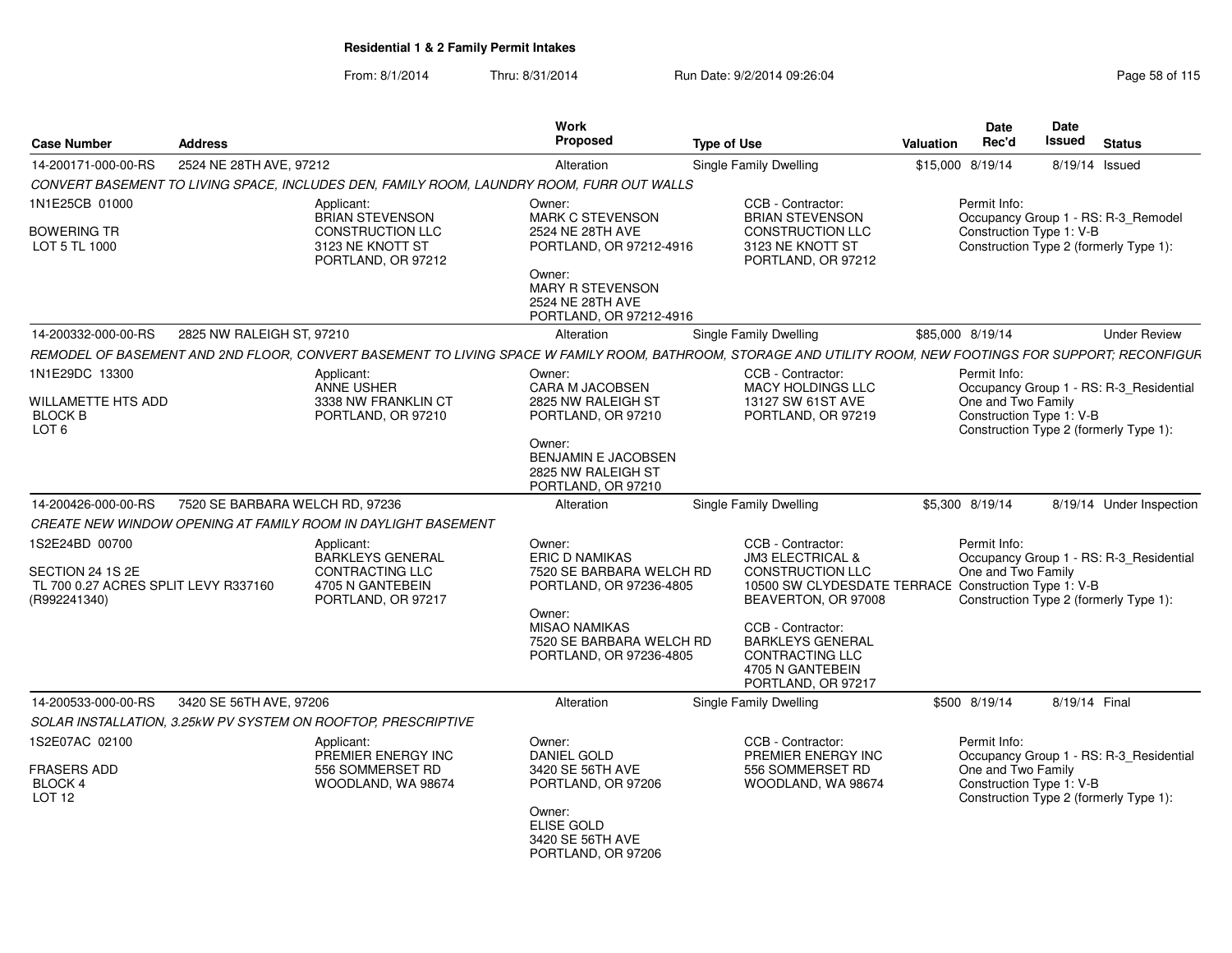|                                                                                     |                                              |                                                                                                                                         | Work                                                                                                                                                                                                                    |                                                                                                                                      |                  | <b>Date</b>                                                    | <b>Date</b>    |                                                                                                                           |
|-------------------------------------------------------------------------------------|----------------------------------------------|-----------------------------------------------------------------------------------------------------------------------------------------|-------------------------------------------------------------------------------------------------------------------------------------------------------------------------------------------------------------------------|--------------------------------------------------------------------------------------------------------------------------------------|------------------|----------------------------------------------------------------|----------------|---------------------------------------------------------------------------------------------------------------------------|
| <b>Case Number</b>                                                                  | <b>Address</b>                               |                                                                                                                                         | <b>Proposed</b>                                                                                                                                                                                                         | <b>Type of Use</b>                                                                                                                   | <b>Valuation</b> | Rec'd                                                          | <b>Issued</b>  | <b>Status</b>                                                                                                             |
| 14-200636-000-00-RS                                                                 | 5614 N DETROIT AVE, 97217                    |                                                                                                                                         | Alteration                                                                                                                                                                                                              | Single Family Dwelling                                                                                                               |                  | \$3,000 8/19/14                                                | 8/19/14 Issued |                                                                                                                           |
|                                                                                     |                                              | ADD WALL TO CREATE HALF BATH IN EXISTING OFFICE/NOOK AREA ON MAIN FLOOR (2 BATHROOMS TOTAL)                                             |                                                                                                                                                                                                                         |                                                                                                                                      |                  |                                                                |                |                                                                                                                           |
| 1N1E16DC 19300<br>PARK ADD TO ALBINA<br>BLOCK 2<br>LOT <sub>8</sub>                 |                                              | Applicant:<br>PHILIP A PITTSENBARGER<br>5614 N DETROIT AVE<br>PORTLAND, OR 97217                                                        | Owner:<br>PHILIP A PITTSENBARGER<br>5614 N DETROIT AVE<br>PORTLAND, OR 97217<br>Owner:<br><b>JANET PITTSENBARGER</b><br>5614 N DETROIT AVE<br>PORTLAND, OR 97217                                                        |                                                                                                                                      |                  | Permit Info:<br>Construction Type 1: V-B                       |                | Occupancy Group 1 - RS: R-3_Remodel<br>Construction Type 2 (formerly Type 1):<br>Total Square Footage - Display Only: 22  |
| 14-200751-000-00-RS                                                                 | 2034 SE SHERMAN ST, 97214                    |                                                                                                                                         | Alteration                                                                                                                                                                                                              | Single Family Dwelling                                                                                                               |                  | \$18,748 8/28/14                                               | 8/28/14 Issued |                                                                                                                           |
|                                                                                     |                                              | CONVERT BASEMENT TO LIVING SPACE WITH TWO NEW BEDROOMS, NEW UTILITY AREA, AND NEW BATHROOM; NEW EGRESS WINDOWS ON NORTH AND SOUTH SIDE  |                                                                                                                                                                                                                         |                                                                                                                                      |                  |                                                                |                |                                                                                                                           |
| 1S1E02DD 10500<br>MAYHEU PK<br><b>BLOCK7</b><br>LOT <sub>6</sub>                    |                                              | Applicant:<br>ARNOLD SR MECHAM<br>2240 SE 20TH AVE<br>PORTLAND, OR 97206                                                                | Owner:<br>ARNOLD SR MECHAM<br>2240 SE 20TH AVE<br>PORTLAND, OR 97206<br>Owner:<br><b>KAREN MECHAM</b><br>2240 SE 20TH AVE<br>PORTLAND, OR 97206<br>Owner:<br>ARNOLD JR MECHAM<br>2240 SE 20TH AVE<br>PORTLAND, OR 97206 | CCB - Contractor:<br><b>FRANK RAMIREZ</b><br>UNITED GENERAL CONTRACTOR<br><b>LLC</b><br>10304 NE TILLAMOOK ST.<br>PORTLAND, OR 97330 |                  | Permit Info:<br>Construction Type 1: V-B                       |                | Occupancy Group 1 - RS: R-3 Remodel<br>Construction Type 2 (formerly Type 1):<br>Total Square Footage - Display Only: 510 |
| 14-200752-000-00-RS                                                                 | 1732 NE CLACKAMAS ST, 97232                  |                                                                                                                                         | Alteration                                                                                                                                                                                                              | Single Family Dwelling                                                                                                               |                  | \$5,000 8/19/14                                                |                | 8/19/14 Under Inspection                                                                                                  |
|                                                                                     | UNDERPINNING FOUNDATION WITH 5 HELICAL PIERS |                                                                                                                                         |                                                                                                                                                                                                                         |                                                                                                                                      |                  |                                                                |                |                                                                                                                           |
| 1N1E35AB 04700<br><b>HOLLADAYS ADD</b><br>BLOCK 195<br>E 1/2 OF LOT 7&8             |                                              | Applicant:<br><b>KEVIN SPRINGER</b><br><b>TERRAFIRMA FOUNDATION</b><br><b>SYSTEMS</b><br>7910 SW HUNZIKER ST<br><b>TIGARD, OR 97233</b> | Owner:<br>ROBERT T HUFFMAN<br>1732 NE CLACKAMAS ST<br>PORTLAND, OR 97232<br>Owner:<br>LYNN L HARIG<br>1732 NE CLACKAMAS ST<br>PORTLAND, OR 97232                                                                        | CCB - Contractor:<br><b>TERRAFIRMA FOUNDATION</b><br><b>SYSTEMS</b><br>1308 NW PARK ST<br>ROSEBURG, OR 97470                         |                  | Permit Info:<br>One and Two Family<br>Construction Type 1: V-B |                | Occupancy Group 1 - RS: R-3_Residential<br>Construction Type 2 (formerly Type 1):                                         |
| 14-200762-000-00-RS                                                                 | 8466 SW 37TH AVE, 97219                      |                                                                                                                                         | Alteration                                                                                                                                                                                                              | Single Family Dwelling                                                                                                               |                  | \$25,100 8/20/14                                               | 8/20/14 Issued |                                                                                                                           |
|                                                                                     |                                              | SQUARE OFF BUMP OUT FOR KITCHEN REMODEL, RELOCATE EXISTING BATHROOM AND REMOVE INTERIOR WALLS TO OPEN UP AREA                           |                                                                                                                                                                                                                         |                                                                                                                                      |                  |                                                                |                |                                                                                                                           |
| 1S1E20CD 03100<br>SOUTH MULTNOMAH HALF AC<br>BLOCK <sub>2</sub><br>LOT 9&10 TL 3100 |                                              | Applicant:<br><b>KARLA GREEN</b><br><b>GREEN DESIGN AND</b><br>REMODELING, LLC<br>01411 SW COMUS<br>PORTLAND, OR 97219                  | Owner:<br><b>RICHARD E COTE</b><br>8466 SW 37TH AVE<br>PORTLAND, OR 97219-3611<br>Owner:<br>KATHLEEN M LIBBY-COTE<br>8466 SW 37TH AVE<br>PORTLAND, OR 97219-3611                                                        | CCB - Contractor:<br><b>GREEN DESIGN &amp; REMODELING</b><br><b>LLC</b><br>01411 SW COMUS ST STE 2<br>PORTLAND, OR 97219             |                  | Permit Info:<br>Construction Type 1: V-B                       |                | Occupancy Group 1 - RS: R-3_Remodel<br>Construction Type 2 (formerly Type 1):<br>Total Square Footage - Display Only: 200 |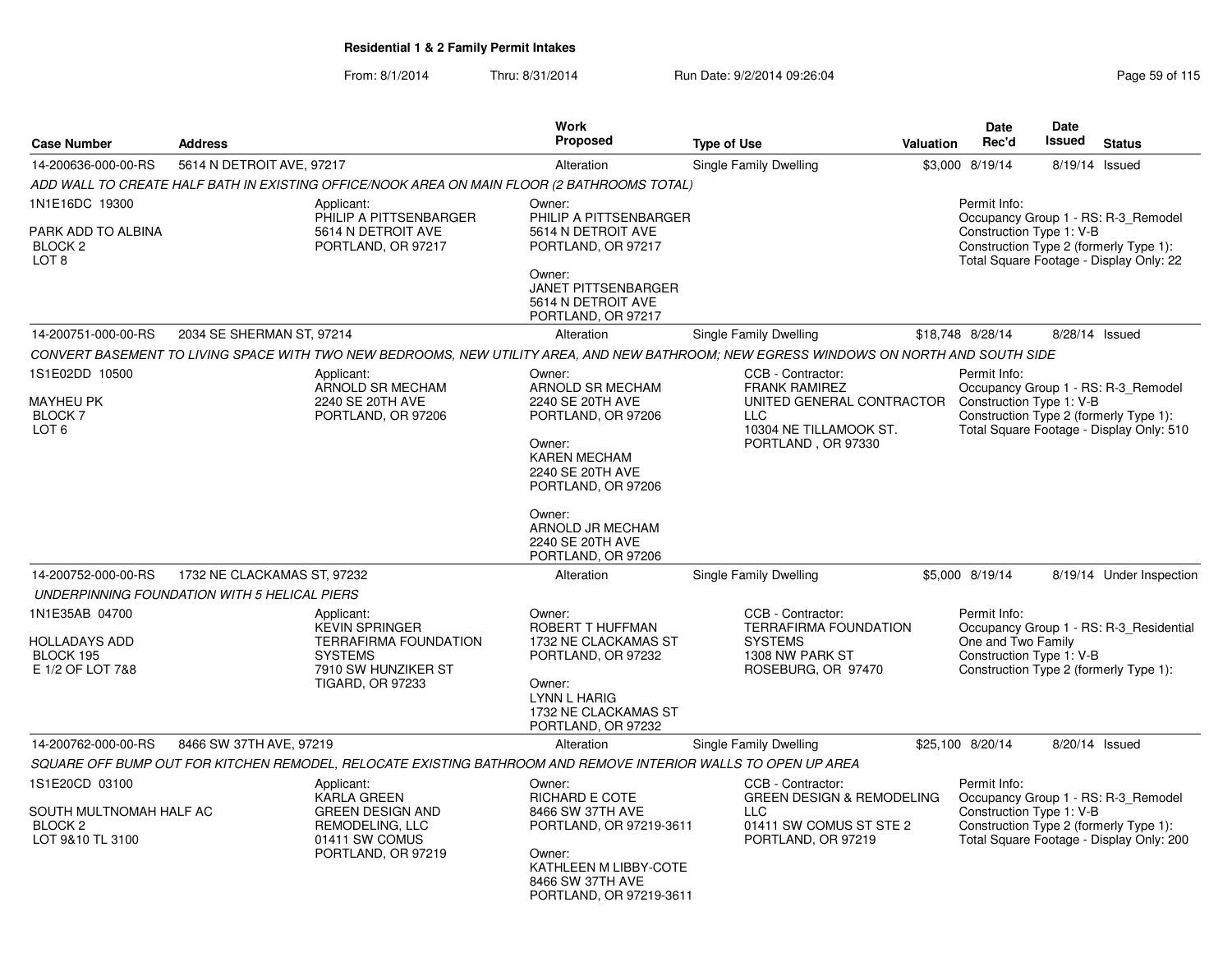| <b>Case Number</b>                                                                                         | <b>Address</b>                  |                                                                                                                            | Work<br><b>Proposed</b>                                                                                                                   | <b>Type of Use</b> |                                                                                               | <b>Valuation</b> | <b>Date</b><br>Rec'd                                           | Date<br>Issued | <b>Status</b>                                                                     |
|------------------------------------------------------------------------------------------------------------|---------------------------------|----------------------------------------------------------------------------------------------------------------------------|-------------------------------------------------------------------------------------------------------------------------------------------|--------------------|-----------------------------------------------------------------------------------------------|------------------|----------------------------------------------------------------|----------------|-----------------------------------------------------------------------------------|
| 14-200766-000-00-RS                                                                                        | 6331 NE WYGANT ST, 97218        |                                                                                                                            | Alteration                                                                                                                                |                    | Single Family Dwelling                                                                        |                  | \$5,000 8/19/14                                                | 8/19/14 Issued |                                                                                   |
|                                                                                                            |                                 | CONVERTING ATTACHED GARAGE TO LIVING SPACE; NEW BEDROOM AND STORAGE ROOM; OVERHEAD GARAGE DOOR TO REMAIN; SEE 14-189639-AL |                                                                                                                                           |                    |                                                                                               |                  |                                                                |                |                                                                                   |
| 1N2E20BC 02300<br><b>ECKELMAN AC</b><br>BLOCK <sub>2</sub><br>LOT <sub>4</sub>                             |                                 | Applicant:<br>SEGED M KIDANEMARIAM<br>5832 NE GOING ST<br>PORTLAND, OR 97218-2637                                          | Owner:<br><b>SEGED M KIDANEMARIAM</b><br>5832 NE GOING ST<br>PORTLAND, OR 97218-2637                                                      |                    |                                                                                               |                  | Permit Info:<br>One and Two Family<br>Construction Type 1: V-B |                | Occupancy Group 1 - RS: R-3_Residential<br>Construction Type 2 (formerly Type 1): |
| 14-201000-000-00-RS                                                                                        | 8716 NW BAILEY ST, 97231        |                                                                                                                            | Alteration                                                                                                                                |                    | Single Family Dwelling                                                                        |                  | \$10,000 8/20/14                                               | 8/20/14 Issued |                                                                                   |
|                                                                                                            |                                 | CONVERT SPACE OVER GARAGE TO DINING ROOM AND BEDROOM AND ATTIC STORAGE **trade permits to be obtained separately**         |                                                                                                                                           |                    |                                                                                               |                  |                                                                |                |                                                                                   |
| 1N1W11AC 05700<br>WHITWOOD CT<br><b>BLOCK 4</b><br>INC PT VAC ST LOT 11-13<br>NELY OF NW MIDWAY AVE LOT 14 |                                 | Applicant:<br><b>ALLEN TANKERSLEY</b><br>7849 SW CIRRUS DR<br>BEAVERTON, OR 97008                                          | Owner:<br><b>CONNIE S CHAMBERLAIN</b><br>8716 NW BAILEY ST<br>PORTLAND, OR 97231                                                          |                    | CCB - Contractor:<br>CORNERSTONE BUILDERS INC<br>7849 SW CIRRUS DR<br>BEAVERTON OR 97008      |                  | Permit Info:<br>One and Two Family<br>Construction Type 1: V-B |                | Occupancy Group 1 - RS: R-3_Residential<br>Construction Type 2 (formerly Type 1): |
| 14-201086-000-00-RS                                                                                        | 238 NE 127TH AVE, 97230         |                                                                                                                            | Alteration                                                                                                                                |                    | Single Family Dwelling                                                                        |                  | \$8,500 8/20/14                                                |                | 8/20/14 Under Inspection                                                          |
|                                                                                                            |                                 | REMOVE 12 x 22 ADDITION ADDED WITHOUT PERMIT. ADD 6' SLIDER DOOR.                                                          |                                                                                                                                           |                    |                                                                                               |                  |                                                                |                |                                                                                   |
| 1N2E35CA 11700<br><b>GLENN OAK PK</b><br>LOT <sub>44</sub>                                                 |                                 | Applicant:<br><b>EDWARD TALAMANTE</b><br>18814 S END RD<br>OREGON CITY, OR 97045-7786                                      | Owner:<br>MICHAEL JALONE<br>4708 GATWICK CT<br>ROCKLIN, CA 95677<br>Owner:<br><b>JULIE JALONE</b><br>4708 GATWICK CT<br>ROCKLIN, CA 95677 |                    | CCB - Contractor:<br>EDWARD TALAMANTE<br>18814 S END RD<br>OREGON CITY, OR 97045-7786         |                  | Permit Info:<br>One and Two Family<br>Construction Type 1: V-B |                | Occupancy Group 1 - RS: R-3_Residential<br>Construction Type 2 (formerly Type 1): |
| 14-201101-000-00-RS                                                                                        | 3627 SE BELMONT ST              |                                                                                                                            | Alteration                                                                                                                                |                    | Single Family Dwelling                                                                        |                  | \$4,500 8/20/14                                                |                | 8/20/14 Under Inspection                                                          |
|                                                                                                            |                                 | MOVE INTERIOR WALL TO ENLARAGE BATHROOM - NO EXTERIOR WORK**Plumbing and mechincal to be obtained to separately**          |                                                                                                                                           |                    |                                                                                               |                  |                                                                |                |                                                                                   |
| 1S1E01AB 26300<br>SUNNYSIDE & PLAT 2 & 3<br>BLOCK 68<br>LOT 13 TL 26300                                    |                                 | Applicant:<br>COUNTRYSIDE CONSTRUCTION<br><b>LLC</b><br><b>PO BOX 765</b><br>AURORA, OR 97002                              | Owner:<br><b>NOAH D OWENS</b><br>3627 SE BELMONT ST<br>PORTLAND, OR 97214                                                                 |                    | CCB - Contractor:<br>COUNTRYSIDE CONSTRUCTION<br><b>LLC</b><br>PO BOX 765<br>AURORA, OR 97002 |                  | Permit Info:<br>One and Two Family<br>Construction Type 1: V-B |                | Occupancy Group 1 - RS: R-3 Residential<br>Construction Type 2 (formerly Type 1): |
| 14-201131-000-00-RS                                                                                        | 4014 NE KILLINGSWORTH ST, 97211 |                                                                                                                            | Alteration                                                                                                                                |                    | Single Family Dwelling                                                                        |                  | \$1,100 8/20/14                                                | 8/20/14 Issued |                                                                                   |
| ADD SIDELIGHT NEXT TO EXTERIOR DOOR IN EXISTING BEDROOM                                                    |                                 |                                                                                                                            |                                                                                                                                           |                    |                                                                                               |                  |                                                                |                |                                                                                   |
| 1N1E24AA 03400<br>KILLINGSWORTH AVE ADD<br>BLOCK <sub>2</sub><br>LOT <sub>19</sub>                         |                                 | Applicant:<br><b>ERIKA ALTENHOFEN</b><br>804 N. ALBERTA ST<br>PORTLAND OR 97217                                            | Owner:<br><b>JENNIFER M LEIN</b><br>4014 NE KILLINGSWORTH ST<br>PORTLAND, OR 97211-7945<br>Owner:                                         |                    | CCB - Contractor:<br>NEIL KELLY CO INC<br>804 N ALBERTA ST<br>PORTLAND, OR 97217-2693         |                  | Permit Info:<br>One and Two Family<br>Construction Type 1: V-B |                | Occupancy Group 1 - RS: R-3 Residential<br>Construction Type 2 (formerly Type 1): |
|                                                                                                            |                                 |                                                                                                                            | <b>DEVIN H FOLLINGSTAD</b><br>4014 NE KILLINGSWORTH ST<br>PORTLAND, OR 97211-7945                                                         |                    |                                                                                               |                  |                                                                |                |                                                                                   |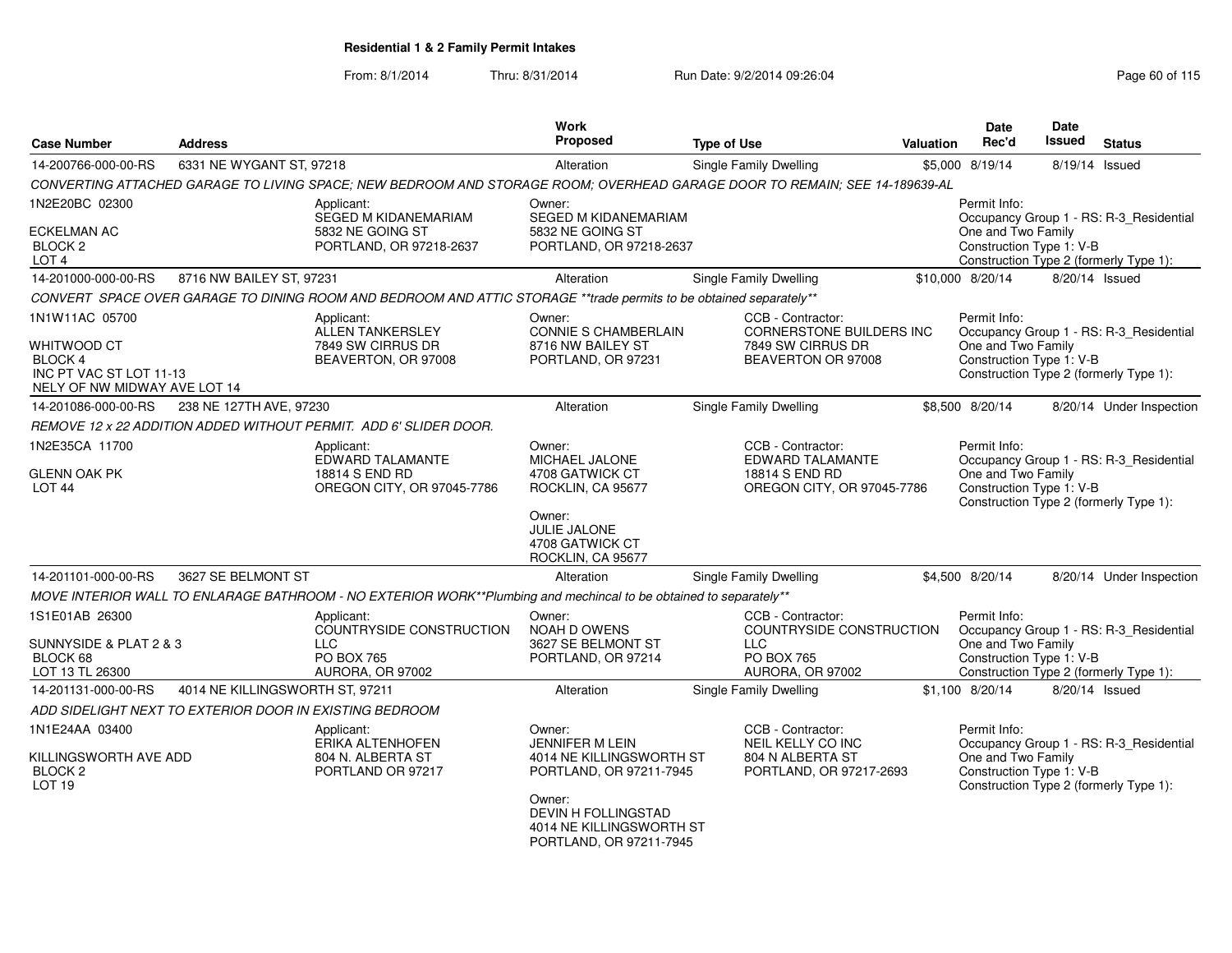| <b>Case Number</b>                                                              | <b>Address</b>                              |                                                                                                                                                     | Work<br>Proposed                                                                                                                                                  | <b>Type of Use</b>                                                                                             | Valuation | <b>Date</b><br>Rec'd                                           | Date<br><b>Issued</b> | <b>Status</b>                                                                                                             |
|---------------------------------------------------------------------------------|---------------------------------------------|-----------------------------------------------------------------------------------------------------------------------------------------------------|-------------------------------------------------------------------------------------------------------------------------------------------------------------------|----------------------------------------------------------------------------------------------------------------|-----------|----------------------------------------------------------------|-----------------------|---------------------------------------------------------------------------------------------------------------------------|
| 14-201241-000-00-RS                                                             | 3837 SE SALMON ST, 97214                    |                                                                                                                                                     | Alteration                                                                                                                                                        | Single Family Dwelling                                                                                         |           | \$1,500 8/20/14                                                | 8/20/14 Final         |                                                                                                                           |
|                                                                                 |                                             | <b>VOLUNTARY SEISMIC STRENGTHENING AT INTERIOR PERIMETER OF HOUSE</b>                                                                               |                                                                                                                                                                   |                                                                                                                |           |                                                                |                       |                                                                                                                           |
| 1S1E01AD 10000                                                                  |                                             | Applicant:<br>MIKE ROSE CONTRACTING LLC                                                                                                             | Owner:<br><b>MARK OSHIN</b>                                                                                                                                       | CCB - Contractor:<br>MIKE ROSE CONTRACTING LLC                                                                 |           | Permit Info:                                                   |                       | Occupancy Group 1 - RS: R-3_Remodel                                                                                       |
| SECTION 01 1S 1E<br>TL 10000 0.10 ACRES                                         |                                             | 3543 SE FRANKLIN ST<br>PORTLAND, OR 97202                                                                                                           | 3837 SE SALMON ST<br>PORTLAND, OR 97214                                                                                                                           | 3543 SE FRANKLIN ST<br>PORTLAND, OR 97202                                                                      |           | Construction Type 1: V-B                                       |                       | Construction Type 2 (formerly Type 1):                                                                                    |
| 14-201249-000-00-RS                                                             | 1115 SE 26TH AVE, 97214                     |                                                                                                                                                     | Alteration                                                                                                                                                        | Single Family Dwelling                                                                                         |           | \$1,500 8/20/14                                                |                       | 8/20/14 Under Inspection                                                                                                  |
|                                                                                 |                                             | <b>VOLUNTARY SEISMIC STRENGTHENING AT INTERIOR PERIMETER OF HOUSE</b>                                                                               |                                                                                                                                                                   |                                                                                                                |           |                                                                |                       |                                                                                                                           |
| 1S1E01BC 13500<br><b>TILTONS ADD</b><br>BLOCK 11<br>S 32' OF LOT 1              |                                             | Applicant:<br>MIKE ROSE CONTRACTING LLC<br>3543 SE FRANKLIN ST<br>PORTLAND, OR 97202                                                                | Owner:<br><b>MARK OSHIN</b><br>3837 SE SALMON ST<br>PORTLAND, OR 97214                                                                                            | CCB - Contractor:<br>MIKE ROSE CONTRACTING LLC<br>3543 SE FRANKLIN ST<br>PORTLAND, OR 97202                    |           | Permit Info:<br>Construction Type 1: V-B                       |                       | Occupancy Group 1 - RS: R-3_Remodel<br>Construction Type 2 (formerly Type 1):                                             |
| 14-201336-000-00-RS                                                             | 7027 SW 11TH DR - Unit A, 97219             |                                                                                                                                                     | Alteration                                                                                                                                                        | Single Family Dwelling                                                                                         |           | \$1,000 8/21/14                                                |                       | 8/21/14 Issued                                                                                                            |
|                                                                                 |                                             | CONVERT GAME ROOM TO BEDROOM IN BASEMENT AND INSTALL NEW EGRESS WINDOW ON WEST WALL - The bedroom is part of the main house and not part of the ADU |                                                                                                                                                                   |                                                                                                                |           |                                                                |                       |                                                                                                                           |
| 1S1E21AB 07900                                                                  |                                             | Applicant:<br>ROBERT A JR MCMULLEN<br>7027 SW 11TH DR<br>PORTLAND, OR 97219-2153                                                                    | Owner:<br>ROBERT A JR MCMULLEN<br>7027 SW 11TH DR<br>PORTLAND, OR 97219-2153                                                                                      |                                                                                                                |           | Permit Info:<br>Construction Type 1: V-B                       |                       | Occupancy Group 1 - RS: R-3_Remodel<br>Construction Type 2 (formerly Type 1):<br>Total Square Footage - Display Only: 150 |
| 14-201441-000-00-RS                                                             | 2644 NE CLACKAMAS ST, 97232                 |                                                                                                                                                     | Alteration                                                                                                                                                        | Single Family Dwelling                                                                                         |           | \$75,000 8/20/14                                               |                       | 8/27/14 Issued                                                                                                            |
|                                                                                 |                                             | Basement conversion/remodel. Convert basement to recreation room, laundry room, bathroom                                                            |                                                                                                                                                                   |                                                                                                                |           |                                                                |                       |                                                                                                                           |
| 1N1E36BB 05600<br><b>HOLLADAY PK &amp; 1ST ADD</b><br>BLOCK 19<br><b>LOT 15</b> |                                             | Applicant:<br>Arent Wortel<br><b>RIGHT ARM CONSTRUCTION</b><br>1045 SE Rim Rock Lane<br>Milwaukie, OR 97267                                         | Owner:<br><b>CHAD PHILLIPS</b><br>2644 NE CLACKAMAS ST<br>PORTLAND, OR 97232<br>Owner:<br><b>ELIZABETH PHILLIPS</b><br>2644 NE CLACKAMAS ST<br>PORTLAND, OR 97232 | CCB - Contractor:<br><b>ARENT WORTEL</b><br>RIGHT ARM CONSTRUCTION<br>1912 SE RISLEY AVE<br>MILWAUKIE OR 97267 |           | Permit Info:<br>One and Two Family<br>Construction Type 1: V-B |                       | Occupancy Group 1 - RS: R-3_Residential<br>Construction Type 2 (formerly Type 1):                                         |
| 14-201919-000-00-RS                                                             | 2927 NE 60TH AVE, 97213                     |                                                                                                                                                     | Alteration                                                                                                                                                        | <b>Single Family Dwelling</b>                                                                                  |           | \$9,200 8/22/14                                                |                       | 8/22/14 Under Inspection                                                                                                  |
|                                                                                 | ADDITION OF 360 SF PERGOLA AT REAR OF HOUSE |                                                                                                                                                     |                                                                                                                                                                   |                                                                                                                |           |                                                                |                       |                                                                                                                           |
| 1N2E30AD 02200<br><b>ROSE CITY PK</b><br>BLOCK 104<br>LOT <sub>9</sub>          |                                             | Applicant:<br>DAVE2 SQUARED ENTERPRISES<br><b>LLC</b><br>PO BOX 877<br>NORTH PLAINS, OR 97133                                                       | Owner:<br><b>ALEC V WILKEN</b><br>2927 NE 60TH AVE<br>PORTLAND, OR 97213<br>Owner:<br><b>SHANNON M WILKEN</b><br>2927 NE 60TH AVE<br>PORTLAND, OR 97213           | CCB - Contractor:<br>DAVE2 SQUARED ENTERPRISES<br><b>LLC</b><br>PO BOX 877<br>NORTH PLAINS, OR 97133           |           | Permit Info:<br>One and Two Family<br>Construction Type 1: V-B |                       | Occupancy Group 1 - RS: R-3 Residential<br>Construction Type 2 (formerly Type 1):                                         |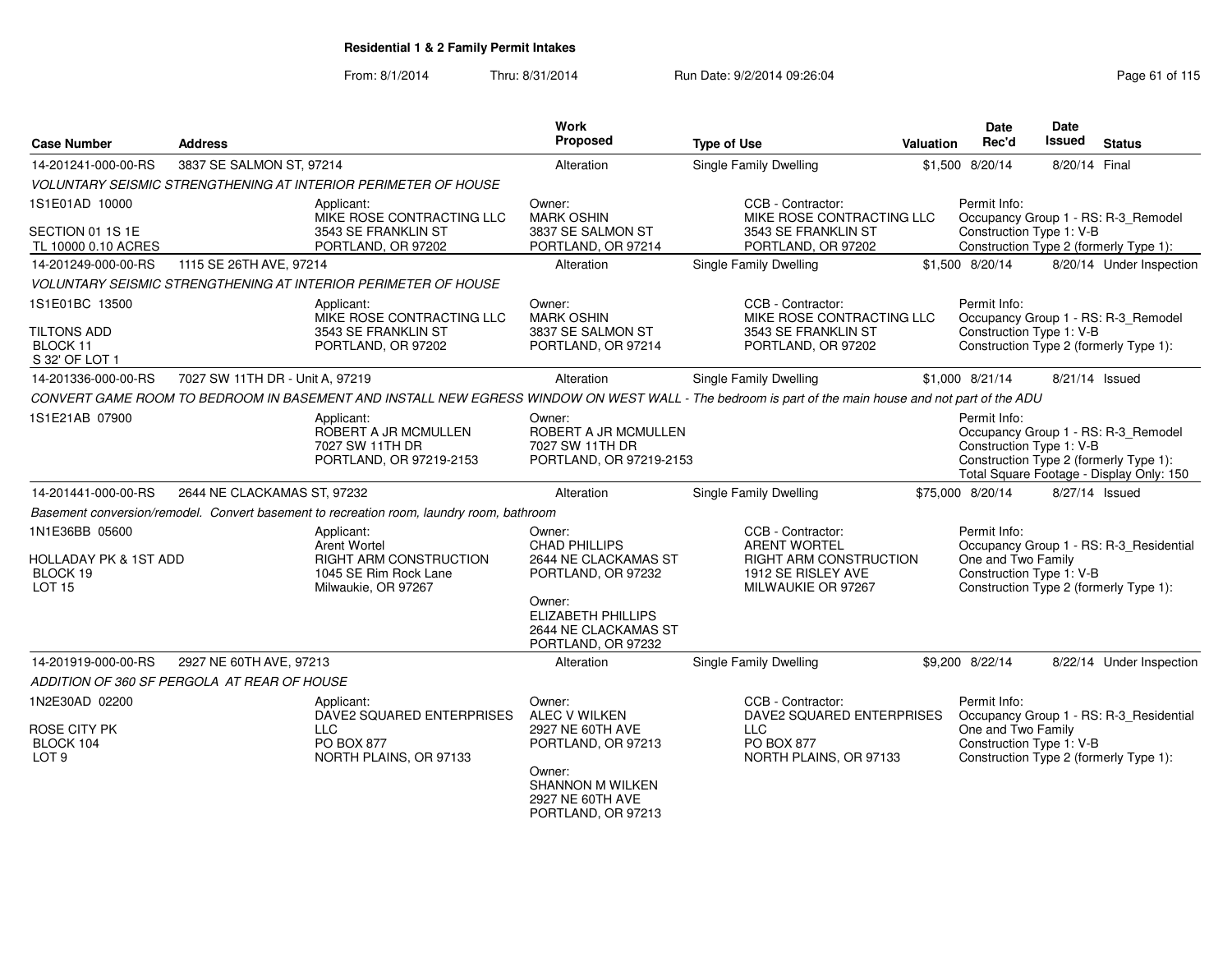| <b>Case Number</b>                                             | <b>Address</b>                           |                                                                                                 | Work<br><b>Proposed</b>                                                                             | <b>Type of Use</b>                                                                                                                                                                                                                         | <b>Valuation</b> | <b>Date</b><br>Rec'd                                                                     | Date<br><b>Issued</b> | <b>Status</b>                            |
|----------------------------------------------------------------|------------------------------------------|-------------------------------------------------------------------------------------------------|-----------------------------------------------------------------------------------------------------|--------------------------------------------------------------------------------------------------------------------------------------------------------------------------------------------------------------------------------------------|------------------|------------------------------------------------------------------------------------------|-----------------------|------------------------------------------|
| 14-201972-000-00-RS                                            | 3365 SW MILES ST, 97219                  |                                                                                                 | Alteration                                                                                          | Single Family Dwelling                                                                                                                                                                                                                     |                  | \$33,000 8/22/14                                                                         |                       | 8/22/14 Under Inspection                 |
|                                                                |                                          |                                                                                                 |                                                                                                     | REMODEL 3 BATHROOMS; BASEMENT BATHROOM, REMOVE TUB AND ADD TUB/SHOWER, ADD WALL TO CREATE LAUNDRY ROOM; RECONFIGURE 2 BATHROOMS ON MAIN FLOOR, CREATE LAF                                                                                  |                  |                                                                                          |                       |                                          |
| 1S1E20AC 05200                                                 |                                          | Applicant:<br>ST JOHNS DESIGN BUILD LLC                                                         | Owner:<br>RICHARD NOONBERG                                                                          | CCB - Contractor:<br>MODERN PLUMBING CO                                                                                                                                                                                                    |                  | Permit Info:                                                                             |                       | Occupancy Group 1 - RS: R-3_Residential  |
| <b>SUBURBAN HOMESITES</b><br>E 59' OF LOT 4<br>LOT 5 EXC W 71' |                                          | 8823 N HARTMAN ST<br>PORTLAND, OR 97203                                                         | 3365 SW MILES ST<br>PORTLAND, OR 97219-1737                                                         | 11120 SW INDUSTRIAL WAY<br>TUALATIN, OR 97062                                                                                                                                                                                              |                  | One and Two Family<br>Construction Type 1: V-B<br>Construction Type 2 (formerly Type 1): |                       |                                          |
|                                                                |                                          |                                                                                                 | Owner:<br><b>ALISON NOONBERG</b><br>3365 SW MILES ST<br>PORTLAND, OR 97219-1737                     | CCB - Contractor:<br>COHO ELECTRIC<br>PO BOX 40<br>WILSONVILLE OR 97070                                                                                                                                                                    |                  |                                                                                          |                       |                                          |
|                                                                |                                          |                                                                                                 |                                                                                                     | CCB - Contractor:<br>ST JOHNS DESIGN BUILD LLC<br>8823 N HARTMAN ST<br>PORTLAND, OR 97203                                                                                                                                                  |                  |                                                                                          |                       |                                          |
| 14-202138-000-00-RS                                            | 6211 SE 44TH AVE, 97206                  |                                                                                                 | Alteration                                                                                          | <b>Single Family Dwelling</b>                                                                                                                                                                                                              |                  | \$11,947 8/22/14                                                                         | 8/22/14 Issued        |                                          |
|                                                                |                                          |                                                                                                 |                                                                                                     | CONVERT BASEMENT TO LIVING SPACE, INCLUDES NEW BATHROOM AND NEW BEDROOM WITH EGRESS WINDOW (2 BATHROOMS TOTAL); PLUMBING, ELECTRICAL AND MECHANICAL PERMIT                                                                                 |                  |                                                                                          |                       |                                          |
| 1S2E18CC 09600                                                 |                                          | Applicant:<br><b>BRENDAN LAX</b>                                                                | Owner:<br><b>BRENDAN LAX</b>                                                                        | CCB - Contractor:<br><b>WILLIAM MARK PYRCH</b>                                                                                                                                                                                             |                  | Permit Info:                                                                             |                       | Occupancy Group 1 - RS: R-3_Remodel      |
| <b>WOODSTOCK</b><br>BLOCK 141<br>S 50' OF LOT 1                |                                          | 6211 SE 44TH AVE<br>PORTLAND, OR 97206                                                          | 6211 SE 44TH AVE<br>PORTLAND, OR 97206                                                              | <b>PO BOX 241</b><br>WEST LINN, OR 970680241                                                                                                                                                                                               |                  | Construction Type 1: V-B<br>Construction Type 2 (formerly Type 1):                       |                       | Total Square Footage - Display Only: 325 |
|                                                                |                                          |                                                                                                 | Owner:<br><b>SARAH HAINLEY</b><br>6211 SE 44TH AVE<br>PORTLAND, OR 97206                            |                                                                                                                                                                                                                                            |                  |                                                                                          |                       |                                          |
| 14-202178-000-00-RS                                            | 6709 SE 67TH AVE, 97206                  |                                                                                                 | Alteration                                                                                          | <b>Single Family Dwelling</b>                                                                                                                                                                                                              |                  | \$1,900 8/22/14                                                                          | 8/22/14 Final         |                                          |
|                                                                | REPAIR DRYROTTED RIM JOIST AT FRONT DOOR |                                                                                                 |                                                                                                     |                                                                                                                                                                                                                                            |                  |                                                                                          |                       |                                          |
| 1S2E20BA 14100<br><b>BRENTWOOD &amp; SUB</b>                   |                                          | Applicant:<br><b>TYSON JOHN WORF</b><br>4695 SW GREENSBORO WY 145                               | Owner:<br>JULIE A BROWN<br>6709 SE 67TH AVE                                                         | CCB - Contractor:<br>TYSON JOHN WORF<br>4695 SW GREENSBORO WY 145                                                                                                                                                                          |                  | Permit Info:<br>Construction Type 1: V-B                                                 |                       | Occupancy Group 1 - RS: R-3_Remodel      |
| BLOCK 18&32 TL 14100                                           |                                          | BEAVERTON, OR 97007                                                                             | PORTLAND, OR 97206-7305                                                                             | BEAVERTON, OR 97007                                                                                                                                                                                                                        |                  | Construction Type 2 (formerly Type 1):                                                   |                       |                                          |
| 14-203208-000-00-RS                                            | 3305 NE GLISAN ST, 97232                 |                                                                                                 | Alteration                                                                                          | <b>Single Family Dwelling</b><br>Convert 2/3 of existing basement to living space. New window well for egress window, basement stair rebuild under appeal #9295. Move laundry, replace water heater. New bathroom in master bedroom on 2nd |                  | \$15,000 8/25/14                                                                         |                       | 8/25/14 Issued                           |
| 1N1E36AC 15200                                                 |                                          | Applicant:                                                                                      | Owner:                                                                                              |                                                                                                                                                                                                                                            |                  | Permit Info:                                                                             |                       |                                          |
| LAURELHURST<br>BLOCK 14<br>LOT <sub>1</sub>                    |                                          | <b>JACK BARNES</b><br><b>JACK BARNES ARCHITECT</b><br>615 SE ALDER ST #304<br>PORTLAND OR 97215 | CHRISTOPHER D DAWKINS<br>3305 NE GLISAN ST<br>PORTLAND, OR 97232-2524<br>Owner:<br>ALLYSON M BOURKE |                                                                                                                                                                                                                                            |                  | One and Two Family<br>Construction Type 1: V-B<br>Construction Type 2 (formerly Type 1): |                       | Occupancy Group 1 - RS: R-3 Residential  |
|                                                                |                                          |                                                                                                 | 3305 NE GLISAN ST<br>PORTLAND, OR 97232-2524                                                        |                                                                                                                                                                                                                                            |                  |                                                                                          |                       |                                          |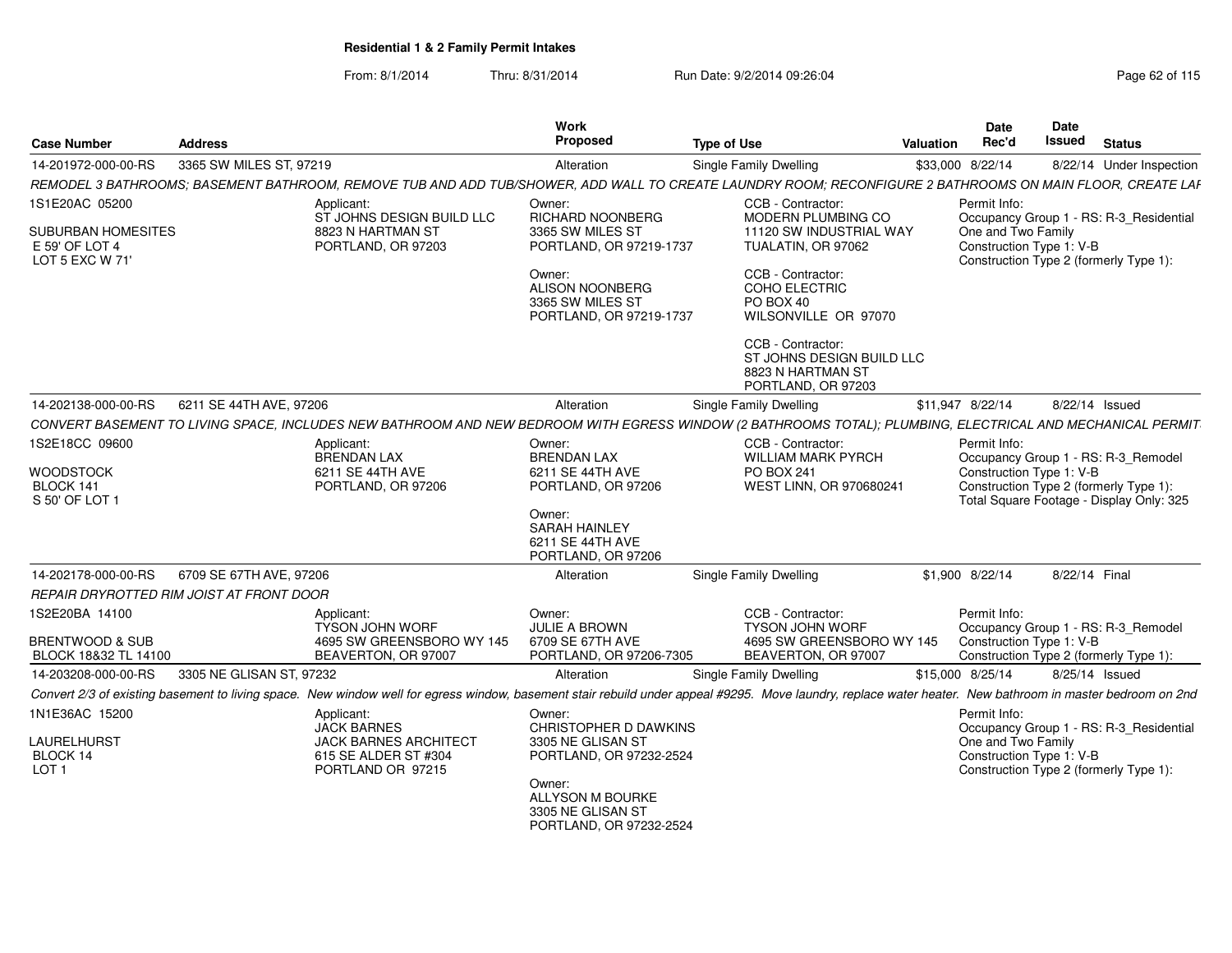| <b>Case Number</b>                                                       | <b>Address</b>                                                                                                                                         | <b>Work</b><br>Proposed                                                                                                                                                     | <b>Type of Use</b>                                                                              | Valuation        | <b>Date</b><br>Rec'd                                           | Date<br>Issued | <b>Status</b>                                                                                                             |
|--------------------------------------------------------------------------|--------------------------------------------------------------------------------------------------------------------------------------------------------|-----------------------------------------------------------------------------------------------------------------------------------------------------------------------------|-------------------------------------------------------------------------------------------------|------------------|----------------------------------------------------------------|----------------|---------------------------------------------------------------------------------------------------------------------------|
| 14-203366-000-00-RS                                                      | 5609 SW CALIFORNIA ST, 97219                                                                                                                           | Alteration                                                                                                                                                                  | Single Family Dwelling                                                                          | \$30,000 8/25/14 |                                                                |                | 8/25/14 Under Inspection                                                                                                  |
|                                                                          | REMODEL AND RECONFIGURE EXISTING KITCHEN, OPEN UP EXTERIOR KITCHEN WALL FOR ELECTRICAL AND PLUMBIING WORK (PT AND ET PERMIT TO BE OBTAINED SEPARATELY) |                                                                                                                                                                             |                                                                                                 |                  |                                                                |                |                                                                                                                           |
| 1S1E19BA 06800<br><b>LEES ADD</b><br><b>BLOCK B</b><br>LOT <sub>20</sub> | Applicant:<br><b>DAVID E BENNER</b><br>15740 NW NORWICH ST<br>BEAVERTON, OR 97006                                                                      | Owner:<br><b>STEVEN B MAITLAND</b><br>5609 SW CALIFORNIA ST<br>PORTLAND, OR 97219<br>Owner:<br>CAROLYN A MAITLAND<br>5609 SW CALIFORNIA ST<br>PORTLAND, OR 97219            | CCB - Contractor:<br>DAVID E BENNER<br>15740 NW NORWICH ST<br>BEAVERTON, OR 97006               |                  | Permit Info:<br>One and Two Family<br>Construction Type 1: V-B |                | Occupancy Group 1 - RS: R-3_Residential<br>Construction Type 2 (formerly Type 1):                                         |
| 14-203371-000-00-RS                                                      | 5029 SE GLADSTONE ST, 97206                                                                                                                            | Alteration                                                                                                                                                                  | Single Family Dwelling                                                                          |                  | \$500 8/27/14                                                  | 8/27/14 Issued |                                                                                                                           |
|                                                                          | SOLAR INSTALLATION, 4.2kW PV SYSTEM ON ROOF TOP, PRESCRIPTIVE                                                                                          |                                                                                                                                                                             |                                                                                                 |                  |                                                                |                |                                                                                                                           |
| 1S2E07CD 00500<br><b>WASHINGTON ADD</b><br>E 125' OF LOT G               | Applicant:<br>STELCOR ENERGY LLC<br>5028 E 22ND STREET<br><b>TUCSON, AZ 85711</b>                                                                      | Owner:<br><b>MARLIN D SANER</b><br>5029 SE GLADSTONE ST<br>PORTLAND, OR 97206-3042<br>Owner:<br><b>TIMOTHY P KLASSEN</b><br>5029 SE GLADSTONE ST<br>PORTLAND, OR 97206-3042 | CCB - Contractor:<br>STELCOR ENERGY LLC<br>5028 E 22ND STREET<br><b>TUCSON, AZ 85711</b>        |                  | Permit Info:<br>One and Two Family<br>Construction Type 1: V-B |                | Occupancy Group 1 - RS: R-3 Residential<br>Construction Type 2 (formerly Type 1):                                         |
| 14-203380-000-00-RS                                                      | 8740 N DRUID AVE, 97203                                                                                                                                | Alteration                                                                                                                                                                  | Single Family Dwelling                                                                          |                  | \$500 8/25/14                                                  | 8/25/14 Issued |                                                                                                                           |
|                                                                          | SOLAR INSTALLATION, 1.9kW PV SYSTEM ON ROOFTOP, PRESCRIPTIVE                                                                                           |                                                                                                                                                                             |                                                                                                 |                  |                                                                |                |                                                                                                                           |
| 1N1E08BD 05500<br>PORTSMOUTH VILLA EXTD<br>BLOCK 1<br><b>LOT 7&amp;8</b> | Applicant:<br>STELCOR ENERGY LLC<br>5028 E 22ND STREET<br><b>TUCSON, AZ 85711</b>                                                                      | Owner:<br><b>HEATHER L LADISH</b><br>8740 N DRUID AVE<br>PORTLAND, OR 97203                                                                                                 | CCB - Contractor:<br><b>STELCOR ENERGY LLC</b><br>5028 E 22ND STREET<br><b>TUCSON, AZ 85711</b> |                  | Permit Info:<br>One and Two Family<br>Construction Type 1: V-B |                | Occupancy Group 1 - RS: R-3_Residential<br>Construction Type 2 (formerly Type 1):                                         |
| 14-203386-000-00-RS                                                      | 2811 N WILLAMETTE BLVD - Unit B, 97217                                                                                                                 | Alteration                                                                                                                                                                  | Single Family Dwelling                                                                          | \$11.028 8/26/14 |                                                                | 8/26/14 Issued |                                                                                                                           |
|                                                                          | UPGRADE PARTITION WALLS IN BSMT, TRADES PERMITS, LEGALIZE KITCHEN AND BASEMENT WITH SECOND SINK AGREEMENT                                              |                                                                                                                                                                             |                                                                                                 |                  |                                                                |                |                                                                                                                           |
| 1N1E21BA 02100                                                           | Applicant:<br>MELINDA L NUNEZ<br>2811 N WILLAMETTE BLVD<br>PORTLAND, OR 97217                                                                          | Owner:<br><b>RIGOBERTO NUNEZ</b><br>2811 N WILLAMETTE BLVD<br>PORTLAND, OR 97217<br>Owner:<br><b>MELINDA L NUNEZ</b><br>2811 N WILLAMETTE BLVD<br>PORTLAND, OR 97217        |                                                                                                 |                  | Permit Info:<br>Construction Type 1: V-B                       |                | Occupancy Group 1 - RS: R-3_Remodel<br>Construction Type 2 (formerly Type 1):<br>Total Square Footage - Display Only: 300 |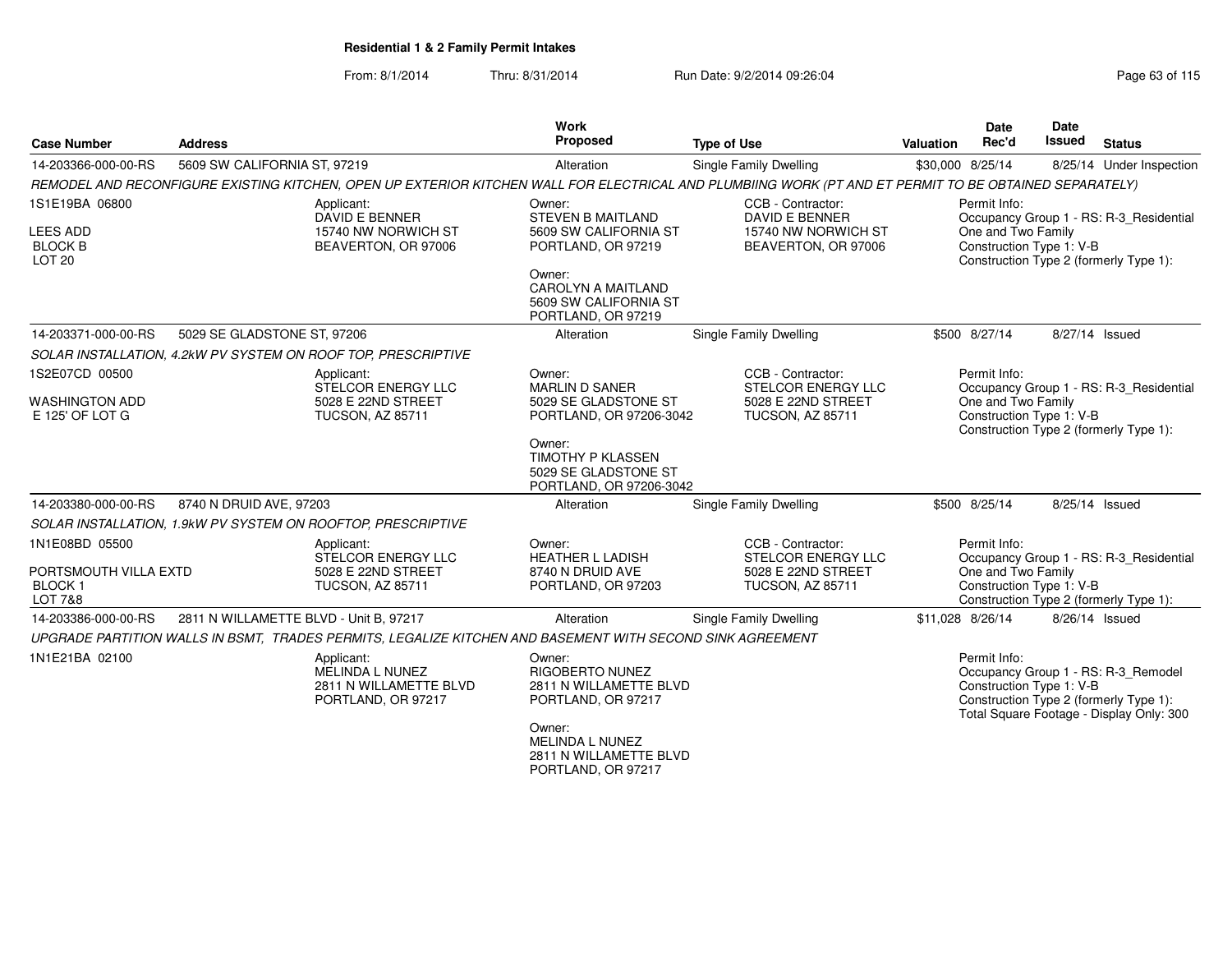| <b>Case Number</b>                                                                   | <b>Address</b>                                                     |                                                                                                                                                             | Work<br>Proposed                                                                                                                                                | <b>Type of Use</b> |                                                                                                                                                                                                                                                                                        | Valuation | <b>Date</b><br>Rec'd                                           | Date<br><b>Issued</b> | <b>Status</b>                                                                                                             |
|--------------------------------------------------------------------------------------|--------------------------------------------------------------------|-------------------------------------------------------------------------------------------------------------------------------------------------------------|-----------------------------------------------------------------------------------------------------------------------------------------------------------------|--------------------|----------------------------------------------------------------------------------------------------------------------------------------------------------------------------------------------------------------------------------------------------------------------------------------|-----------|----------------------------------------------------------------|-----------------------|---------------------------------------------------------------------------------------------------------------------------|
| 14-203409-000-00-RS                                                                  | 510 SE 65TH AVE, 97215                                             |                                                                                                                                                             | Alteration                                                                                                                                                      |                    | <b>Single Family Dwelling</b>                                                                                                                                                                                                                                                          |           | \$310,794 8/25/14                                              |                       | <b>Under Review</b>                                                                                                       |
|                                                                                      |                                                                    | remodel / reconfiguration of existing space within existing single family residence.                                                                        |                                                                                                                                                                 |                    |                                                                                                                                                                                                                                                                                        |           |                                                                |                       |                                                                                                                           |
| 1S2E05BB 01500<br><b>TABOR HTS</b><br><b>BLOCK J</b><br>N 100' OF LOT 3 EXC PT IN ST |                                                                    | Applicant:<br><b>BRAD LACKEY</b><br><b>LACKEY CONSTRUCTION</b><br>PO BOX 2404<br>PORTLAND OR, 97208                                                         | Owner:<br>MEGAN E CHOUINARD KOHATSU<br>910 SE 65TH AVE<br>PORTLAND, OR 97215<br>Owner:<br>SHANE S KOHATSU<br>910 SE 65TH AVE<br>PORTLAND, OR 97215              |                    | CCB - Contractor:<br>JOCELYN CONSTRUCTION INC<br>PO BOX 2404<br>PORTLAND OR 98208                                                                                                                                                                                                      |           | Permit Info:<br>One and Two Family<br>Construction Type 1: V-B |                       | Occupancy Group 1 - RS: R-3_Residential<br>Construction Type 2 (formerly Type 1):                                         |
| 14-203522-000-00-RS                                                                  | 8017 SE 64TH AVE, 97206                                            |                                                                                                                                                             | Alteration                                                                                                                                                      |                    | Single Family Dwelling                                                                                                                                                                                                                                                                 |           | \$2,978 8/25/14                                                |                       | 8/25/14 Issued                                                                                                            |
|                                                                                      |                                                                    | CONVERT PORTION OF ATTACHED GARAGE TO LIVING SPACE, INCLUDES BEDROOM AND BATHROOM, INFILL EXISTING OVERHEAD DOOR WITH MAN DOOR, ADD TEMPERED GLASS WINDOW ( |                                                                                                                                                                 |                    |                                                                                                                                                                                                                                                                                        |           |                                                                |                       |                                                                                                                           |
| 1S2E20CB 08800<br>SECTION 20 1S 2E<br>TL 8800 0.11 ACRES                             |                                                                    | Applicant:<br><b>CHERYL S LEWIS</b><br>8017 SE 64TH AVE<br>PORTLAND, OR 97206                                                                               | Owner:<br>CHERYL S LEWIS<br>8017 SE 64TH AVE<br>PORTLAND, OR 97206                                                                                              |                    |                                                                                                                                                                                                                                                                                        |           | Permit Info:<br>Construction Type 1: V-B                       |                       | Occupancy Group 1 - RS: R-3_Remodel<br>Construction Type 2 (formerly Type 1):<br>Total Square Footage - Display Only: 270 |
| 14-203591-000-00-RS                                                                  | 2722 SE 31ST AVE, 97202                                            |                                                                                                                                                             | Alteration                                                                                                                                                      |                    | Single Family Dwelling                                                                                                                                                                                                                                                                 |           | \$250,000 8/25/14                                              |                       | 8/26/14 Issued                                                                                                            |
|                                                                                      |                                                                    | Full basement remodel including new bathroom, laundry room, mudroom, media room and bedroom with egress window.                                             |                                                                                                                                                                 |                    |                                                                                                                                                                                                                                                                                        |           |                                                                |                       |                                                                                                                           |
| 1S1E12BA 10300<br><b>EAST PORTLAND HTS</b><br>BLOCK 14<br>LOT <sub>14</sub>          |                                                                    | Applicant:<br>HAMMER AND HAND INC<br>1020 SE HARRISON<br>PORTLAND, OR 97214                                                                                 | Owner:<br><b>CLAY G HATHORN</b><br>PO BOX 6803<br>PORTLAND, OR 97228-6803<br>Owner:<br><b>SARA C HESKETT</b><br>PO BOX 6803<br>PORTLAND, OR 97228-6803          |                    | CCB - Contractor:<br>HAMMER AND HAND INC<br>1020 SE HARRISON<br>PORTLAND, OR 97214<br>CCB - Contractor:<br>DEKORTE ELECTRIC INC<br>5331 SW MACADAM AVE, SUITE<br>258-113<br>PORTLAND OR 97239<br>CCB - Contractor:<br>D & F PLUMBING CO<br>4636 N ALBINA AVE<br>PORTLAND OR 97217-3099 |           | Permit Info:<br>One and Two Family<br>Construction Type 1: V-B |                       | Occupancy Group 1 - RS: R-3_Residential<br>Construction Type 2 (formerly Type 1):                                         |
| 14-203632-000-00-RS                                                                  | 14115 NW CHARLTON RD                                               |                                                                                                                                                             | Alteration                                                                                                                                                      |                    | Single Family Dwelling                                                                                                                                                                                                                                                                 |           | \$175,000 8/25/14                                              |                       | <b>Under Review</b>                                                                                                       |
|                                                                                      | Remodel of existing single family residence. No new square footage |                                                                                                                                                             |                                                                                                                                                                 |                    |                                                                                                                                                                                                                                                                                        |           |                                                                |                       |                                                                                                                           |
| 2N1W16B 02000<br><b>ISLAND TR</b><br><b>BLOCK 4&amp;5 TL 2000</b>                    |                                                                    | Applicant:<br>Oliver S. Olson<br>OLSON DESIGN BUILD<br>PO BOX 10323<br>PORTLAND OR 97296                                                                    | Owner:<br>OLIVER S OLSON<br>14115 NW CHARLTON RD<br>PORTLAND, OR 97231-1429<br>Owner:<br><b>ERIN K OLSON</b><br>14115 NW CHARLTON RD<br>PORTLAND, OR 97231-1429 |                    | CCB - Contractor:<br>Oliver Olson<br>OLSON DESIGN BUILD INC<br>PO BOX 10323<br>PORTLAND, OR 97296                                                                                                                                                                                      |           | Permit Info:<br>One and Two Family<br>Construction Type 1: V-B |                       | Occupancy Group 1 - RS: R-3_Residential<br>Construction Type 2 (formerly Type 1):                                         |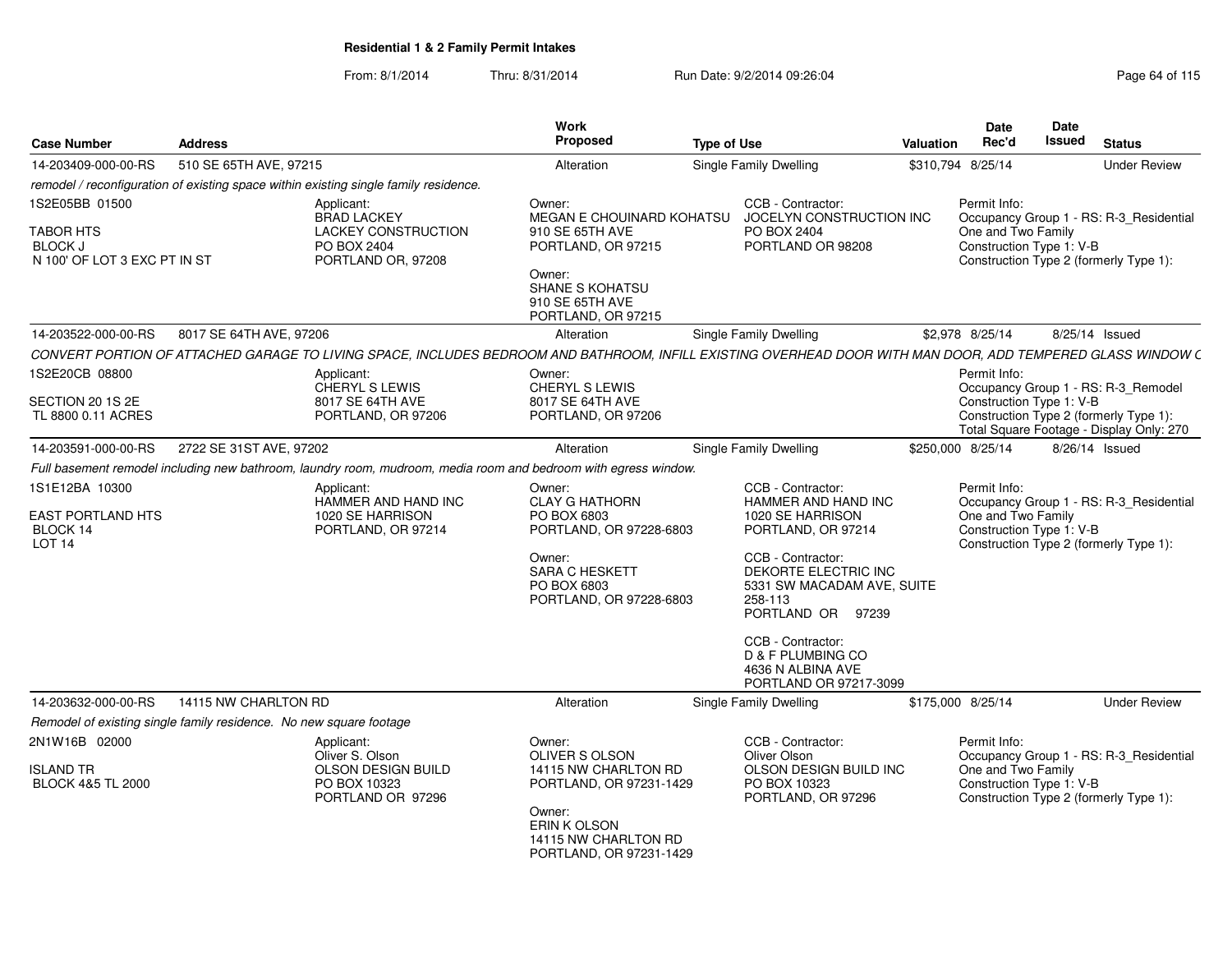| <b>Case Number</b>                                           | <b>Address</b>            |                                                                                                 | <b>Work</b><br>Proposed                                                         | <b>Type of Use</b>                                                                                                                                         | <b>Valuation</b> | Date<br>Rec'd                                  | <b>Date</b><br><b>Issued</b> | <b>Status</b>                                                                                                             |
|--------------------------------------------------------------|---------------------------|-------------------------------------------------------------------------------------------------|---------------------------------------------------------------------------------|------------------------------------------------------------------------------------------------------------------------------------------------------------|------------------|------------------------------------------------|------------------------------|---------------------------------------------------------------------------------------------------------------------------|
| 14-203680-000-00-RS                                          | 5117 NE 87TH AVE, 97220   |                                                                                                 | Alteration                                                                      | <b>Single Family Dwelling</b>                                                                                                                              |                  | \$5,000 8/25/14                                | 8/27/14 Issued               |                                                                                                                           |
| Rebuild a 240 square foot patio cover roof structure         |                           |                                                                                                 |                                                                                 |                                                                                                                                                            |                  |                                                |                              |                                                                                                                           |
| 1N2E21BB 00500<br><b>HELENSVIEW &amp; RPLT</b>               |                           | Applicant:<br>NWC NICK WEITZER COMPANY                                                          | Owner:<br><b>TINA R LYONS</b><br>5117 NE 87TH AVE                               | CCB - Contractor:<br>NWC NICK WEITZER COMPANY                                                                                                              |                  | Permit Info:                                   |                              | Occupancy Group 1 - RS: R-3 Residential                                                                                   |
| BLOCK <sub>9</sub><br>LOT <sub>32</sub>                      |                           | <b>LLC</b><br>2038 SE CESAR CHAVEZ BLVD<br>PORTLAND, OR 97214                                   | PORTLAND, OR 97220                                                              | <b>LLC</b><br>2038 SE CESAR CHAVEZ BLVD<br>PORTLAND, OR 97214                                                                                              |                  | One and Two Family<br>Construction Type 1: V-B |                              | Construction Type 2 (formerly Type 1):                                                                                    |
| 14-203718-000-00-RS                                          | 4416 SE 42ND AVE, 97206   |                                                                                                 | Alteration                                                                      | Single Family Dwelling                                                                                                                                     |                  | \$7,000 8/25/14                                |                              | 8/25/14 Under Inspection                                                                                                  |
|                                                              |                           |                                                                                                 |                                                                                 | REMODEL PORTION OF MAIN FLOOR TO CREATE ONE LARGE MASTER SUITE WITH WALK IN CLOSET AND BATHROOM, RECONFIGURE EXISTING BEDROOM, ADD DROP DOWN LADDER FOR AT |                  |                                                |                              |                                                                                                                           |
| 1S2E07CC 14400<br><b>LENOX</b><br>BLOCK 10<br>LOT 21         |                           | Applicant:<br><b>EVAN J KRISTOF</b><br>4416 SE 42ND AVE<br>PORTLAND, OR 97206-4178              | Owner:<br><b>EVAN J KRISTOF</b><br>4416 SE 42ND AVE<br>PORTLAND, OR 97206-4178  |                                                                                                                                                            |                  | Permit Info:<br>Construction Type 1: V-B       |                              | Occupancy Group 1 - RS: R-3_Remodel<br>Construction Type 2 (formerly Type 1):<br>Total Square Footage - Display Only: 450 |
|                                                              |                           |                                                                                                 | Owner:<br><b>JESSICA KRISTOF</b><br>4416 SE 42ND AVE<br>PORTLAND, OR 97206-4178 |                                                                                                                                                            |                  |                                                |                              |                                                                                                                           |
| 14-203754-000-00-RS                                          | 3729 NE 152ND AVE, 97230  |                                                                                                 | Alteration                                                                      | <b>Single Family Dwelling</b>                                                                                                                              |                  | \$50,940 8/29/14                               | 8/29/14 Issued               |                                                                                                                           |
|                                                              |                           |                                                                                                 |                                                                                 | REMOVE PANELING AND FURR OUT WALLS IN EXISTING BEDROOM, CREATE NEW LAUNDRY ROOM AND ROUGH IN FOR WET BAR - NOT AN ACCESSORY DWELLING UNIT                  |                  |                                                |                              |                                                                                                                           |
| 1N2E24CD 00300                                               |                           | Applicant:<br>LEWIS J SMITH                                                                     | Owner:<br>LEWIS J SMITH                                                         |                                                                                                                                                            |                  | Permit Info:                                   |                              | Occupancy Group 1 - RS: R-3_Remodel                                                                                       |
| SECTION 24 1N 2E<br>TL 300 0.34 ACRES                        |                           | 17809 NE MARINE DR C-3<br>PORTLAND, OR 97230                                                    | 17809 NE MARINE DR C-3<br>PORTLAND, OR 97230                                    |                                                                                                                                                            |                  | Construction Type 1: V-B                       |                              | Construction Type 2 (formerly Type 1):<br>Total Square Footage - Display Only: 1500                                       |
|                                                              |                           |                                                                                                 | Owner:<br>PATRICIA C SMITH<br>17809 NE MARINE DR C-3<br>PORTLAND, OR 97230      |                                                                                                                                                            |                  |                                                |                              |                                                                                                                           |
| 14-203768-000-00-RS                                          | 4207 SE CLINTON ST, 97206 |                                                                                                 | Alteration                                                                      | Single Family Dwelling                                                                                                                                     |                  | \$50,000 8/25/14                               | 8/26/14 Issued               |                                                                                                                           |
|                                                              |                           | PHASE 1/2 - REMODEL KITCHEN, RE-ORIENT STAIRS, ADD STRUCTURAL HEADERS AND POSTS FOR FUTURE WORK |                                                                                 |                                                                                                                                                            |                  |                                                |                              |                                                                                                                           |
| 1S2E07BB 17000                                               |                           | Applicant:<br>LUC JOHNSON                                                                       | Owner:<br><b>MARY ELLEN M SIGNER</b>                                            | CCB - Contractor:<br>ORANGE DESIGN INDUSTRIES LL( Occupancy Group 1 - RS: R-3_Residential                                                                  |                  | Permit Info:                                   |                              |                                                                                                                           |
| MCMAHONS ADD<br>BLOCK 5<br>LOT 9&10 TL 17000                 |                           | Orange Design Industries, LLC<br>P.O. Box 42015<br>Portland, OR 97242                           | 4207 SE CLINTON ST<br>PORTLAND, OR 97206-1617                                   | PO BOX 42015<br>PORTLAND, OR 97242                                                                                                                         |                  | One and Two Family<br>Construction Type 1: V-B |                              | Construction Type 2 (formerly Type 1):                                                                                    |
| 14-203869-000-00-RS                                          | 3281 NE SHAVER ST, 97212  |                                                                                                 | Alteration                                                                      | <b>Single Family Dwelling</b>                                                                                                                              |                  | \$3,700 8/26/14                                | 8/26/14 Issued               |                                                                                                                           |
| <b>VOLUNTARY SEISMIC UPGRADE</b>                             |                           |                                                                                                 |                                                                                 |                                                                                                                                                            |                  |                                                |                              |                                                                                                                           |
| 1N1E24CA 15800                                               |                           | Applicant:<br>ERIKA ALTENHOFEN                                                                  | Owner:<br><b>HELEN K STEWART</b>                                                | CCB - Contractor:<br>NEIL KELLY CO INC                                                                                                                     |                  | Permit Info:                                   |                              | Occupancy Group 1 - RS: R-3_Residential                                                                                   |
| <b>ALAMEDA PARK</b><br>BLOCK <sub>27</sub><br>LOT 1 TL 15800 |                           | 804 N. ALBERTA ST<br>PORTLAND OR 97217                                                          | 3281 NE SHAVER ST<br>PORTLAND, OR 97212-1750                                    | 804 N ALBERTA ST<br>PORTLAND, OR 97217-2693                                                                                                                |                  | One and Two Family<br>Construction Type 1: V-B |                              | Construction Type 2 (formerly Type 1):                                                                                    |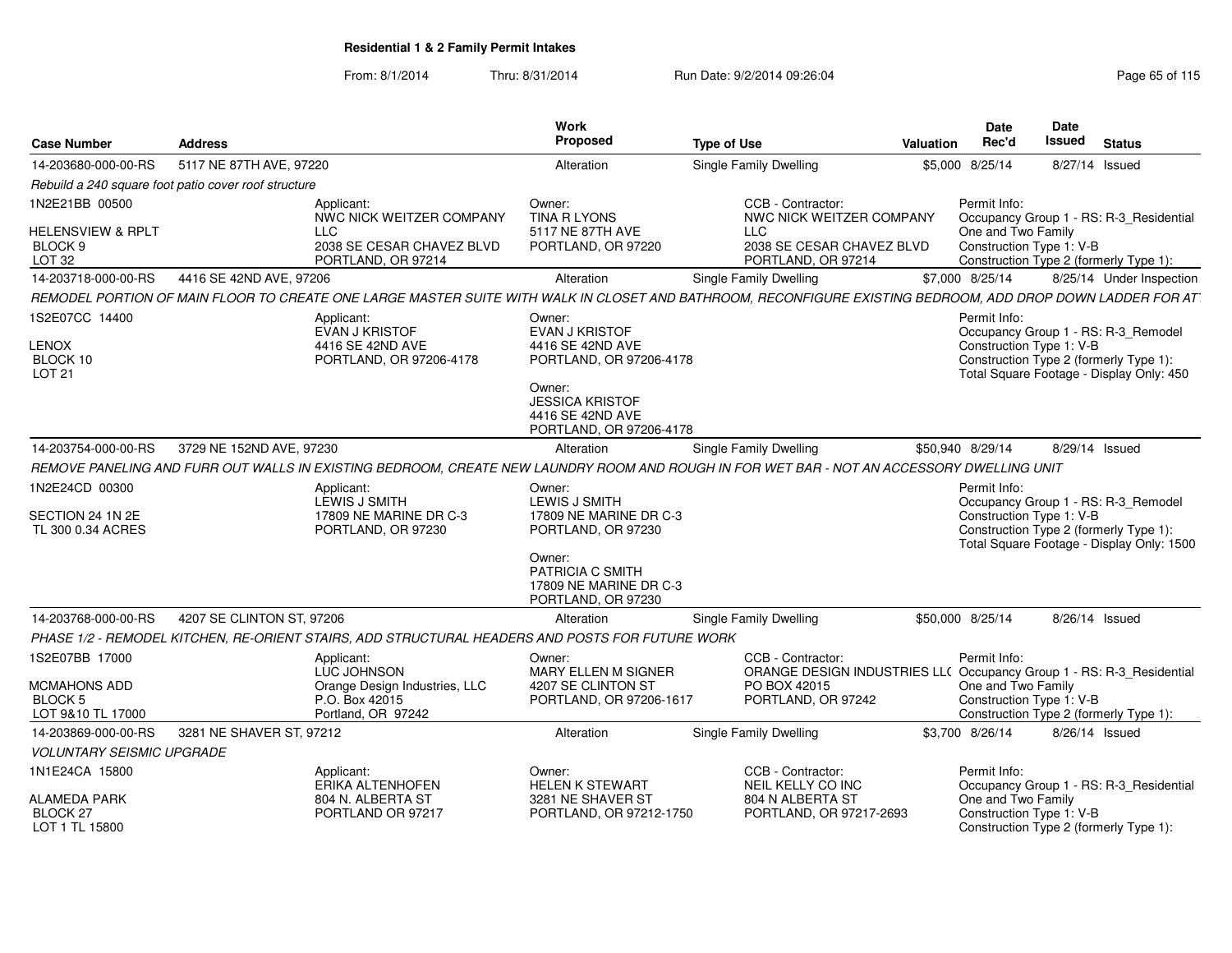| <b>Case Number</b>                                                                             | <b>Address</b>                                      |                                                                                                           | <b>Work</b><br><b>Proposed</b>                                                                                       | <b>Type of Use</b>                                                                                                                                      | <b>Valuation</b> | Date<br>Rec'd                                                  | Date<br>Issued | <b>Status</b>                                                                     |
|------------------------------------------------------------------------------------------------|-----------------------------------------------------|-----------------------------------------------------------------------------------------------------------|----------------------------------------------------------------------------------------------------------------------|---------------------------------------------------------------------------------------------------------------------------------------------------------|------------------|----------------------------------------------------------------|----------------|-----------------------------------------------------------------------------------|
| 14-203872-000-00-RS                                                                            | 7124 N JERSEY ST, 97203                             |                                                                                                           | Alteration                                                                                                           | Single Family Dwelling                                                                                                                                  |                  | \$6,750 8/26/14                                                | 8/26/14        | Issued                                                                            |
|                                                                                                | SOLAR INSTALLATION OF 2.52KW ROOF MOUNTED PV SYSTEM |                                                                                                           |                                                                                                                      |                                                                                                                                                         |                  |                                                                |                |                                                                                   |
| 1N1E07BC 09300                                                                                 |                                                     | Applicant:<br><b>ERIKA ALTENHOFEN</b>                                                                     | Owner:<br><b>JEFFREY CONN</b>                                                                                        | CCB - Contractor:<br>NEIL KELLY CO INC                                                                                                                  |                  | Permit Info:                                                   |                | Occupancy Group 1 - RS: R-3_Residential                                           |
| SOUTH ST JOHNS<br>BLOCK 10<br>LOT <sub>6</sub>                                                 |                                                     | 804 N. ALBERTA ST<br>PORTLAND OR 97217                                                                    | 7124 N JERSEY ST<br>PORTLAND, OR 97203                                                                               | 804 N ALBERTA ST<br>PORTLAND, OR 97217-2693                                                                                                             |                  | One and Two Family<br>Construction Type 1: V-B                 |                | Construction Type 2 (formerly Type 1):                                            |
| 14-203936-000-00-RS                                                                            | 147 NE 83RD AVE, 97220                              |                                                                                                           | Alteration                                                                                                           | Single Family Dwelling                                                                                                                                  |                  | \$500 8/26/14                                                  |                | 8/26/14 Under Inspection                                                          |
|                                                                                                |                                                     | SOLAR INSTALLATION, 6.63kW PV SYSTEM ON ROOFTOP, PRESCRIPTIVE                                             |                                                                                                                      |                                                                                                                                                         |                  |                                                                |                |                                                                                   |
| 1N2E33CB 10200<br>TERRACE PK<br>BLOCK 11<br>LOT <sub>14</sub>                                  |                                                     | Applicant:<br><b>MELISSA BENTLEY</b><br>SOLAR CITY CORPORATION<br>6132 NE 112TH AVE<br>PORTLAND, OR 97220 | Owner:<br><b>CECILIA M WILLIAMS</b><br>147 NE 83RD AVE<br>PORTLAND, OR 97220                                         | CCB - Contractor:<br>SOLARCITY CORPORATION<br>6132 NE 112th AVE<br>PORTLAND, OR 97220                                                                   |                  | Permit Info:<br>One and Two Family<br>Construction Type 1: V-B |                | Occupancy Group 1 - RS: R-3_Residential<br>Construction Type 2 (formerly Type 1): |
| 14-204108-000-00-RS                                                                            | 3335 NE 50TH AVE, 97213                             |                                                                                                           | Alteration                                                                                                           | Single Family Dwelling                                                                                                                                  |                  | \$34.000 8/26/14                                               | 8/26/14 Issued |                                                                                   |
| <b>VOLUNTARY UPGRADE TO FOUNDATION</b>                                                         |                                                     |                                                                                                           |                                                                                                                      |                                                                                                                                                         |                  |                                                                |                |                                                                                   |
| 1N2E30BA 04100                                                                                 |                                                     | Applicant:<br>RUSSELL GREGG WILLETT                                                                       | Owner:<br><b>JERILYN J PRESCOTT</b>                                                                                  | CCB - Contractor:<br><b>RUSSELL GREGG WILLETT</b>                                                                                                       |                  | Permit Info:                                                   |                | Occupancy Group 1 - RS: R-3_Remodel                                               |
| ROSE CITY PK<br>BLOCK 154<br>LOT <sub>5</sub>                                                  |                                                     | 68574 E DEER PARK RD<br>WELCHES, OR 97067                                                                 | 3335 NE 50TH AVE<br>PORTLAND, OR 97213-2409                                                                          | 68574 E DEER PARK RD<br>WELCHES, OR 97067                                                                                                               |                  | Construction Type 1: V-B                                       |                | Construction Type 2 (formerly Type 1):                                            |
| 14-204337-000-00-RS                                                                            | 1849 SE 54TH AVE, 97215                             |                                                                                                           | Alteration                                                                                                           | Single Family Dwelling                                                                                                                                  |                  | \$13,877 8/26/14                                               |                | 8/26/14 Under Inspection                                                          |
|                                                                                                |                                                     | INSTALLING BEAM BETWEEN KITCHEN AND DINING ROOM. NO TOILETS ADDED. ONE TOILET TOTAL.                      |                                                                                                                      |                                                                                                                                                         |                  |                                                                |                |                                                                                   |
| 1S2E06DB 15100<br>CRYSTAL SPR PK & PLAT 2<br>N 10' OF LOT 9 BLOCK 1<br>S 30' OF LOT 10 BLOCK 1 |                                                     | Applicant:<br>ADAM<br><b>ARCIFORM LLC</b><br>2303 N RANDOLPH AVE<br>PORTLAND, OR 97227                    | Owner:<br><b>TAMAR WYTE-LAKE</b><br>1849 SE 54TH AVE<br>PORTLAND, OR 97215-3333                                      |                                                                                                                                                         |                  | Permit Info:<br>One and Two Family<br>Construction Type 1: V-B |                | Occupancy Group 1 - RS: R-3_Residential<br>Construction Type 2 (formerly Type 1): |
|                                                                                                |                                                     |                                                                                                           | Owner:<br><b>JOSH S LAKE</b><br>1849 SE 54TH AVE<br>PORTLAND, OR 97215-3333                                          |                                                                                                                                                         |                  |                                                                |                |                                                                                   |
| 14-204607-000-00-RS                                                                            | 335 SW TROY ST, 97219                               |                                                                                                           | Alteration                                                                                                           | <b>Single Family Dwelling</b>                                                                                                                           |                  | \$32,000 8/27/14                                               | 8/27/14 Issued |                                                                                   |
|                                                                                                |                                                     |                                                                                                           |                                                                                                                      | KITCHEN REMODEL; INFILL EXISTING DOORWAY IN THE KITCHEN, CREATE OPENING IN DINING ROOM; RECONFIGURE MASTER BATH WALLS TO CREATE ADDITIONAL 1/2 BATHROOM |                  |                                                                |                |                                                                                   |
| 1S1E21DA 00400                                                                                 |                                                     | Applicant:                                                                                                | Owner:                                                                                                               | CCB - Contractor:                                                                                                                                       |                  | Permit Info:                                                   |                |                                                                                   |
| SOUTH BURLINGAME AMD<br>BLOCK <sub>2</sub><br>LOT <sub>2</sub>                                 |                                                     | <b>MAXWELL RUSH</b><br><b>GREEN LIGHT CONSTRUCTION</b><br>4705 NE MALLORY AVE<br>PORTLAND OR 97211        | PATRICK K CASSIDAY<br>335 SW TROY ST<br>PORTLAND, OR 97219-4651<br>Owner:<br><b>CARRIE L DAVIS</b><br>335 SW TROY ST | <b>MAXWELL RUSH</b><br><b>GREEN LIGHT CONSTRUCTION</b><br>4705 NE MALLORY AVE<br>PORTLAND OR 97211                                                      |                  | One and Two Family<br>Construction Type 1: V-B                 |                | Occupancy Group 1 - RS: R-3_Residential<br>Construction Type 2 (formerly Type 1): |
|                                                                                                |                                                     |                                                                                                           | PORTLAND, OR 97219-4651                                                                                              |                                                                                                                                                         |                  |                                                                |                |                                                                                   |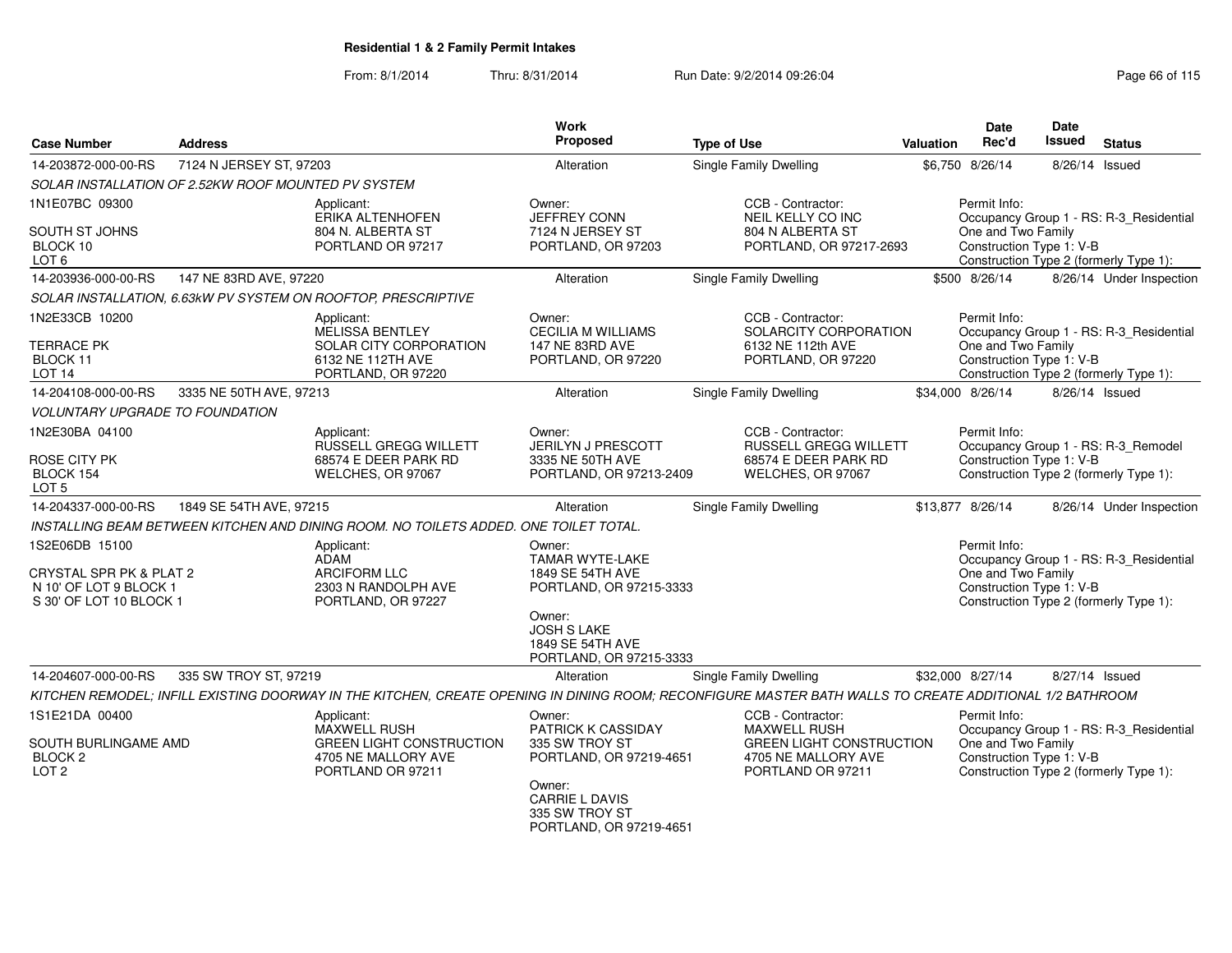| <b>Case Number</b>                                                           | <b>Address</b>              |                                                                     | Work<br><b>Proposed</b>                                                             | <b>Type of Use</b>                                           | <b>Valuation</b> | Date<br>Rec'd                                  | Date<br>Issued | <b>Status</b>                                                                      |
|------------------------------------------------------------------------------|-----------------------------|---------------------------------------------------------------------|-------------------------------------------------------------------------------------|--------------------------------------------------------------|------------------|------------------------------------------------|----------------|------------------------------------------------------------------------------------|
| 14-204622-000-00-RS                                                          | 4425 SE 48TH AVE, 97206     |                                                                     | Alteration                                                                          | <b>Single Family Dwelling</b>                                |                  | \$500 8/27/14                                  |                | 8/27/14 Issued                                                                     |
|                                                                              |                             | SOLAR INSTALLATION - 3.9KW PV SYSTEM ON THE ROOF: PRESCRIPTIVE      |                                                                                     |                                                              |                  |                                                |                |                                                                                    |
| 1S2E07CD 09000                                                               |                             | Applicant:<br>STELCOR ENERGY LLC                                    | Owner:<br><b>SCOTT C MEYER</b>                                                      | CCB - Contractor:<br>STELCOR ENERGY LLC                      |                  | Permit Info:                                   |                | Occupancy Group 1 - RS: R-3_Residential                                            |
| LENOX<br>BLOCK 5<br>LOT <sub>4</sub>                                         |                             |                                                                     | 4425 SE 48TH AVE<br>PORTLAND, OR 97206                                              | 5028 E 22ND STREET<br><b>TUCSON, AZ 85711</b>                |                  | One and Two Family<br>Construction Type 1: V-B |                | Construction Type 2 (formerly Type 1):                                             |
| 14-204651-000-00-RS                                                          | 612 NW ALBEMARLE TER, 97210 |                                                                     | Alteration                                                                          | Single Family Dwelling                                       |                  | \$30,500 8/27/14                               |                | 8/27/14 Issued                                                                     |
| <b>FOUNDATION REPAIR</b>                                                     |                             |                                                                     |                                                                                     |                                                              |                  |                                                |                |                                                                                    |
| 1N1E32AD 09500                                                               |                             | Applicant:                                                          | Owner:                                                                              | CCB - Contractor:                                            |                  | Permit Info:                                   |                |                                                                                    |
| WESTOVER TERR<br><b>BLOCK 7</b><br>LOT 4 EXC NLY 76.61' OF W 1/2 & EXC N 70' |                             | RAMJACK OF OREGON<br>PO BOX 11701<br>EUGENE, OR 97440               | PHILIP F BROWN<br>612 NW ALBEMARLE TER<br>PORTLAND, OR 97210-3113                   | <b>RAMJACK OF OREGON</b><br>PO BOX 11701<br>EUGENE, OR 97440 |                  | Construction Type 1: V-B                       |                | Occupancy Group 1 - RS: R-3_Remodel<br>Construction Type 2 (formerly Type 1):      |
| OF E 1/2 LOT 4<br>LOT 5&6                                                    |                             |                                                                     | Owner:<br><b>BARBARA G BROWN</b><br>612 NW ALBEMARLE TER<br>PORTLAND, OR 97210-3113 |                                                              |                  |                                                |                |                                                                                    |
| 14-204658-000-00-RS                                                          | 3336 SE BROOKLYN ST, 97202  |                                                                     | Alteration                                                                          | <b>Single Family Dwelling</b>                                |                  | \$1,500 8/27/14                                |                | 8/27/14 Issued                                                                     |
|                                                                              |                             | POUR CONCRETE SLAB WITH PERIMETER INSULATION IN EXISTING CRAWLSPACE |                                                                                     |                                                              |                  |                                                |                |                                                                                    |
| 1S1E12BD 00100                                                               |                             | Applicant:<br><b>LEAH M MOCSY</b>                                   | Owner:<br><b>LEAH M MOCSY</b>                                                       |                                                              |                  | Permit Info:                                   |                | Occupancy Group 1 - RS: R-3_Remodel                                                |
| WAVERLEIGH HTS<br>BLOCK 34<br>LOT <sub>30</sub>                              |                             | 3336 SE BROOKLYN ST<br>PORTLAND, OR 97202-1927                      | 3336 SE BROOKLYN ST<br>PORTLAND, OR 97202-1927                                      |                                                              |                  | Construction Type 1: V-B                       |                | Construction Type 2 (formerly Type 1):<br>Total Square Footage - Display Only: 500 |
|                                                                              |                             |                                                                     | Owner:<br><b>ISTVAN I MOCSY</b><br>3336 SE BROOKLYN ST<br>PORTLAND, OR 97202-1927   |                                                              |                  |                                                |                |                                                                                    |
|                                                                              |                             |                                                                     | Owner:<br><b>MARCIA E MOCSY</b><br>3336 SE BROOKLYN ST<br>PORTLAND, OR 97202-1927   |                                                              |                  |                                                |                |                                                                                    |
| 14-204665-000-00-RS                                                          | 10832 SE STEPHENS ST, 97216 |                                                                     | Alteration                                                                          | Single Family Dwelling                                       |                  | \$6,750 8/27/14                                |                | 8/27/14 Issued                                                                     |
|                                                                              |                             | SOLAR INSTALLATION, 3.57kW PV SYSTEM ON ROOFTOP, NON-PRESCRIPTIVE   |                                                                                     |                                                              |                  |                                                |                |                                                                                    |
| 1S2E03CA 10400                                                               |                             | Applicant:<br><b>MELISSA BENTLEY</b>                                | Owner:<br><b>BRUCE A BARNEY</b>                                                     | CCB - Contractor:<br>SOLARCITY CORPORATION                   |                  | Permit Info:                                   |                | Occupancy Group 1 - RS: R-3_Residential                                            |
| <b>VERMADA PK</b><br>BLOCK <sub>3</sub><br>LOT <sub>9</sub>                  |                             | SOLAR CITY CORPORATION<br>6132 NE 112TH AVE<br>PORTLAND, OR 97220   | 10832 SE STEPHENS ST<br>PORTLAND, OR 97216-3238                                     | 6132 NE 112th AVE<br>PORTLAND, OR 97220                      |                  | One and Two Family<br>Construction Type 1: V-B |                | Construction Type 2 (formerly Type 1):                                             |
|                                                                              |                             |                                                                     | Owner:<br>BARBARA J BARNEY<br>10832 SE STEPHENS ST<br>PORTLAND, OR 97216-3238       |                                                              |                  |                                                |                |                                                                                    |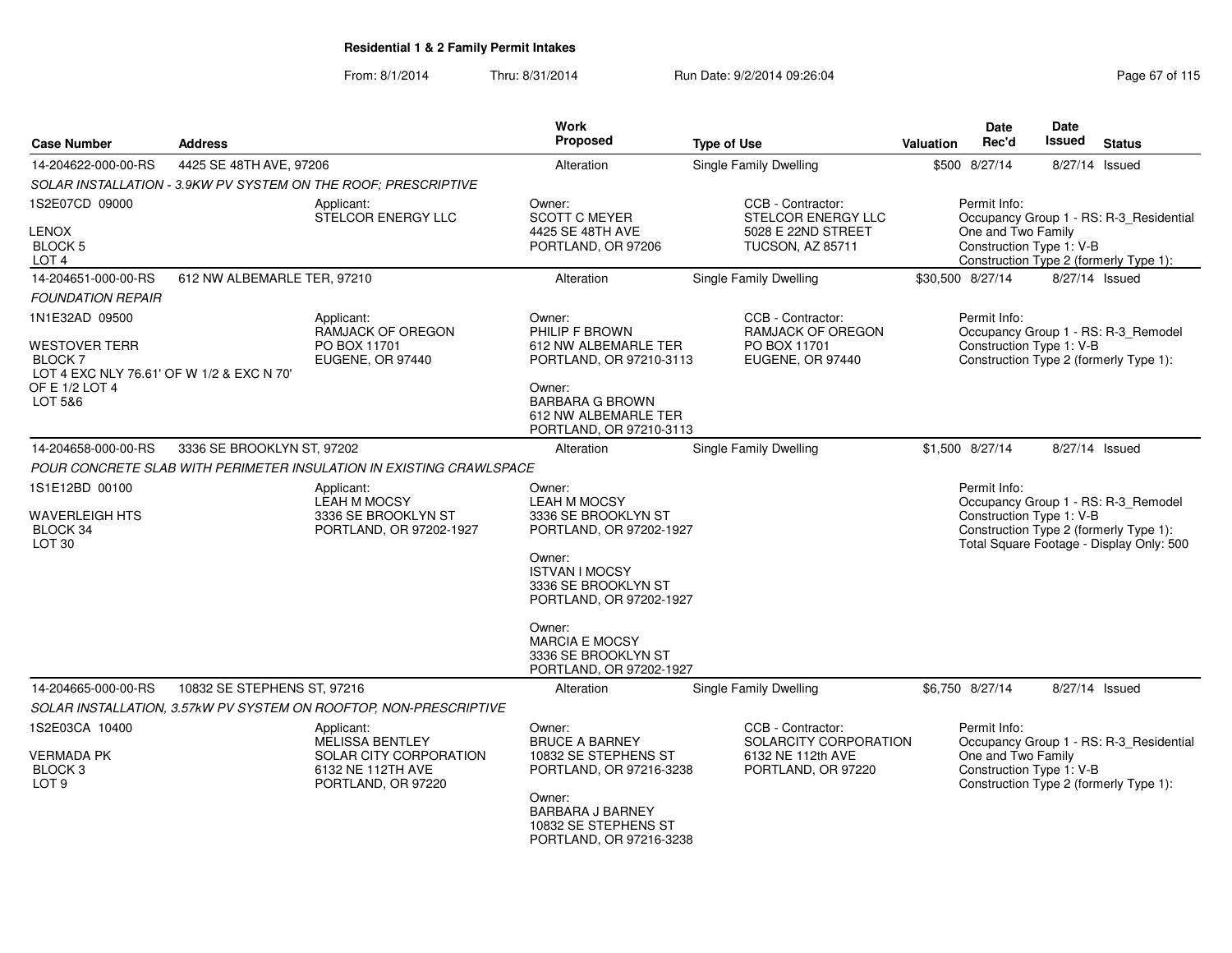| <b>Case Number</b>                                                                      | <b>Address</b>          |                                                                                                               | <b>Work</b><br>Proposed                                                                                  | <b>Type of Use</b>                                                                                                                    | Valuation | <b>Date</b><br>Rec'd                                           | <b>Date</b><br><b>Issued</b> | <b>Status</b>                                                                     |
|-----------------------------------------------------------------------------------------|-------------------------|---------------------------------------------------------------------------------------------------------------|----------------------------------------------------------------------------------------------------------|---------------------------------------------------------------------------------------------------------------------------------------|-----------|----------------------------------------------------------------|------------------------------|-----------------------------------------------------------------------------------|
| 14-204675-000-00-RS                                                                     | 4105 SE 66TH AVE, 97206 |                                                                                                               | Alteration                                                                                               | <b>Single Family Dwelling</b>                                                                                                         |           | \$500 8/27/14                                                  | 8/27/14 Issued               |                                                                                   |
|                                                                                         |                         | SOLAR INSTALATION, 4.335kW PV SYSTEM ON ROOFTOP, PRESCRIPTIVE                                                 |                                                                                                          |                                                                                                                                       |           |                                                                |                              |                                                                                   |
| 1S2E08CC 02000<br>LAURELWOOD<br><b>BLOCK 4</b><br>INC STRIP 10' X 41' N OF & ADJ LOT 24 |                         | Applicant:<br><b>MELISSA BENTLEY</b><br>SOLAR CITY CORPORATION<br>6132 NE 112TH AVE<br>PORTLAND, OR 97220     | Owner:<br><b>DAVID PELL</b><br>4105 SE 66TH AVE<br>PORTLAND, OR 97206<br>Owner:                          | CCB - Contractor:<br>SOLARCITY CORPORATION<br>6132 NE 112th AVE<br>PORTLAND, OR 97220                                                 |           | Permit Info:<br>One and Two Family<br>Construction Type 1: V-B |                              | Occupancy Group 1 - RS: R-3_Residential<br>Construction Type 2 (formerly Type 1): |
|                                                                                         |                         |                                                                                                               | <b>SVETLANA Z PELL</b><br>4105 SE 66TH AVE<br>PORTLAND, OR 97206                                         |                                                                                                                                       |           |                                                                |                              |                                                                                   |
| 14-204676-000-00-RS                                                                     | 7764 SE 18TH AVE, 97202 |                                                                                                               | Alteration                                                                                               | Single Family Dwelling                                                                                                                |           | \$2,000 8/27/14                                                |                              | 8/27/14 Issued                                                                    |
|                                                                                         |                         |                                                                                                               |                                                                                                          | REPLACE EXISTING WINDOW IN BASEMENT WITH LARGER EGRESS WINDOW WITH WELL-PERMIT FOR WINDOW ONLY, NOT TO LEGALIZE BASEMENT LIVING SPACE |           |                                                                |                              |                                                                                   |
| 1S1E23AD 09600<br>SOUTHMORELAND<br>BLOCK <sub>3</sub><br>LOT 8 EXC N 10'                |                         | Applicant:<br><b>WILLIAM S MATHER</b><br>7764 SE 18TH AVE<br>PORTLAND, OR 97202                               | Owner:<br><b>WILLIAM S MATHER</b><br>7764 SE 18TH AVE<br>PORTLAND, OR 97202                              | CCB - Contractor:<br>ROBIN CHURCH<br><b>PO BOX 554</b><br>ESTACADA, OR 97023                                                          |           | Permit Info:<br>One and Two Family<br>Construction Type 1: V-B |                              | Occupancy Group 1 - RS: R-3_Residential<br>Construction Type 2 (formerly Type 1): |
|                                                                                         |                         |                                                                                                               | Owner:<br><b>DIANE D MATHER</b><br>7764 SE 18TH AVE<br>PORTLAND, OR 97202                                |                                                                                                                                       |           |                                                                |                              |                                                                                   |
| 14-204699-000-00-RS                                                                     | 3834 NE 15TH AVE, 97212 |                                                                                                               | Alteration                                                                                               | Single Family Dwelling                                                                                                                |           | \$6,726 8/27/14                                                | 8/27/14 Final                |                                                                                   |
| voluntary seismic upgrade                                                               |                         |                                                                                                               |                                                                                                          |                                                                                                                                       |           |                                                                |                              |                                                                                   |
| 1N1E23DC 07600<br><b>DIXON PL</b><br><b>BLOCK 7</b><br>LOT <sub>16</sub>                |                         | Applicant:<br><b>STEVE GEMMELL</b><br><b>GEMMELL CONSTRUCTION LLC</b><br>3817 N WILLIAMS<br>PORTLAND OR 97227 | Owner:<br><b>JOEL M GREGIE</b><br>3834 NE 15TH AVE<br>PORTLAND, OR 97212<br>Owner:<br><b>CHIKA SAEKI</b> | CCB - Contractor:<br><b>STEVE GEMMELL</b><br><b>GEMMELL CONSTRUCTION LLC</b><br>3817 N WILLIAMS<br>PORTLAND OR 97227                  |           | Permit Info:<br>One and Two Family<br>Construction Type 1: V-B |                              | Occupancy Group 1 - RS: R-3_Residential<br>Construction Type 2 (formerly Type 1): |
|                                                                                         |                         |                                                                                                               | 3834 NE 15TH AVE<br>PORTLAND, OR 97212                                                                   |                                                                                                                                       |           |                                                                |                              |                                                                                   |
| 14-204722-000-00-RS                                                                     | 2714 NE 41ST AVE, 97212 |                                                                                                               | Alteration                                                                                               | <b>Single Family Dwelling</b>                                                                                                         |           | \$40,000 8/27/14                                               |                              | $9/2/14$ Issued                                                                   |
|                                                                                         |                         | REMOVE EXISTING SUNROOM AR REAR OF DWELLING AND REBUILD IN SAME FOOTPRINT.                                    |                                                                                                          |                                                                                                                                       |           |                                                                |                              |                                                                                   |
| 1N1E25AD 15500<br><b>BEAUMONT</b><br>BLOCK 32<br>LOT <sub>6</sub>                       |                         | Applicant:<br>Scott Gregor<br><b>IBUILD PDX COMPANY, LLC</b><br>P.O. BOX 25376<br>Portland, OR 97298-0376     | Owner:<br><b>SUIL KIM</b><br>2714 NE 41ST AVE<br>PORTLAND, OR 97212-2944<br>Owner:                       | CCB - Contractor:<br><b>IBUILDPDX COMPANY LLC</b><br>1936 SE 23RD AVE<br>PORTLAND, OR 97214                                           |           | Permit Info:<br>One and Two Family<br>Construction Type 1: V-B |                              | Occupancy Group 1 - RS: R-3_Residential<br>Construction Type 2 (formerly Type 1): |
|                                                                                         |                         |                                                                                                               | <b>SUSAN KEVORKIAN</b><br>2714 NE 41ST AVE<br>PORTLAND, OR 97212-2944                                    |                                                                                                                                       |           |                                                                |                              |                                                                                   |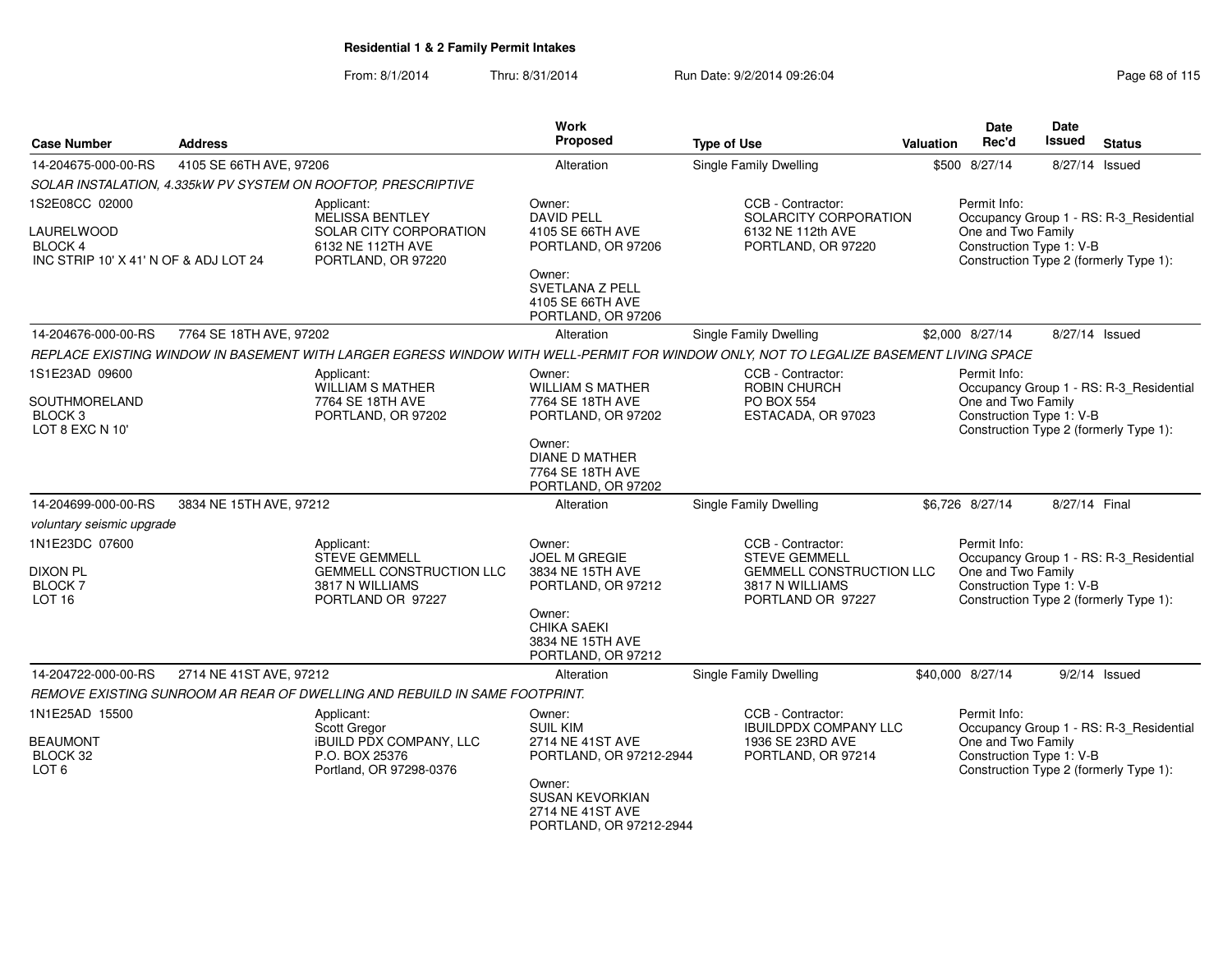From: 8/1/2014

| <b>Case Number</b>                                                     | <b>Address</b>                 |                                                                                                                          | Work<br><b>Proposed</b>                                                                            | <b>Type of Use</b>                                                                                                               | Valuation | <b>Date</b><br>Rec'd                           | <b>Date</b><br><b>Issued</b> | <b>Status</b>                           |
|------------------------------------------------------------------------|--------------------------------|--------------------------------------------------------------------------------------------------------------------------|----------------------------------------------------------------------------------------------------|----------------------------------------------------------------------------------------------------------------------------------|-----------|------------------------------------------------|------------------------------|-----------------------------------------|
| 14-204728-000-00-RS                                                    | 837 NE KILLINGSWORTH ST, 97211 |                                                                                                                          | Alteration                                                                                         | Single Family Dwelling                                                                                                           |           | \$7,000 8/27/14                                | 8/27/14 Issued               |                                         |
|                                                                        |                                | ADD BATHROOM TO BASEMENT ***trade permits to be obtained separately***                                                   |                                                                                                    |                                                                                                                                  |           |                                                |                              |                                         |
| 1N1E14CC 19700                                                         |                                | Applicant:<br>MICHAEL HERRMAN                                                                                            | Owner:<br>KRISTINE L KOEHLER                                                                       |                                                                                                                                  |           | Permit Info:                                   |                              | Occupancy Group 1 - RS: R-3_Residential |
| <b>CLOVERDALE EXTN &amp; PLAT 2</b><br>BLOCK 15<br>LOT 19 EXC PT IN ST |                                | 837 NE KILLINGSWORTH ST<br>PORTLAND, OR 97211                                                                            | 837 NE KILLINGSWORTH ST<br>PORTLAND, OR 97211-3860                                                 |                                                                                                                                  |           | One and Two Family<br>Construction Type 1: V-B |                              | Construction Type 2 (formerly Type 1):  |
| 14-204856-000-00-RS                                                    | 1835 N ALBERTA ST, 97217       |                                                                                                                          | Alteration                                                                                         | Single Family Dwelling                                                                                                           |           | \$3,127 8/27/14                                | 8/27/14 Final                |                                         |
| voluntary seismic upgrades                                             |                                |                                                                                                                          |                                                                                                    |                                                                                                                                  |           |                                                |                              |                                         |
| 1N1E21AA 20700                                                         |                                | Applicant:<br><b>STEVE GEMMELL</b>                                                                                       | Owner:<br><b>BRANDON H RICKE</b>                                                                   | CCB - Contractor:<br><b>STEVE GEMMELL</b>                                                                                        |           | Permit Info:                                   |                              | Occupancy Group 1 - RS: R-3 Residential |
| <b>RIVERSIDE ADD</b><br><b>BLOCK 5</b><br><b>LOT 20</b>                |                                | <b>GEMMELL CONSTRUCTION LLC</b><br>3817 N WILLIAMS<br>PORTLAND OR 97227                                                  | 1835 N ALBERTA ST<br>PORTLAND, OR 97217                                                            | <b>GEMMELL CONSTRUCTION LLC</b><br>3817 N WILLIAMS<br>PORTLAND OR 97227                                                          |           | One and Two Family<br>Construction Type 1: V-B |                              | Construction Type 2 (formerly Type 1):  |
|                                                                        |                                |                                                                                                                          | Owner:<br>NATHANIEL R RICHARD<br>1835 N ALBERTA ST<br>PORTLAND, OR 97217                           |                                                                                                                                  |           |                                                |                              |                                         |
| 14-205053-000-00-RS                                                    | 9523 SW 50TH AVE, 97219        |                                                                                                                          | Alteration                                                                                         | Single Family Dwelling                                                                                                           |           | \$35,000 8/28/14                               |                              | <b>Under Review</b>                     |
|                                                                        |                                | REMODEL KITCHEN. ENLARGE OPENING BETWEEN KITCHEN AND LIVING AREA.                                                        |                                                                                                    |                                                                                                                                  |           |                                                |                              |                                         |
| 1S1E30AC 12800                                                         |                                | Applicant:<br>NWC NICK WEITZER COMPANY                                                                                   | Owner:<br>ALEXANDER WEITZER                                                                        | CCB - Contractor:<br>NWC NICK WEITZER COMPANY                                                                                    |           | Permit Info:                                   |                              | Occupancy Group 1 - RS: R-3_Residential |
| <b>WEST PORTLAND</b><br>BLOCK 32<br>LOT <sub>9</sub>                   |                                | <b>LLC</b><br>2038 SE CESAR CHAVEZ BLVD<br>PORTLAND, OR 97214                                                            | 9523 SW 50TH AVE<br>PORTLAND, OR 97219                                                             | <b>LLC</b><br>2038 SE CESAR CHAVEZ BLVD<br>PORTLAND, OR 97214                                                                    |           | One and Two Family<br>Construction Type 1: V-B |                              | Construction Type 2 (formerly Type 1):  |
| 14-205055-000-00-RS                                                    | 6910 SE 62ND AVE, 97206        |                                                                                                                          | Alteration                                                                                         | Single Family Dwelling                                                                                                           |           | \$8,000 8/28/14                                |                              | 8/28/14 Under Inspection                |
|                                                                        |                                | REPLACE SEWER LINE. REMOVE BRICK CHIMNEY AND REPLACE WITH A WOOD FIRE BOX FOR AN INSERT. INSTALL A NEW FIREPLACE INSERT. |                                                                                                    |                                                                                                                                  |           |                                                |                              |                                         |
| 1S2E20BB 11800                                                         |                                | Applicant:<br><b>Garrett Rupp</b>                                                                                        | Owner:<br>BOWEN P W ADAJIAN                                                                        | CCB - Contractor:<br><b>RUPP FAMILY BUILDERS</b>                                                                                 |           | Permit Info:                                   |                              | Occupancy Group 1 - RS: R-3_Residential |
| <b>BRENTWOOD &amp; SUB</b><br>BLOCK <sub>29</sub><br>N 74' OF LOT 12   |                                | <b>RUPP FAMILY BUILDERS</b><br>29030 SW TOWN CTR. LOOP E,<br>STE 202 #429<br>WILSONVILLE, OR 97070<br>Applicant:         | 3309 NE DAVIS ST<br>PORTLAND, OR 97232-3244<br>Owner:<br><b>LISA B ADAJIAN</b><br>3309 NE DAVIS ST | <b>INCORPORATED</b><br>29030 SW TOWN CENTER LOOP E Construction Type 1: V-B<br><b>SUITE 202 BOX 429</b><br>WILSONVILLE, OR 97070 |           | One and Two Family                             |                              | Construction Type 2 (formerly Type 1):  |
|                                                                        |                                | <b>Matt Greiner</b><br><b>RUPP FAMILY BUILDERS</b><br>29030 SW TOWN CENTER LP E<br>STE 202 #429<br>WILSONVILLE OR 97070  | PORTLAND, OR 97232-3244                                                                            |                                                                                                                                  |           |                                                |                              |                                         |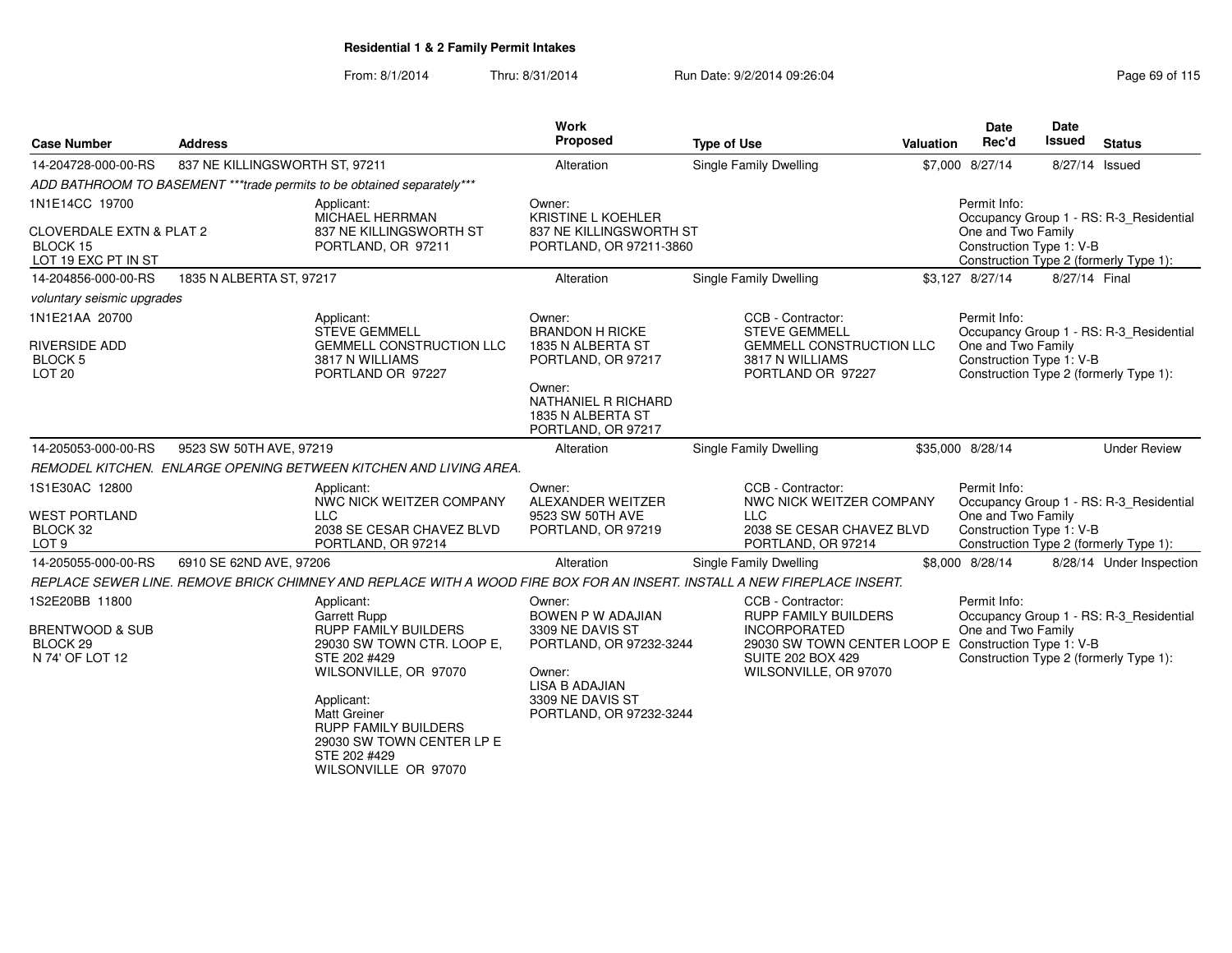| <b>Case Number</b>                                                       | <b>Address</b>                            |                                                                                                             | Work<br>Proposed                                                                                                                                                | <b>Type of Use</b>                                                                                                                                             | Valuation | <b>Date</b><br>Rec'd               | Date<br>Issued                                              | <b>Status</b>                                                                                                             |
|--------------------------------------------------------------------------|-------------------------------------------|-------------------------------------------------------------------------------------------------------------|-----------------------------------------------------------------------------------------------------------------------------------------------------------------|----------------------------------------------------------------------------------------------------------------------------------------------------------------|-----------|------------------------------------|-------------------------------------------------------------|---------------------------------------------------------------------------------------------------------------------------|
| 14-205227-000-00-RS                                                      | 2420 SE 67TH AVE - Unit B, 97206          |                                                                                                             | Alteration                                                                                                                                                      | Single Family Dwelling                                                                                                                                         |           | \$24,776 8/28/14                   | 8/28/14 Issued                                              |                                                                                                                           |
|                                                                          |                                           |                                                                                                             |                                                                                                                                                                 | CONVERT EXISTING BASEMENT TO ACCESSORY DWELLING UNIT, INCLUDES LIVING ROOM WITH 2 NEW WINDOWS, ONE EGRESS, KITCHEN, AND BEDROOM WITH 2 EXISTING WINDOWS, CONV  |           |                                    |                                                             |                                                                                                                           |
| 1S2E05CD 06200                                                           |                                           | Applicant:<br>RAY CORONADO III<br>4905 N INTERSTATE AVE<br>PORTLAND, OR 97217                               | Owner:<br><b>MARK DESBROW</b><br>2420 SE 67TH AVE<br>PORTLAND, OR 97206-1215<br>Owner:<br><b>JESSICA DESBROW</b><br>2420 SE 67TH AVE<br>PORTLAND, OR 97206-1215 | CCB - Contractor:<br>RAY CORONADO III<br>4905 N INTERSTATE AVE<br>PORTLAND, OR 97217                                                                           |           | Permit Info:                       | Construction Type 1: V-B<br>Number of New Dwelling Units: 1 | Occupancy Group 1 - RS: R-3_Remodel<br>Construction Type 2 (formerly Type 1):<br>Total Square Footage - Display Only: 674 |
| 14-205273-000-00-RS                                                      | 533 NE 73RD AVE, 97213                    |                                                                                                             | Alteration                                                                                                                                                      | <b>Single Family Dwelling</b>                                                                                                                                  |           | \$10,000 8/28/14                   | 8/28/14 Issued                                              |                                                                                                                           |
|                                                                          |                                           |                                                                                                             |                                                                                                                                                                 | POUR NEW FOOTINGS ALONG INTERIOR NORTH AND SOUTH FOUNDATION WALLS, NEW RETAINING WALL IN CRAWLSPACE, SISTER SAGGING ATTIC JOISTS (TRADE PERMITS TO BE OBTAINEL |           |                                    |                                                             |                                                                                                                           |
| 1N2E32AC 17300<br><b>BRAINARD</b><br>BLOCK <sub>2</sub><br><b>LOT 30</b> |                                           | Applicant:<br>PACIFIC BUILDING CO INC<br>4330 NE 62ND AVE<br>PORTLAND, OR 97218                             | Owner:<br><b>DAVID FRANZ</b><br>6235 AW<br>ULESTRATEN, NETHERLANDS                                                                                              | CCB - Contractor:<br>PACIFIC BUILDING CO INC<br>4330 NE 62ND AVE<br>PORTLAND, OR 97218                                                                         |           | Permit Info:<br>One and Two Family | Construction Type 1: V-B                                    | Occupancy Group 1 - RS: R-3_Residential<br>Construction Type 2 (formerly Type 1):                                         |
| 14-205292-000-00-RS                                                      | 1835 N ALBERTA ST, 97217                  |                                                                                                             | Alteration                                                                                                                                                      | Single Family Dwelling                                                                                                                                         |           | \$12,000 8/28/14                   | 8/28/14 Issued                                              |                                                                                                                           |
|                                                                          |                                           | LEGALIZE BASEMENT LIVING SPACE; ADD NEW BEDROOM IN BASEMENT; REMOVE NONBEARING WALL; TWO NEW EGRESS WINDOWS |                                                                                                                                                                 |                                                                                                                                                                |           |                                    |                                                             |                                                                                                                           |
| 1N1E21AA 20700<br>RIVERSIDE ADD<br><b>BLOCK 5</b><br><b>LOT 20</b>       |                                           | Applicant:<br>JEREMY GISSEL<br>AMERICAN LEGACY HOMES<br>1600 NE CHEHALEM DR<br>NEWBERG, OR 97132            | Owner:<br><b>BRANDON H RICKE</b><br>1835 N ALBERTA ST<br>PORTLAND, OR 97217                                                                                     | CCB - Contractor:<br>AMERICAN LEGACY HOMES &<br><b>CONSTRUCTION LLC</b><br>1600 NE CHEHALEM DR<br>NEWBERG, OR 97132                                            |           | Permit Info:                       | Construction Type 1: V-B                                    | Occupancy Group 1 - RS: R-3 Remodel<br>Construction Type 2 (formerly Type 1):                                             |
|                                                                          |                                           |                                                                                                             | Owner:<br>NATHANIEL R RICHARD<br>1835 N ALBERTA ST<br>PORTLAND, OR 97217                                                                                        | CCB - Contractor:<br><b>JERAMIE ROBERT FACCHINI</b><br>253 N OLIVE ST<br>YAMHILL, OR 97148                                                                     |           |                                    |                                                             |                                                                                                                           |
| 14-205326-000-00-RS                                                      | 7834 SE 36TH AVE, 97202                   |                                                                                                             | Alteration                                                                                                                                                      | Single Family Dwelling                                                                                                                                         |           | \$8,000 8/29/14                    | 8/29/14 Issued                                              |                                                                                                                           |
|                                                                          | REMOVE CHIMNEY AND REBUILD: SAME LOCATION |                                                                                                             |                                                                                                                                                                 |                                                                                                                                                                |           |                                    |                                                             |                                                                                                                           |
| 1S1E24DB 12100<br>EASTMORELAND<br><b>BLOCK 57</b><br>LOT <sub>4</sub>    |                                           | Applicant:<br>AMERICAN CHIMNEY AND<br><b>MASONRY INC</b><br>PO BOX 13311<br>PORTLAND, OR 972130311          | Owner:<br><b>DAVID S KING</b><br>7834 SE 36TH AVE<br>PORTLAND, OR 97202                                                                                         | CCB - Contractor:<br>AMERICAN CHIMNEY AND<br><b>MASONRY INC</b><br>PO BOX 13311<br>PORTLAND, OR 972130311                                                      |           | Permit Info:<br>One and Two Family | Construction Type 1: V-B                                    | Occupancy Group 1 - RS: R-3 Residential<br>Construction Type 2 (formerly Type 1):                                         |
|                                                                          |                                           |                                                                                                             | Owner:<br>JENNIFER L KING<br>7834 SE 36TH AVE<br>PORTLAND, OR 97202                                                                                             |                                                                                                                                                                |           |                                    |                                                             |                                                                                                                           |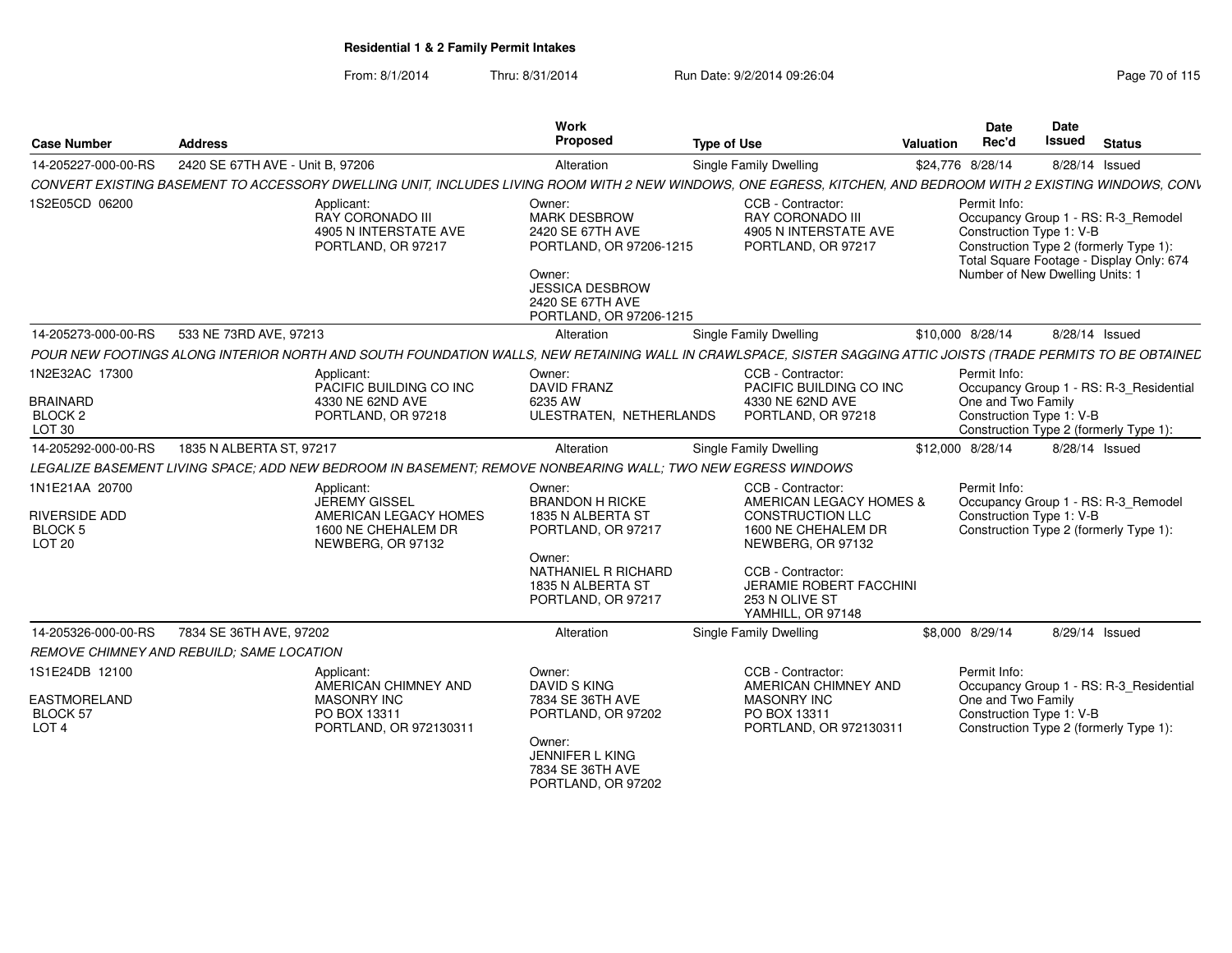| <b>Case Number</b>                                                                                                                                                                      | <b>Address</b>              |                                                                                                                                                                                                                                                                                           | Work<br>Proposed                                                                                                                                                                                                                                     | <b>Type of Use</b>                                                                                                                     | <b>Valuation</b> | <b>Date</b><br>Rec'd                                                                                                                                                                        | <b>Date</b><br><b>Issued</b> | <b>Status</b>                                                                     |
|-----------------------------------------------------------------------------------------------------------------------------------------------------------------------------------------|-----------------------------|-------------------------------------------------------------------------------------------------------------------------------------------------------------------------------------------------------------------------------------------------------------------------------------------|------------------------------------------------------------------------------------------------------------------------------------------------------------------------------------------------------------------------------------------------------|----------------------------------------------------------------------------------------------------------------------------------------|------------------|---------------------------------------------------------------------------------------------------------------------------------------------------------------------------------------------|------------------------------|-----------------------------------------------------------------------------------|
| 14-205379-000-00-RS                                                                                                                                                                     | 1823 SE 33RD AVE, 97214     |                                                                                                                                                                                                                                                                                           | Alteration                                                                                                                                                                                                                                           | <b>Single Family Dwelling</b>                                                                                                          |                  | \$72,000 8/28/14                                                                                                                                                                            |                              | Approved to Issue                                                                 |
|                                                                                                                                                                                         |                             | COMPLETE BASEMENT REMODEL. EXCAVATE AND LOWER FLOOR APPROX 16" TO INCREASE HEAD HEIGHT. NEW SLAB AND BUILDING FOUNDATIONS, NEW EGRESS WINDOWS, FAMILY ROOM,                                                                                                                               |                                                                                                                                                                                                                                                      |                                                                                                                                        |                  |                                                                                                                                                                                             |                              |                                                                                   |
| 1S1E01CA 18400<br>SOUTH SUNNYSIDE<br>BLOCK 5<br>S 1/2 OF LOT 6<br>LOT <sub>7</sub>                                                                                                      |                             | Applicant:<br>Tom Corvi<br>Right Angle Construction, Inc.<br>P.O. Box 587<br>OREGON CITY OR 97045<br>20126 S. Impala Lane<br>20126 S. Impala Lane                                                                                                                                         | Owner:<br><b>AMANDA POTTER</b><br>1823 SE 33RD AVE<br>PORTLAND, OR 97214-5069<br>Owner:<br>STEVEN P GUTMANN<br>1823 SE 33RD AVE<br>PORTLAND, OR 97214-5069                                                                                           | CCB - Contractor:<br>RIGHT ANGLE CONSTRUCTION IN Occupancy Group 1 - RS: R-3_Residential<br>20126 S IMPALA LN<br>OREGON CITY, OR 97045 |                  | Permit Info:<br>One and Two Family<br>Construction Type 1: V-B                                                                                                                              |                              | Construction Type 2 (formerly Type 1):                                            |
| 14-205431-000-00-RS                                                                                                                                                                     | 18985 NW MORGAN RD          |                                                                                                                                                                                                                                                                                           | Alteration                                                                                                                                                                                                                                           | <b>Single Family Dwelling</b>                                                                                                          |                  | \$500 8/28/14                                                                                                                                                                               | 8/28/14 Issued               |                                                                                   |
|                                                                                                                                                                                         |                             | SOLAR INSTALLATION - 3.0KW PV SYSTEM ON THE ROOF TOP - PRESCRIPTIVE                                                                                                                                                                                                                       |                                                                                                                                                                                                                                                      |                                                                                                                                        |                  |                                                                                                                                                                                             |                              |                                                                                   |
| 2N2W12 00400<br>SECTION 12 2N 2W<br>TL 400 22.77 ACRES<br>POTENTIAL ADDITIONAL TAX \$992.94 DISQ<br>SPEC FARM ASMT 1997<br>14-205489-000-00-RS<br>1N1E15DC 15700<br>PIEDMONT<br>BLOCK 8 | 310 N JESSUP ST. 97217      | Applicant:<br>PRO STAT SERVICES LLC<br>8122 NE 91ST ST<br>VANCOUVER, WA 98662<br>ADD STRUCTURAL RAFTERS TO EXISTING RAFTERS AND REMOVE EXISTING WALLS IN THE ATTIC SPACE: SEE COMMENTS IN 14-188937-IQ<br>Applicant:<br><b>TERRY HELLEM</b><br>PROJECTIVE BUILDING DESIGNS<br>PO BOX 6542 | Owner:<br><b>SUSAN D STILL</b><br>18985 NW MORGAN RD<br>PORTLAND, OR 97231<br>Owner:<br>EUGENE U JR STILL<br>18985 NW MORGAN RD<br>PORTLAND, OR 97231<br>Alteration<br>Owner:<br>CYNTHIA J CHALLACOMBE<br>310 N JESSUP ST<br>PORTLAND, OR 97217-2429 | CCB - Contractor:<br><b>PRO STAT SERVICES LLC</b><br>8122 NE 91ST ST<br>VANCOUVER, WA 98662<br><b>Single Family Dwelling</b>           |                  | Permit Info:<br>Occupancy Group 1 - RS: U_Private<br>Garage\Utility Misc.<br>Construction Type 1: V-B<br>\$21,727 8/28/14<br>Permit Info:<br>One and Two Family<br>Construction Type 1: V-B | 8/28/14 Issued               | Construction Type 2 (formerly Type 1):<br>Occupancy Group 1 - RS: R-3 Residential |
| LOT <sub>5</sub>                                                                                                                                                                        |                             | BEAVERTON OR 97007                                                                                                                                                                                                                                                                        |                                                                                                                                                                                                                                                      |                                                                                                                                        |                  |                                                                                                                                                                                             |                              | Construction Type 2 (formerly Type 1):                                            |
|                                                                                                                                                                                         |                             |                                                                                                                                                                                                                                                                                           |                                                                                                                                                                                                                                                      |                                                                                                                                        |                  |                                                                                                                                                                                             |                              | Total Square Footage - Display Only: 197                                          |
| 14-205903-000-00-RS                                                                                                                                                                     | 4465 SW GREENLEAF DR, 97221 |                                                                                                                                                                                                                                                                                           | Alteration                                                                                                                                                                                                                                           | Single Family Dwelling                                                                                                                 |                  | \$350,000 8/29/14                                                                                                                                                                           |                              | <b>Under Review</b>                                                               |
|                                                                                                                                                                                         |                             | NEW KITCHEN. REMODEL THREE BATHROOMS. REMODEL LAUNDRY ROOM                                                                                                                                                                                                                                |                                                                                                                                                                                                                                                      |                                                                                                                                        |                  |                                                                                                                                                                                             |                              |                                                                                   |
| 1S1E07AA 02700<br><b>GREEN HILLS</b><br>BLOCK 32<br>LOT <sub>2</sub>                                                                                                                    |                             | Applicant:<br><b>WAYNE S MUTCHLER</b><br>927 NW PENRIDGE RD<br>PORTLAND, OR 97229-6850                                                                                                                                                                                                    | Owner:<br><b>JONATHAN GANE</b><br>4465 SW GREENLEAF DR<br>PORTLAND, OR 97221-3229                                                                                                                                                                    | CCB - Contractor:<br><b>WAYNE S MUTCHLER</b><br>927 NW PENRIDGE RD<br>PORTLAND, OR 97229-6850<br>CCB - Contractor:                     |                  | Permit Info:<br>One and Two Family<br>Construction Type 1: V-B                                                                                                                              |                              | Occupancy Group 1 - RS: R-3_Residential<br>Construction Type 2 (formerly Type 1): |
|                                                                                                                                                                                         |                             |                                                                                                                                                                                                                                                                                           |                                                                                                                                                                                                                                                      | PRESTIGE ELECTRIC LLC<br>421 C STREET<br>WASHOUGAL, WA 98671                                                                           |                  |                                                                                                                                                                                             |                              |                                                                                   |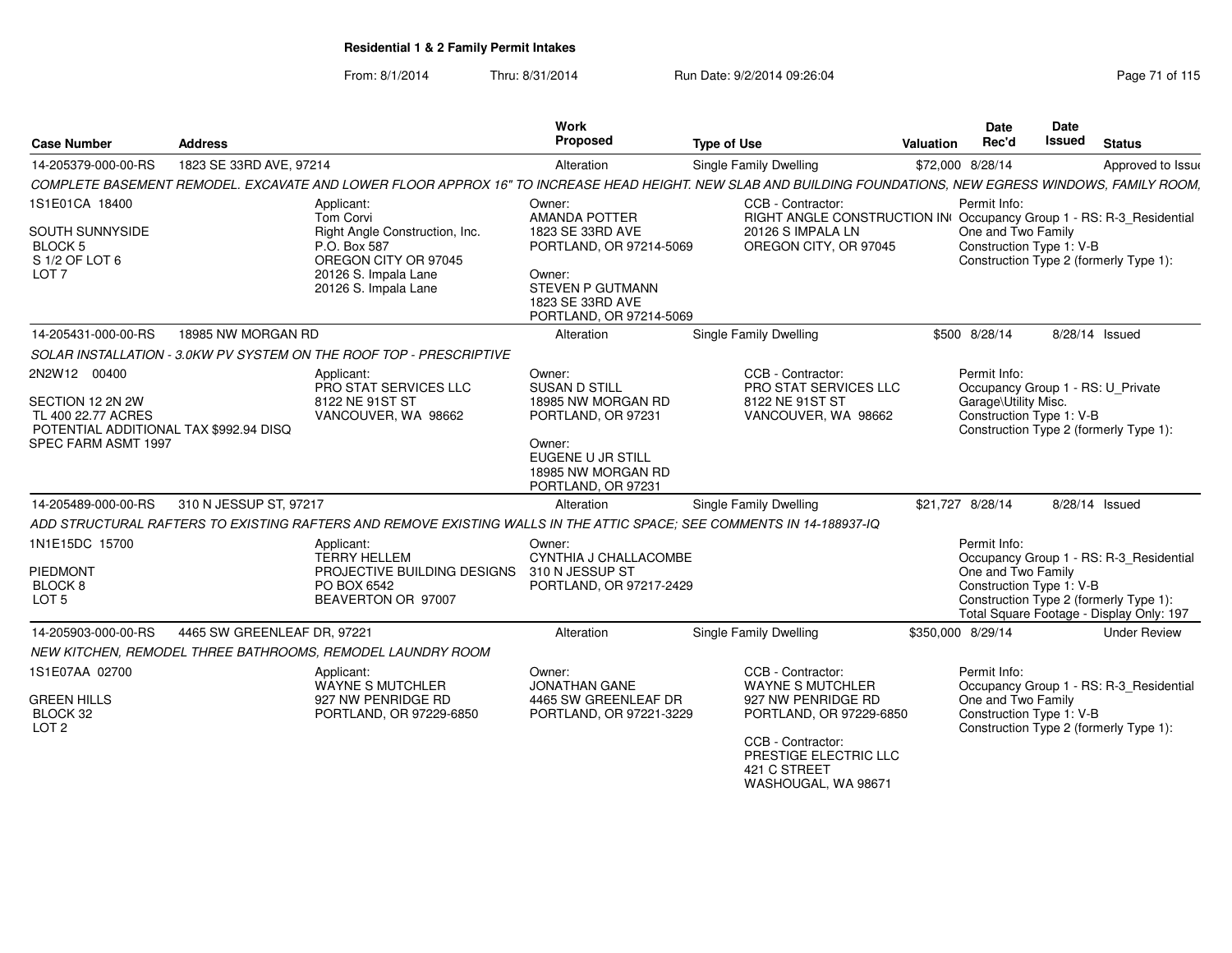| <b>Case Number</b>                                                                        | <b>Address</b>                     |                                                                                                                                                                 | <b>Work</b><br>Proposed                                                                                                                                                  | <b>Type of Use</b>                                                                                                                            | Valuation        | <b>Date</b><br>Rec'd                                                                                                                                                                                     | Date<br><b>Issued</b> | <b>Status</b>       |
|-------------------------------------------------------------------------------------------|------------------------------------|-----------------------------------------------------------------------------------------------------------------------------------------------------------------|--------------------------------------------------------------------------------------------------------------------------------------------------------------------------|-----------------------------------------------------------------------------------------------------------------------------------------------|------------------|----------------------------------------------------------------------------------------------------------------------------------------------------------------------------------------------------------|-----------------------|---------------------|
| 14-205970-000-00-RS                                                                       | 1200 SE 140TH AVE - Unit B. 97233  |                                                                                                                                                                 | Alteration                                                                                                                                                               | <b>Single Family Dwelling</b>                                                                                                                 |                  | \$36,500 8/29/14                                                                                                                                                                                         |                       | 8/29/14 Issued      |
|                                                                                           |                                    | CONVERT PORTION OF THE GARAGE TO ACCESSORY DWELLING UNIT; NEW WALLS TO CREATE KITCHEN, BEDROOM, AND BATHROOM                                                    |                                                                                                                                                                          |                                                                                                                                               |                  |                                                                                                                                                                                                          |                       |                     |
| 1S2E02AD 02800                                                                            |                                    | Applicant:<br>JP CUSTOM REMODELING &<br><b>REPAIR LLC</b><br>5915 SE ERIC ST<br>MILWAUKIE, OR 97222                                                             | Owner:<br><b>LAURI FLYNN</b><br>1200 SE 140TH AVE<br>PORTLAND, OR 97233-2204<br>Owner:<br>SHAWNA JOY<br>1200 SE 140TH AVE<br>PORTLAND, OR 97233-2204                     | CCB - Contractor:<br><b>JP CUSTOM REMODELING &amp;</b><br><b>REPAIR LLC</b><br><b>5915 SE ERIC ST</b><br>MILWAUKIE, OR 97222                  |                  | Permit Info:<br>Occupancy Group 1 - RS: R-3_Remodel<br>Construction Type 1: V-B<br>Construction Type 2 (formerly Type 1):<br>Total Square Footage - Display Only: 480<br>Number of New Dwelling Units: 1 |                       |                     |
| 14-206093-000-00-RS                                                                       | 8534 SE 13TH AVE                   |                                                                                                                                                                 | Alteration                                                                                                                                                               | <b>Single Family Dwelling</b>                                                                                                                 |                  | \$1,600 8/29/14                                                                                                                                                                                          |                       | 8/29/14 Issued      |
|                                                                                           |                                    | REMOVE WALL BETWEEN KITCHEN AND DINING ROOM, ADD BEAM ABOVE                                                                                                     |                                                                                                                                                                          |                                                                                                                                               |                  |                                                                                                                                                                                                          |                       |                     |
| 1S1E26BA 01100<br>SELLWOOD<br>BLOCK 60<br>LOT <sub>10</sub>                               |                                    | Applicant:<br><b>GORDON JAMES GILCHRIST &amp;</b><br>CHRISTINA MARIE GILCHRIST<br>387 W LOOKOUT RIDGE DR<br>WASHOUGAL, WA 98671                                 | Owner:<br><b>MARY F ALLEN</b><br>8534 SE 13TH AVE<br>PORTLAND, OR 97202<br>Owner:<br><b>GEORGE M CATHEY</b><br>8534 SE 13TH AVE<br>PORTLAND, OR 97202                    | CCB - Contractor:<br><b>GORDON JAMES GILCHRIST &amp;</b><br><b>CHRISTINA MARIE GILCHRIST</b><br>387 W LOOKOUT RIDGE DR<br>WASHOUGAL, WA 98671 |                  | Permit Info:<br>Occupancy Group 1 - RS: R-3 Residential<br>One and Two Family<br>Construction Type 1: V-B<br>Construction Type 2 (formerly Type 1):                                                      |                       |                     |
| 14-206098-000-00-RS                                                                       | 1934 NE CLACKAMAS ST. 97232        |                                                                                                                                                                 | Alteration                                                                                                                                                               | Single Family Dwelling                                                                                                                        |                  | \$75,000 8/29/14                                                                                                                                                                                         |                       | <b>Under Review</b> |
|                                                                                           |                                    | REPAIR FIRE DAMAGED FLOOR JOISTS ON MAIN FLOOR, ADD POST IN BASEMENT FOR SUPPORT                                                                                |                                                                                                                                                                          |                                                                                                                                               |                  |                                                                                                                                                                                                          |                       |                     |
| 1N1E35AA 04300<br><b>HOLLADAY PK &amp; 1ST ADD</b><br>BLOCK 5<br><b>LOT 12</b>            |                                    | Applicant:<br><b>BRANDON ERICKSON</b><br><b>ERICKSON STRUCTURAL</b><br><b>CONSULTING ENGINEERS</b><br>10000 NE 7TH AVE SUITE 130<br>VANCOUVER WA 98685          | Owner:<br><b>GREGG SIMON</b><br>1934 NE CLACKAMAS ST<br>PORTLAND, OR 97232-1515                                                                                          | CCB - Contractor:<br>RAPID INTERVENTION TEAM INC<br>PO BOX 51<br>GLADSTONE, OR 97027                                                          |                  | Permit Info:<br>Occupancy Group 1 - RS: R-3 Residential<br>One and Two Family<br>Construction Type 1: V-B<br>Construction Type 2 (formerly Type 1):                                                      |                       |                     |
| 14-206139-000-00-RS                                                                       | 5117 NE CESAR E CHAVEZ BLVD, 97211 |                                                                                                                                                                 | Alteration                                                                                                                                                               | <b>Single Family Dwelling</b>                                                                                                                 |                  | \$38,598 8/29/14                                                                                                                                                                                         |                       | 8/29/14 Issued      |
|                                                                                           |                                    | CONVERT BASEMENT TO LIVING SPACE: FURR OUT ALL OF THE EXISTING WALLS AND ADD NEW WALLS TO INCLUDE NEW FAMILY ROOM, BEDROOM, REC ROOM, BATHROOM, UTILITY ROOM, A |                                                                                                                                                                          |                                                                                                                                               |                  |                                                                                                                                                                                                          |                       |                     |
| 1N1E24AA 19100<br><b>HILTON</b><br><b>BLOCK 2</b><br>LOT <sub>2</sub>                     |                                    | Applicant:<br>MITCHELL SNYDER<br><b>MITCHELL SNYDER</b><br>ARCHITECTURE, LLC<br>5936 NE 18TH AVE<br>PORTLAND, OR 97211                                          | Owner:<br>ADAM J CRAFTS<br>5117 NE CESAR E CHAVEZ BLVD<br>PORTLAND, OR 97211<br>Owner:<br><b>CASSANDRA A MASTNE</b><br>5117 NE CESAR E CHAVEZ BLVD<br>PORTLAND, OR 97211 | CCB - Contractor:<br>TURNKEY CONSTRUCTION LLC<br>4207 NE 8TH AVE<br>PORTLAND, OR 97211                                                        |                  | Permit Info:<br>Occupancy Group 1 - RS: R-3_Remodel<br>Construction Type 1: V-B<br>Construction Type 2 (formerly Type 1):<br>Total Square Footage - Display Only: 1050                                   |                       |                     |
| 14-206189-000-00-RS<br>1335 SW UPLAND DR. 97221                                           |                                    | Alteration                                                                                                                                                      | Single Family Dwelling                                                                                                                                                   |                                                                                                                                               | \$20,000 8/29/14 |                                                                                                                                                                                                          | 8/29/14 Issued        |                     |
| RECONFIGURE INTERIOR STAIRWAY                                                             |                                    |                                                                                                                                                                 |                                                                                                                                                                          |                                                                                                                                               |                  |                                                                                                                                                                                                          |                       |                     |
| 1S1E06AD 05300<br><b>WEST HIGHLANDS &amp; EXTD</b><br><b>BLOCK B</b><br>LOT <sub>11</sub> |                                    | Applicant:<br>METKE WOODWORKING INC<br>17428 SW BOONES FERRY RD<br>LAKE OSWEGO OR 97035                                                                         | Owner:<br>LINDA GOLDSTEIN<br>1335 SW UPLAND DR<br>PORTLAND, OR 97221                                                                                                     | CCB - Contractor:<br>METKE WOODWORKING INC<br>17428 SW BOONES FERRY RD<br>LAKE OSWEGO OR 97035                                                |                  | Permit Info:<br>Occupancy Group 1 - RS: R-3 Residential<br>One and Two Family<br>Construction Type 1: V-B<br>Construction Type 2 (formerly Type 1):                                                      |                       |                     |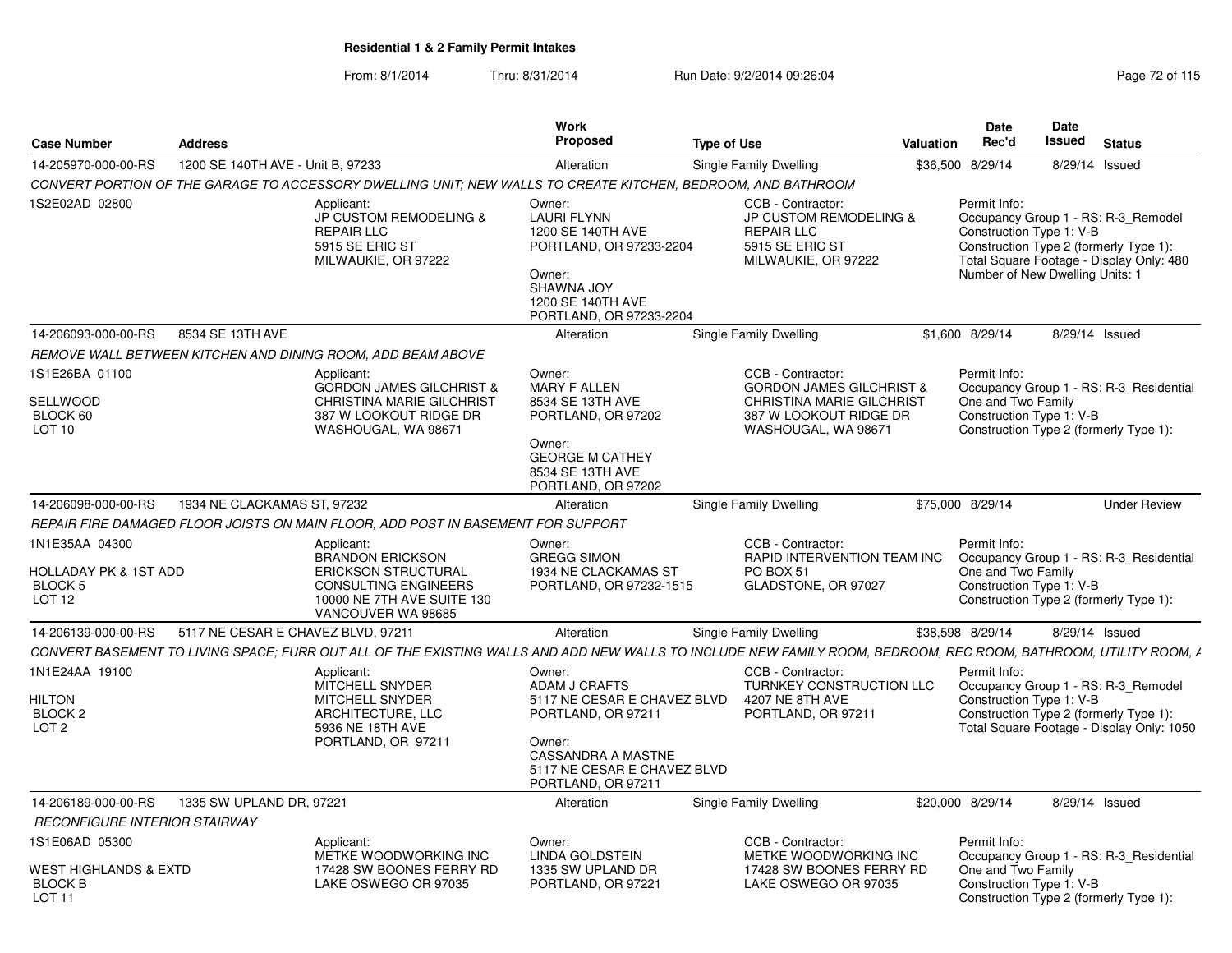| <b>Case Number</b>                                                               | <b>Address</b>                         |                                                                                                                                          | <b>Work</b><br>Proposed                                                        | <b>Type of Use</b>                                                                      | Valuation | Date<br>Rec'd                                                                                         | <b>Date</b><br>Issued | <b>Status</b>                                                |
|----------------------------------------------------------------------------------|----------------------------------------|------------------------------------------------------------------------------------------------------------------------------------------|--------------------------------------------------------------------------------|-----------------------------------------------------------------------------------------|-----------|-------------------------------------------------------------------------------------------------------|-----------------------|--------------------------------------------------------------|
| 14-206391-000-00-RS                                                              | 1521 NE HOLMAN ST, 97211               |                                                                                                                                          | Alteration                                                                     | Single Family Dwelling                                                                  |           | \$45,000 8/30/14                                                                                      |                       | 8/30/14 Issued                                               |
|                                                                                  |                                        | CHANGE MASTER BEDROOM INTO MASTER BATH. OPEN WALL ON MAIN FLOOR. FINISH BASEMENT INTO STORAGE ROOM AND RECREATION ROOM. 3 TOILETS TOTAL, |                                                                                |                                                                                         |           |                                                                                                       |                       |                                                              |
| 1N1E14DB 07201                                                                   |                                        | Applicant:<br>PDX RENOVATIONS, LLC                                                                                                       | Owner:<br><b>LMP ACQUISITION LLC</b>                                           | CCB - Contractor:<br><b>PDX RENOVATIONS LLC</b>                                         |           | Permit Info:                                                                                          |                       | Occupancy Group 1 - RS: R-3_Residential                      |
| <b>COLUMBIA HTS</b><br>BLOCK 19<br>LOT <sub>11</sub>                             |                                        | P.O. Box 66406<br>Portland, OR 97290                                                                                                     | 183 US ROUTE 1, 2ND FLOOR<br>FALMOUTH, ME 04105                                | PO BOX 66836<br>PORTLAND, OR 97290                                                      |           | One and Two Family<br>Construction Type 1: V-B                                                        |                       | Construction Type 2 (formerly Type 1):                       |
| Total # of RS Alteration permit intakes: 206                                     |                                        |                                                                                                                                          |                                                                                |                                                                                         |           |                                                                                                       |                       | Total valuation of RS Alteration permit intakes: \$5,193,457 |
| 14-196526-000-00-RS                                                              | 2537 NE 132ND AVE, 97230               |                                                                                                                                          | <b>Demolition</b>                                                              | <b>Accessory Structure</b>                                                              |           | \$2,800 8/11/14                                                                                       |                       | 8/11/14 Under Inspection                                     |
| FILL IN SWIMMING POOL. remove debis.                                             |                                        |                                                                                                                                          |                                                                                |                                                                                         |           |                                                                                                       |                       |                                                              |
| 1N2E26BD 11600                                                                   |                                        | Applicant:<br>ALEMTSEHAY A KIROS                                                                                                         | Owner:<br>ALEMTSEHAY A KIROS                                                   |                                                                                         |           | Permit Info:<br>Construction Type 1: V-B                                                              |                       |                                                              |
| <b>MURIEL HTS</b><br>BLOCK 7<br>LOT <sub>3</sub>                                 |                                        | 2537 NE 132ND AVE<br>PORTLAND, OR 97230                                                                                                  | 2537 NE 132ND AVE<br>PORTLAND, OR 97230                                        |                                                                                         |           |                                                                                                       |                       | Construction Type 2 (formerly Type 1):                       |
| 14-197436-000-00-RS                                                              | 15341 SE FOSTER RD, 97236              |                                                                                                                                          | Demolition                                                                     | <b>Accessory Structure</b>                                                              |           | \$4,000 8/13/14                                                                                       |                       | 8/13/14 Under Inspection                                     |
|                                                                                  |                                        | DEMO 337 SF SHEDRemove all foundations and debris. Scope of work does not include removal of trees.                                      |                                                                                |                                                                                         |           |                                                                                                       |                       |                                                              |
| 1S2E13DC 00900<br><b>SYCAMORE AC</b><br>LOT 25&27-29 TL 900                      |                                        | Applicant:<br><b>ELI CALLISON</b><br><b>BUREAU OF ENVIRONMENTAL</b><br><b>SERVICES</b><br>1120 SW 5TH AVE #1000<br>PORTLAND OR 97204     | Owner:<br>PORTLAND CITY OF<br>1120 SW 5TH AVE #1000<br>PORTLAND, OR 97204-1912 | CCB - Contractor:<br>K WITT EXCAVATING LLC<br>13250 VIEWCREST DR<br>BEAVERTON, OR 97005 |           | Permit Info:<br>Occupancy Group 1 - RS: U_Private<br>Garage\Utility Misc.<br>Construction Type 1: V-B |                       | Construction Type 2 (formerly Type 1):                       |
| 14-201623-000-00-RS                                                              | 8936 SE KNAPP ST, 97266                |                                                                                                                                          | Demolition                                                                     | <b>Accessory Structure</b>                                                              |           | \$700 8/21/14                                                                                         |                       | 8/21/14 Issued                                               |
|                                                                                  | DEMO 25' X 25' SHED. REMOVE ALL DEBRIS |                                                                                                                                          |                                                                                |                                                                                         |           |                                                                                                       |                       |                                                              |
| 1S2E21BD 11100                                                                   |                                        | Applicant:<br>CORNERSTONE CUSTOM HOMES NIKOLAY TKACHUK                                                                                   | Owner:                                                                         | CCB - Contractor:<br>CORNERSTONE CUSTOM HOMES Construction Type 1: V-B                  |           | Permit Info:                                                                                          |                       |                                                              |
| <b>HOLLYWOOD</b><br>EXC W 62'-E 1/2 OF LOT 24 & W 24.95' OF<br>LOT <sub>25</sub> |                                        | <b>LLC</b><br>10405 SE REX ST<br>PORTLAND, OR 97266                                                                                      | 10405 SE REX ST<br>PORTLAND, OR 97266<br>Owner:                                | <b>LLC</b><br>10405 SE REX ST<br>PORTLAND, OR 97266                                     |           |                                                                                                       |                       | Construction Type 2 (formerly Type 1):                       |
|                                                                                  |                                        |                                                                                                                                          | <b>TATYANA P TKACHUK</b><br>10405 SE REX ST<br>PORTLAND, OR 97266              |                                                                                         |           |                                                                                                       |                       |                                                              |
| 14-121546-000-00-RS                                                              | 204 SE 16TH AVE, 97214                 |                                                                                                                                          | <b>Demolition</b>                                                              | Garage/Carport                                                                          |           | \$2,000 8/11/14                                                                                       | 8/11/14 Final         |                                                              |
|                                                                                  |                                        | DEMO EXISTING GARAGE FOR NEW ADU, REMOVE ALL FOUNDATIONS AND DEBRIS.                                                                     |                                                                                |                                                                                         |           |                                                                                                       |                       |                                                              |
| 1N1E35DC 08700                                                                   |                                        | Applicant:<br>Dave Spitzer                                                                                                               | Owner:<br><b>JAMES K FORRISTAL</b>                                             |                                                                                         |           | Permit Info:<br>Occupancy Group 1 - RS: U_Private                                                     |                       |                                                              |
| SECTION 35 1N 1E<br>TL 8700 0.11 ACRES                                           |                                        | DMS Architects Inc.<br>2325 NE 19TH AVE<br>PORTLAND, OR 97212                                                                            | 204 SE 16TH AVE<br>PORTLAND, OR 97214-1444                                     |                                                                                         |           | Garage\Utility Misc.<br>Construction Type 1: V-B                                                      |                       | Construction Type 2 (formerly Type 1):                       |
|                                                                                  |                                        |                                                                                                                                          | Owner:<br><b>ADA B KARDOS</b><br>204 SE 16TH AVE<br>PORTLAND, OR 97214-1444    |                                                                                         |           |                                                                                                       |                       |                                                              |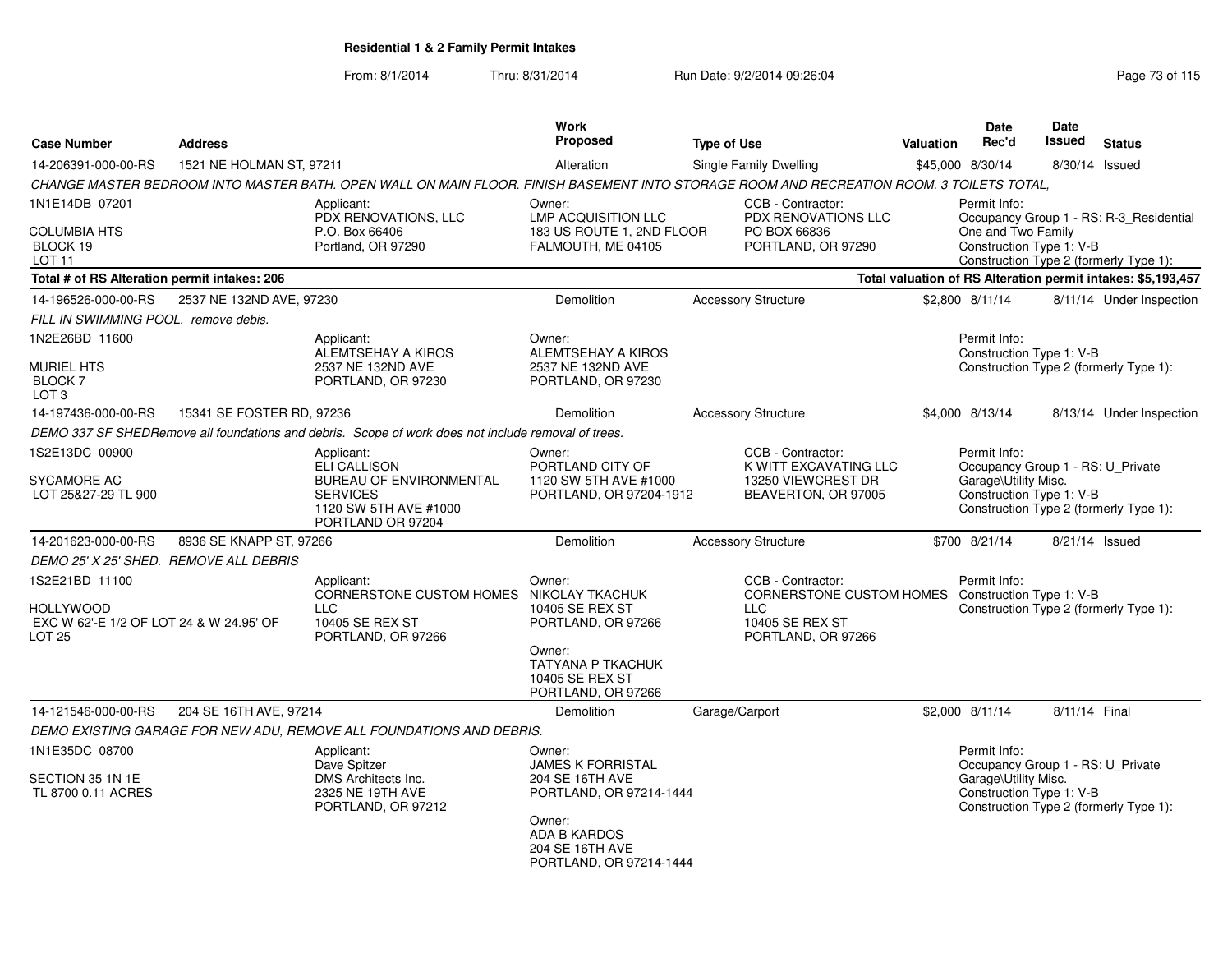| <b>Case Number</b>                                                  | <b>Address</b>                                                  |                                                                                               | <b>Work</b><br>Proposed                                                                                 | <b>Type of Use</b>                                                                                                | <b>Valuation</b> | <b>Date</b><br>Rec'd                                                                                  | Date<br><b>Issued</b> | <b>Status</b>                          |
|---------------------------------------------------------------------|-----------------------------------------------------------------|-----------------------------------------------------------------------------------------------|---------------------------------------------------------------------------------------------------------|-------------------------------------------------------------------------------------------------------------------|------------------|-------------------------------------------------------------------------------------------------------|-----------------------|----------------------------------------|
| 14-163202-000-00-RS                                                 | 3926 NE 65TH AVE, 97213                                         |                                                                                               | Demolition                                                                                              | Garage/Carport                                                                                                    |                  | \$500 8/13/14                                                                                         | 8/13/14 Final         |                                        |
|                                                                     |                                                                 | DEMOLISH EXISTING 240 SQ FT GARAGE TO CREATE SPACE FOR NEW LARGER GARAGE, REMOVE ALL DEBRIS   |                                                                                                         |                                                                                                                   |                  |                                                                                                       |                       |                                        |
| 1N2E20CC 01800<br><b>HYDE PK</b><br>BLOCK <sub>2</sub><br>LOT 15&16 |                                                                 | Applicant:<br><b>CHRISTOPHER R GRAVES</b><br>3926 NE 65TH AVE<br>PORTLAND, OR 97213           | Owner:<br>JENNIFER L JORDAN<br>3926 NE 65TH AVE<br>PORTLAND, OR 97213<br>Owner:                         |                                                                                                                   |                  | Permit Info:<br>Occupancy Group 1 - RS: U_Private<br>Garage\Utility Misc.<br>Construction Type 1: V-B |                       | Construction Type 2 (formerly Type 1): |
|                                                                     |                                                                 |                                                                                               | <b>CHRISTOPHER R GRAVES</b><br>3926 NE 65TH AVE<br>PORTLAND, OR 97213                                   |                                                                                                                   |                  |                                                                                                       |                       |                                        |
| 14-179129-000-00-RS                                                 | 8900 NW SPRINGVILLE CT, 97231                                   |                                                                                               | Demolition                                                                                              | Garage/Carport                                                                                                    |                  | \$500 8/8/14                                                                                          |                       | 8/8/14 Under Inspection                |
|                                                                     | DEMO DETACHED GARAGE EXCEPT CONC FOUNDATION                     |                                                                                               |                                                                                                         |                                                                                                                   |                  |                                                                                                       |                       |                                        |
| 1N1W11AC 05300                                                      |                                                                 | Applicant:<br><b>ANDY DAHLTON</b>                                                             | Owner:<br><b>SANDRA A AJAMI</b>                                                                         | CCB - Contractor:<br>TERRY MASSEY PLUMBING                                                                        |                  | Permit Info:<br>Occupancy Group 1 - RS: U_Private                                                     |                       |                                        |
| <b>WHITWOOD CT</b><br><b>BLOCK 5</b><br>LOT 3&4                     | ROSELAND CONSTRUCTION<br>3729 SE 64TH AVE<br>PORTLAND, OR 97206 |                                                                                               | 8900 NW SPRINGVILLE CT<br>PORTLAND, OR 97231                                                            | PO BOX 2407<br>CLACKAMAS OR 97015-2407                                                                            |                  | Garage\Utility Misc.<br>Construction Type 1: V-B                                                      |                       | Construction Type 2 (formerly Type 1): |
|                                                                     |                                                                 |                                                                                               |                                                                                                         | CCB - Contractor:<br>AUBERGNE BROOKS HAXTON<br>ROSELAND CONSTRUCTION LLC<br>4724 NE GARFIELD<br>PORTLAND OR 97211 |                  |                                                                                                       |                       |                                        |
| 14-180076-000-00-RS                                                 | 315 NE 57TH AVE, 97213                                          |                                                                                               | Demolition                                                                                              | Garage/Carport                                                                                                    |                  | \$700 8/13/14                                                                                         | 8/13/14 Final         |                                        |
| <b>DEMO GARAGE</b>                                                  |                                                                 |                                                                                               |                                                                                                         |                                                                                                                   |                  |                                                                                                       |                       |                                        |
| 1N2E31DB 08900                                                      |                                                                 | Applicant:<br><b>GENE</b>                                                                     | Owner:<br>MICHAEL G BUTLER                                                                              | CCB - Contractor:<br><b>GENE</b>                                                                                  |                  | Permit Info:<br>Construction Type 1: V-B                                                              |                       |                                        |
| <b>CAPITAN ADD</b><br>BLOCK 16<br>LOT 10&11                         |                                                                 | PORTLAND DEVELOPMENT<br><b>GROUP LLC</b><br>11124 NE HALSEY ST. PMB 643<br>PORTLAND, OR 97220 | 4243 NE WISTARIA DR<br>PORTLAND, OR 97213<br>Owner:<br><b>KRISTIN M STENBERG</b><br>4243 NE WISTARIA DR | PORTLAND DEVELOPMENT<br><b>GROUP LLC</b><br>11124 NE HALSEY ST. PMB 643<br>PORTLAND, OR 97220                     |                  |                                                                                                       |                       | Construction Type 2 (formerly Type 1): |
|                                                                     |                                                                 |                                                                                               | PORTLAND, OR 97213                                                                                      |                                                                                                                   |                  |                                                                                                       |                       |                                        |
| 14-185369-REV-01-RS                                                 | 6208 NE 22ND AVE, 97211                                         |                                                                                               | Demolition                                                                                              | Garage/Carport                                                                                                    |                  | \$8/4/14                                                                                              |                       | $8/4/14$ Issued                        |
|                                                                     | <b>REVISION TO INCLUDE REQUIRED TREE REMOVAL</b>                |                                                                                               |                                                                                                         |                                                                                                                   |                  |                                                                                                       |                       |                                        |
| 1N1E14DA 15000                                                      |                                                                 | Applicant:<br><b>DAN WILLIAMS</b>                                                             | Owner:<br>J-2 INVESTMENTS INC                                                                           | CCB - Contractor:<br><b>VIC REMMERS</b>                                                                           |                  | Permit Info:<br>Occupancy Group 1 - RS: U_Private                                                     |                       |                                        |
| <b>IRVINGTON PK</b><br>BLOCK <sub>9</sub><br>LOT 31&33&35           |                                                                 | <b>FASTER PERMITS</b><br>14334 NW EAGLERIDGE LANE<br>PORTLAND, OR 97229                       | 1504 SE BEAVERCREEK LN<br>TROUTDALE, OR 97060                                                           | EVERETT CUSTOM HOMES INC<br>735 SW 158TH AVE STE 180<br>BEAVERTON OR 97008                                        |                  | Garage\Utility Misc.<br>Construction Type 1: V-B                                                      |                       | Construction Type 2 (formerly Type 1): |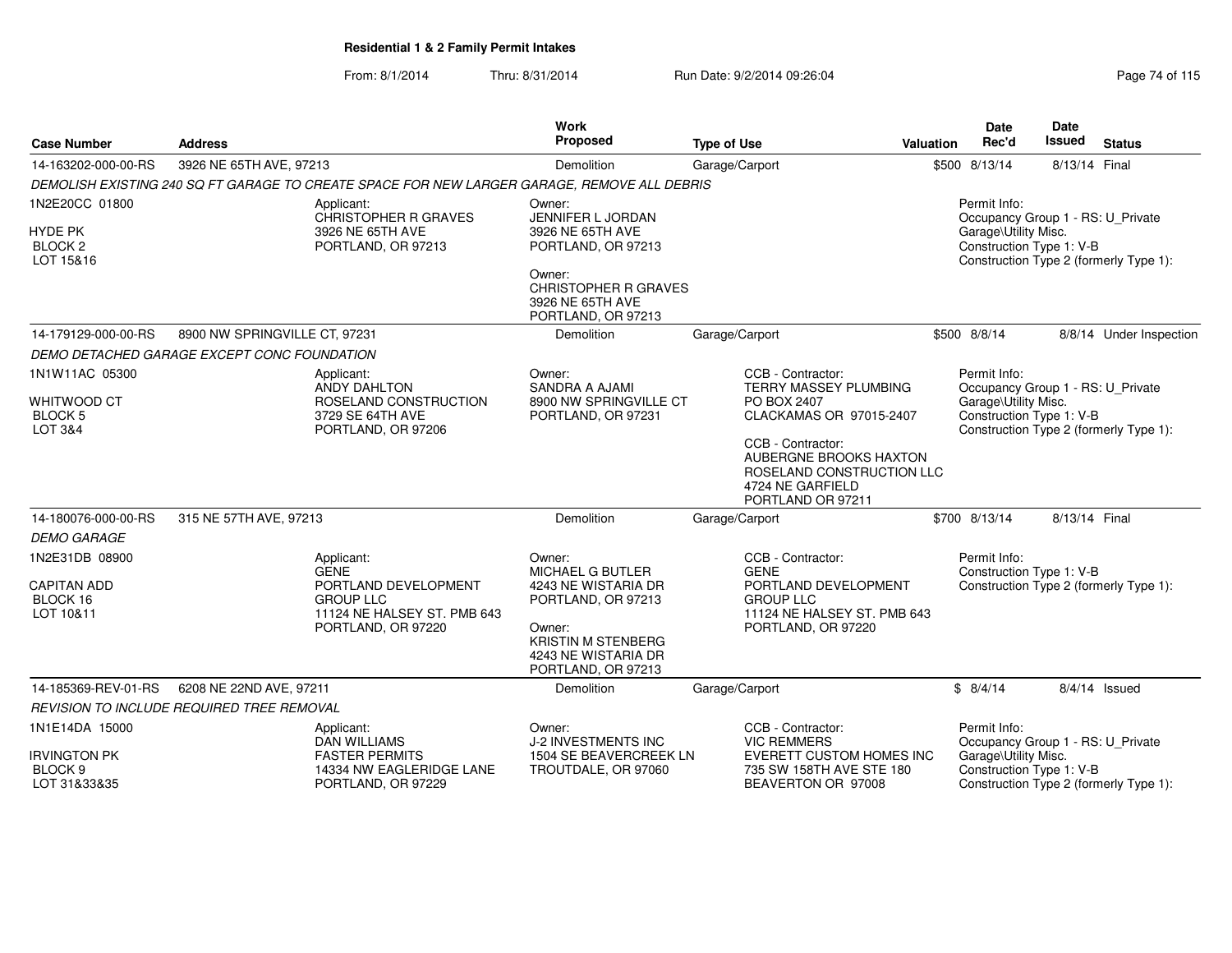|                                                                     |                                                  |                                                                                                                    | <b>Work</b>                                                                                                                                       |                                                                                                               |                                                                                                                                                 | <b>Date</b>                                                                                           | Date           |                                        |  |
|---------------------------------------------------------------------|--------------------------------------------------|--------------------------------------------------------------------------------------------------------------------|---------------------------------------------------------------------------------------------------------------------------------------------------|---------------------------------------------------------------------------------------------------------------|-------------------------------------------------------------------------------------------------------------------------------------------------|-------------------------------------------------------------------------------------------------------|----------------|----------------------------------------|--|
| <b>Case Number</b>                                                  | <b>Address</b>                                   |                                                                                                                    | <b>Proposed</b>                                                                                                                                   | <b>Type of Use</b>                                                                                            | <b>Valuation</b>                                                                                                                                | Rec'd                                                                                                 | Issued         | <b>Status</b>                          |  |
| 14-192437-000-00-RS                                                 | 3038 NE 56TH AVE, 97213                          |                                                                                                                    | Demolition                                                                                                                                        | Garage/Carport                                                                                                |                                                                                                                                                 | \$500 8/1/14                                                                                          | 8/1/14 Final   |                                        |  |
| <b>DEMO DETACHED GARAGE</b>                                         |                                                  |                                                                                                                    |                                                                                                                                                   |                                                                                                               |                                                                                                                                                 |                                                                                                       |                |                                        |  |
| 1N2E30AB 18700<br>ROSE CITY PK<br>BLOCK 101<br>LOT <sub>21</sub>    |                                                  | Applicant:<br>RUDY H SCHUVER<br>3038 NE 56TH AVE<br>PORTLAND, OR 97213-3332                                        | Owner:<br><b>RUDY H SCHUVER</b><br>3038 NE 56TH AVE<br>PORTLAND, OR 97213-3332<br>Owner:<br><b>MEGAN M SCHUVER</b><br>3038 NE 56TH AVE            |                                                                                                               | Permit Info:<br>Occupancy Group 1 - RS: U Private<br>Garage\Utility Misc.<br>Construction Type 1: V-B<br>Construction Type 2 (formerly Type 1): |                                                                                                       |                |                                        |  |
|                                                                     |                                                  |                                                                                                                    | PORTLAND, OR 97213-3332                                                                                                                           |                                                                                                               |                                                                                                                                                 |                                                                                                       |                |                                        |  |
| 14-193057-000-00-RS                                                 | 7401 N IVANHOE ST, 97203                         |                                                                                                                    | Demolition                                                                                                                                        | Garage/Carport                                                                                                |                                                                                                                                                 | \$1,200 8/4/14                                                                                        | 8/4/14 Final   |                                        |  |
|                                                                     | DEMOLISH 300 SF DETACHED SHED, REMOVE ALL DEBRIS |                                                                                                                    |                                                                                                                                                   |                                                                                                               |                                                                                                                                                 |                                                                                                       |                |                                        |  |
| 1N1E07BC 10200<br>SOUTH ST JOHNS<br>BLOCK <sub>9</sub><br>LOT 12-14 |                                                  | Applicant:<br>C G LARNER GENERAL<br><b>CONTRACTING INC</b><br>1527 SW 57TH AVE<br>PORTLAND, OR 97221               | Owner:<br>RONALD V SR DICKSON<br>7401 N IVANHOE ST<br>PORTLAND, OR 97203<br>Owner:<br>RONALD V DICKSON<br>7401 N IVANHOE ST<br>PORTLAND, OR 97203 | CCB - Contractor:<br>C G LARNER GENERAL<br><b>CONTRACTING INC</b><br>1527 SW 57TH AVE<br>PORTLAND, OR 97221   |                                                                                                                                                 | Permit Info:<br>Occupancy Group 1 - RS: U_Private<br>Garage\Utility Misc.<br>Construction Type 1: V-B |                | Construction Type 2 (formerly Type 1): |  |
| 14-198982-000-00-RS                                                 | 5218 NE 34TH AVE, 97211                          |                                                                                                                    | Owner:<br><b>JACQUELIN E DICKSON</b><br>7401 N IVANHOE ST<br>PORTLAND, OR 97203<br>Demolition                                                     | Garage/Carport                                                                                                |                                                                                                                                                 | \$950 8/15/14                                                                                         | 8/15/14 Issued |                                        |  |
|                                                                     |                                                  | DEMOLISH 280 SF DETACHED GARAGE AT REAR OF HOUSE, REMOVE ALL DEBRIS                                                |                                                                                                                                                   |                                                                                                               |                                                                                                                                                 |                                                                                                       |                |                                        |  |
| 1N1E24AB 09700                                                      |                                                  | Applicant:                                                                                                         | Owner:                                                                                                                                            |                                                                                                               |                                                                                                                                                 | Permit Info:                                                                                          |                |                                        |  |
| WILLAMETTE ADD<br>BLOCK 24<br>LOT 7&8                               |                                                  | <b>GINA L FRANZOSA</b><br>5218 NE 34TH AVE<br>PORTLAND, OR 97211                                                   | <b>GINA L FRANZOSA</b><br>5218 NE 34TH AVE<br>PORTLAND, OR 97211                                                                                  |                                                                                                               |                                                                                                                                                 | Occupancy Group 1 - RS: U_Private<br>Garage\Utility Misc.<br>Construction Type 1: V-B                 |                | Construction Type 2 (formerly Type 1): |  |
| 14-199456-000-00-RS                                                 | 450 NE 32ND AVE, 97232                           |                                                                                                                    | Demolition                                                                                                                                        | Garage/Carport                                                                                                |                                                                                                                                                 | \$700 8/15/14                                                                                         | 8/15/14 Issued |                                        |  |
|                                                                     |                                                  | DEMO ONE SINGLE STORY GARAGE - REMOVE ALL DEBRIS - CAP SEWER***WITH NSFR 14-199406-RS AND SFR DEMO 14-199452-RS*** |                                                                                                                                                   |                                                                                                               |                                                                                                                                                 |                                                                                                       |                |                                        |  |
| 1N1E36CA 00400                                                      |                                                  | Applicant:<br>PETER KUSYK<br>FIRENZE DEVELOPMENT INC<br>7110 SW OLD WILSONVILLE RD<br>WILSONVILLE OR 97070         | Owner:<br>FIRENZE DEVELOPMENT INC<br>7110 SW OLD WILSONVILLE RD<br>WILSONVILLE, OR 97070-7857                                                     | CCB - Contractor:<br>PETER A KUSYK<br>FIRENZE DEVELOPMENT INC<br>12703 SW 67TH AVE<br><b>TIGARD, OR 97223</b> |                                                                                                                                                 | Permit Info:<br>Occupancy Group 1 - RS: U Private<br>Garage\Utility Misc.<br>Construction Type 1: V-B |                | Construction Type 2 (formerly Type 1): |  |
| 14-200105-000-00-RS                                                 | 1606 N EMERSON ST                                |                                                                                                                    | Demolition                                                                                                                                        | Garage/Carport                                                                                                |                                                                                                                                                 | \$500 8/18/14                                                                                         |                | 8/18/14 Issued                         |  |
|                                                                     | DEMOLISH DETACHED GARAGE, REMOVE ALL DEBRIS      |                                                                                                                    |                                                                                                                                                   |                                                                                                               |                                                                                                                                                 |                                                                                                       |                |                                        |  |
| 1N1E21AA 09601                                                      |                                                  | Applicant:<br><b>VINCENT R ALVAREZ</b><br>9131 N WESTANNA CT<br>PORTLAND, OR 97203                                 |                                                                                                                                                   |                                                                                                               |                                                                                                                                                 | Permit Info:<br>Occupancy Group 1 - RS: U Private<br>Garage\Utility Misc.<br>Construction Type 1: V-B |                | Construction Type 2 (formerly Type 1): |  |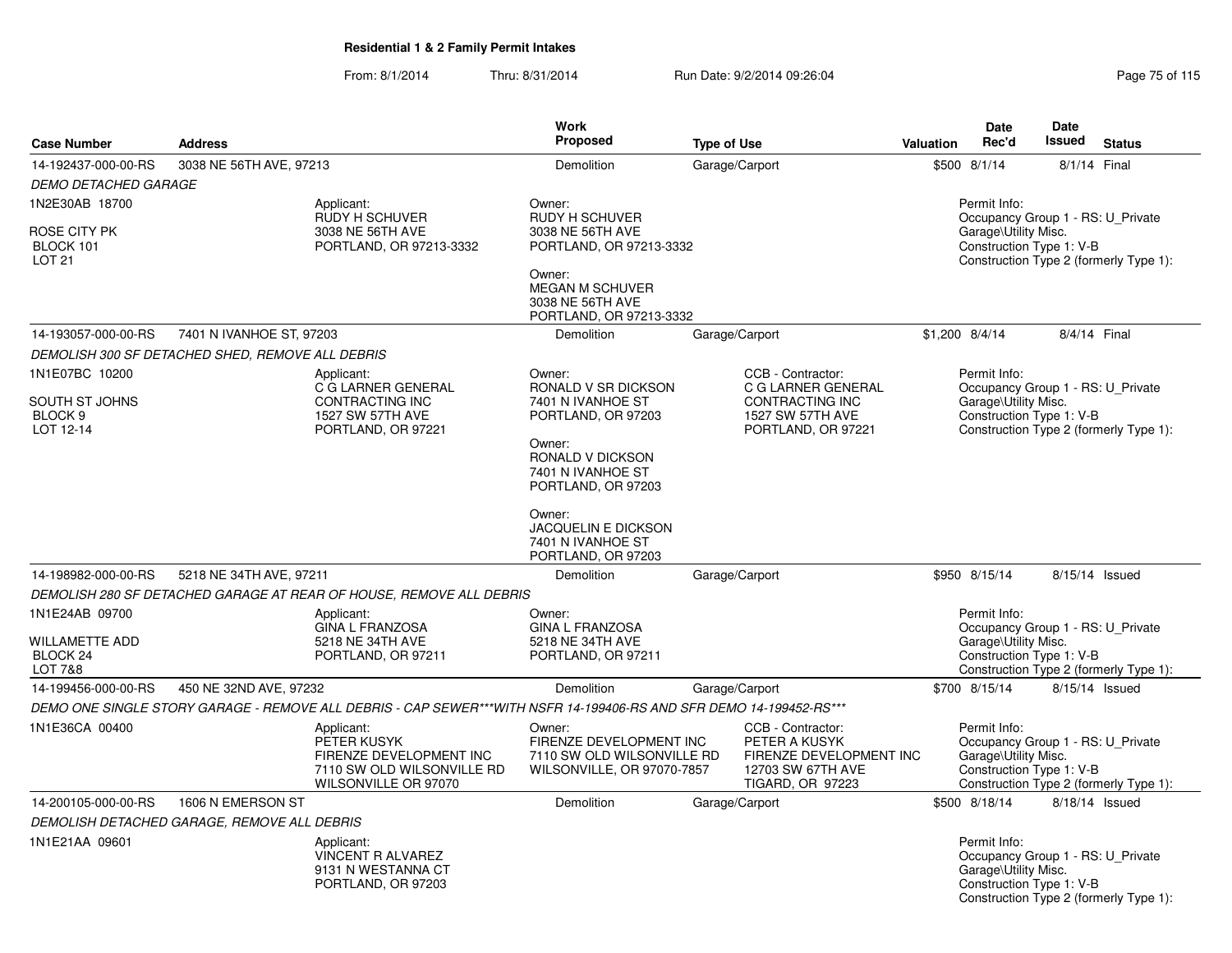| <b>Case Number</b>                                                     | <b>Address</b>                              |                                                                                                                                                                                                 | <b>Work</b><br>Proposed                                                                                            | <b>Type of Use</b> |                                                                                                                                  | <b>Valuation</b> | <b>Date</b><br>Rec'd                                                                                  | <b>Date</b><br>Issued | <b>Status</b>                                                                     |
|------------------------------------------------------------------------|---------------------------------------------|-------------------------------------------------------------------------------------------------------------------------------------------------------------------------------------------------|--------------------------------------------------------------------------------------------------------------------|--------------------|----------------------------------------------------------------------------------------------------------------------------------|------------------|-------------------------------------------------------------------------------------------------------|-----------------------|-----------------------------------------------------------------------------------|
| 14-200604-000-00-RS                                                    | 614 NE JESSUP ST, 97211                     |                                                                                                                                                                                                 | Demolition                                                                                                         |                    | Garage/Carport                                                                                                                   |                  | \$500 8/19/14                                                                                         | 8/19/14 Issued        |                                                                                   |
|                                                                        | DEMOLISH DETACHED GARAGE, REMOVE ALL DEBRIS |                                                                                                                                                                                                 |                                                                                                                    |                    |                                                                                                                                  |                  |                                                                                                       |                       |                                                                                   |
| 1N1E14CC 13100<br><b>CLOVERDALE TR</b><br>BLOCK <sub>2</sub><br>LOT 13 |                                             | Applicant:<br><b>DAN WILLIAMS</b><br><b>FASTER PERMITS</b><br>14334 NW EAGLERIDGE LANE<br>PORTLAND, OR 97229                                                                                    | Owner:<br><b>FRANK E DAMIANI</b><br>1946 SE 23RD AVE<br>PORTLAND, OR 97214-3958<br>Owner:<br><b>SYLVIA DAMIANI</b> |                    |                                                                                                                                  |                  | Permit Info:<br>Occupancy Group 1 - RS: U Private<br>Garage\Utility Misc.<br>Construction Type 1: V-B |                       | Construction Type 2 (formerly Type 1):                                            |
|                                                                        |                                             |                                                                                                                                                                                                 | 1946 SE 23RD AVE<br>PORTLAND, OR 97214-3958                                                                        |                    |                                                                                                                                  |                  |                                                                                                       |                       |                                                                                   |
| 14-201312-000-00-RS                                                    | 2336 N WEBSTER ST, 97217                    |                                                                                                                                                                                                 | Demolition                                                                                                         |                    | Garage/Carport                                                                                                                   |                  | \$500 8/20/14                                                                                         |                       | 8/20/14 Issued                                                                    |
|                                                                        |                                             | DEMO DETACHED GARAGE - Replacement house under permit 14-201199-RS, No fill greater than 24", Remove all foundations and debris, Cap utilities, Scope of work does not include removal of trees |                                                                                                                    |                    |                                                                                                                                  |                  |                                                                                                       |                       |                                                                                   |
| 1N1E21AB 20000                                                         |                                             | Applicant:<br>MIKE COYLE<br><b>FASTER PERMITS</b><br>14334 NW EAGLERIDGE LANE<br>PORTLAND, OR 97229                                                                                             | Owner:<br><b>DIGGER LLC</b><br>PO BOX 14652<br>PORTLAND, OR 97293-0652                                             |                    | CCB - Contractor:<br><b>BRISTOL CREEK HOMES &amp;</b><br>DEVELOPMENT CO LLC<br>520 SW YAMHILL ST SUITE 600<br>PORTLAND, OR 97204 |                  | Permit Info:<br>Occupancy Group 1 - RS: U_Private<br>Garage\Utility Misc.<br>Construction Type 1: V-B |                       | Construction Type 2 (formerly Type 1):                                            |
| 14-202486-000-00-RS                                                    | 7104 NE SISKIYOU ST, 97213                  |                                                                                                                                                                                                 | Demolition                                                                                                         |                    | Garage/Carport                                                                                                                   |                  | \$500 8/25/14                                                                                         |                       | 8/25/14 Issued                                                                    |
| <b>DEMO GARAGE</b>                                                     |                                             |                                                                                                                                                                                                 |                                                                                                                    |                    |                                                                                                                                  |                  |                                                                                                       |                       |                                                                                   |
| 1N2E29BA 17200<br>SISKIYOU ADD<br><b>BLOCK1</b><br>LOT <sub>6</sub>    |                                             | Applicant:<br>Dan Williams<br><b>FASTER PERMITS</b><br>14334 NW EAGLERIDGE LANE<br>PORTLAND OR 97229                                                                                            | Owner:<br>EVERETT CUSTOM HOMES INC<br>735 SW 158TH AVE #180<br>BEAVERTON, OR 97006-4952                            |                    | CCB - Contractor:<br><b>VIC REMMERS</b><br>EVERETT CUSTOM HOMES INC<br>735 SW 158TH AVE STE 180<br>BEAVERTON OR 97008            |                  | Permit Info:<br>Occupancy Group 1 - RS: U_Private<br>Garage\Utility Misc.<br>Construction Type 1: V-B |                       | Construction Type 2 (formerly Type 1):                                            |
| 14-203988-000-00-RS                                                    | 5524 SE OAK ST, 97215                       |                                                                                                                                                                                                 | Demolition                                                                                                         |                    | Garage/Carport                                                                                                                   |                  | \$3.000 8/26/14                                                                                       |                       | 8/26/14 Issued                                                                    |
| <b>DEMO DETACHED GARAGE</b>                                            |                                             |                                                                                                                                                                                                 |                                                                                                                    |                    |                                                                                                                                  |                  |                                                                                                       |                       |                                                                                   |
| 1N2E31DC 08400<br>MT TABOR PL ADD<br><b>BLOCK1</b><br>LOT 5&6          |                                             | Applicant:<br><b>BILL DUBENKO</b><br>13201 SE NEW ERA RD<br>OREGON CITY, OR 97045                                                                                                               | Owner:<br><b>MICHAEL REAMS</b><br>5524 SE OAK ST<br>PORTLAND, OR 97215-1272                                        |                    | CCB - Contractor:<br>BD MANAGEMENT SERVICES INC<br>13201 S NEW ERA RD<br>OREGON CITY, OR 97045                                   |                  | Permit Info:<br>Occupancy Group 1 - RS: U Private<br>Garage\Utility Misc.<br>Construction Type 1: V-B |                       | Construction Type 2 (formerly Type 1):                                            |
| 14-204022-000-00-RS                                                    | 1414 NE MORGAN ST - Unit B, 97211           |                                                                                                                                                                                                 | Demolition                                                                                                         |                    | Garage/Carport                                                                                                                   |                  | \$3,000 8/27/14                                                                                       |                       | 8/27/14 Issued                                                                    |
| <b>DEMO DETACHED GARAGE</b>                                            |                                             |                                                                                                                                                                                                 |                                                                                                                    |                    |                                                                                                                                  |                  |                                                                                                       |                       |                                                                                   |
| 1N1E14AB 06000                                                         |                                             | Applicant:<br>Dave Spitzer<br>DMS Architects Inc.<br>2325 NE 19TH AVE<br>PORTLAND, OR 97212                                                                                                     | Owner:<br><b>ANNIE R ROBB</b><br>1414 NE MORGAN ST<br>PORTLAND, OR 97211-4770                                      |                    |                                                                                                                                  |                  | Permit Info:<br>Occupancy Group 1 - RS: U Private<br>Garage\Utility Misc.<br>Construction Type 1: V-B |                       | Construction Type 2 (formerly Type 1):                                            |
| 14-190474-000-00-RS                                                    | 8315 NE BRAZEE ST, 97220                    |                                                                                                                                                                                                 | Demolition                                                                                                         |                    | Single Family Dwelling                                                                                                           |                  | \$4,000 8/8/14                                                                                        |                       | 8/8/14 Issued                                                                     |
|                                                                        |                                             | DEMOLISH SFR; ***DECOMMISSION ONSITE CESSPOOL***; SUBJECT TO 35-DAY DEMO DELAY, IN EFFECT UNTIL 09.02.2014. Residentail Comprehensive Plan Designation with more than one new unit p            |                                                                                                                    |                    |                                                                                                                                  |                  |                                                                                                       |                       |                                                                                   |
| 1N2E28CB 20300<br>RAILWAY ADD<br>BLOCK <sub>29</sub><br>LOT 34-36      |                                             | Applicant:<br><b>KEVIN PARTAIN</b><br>Urban Visions Planning Services, Inc. 8315 NE BRAZEE ST<br>223 NE 56TH AVE<br>PORTLAND OR 97213                                                           | Owner:<br>AAV ONE LLC<br>PORTLAND, OR 97220                                                                        |                    | CCB - Contractor:<br><b>CHALET HOMES LLC</b><br>8733 SE DIVISION ST #201<br>PORTLAND, OR 97266                                   |                  | Permit Info:<br>One and Two Family<br>Construction Type 1: V-B                                        |                       | Occupancy Group 1 - RS: R-3_Residential<br>Construction Type 2 (formerly Type 1): |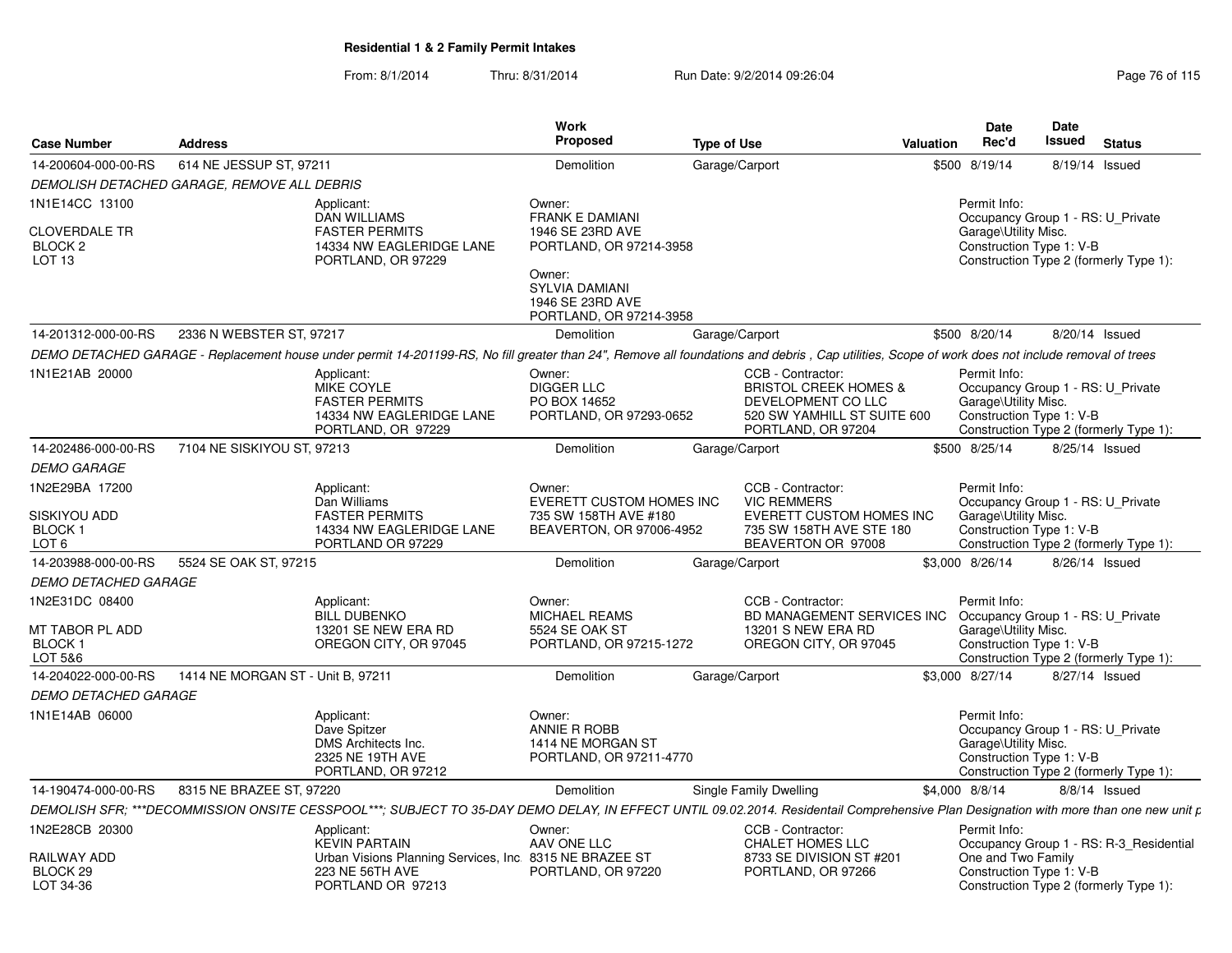| <b>Case Number</b>                            | <b>Address</b>                |                                                                                                                                                                                | <b>Work</b><br>Proposed                                    | <b>Type of Use</b>                                   | Valuation                                                            | <b>Date</b><br>Rec'd                                               | <b>Date</b><br>Issued | <b>Status</b>                           |
|-----------------------------------------------|-------------------------------|--------------------------------------------------------------------------------------------------------------------------------------------------------------------------------|------------------------------------------------------------|------------------------------------------------------|----------------------------------------------------------------------|--------------------------------------------------------------------|-----------------------|-----------------------------------------|
| 14-191699-000-00-RS                           | 3832 SE WOODSTOCK BLVD, 97202 |                                                                                                                                                                                | Demolition                                                 | Single Family Dwelling                               | \$10,000 8/6/14                                                      |                                                                    | 8/6/14 Issued         |                                         |
|                                               |                               | DEMO SINGLE FAMILY RESIDENCE, NO BASEMENT; SEE COMMENTS 14-189409-IQ AND REPLACEMENT STRUCTURE 14-184686-RSReplacement house under permit 14-184686-RS. No fill greater than   |                                                            |                                                      |                                                                      |                                                                    |                       |                                         |
| 1S1E13DD 01200                                |                               | Applicant:                                                                                                                                                                     | Owner:                                                     | CCB - Contractor:                                    |                                                                      | Permit Info:                                                       |                       |                                         |
|                                               |                               | CRESCENT CUSTOM HOMES LLC                                                                                                                                                      |                                                            | CRESCENT CUSTOM HOMES LLC  CRESCENT CUSTOM HOMES LLC |                                                                      |                                                                    |                       | Occupancy Group 1 - RS: R-3 Residential |
| WOODSTOCK<br>BLOCK 63                         |                               | 15743 SE PALERMO AVE<br><b>HAPPY VALLEY, OR 97086-4248</b>                                                                                                                     | 15743 SE PALERMO AVE<br><b>HAPPY VALLEY, OR 97086-4248</b> | 69166 WALKER RD<br>RAINIER, OR 97048                 |                                                                      | One and Two Family<br>Construction Type 1: V-B                     |                       |                                         |
| LOT <sub>1</sub>                              |                               |                                                                                                                                                                                |                                                            |                                                      |                                                                      | Construction Type 2 (formerly Type 1):                             |                       |                                         |
| 14-192431-000-00-RS                           | 2926 SE 145TH AVE, 97236      |                                                                                                                                                                                | Demolition                                                 | Single Family Dwelling                               | \$1,000 8/1/14                                                       |                                                                    | 8/1/14 Issued         |                                         |
|                                               |                               | DEMOLISH SINGLE FAMILY HOUSE - NO BASEMENT - NOT SUBJECT TO 35 DAY DEMOLITION DELAY SEE PARENT NSFR PERMIT 14-188980-RS Septic Decommissioning Required. Call for Inspection & |                                                            |                                                      |                                                                      |                                                                    |                       |                                         |
| 1S2E12BB 00800                                |                               | Applicant:                                                                                                                                                                     |                                                            | CCB - Contractor:                                    |                                                                      | Permit Info:                                                       |                       |                                         |
|                                               |                               | <b>MIKE COYLE</b>                                                                                                                                                              |                                                            | <b>UKA CONSTRUCTION LLC</b>                          |                                                                      |                                                                    |                       | Occupancy Group 1 - RS: R-3_Residential |
| SECTION 12 1S 2E                              |                               | <b>FASTER PERMITS</b>                                                                                                                                                          |                                                            | 11016 SE HAPPY VALLEY DR                             |                                                                      | One and Two Family                                                 |                       |                                         |
| TL 800 0.36 ACRES                             |                               | 14334 NW EAGLERIDGE LANE<br>PORTLAND, OR 97229                                                                                                                                 |                                                            | PORTLAND, OR 97086                                   |                                                                      | Construction Type 1: V-B<br>Construction Type 2 (formerly Type 1): |                       |                                         |
| 14-192498-000-00-RS                           | 3415 SE DIVISION ST, 97214    |                                                                                                                                                                                | Demolition                                                 | Single Family Dwelling                               | \$1,500 8/12/14                                                      |                                                                    |                       | <b>Under Review</b>                     |
|                                               |                               | DEMO SINGLE FAMILY RESIDENCE WITH BASEMENT - COMPACTION WAIVER INCLUDED; Demo Delay as per Title 24. Do not issue this permit prior to; SEPTEMBER 16, 2014                     |                                                            |                                                      |                                                                      |                                                                    |                       |                                         |
| 1S1E01DC 10700                                |                               |                                                                                                                                                                                | Owner                                                      | CCB - Contractor:                                    |                                                                      | Permit Info:                                                       |                       |                                         |
|                                               |                               | Applicant:<br><b>RYAN OLSEN</b>                                                                                                                                                | RYAN OLSEN CUSTOM HOMES LLI RYAN OLSEN                     |                                                      |                                                                      |                                                                    |                       | Occupancy Group 1 - RS: R-3 Residential |
| STRATFORD-SYDNEY ADD                          |                               | RYAN OLSEN CUSTOM HOMES LLI 3850 N MISSISSIPPI AVE #302                                                                                                                        |                                                            |                                                      | RYAN OLSEN CUSTOM HOMES LLI One and Two Family                       |                                                                    |                       |                                         |
| BLOCK <sub>3</sub>                            |                               | 3850 N MISSISSIPPI SUITE 302                                                                                                                                                   | PORTLAND, OR 97227-1273                                    | 3850 N MISSISSIPPI SUITE 302                         |                                                                      | Construction Type 1: V-B                                           |                       |                                         |
| E 47' OF LOT 3&4                              |                               | PORTLAND OR 97227                                                                                                                                                              |                                                            | PORTLAND OR 97227                                    |                                                                      | Construction Type 2 (formerly Type 1):                             |                       |                                         |
| 14-192717-000-00-RS                           | 5264 SE 69TH AVE, 97206       |                                                                                                                                                                                | Demolition                                                 | Single Family Dwelling                               | \$1,000 8/8/14                                                       |                                                                    |                       | 8/8/14 Under Inspection                 |
|                                               |                               | DEMOLISH SINGLE FAMILY HOUSE W/BASEMENT; NOT SUBJECT TO DEMOLITION DELAY - REPLACEMENT SINGLE FAMILY HOME IS 14-184763-RS Septic Decommissioning Required. Call for Inspecti   |                                                            |                                                      |                                                                      |                                                                    |                       |                                         |
| 1S2E17BD 10600                                |                               | Applicant:                                                                                                                                                                     | Owner:                                                     |                                                      |                                                                      | Permit Info:                                                       |                       |                                         |
|                                               |                               | Dan Williams                                                                                                                                                                   | Brian McMillan                                             |                                                      |                                                                      |                                                                    |                       | Occupancy Group 1 - RS: R-3_Residential |
| NASHVILLE<br>BLOCK 1                          |                               | <b>FASTER PERMITS</b><br>14334 NW EAGLERIDGE LANE                                                                                                                              | <b>Tasso Custom Homes</b><br>15151 Frye St                 |                                                      |                                                                      | One and Two Family<br>Construction Type 1: V-B                     |                       |                                         |
| LOT <sub>3</sub>                              |                               | PORTLAND OR 97229                                                                                                                                                              | Happy Valley, OR 97086                                     |                                                      |                                                                      | Construction Type 2 (formerly Type 1)                              |                       |                                         |
| LOT 4 EXC S 25'                               |                               |                                                                                                                                                                                |                                                            |                                                      |                                                                      |                                                                    |                       |                                         |
| 14-193152-000-00-RS                           | 4554 N VANCOUVER AVE, 97217   |                                                                                                                                                                                | Demolition                                                 | Single Family Dwelling                               | \$4,000 8/6/14                                                       |                                                                    |                       | <b>Under Review</b>                     |
|                                               |                               | DEMOLITION OF SINGLE FAMILY RESIDENCE WITH BASEMENT - BASEMENT CAVITY TO REMAIN 35-DAY DEMO DELAY-RESIDENTIAL COMPREHENSIVE PLAN DESIGNATIONDemo Delay as per Title            |                                                            |                                                      |                                                                      |                                                                    |                       |                                         |
| 1N1E22AC 06600                                |                               | Applicant:                                                                                                                                                                     | Owner:                                                     | CCB - Contractor:                                    |                                                                      | Permit Info:                                                       |                       |                                         |
|                                               |                               | <b>KEVIN PARTAIN</b>                                                                                                                                                           | <b>DAN ANDREW</b>                                          | ANDREY KOSHUBA                                       |                                                                      |                                                                    |                       | Occupancy Group 1 - RS: R-3_Residential |
| <b><i>AAEGLY HIGHLAND ADD</i></b><br>BLOCK 14 |                               | <b>URBAN VISIONS</b><br>223 NE 56TH AVE                                                                                                                                        | 3439 NE SANDY BLVD #113<br>PORTLAND, OR 97232-1959         | <b>EXCEPTIONAL HOMES BY</b><br><b>ANDREY INC</b>     |                                                                      | One and Two Family<br>Construction Type 1: V-B                     |                       |                                         |
| N 9.5' OF LOT 11 EXC E 74'                    |                               | PORTLAND, OR 97213                                                                                                                                                             |                                                            | 14237 BRIDGE CT.                                     |                                                                      | Construction Type 2 (formerly Type 1):                             |                       |                                         |
| LOT 12 EXC E 74'                              |                               |                                                                                                                                                                                |                                                            | LAKE OSWEGO, OR 97034                                |                                                                      |                                                                    |                       |                                         |
| 14-194651-000-00-RS                           | 5406 NE 14TH PL, 97211        |                                                                                                                                                                                | Demolition                                                 | Single Family Dwelling                               | \$2,000 8/6/14                                                       |                                                                    |                       | <b>Under Review</b>                     |
|                                               |                               | DEMO SINGLE FAMILY RESIDENCE: WITH BASEMENT: SUBJECT TO 35 DAY DEMO DELAY                                                                                                      |                                                            |                                                      |                                                                      |                                                                    |                       |                                         |
| 1N1E23AB 07000                                |                               | Applicant:                                                                                                                                                                     | Owner                                                      | CCB - Contractor:                                    |                                                                      | Permit Info:                                                       |                       |                                         |
|                                               |                               | BRIDGE CITY CONSTRUCTION LLC PHILLIP E JOSEPH                                                                                                                                  |                                                            |                                                      | BRIDGE CITY CONSTRUCTION LLC Occupancy Group 1 - RS: R-3_Residential |                                                                    |                       |                                         |
| <b>VERNON</b>                                 |                               | 2250 NW FLANDERS SUITE G 02                                                                                                                                                    | 1824 SE 23RD AVE                                           | 2250 NW FLANDERS SUITE G 02                          |                                                                      | One and Two Family                                                 |                       |                                         |
| BLOCK <sub>2</sub><br>LOT 5&6                 |                               | PORTLAND, OR 97209                                                                                                                                                             | PORTLAND, OR 97214-3956                                    | PORTLAND, OR 97209                                   |                                                                      | Construction Type 1: V-B<br>Construction Type 2 (formerly Type 1): |                       |                                         |
|                                               |                               |                                                                                                                                                                                |                                                            |                                                      |                                                                      |                                                                    |                       |                                         |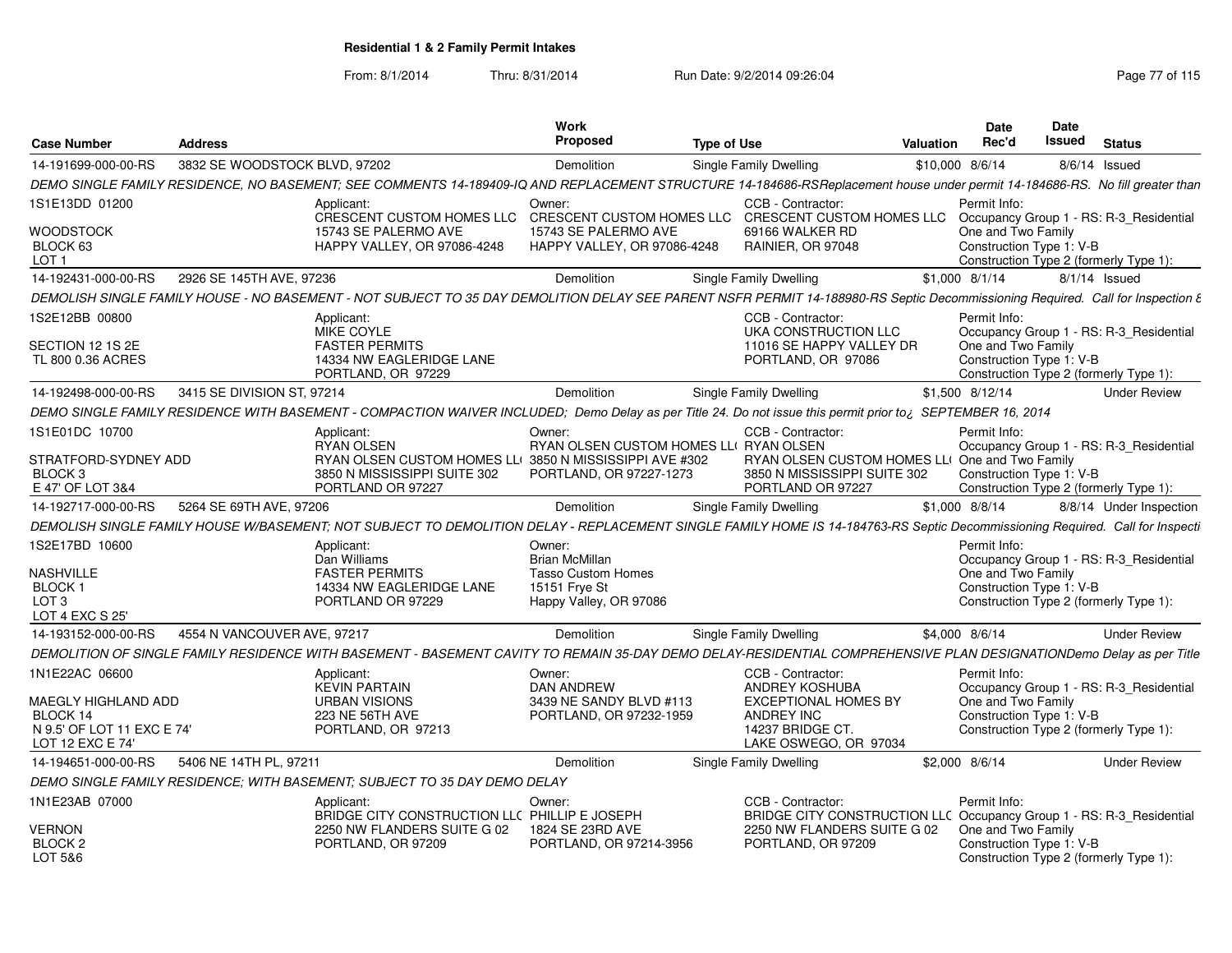| <b>Case Number</b>                              | <b>Address</b>                     |                                                                                        | Work<br>Proposed                                                                          | <b>Type of Use</b>                                                                                                                                                               | <b>Date</b><br>Rec'd<br>Valuation |                    | <b>Date</b><br>Issued<br><b>Status</b>                             |                     |
|-------------------------------------------------|------------------------------------|----------------------------------------------------------------------------------------|-------------------------------------------------------------------------------------------|----------------------------------------------------------------------------------------------------------------------------------------------------------------------------------|-----------------------------------|--------------------|--------------------------------------------------------------------|---------------------|
| 14-194911-000-00-RS                             | 5217 SE 47TH AVE, 97206            |                                                                                        | Demolition                                                                                | Single Family Dwelling                                                                                                                                                           | \$1,000 8/7/14                    |                    |                                                                    | <b>Under Review</b> |
|                                                 |                                    |                                                                                        |                                                                                           | DEMOLISH SINGLE FAMILY RESIDENCE WITH BASEMENT, RETAIN BASEMENT CAVITY FOR FUTURE DEVELOPMENT. SEE DANGEROUS BUILDING FOLDER FOR MONITORING INFORMATION. INC.                    |                                   |                    |                                                                    |                     |
| 1S2E18BD 10200<br>HARVARD HTS<br><b>BLOCK 5</b> |                                    | Applicant:<br><b>DAN WILLIAMS</b><br><b>FASTER PERMITS</b><br>14334 NW EAGLERIDGE LANE | Owner:<br>AGNES W OSBORN<br>5217 SE 47TH AVE<br>PORTLAND, OR 97206                        | CCB - Contractor:<br>METRO HOMES NORTHWEST LLC Occupancy Group 1 - RS: R-3_Residential<br>211 NE WEIDLER ST<br>PORTLAND, OR 97232                                                | Permit Info:                      | One and Two Family | Construction Type 1: V-B                                           |                     |
| LOT 20-22                                       |                                    | PORTLAND, OR 97229                                                                     |                                                                                           |                                                                                                                                                                                  |                                   |                    | Construction Type 2 (formerly Type 1):                             |                     |
| 14-196502-000-00-RS                             | 3960 NE CESAR E CHAVEZ BLVD, 97212 |                                                                                        | Demolition                                                                                | Single Family Dwelling                                                                                                                                                           | \$3,000 8/11/14                   |                    | 8/11/14 Issued                                                     |                     |
|                                                 |                                    |                                                                                        |                                                                                           | DEMO SINGLE FAMILY RESIDENCE; LEAVING BASEMENT FOR FUTURE RESIDENCERESIDENTIAL COMPREHENSIVE PLAN DESIGNATION. ONE NEW SINGLE FAMILY RESIDENCE PERMIT #14-1957                   |                                   |                    |                                                                    |                     |
|                                                 |                                    |                                                                                        |                                                                                           |                                                                                                                                                                                  |                                   |                    |                                                                    |                     |
| 1N1E24DD 04800<br>WILSHIRE                      |                                    | Applicant:<br><b>MAJID HABIBI</b><br>PORTLAND DEVELOPMENT                              | Owner:<br>PORTLAND DEVELOPMENT<br><b>GROUP</b>                                            | CCB - Contractor:<br><b>GENE</b><br>PORTLAND DEVELOPMENT                                                                                                                         | Permit Info:                      | One and Two Family | Occupancy Group 1 - RS: R-3_Residential                            |                     |
| BLOCK 16<br>S 70' OF LOT 7                      |                                    | <b>GROUP, LLC</b><br>11124 NE HALSEY ST PMB 643<br>PORTLAND, OR 97220                  | 11124 NE HALSEY ST PMB 643<br>PORTLAND, OR 97220-2021<br>Owner:<br><b>INVESTMENTS LLC</b> | <b>GROUP LLC</b><br>11124 NE HALSEY ST. PMB 643<br>PORTLAND, OR 97220                                                                                                            |                                   |                    | Construction Type 1: V-B<br>Construction Type 2 (formerly Type 1): |                     |
|                                                 |                                    |                                                                                        | 11124 NE HALSEY ST PMB 643<br>PORTLAND, OR 97220-2021                                     |                                                                                                                                                                                  |                                   |                    |                                                                    |                     |
| 14-196715-000-00-RS                             | 3608 SE 70TH AVE, 97206            |                                                                                        | Demolition                                                                                | Single Family Dwelling                                                                                                                                                           | \$4,000 8/11/14                   |                    |                                                                    | <b>Under Review</b> |
|                                                 |                                    |                                                                                        |                                                                                           | Demolition of SINGLE FAMILY RESIDENCE with basement, subject to 35 day Demolition Delay. NOT TO BE ISSUED BEFORE SEPTEMBER 15TH, 2014. REMOVE ALL DEBRIS                         |                                   |                    |                                                                    |                     |
| 1S2E08CA 17500                                  |                                    | Applicant:                                                                             | Owner:                                                                                    | CCB - Contractor:                                                                                                                                                                | Permit Info:                      |                    |                                                                    |                     |
| RESERVOIR PK                                    |                                    | <b>KEVIN PARTAIN</b><br><b>URBAN VISIONS</b>                                           | <b>HAZEN E SHILL</b><br>12403 SE CORA ST                                                  | <b>SCOTT COLLINS</b><br><b>BRIDGETOWN EQUITY</b>                                                                                                                                 |                                   | One and Two Family | Occupancy Group 1 - RS: R-3 Residential                            |                     |
| <b>BLOCK7</b>                                   |                                    | 223 NE 56TH AVE                                                                        | PORTLAND, OR 97236-3776                                                                   | <b>CONSTRUCTION</b>                                                                                                                                                              |                                   |                    | Construction Type 1: V-B                                           |                     |
| LOT 1-3                                         |                                    | PORTLAND OR 97213                                                                      | Owner:<br><b>CHARLENE SHILL</b><br>12403 SE CORA ST<br>PORTLAND, OR 97236-3776            | 3602 NE 75TH AVE<br>PORTLAND, OR 97213                                                                                                                                           |                                   |                    | Construction Type 2 (formerly Type 1):                             |                     |
| 14-197224-000-00-RS                             | 4726 N HUNT ST, 97203              |                                                                                        | Demolition                                                                                | Single Family Dwelling                                                                                                                                                           | \$4.000 8/12/14                   |                    |                                                                    | <b>Under Review</b> |
|                                                 |                                    |                                                                                        |                                                                                           | DEMOLISH SINGLE FAMILY RESIDENCE, NO BASEMENT, CAP SEWER, REMOVE ALL DEBRIS*SUBJECT TO 35 DAY DEMO DELAY* Demo Delay as per Title 24. Do not issue this permit prior to. SEPTEM. |                                   |                    |                                                                    |                     |
| 1N1E08BD 10400                                  |                                    | Applicant:                                                                             | Owner:                                                                                    | CCB - Contractor:                                                                                                                                                                | Permit Info:                      |                    |                                                                    |                     |
|                                                 |                                    | <b>KEVIN PARTAIN</b>                                                                   | WILDE PROPERTIES INC                                                                      | Jeff Shrope                                                                                                                                                                      |                                   |                    | Occupancy Group 1 - RS: R-3_Residential                            |                     |
| <b>GARDEN PK</b>                                |                                    | <b>URBAN VISIONS</b>                                                                   | 3735 SE CLAY ST                                                                           | RENAISSANCE CUSTOM HOMES                                                                                                                                                         |                                   | One and Two Family |                                                                    |                     |
| BLOCK <sub>2</sub>                              |                                    | 223 NE 56TH AVE                                                                        | PORTLAND, OR 97214-5139                                                                   | LLC                                                                                                                                                                              |                                   |                    | Construction Type 1: V-B                                           |                     |
| LOT 15&16                                       |                                    | PORTLAND, OR 97213                                                                     |                                                                                           | 16771 Boones Ferry Rd<br>Lake Oswego, OR 97035                                                                                                                                   |                                   |                    | Construction Type 2 (formerly Type 1):                             |                     |
| 14-197800-000-00-RS                             | 6117 SE 65TH AVE, 97206            |                                                                                        | Demolition                                                                                | Single Family Dwelling                                                                                                                                                           | \$4,000 8/13/14                   |                    |                                                                    | <b>Under Review</b> |
|                                                 |                                    |                                                                                        |                                                                                           |                                                                                                                                                                                  |                                   |                    |                                                                    |                     |
|                                                 |                                    |                                                                                        |                                                                                           | DEMOLISH SINGLE FAMILY RESIDENCE WITH BASEMENT (TO BE FILLED IN), CAP SEWER, REMOVE ALL DEBRIS *SUBJECT TO 35 DAY DEMO DELAY*Demo Delay as per Title 24. Do not issue this per   |                                   |                    |                                                                    |                     |
| 1S2E17CC 03600                                  |                                    | Applicant:<br><b>KEVIN PARTAIN</b>                                                     | Owner:<br><b>JOHN HANSON</b>                                                              | CCB - Contractor:<br>SCHUMACHER CUSTOM HOMES                                                                                                                                     | Permit Info:                      |                    | Occupancy Group 1 - RS: R-3 Residential                            |                     |
| <b>TREMONT PL</b><br>BLOCK 24                   |                                    | <b>URBAN VISIONS</b><br>223 NE 56TH AVE                                                | 6117 SE 65TH AVE<br>PORTLAND, OR 97206                                                    | INC.<br>PO BOX 66207                                                                                                                                                             |                                   | One and Two Family | Construction Type 1: V-B                                           |                     |
| LOT 14&15                                       |                                    | PORTLAND, OR 97213                                                                     |                                                                                           | PORTLAND, OR 97290                                                                                                                                                               |                                   |                    | Construction Type 2 (formerly Type 1):                             |                     |
|                                                 |                                    |                                                                                        | Owner:<br>TRICIA STEINE-HANSON<br>6117 SE 65TH AVE<br>PORTLAND, OR 97206                  |                                                                                                                                                                                  |                                   |                    |                                                                    |                     |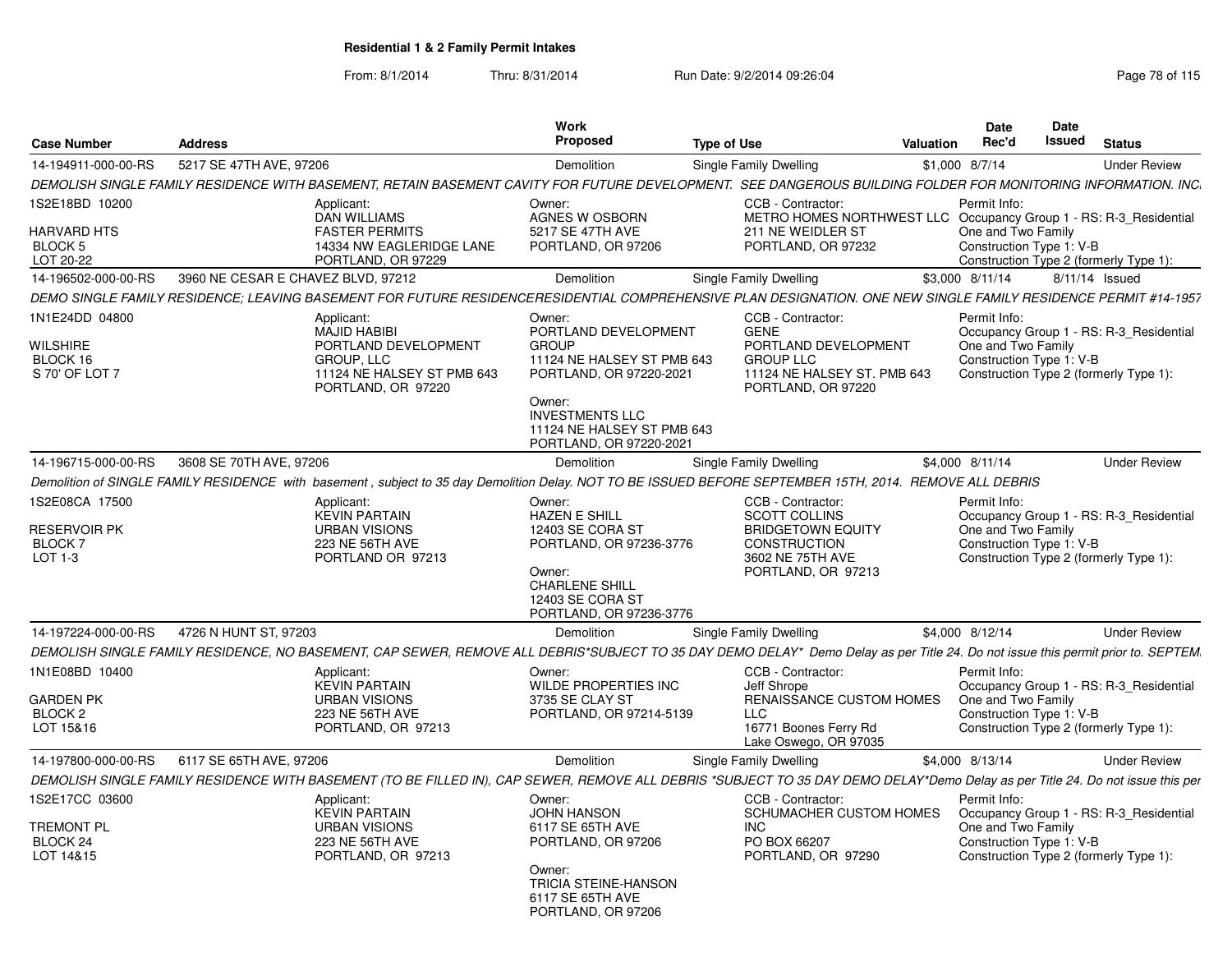| <b>Case Number</b>                                                        | Address                                                             |                                                                               | Work<br>Proposed                                                                                                                                     | <b>Type of Use</b>                                                                                                                                                                               | Date<br>Rec'd<br>Valuation                                     |                          | <b>Date</b><br>Issued<br><b>Status</b>                                            |
|---------------------------------------------------------------------------|---------------------------------------------------------------------|-------------------------------------------------------------------------------|------------------------------------------------------------------------------------------------------------------------------------------------------|--------------------------------------------------------------------------------------------------------------------------------------------------------------------------------------------------|----------------------------------------------------------------|--------------------------|-----------------------------------------------------------------------------------|
| 14-197856-000-00-RS                                                       | 7110 SE REED COLLEGE PL, 97202                                      |                                                                               | Demolition                                                                                                                                           | Single Family Dwelling                                                                                                                                                                           | \$10,000 8/13/14                                               |                          | 8/13/14 Issued                                                                    |
|                                                                           |                                                                     |                                                                               |                                                                                                                                                      | DEMOLISH SFR WITH BASEMENT TO REMAIN. Basement excavation (and/or foundtions) to be re-used for new house to be built on lot. See Dangerouse Building for monitoring information.RESIDENTIAL COI |                                                                |                          |                                                                                   |
| 1S1E24AB 14900<br>EASTMORELAND<br>BLOCK 74<br>N 60' OF LOT 3              | Applicant:<br>NICHOLAS KORBE<br><b>BUILD PDX</b><br>215 SE 47TH AVE | HILLSBORO, OR 97123                                                           | Owner:<br>LEVEL 3 HOMES<br>2890 N FENNIMORE AVE<br>TUCSON, AZ 85749-7804                                                                             | CCB - Contractor:<br>NICHOLAS ALLEN KORBE<br>215 SE 47TH AVE<br>HILLSBORO, OR 97123                                                                                                              | Permit Info:<br>One and Two Family<br>Construction Type 1: V-B |                          | Occupancy Group 1 - RS: R-3_Residential<br>Construction Type 2 (formerly Type 1): |
|                                                                           |                                                                     |                                                                               | Owner:<br><b>DESIGN LLC</b><br>2890 N FENNIMORE AVE<br>TUCSON, AZ 85749-7804                                                                         |                                                                                                                                                                                                  |                                                                |                          |                                                                                   |
| 14-197915-000-00-RS                                                       | 11405 SE RAMONA CT, 97266                                           |                                                                               | Demolition                                                                                                                                           | Single Family Dwelling                                                                                                                                                                           | \$15,000 8/13/14                                               |                          | <b>Under Review</b>                                                               |
|                                                                           |                                                                     |                                                                               |                                                                                                                                                      | DEMOLISH SINGLE FAMILY RESIDENCE DAMAGED BY FIRE, CAP SEWER, REMOVE ALL DEBRIS *SUBJECT TO 35 DAY DEMO DELAY*. Please do not issue Demo Plan before SEPTEMBER 17, 2014.                          |                                                                |                          |                                                                                   |
| 1S2E15DB 05800<br>KIRKPATRICK AC<br>BLOCK 4<br>N 105' OF LOT 2 EXC E 250' | Applicant:<br>Robert Hayden<br>Planning, LLC<br>Portland, OR 97212  | Delta Studios, Architecture and<br>3344 NE 25th Avenue                        | Owner:<br>DARREN J DIGBY<br>11405 SE RAMONA CT<br>PORTLAND, OR 97266<br>Owner:<br><b>HEATHER J DIGBY</b><br>11405 SE RAMONA CT<br>PORTLAND, OR 97266 | CCB - Contractor:<br>RAPID INTERVENTION TEAM INC<br><b>PO BOX 51</b><br>GLADSTONE, OR 97027                                                                                                      | Permit Info:<br>One and Two Family                             | Construction Type 1: V-B | Occupancy Group 1 - RS: R-3_Residential<br>Construction Type 2 (formerly Type 1): |
| 14-198045-000-00-RS                                                       | 5854 SE STEELE ST, 97206                                            |                                                                               | Demolition                                                                                                                                           | <b>Single Family Dwelling</b>                                                                                                                                                                    | \$5,000 8/14/14                                                |                          | <b>Under Review</b>                                                               |
|                                                                           |                                                                     |                                                                               |                                                                                                                                                      | DEMOLISH SINGLE FAMILY RESIDENCE, FILL BASEMENT, CAP SEWER, REMOVE ALL DEBRISSUBJECT TO 35-DAY DEMOLITION DELAY. RESIDENTIAL COMPREHENSIVE PLAN DESIGNATION WITI                                 |                                                                |                          |                                                                                   |
| 1S2E18AD 13200<br><b>TREMONT PK</b><br>BLOCK 17                           | Applicant:<br>MIKE COYLE<br><b>FASTER PERMITS</b>                   | 14334 NW EAGLERIDGE LANE                                                      | Owner:<br>K & C CUSTOM HOMES LLC<br>300 W 15TH ST #300-4<br>VANCOUVER, WA 98660-2927                                                                 | CCB - Contractor:<br>K & C CUSTOM HOMES LLC<br>3720 SW BOND AVE #308<br>PORTLAND, OR 97239                                                                                                       | Permit Info:<br>One and Two Family<br>Construction Type 1: V-B |                          | Occupancy Group 1 - RS: R-3_Residential                                           |
| <b>LOT 20</b>                                                             | 8109 SE LAMBERT ST, 97206                                           | PORTLAND, OR 97229                                                            |                                                                                                                                                      |                                                                                                                                                                                                  |                                                                |                          | Construction Type 2 (formerly Type 1):                                            |
| 14-198700-000-00-RS                                                       |                                                                     |                                                                               | Demolition                                                                                                                                           | Single Family Dwelling                                                                                                                                                                           | \$6,500 8/15/14                                                |                          | 8/15/14 Issued                                                                    |
|                                                                           |                                                                     |                                                                               |                                                                                                                                                      | DEMO SFR BASEMENT, EXCAVATION TO BE REUSED. for new house to be built on lot. See Dangerous Building folder for monitoring information. REMOVE ALL DEBRI, 8' PERIMITER FENCE REQUIRED Se         |                                                                |                          |                                                                                   |
| 1S2E20DA 03900<br>D & O LITTLE HMS SUB 2<br>LOT 23 TL 3900                | Applicant:                                                          | CAFFALL CONSTRUCTION INC<br>8555 SW SAGERT ST<br>TUALATIN, OR 97062-9115      | Owner:<br>CAFFALL CONSTRUCTION INC<br>8555 SW SAGERT ST<br>TUALATIN, OR 97062-9115                                                                   | CCB - Contractor:<br>CAFFALL CONSTRUCTION CO INC Occupancy Group 1 - RS: R-3 Residential<br>8535 SW SAGERT ST<br>TUALATIN, OR 97062-9115                                                         | Permit Info:<br>One and Two Family                             | Construction Type 1: V-B | Construction Type 2 (formerly Type 1):                                            |
| 14-199452-000-00-RS                                                       | 3206 NE GLISAN ST. 97232                                            |                                                                               | Demolition                                                                                                                                           | Single Family Dwelling                                                                                                                                                                           | \$4,500 8/15/14                                                |                          | 8/15/14 Issued                                                                    |
|                                                                           |                                                                     |                                                                               |                                                                                                                                                      | DEMO ONE TWO STORY SINGLE FAMILY HOME/ basment fill to be remain - REMOVE ALL DEBRIS - CAP SEWER***WITH NSFR 14-199406-RS AND GARAGE DEMO 14--RS***RESIDENTIAL COMPREHE                          |                                                                |                          |                                                                                   |
| 1N1E36CA 00400                                                            | Applicant:                                                          |                                                                               | Owner:                                                                                                                                               | CCB - Contractor:                                                                                                                                                                                | Permit Info:                                                   |                          |                                                                                   |
| LAURELHURST<br>BLOCK 74<br><b>LOT 1&amp;2</b>                             | PETER KUSYK                                                         | FIRENZE DEVELOPMENT INC<br>7110 SW OLD WILSONVILLE RD<br>WILSONVILLE OR 97070 | FIRENZE DEVELOPMENT INC<br>7110 SW OLD WILSONVILLE RD<br>WILSONVILLE, OR 97070-7857                                                                  | PETER A KUSYK<br>FIRENZE DEVELOPMENT INC<br>12703 SW 67TH AVE<br><b>TIGARD, OR 97223</b>                                                                                                         | One and Two Family<br>Construction Type 1: V-B                 |                          | Occupancy Group 1 - RS: R-3 Residential<br>Construction Type 2 (formerly Type 1): |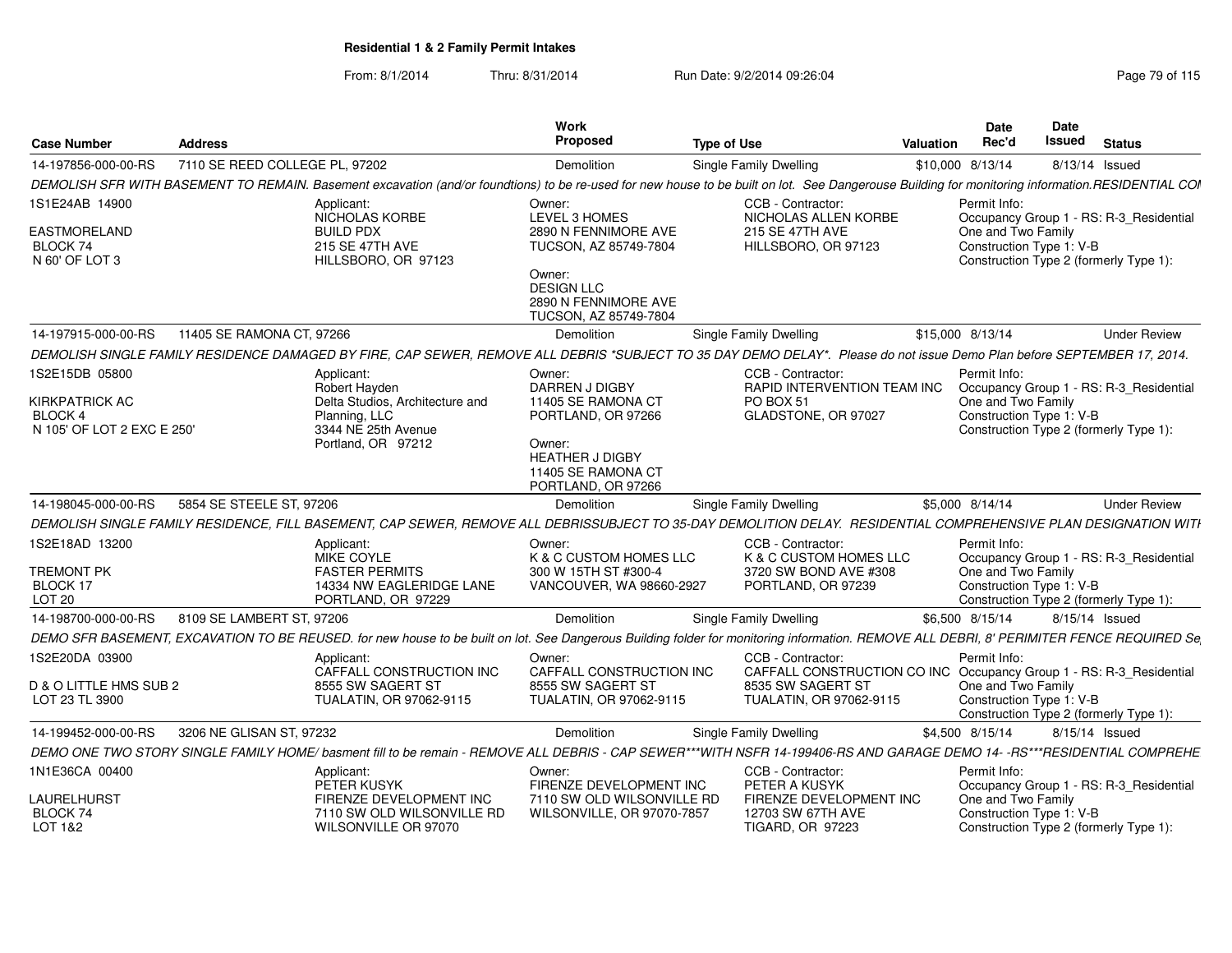| <b>Case Number</b>                                                              | <b>Address</b>             |                                                                                                                                                                                                        | Work<br><b>Proposed</b>                                                                           | <b>Type of Use</b> |                                                                                                                                     | <b>Valuation</b> | Date<br>Rec'd                                                  | Date<br><b>Issued</b> | <b>Status</b>                                                                     |
|---------------------------------------------------------------------------------|----------------------------|--------------------------------------------------------------------------------------------------------------------------------------------------------------------------------------------------------|---------------------------------------------------------------------------------------------------|--------------------|-------------------------------------------------------------------------------------------------------------------------------------|------------------|----------------------------------------------------------------|-----------------------|-----------------------------------------------------------------------------------|
| 14-199750-000-00-RS                                                             | 11916 SE BOISE ST, 97266   |                                                                                                                                                                                                        | Demolition                                                                                        |                    | <b>Single Family Dwelling</b>                                                                                                       |                  | \$3,000 8/18/14                                                |                       | <b>Under Review</b>                                                               |
|                                                                                 |                            | DEMOLISH SFR; NO BASEMENTSubject to 35-day Demolition Delay Expires on 9/22/14. Residential Comprhensive Plan Designation with more than one new unit required for site.No fill greater than 24"Remove |                                                                                                   |                    |                                                                                                                                     |                  |                                                                |                       |                                                                                   |
| 1S2E10DD 05900<br>SUBURBAN HMS CLUB TR<br><b>BLOCK F</b><br>LOT <sub>24</sub>   |                            | Applicant:<br><b>KEVIN PARTAIN</b><br><b>URBAN VISIONS</b><br>223 NE 56TH AVE<br>PORTLAND, OR 97213                                                                                                    | Owner:<br><b>GROUND BREAKERS</b><br><b>CONSTRUCTION</b><br>6045 SE STARK ST<br>PORTLAND, OR 97215 |                    | CCB - Contractor:<br><b>CLINT WEILER</b><br><b>GROUND BREAKERS CONST &amp;</b><br>DEV INC<br>6045 SE STARK ST<br>PORTLAND, OR 97215 |                  | Permit Info:<br>One and Two Family<br>Construction Type 1: V-B |                       | Occupancy Group 1 - RS: R-3_Residential<br>Construction Type 2 (formerly Type 1): |
|                                                                                 |                            |                                                                                                                                                                                                        | Owner:<br>DEVELOPMENT INC<br>6045 SE STARK ST<br>PORTLAND, OR 97215                               |                    |                                                                                                                                     |                  |                                                                |                       |                                                                                   |
| 14-199771-000-00-RS                                                             | 3524 SW LOGAN ST, 97219    |                                                                                                                                                                                                        | Demolition                                                                                        |                    | <b>Single Family Dwelling</b>                                                                                                       |                  | \$4,000 8/18/14                                                |                       | 8/18/14 Issued                                                                    |
|                                                                                 |                            | DEMO SFR WITH BASEMENT Residential Comprehensive Plan Designation- One new single -family residence permit 14-196056 RS. Not subject to 35-day demolition delayCompacted fill per Title 24 standards,  |                                                                                                   |                    |                                                                                                                                     |                  |                                                                |                       |                                                                                   |
| 1S1E20BD 08100<br>QUEENSLAND<br>BLOCK 4<br>LOT 3                                |                            | Applicant:<br><b>KEVIN PARTAIN</b><br><b>URBAN VISIONS</b><br>223 NE 56TH AVE<br>PORTLAND, OR 97213                                                                                                    | Owner:<br>JOEL J WEISS<br>8053 SW CAPITOL HWY<br>PORTLAND, OR 97219                               |                    | CCB - Contractor:<br>Jeff Shrope<br>RENAISSANCE CUSTOM HOMES<br><b>LLC</b><br>16771 Boones Ferry Rd<br>Lake Oswego, OR 97035        |                  | Permit Info:<br>One and Two Family<br>Construction Type 1: V-B |                       | Occupancy Group 1 - RS: R-3 Residential<br>Construction Type 2 (formerly Type 1): |
| 14-200596-000-00-RS                                                             | 614 NE JESSUP ST, 97211    |                                                                                                                                                                                                        | Demolition                                                                                        |                    | Single Family Dwelling                                                                                                              |                  | \$1,000 8/19/14                                                |                       | <b>Under Review</b>                                                               |
|                                                                                 |                            | DEMOLISH SINGLE FAMILY RESIDENCE, NO BASEMENT, CAP SEWER, REMOVE ALL DEBRIS**** DECOMMISSIONING REQUIRED ******** SUBJECT TO 35 DAY DEMO DELAY TILL 09/23/14 ****                                      |                                                                                                   |                    |                                                                                                                                     |                  |                                                                |                       |                                                                                   |
| 1N1E14CC 13100<br><b>CLOVERDALE TR</b><br>BLOCK 2<br>LOT <sub>13</sub>          |                            | Applicant:<br>DAN WILLIAMS<br><b>FASTER PERMITS</b><br>14334 NW EAGLERIDGE LANE<br>PORTLAND, OR 97229                                                                                                  | Owner:<br><b>EVERETT CUSTOM HOMES</b><br>735 SW 158TH AVE #180<br>BEAVERTON, OR 97006-4952        |                    |                                                                                                                                     |                  | Permit Info:<br>One and Two Family<br>Construction Type 1: V-B |                       | Occupancy Group 1 - RS: R-3_Residential<br>Construction Type 2 (formerly Type 1): |
| 14-202479-000-00-RS                                                             | 7104 NE SISKIYOU ST, 97213 |                                                                                                                                                                                                        | Demolition                                                                                        |                    | Single Family Dwelling                                                                                                              |                  | \$10,000 8/25/14                                               |                       | 8/25/14 Issued                                                                    |
|                                                                                 |                            | DEMO SINGLE FAMILY RESIDENCE Septic Decommissioning Required. Call for Inspection 842.                                                                                                                 |                                                                                                   |                    |                                                                                                                                     |                  |                                                                |                       |                                                                                   |
| 1N2E29BA 17200<br>SISKIYOU ADD<br><b>BLOCK1</b><br>LOT <sub>6</sub>             |                            | Applicant:<br>Dan Williams<br><b>FASTER PERMITS</b><br>14334 NW EAGLERIDGE LANE<br>PORTLAND OR 97229                                                                                                   | Owner:<br>EVERETT CUSTOM HOMES INC<br>735 SW 158TH AVE #180<br>BEAVERTON, OR 97006-4952           |                    | CCB - Contractor:<br><b>VIC REMMERS</b><br>EVERETT CUSTOM HOMES INC<br>735 SW 158TH AVE STE 180<br>BEAVERTON OR 97008               |                  | Permit Info:<br>One and Two Family<br>Construction Type 1: V-B |                       | Occupancy Group 1 - RS: R-3_Residential<br>Construction Type 2 (formerly Type 1): |
| 14-202497-000-00-RS                                                             | 6237 SE 69TH AVE, 97206    |                                                                                                                                                                                                        | Demolition                                                                                        |                    | <b>Single Family Dwelling</b>                                                                                                       |                  | \$5,000 8/22/14                                                |                       | <b>Under Review</b>                                                               |
|                                                                                 |                            | DEMO SINGLE FAMILY RESIDENCE; RESIDENTIAL COMPREHENSIVE PLAN DESIGNATION WITH MORE THAN ONE NEW UNIT REQUIRED/PROPOSED FOR SITE. *** SUBJECT TO 35-DAY DEMOLITI                                        |                                                                                                   |                    |                                                                                                                                     |                  |                                                                |                       |                                                                                   |
| 1S2E17CD 18700<br><b>BRUCES ADD</b><br>BLOCK <sub>2</sub><br>S 1/2 OF LOT 16&17 |                            | Applicant:<br><b>JEFF WACKERLY</b><br><b>BLACKSTONE BUILDERS, LLC</b><br>5631 NE 33RD AVE<br>PORTLAND OR 97211                                                                                         | Owner:<br>LYLE D LYONS<br>4600 SE 33RD PL<br>PORTLAND, OR 97202-3451                              |                    | CCB - Contractor:<br><b>JEFF WACKERLY</b><br><b>BLACKSTONE BUILDERS, LLC</b><br>5631 NE 33RD AVE<br>PORTLAND OR 97211               |                  | Permit Info:<br>One and Two Family<br>Construction Type 1: V-B |                       | Occupancy Group 1 - RS: R-3_Residential<br>Construction Type 2 (formerly Type 1): |
|                                                                                 |                            |                                                                                                                                                                                                        | Owner:<br><b>CLAUDINE M LYONS</b><br>4600 SE 33RD PL<br>PORTLAND, OR 97202-3451                   |                    |                                                                                                                                     |                  |                                                                |                       |                                                                                   |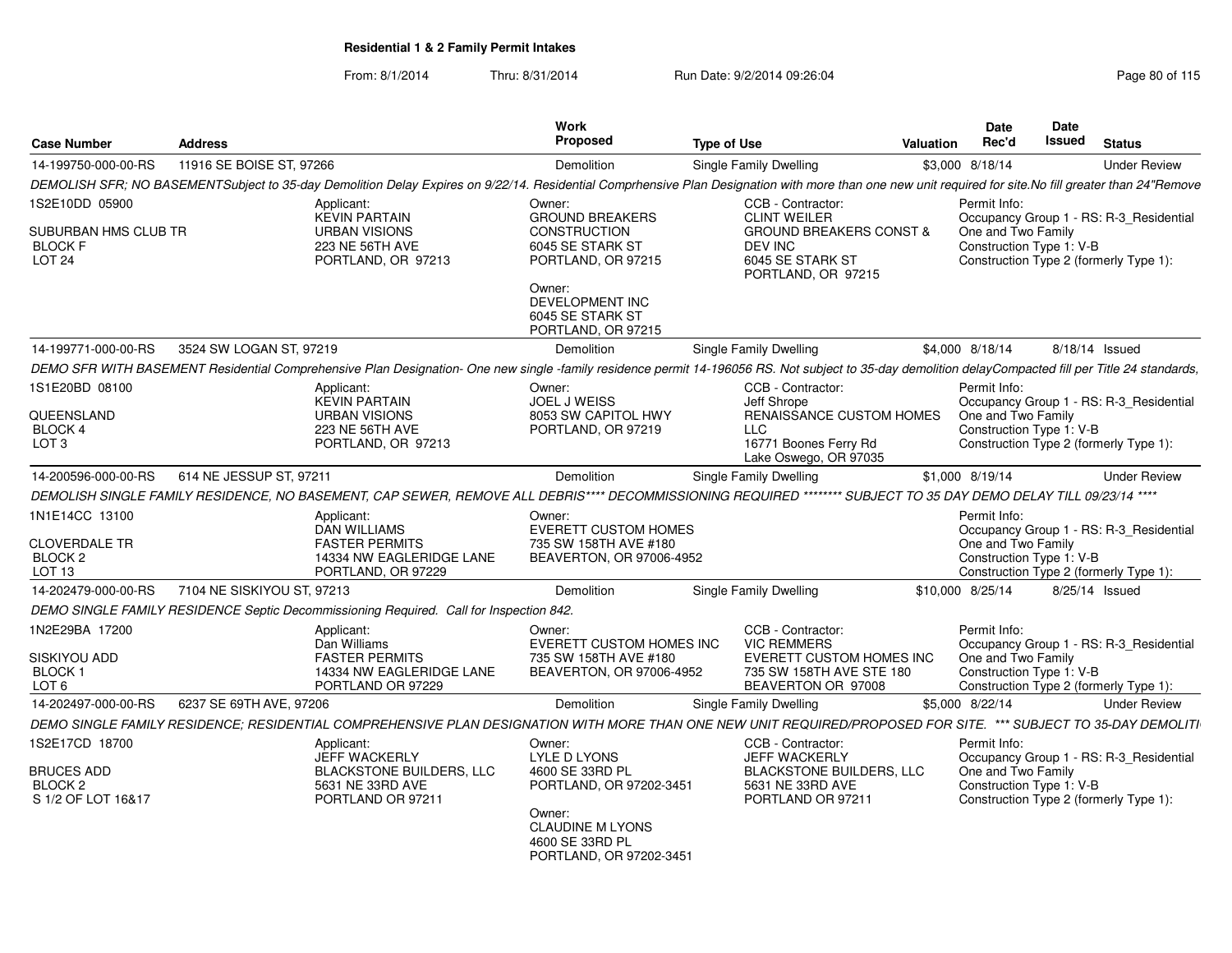| <b>Case Number</b>                                                  | <b>Address</b>          |                                                                                                                                                         | Work<br><b>Proposed</b>                                                                                                                                       | <b>Type of Use</b>                                                                          | Valuation | <b>Date</b><br>Rec'd                                           | <b>Date</b><br><b>Issued</b> | <b>Status</b>                                                                                                                 |
|---------------------------------------------------------------------|-------------------------|---------------------------------------------------------------------------------------------------------------------------------------------------------|---------------------------------------------------------------------------------------------------------------------------------------------------------------|---------------------------------------------------------------------------------------------|-----------|----------------------------------------------------------------|------------------------------|-------------------------------------------------------------------------------------------------------------------------------|
| 14-203614-000-00-RS                                                 | 1917 SE 37TH AVE, 97214 |                                                                                                                                                         | Demolition                                                                                                                                                    | Single Family Dwelling                                                                      |           | \$500 8/25/14                                                  | 8/25/14 Issued               |                                                                                                                               |
|                                                                     |                         | DEMOLISH SFR, 1-STORY WITH BASEMENT. CAP SEWER, FILL AND REMOVE ALL DEBRIS. NSFR 14-203606-RS Septic Decommissioning Required. Call for Inspection 842. |                                                                                                                                                               |                                                                                             |           |                                                                |                              |                                                                                                                               |
| 1S1E01DB 00300                                                      |                         | Applicant:<br>MIKE COYLE                                                                                                                                | Owner:<br>MELVIN H RAFF                                                                                                                                       | CCB - Contractor:<br>Jeremy Osterholm                                                       |           | Permit Info:                                                   |                              | Occupancy Group 1 - RS: R-3_Residential                                                                                       |
| PARK VIEW RPLT & EXTD<br>BLOCK <sub>3</sub><br>LOT <sub>7</sub>     |                         | <b>FASTER PERMITS</b><br>14334 NW EAGLERIDGE LANE<br>PORTLAND, OR 97229                                                                                 | 7319 WILLOW AVE<br>TAKOMA PK, MD 20912-4313                                                                                                                   | OSTERCRAFT HOMES INC<br>PO BOX 66259<br>PORTLAND, OR 97290                                  |           | One and Two Family<br>Construction Type 1: V-B                 |                              | Construction Type 2 (formerly Type 1):                                                                                        |
|                                                                     |                         |                                                                                                                                                         | Owner:<br><b>DOLORES A RAFF</b><br>7319 WILLOW AVE<br>TAKOMA PK, MD 20912-4313                                                                                |                                                                                             |           |                                                                |                              |                                                                                                                               |
| Total # of RS Demolition permit intakes: 41                         |                         |                                                                                                                                                         |                                                                                                                                                               |                                                                                             |           |                                                                |                              | Total valuation of RS Demolition permit intakes: \$126,550                                                                    |
| 14-191898-000-00-RS                                                 | 2823 NE 55TH AVE, 97213 |                                                                                                                                                         | Interior Alteration Only Single Family Dwelling                                                                                                               |                                                                                             |           | \$27,827 8/1/14                                                |                              | 8/1/14 Under Inspection                                                                                                       |
|                                                                     |                         | CONVERT BASEMENT TO LIVING SPACE; ADD NEW BATHROOM (3 TOTAL), 2 NEW BEDROOMS AND ADD A NEW POST AND BEAM                                                |                                                                                                                                                               |                                                                                             |           |                                                                |                              |                                                                                                                               |
| 1N2E30AC 09600                                                      |                         | Applicant:<br>ARAM IRWIN                                                                                                                                | Owner:<br><b>CRISTINA M CAVAZOS</b>                                                                                                                           | CCB - Contractor:<br>ORVILL EUGENE GARREN                                                   |           | Permit Info:                                                   |                              | Occupancy Group 1 - RS: R-3_Remodel                                                                                           |
| ROSE CITY PK<br>BLOCK 94<br>LOT <sub>5</sub>                        |                         | <b>8 NE ROSA PARKS WAY</b><br>PORTLAND OR 97211                                                                                                         | 2823 NE 55TH AVE<br>PORTLAND, OR 97213-3439                                                                                                                   | 17557 SE HAIG DR<br>PORTLAND, OR 97236                                                      |           | Construction Type 1: V-B                                       |                              | Construction Type 2 (formerly Type 1):<br>Total Square Footage - Display Only: 757                                            |
|                                                                     |                         |                                                                                                                                                         | Owner:<br><b>JUSTIN S SMITH</b><br>2823 NE 55TH AVE<br>PORTLAND, OR 97213-3439                                                                                |                                                                                             |           |                                                                |                              |                                                                                                                               |
| 14-192317-000-00-RS                                                 | 3235 SE 25TH AVE, 97202 |                                                                                                                                                         | Interior Alteration Only Single Family Dwelling                                                                                                               |                                                                                             |           | $$1,500$ 8/1/14                                                |                              | 8/1/14 Under Inspection                                                                                                       |
| <b>VOLUNTARY SEISMIC STRENGTHENING</b>                              |                         |                                                                                                                                                         |                                                                                                                                                               |                                                                                             |           |                                                                |                              |                                                                                                                               |
| 1S1E11AD 05500<br>BRUSHS ADD<br><b>BLOCK 4</b><br>LOT <sub>14</sub> |                         | Applicant:<br>MIKE ROSE CONTRACTING LLC<br>3543 SE FRANKLIN ST<br>PORTLAND, OR 97202                                                                    | Owner:<br><b>JONATHAN LEE</b><br>3235 SE 25TH AVE<br>PORTLAND, OR 97202-2119                                                                                  | CCB - Contractor:<br>MIKE ROSE CONTRACTING LLC<br>3543 SE FRANKLIN ST<br>PORTLAND, OR 97202 |           | Permit Info:<br>One and Two Family<br>Construction Type 1: V-B |                              | Occupancy Group 1 - RS: R-3_Residential<br>Construction Type 2 (formerly Type 1):                                             |
|                                                                     |                         |                                                                                                                                                         | Owner:<br><b>KAREN LIAO</b><br>3235 SE 25TH AVE<br>PORTLAND, OR 97202-2119                                                                                    |                                                                                             |           |                                                                |                              |                                                                                                                               |
| 14-192838-000-00-RS                                                 | 1806 NE 49TH AVE, 97213 |                                                                                                                                                         | Interior Alteration Only Single Family Dwelling                                                                                                               |                                                                                             |           | \$30,881 8/4/14                                                |                              | 8/4/14 Issued                                                                                                                 |
| KITCHEN REMODEL                                                     |                         |                                                                                                                                                         |                                                                                                                                                               |                                                                                             |           |                                                                |                              |                                                                                                                               |
| 1N2E30CD 09900<br>WIBERG HTS<br><b>BLOCK1</b><br><b>LOT 15</b>      |                         | Applicant:<br><b>DAN GLENNON</b><br>DAN GLENNON ARCHITECT<br>4106 NE 32ND PLACE<br>PORTLAND OR 97211                                                    | Owner:<br>ALEXANDRIA M SMITH<br>1806 NE 49TH AVE<br>PORTLAND, OR 97213-2028<br>Owner:<br><b>GERALD L SMITH</b><br>1806 NE 49TH AVE<br>PORTLAND, OR 97213-2028 |                                                                                             |           | Permit Info:<br>One and Two Family<br>Construction Type 1: V-B |                              | Occupancy Group 1 - RS: R-3_Residential<br>Construction Type 2 (formerly Type 1):<br>Total Square Footage - Display Only: 280 |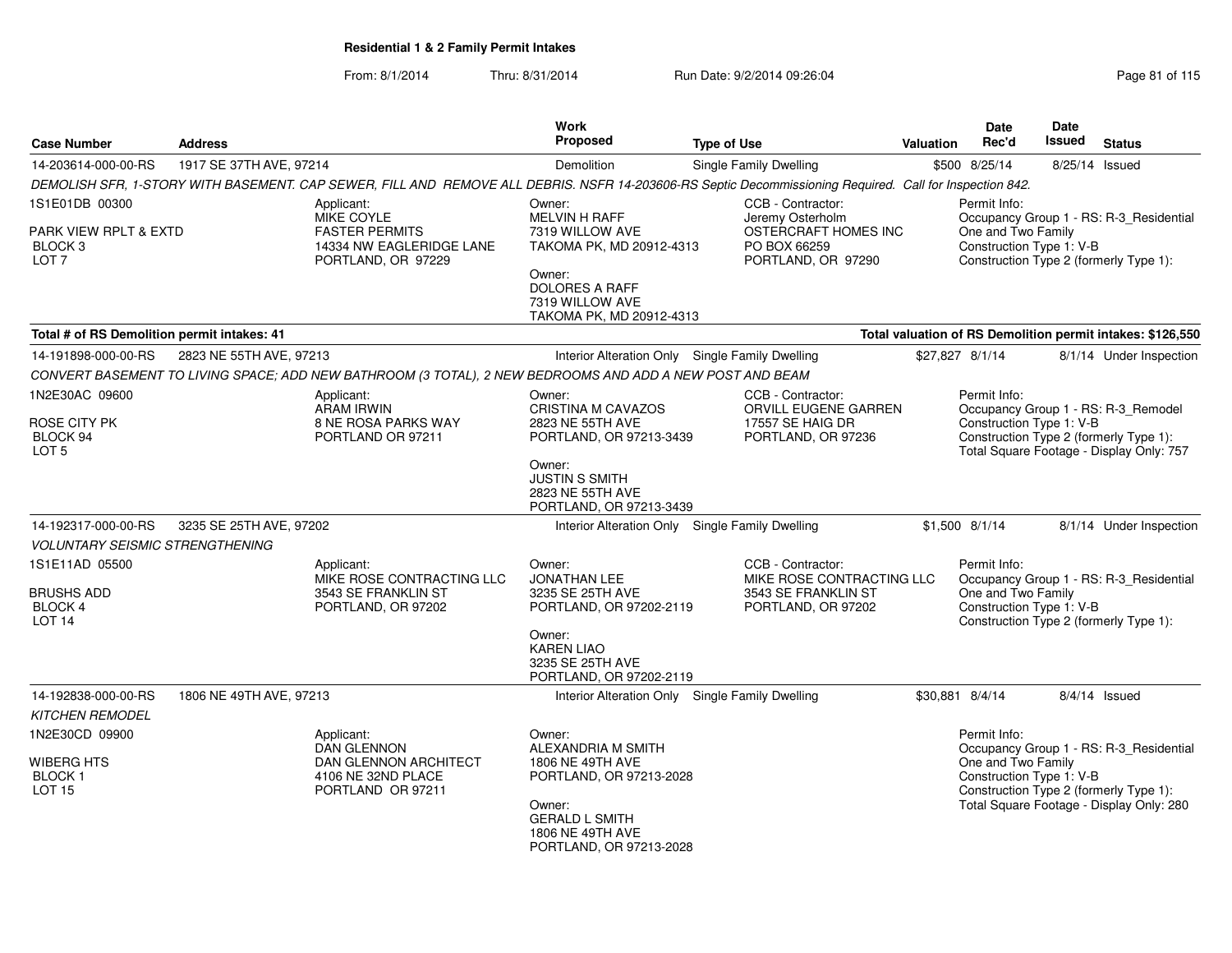| <b>Case Number</b>                                                          | <b>Address</b>                                                                                   | <b>Work</b><br>Proposed                                                                      | <b>Type of Use</b>                                                                                                | <b>Valuation</b> | <b>Date</b><br>Rec'd                                                                     | Date<br>Issued | <b>Status</b>                                                                     |  |
|-----------------------------------------------------------------------------|--------------------------------------------------------------------------------------------------|----------------------------------------------------------------------------------------------|-------------------------------------------------------------------------------------------------------------------|------------------|------------------------------------------------------------------------------------------|----------------|-----------------------------------------------------------------------------------|--|
| 14-194023-000-00-RS                                                         | 2725 NE 20TH AVE, 97212                                                                          | Interior Alteration Only                                                                     | <b>Single Family Dwelling</b>                                                                                     |                  | \$49,000 8/5/14                                                                          |                | 8/21/14 Under Inspection                                                          |  |
|                                                                             | Finish basement only. area to be finished includes laundry, bath and bedroom.                    |                                                                                              |                                                                                                                   |                  |                                                                                          |                |                                                                                   |  |
| 1N1E26AD 07600                                                              | Applicant:<br>HAMMER AND HAND INC                                                                | Owner:<br>KATHERINE R CRANE                                                                  | CCB - Contractor:<br>HAMMER AND HAND INC                                                                          |                  | Permit Info:                                                                             |                | Occupancy Group 1 - RS: R-3_Residential                                           |  |
| <b>IRVINGTON</b><br>BLOCK 32<br>LOT <sub>8</sub>                            | 1020 SE HARRISON<br>PORTLAND, OR 97214                                                           | 2725 NE 20TH AVE<br>PORTLAND, OR 97212-3402                                                  | 1020 SE HARRISON<br>PORTLAND, OR 97214                                                                            |                  | One and Two Family<br>Construction Type 1: V-B<br>Construction Type 2 (formerly Type 1): |                |                                                                                   |  |
|                                                                             |                                                                                                  | Owner:<br><b>SCOTT T CRANE</b><br>2725 NE 20TH AVE<br>PORTLAND, OR 97212-3402                |                                                                                                                   |                  |                                                                                          |                |                                                                                   |  |
| 14-195671-000-00-RS                                                         | 3241 NE 21ST AVE, 97212                                                                          | Interior Alteration Only Single Family Dwelling                                              |                                                                                                                   |                  | \$50,000 8/8/14                                                                          |                | 8/8/14 Under Inspection                                                           |  |
|                                                                             | ADD LAUNDRY FIXTURES AND REMODEL EXISTING 2nd FLOOR BATHROOM, TRADE WORK ONLY, NO PLANS REQUIRED |                                                                                              |                                                                                                                   |                  |                                                                                          |                |                                                                                   |  |
| 1N1E26AA 11700                                                              | Applicant:<br>METCALF CONTRACTING LLC                                                            | Owner:<br><b>IVORYBEE LLC</b>                                                                | CCB - Contractor:<br>METCALF CONTRACTING LLC                                                                      |                  | Permit Info:                                                                             |                | Occupancy Group 1 - RS: R-3_Residential                                           |  |
| <b>IRVINGTON</b><br><b>BLOCK 27</b><br>LOT 1&2                              | 3409 NW RALEIGH<br>PORTLAND OR 97210                                                             | 3241 NE 21ST AVE<br>PORTLAND, OR 97212                                                       | 3409 NW RALEIGH<br>PORTLAND OR 97210                                                                              |                  | One and Two Family<br>Construction Type 1: V-B                                           |                | Construction Type 2 (formerly Type 1):                                            |  |
| 14-195859-000-00-RS                                                         | 11930 SW 29TH AVE, 97219                                                                         | Interior Alteration Only Single Family Dwelling                                              |                                                                                                                   |                  | \$14,500 8/8/14                                                                          |                | 8/8/14 Under Inspection                                                           |  |
|                                                                             | REPAIR EXISTING FOUNDATION USING HELICAL ANCHORS AND PUSH PIERS                                  |                                                                                              |                                                                                                                   |                  |                                                                                          |                |                                                                                   |  |
| 1S1E32DA 06000<br>STEPHENSON TERR<br>BLOCK <sub>2</sub><br>LOT <sub>4</sub> | Applicant:<br>RAMJACK OF OREGON<br>PO BOX 11701<br>EUGENE, OR 97440                              | Owner:<br>DAVID F COHAN<br>PO BOX 4096<br>MCCALL, ID 83638-8096                              | CCB - Contractor:<br><b>RAMJACK OF OREGON</b><br>PO BOX 11701<br>EUGENE, OR 97440                                 |                  | Permit Info:<br>One and Two Family<br>Construction Type 1: V-B                           |                | Occupancy Group 1 - RS: R-3 Residential<br>Construction Type 2 (formerly Type 1): |  |
|                                                                             |                                                                                                  | Owner:<br><b>WENDY L COHAN</b><br>PO BOX 4096<br>MCCALL, ID 83638-8096                       |                                                                                                                   |                  |                                                                                          |                |                                                                                   |  |
| 14-197034-000-00-RS                                                         | 5757 N COMMERCIAL AVE, 97217                                                                     | Interior Alteration Only                                                                     | Single Family Dwelling                                                                                            |                  | \$100 8/12/14                                                                            | 8/12/14 Final  |                                                                                   |  |
|                                                                             | LEGALIZE EXISTING SUBPANEL IN BASEMENT / ELECTRICAL ONLY NO PLANS REQUIRED                       |                                                                                              |                                                                                                                   |                  |                                                                                          |                |                                                                                   |  |
| 1N1E15DC 07200                                                              | Applicant:<br>Amy Frye                                                                           | Owner:<br><b>LAURA E BLACKHEART</b>                                                          | CCB - Contractor:<br>MITCHELL ELECTRIC INC                                                                        |                  | Permit Info:                                                                             |                | Occupancy Group 1 - RS: R-3_Residential                                           |  |
| <b>PIEDMONT</b><br><b>BLOCK 11 TL 7200</b>                                  | <b>RED ROOSTER REMODELING</b><br>5620 NE 23rd Ave<br>Portland, OR 97211                          | 18724 40TH PL NE<br>LAKE FOREST PARK, WA<br>98155-280                                        | 1775 NW 3RD<br>GRESHAM OR 97030                                                                                   |                  | One and Two Family<br>Construction Type 1: V-B                                           |                | Construction Type 2 (formerly Type 1):                                            |  |
|                                                                             |                                                                                                  | Owner:<br><b>JASON L BLACKHEART</b><br>18724 40TH PL NE<br>LAKE FOREST PARK, WA<br>98155-280 | CCB - Contractor:<br><b>AMY FRYE</b><br>RED ROOSTER REMODELING,<br>INC.<br>5620 NE 23RD AVE<br>PORTLAND, OR 97211 |                  |                                                                                          |                |                                                                                   |  |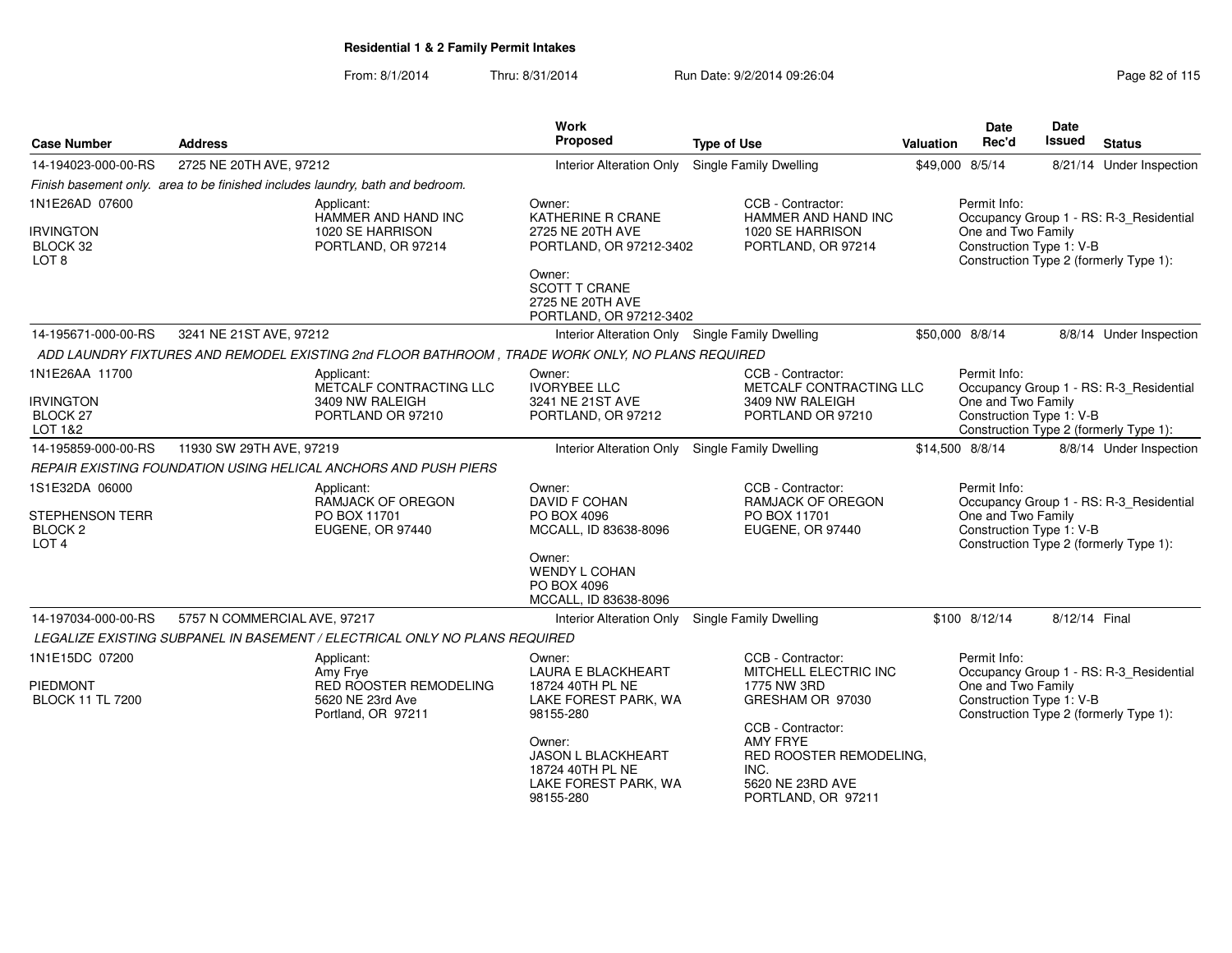|                                                                                                          |                                                   |                                                                                                                                                  | <b>Work</b><br><b>Proposed</b>                                                                                                                                                                 |                                                                                                                                    |                                                                                                                                                     | <b>Date</b>                                                    | Date<br><b>Issued</b>                                                                                                                               |                                                                                   |  |  |  |
|----------------------------------------------------------------------------------------------------------|---------------------------------------------------|--------------------------------------------------------------------------------------------------------------------------------------------------|------------------------------------------------------------------------------------------------------------------------------------------------------------------------------------------------|------------------------------------------------------------------------------------------------------------------------------------|-----------------------------------------------------------------------------------------------------------------------------------------------------|----------------------------------------------------------------|-----------------------------------------------------------------------------------------------------------------------------------------------------|-----------------------------------------------------------------------------------|--|--|--|
| <b>Case Number</b>                                                                                       | <b>Address</b>                                    |                                                                                                                                                  |                                                                                                                                                                                                | <b>Type of Use</b>                                                                                                                 | Valuation                                                                                                                                           | Rec'd                                                          |                                                                                                                                                     | <b>Status</b>                                                                     |  |  |  |
| 14-197289-000-00-RS                                                                                      | 2403 NE 7TH AVE, 97212                            |                                                                                                                                                  | Interior Alteration Only                                                                                                                                                                       | Single Family Dwelling                                                                                                             |                                                                                                                                                     | \$1,500 8/12/14                                                | 8/12/14 Final                                                                                                                                       |                                                                                   |  |  |  |
|                                                                                                          | REMOVE AND REPLACE EXISTING POST AND PIER         |                                                                                                                                                  |                                                                                                                                                                                                |                                                                                                                                    |                                                                                                                                                     |                                                                |                                                                                                                                                     |                                                                                   |  |  |  |
| 1N1E26CB 06000<br><b>ALBINA</b><br><b>BLOCK 4</b><br>E 15' OF S 37 1/2' OF LOT 15<br>S 37 1/2' OF LOT 16 |                                                   | Applicant:<br>MANUEL J LEON<br>M LEON CONSTRUCTION<br>315 NW 107TH AVE<br>PORTLAND, OR 97229-0000                                                | CCB - Contractor:<br>Owner:<br><b>NANCY F TSAI</b><br><b>MANUEL J LEON</b><br>2403 NE 7TH AVE<br>M LEON CONSTRUCTION<br>PORTLAND, OR 97212-3816<br>315 NW 107TH AVE<br>PORTLAND, OR 97229-0000 |                                                                                                                                    |                                                                                                                                                     |                                                                | Permit Info:<br>Occupancy Group 1 - RS: R-3_Residential<br>One and Two Family<br>Construction Type 1: V-B<br>Construction Type 2 (formerly Type 1): |                                                                                   |  |  |  |
| 14-199675-000-00-RS                                                                                      | 6230 SE 36TH AVE, 97202                           |                                                                                                                                                  | Interior Alteration Only Single Family Dwelling                                                                                                                                                |                                                                                                                                    |                                                                                                                                                     | \$32,600 8/18/14                                               |                                                                                                                                                     | 8/18/14 Under Inspection                                                          |  |  |  |
| REMODEL EXISTING BATHROOM.                                                                               |                                                   |                                                                                                                                                  |                                                                                                                                                                                                |                                                                                                                                    |                                                                                                                                                     |                                                                |                                                                                                                                                     |                                                                                   |  |  |  |
| 1S1E13DC 02400<br><b>EASTMORELAND</b><br>BLOCK 44<br>LOT 3&4                                             |                                                   | Applicant:<br>Paul Johnson<br>PAUL JOHNSON CARPENTRY &<br><b>REMODELING</b><br>1141 TROON RD<br>LAKE OSWEGO OR 97034-2835                        | Owner:<br>LAWRENCE E JACOBSON<br>6230 SE 36TH AVE<br>PORTLAND, OR 97202<br>Owner:<br>RITA B JACOBSON<br>6230 SE 36TH AVE<br>PORTLAND, OR 97202                                                 | CCB - Contractor:<br>PAUL B. JOHNSON<br>1141 TROON RD<br>LAKE OSWEGO, OR 97034                                                     |                                                                                                                                                     | Permit Info:<br>One and Two Family<br>Construction Type 1: V-B |                                                                                                                                                     | Occupancy Group 1 - RS: R-3 Residential<br>Construction Type 2 (formerly Type 1): |  |  |  |
| 14-200755-000-00-RS                                                                                      | 2317 NE 15TH AVE, 97212                           |                                                                                                                                                  | Interior Alteration Only Single Family Dwelling                                                                                                                                                |                                                                                                                                    |                                                                                                                                                     | \$50,000 8/19/14                                               |                                                                                                                                                     | 8/19/14 Issued                                                                    |  |  |  |
|                                                                                                          |                                                   | REMODEL EXISTING BASEMENT, UPGRADE ELECTRICAL SERVICE AND WIRING THROUGH OUT, PLUMBING UPGRADES THROUGH OUT. ~~NO EXTERIOR WORK ON THIS PERMIT~~ |                                                                                                                                                                                                |                                                                                                                                    |                                                                                                                                                     |                                                                |                                                                                                                                                     |                                                                                   |  |  |  |
| 1N1E26DB 03100<br><b>IRVINGTON</b><br>BLOCK 65<br>N 49' OF LOT 9                                         |                                                   | Applicant:<br><b>MATT GREER</b><br>WINDWARD CONSTRUCTION LLC PO BOX 10859<br>P.O. BOX 10463<br>PORTLAND, OREGON 97296                            | Owner:<br>LANCE E ANDERSON<br>PORTLAND, OR 97296-0859                                                                                                                                          | CCB - Contractor:<br><b>MATT GREER</b><br>WINDWARD CONSTRUCTION LLC One and Two Family<br>P.O. BOX 10463<br>PORTLAND, OREGON 97296 |                                                                                                                                                     | Permit Info:<br>Construction Type 1: V-B                       |                                                                                                                                                     | Occupancy Group 1 - RS: R-3_Residential<br>Construction Type 2 (formerly Type 1): |  |  |  |
| 14-200974-000-00-RS                                                                                      | 3020 SE 51ST AVE, 97206                           |                                                                                                                                                  | Interior Alteration Only Single Family Dwelling                                                                                                                                                |                                                                                                                                    |                                                                                                                                                     | \$6,000 8/20/14                                                |                                                                                                                                                     | 8/20/14 Under Inspection                                                          |  |  |  |
|                                                                                                          | <b>SKIN INTERIOR RUBBLE WALL WITH CONCRETE</b>    |                                                                                                                                                  |                                                                                                                                                                                                |                                                                                                                                    |                                                                                                                                                     |                                                                |                                                                                                                                                     |                                                                                   |  |  |  |
| 1S2E07BD 00500<br><b>CRESTON</b><br><b>BLOCK1</b><br>N 45' OF LOT 7                                      |                                                   | Applicant:<br><b>DEAN ZAROSINSKI</b><br>ZAROSINSKI ENGINEERING AND<br>DESIGN, INC.<br>1400 NW 155TH CIRCLE<br>VANCOUVER, WA 98685                | Owner:<br>E STREET INVESTMENTS<br>13326 SE REEDWAY PL<br>PORTLAND, OR 97236<br>Owner:<br>PROPERTIES LLC<br>13326 SE REEDWAY PL<br>PORTLAND, OR 97236                                           | CCB - Contractor:<br><b>ROBERT SWAN</b><br><b>SWANCO INC</b><br>408 NE 110 TH ST<br>VANCOUVER, WA 98685                            |                                                                                                                                                     | Permit Info:<br>One and Two Family<br>Construction Type 1: V-B |                                                                                                                                                     | Occupancy Group 1 - RS: R-3_Residential<br>Construction Type 2 (formerly Type 1): |  |  |  |
| 14-203389-000-00-RS                                                                                      | 6525 SE STARK ST, 97215                           |                                                                                                                                                  | Interior Alteration Only Single Family Dwelling                                                                                                                                                |                                                                                                                                    |                                                                                                                                                     | \$1,400 8/25/14                                                |                                                                                                                                                     | 8/25/14 Under Inspection                                                          |  |  |  |
|                                                                                                          | <b>REMOVE INTERIOR WALL IN KITCHEN NOOK AREA.</b> |                                                                                                                                                  |                                                                                                                                                                                                |                                                                                                                                    |                                                                                                                                                     |                                                                |                                                                                                                                                     |                                                                                   |  |  |  |
| 1N2E32CC 03800<br><b>ASBAHR HTS</b><br><b>BLOCK1</b><br>ELY 75' OF LOT 6                                 |                                                   | Applicant:<br>MICHAEL ROBERT LIGHT<br>2223 NE 43RD<br>PORTLAND OR 97213                                                                          | Owner:<br>STACY J HANKIN<br>6525 SE STARK ST<br>PORTLAND, OR 97215-2021<br>Owner:<br><b>BENJAMIN E WALTERS</b><br>6525 SE STARK ST<br>PORTLAND, OR 97215-2021                                  | CCB - Contractor:<br>MICHAEL ROBERT LIGHT<br>2223 NE 43RD<br>PORTLAND OR 97213                                                     | Permit Info:<br>Occupancy Group 1 - RS: R-3 Residential<br>One and Two Family<br>Construction Type 1: V-B<br>Construction Type 2 (formerly Type 1): |                                                                |                                                                                                                                                     |                                                                                   |  |  |  |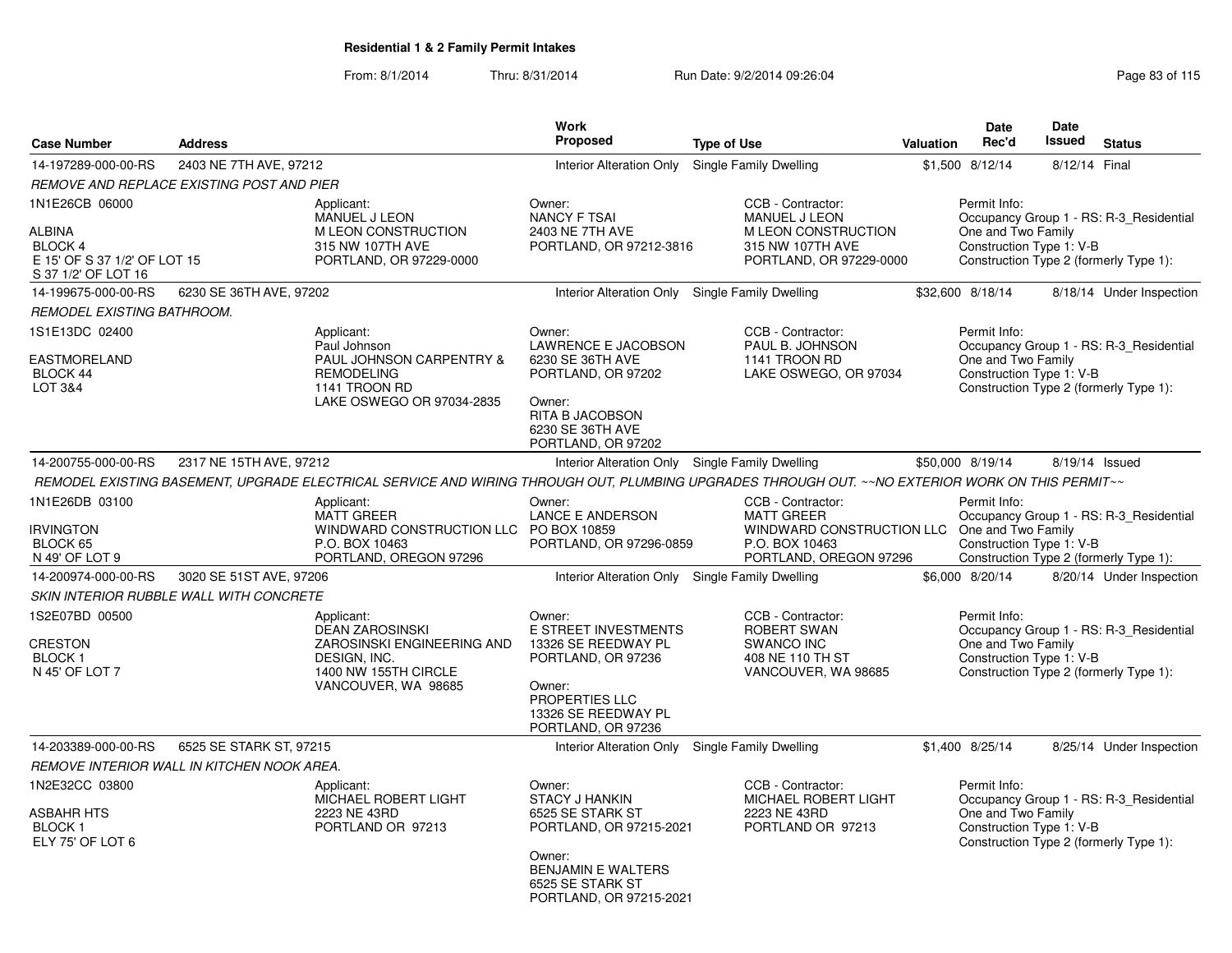| <b>Case Number</b>                                                              | <b>Address</b>                                            |                                                                                                                  | <b>Work</b><br><b>Proposed</b>                                                                                                                              | <b>Type of Use</b> |                                                                                                                                                                                                                                                   | Valuation | Date<br>Rec'd                                                                                     | Date<br>Issued | <b>Status</b>                                                                                                             |
|---------------------------------------------------------------------------------|-----------------------------------------------------------|------------------------------------------------------------------------------------------------------------------|-------------------------------------------------------------------------------------------------------------------------------------------------------------|--------------------|---------------------------------------------------------------------------------------------------------------------------------------------------------------------------------------------------------------------------------------------------|-----------|---------------------------------------------------------------------------------------------------|----------------|---------------------------------------------------------------------------------------------------------------------------|
| 14-203788-000-00-RS                                                             | 532 NE 41ST AVE, 97232                                    |                                                                                                                  | <b>Interior Alteration Only</b>                                                                                                                             |                    | Single Family Dwelling                                                                                                                                                                                                                            |           | \$1,838 8/25/14                                                                                   |                | 8/25/14 Under Inspection                                                                                                  |
| <b>NEW BATHROOM IN UNFINISHED BASEMENT</b>                                      |                                                           |                                                                                                                  |                                                                                                                                                             |                    |                                                                                                                                                                                                                                                   |           |                                                                                                   |                |                                                                                                                           |
| 1N1E36AD 08700<br>LAURELHURST<br>BLOCK 66<br>LOT 1<br>LOT 2 EXC E 1.5' OF N 72' |                                                           | Applicant:<br>NICHOLAS ALLEN KORBE<br><b>215 SE 47TH AVE</b><br>HILLSBORO, OR 97123                              | Owner:<br><b>JEFFREY S BLEECKER</b><br>4925 N PLACITA ANTILOPE<br><b>TUCSON, AZ 85749</b>                                                                   |                    | CCB - Contractor:<br>SARKINEN PLUMBING INC<br>9502 NE 72ND AVE<br>VANCOUVER, WA 98665<br>CCB - Contractor:<br>SANDY ELECTRIC INC<br>12130 SE VIRGINIA CT<br><b>SANDY OR 97055</b><br>CCB - Contractor:<br>NICHOLAS ALLEN KORBE<br>215 SE 47TH AVE |           | Permit Info:<br>Construction Type 1: V-B                                                          |                | Occupancy Group 1 - RS: R-3_Remodel<br>Construction Type 2 (formerly Type 1):<br>Total Square Footage - Display Only: 50  |
| 14-203865-000-00-RS                                                             | 1716 NE 52ND AVE, 97213                                   |                                                                                                                  |                                                                                                                                                             |                    | HILLSBORO, OR 97123<br>Single Family Dwelling                                                                                                                                                                                                     |           | \$7,131 8/26/14                                                                                   | 8/26/14 Issued |                                                                                                                           |
|                                                                                 |                                                           |                                                                                                                  | <b>Interior Alteration Only</b>                                                                                                                             |                    |                                                                                                                                                                                                                                                   |           |                                                                                                   |                |                                                                                                                           |
| 1N2E30DC 06800<br>ELMHURST<br>BLOCK 17<br>LOT 11                                | REMOVE PORTION OF INTERIOR WALL FOR KITCHEN REMODEL       | Applicant:<br>RALPH Y III SHUPING<br>1716 NE 52ND AVE<br>PORTLAND, OR 97213-2728                                 | Owner:<br>RALPH Y III SHUPING<br>1716 NE 52ND AVE<br>PORTLAND, OR 97213-2728<br>Owner:<br>JENNIFER H SHUPING<br>1716 NE 52ND AVE<br>PORTLAND, OR 97213-2728 |                    |                                                                                                                                                                                                                                                   |           | Permit Info:<br>Construction Type 1: V-B                                                          |                | Occupancy Group 1 - RS: R-3_Remodel<br>Construction Type 2 (formerly Type 1):<br>Total Square Footage - Display Only: 194 |
| 14-205895-000-00-RS                                                             | 2224 NE 20TH AVE, 97212                                   |                                                                                                                  | Interior Alteration Only Single Family Dwelling                                                                                                             |                    |                                                                                                                                                                                                                                                   |           | \$28,000 8/29/14                                                                                  |                | <b>Under Review</b>                                                                                                       |
|                                                                                 | NEW BASEMENT BATHROOM. TRADE WORK ONLY.                   |                                                                                                                  |                                                                                                                                                             |                    |                                                                                                                                                                                                                                                   |           |                                                                                                   |                |                                                                                                                           |
| 1N1E26DA 14500<br><b>IRVINGTON</b><br>BLOCK 22<br>LOT <sub>18</sub>             |                                                           | Applicant:<br>NATHALIE PILLSBURY<br>ROLOFF CONSTRUCTION INC<br>PO BOX 12142<br>PORTLAND, OR 97212                | Owner:<br><b>WILLIAM A SEIDL</b><br>PO BOX 12589<br>PORTLAND, OR 97212-0589<br>Owner:<br>SHELIA W SEIDL<br>PO BOX 12589<br>PORTLAND, OR 97212-0589          |                    | CCB - Contractor:<br>NATHALIE PILLSBURY<br>ROLOFF CONSTRUCTION INC<br>PO BOX 12142<br>PORTLAND, OR 97212                                                                                                                                          |           | Permit Info:<br>One and Two Family<br>Construction Type 1: V-B                                    |                | Occupancy Group 1 - RS: R-3 Residential<br>Construction Type 2 (formerly Type 1):                                         |
|                                                                                 | Total # of RS Interior Alteration Only permit intakes: 15 |                                                                                                                  |                                                                                                                                                             |                    | Total valuation of RS Interior Alteration Only permit intakes: \$302,277                                                                                                                                                                          |           |                                                                                                   |                |                                                                                                                           |
| 14-201724-000-00-RS                                                             | 8500 NE SISKIYOU ST, 97220                                |                                                                                                                  | Move                                                                                                                                                        | Duplex             |                                                                                                                                                                                                                                                   |           | \$100,000 8/22/14                                                                                 |                | <b>Under Review</b>                                                                                                       |
|                                                                                 |                                                           | MOVE SIDE BY SIDE DUPLEX STRUCTURE ONTO LOT, TO BE PLACED ON NEWLY CONSTRUCTED FOUNDATION                        |                                                                                                                                                             |                    |                                                                                                                                                                                                                                                   |           |                                                                                                   |                |                                                                                                                           |
| 1N2E28BC 00100                                                                  |                                                           | Applicant:<br><b>MICHAEL HOWELLS</b><br><b>HOWELLS ARCHITECTURE</b><br>4133 SE 34TH AVENUE<br>PORTLAND, OR 97202 | Owner:<br>PO BOX 13325<br>PORTLAND, OR 97213-0325                                                                                                           |                    | CCB - Contractor:<br>M HASHEM LIMITED PARTNERSHII VERIDIS CONSTRUCTION INC<br>4244 NE ALBERTA ST<br>PORTLAND, OR 97218                                                                                                                            |           | Permit Info:<br>One and Two Family<br>Construction Type 1: V-B<br>Number of New Dwelling Units: 2 |                | Occupancy Group 1 - RS: R-3_Residential<br>Construction Type 2 (formerly Type 1):                                         |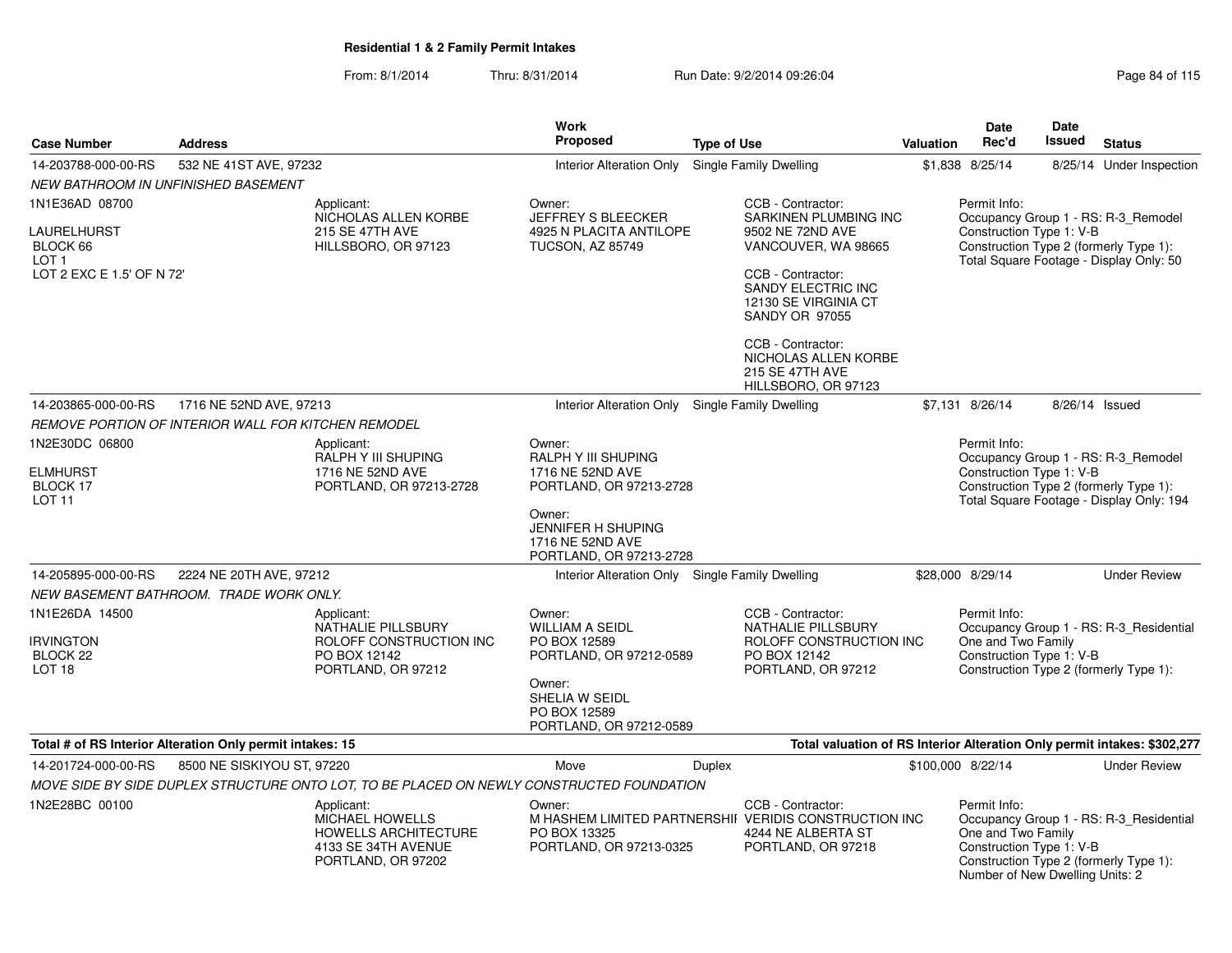|                                      |                                                         |                                                                                                                    | <b>Work</b>                                                                      |                    |                                                                                                                                                                              |                  | <b>Date</b>                                                                                       | Date          |                                                                                                                               |
|--------------------------------------|---------------------------------------------------------|--------------------------------------------------------------------------------------------------------------------|----------------------------------------------------------------------------------|--------------------|------------------------------------------------------------------------------------------------------------------------------------------------------------------------------|------------------|---------------------------------------------------------------------------------------------------|---------------|-------------------------------------------------------------------------------------------------------------------------------|
| <b>Case Number</b>                   | <b>Address</b>                                          |                                                                                                                    | Proposed                                                                         | <b>Type of Use</b> |                                                                                                                                                                              | <b>Valuation</b> | Rec'd                                                                                             | <b>Issued</b> | <b>Status</b>                                                                                                                 |
| 14-201731-000-00-RS                  | 8500 NE SISKIYOU ST, 97220                              |                                                                                                                    | Move                                                                             | <b>Duplex</b>      |                                                                                                                                                                              |                  | \$100,000 8/22/14                                                                                 |               | <b>Under Review</b>                                                                                                           |
|                                      |                                                         | MOVE SIDE BY SIDE DUPLEX STRUCTURE ONTO LOT, TO BE PLACED ON NEWLY CONSTRUCTED FOUNDATION                          |                                                                                  |                    |                                                                                                                                                                              |                  |                                                                                                   |               |                                                                                                                               |
| 1N2E28BC 00100                       |                                                         | Applicant:<br><b>MICHAEL HOWELLS</b><br><b>HOWELLS ARCHITECTURE</b><br>4133 SE 34TH AVENUE<br>PORTLAND, OR 97202   | Owner:<br>PO BOX 13325<br>PORTLAND, OR 97213-0325                                |                    | CCB - Contractor:<br>M HASHEM LIMITED PARTNERSHII VERIDIS CONSTRUCTION INC<br>4244 NE ALBERTA ST<br>PORTLAND, OR 97218                                                       |                  | Permit Info:<br>One and Two Family<br>Construction Type 1: V-B<br>Number of New Dwelling Units: 2 |               | Occupancy Group 1 - RS: R-3_Residential<br>Construction Type 2 (formerly Type 1):                                             |
| Total # of RS Move permit intakes: 2 |                                                         |                                                                                                                    |                                                                                  |                    |                                                                                                                                                                              |                  |                                                                                                   |               | Total valuation of RS Move permit intakes: \$200,000                                                                          |
|                                      | 13-146207-REV-01-RS   2622 NE HALSEY ST - Unit B, 97232 |                                                                                                                    | New Construction                                                                 |                    | <b>Accessory Dwelling Unit</b>                                                                                                                                               |                  | \$8/27/14                                                                                         |               | 8/27/14 Issued                                                                                                                |
|                                      |                                                         | REVISION - STRUCTURAL MODIFICATIONS- CAST IN PLACE ANCHOR BOLTS REVISED TO EPOXIED ANCHOR BOLTS - NO EXTERIOR WORK |                                                                                  |                    |                                                                                                                                                                              |                  |                                                                                                   |               |                                                                                                                               |
| 1N1E36BB 01100                       |                                                         | Applicant:<br><b>CAROL A SWANSON</b><br>2622 NE HALSEY ST<br>PORTLAND, OR 97232-1733                               | Owner:<br><b>CAROL A SWANSON</b><br>2622 NE HALSEY ST<br>PORTLAND, OR 97232-1733 |                    | CCB - Contractor:<br>ENVIRONMENTAL WORKS, LLC<br>2634 SE STEELE ST<br>PORTLAND OR 97202                                                                                      |                  | Permit Info:<br>One and Two Family<br>Construction Type 1: V-B                                    |               | Occupancy Group 1 - RS: R-3_Residential<br>Construction Type 2 (formerly Type 1):<br>Total Square Footage - Display Only: 724 |
| 13-240659-REV-01-RS                  | 2405 SE CLINTON ST - Unit B, 97202                      |                                                                                                                    | <b>New Construction</b>                                                          |                    | <b>Accessory Dwelling Unit</b>                                                                                                                                               |                  | \$8/6/14                                                                                          |               | 8/6/14 Issued                                                                                                                 |
|                                      |                                                         | REVISION TO CHANGE FROM RAFTERS TO PRE-MANUFACTURED TRUSSES IN OVERHANG OF THE ROOF                                |                                                                                  |                    |                                                                                                                                                                              |                  |                                                                                                   |               |                                                                                                                               |
| 1S1E11AA 07400                       |                                                         | Applicant:<br>ANN WILSON<br>6140 SE 32ND AVE<br>PORTLAND, OR 97202-8503                                            | Owner:<br><b>ANN WILSON</b><br>6140 SE 32ND AVE<br>PORTLAND, OR 97202-8503       |                    | CCB - Contractor:<br>LOTUS PLUMBING COMPANY<br>8100 SW ELMWOOD ST<br>PORTLAND, OR 97223<br>CCB - Contractor:<br>ALL WAYS ELECTRIC LLC<br>PO BOX 68456<br>MILWAUKIE, OR 97267 |                  | Permit Info:<br>One and Two Family<br>Construction Type 1: V-B                                    |               | Occupancy Group 1 - RS: R-3_Residential<br>Construction Type 2 (formerly Type 1):<br>Total Square Footage - Display Only: 794 |
| 14-191899-000-00-RS                  | 6814 SE 45TH AVE - Unit A                               |                                                                                                                    | <b>New Construction</b>                                                          |                    | <b>Accessory Dwelling Unit</b>                                                                                                                                               |                  | \$64,078 8/7/14                                                                                   |               | <b>Under Review</b>                                                                                                           |
|                                      |                                                         | NEW ACCESSORY DWELLING UNIT/1-STORY/FLAT LOT/COMPLEX***WITH 14-188311-RS***                                        |                                                                                  |                    |                                                                                                                                                                              |                  |                                                                                                   |               |                                                                                                                               |
| 1S2E19BB 13703                       |                                                         | Applicant:<br><b>JILL CROPP</b><br>STUDIO CROPP ARCHITECTURE<br>3556 SE WOODWARD ST<br>PORTLAND, OR 97202          | Owner:<br>WOODSTOCK COMMONS LLC<br>PO BOX 5561<br>PORTLAND, OR 97228             |                    | CCB - Contractor:<br>ETHAN BECK HOMES INC<br>728 SE 71ST<br>PORTLAND, OR 97215                                                                                               |                  | Permit Info:<br>One and Two Family<br>Construction Type 1: V-B<br>Number of New Dwelling Units: 1 |               | Occupancy Group 1 - RS: R-3_Residential<br>Construction Type 2 (formerly Type 1):<br>Total Square Footage - Display Only: 581 |
| 14-191906-000-00-RS                  | 6822 SE 45TH AVE - Unit A                               |                                                                                                                    | New Construction                                                                 |                    | <b>Accessory Dwelling Unit</b>                                                                                                                                               |                  | \$80,953 8/7/14                                                                                   |               | <b>Under Review</b>                                                                                                           |
|                                      |                                                         | NEW ACCESSORY DWELLING UNIT/1-STORY/FLAT LOT/COMPLEX***WITH 14-188337-RS***                                        |                                                                                  |                    |                                                                                                                                                                              |                  |                                                                                                   |               |                                                                                                                               |
| 1S2E19BB 13704                       |                                                         | Applicant:<br><b>JILL CROPP</b><br>STUDIO CROPP ARCHITECTURE<br>3556 SE WOODWARD ST<br>PORTLAND, OR 97202          | Owner:<br>WOODSTOCK COMMONS LLC<br>PO BOX 5561<br>PORTLAND, OR 97228             |                    | CCB - Contractor:<br>ETHAN BECK HOMES INC<br>728 SE 71ST<br>PORTLAND, OR 97215                                                                                               |                  | Permit Info:<br>One and Two Family<br>Construction Type 1: V-B<br>Number of New Dwelling Units: 1 |               | Occupancy Group 1 - RS: R-3_Residential<br>Construction Type 2 (formerly Type 1):<br>Total Square Footage - Display Only: 795 |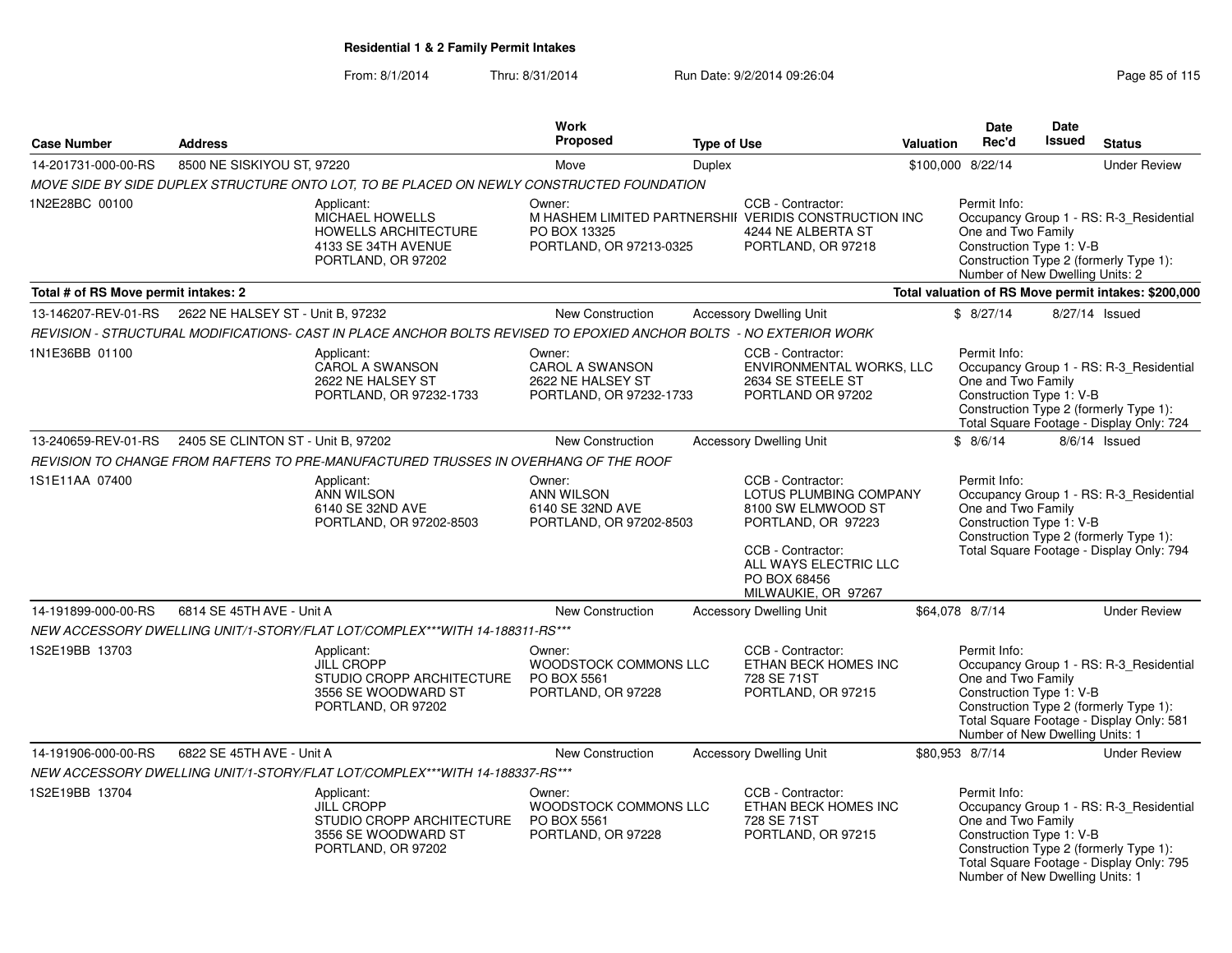From: 8/1/2014Thru: 8/31/2014 Run Date: 9/2/2014 09:26:04

| Page 86 of 115 |  |  |  |
|----------------|--|--|--|
|----------------|--|--|--|

|                                                                  |                                                                                                                                                                                                | Work                                                                                                                                                                  |                                                                                                                                                                                    |                  | <b>Date</b>                        | Date                                                        |                                                                                                                                   |
|------------------------------------------------------------------|------------------------------------------------------------------------------------------------------------------------------------------------------------------------------------------------|-----------------------------------------------------------------------------------------------------------------------------------------------------------------------|------------------------------------------------------------------------------------------------------------------------------------------------------------------------------------|------------------|------------------------------------|-------------------------------------------------------------|-----------------------------------------------------------------------------------------------------------------------------------|
| <b>Case Number</b>                                               | <b>Address</b>                                                                                                                                                                                 | <b>Proposed</b>                                                                                                                                                       | <b>Type of Use</b>                                                                                                                                                                 | <b>Valuation</b> | Rec'd                              | <b>Issued</b>                                               | <b>Status</b>                                                                                                                     |
| 14-193875-000-00-RS                                              | 1414 NE MORGAN ST - Unit B, 97211                                                                                                                                                              | New Construction                                                                                                                                                      | <b>Accessory Dwelling Unit</b>                                                                                                                                                     | \$45,219 8/5/14  |                                    |                                                             | <b>Under Review</b>                                                                                                               |
|                                                                  | NEW ACCESSORY DWELLING UNIT ON EXISTING GARAGE FOUNDATION/1-STORY/FLAT LOT/COMPLEX                                                                                                             |                                                                                                                                                                       |                                                                                                                                                                                    |                  |                                    |                                                             |                                                                                                                                   |
| 1N1E14AB 06000                                                   | Applicant:<br>Mark Saldana<br>Good Neighbor Pizzeria<br>1414 NE Morgan St<br>Portland, OR 97211<br>Applicant:<br>Dave Spitzer<br>DMS Architects Inc.<br>2325 NE 19TH AVE<br>PORTLAND, OR 97212 | Owner:<br>ANNIE R ROBB<br>1414 NE MORGAN ST<br>PORTLAND, OR 97211-4770                                                                                                | CCB - Contractor:<br><b>JUSTIN RIDEOUT</b><br>5810 NE 18TH STREET<br>PORTLAND, OR 97211                                                                                            |                  | Permit Info:<br>One and Two Family | Construction Type 1: V-B<br>Number of New Dwelling Units: 1 | Occupancy Group 1 - RS: R-3_Residential<br>Construction Type 2 (formerly Type 1):<br>Total Square Footage - Display Only: 410     |
| 14-193945-000-00-RS                                              | 5218 NE 34TH AVE - Unit B, 97211                                                                                                                                                               | New Construction                                                                                                                                                      | <b>Accessory Dwelling Unit</b>                                                                                                                                                     | \$87,658 8/5/14  |                                    |                                                             | <b>Under Review</b>                                                                                                               |
|                                                                  | NEW ACCESSORY DWELLING UNIT/2-STORY/FLAT LOT/COMPLEX                                                                                                                                           |                                                                                                                                                                       |                                                                                                                                                                                    |                  |                                    |                                                             |                                                                                                                                   |
| 1N1E24AB 09700                                                   | Applicant:<br><b>GINA L FRANZOSA</b><br>5218 NE 34TH AVE<br>PORTLAND, OR 97211                                                                                                                 | Owner:<br><b>GINA L FRANZOSA</b><br>5218 NE 34TH AVE<br>PORTLAND, OR 97211                                                                                            |                                                                                                                                                                                    |                  | Permit Info:<br>One and Two Family | Construction Type 1: V-B<br>Number of New Dwelling Units: 1 | Occupancy Group 1 - RS: R-3_Residential<br>Construction Type 2 (formerly Type 1): V-B<br>Total Square Footage - Display Only: 861 |
| 14-200624-000-00-RS                                              | 4705 SE KNIGHT ST - Unit B, 97206                                                                                                                                                              | <b>New Construction</b>                                                                                                                                               | <b>Accessory Dwelling Unit</b>                                                                                                                                                     | \$88,232 8/19/14 |                                    |                                                             | <b>Under Review</b>                                                                                                               |
|                                                                  | NEW DETACHED TWO STORY ADU IN REAR YARD/NO GARAGE/FLAT LOT/COMPLEX                                                                                                                             |                                                                                                                                                                       |                                                                                                                                                                                    |                  |                                    |                                                             |                                                                                                                                   |
| 1S2E18CA 09000                                                   | Applicant:<br><b>MIKE COYLE</b><br><b>FASTER PERMITS</b><br>14334 NW EAGLERIDGE LANE<br>PORTLAND, OR 97229                                                                                     | Owner:<br><b>KATHRYN J KING</b><br>13343 SE STARK ST #200<br>PORTLAND, OR 97233<br>Owner:<br><b>GAVIN L CARPENTER</b><br>13343 SE STARK ST #200<br>PORTLAND, OR 97233 | CCB - Contractor:<br>THE POWELL GROUP LLC<br>2442 SW 5TH AVE<br>PORTLAND, OR 97201                                                                                                 |                  | Permit Info:<br>One and Two Family | Construction Type 1: V-B<br>Number of New Dwelling Units: 1 | Occupancy Group 1 - RS: R-3 Residential<br>Construction Type 2 (formerly Type 1):<br>Total Square Footage - Display Only: 800     |
| 14-143387-REV-01-RS                                              | 3265 SE MAIN ST, 97214                                                                                                                                                                         | New Construction                                                                                                                                                      | <b>Accessory Structure</b>                                                                                                                                                         |                  | \$8/6/14                           |                                                             | $8/6/14$ Issued                                                                                                                   |
|                                                                  | REVISION TO INCREASE CEILING RAFTERS, SIMPLIFY WALL CONSTRUCTION, REVERSE PLAN.                                                                                                                |                                                                                                                                                                       |                                                                                                                                                                                    |                  |                                    |                                                             |                                                                                                                                   |
| 1S1E01BD 16000<br>CHERRYDALE<br><b>BLOCK D</b><br>E 38' OF LOT 2 | Applicant:<br><b>MARK ORTON</b><br>3265 SE MAIN ST<br>PORTLAND, OR 97214                                                                                                                       | Owner:<br><b>MARK ORTON</b><br>3265 SE MAIN ST<br>PORTLAND, OR 97214<br>Owner:<br><b>MEGAN SORENSEN</b><br>3265 SE MAIN ST<br>PORTLAND, OR 97214                      | CCB - Contractor:<br>AERO QUALITY ELECTRIC<br>16828 MTN VIEW LN<br>WOODBURN, OR 97071<br>CCB - Contractor:<br><b>MICRO STRUCTURES LLC</b><br>2953 SE 64TH AV<br>PORTLAND, OR 97206 |                  | Permit Info:<br>One and Two Family | Construction Type 1: V-B                                    | Occupancy Group 1 - RS: R-3 Residential<br>Construction Type 2 (formerly Type 1): V-B<br>Total Square Footage - Display Only: 447 |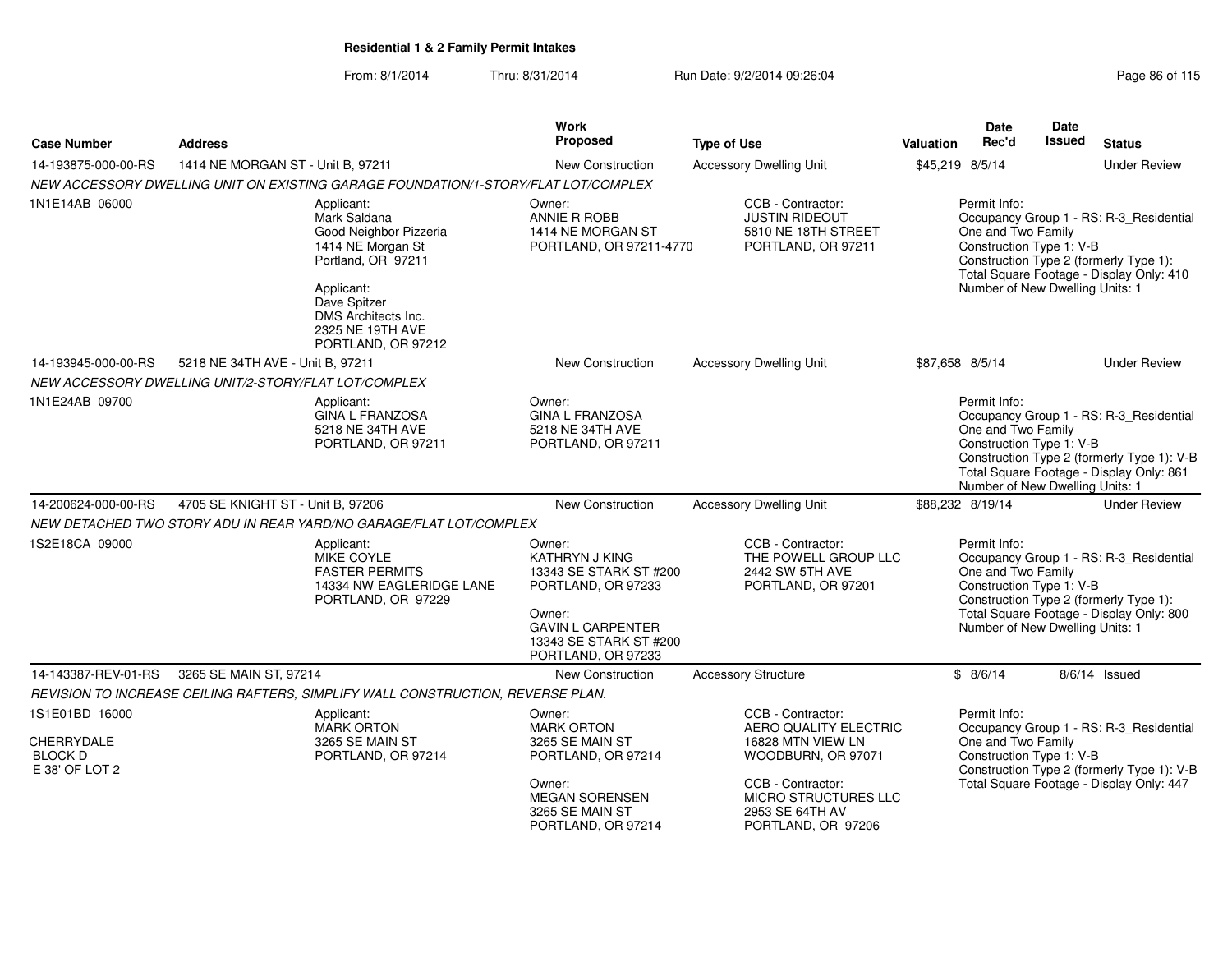| <b>Case Number</b>                                          | <b>Address</b>                |                                                                                                         | Work<br>Proposed                                                              | <b>Type of Use</b>                                                                                                                                                                                        | <b>Valuation</b> | <b>Date</b><br>Rec'd                                                                                                                            | Date<br><b>Issued</b> | <b>Status</b>                                                                                                                     |
|-------------------------------------------------------------|-------------------------------|---------------------------------------------------------------------------------------------------------|-------------------------------------------------------------------------------|-----------------------------------------------------------------------------------------------------------------------------------------------------------------------------------------------------------|------------------|-------------------------------------------------------------------------------------------------------------------------------------------------|-----------------------|-----------------------------------------------------------------------------------------------------------------------------------|
| 14-170395-REV-01-RS                                         | 9812 NE WYGANT ST, 97220      |                                                                                                         | New Construction                                                              | <b>Accessory Structure</b>                                                                                                                                                                                |                  | \$8/14/14                                                                                                                                       | 8/14/14 Issued        |                                                                                                                                   |
| <b>REVISION TO CHANGE PLYWOOD BRACE FRAME THICKNESS</b>     |                               |                                                                                                         |                                                                               |                                                                                                                                                                                                           |                  |                                                                                                                                                 |                       |                                                                                                                                   |
| 1N2E21AD 10200                                              |                               | Applicant:<br>ENVO DESIGN AND BUILD LLC                                                                 | Owner:<br><b>RICHARD CARTER</b>                                               | CCB - Contractor:<br>ENVO DESIGN AND BUILD LLC                                                                                                                                                            |                  | Permit Info:<br>Occupancy Group 1 - RS: U_Private                                                                                               |                       |                                                                                                                                   |
| <b>ROSEPARK</b><br>BLOCK 1<br>LOT <sub>1</sub>              |                               | 7315 SE 17TH AVE<br>PORTLAND, OR 97202                                                                  | 221 MILL BROOK RD<br>BAR HARBOR, ME 04609                                     | 7315 SE 17TH AVE<br>PORTLAND, OR 97202                                                                                                                                                                    |                  | Garage\Utility Misc.<br>Construction Type 1: V-B<br>Construction Type 2 (formerly Type 1):                                                      |                       | Total Square Footage - Display Only: 417                                                                                          |
| 14-179132-000-00-RS                                         | 8900 NW SPRINGVILLE CT, 97231 |                                                                                                         | New Construction                                                              | <b>Accessory Structure</b>                                                                                                                                                                                |                  | \$52,203 8/11/14                                                                                                                                |                       | 8/11/14 Under Inspection                                                                                                          |
|                                                             |                               |                                                                                                         |                                                                               | NEW 2 STORY ACCESSORY STRUCTURE WITH GARAGE FIRST FLOOR AND BEDROOM WITH BATHROOM ON 2ND FLOOR, BUILT OVER/ON EXISTING CONC FOUNDATION. 8.07.14: S. Mortensen: N                                          |                  |                                                                                                                                                 |                       |                                                                                                                                   |
| 1N1W11AC 05300<br>WHITWOOD CT<br><b>BLOCK 5</b><br>LOT 3&4  |                               | Applicant:<br>ANDY DAHLTON<br>ROSELAND CONSTRUCTION<br>3729 SE 64TH AVE<br>PORTLAND, OR 97206           | Owner:<br>SANDRA A AJAMI<br>8900 NW SPRINGVILLE CT<br>PORTLAND, OR 97231      | CCB - Contractor:<br>TERRY MASSEY PLUMBING<br>PO BOX 2407<br>CLACKAMAS OR 97015-2407<br>CCB - Contractor:<br>AUBERGNE BROOKS HAXTON<br>ROSELAND CONSTRUCTION LLC<br>4724 NE GARFIELD<br>PORTLAND OR 97211 |                  | Permit Info:<br>One and Two Family<br>Construction Type 1: V-B                                                                                  |                       | Occupancy Group 1 - RS: R-3_Residential<br>Construction Type 2 (formerly Type 1): V-B<br>Total Square Footage - Display Only: 800 |
| 14-183217-REV-01-RS                                         | 2323 SE CARUTHERS ST, 97214   |                                                                                                         | New Construction                                                              | <b>Accessory Structure</b>                                                                                                                                                                                |                  | \$8/19/14                                                                                                                                       | 8/19/14 Issued        |                                                                                                                                   |
| REVISION TO CHANGE HOLD DOWN AND ANCHOR BOLTS               |                               |                                                                                                         |                                                                               |                                                                                                                                                                                                           |                  |                                                                                                                                                 |                       |                                                                                                                                   |
| 1S1E02DD 06800<br>MURRAYMEAD<br>BLOCK 7<br>LOT <sub>6</sub> |                               | Applicant:<br>CIARAN FITZGERALD<br>6516 SE HAROLD<br>PORTLAND, OR 97206                                 | Owner:<br><b>MARK RUIS</b><br>2323 SE CARUTHERS ST<br>PORTLAND, OR 97214-5519 | CCB - Contractor:<br><b>SAGE SIDING INC</b><br>7025 SW 78TH AVE<br>PORTLAND, OR 97223                                                                                                                     |                  | Permit Info:<br>One and Two Family<br>Construction Type 1: V-B                                                                                  |                       | Occupancy Group 1 - RS: R-3 Residential<br>Construction Type 2 (formerly Type 1): V-B<br>Total Square Footage - Display Only: 387 |
| 14-183217-REV-02-RS                                         | 2323 SE CARUTHERS ST. 97214   |                                                                                                         | New Construction                                                              | <b>Accessory Structure</b>                                                                                                                                                                                |                  | \$8/27/14                                                                                                                                       | 8/27/14 Issued        |                                                                                                                                   |
|                                                             |                               | REVISION TO SHIFT ACCESSORY STRUCTURE FURTHER BACK INTO CORNER OF PROPERTY, RECONFIGURE BATHROOM LAYOUT |                                                                               |                                                                                                                                                                                                           |                  |                                                                                                                                                 |                       |                                                                                                                                   |
| 1S1E02DD 06800<br>MURRAYMEAD<br>BLOCK 7<br>LOT <sub>6</sub> |                               | Applicant:<br>CIARAN FITZGERALD<br>6516 SE HAROLD<br>PORTLAND, OR 97206                                 | Owner:<br><b>MARK RUIS</b><br>2323 SE CARUTHERS ST<br>PORTLAND, OR 97214-5519 | CCB - Contractor:<br>SAGE SIDING INC<br>7025 SW 78TH AVE<br>PORTLAND, OR 97223                                                                                                                            |                  | Permit Info:<br>One and Two Family<br>Construction Type 1: V-B                                                                                  |                       | Occupancy Group 1 - RS: R-3_Residential<br>Construction Type 2 (formerly Type 1): V-B<br>Total Square Footage - Display Only: 387 |
| 14-194680-000-00-RS                                         | 1875 SE EXETER DR, 97202      |                                                                                                         | <b>New Construction</b>                                                       | <b>Accessory Structure</b>                                                                                                                                                                                |                  | \$40,000 8/6/14                                                                                                                                 |                       | <b>Under Review</b>                                                                                                               |
| NEW IN-GROUND SWIMMING POOL                                 |                               |                                                                                                         |                                                                               |                                                                                                                                                                                                           |                  |                                                                                                                                                 |                       |                                                                                                                                   |
| 11E26AB02200                                                |                               | Applicant:<br>CUSTOM POOLS & SPAS INC<br>2450 NW 119TH AVE<br>PORTLAND, OR 97229-4766                   |                                                                               | CCB - Contractor:<br>CUSTOM POOLS & SPAS INC<br>2450 NW 119TH AVE<br>PORTLAND, OR 97229-4766                                                                                                              |                  | Permit Info:<br>Occupancy Group 1 - RS: U_Private<br>Garage\Utility Misc.<br>Construction Type 1: V-B<br>Construction Type 2 (formerly Type 1): |                       |                                                                                                                                   |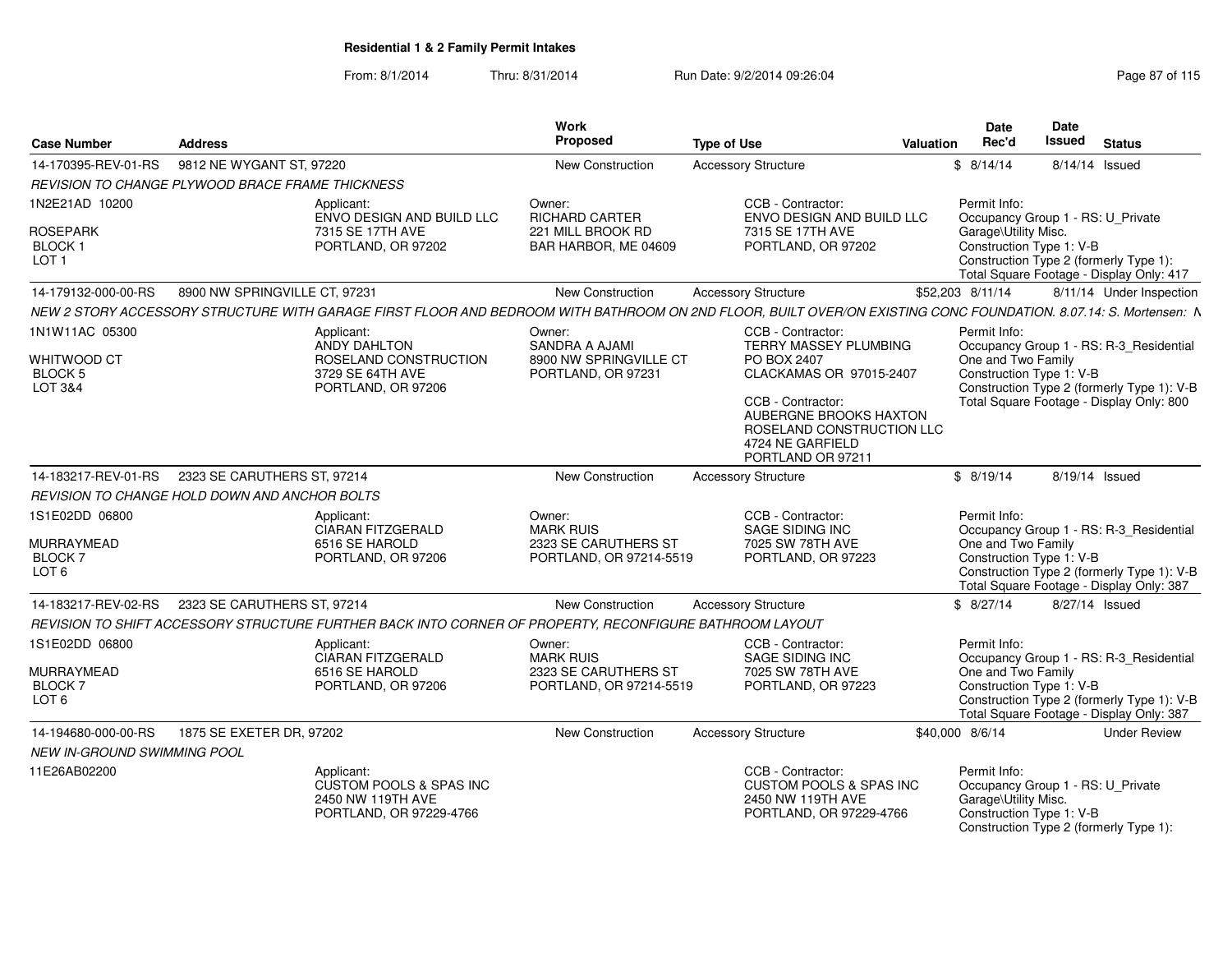| <b>Case Number</b>                                            | <b>Address</b>                                                                                       | Work<br><b>Proposed</b>                                                                                                                                              | <b>Type of Use</b>                                                                            | Valuation | <b>Date</b><br>Rec'd                                                                                  | Date<br>Issued | <b>Status</b>                                                                      |
|---------------------------------------------------------------|------------------------------------------------------------------------------------------------------|----------------------------------------------------------------------------------------------------------------------------------------------------------------------|-----------------------------------------------------------------------------------------------|-----------|-------------------------------------------------------------------------------------------------------|----------------|------------------------------------------------------------------------------------|
| 14-202351-000-00-RS                                           | 6421 SW GARDEN HOME RD, 97219                                                                        | New Construction                                                                                                                                                     | <b>Accessory Structure</b>                                                                    |           | \$14,868 8/22/14                                                                                      | 8/22/14 Issued |                                                                                    |
|                                                               | CONSTRUCT 350 SF DETACHED GARDEN SHED WITH COVERED PORCH AT REAR OF PROPERTY ON FLAG LOT             |                                                                                                                                                                      |                                                                                               |           |                                                                                                       |                |                                                                                    |
| 1S1E19CB 03700<br>SECTION 19 1S 1E                            | Applicant:<br>PARRETT MOUNTAIN BUILDERS<br><b>LLC</b><br>PO BOX 1176                                 | Owner:<br><b>JOHN M BARRY</b><br>6421 SW GARDEN HOME RD                                                                                                              | CCB - Contractor:<br>PARRETT MOUNTAIN BUILDERS<br><b>LLC</b><br>PO BOX 1176                   |           | Permit Info:<br>Occupancy Group 1 - RS: U_Private<br>Garage\Utility Misc.<br>Construction Type 1: V-B |                |                                                                                    |
| TL 3700 0.58 ACRES                                            | SHERWOOD OR 97140                                                                                    | PORTLAND, OR 97219-3149<br>Owner:<br><b>TONI L EIGNER</b><br>6421 SW GARDEN HOME RD<br>PORTLAND, OR 97219-3149                                                       | SHERWOOD OR 97140                                                                             |           |                                                                                                       |                | Construction Type 2 (formerly Type 1):<br>Total Square Footage - Display Only: 350 |
| 14-204528-000-00-RS                                           | 3004 NE 22ND AVE, 97212                                                                              | <b>New Construction</b>                                                                                                                                              | <b>Accessory Structure</b>                                                                    |           | \$4.142 8/27/14                                                                                       | 8/27/14 Issued |                                                                                    |
|                                                               | CONSTRUCT FREE STANDING COVERED PATIO, 195 SF                                                        |                                                                                                                                                                      |                                                                                               |           |                                                                                                       |                |                                                                                    |
| 1N1E26AD 02300                                                | Applicant:<br><b>BOB SCHATZ</b>                                                                      | Owner:<br><b>JANET HAGUE</b>                                                                                                                                         |                                                                                               |           | Permit Info:<br>Occupancy Group 1 - RS: U_Decks,                                                      |                |                                                                                    |
| <b>IRVINGTON</b><br>BLOCK 12<br>N 49' OF LOT 16               | 2118 SE DIVISION ST<br>PORTLAND, OR 97202                                                            | 3004 NE 22ND AVE<br>PORTLAND, OR 97212-3450                                                                                                                          |                                                                                               |           | Patios, Porches, Carports<br>Construction Type 1: V-B                                                 |                | Construction Type 2 (formerly Type 1):<br>Total Square Footage - Display Only: 195 |
| 14-195096-000-00-RS                                           | 2925 SW FAIRVIEW BLVD, 97201                                                                         | <b>New Construction</b>                                                                                                                                              | Decks, Fences, Retaining Walls                                                                |           | \$15,000 8/20/14                                                                                      |                | <b>Under Review</b>                                                                |
|                                                               | NEW CONCRETE RETAINING WALLS TO CREATE PLANTER BEDS AT REAR OF HOUSE, 6' AT MAX HEIGHT, NEW STAIRS   |                                                                                                                                                                      |                                                                                               |           |                                                                                                       |                |                                                                                    |
| 1N1E32DC 05900<br>ARLINGTON HTS & RPLT<br>BLOCK 13&20 TL 5900 | Applicant:<br><b>BRIAN BAINNSON</b><br><b>QUATREFOIL INC</b><br>415 NE 65TH AVE<br>PORTLAND OR 97213 | Owner:<br><b>GLEN I LEVY</b><br>2925 SW FAIRVIEW BLVD<br>PORTLAND, OR 97205-5828<br>Owner:<br><b>LISA M LEVY</b><br>2925 SW FAIRVIEW BLVD<br>PORTLAND, OR 97205-5828 | CCB - Contractor:<br><b>MIRANDA INDUSTRIES INC</b><br>17223 SE ROYER RD<br>DAMASCUS, OR 97015 |           | Permit Info:<br>One and Two Family<br>Construction Type 1: V-B                                        |                | Occupancy Group 1 - RS: R-3_Residential<br>Construction Type 2 (formerly Type 1):  |
| 14-196036-000-00-RS                                           | 6021 SW BRUGGER ST, 97219                                                                            | New Construction                                                                                                                                                     | Decks, Fences, Retaining Walls                                                                |           | \$1,000 8/11/14                                                                                       | 8/11/14 Issued |                                                                                    |
| <b>NEW EXTERIOR RAMP</b>                                      |                                                                                                      |                                                                                                                                                                      |                                                                                               |           |                                                                                                       |                |                                                                                    |
| 1S1E30BC 08800<br><b>TUALATIN AC</b>                          | Applicant:<br>ALAN H THOLEN<br>6021 SW BRUGGER ST                                                    | Owner:<br><b>ALAN H THOLEN</b><br>6021 SW BRUGGER ST                                                                                                                 |                                                                                               |           | Permit Info:<br>Occupancy Group 1 - RS: U_Decks,<br>Patios, Porches, Carports                         |                |                                                                                    |
| BLOCK 4<br>LOT <sub>5</sub>                                   | PORTLAND, OR 97219-4926                                                                              | PORTLAND, OR 97219-4926                                                                                                                                              |                                                                                               |           | Construction Type 1: V-B                                                                              |                | Construction Type 2 (formerly Type 1):<br>Total Square Footage - Display Only: 200 |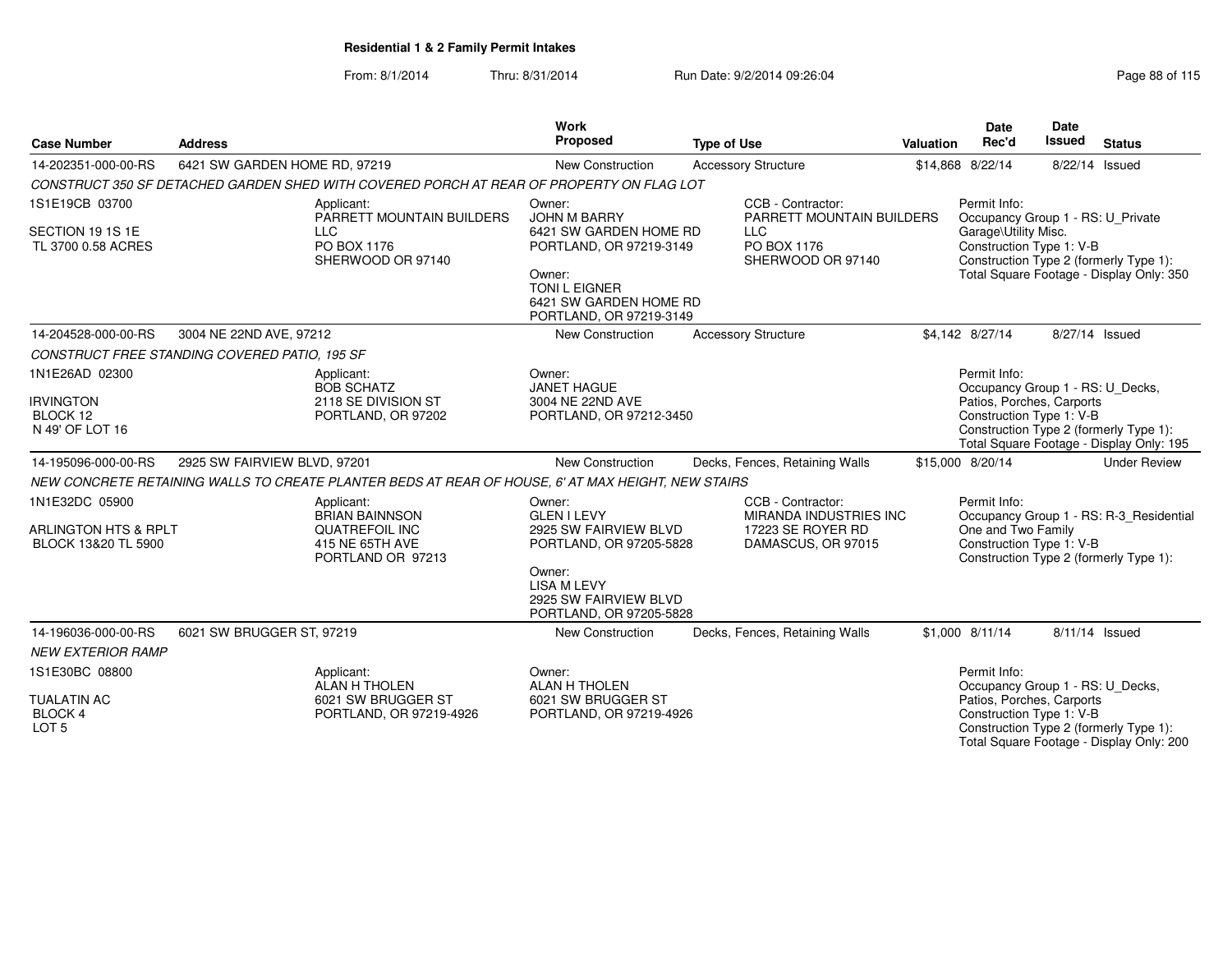#### From: 8/1/2014Thru: 8/31/2014 **Run Date: 9/2/2014 09:26:04** Page 89 of 2014 199:26:04

| Page 89 of 115 |  |  |  |  |
|----------------|--|--|--|--|
|----------------|--|--|--|--|

| <b>Case Number</b>                                                   | <b>Address</b>          |                                                                                                                        | Work<br><b>Proposed</b>                                                                        | <b>Type of Use</b> |                                                                                                                                                                 | Valuation | <b>Date</b><br>Rec'd                                                                                  | <b>Date</b><br>Issued | <b>Status</b>                                                                                                                      |
|----------------------------------------------------------------------|-------------------------|------------------------------------------------------------------------------------------------------------------------|------------------------------------------------------------------------------------------------|--------------------|-----------------------------------------------------------------------------------------------------------------------------------------------------------------|-----------|-------------------------------------------------------------------------------------------------------|-----------------------|------------------------------------------------------------------------------------------------------------------------------------|
| 13-173297-REV-01-RS                                                  | 2515 SE ANKENY ST       |                                                                                                                        | <b>New Construction</b>                                                                        | <b>Duplex</b>      |                                                                                                                                                                 |           | \$8/6/14                                                                                              |                       | $8/6/14$ Issued                                                                                                                    |
|                                                                      |                         | REVISION TO REMOVE DOORS IN CENTER WALL AND WEST WALL. SHEAR WALL REVISIONS                                            |                                                                                                |                    |                                                                                                                                                                 |           |                                                                                                       |                       |                                                                                                                                    |
| 1N1E36CC 19002                                                       |                         | Applicant:<br><b>PATRICK KIBLINGER</b><br><b>GREEN HAMMER</b><br>1323 SE 6th AVE<br>PORTLAND, OR 97214                 | Owner:<br>ANKENY ROW LLC<br>430 SW 13TH AVE #1912<br>PORTLAND, OR 97205                        |                    | CCB - Contractor:<br><b>VIKING ELECTRIC INC</b><br>4326 SE WOODSTOCK BLVD STE<br>518<br>PORTLAND, OR 972066270<br>CCB - Contractor:<br><b>STEPHEN S AIGUIER</b> |           | Permit Info:<br>One and Two Family<br>Construction Type 1: V-B                                        |                       | Occupancy Group 1 - RS: R-3_Residential<br>Construction Type 2 (formerly Type 1): V-B<br>Total Square Footage - Display Only: 1655 |
|                                                                      |                         |                                                                                                                        |                                                                                                |                    | <b>GREEN HAMMER INC</b><br>1323 SE 6TH AVE<br>PORTLAND OR 97214                                                                                                 |           |                                                                                                       |                       |                                                                                                                                    |
| 14-193779-000-00-RS                                                  | 5404 NE 14TH PL, 97211  |                                                                                                                        | New Construction                                                                               | <b>Duplex</b>      |                                                                                                                                                                 |           | \$444,141 8/5/14                                                                                      |                       | <b>Under Review</b>                                                                                                                |
| NEW DUPLEX/3-STORY/ATTACHED GARAGES/FLAT LOT/COMPLEX                 |                         |                                                                                                                        |                                                                                                |                    |                                                                                                                                                                 |           |                                                                                                       |                       |                                                                                                                                    |
| 1N1E23AB 07000                                                       |                         | Applicant:<br>justin dawson<br>BRIDGE CITY CONSTRUCTION LLC 1824 SE 23RD AVE<br>2250 NW Flanders<br>Portland, OR 97210 | Owner:<br>PHILLIP E JOSEPH<br>PORTLAND, OR 97214-3956                                          |                    | CCB - Contractor:<br>BRIDGE CITY CONSTRUCTION LLC Occupancy Group 1 - RS: R-3_Residential<br>2250 NW FLANDERS SUITE G 02<br>PORTLAND, OR 97209                  |           | Permit Info:<br>One and Two Family<br>Construction Type 1: V-B<br>Number of New Dwelling Units: 2     |                       | Construction Type 2 (formerly Type 1): V-B<br>Total Square Footage - Display Only: 4316                                            |
| 13-190089-REV-01-RS                                                  | 2104 SE 32ND AVE, 97214 |                                                                                                                        | <b>New Construction</b>                                                                        | Garage/Carport     |                                                                                                                                                                 |           | \$8/7/14                                                                                              |                       | 8/7/14 Issued                                                                                                                      |
| <b>REVISION TO SHIFT GARAGE BACK ON LOT</b>                          |                         |                                                                                                                        |                                                                                                |                    |                                                                                                                                                                 |           |                                                                                                       |                       |                                                                                                                                    |
| 1S1E01CD 02300<br>SOUTHWEST SUNNYSIDE<br>BLOCK 6<br>LOT <sub>4</sub> |                         | Applicant:<br><b>MIKE COYLE</b><br><b>FASTER PERMITS</b><br>14334 NW EAGLERIDGE LANE<br>PORTLAND, OR 97229             | Owner:<br><b>EVERETT CUSTOM HOMES INC</b><br>735 SW 158TH AVE #180<br>BEAVERTON, OR 97006-4952 |                    | CCB - Contractor:<br>DBA WRIGHT 1 ELECTRIC and<br>THREE PHASE ELECTRIC<br>5618 SE 135TH<br>PORTLAND OR 97236<br>CCB - Contractor:                               |           | Permit Info:<br>Occupancy Group 1 - RS: U_Private<br>Garage\Utility Misc.<br>Construction Type 1: V-B |                       | Construction Type 2 (formerly Type 1):<br>Total Square Footage - Display Only: 264                                                 |
|                                                                      |                         |                                                                                                                        |                                                                                                |                    | <b>VIC REMMERS</b><br><b>EVERETT CUSTOM HOMES INC</b><br>735 SW 158TH AVE STE 180<br>BEAVERTON OR 97008                                                         |           |                                                                                                       |                       |                                                                                                                                    |
| 14-163199-000-00-RS                                                  | 3926 NE 65TH AVE, 97213 |                                                                                                                        | <b>New Construction</b>                                                                        | Garage/Carport     |                                                                                                                                                                 |           | \$15,000 8/13/14                                                                                      |                       | 8/13/14 Under Inspection                                                                                                           |
|                                                                      |                         | BUILD NEW 480 SQ FT GARAGE/SHOP AT REAR OF PROPERTY, DRIVEWAY IS EXISTING                                              |                                                                                                |                    |                                                                                                                                                                 |           |                                                                                                       |                       |                                                                                                                                    |
| 1N2E20CC 01800<br>HYDE PK<br>BLOCK <sub>2</sub><br>LOT 15&16         |                         | Applicant:<br><b>CHRISTOPHER R GRAVES</b><br>3926 NE 65TH AVE<br>PORTLAND, OR 97213                                    | Owner:<br><b>JENNIFER L JORDAN</b><br>3926 NE 65TH AVE<br>PORTLAND, OR 97213<br>Owner:         |                    |                                                                                                                                                                 |           | Permit Info:<br>Occupancy Group 1 - RS: U_Private<br>Garage\Utility Misc.<br>Construction Type 1: V-B |                       | Construction Type 2 (formerly Type 1):<br>Total Square Footage - Display Only: 480                                                 |
|                                                                      |                         |                                                                                                                        | <b>CHRISTOPHER R GRAVES</b><br>3926 NE 65TH AVE<br>PORTLAND, OR 97213                          |                    |                                                                                                                                                                 |           |                                                                                                       |                       |                                                                                                                                    |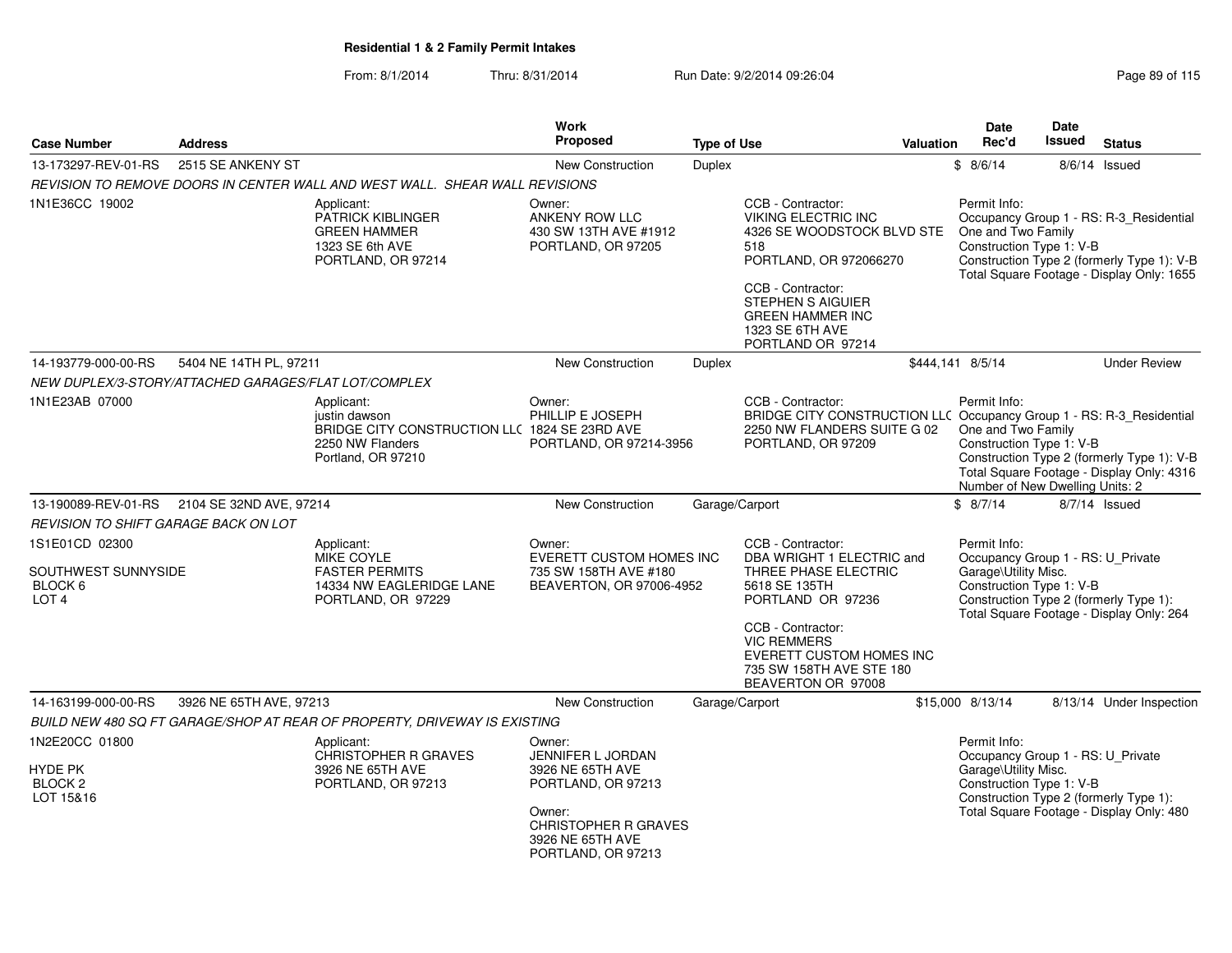| <b>Case Number</b>                                                       | <b>Address</b>          |                                                                                                                                                                              | Work<br>Proposed                                                                                                                                                       | <b>Type of Use</b>                                                                                                        | <b>Valuation</b> | Date<br>Rec'd                                                                                         | <b>Date</b><br>Issued | <b>Status</b>                                                                       |
|--------------------------------------------------------------------------|-------------------------|------------------------------------------------------------------------------------------------------------------------------------------------------------------------------|------------------------------------------------------------------------------------------------------------------------------------------------------------------------|---------------------------------------------------------------------------------------------------------------------------|------------------|-------------------------------------------------------------------------------------------------------|-----------------------|-------------------------------------------------------------------------------------|
| 14-191712-000-00-RS                                                      | 6833 SW 36TH AVE, 97219 |                                                                                                                                                                              | New Construction                                                                                                                                                       | Garage/Carport                                                                                                            |                  | \$61,171 8/4/14                                                                                       |                       | 8/4/14 Under Inspection                                                             |
|                                                                          |                         | NEW 2 STORY DETACHED GARAGE WITH STORAGE ON THE SECOND FLOOR*** ELECTRICAL TRADE PERMIT TO BE OBTAINED SEPARATELY***there can not be more than 4 ft unbalanced back fill for |                                                                                                                                                                        |                                                                                                                           |                  |                                                                                                       |                       |                                                                                     |
| 1S1E20BA 01500<br>LYNDHURST<br>BLOCK 6<br>LOT 7-12                       |                         | Applicant:<br><b>JOSHUA HILTON</b><br><b>2FORM ARCHITECTURE</b><br>612 NE 28TH AVE<br>PORTLAND OR 97232                                                                      | Owner:<br>ELIZABETH M SHANE<br>6800 SW 37TH AVE<br>PORTLAND, OR 97219-1608                                                                                             | CCB - Contractor:<br><b>GRAVITATE DESIGN + BUILD INC</b><br>3330 SO STATE ST STE V-423<br>LAKE OSWEGO, OR 97034           |                  | Permit Info:<br>Occupancy Group 1 - RS: U_Private<br>Garage\Utility Misc.<br>Construction Type 1: V-B |                       | Construction Type 2 (formerly Type 1):<br>Total Square Footage - Display Only: 1440 |
| 14-192439-000-00-RS                                                      | 3038 NE 56TH AVE, 97213 |                                                                                                                                                                              | New Construction                                                                                                                                                       | Garage/Carport                                                                                                            |                  | \$9.176 8/1/14                                                                                        |                       | 8/1/14 Issued                                                                       |
| <b>NEW DETACHED GARAGE</b>                                               |                         |                                                                                                                                                                              |                                                                                                                                                                        |                                                                                                                           |                  |                                                                                                       |                       |                                                                                     |
| 1N2E30AB 18700                                                           |                         | Applicant:<br><b>RUDY H SCHUVER</b>                                                                                                                                          | Owner:<br><b>RUDY H SCHUVER</b>                                                                                                                                        |                                                                                                                           |                  | Permit Info:<br>Occupancy Group 1 - RS: U_Private                                                     |                       |                                                                                     |
| ROSE CITY PK<br>BLOCK 101<br><b>LOT 21</b>                               |                         | 3038 NE 56TH AVE<br>PORTLAND, OR 97213-3332                                                                                                                                  | 3038 NE 56TH AVE<br>PORTLAND, OR 97213-3332<br>Owner:<br><b>MEGAN M SCHUVER</b><br>3038 NE 56TH AVE<br>PORTLAND, OR 97213-3332                                         |                                                                                                                           |                  | Garage\Utility Misc.<br>Construction Type 1: V-B                                                      |                       | Construction Type 2 (formerly Type 1):<br>Total Square Footage - Display Only: 216  |
| 14-192725-000-00-RS                                                      | 7928 N BURRAGE AVE      |                                                                                                                                                                              | <b>New Construction</b>                                                                                                                                                | Garage/Carport                                                                                                            |                  | \$10.195 8/1/14                                                                                       |                       | $8/1/14$ Issued                                                                     |
|                                                                          |                         | NEW DETACHED GARAGE ON SITE W/14-103432-RS - SEE FOLDER COMMENT                                                                                                              |                                                                                                                                                                        |                                                                                                                           |                  |                                                                                                       |                       |                                                                                     |
| 1N1E09CA 18802<br>PARTITION PLAT 2014-1<br>LOT 1 TL 18802                |                         | Applicant:<br><b>BEN MAY</b><br><b>JONAY PROPERTIES LLC</b><br>PO BOX 20926<br>PORTLAND, OR 97294                                                                            | Owner:<br><b>JONAY PROPERTIES LLC</b><br>PO BOX 20926<br>PORTLAND, OR 97294-0926                                                                                       | CCB - Contractor:<br>DREAM MAKERS CONSTRUCTION Occupancy Group 1 - RS: U Private<br>8707 NE FREMONT<br>PORTLAND, OR 97220 |                  | Permit Info:<br>Garage\Utility Misc.<br>Construction Type 1: V-B                                      |                       | Construction Type 2 (formerly Type 1):<br>Total Square Footage - Display Only: 240  |
| 14-193627-000-00-RS                                                      | 2116 SE 51ST AVE, 97215 |                                                                                                                                                                              | <b>New Construction</b>                                                                                                                                                | Garage/Carport                                                                                                            |                  | \$14,273 8/5/14                                                                                       |                       | 8/5/14 Under Inspection                                                             |
|                                                                          |                         | REMOVE EXISTING 198 SF GARAGE, CONSTRUCT NEW LARGER 336 SF, DETACHED GARAGE WITH GABLE ROOF IN SAME AREA/***ADD PT FOR 60' OF SANITARY SEWER ON PROPERTY 8/25/14*            |                                                                                                                                                                        |                                                                                                                           |                  |                                                                                                       |                       |                                                                                     |
| 1S2E06DC 02300<br>51ST STREET ADD<br>BLOCK <sub>2</sub><br>LOT 1 TL 2300 |                         | Applicant:<br><b>RICHARD J FLORES</b><br>2116 SE 51ST AVE<br>PORTLAND, OR 97215-3902                                                                                         | Owner:<br><b>RICHARD J FLORES</b><br>2116 SE 51ST AVE<br>PORTLAND, OR 97215-3902<br>Owner:<br><b>GWENDOLYN A FLORES</b><br>2116 SE 51ST AVE<br>PORTLAND, OR 97215-3902 |                                                                                                                           |                  | Permit Info:<br>Occupancy Group 1 - RS: U Private<br>Garage\Utility Misc.<br>Construction Type 1: V-B |                       | Construction Type 2 (formerly Type 1):<br>Total Square Footage - Display Only: 336  |
| 14-193627-REV-01-RS                                                      | 2116 SE 51ST AVE, 97215 |                                                                                                                                                                              | New Construction                                                                                                                                                       | Garage/Carport                                                                                                            |                  | \$300 8/21/14                                                                                         |                       | 8/21/14 Issued                                                                      |
|                                                                          |                         | VALUE ADDED REVISION TO ADD BATHROOM IN DETACHED GARAGE                                                                                                                      |                                                                                                                                                                        |                                                                                                                           |                  |                                                                                                       |                       |                                                                                     |
| 1S2E06DC 02300<br>51ST STREET ADD<br>BLOCK <sub>2</sub><br>LOT 1 TL 2300 |                         | Applicant:<br><b>RICHARD J FLORES</b><br>2116 SE 51ST AVE<br>PORTLAND, OR 97215-3902                                                                                         | Owner:<br><b>RICHARD J FLORES</b><br>2116 SE 51ST AVE<br>PORTLAND, OR 97215-3902<br>Owner:<br><b>GWENDOLYN A FLORES</b><br>2116 SE 51ST AVE<br>PORTLAND, OR 97215-3902 |                                                                                                                           |                  | Permit Info:<br>Occupancy Group 1 - RS: U Private<br>Garage\Utility Misc.<br>Construction Type 1: V-B |                       | Construction Type 2 (formerly Type 1):<br>Total Square Footage - Display Only: 336  |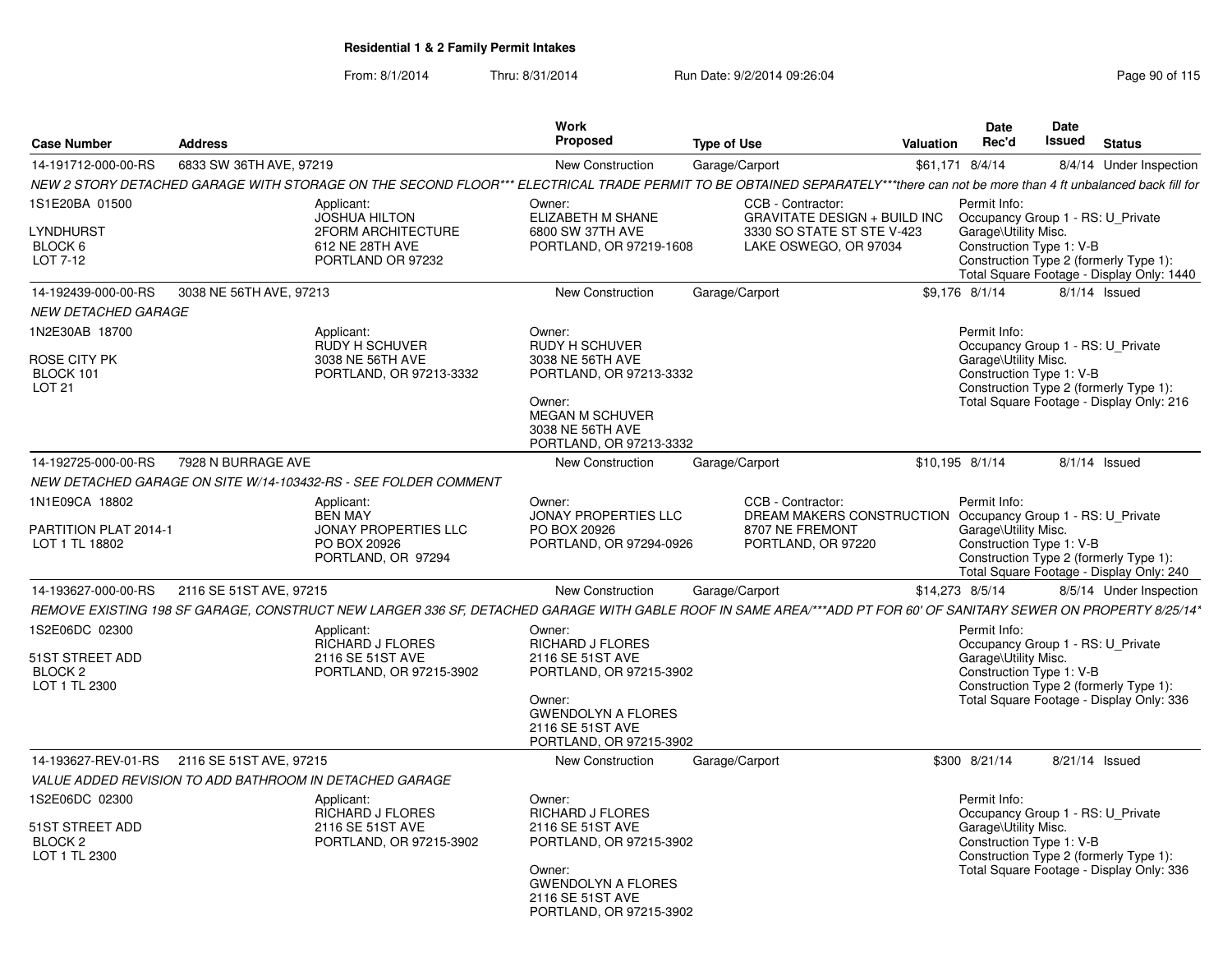|                                                                         |                              |                                                                                                                                                                | Work                                                                                                                                                            |                    |                                                                                                                                 |                  | Date                                                                                                  | Date          |                                                                                    |
|-------------------------------------------------------------------------|------------------------------|----------------------------------------------------------------------------------------------------------------------------------------------------------------|-----------------------------------------------------------------------------------------------------------------------------------------------------------------|--------------------|---------------------------------------------------------------------------------------------------------------------------------|------------------|-------------------------------------------------------------------------------------------------------|---------------|------------------------------------------------------------------------------------|
| <b>Case Number</b>                                                      | <b>Address</b>               |                                                                                                                                                                | Proposed                                                                                                                                                        | <b>Type of Use</b> |                                                                                                                                 | <b>Valuation</b> | Rec'd                                                                                                 | <b>Issued</b> | <b>Status</b>                                                                      |
| 14-193924-000-00-RS                                                     | 3003 NE DEKUM ST, 97211      |                                                                                                                                                                | <b>New Construction</b>                                                                                                                                         |                    | Garage/Carport                                                                                                                  |                  | \$11,215 8/5/14                                                                                       |               | <b>Under Review</b>                                                                |
|                                                                         |                              | NEW DETACHED GARAGE/1-STORY/FLAT LOT/COMPLEX***WITH NSFR 14-193919-RS***                                                                                       |                                                                                                                                                                 |                    |                                                                                                                                 |                  |                                                                                                       |               |                                                                                    |
| 1N1E13BD 02700<br>SUNDERLAND AC & PLAT 3<br><b>BLOCK B</b><br>LOT 22&23 |                              | Applicant:<br>MIKE COYLE<br><b>FASTER PERMITS</b><br>14334 NW EAGLERIDGE LANE<br>PORTLAND, OR 97229                                                            | Owner:<br>EVERETT CUSTOM HOMES INC<br>735 SW 158TH AVE #180<br>BEAVERTON, OR 97006-4952                                                                         |                    | CCB - Contractor:<br><b>VIC REMMERS</b><br><b>EVERETT CUSTOM HOMES INC</b><br>735 SW 158TH AVE STE 180<br>BEAVERTON OR 97008    |                  | Permit Info:<br>Occupancy Group 1 - RS: U Private<br>Garage\Utility Misc.<br>Construction Type 1: V-B |               | Construction Type 2 (formerly Type 1):<br>Total Square Footage - Display Only: 264 |
| 14-194847-000-00-RS                                                     | 2506 NE 47TH AVE, 97213      |                                                                                                                                                                | <b>New Construction</b>                                                                                                                                         |                    | Garage/Carport                                                                                                                  |                  | \$10.025 8/13/14                                                                                      |               | 8/13/14 Under Inspection                                                           |
| NEW 236SQ CARPORT OVER EXISTING DRIVEWAY                                |                              |                                                                                                                                                                |                                                                                                                                                                 |                    |                                                                                                                                 |                  |                                                                                                       |               |                                                                                    |
| 1N2E30CA 04700<br>ROSE CITY PK<br>BLOCK 20<br>LOT 7&8 TL 4200           |                              | Applicant:<br>ALAN P ARMSTRONG<br>3309 SE SHERRETT ST<br>PORTLAND, OR 97222-5558                                                                               | Owner:<br><b>CHRISTIAN SCOTT</b><br>2506 NE 47TH AVE<br>PORTLAND, OR 97213-1918<br>Owner:<br>SACHA SCOTT<br>2506 NE 47TH AVE<br>PORTLAND, OR 97213-1918         |                    | CCB - Contractor:<br>THE AFFORDABLE HOME<br>DOCTOR LLC<br>1586 SE MARION ST<br>PORTLAND, OR 97202                               |                  | Permit Info:<br>Occupancy Group 1 - RS: U_Private<br>Garage\Utility Misc.<br>Construction Type 1: V-B |               | Construction Type 2 (formerly Type 1):<br>Total Square Footage - Display Only: 236 |
| 14-195737-000-00-RS                                                     | 9039 N PENINSULAR AVE, 97217 |                                                                                                                                                                | <b>New Construction</b>                                                                                                                                         |                    | Garage/Carport                                                                                                                  |                  | \$16,992 8/8/14                                                                                       |               | 8/8/14 Under Inspection                                                            |
|                                                                         |                              | CONSTRUCT DETACHED 400 SF NON-HABITABLE GARAGE WITH BATHROOM, OVERHEAD DOOR, DRIVEWAY IS EXISTING (2 BATHROOMS TOTAL)08/27/14RHJ-ADDED TO SCOPE OF ET WORK, 10 |                                                                                                                                                                 |                    |                                                                                                                                 |                  |                                                                                                       |               |                                                                                    |
| 1N1E09BB 08400<br>PENINSULAR ADD 4<br><b>BLOCK 66 TL 8400</b>           |                              | Applicant:<br><b>GERALD SCOONES</b><br>LITTLE WONDER GARAGES LLC<br>515 NW SALTZMAN RD #915<br>PORTLAND, OR 97229                                              | Owner:<br><b>SANDY LEMLY</b><br>2299 WINTERHAVEN DR #283<br>WINTERHAVEN, CA 92283-9771                                                                          |                    | CCB - Contractor:<br><b>GERALD SCOONES</b><br>LITTLE WONDER GARAGES LLC<br>515 NW SALTZMAN RD #915<br>PORTLAND, OR 97229        |                  | Permit Info:<br>Occupancy Group 1 - RS: U_Private<br>Garage\Utility Misc.<br>Construction Type 1: V-B |               | Construction Type 2 (formerly Type 1):<br>Total Square Footage - Display Only: 400 |
| 14-196040-000-00-RS                                                     | 3608 SE 70TH AVE, 97206      |                                                                                                                                                                | <b>New Construction</b>                                                                                                                                         |                    | Garage/Carport                                                                                                                  |                  | \$10,195 8/8/14                                                                                       |               | <b>Under Review</b>                                                                |
|                                                                         |                              | NEW DETACHED GARAGE/1 STORY/FLAT LOT/COMPLEX***WITH 14-196037-RS***                                                                                            |                                                                                                                                                                 |                    |                                                                                                                                 |                  |                                                                                                       |               |                                                                                    |
| 1S2E08CA 17500<br><b>RESERVOIR PK</b><br><b>BLOCK7</b><br>$LOT 1-3$     |                              | Applicant:<br><b>KEVIN PARTAIN</b><br><b>URBAN VISIONS</b><br>223 NE 56TH AVE<br>PORTLAND, OR 97213                                                            | Owner:<br><b>HAZEN E SHILL</b><br>12403 SE CORA ST<br>PORTLAND, OR 97236-3776<br>Owner:<br><b>CHARLENE SHILL</b><br>12403 SE CORA ST<br>PORTLAND, OR 97236-3776 |                    | CCB - Contractor:<br><b>SCOTT COLLINS</b><br><b>BRIDGETOWN EQUITY</b><br>CONSTRUCTION<br>3602 NE 75TH AVE<br>PORTLAND, OR 97213 |                  | Permit Info:<br>Occupancy Group 1 - RS: U Private<br>Garage\Utility Misc.<br>Construction Type 1: V-B |               | Construction Type 2 (formerly Type 1):<br>Total Square Footage - Display Only: 240 |
| 14-197074-000-00-RS                                                     | 3233 NE 50TH AVE, 97213      |                                                                                                                                                                | New Construction                                                                                                                                                |                    | Garage/Carport                                                                                                                  |                  | \$20,390 8/12/14                                                                                      |               | 8/12/14 Issued                                                                     |
| NEW DETACHED GARAGE AND WIDEN DRIVEWAY APPROACH                         |                              |                                                                                                                                                                |                                                                                                                                                                 |                    |                                                                                                                                 |                  |                                                                                                       |               |                                                                                    |
| 1N2E30BA 14500<br>ROSE CITY PK<br>BLOCK 149<br>LOT <sub>2</sub>         |                              | Applicant:<br><b>NICK HADJIS</b><br>3233 NE 50TH AVE<br>PORTLAND, OR 97213                                                                                     | Owner:<br>YOUNG H KIM<br>3233 NE 50TH AVE<br>PORTLAND, OR 97213-2407                                                                                            |                    | CCB - Contractor:<br>TUFF SHED INC<br>6500 NE HALSEY ST<br>PORTLAND, OR 97213                                                   |                  | Permit Info:<br>Occupancy Group 1 - RS: U_Private<br>Garage\Utility Misc.<br>Construction Type 1: V-B |               | Construction Type 2 (formerly Type 1):<br>Total Square Footage - Display Only: 480 |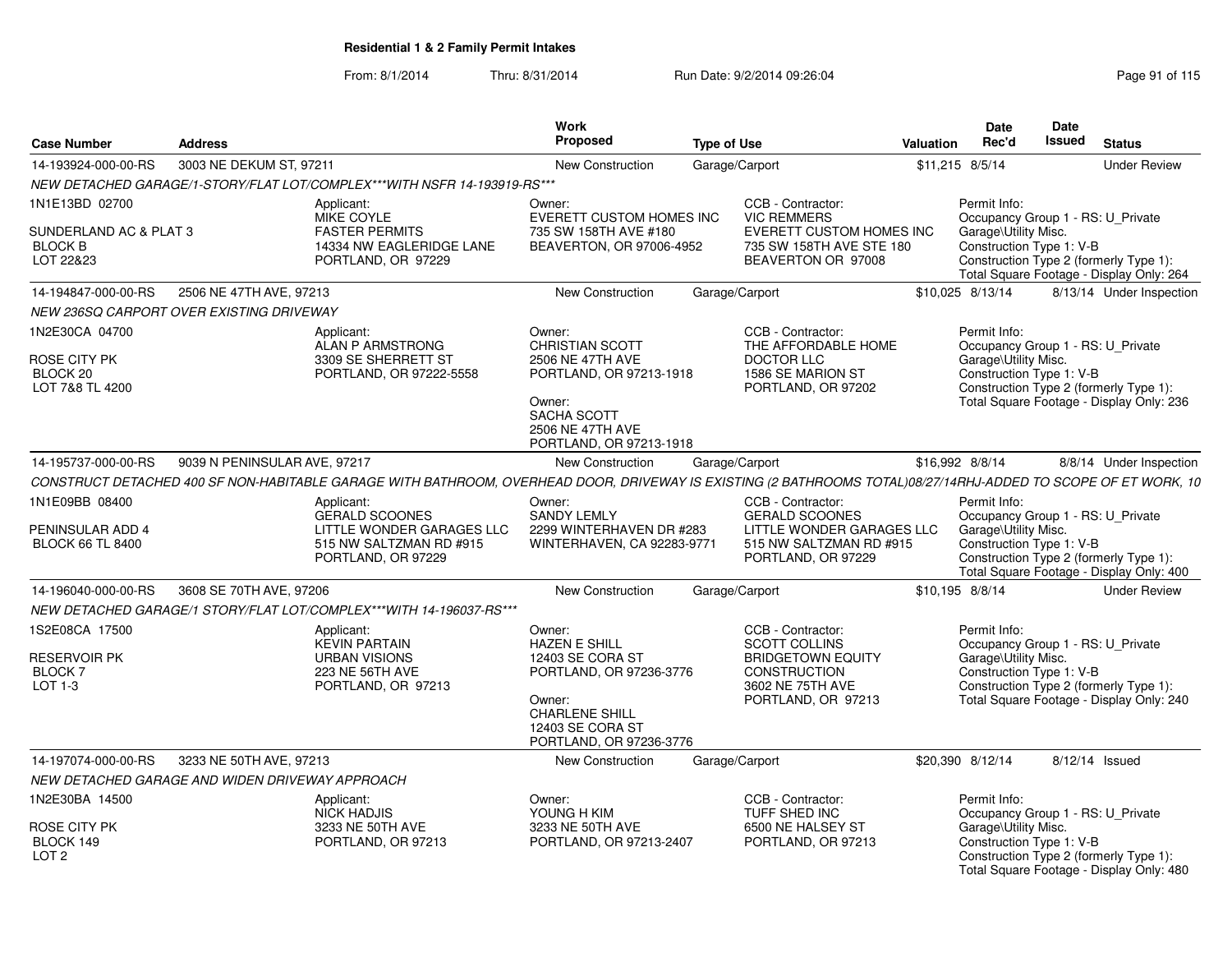|                                                                            |                                             |                                                                                                            | <b>Work</b>                                                                                           |                    |                                                                                                                            |                  | <b>Date</b>                                                                                           | <b>Date</b>   |                                                                                    |
|----------------------------------------------------------------------------|---------------------------------------------|------------------------------------------------------------------------------------------------------------|-------------------------------------------------------------------------------------------------------|--------------------|----------------------------------------------------------------------------------------------------------------------------|------------------|-------------------------------------------------------------------------------------------------------|---------------|------------------------------------------------------------------------------------|
| <b>Case Number</b>                                                         | <b>Address</b>                              |                                                                                                            | Proposed                                                                                              | <b>Type of Use</b> |                                                                                                                            | <b>Valuation</b> | Rec'd                                                                                                 | <b>Issued</b> | <b>Status</b>                                                                      |
| 14-197074-REV-01-RS                                                        | 3233 NE 50TH AVE, 97213                     |                                                                                                            | <b>New Construction</b>                                                                               |                    | Garage/Carport                                                                                                             |                  | \$900 8/19/14                                                                                         |               | 8/19/14 Issued                                                                     |
|                                                                            | VALUE ADDED REVISION TO WIDEN DRIVEWAY 2 FT |                                                                                                            |                                                                                                       |                    |                                                                                                                            |                  |                                                                                                       |               |                                                                                    |
| 1N2E30BA 14500<br>ROSE CITY PK<br>BLOCK 149<br>LOT <sub>2</sub>            |                                             | Applicant:<br><b>NICK HADJIS</b><br>3233 NE 50TH AVE<br>PORTLAND, OR 97213                                 | Owner:<br>YOUNG H KIM<br>3233 NE 50TH AVE<br>PORTLAND, OR 97213-2407                                  |                    | CCB - Contractor:<br>TUFF SHED INC<br>6500 NE HALSEY ST<br>PORTLAND, OR 97213                                              |                  | Permit Info:<br>Occupancy Group 1 - RS: U_Private<br>Garage\Utility Misc.<br>Construction Type 1: V-B |               | Construction Type 2 (formerly Type 1):<br>Total Square Footage - Display Only: 480 |
| 14-197091-000-00-RS                                                        | 6815 N HAIGHT AVE, 97217                    |                                                                                                            | <b>New Construction</b>                                                                               |                    | Garage/Carport                                                                                                             |                  | \$16,992 8/12/14                                                                                      |               | 8/12/14 Issued                                                                     |
|                                                                            |                                             | NEW DETACHED SHARED GARAGE WITH ADJACENT PROPERTY - 6825 N Haight Ave                                      |                                                                                                       |                    |                                                                                                                            |                  |                                                                                                       |               |                                                                                    |
| 1N1E15AC 03800                                                             |                                             | Applicant:                                                                                                 | Owner:                                                                                                |                    | CCB - Contractor:                                                                                                          |                  | Permit Info:                                                                                          |               |                                                                                    |
| <b>GEM ADD</b><br>BLOCK <sub>2</sub><br>LOT <sub>2</sub>                   |                                             | <b>RYAN OLSEN</b><br>RYAN OLSEN CUSTOM HOMES<br>3850 N MISSISSIPPI #302<br>PORTLAND OR 97227               | RYAN OLSEN CUSTOM HOMES LLI RYAN OLSEN<br>3850 N MISSISSIPPI AVE #302<br>PORTLAND, OR 97227           |                    | RYAN OLSEN CUSTOM HOMES LLI Garage\Utility Misc.<br>3850 N MISSISSIPPI SUITE 302<br>PORTLAND OR 97227                      |                  | Occupancy Group 1 - RS: U_Private<br>Construction Type 1: V-B                                         |               | Construction Type 2 (formerly Type 1):<br>Total Square Footage - Display Only: 400 |
| 14-197095-000-00-RS                                                        | 6825 N HAIGHT AVE, 97217                    |                                                                                                            | <b>New Construction</b>                                                                               |                    | Garage/Carport                                                                                                             |                  | \$16,992 8/12/14                                                                                      |               | 8/12/14 Issued                                                                     |
|                                                                            |                                             | NEW DETACHED SHARED GARAGE WITH ADJACENT PROPERTY - 6815 N Haight Ave                                      |                                                                                                       |                    |                                                                                                                            |                  |                                                                                                       |               |                                                                                    |
| 1N1E15AC 03900<br><b>GEM ADD</b><br>BLOCK <sub>2</sub><br>LOT <sub>1</sub> |                                             | Applicant:<br><b>RYAN OLSEN</b><br>RYAN OLSEN CUSTOM HOMES<br>3850 N MISSISSIPPI #302<br>PORTLAND OR 97227 | Owner:<br>RYAN OLSEN CUSTOM HOMES LLI RYAN OLSEN<br>3850 N MISSISSIPPI AVE #302<br>PORTLAND, OR 97227 |                    | CCB - Contractor:<br>RYAN OLSEN CUSTOM HOMES LLI Garage\Utility Misc.<br>3850 N MISSISSIPPI SUITE 302<br>PORTLAND OR 97227 |                  | Permit Info:<br>Occupancy Group 1 - RS: U_Private<br>Construction Type 1: V-B                         |               | Construction Type 2 (formerly Type 1):<br>Total Square Footage - Display Only: 400 |
| 14-197986-000-00-RS                                                        | 5854 SE STEELE ST, 97206                    |                                                                                                            | <b>New Construction</b>                                                                               |                    | Garage/Carport                                                                                                             |                  | \$11,215 8/14/14                                                                                      |               | <b>Under Review</b>                                                                |
|                                                                            |                                             | NEW DETACHED GARAGE/1-STORY/FLAT LOT/COMPLEX***WITH 14-197977-RS***                                        |                                                                                                       |                    |                                                                                                                            |                  |                                                                                                       |               |                                                                                    |
| 1S2E18AD 13200<br>TREMONT PK<br>BLOCK 17<br>LOT <sub>20</sub>              |                                             | Applicant:<br><b>MIKE COYLE</b><br><b>FASTER PERMITS</b><br>14334 NW EAGLERIDGE LANE<br>PORTLAND, OR 97229 | Owner:<br>K & C CUSTOM HOMES LLC<br>300 W 15TH ST #300-4<br>VANCOUVER, WA 98660-2927                  |                    | CCB - Contractor:<br>K & C CUSTOM HOMES LLC<br>3720 SW BOND AVE #308<br>PORTLAND, OR 97239                                 |                  | Permit Info:<br>Occupancy Group 1 - RS: U_Private<br>Garage\Utility Misc.<br>Construction Type 1: V-B |               | Construction Type 2 (formerly Type 1):<br>Total Square Footage - Display Only: 264 |
| 14-198002-000-00-RS                                                        | 5854 SE STEELE ST, 97206                    |                                                                                                            | <b>New Construction</b>                                                                               |                    | Garage/Carport                                                                                                             |                  | \$11,215 8/14/14                                                                                      |               | <b>Under Review</b>                                                                |
|                                                                            |                                             | NEW DETACHED 1-STORY GARAGE/FLAT LOT/COMPLEX***WITH 14-197998-RS***                                        |                                                                                                       |                    |                                                                                                                            |                  |                                                                                                       |               |                                                                                    |
| 1S2E18AD 13200<br>TREMONT PK<br>BLOCK 17<br><b>LOT 20</b>                  |                                             | Applicant:<br>MIKE COYLE<br><b>FASTER PERMITS</b><br>14334 NW EAGLERIDGE LANE<br>PORTLAND, OR 97229        | Owner:<br>K & C CUSTOM HOMES LLC<br>300 W 15TH ST #300-4<br>VANCOUVER, WA 98660-2927                  |                    | CCB - Contractor:<br>K & C CUSTOM HOMES LLC<br>3720 SW BOND AVE #308<br>PORTLAND, OR 97239                                 |                  | Permit Info:<br>Occupancy Group 1 - RS: U_Private<br>Garage\Utility Misc.<br>Construction Type 1: V-B |               | Construction Type 2 (formerly Type 1):<br>Total Square Footage - Display Only: 264 |
| 14-203993-000-00-RS                                                        | 5524 SE OAK ST, 97215                       |                                                                                                            | New Construction                                                                                      |                    | Garage/Carport                                                                                                             |                  | \$25,000 8/26/14                                                                                      |               | 8/26/14 Issued                                                                     |
|                                                                            |                                             | NEW 2 STORY GARAGE WITH STORAGE ABOVE, TRADE PERMITS AT A LATER DATE (TRUSSES DEFERRED)                    |                                                                                                       |                    |                                                                                                                            |                  |                                                                                                       |               |                                                                                    |
| 1N2E31DC 08400                                                             |                                             | Applicant:                                                                                                 | Owner:                                                                                                |                    | CCB - Contractor:                                                                                                          |                  | Permit Info:                                                                                          |               |                                                                                    |
| MT TABOR PL ADD<br><b>BLOCK1</b><br>LOT 5&6                                |                                             | <b>BILL DUBENKO</b><br>13201 SE NEW ERA RD<br>OREGON CITY, OR 97045                                        | <b>MICHAEL REAMS</b><br>5524 SE OAK ST<br>PORTLAND, OR 97215-1272                                     |                    | BD MANAGEMENT SERVICES INC<br>13201 S NEW ERA RD<br>OREGON CITY, OR 97045                                                  |                  | Occupancy Group 1 - RS: U_Private<br>Garage\Utility Misc.<br>Construction Type 1: V-B                 |               | Construction Type 2 (formerly Type 1):<br>Total Square Footage - Display Only: 320 |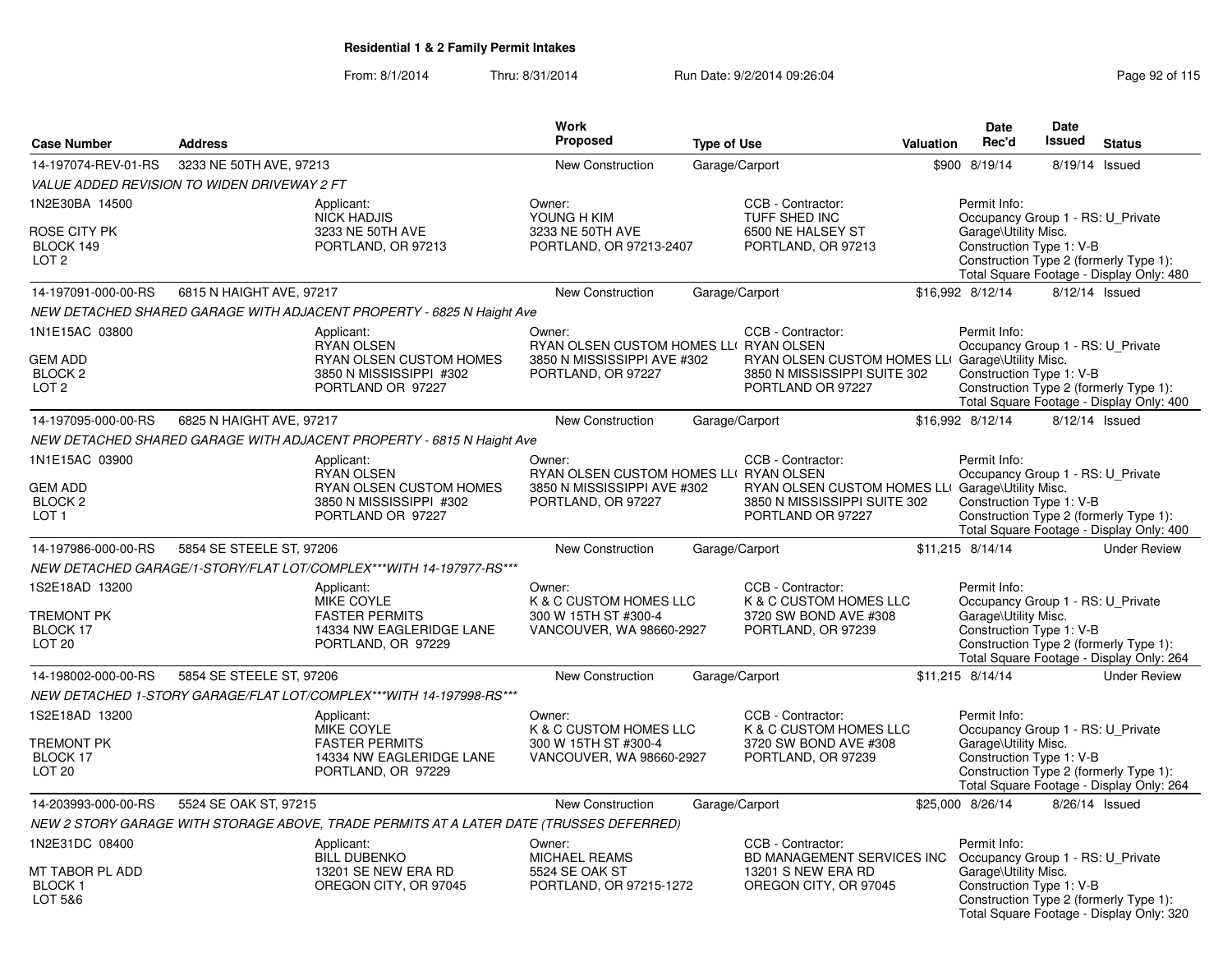| <b>Case Number</b>                                                | <b>Address</b>                           |                                                                              | <b>Work</b><br><b>Proposed</b>                                                          | <b>Type of Use</b>                                                                                                                           | Rec'd<br>Valuation | Date<br><b>Date</b><br>Issued                                                            | <b>Status</b>                                                                      |  |
|-------------------------------------------------------------------|------------------------------------------|------------------------------------------------------------------------------|-----------------------------------------------------------------------------------------|----------------------------------------------------------------------------------------------------------------------------------------------|--------------------|------------------------------------------------------------------------------------------|------------------------------------------------------------------------------------|--|
| 14-204529-000-00-RS                                               | 3004 NE 22ND AVE, 97212                  |                                                                              | <b>New Construction</b>                                                                 | Garage/Carport                                                                                                                               | \$10,195 8/27/14   |                                                                                          | 8/27/14 Issued                                                                     |  |
|                                                                   | NEW SINGLE STORY DETACHED GARAGE, 240 SF |                                                                              |                                                                                         |                                                                                                                                              |                    |                                                                                          |                                                                                    |  |
| 1N1E26AD 02300<br><b>IRVINGTON</b><br>BLOCK 12<br>N 49' OF LOT 16 |                                          | Applicant:<br><b>BOB SCHATZ</b><br>2118 SE DIVISION ST<br>PORTLAND, OR 97202 | Owner:<br><b>JANET HAGUE</b><br>3004 NE 22ND AVE<br>PORTLAND, OR 97212-3450             |                                                                                                                                              | Permit Info:       | Occupancy Group 1 - RS: U Private<br>Garage\Utility Misc.<br>Construction Type 1: V-B    | Construction Type 2 (formerly Type 1):<br>Total Square Footage - Display Only: 240 |  |
| 14-206026-000-00-RS                                               | 3917 NE 19TH AVE, 97212                  |                                                                              | <b>New Construction</b>                                                                 | Garage/Carport                                                                                                                               | \$9,685 8/29/14    |                                                                                          | <b>Under Review</b>                                                                |  |
| NEW DETACHED 1 CAR GARAGE                                         |                                          |                                                                              |                                                                                         |                                                                                                                                              |                    |                                                                                          |                                                                                    |  |
| 1N1E23DC 00600                                                    |                                          | Applicant:<br><b>CLASSIC IMAGE HOMES LLC</b>                                 | Owner:<br><b>CLASSIC IMAGE HOMES LLC</b>                                                | CCB - Contractor:<br><b>CLASSIC IMAGE HOMES LLC</b>                                                                                          | Permit Info:       | Occupancy Group 1 - RS: U_Private                                                        |                                                                                    |  |
| <b>DIXON PL</b><br>BLOCK 1<br>LOT <sub>6</sub>                    |                                          | PO BOX 302<br>MARYLHURST, OR 97036                                           | PO BOX 302<br>MARYLHURST, OR 97036-0302                                                 | PO BOX 302<br>MARYLHURST, OR 97036                                                                                                           |                    | Garage\Utility Misc.<br>Construction Type 1: V-B                                         | Construction Type 2 (formerly Type 1):<br>Total Square Footage - Display Only: 228 |  |
| 12-200669-REV-01-RS                                               | 6653 SE ASH PL - Unit A, 97215           |                                                                              | New Construction                                                                        | Single Family Dwelling                                                                                                                       | \$8/14/14          |                                                                                          | 8/14/14 Final                                                                      |  |
| <b>REVISION TO CHANGE DECK RAIL</b>                               |                                          |                                                                              |                                                                                         |                                                                                                                                              |                    |                                                                                          |                                                                                    |  |
| 1N2E32CC 01300                                                    |                                          | Applicant:<br>JEFFREY J MILLER                                               | Owner:<br>JEFFREY J MILLER                                                              | CCB - Contractor:<br><b>BEAR ELECTRIC INC</b>                                                                                                | Permit Info:       |                                                                                          | Occupancy Group 1 - RS: R-3 Residential                                            |  |
| <b>ASBAHR HTS</b><br>BLOCK 4<br>LOT <sub>8</sub>                  |                                          | 5607 SE OAK ST<br>PORTLAND, OR 97215-1273                                    | 1231 NE M L KING BLVD #501<br>PORTLAND, OR 97232-2095                                   | PO BOX 389<br>DONALD, OR 97020-0389                                                                                                          |                    | One and Two Family<br>Construction Type 1: V-B<br>Construction Type 2 (formerly Type 1): |                                                                                    |  |
|                                                                   |                                          |                                                                              | Owner:<br><b>SUSAN P SEALY</b><br>1231 NE M L KING BLVD #501<br>PORTLAND, OR 97232-2095 | CCB - Contractor:<br><b>ENDERS ELECTRIC INC</b><br>PO Box 1661<br>BEAVERTON, OR 97075                                                        |                    |                                                                                          | Total Square Footage - Display Only: 3845                                          |  |
|                                                                   |                                          |                                                                              |                                                                                         | CCB - Contractor:<br>GARYS VACUFLO INC<br>9015 SE FLAVEL ST<br>PORTLAND, OR 97266-5583                                                       |                    |                                                                                          |                                                                                    |  |
|                                                                   |                                          |                                                                              |                                                                                         | CCB - Contractor:<br>ALS PLUMBING INC<br>1173 TAMARA AVE S<br><b>SALEM, OR 97306</b>                                                         |                    |                                                                                          |                                                                                    |  |
|                                                                   |                                          |                                                                              |                                                                                         | CCB - Contractor:<br><b>JONATHAN COHEN</b><br><b>IMAGINE ENERGY, LLC</b><br>2409 N KERBY AVE<br>PORTLAND, OR 97227                           |                    |                                                                                          |                                                                                    |  |
|                                                                   |                                          |                                                                              |                                                                                         | CCB - Contractor:<br>2KG CONTRACTORS INC<br>4917 NE 185TH DRIVE<br>PORTLAND, OR 97230<br><b>Primary Contractor:</b><br><b>OWNER TO BUILD</b> |                    |                                                                                          |                                                                                    |  |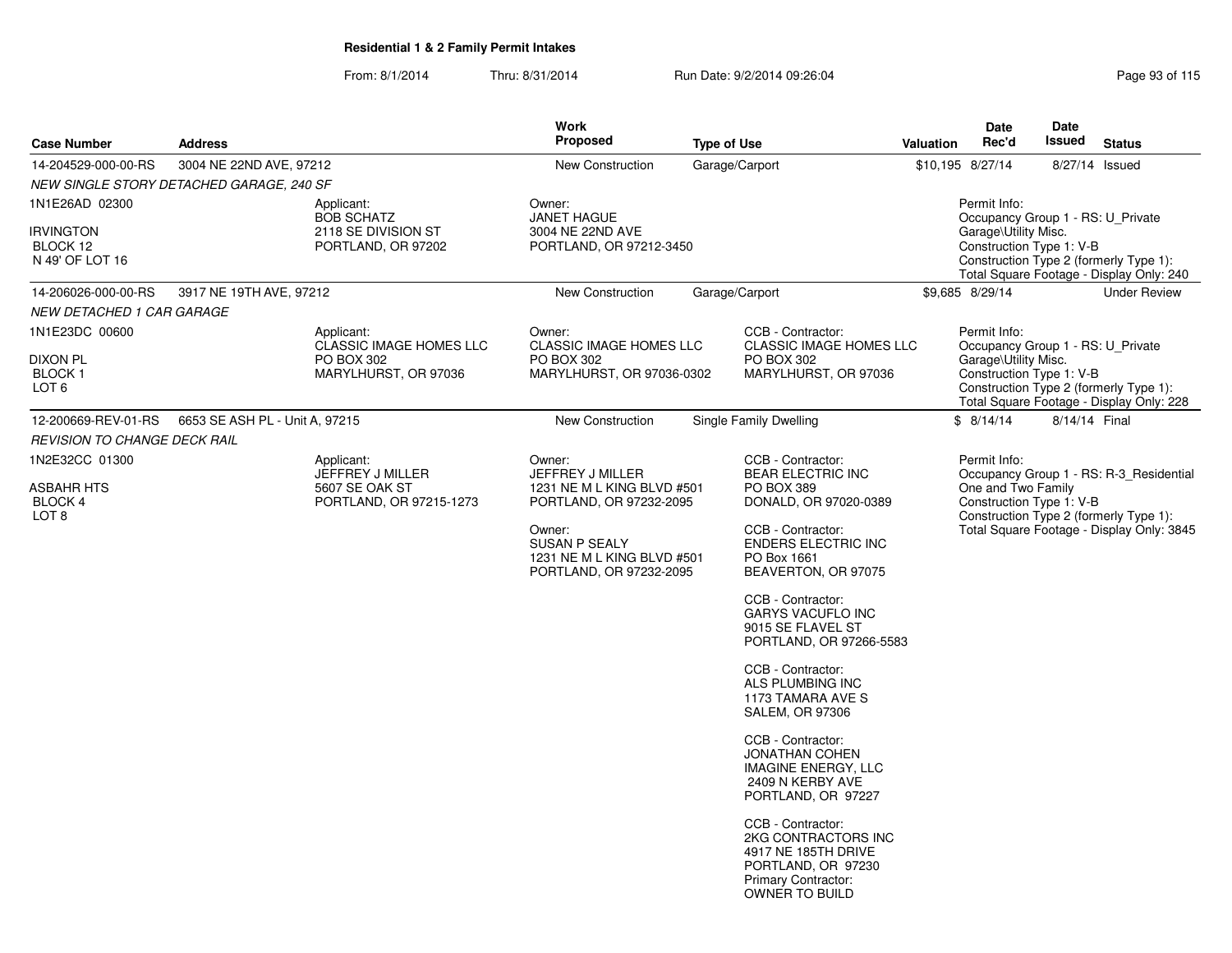| Page 94 of 11 |  |  |
|---------------|--|--|
|               |  |  |
|               |  |  |

| <b>Case Number</b>                                 | <b>Address</b>            |                                                                                                            | <b>Work</b><br><b>Proposed</b>                                                          | <b>Type of Use</b> |                                                                                                                                                     | <b>Valuation</b> | <b>Date</b><br>Rec'd                                           | <b>Date</b><br><b>Issued</b> | <b>Status</b>                                                                                                                      |
|----------------------------------------------------|---------------------------|------------------------------------------------------------------------------------------------------------|-----------------------------------------------------------------------------------------|--------------------|-----------------------------------------------------------------------------------------------------------------------------------------------------|------------------|----------------------------------------------------------------|------------------------------|------------------------------------------------------------------------------------------------------------------------------------|
| 13-190086-REV-01-RS                                | 2104 SE 32ND AVE, 97214   |                                                                                                            | <b>New Construction</b>                                                                 |                    | Single Family Dwelling                                                                                                                              |                  | \$8/7/14                                                       |                              | 8/7/14 Issued                                                                                                                      |
| <b>REVISION TO SHIFT HOUSE BACK ON LOT</b>         |                           |                                                                                                            |                                                                                         |                    |                                                                                                                                                     |                  |                                                                |                              |                                                                                                                                    |
| 1S1E01CD 02300                                     |                           | Applicant:<br><b>MIKE COYLE</b>                                                                            | Owner:<br>EVERETT CUSTOM HOMES INC                                                      |                    | CCB - Contractor:<br>DEVELOPMENT NORTHWEST                                                                                                          |                  | Permit Info:                                                   |                              | Occupancy Group 1 - RS: R-3_Residential                                                                                            |
| SOUTHWEST SUNNYSIDE<br>BLOCK 6<br>LOT <sub>4</sub> |                           | <b>FASTER PERMITS</b><br>14334 NW EAGLERIDGE LANE<br>PORTLAND, OR 97229                                    | 735 SW 158TH AVE #180<br>BEAVERTON, OR 97006-4952                                       |                    | <b>INC/dba Wolcott Plumbing</b><br>1075 W HISTORIC COLUMBIA<br><b>RIVER HWY</b><br>TROUTDALE OR 97060                                               |                  | One and Two Family<br>Construction Type 1: V-B                 |                              | Construction Type 2 (formerly Type 1):<br>Total Square Footage - Display Only: 2526                                                |
|                                                    |                           |                                                                                                            |                                                                                         |                    | CCB - Contractor:<br><b>VIC REMMERS</b><br><b>EVERETT CUSTOM HOMES INC</b><br>735 SW 158TH AVE STE 180<br>BEAVERTON OR 97008                        |                  |                                                                |                              |                                                                                                                                    |
| 13-206814-REV-02-RS                                | 4130 SE TAGGART ST, 97202 |                                                                                                            | <b>New Construction</b>                                                                 |                    | Single Family Dwelling                                                                                                                              |                  | \$8/18/14                                                      |                              | 8/18/14 Issued                                                                                                                     |
|                                                    |                           | REVISION TO SAVE TREES ALONG SOUTH PROPERTY LINE INSTEAD OF REPLACEPMENT                                   |                                                                                         |                    |                                                                                                                                                     |                  |                                                                |                              |                                                                                                                                    |
| 1S2E07BB 20200                                     |                           | Applicant:<br><b>MIKE COYLE</b><br><b>FASTER PERMITS</b><br>14334 NW EAGLERIDGE LANE<br>PORTLAND, OR 97229 | Owner:<br>EVERETT CUSTOM HOMES INC<br>735 SW 158TH AVE #180<br>BEAVERTON, OR 97006-4952 |                    | CCB - Contractor:<br>DBA WRIGHT 1 ELECTRIC and<br>THREE PHASE ELECTRIC<br>5618 SE 135TH<br>PORTLAND OR 97236                                        |                  | Permit Info:<br>One and Two Family<br>Construction Type 1: V-B |                              | Occupancy Group 1 - RS: R-3 Residential<br>Construction Type 2 (formerly Type 1): V-B<br>Total Square Footage - Display Only: 2526 |
|                                                    |                           |                                                                                                            |                                                                                         |                    | CCB - Contractor:<br>DEVELOPMENT NORTHWEST<br><b>INC/dba Wolcott Plumbing</b><br>1075 W HISTORIC COLUMBIA<br><b>RIVER HWY</b><br>TROUTDALE OR 97060 |                  |                                                                |                              |                                                                                                                                    |
|                                                    |                           |                                                                                                            |                                                                                         |                    | CCB - Contractor:<br><b>VIC REMMERS</b><br><b>EVERETT CUSTOM HOMES INC</b><br>735 SW 158TH AVE STE 180<br>BEAVERTON OR 97008                        |                  |                                                                |                              |                                                                                                                                    |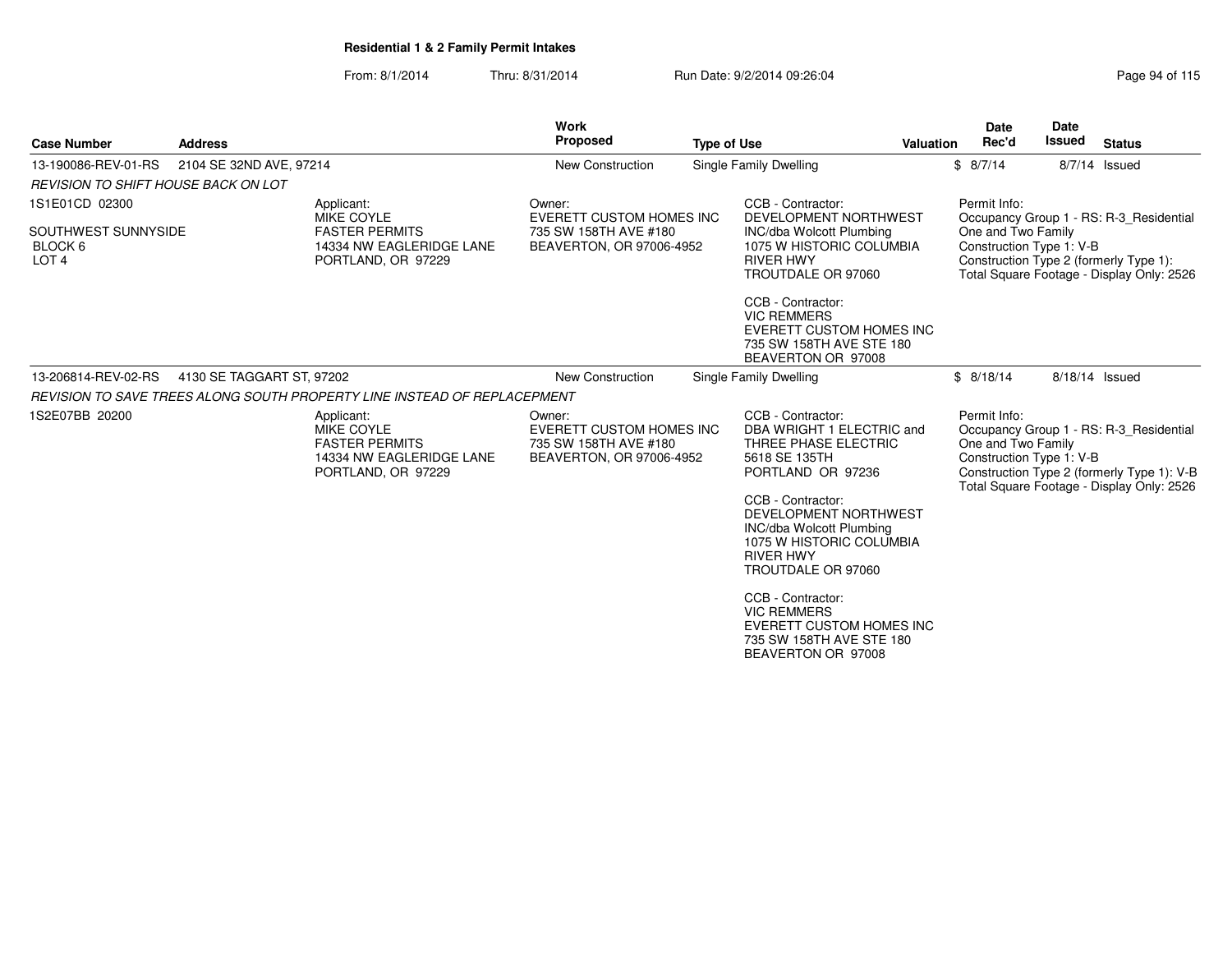| <b>Case Number</b>                                                              | <b>Address</b>            |                                                                                                       | Work<br><b>Proposed</b>                                                                        | <b>Type of Use</b> |                                                                                                                                                                                                                    | <b>Valuation</b> | <b>Date</b><br>Rec'd               | <b>Date</b><br><b>Issued</b> | <b>Status</b>                                                                                                                      |
|---------------------------------------------------------------------------------|---------------------------|-------------------------------------------------------------------------------------------------------|------------------------------------------------------------------------------------------------|--------------------|--------------------------------------------------------------------------------------------------------------------------------------------------------------------------------------------------------------------|------------------|------------------------------------|------------------------------|------------------------------------------------------------------------------------------------------------------------------------|
| 13-207974-REV-01-RS                                                             | 4140 SE TAGGART ST, 97202 |                                                                                                       | New Construction                                                                               |                    | <b>Single Family Dwelling</b>                                                                                                                                                                                      |                  | \$8/18/14                          |                              | 8/18/14 Issued                                                                                                                     |
|                                                                                 |                           | REVISION TO PRESERVE EXISTING TREES INSTEAD OF REPLACEMENT AT SOUTH PROPERTY LINE                     |                                                                                                |                    |                                                                                                                                                                                                                    |                  |                                    |                              |                                                                                                                                    |
| 1S2E07BB 20200                                                                  |                           | Applicant:<br>MIKE COYLE<br><b>FASTER PERMITS</b><br>14334 NW EAGLERIDGE LANE<br>PORTLAND, OR 97229   | Owner:<br><b>EVERETT CUSTOM HOMES INC</b><br>735 SW 158TH AVE #180<br>BEAVERTON, OR 97006-4952 |                    | CCB - Contractor:<br>DBA WRIGHT 1 ELECTRIC and<br>THREE PHASE ELECTRIC<br>5618 SE 135TH<br>PORTLAND OR 97236<br>CCB - Contractor:<br>DEVELOPMENT NORTHWEST<br>INC/dba Wolcott Plumbing<br>1075 W HISTORIC COLUMBIA |                  | Permit Info:<br>One and Two Family | Construction Type 1: V-B     | Occupancy Group 1 - RS: R-3_Residential<br>Construction Type 2 (formerly Type 1):<br>Total Square Footage - Display Only: 3205     |
|                                                                                 |                           |                                                                                                       |                                                                                                |                    | <b>RIVER HWY</b><br>TROUTDALE OR 97060                                                                                                                                                                             |                  |                                    |                              |                                                                                                                                    |
|                                                                                 |                           |                                                                                                       |                                                                                                |                    | CCB - Contractor:<br><b>VIC REMMERS</b><br><b>EVERETT CUSTOM HOMES INC</b><br>735 SW 158TH AVE STE 180<br>BEAVERTON OR 97008                                                                                       |                  |                                    |                              |                                                                                                                                    |
| 13-211464-REV-01-RS                                                             | 607 SW PRIMROSE ST        |                                                                                                       | <b>New Construction</b>                                                                        |                    | <b>Single Family Dwelling</b>                                                                                                                                                                                      |                  | \$8/28/14                          |                              | 8/28/14 Issued                                                                                                                     |
|                                                                                 |                           | REVISION TO PROVIDE CALCS FOR FRONT SHEARWALL PER INSPECTOR STEVE PIERCE                              |                                                                                                |                    |                                                                                                                                                                                                                    |                  |                                    |                              |                                                                                                                                    |
| 1S1E28AA 08701<br>KILPATRICK COLLINS TRACT<br><b>BLOCK 4</b><br>LOT 8&9 TL 8701 |                           | Applicant:<br><b>BRANDON GIBSON</b><br><b>GIBSON HOMES</b><br>PO BOX 1684<br>CLACKAMAS, OR 97015      | Owner:<br>PERFORMANCE HOMES LLC<br>10400 SW COTTONWOOD ST<br>TUALATIN, OR 97062-8393           |                    | CCB - Contractor:<br><b>GRAVITY PLUMBING INC</b><br>14935 S GREENTREE DR<br>OREGON CITY, OR 97045<br>CCB - Contractor:                                                                                             |                  | Permit Info:<br>One and Two Family | Construction Type 1: V-B     | Occupancy Group 1 - RS: R-3_Residential<br>Construction Type 2 (formerly Type 1): V-B<br>Total Square Footage - Display Only: 3677 |
|                                                                                 |                           |                                                                                                       |                                                                                                |                    | DAVE CADY<br>PERFORMANCE HOMES LLC<br>10400 SW COTTONWOOD STREET<br>TUALATIN, OR 97062                                                                                                                             |                  |                                    |                              |                                                                                                                                    |
| 13-215668-REV-01-RS                                                             | 729 SE 140TH AVE, 97233   |                                                                                                       | New Construction                                                                               |                    | <b>Single Family Dwelling</b>                                                                                                                                                                                      |                  | \$8/14/14                          |                              | 8/14/14 Issued                                                                                                                     |
|                                                                                 |                           | REVISION TO REVISE OFFICE WALL AND MOVE FIREPLACE FROM 2ND FLOOR MASTER BEDROOM TO FIRST FLOOR LIVING |                                                                                                |                    |                                                                                                                                                                                                                    |                  |                                    |                              |                                                                                                                                    |
| 1S2E02AA 08102                                                                  |                           | Applicant:<br><b>ILYA ZAGARYUK</b>                                                                    | Owner:<br>YANA KIRDEY                                                                          |                    | CCB - Contractor:<br>UKA CONSTRUCTION LLC                                                                                                                                                                          |                  | Permit Info:                       |                              | Occupancy Group 1 - RS: R-3_Residential                                                                                            |
| HOOD ACRES & PLAT 2 & 3<br>BLOCK <sub>2</sub><br>LOT 14 TL 8102                 |                           | UKA CONSTRUCTION<br>11016 SE HAPPY VALLEY DRIVE<br>PORTLAND, OR 97086                                 | 8009 SE 144TH DR<br>PORTLAND, OR 97236-5389                                                    |                    | 11016 SE HAPPY VALLEY DR<br>PORTLAND, OR 97086                                                                                                                                                                     |                  | One and Two Family                 | Construction Type 1: V-B     | Construction Type 2 (formerly Type 1): V-B                                                                                         |
|                                                                                 |                           |                                                                                                       |                                                                                                |                    | CCB - Contractor:<br>ARTWORK CONSTRUCTION LLC<br><b>PORTLAND</b><br>8312 SE ASPEN SUMMIT DR<br>PORTLAND OR 97266                                                                                                   |                  |                                    |                              | Total Square Footage - Display Only: 2886                                                                                          |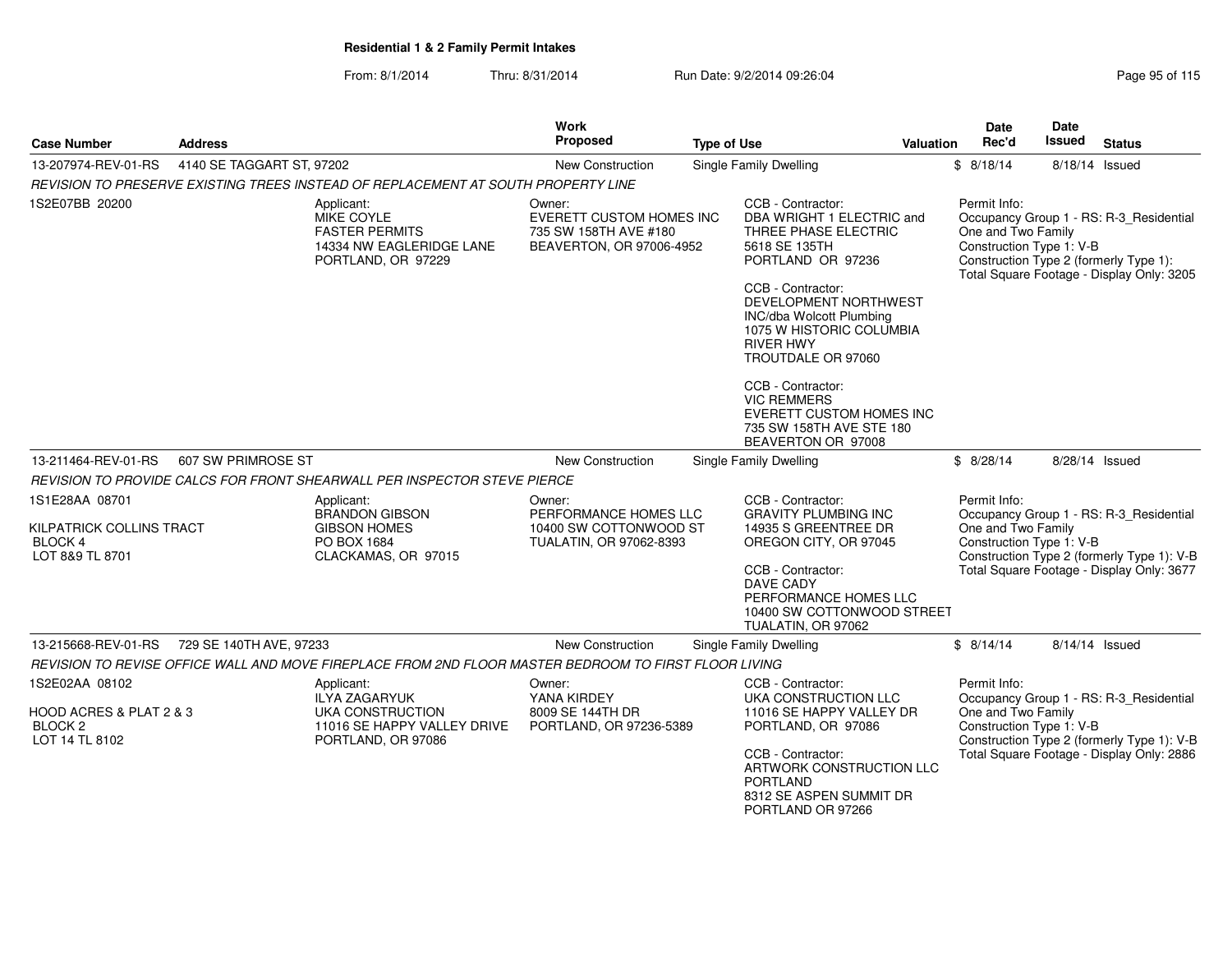| <b>Case Number</b>                                                                                             | <b>Address</b>         |                                                                                                                                                                                               | <b>Work</b><br>Proposed                                                                                                                                                                              | <b>Type of Use</b> |                                                                                                                                                                                                                                                                                                                                                           | <b>Valuation</b> | Date<br>Rec'd                                                  | Date<br>Issued | <b>Status</b>                                                                                                                      |
|----------------------------------------------------------------------------------------------------------------|------------------------|-----------------------------------------------------------------------------------------------------------------------------------------------------------------------------------------------|------------------------------------------------------------------------------------------------------------------------------------------------------------------------------------------------------|--------------------|-----------------------------------------------------------------------------------------------------------------------------------------------------------------------------------------------------------------------------------------------------------------------------------------------------------------------------------------------------------|------------------|----------------------------------------------------------------|----------------|------------------------------------------------------------------------------------------------------------------------------------|
| 13-226212-REV-02-RS                                                                                            | 409 SE 70TH AVE, 97215 |                                                                                                                                                                                               | New Construction                                                                                                                                                                                     |                    | Single Family Dwelling                                                                                                                                                                                                                                                                                                                                    |                  | \$8/1/14                                                       |                | $8/1/14$ Issued                                                                                                                    |
|                                                                                                                |                        | REVISION - SHIFT GARAGE 2'TO THE WEST AND EXTEND BREEZEWAYand revise T1-Tree Plan to reflect removal of 8-inch Pine and then plant 2- Two Decidious Trees (Crape Mrytle or Red Maple instead) |                                                                                                                                                                                                      |                    |                                                                                                                                                                                                                                                                                                                                                           |                  |                                                                |                |                                                                                                                                    |
| 1N2E32CD 14300<br>MORNINGSIDE<br>BLOCK 1<br>LOT <sub>1</sub>                                                   |                        | Applicant:<br><b>BOB WALTON</b><br>QUAIL CONSTRUCTION LLC<br>4501 NE MINNEHAHA #200<br>VANCOUVER, WA 98661-1848                                                                               | Owner:<br>DANNY R WILSON<br>433 SE GILHAM AVE<br>PORTLAND, OR 97215-1427<br>Owner:<br><b>DIANE J REDD</b>                                                                                            |                    | CCB - Contractor:<br><b>BOB WALTON</b><br>QUAIL CONSTRUCTION LLC<br>4501 NE MINNEHAHA #200<br>VANCOUVER, WA 98661-1848                                                                                                                                                                                                                                    |                  | Permit Info:<br>One and Two Family<br>Construction Type 1: V-B |                | Occupancy Group 1 - RS: R-3_Residential<br>Construction Type 2 (formerly Type 1): V-B<br>Total Square Footage - Display Only: 2627 |
|                                                                                                                |                        |                                                                                                                                                                                               | 433 SE GILHAM AVE<br>PORTLAND, OR 97215-1427                                                                                                                                                         |                    |                                                                                                                                                                                                                                                                                                                                                           |                  |                                                                |                |                                                                                                                                    |
| 13-229754-DFS-01-RS                                                                                            | 5862 SW RALSTON DR     |                                                                                                                                                                                               | New Construction                                                                                                                                                                                     |                    | Single Family Dwelling                                                                                                                                                                                                                                                                                                                                    |                  | \$4,350 8/8/14                                                 |                | 8/29/14 Issued                                                                                                                     |
| <b>DFS - FIRE SPRINKLERS</b>                                                                                   |                        |                                                                                                                                                                                               |                                                                                                                                                                                                      |                    |                                                                                                                                                                                                                                                                                                                                                           |                  |                                                                |                |                                                                                                                                    |
| 1S1E15CB 06606<br>PARTITION PLAT 2012-50<br>LOT <sub>3</sub><br>INC UND INT TRACTS A&B                         |                        | Applicant:<br><b>ROB SEXTON</b><br>S3 DESIGN/BUILD<br>13527 SW ASHBURY LANE<br>TIGARD OR 97223                                                                                                | Owner:<br>GERTZ CONSTRUCTION CO INC<br>19200 SW 46TH AVE<br>TUALATIN, OR 97062                                                                                                                       |                    | CCB - Contractor:<br>Kenneth Gertz<br>GERTZ CONSTRUCTION CO. INC.<br>19200 SW 46TH AVE<br>TUALATIN, OR 97062-8770                                                                                                                                                                                                                                         |                  | Permit Info:<br>One and Two Family<br>Construction Type 1: V-B |                | Occupancy Group 1 - RS: R-3_Residential<br>Construction Type 2 (formerly Type 1): V-B<br>Total Square Footage - Display Only: 3359 |
| 13-229790-DFS-01-RS                                                                                            | 5868 SW RALSTON DR     |                                                                                                                                                                                               | <b>New Construction</b>                                                                                                                                                                              |                    | Single Family Dwelling                                                                                                                                                                                                                                                                                                                                    |                  | \$4,350 8/8/14                                                 |                | 8/29/14 Issued                                                                                                                     |
| <b>DFS - FIRE SPRINKLERS</b>                                                                                   |                        |                                                                                                                                                                                               |                                                                                                                                                                                                      |                    |                                                                                                                                                                                                                                                                                                                                                           |                  |                                                                |                |                                                                                                                                    |
| 1S1E15CB 06605<br>PARTITION PLAT 2012-50<br>LOT <sub>2</sub><br>INC UND INT TRACTS A&B                         |                        | Applicant:<br><b>ROB SEXTON</b><br>S3 DESIGN/BUILD<br>13527 SW ASHBURY LANE<br><b>TIGARD OR 97223</b>                                                                                         | Owner:<br>GERTZ CONSTRUCTION CO INC<br>19200 SW 46TH AVE<br>TUALATIN, OR 97062                                                                                                                       |                    | CCB - Contractor:<br>Kenneth Gertz<br>GERTZ CONSTRUCTION CO. INC.<br>19200 SW 46TH AVE<br>TUALATIN, OR 97062-8770                                                                                                                                                                                                                                         |                  | Permit Info:<br>One and Two Family<br>Construction Type 1: V-B |                | Occupancy Group 1 - RS: R-3 Residential<br>Construction Type 2 (formerly Type 1): V-B<br>Total Square Footage - Display Only: 3085 |
| 13-241756-REV-02-RS                                                                                            | 8055 NE SISKIYOU ST    |                                                                                                                                                                                               | New Construction                                                                                                                                                                                     |                    | Single Family Dwelling                                                                                                                                                                                                                                                                                                                                    |                  | \$200 8/13/14                                                  |                | 8/13/14 Issued                                                                                                                     |
| VALUE ADDED REVISION TO WIDEN DRIVEWAY FROM 10' TO 12'                                                         |                        |                                                                                                                                                                                               |                                                                                                                                                                                                      |                    |                                                                                                                                                                                                                                                                                                                                                           |                  |                                                                |                |                                                                                                                                    |
| 1N2E29AA 19602<br><b>GREGORY HTS</b><br>BLOCK 12<br><b>WLY 38' OF LOT 23</b><br>WLY 38' OF LOT 24 EXC PT IN ST |                        | Applicant:<br><b>JOSH PATRICK</b><br>METRO HOMES NW LLC<br>211 NE WEIDLER<br>PORTLAND, OR 97232                                                                                               | Owner:<br><b>WEST COAST DEVELOPMENT</b><br><b>GROUP INC</b><br>2134 NE RODNEY AVE<br>PORTLAND, OR 97212-3738<br>Owner:<br>METRO HOMES NORTHWEST LLC<br>2134 NE RODNEY AVE<br>PORTLAND, OR 97212-3738 |                    | CCB - Contractor:<br>DBA WRIGHT 1 ELECTRIC and<br>THREE PHASE ELECTRIC<br>5618 SE 135TH<br>PORTLAND OR 97236<br>CCB - Contractor:<br>DEVELOPMENT NORTHWEST<br>INC/dba Wolcott Plumbing<br>1075 W HISTORIC COLUMBIA<br><b>RIVER HWY</b><br>TROUTDALE OR 97060<br>CCB - Contractor:<br>METRO HOMES NORTHWEST LLC<br>211 NE WEIDLER ST<br>PORTLAND, OR 97232 |                  | Permit Info:<br>One and Two Family<br>Construction Type 1: V-B |                | Occupancy Group 1 - RS: R-3_Residential<br>Construction Type 2 (formerly Type 1): V-B<br>Total Square Footage - Display Only: 1768 |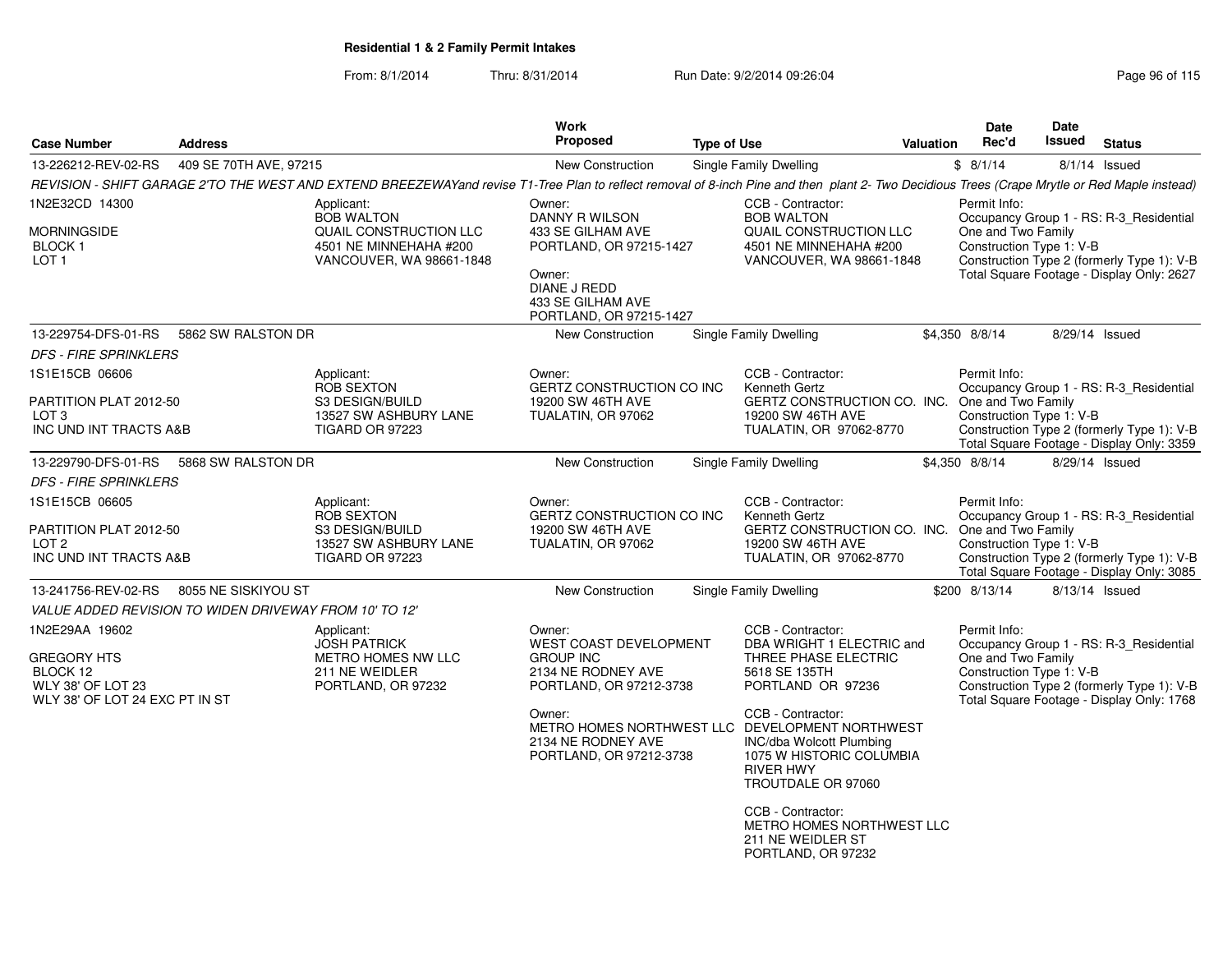| <b>Case Number</b>                                      | <b>Address</b>                                                                                                                                                    | Work<br>Proposed                        | <b>Type of Use</b>                                                                                                               | Date<br>Rec'd<br><b>Valuation</b>              | Date<br><b>Issued</b><br><b>Status</b>                                                  |
|---------------------------------------------------------|-------------------------------------------------------------------------------------------------------------------------------------------------------------------|-----------------------------------------|----------------------------------------------------------------------------------------------------------------------------------|------------------------------------------------|-----------------------------------------------------------------------------------------|
| 14-103432-REV-01-RS                                     | 7928 N BURRAGE AVE                                                                                                                                                | <b>New Construction</b>                 | <b>Single Family Dwelling</b>                                                                                                    | \$8/1/14                                       | $8/1/14$ Issued                                                                         |
|                                                         | REVISION TO REMOVE THE ATTACHED GARAGE AND SUNROOM                                                                                                                |                                         |                                                                                                                                  |                                                |                                                                                         |
| 1N1E09CA 18802                                          | Applicant:<br><b>BEN MAY</b>                                                                                                                                      | Owner:<br>JONAY PROPERTIES LLC          | CCB - Contractor:<br><b>SERVICE FIRST ! PROPERTY</b>                                                                             | Permit Info:                                   | Occupancy Group 1 - RS: R-3 Residential                                                 |
| PARTITION PLAT 2014-1<br>LOT 1 TL 18802                 | JONAY PROPERTIES LLC<br>PO BOX 20926<br>PORTLAND, OR 97294                                                                                                        | PO BOX 20926<br>PORTLAND, OR 97294-0926 | MAINTENANCE AND REPAIR<br>17413 WAKE ROBIN CIRCLE<br>OREGON CITY OR 97045                                                        | One and Two Family<br>Construction Type 1: V-B | Construction Type 2 (formerly Type 1): V-B<br>Total Square Footage - Display Only: 3055 |
|                                                         |                                                                                                                                                                   |                                         | CCB - Contractor:<br>DREAM MAKERS CONSTRUCTION<br>8707 NE FREMONT<br>PORTLAND, OR 97220                                          |                                                |                                                                                         |
| 14-110828-REV-02-RS                                     | 3621 SW HILLSIDE DR, 97221                                                                                                                                        | New Construction                        | <b>Single Family Dwelling</b>                                                                                                    | \$8/8/14                                       | 8/8/14 Issued                                                                           |
| REVISION TO CHANGE BEAM AT DECK                         |                                                                                                                                                                   |                                         |                                                                                                                                  |                                                |                                                                                         |
| 1S1E08BD 01900                                          | Applicant:<br>MIKE COYLE                                                                                                                                          | Owner:<br>TREECE & LAMBERT LLC          | CCB - Contractor:<br>EDWARD MULLEN PLUMBING                                                                                      | Permit Info:                                   | Occupancy Group 1 - RS: R-3 Residential                                                 |
| <b>TUALATIN VIEW PK</b><br>BLOCK 5<br>LOT 25&26 TL 1900 | <b>FASTER PERMITS</b><br>14334 NW EAGLERIDGE LANE<br>PORTLAND, OR 97229<br>Applicant:<br>LISA STIDD SILVER                                                        | 2905 SW 1ST AVE<br>PORTLAND, OR 97201   | 1601 SE RIVER RD<br>HILLSBORO, OR 97123<br>CCB - Contractor:<br>ADVANCED ELECTRIC INC<br>21811 NE 58TH ST<br>VANCOUVER, WA 98682 | One and Two Family<br>Construction Type 1: V-B | Construction Type 2 (formerly Type 1): V-B<br>Total Square Footage - Display Only: 4202 |
| 14-110828-REV-03-RS                                     | 3621 SW HILLSIDE DR, 97221                                                                                                                                        | <b>New Construction</b>                 | CCB - Contractor:<br><b>MORRISON BUILT LLC</b><br>4614 SW Kelly Avenue, Ste 17<br>Portland, OR 97239<br>Single Family Dwelling   | \$5,200 8/20/14                                | <b>Under Review</b>                                                                     |
|                                                         | VALUE ADDED REVISION TO BUILD RETAINING WALL AT REAR AND SIDE OF PROPERTY AND PORTION OF BLOCK WALL, INTAKE FOR ORIGINAL REVIEWERS - APPLICANT ALREADY ADVISED TH |                                         |                                                                                                                                  |                                                |                                                                                         |
| 1S1E08BD 01900                                          | Applicant:<br>MIKE COYLE                                                                                                                                          | Owner:<br>TREECE & LAMBERT LLC          | CCB - Contractor:<br>EDWARD MULLEN PLUMBING                                                                                      | Permit Info:                                   | Occupancy Group 1 - RS: R-3 Residential                                                 |
| <b>TUALATIN VIEW PK</b><br>BLOCK 5<br>LOT 25&26 TL 1900 | <b>FASTER PERMITS</b><br>14334 NW EAGLERIDGE LANE<br>PORTLAND, OR 97229                                                                                           | 2905 SW 1ST AVE<br>PORTLAND, OR 97201   | 1601 SE RIVER RD<br>HILLSBORO, OR 97123                                                                                          | One and Two Family<br>Construction Type 1: V-B | Construction Type 2 (formerly Type 1): V-B                                              |
|                                                         | Applicant:<br>LISA STIDD SILVER                                                                                                                                   |                                         | CCB - Contractor:<br>ADVANCED ELECTRIC INC<br>21811 NE 58TH ST<br>VANCOUVER, WA 98682                                            |                                                | Total Square Footage - Display Only: 4202                                               |
|                                                         |                                                                                                                                                                   |                                         | CCB - Contractor:<br><b>MORRISON BUILT LLC</b><br>4614 SW Kelly Avenue, Ste 17<br>Portland, OR 97239                             |                                                |                                                                                         |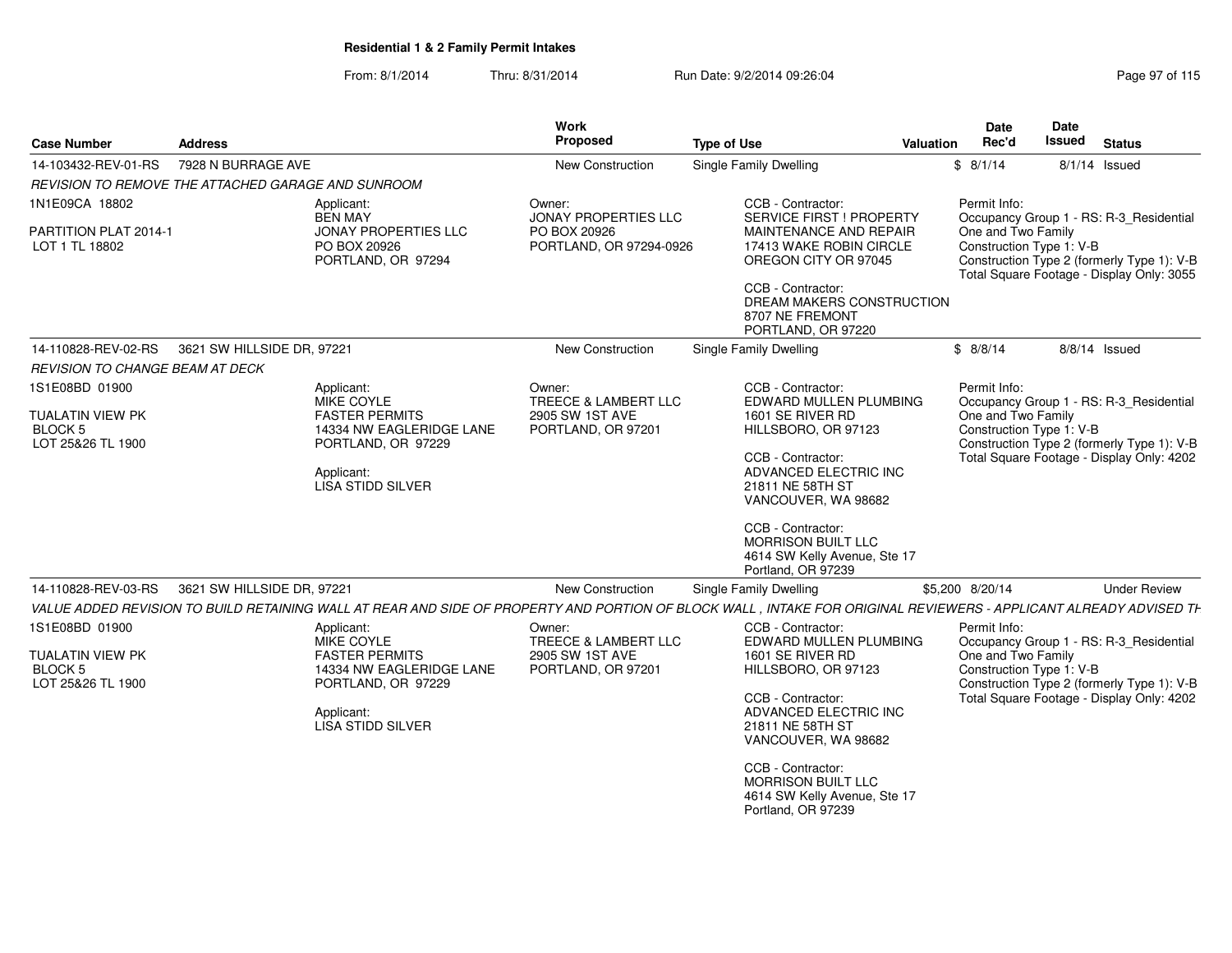| <b>Case Number</b>  | <b>Address</b>                      |                                                                                                                                                                   | Work<br>Proposed                                                            | <b>Type of Use</b>                                                                                                                                                                                                                                                                                               | Valuation | Date<br>Rec'd                                                  | Date<br>Issued | <b>Status</b>                                                                                                                      |
|---------------------|-------------------------------------|-------------------------------------------------------------------------------------------------------------------------------------------------------------------|-----------------------------------------------------------------------------|------------------------------------------------------------------------------------------------------------------------------------------------------------------------------------------------------------------------------------------------------------------------------------------------------------------|-----------|----------------------------------------------------------------|----------------|------------------------------------------------------------------------------------------------------------------------------------|
| 14-110877-REV-02-RS | 3615 SW HILLSIDE DR, 97221          |                                                                                                                                                                   | <b>New Construction</b>                                                     | <b>Single Family Dwelling</b>                                                                                                                                                                                                                                                                                    |           | \$5,200 8/20/14                                                |                | <b>Under Review</b>                                                                                                                |
|                     |                                     | VALUE ADDED REVISION TO ADD STONE BLOCKED RETAINING WALL AT REAR OF PROPERTY. INTAKE FOR ORIGINAL REVIEWERS - APPLICANT ALREADY ADVISED THAT SITE PLANS NEED TO E |                                                                             |                                                                                                                                                                                                                                                                                                                  |           |                                                                |                |                                                                                                                                    |
| 1S1E08BD 01900      |                                     | Applicant:<br>MIKE COYLE<br><b>FASTER PERMITS</b><br>14334 NW EAGLERIDGE LANE<br>PORTLAND, OR 97229                                                               | Owner:<br>TREECE & LAMBERT LLC<br>2905 SW 1ST AVE<br>PORTLAND, OR 97201     | CCB - Contractor:<br><b>MORRISON BUILT LLC</b><br>4614 SW Kelly Avenue, Ste 17<br>Portland, OR 97239                                                                                                                                                                                                             |           | Permit Info:<br>One and Two Family<br>Construction Type 1: V-B |                | Occupancy Group 1 - RS: R-3_Residential<br>Construction Type 2 (formerly Type 1): V-B<br>Total Square Footage - Display Only: 4174 |
| 14-111037-REV-01-RS | 4436 SE CRYSTAL SPRINGS BLVD, 97206 |                                                                                                                                                                   | <b>New Construction</b>                                                     | <b>Single Family Dwelling</b>                                                                                                                                                                                                                                                                                    |           | \$8/11/14                                                      |                | 8/11/14 Issued                                                                                                                     |
|                     |                                     | REVISION TO RELOCATE FLOW THROUGH PLANTER TO OTHER SIDE OF PROPERTY                                                                                               |                                                                             |                                                                                                                                                                                                                                                                                                                  |           |                                                                |                |                                                                                                                                    |
| 1S2E19CC 03200      |                                     | Applicant:<br>MIKE COYLE<br><b>FASTER PERMITS</b><br>14334 NW EAGLERIDGE LANE<br>PORTLAND, OR 97229                                                               | Owner:<br><b>GREENWOOD HOMES LLC</b><br>PO BOX 1225<br>CANBY, OR 97013-1225 | CCB - Contractor:<br>EDWARD MULLEN PLUMBING<br>1601 SE RIVER RD<br>HILLSBORO, OR 97123<br>CCB - Contractor:<br>5 STAR ELECTRIC INC (see FIVE<br><b>STAR ELECTRIC)</b><br>4676 COMMERCIAL ST SE<br>SALEM OR 97302<br>CCB - Contractor:<br><b>GREENWOOD HOMES LLC</b><br>16280 NW BETHANY CT<br>BEAVERTON OR 97006 |           | Permit Info:<br>One and Two Family<br>Construction Type 1: V-B |                | Occupancy Group 1 - RS: R-3_Residential<br>Construction Type 2 (formerly Type 1): V-B<br>Total Square Footage - Display Only: 2790 |
| 14-111101-REV-01-RS | 4432 SE CRYSTAL SPRINGS BLVD, 97206 |                                                                                                                                                                   | <b>New Construction</b>                                                     | <b>Single Family Dwelling</b>                                                                                                                                                                                                                                                                                    |           | \$8/11/14                                                      |                | 8/11/14 Issued                                                                                                                     |
|                     |                                     | REVISION TO RELOCATE FLOW THROUGH PLANTER TO OTHER SIDE OF PROPERTY                                                                                               |                                                                             |                                                                                                                                                                                                                                                                                                                  |           |                                                                |                |                                                                                                                                    |
| 1S2E19CC 03200      |                                     | Applicant:<br>MIKE COYLE<br><b>FASTER PERMITS</b><br>14334 NW EAGLERIDGE LANE<br>PORTLAND, OR 97229                                                               | Owner:<br><b>GREENWOOD HOMES LLC</b><br>PO BOX 1225<br>CANBY, OR 97013-1225 | CCB - Contractor:<br>EDWARD MULLEN PLUMBING<br>1601 SE RIVER RD<br>HILLSBORO, OR 97123<br>CCB - Contractor:<br>5 STAR ELECTRIC INC (see FIVE<br><b>STAR ELECTRIC)</b><br>4676 COMMERCIAL ST SE<br>SALEM OR 97302<br>CCB - Contractor:<br><b>GREENWOOD HOMES LLC</b><br>16280 NW BETHANY CT<br>BEAVERTON OR 97006 |           | Permit Info:<br>One and Two Family<br>Construction Type 1: V-B |                | Occupancy Group 1 - RS: R-3_Residential<br>Construction Type 2 (formerly Type 1): V-B<br>Total Square Footage - Display Only: 2790 |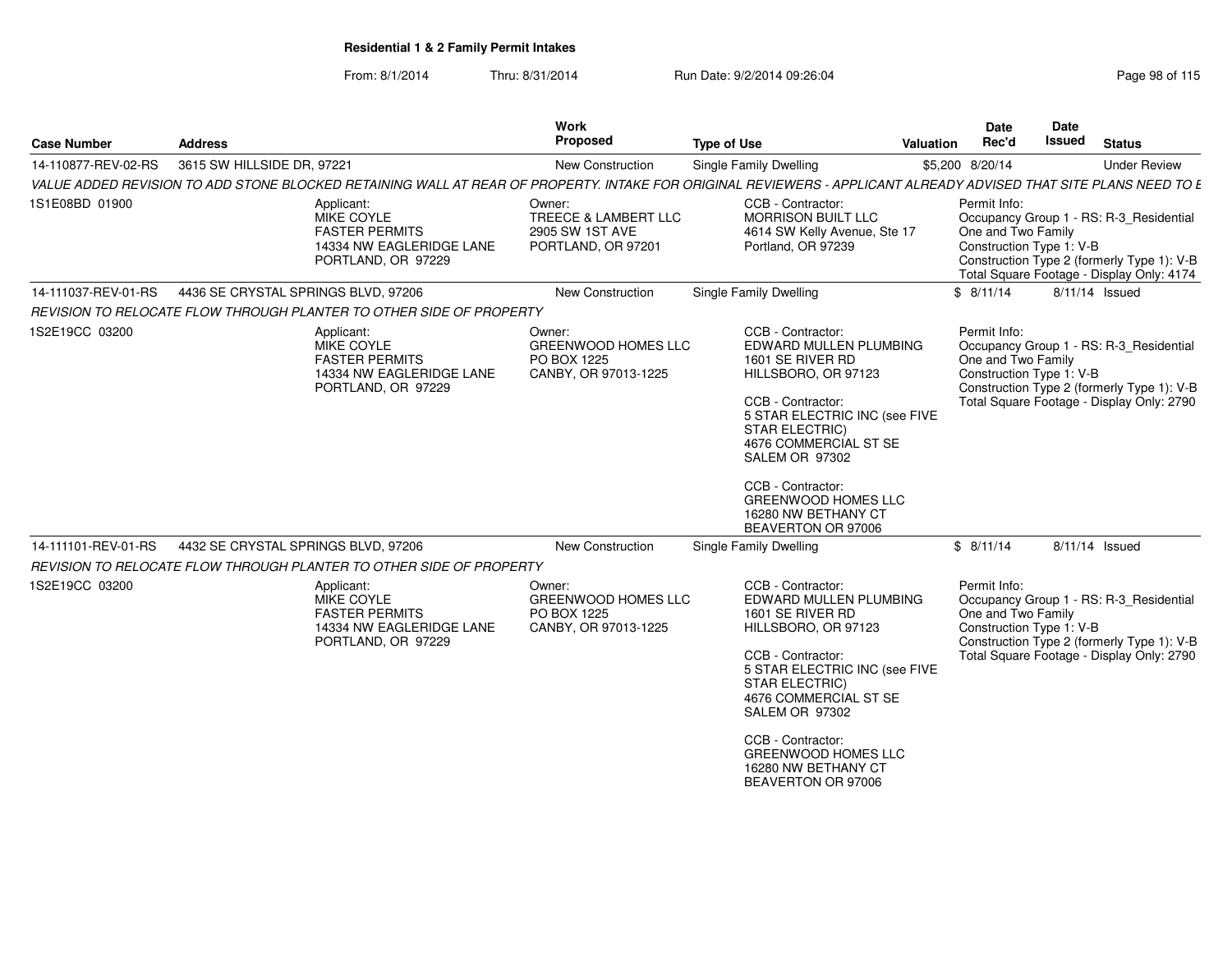| <b>Case Number</b>                       | <b>Address</b>              |                                                                       | <b>Work</b><br><b>Proposed</b>                                             | <b>Type of Use</b>                                                                                                                    | <b>Valuation</b> | Date<br>Rec'd                                  | Date<br><b>Issued</b> | <b>Status</b>                              |
|------------------------------------------|-----------------------------|-----------------------------------------------------------------------|----------------------------------------------------------------------------|---------------------------------------------------------------------------------------------------------------------------------------|------------------|------------------------------------------------|-----------------------|--------------------------------------------|
| 14-112144-DFS-01-RS                      | 4435 SW GREENLEAF DR, 97221 |                                                                       | <b>New Construction</b>                                                    | <b>Single Family Dwelling</b>                                                                                                         |                  | \$1,500 8/27/14                                |                       | <b>Under Review</b>                        |
| DFS - TRUSSES AND FLOOR JOISTS           |                             |                                                                       |                                                                            |                                                                                                                                       |                  |                                                |                       |                                            |
| 1S1E08BB 01800                           |                             | Applicant:<br><b>LEON TRICE</b>                                       | Owner:<br><b>TIMOTHY DEJONG</b>                                            | CCB - Contractor:<br>COWAN CONSTRUCTION, LLC.                                                                                         |                  | Permit Info:                                   |                       | Occupancy Group 1 - RS: R-3_Residential    |
| GREEN HILLS<br>BLOCK 32<br>LOT 1 TL 1800 |                             | LMT ARCHITECTURE<br>5428 NE 30TH AVE<br>PORTLAND OREGON 97211         | 3720 SW BOND AVE #1810<br>PORTLAND, OR 97239                               | P.O. BOX 1846<br>TUALATIN, OR 97062                                                                                                   |                  | One and Two Family<br>Construction Type 1: V-B |                       | Construction Type 2 (formerly Type 1): V-B |
|                                          |                             |                                                                       | Owner:<br>LAURIE S DEJONG<br>3720 SW BOND AVE #1810<br>PORTLAND, OR 97239  | CCB - Contractor:<br><b>D &amp; SONS PLUMBING LLC</b><br>3810 NE 53RD CIR<br>VANCOUVER, WA 98661                                      |                  |                                                |                       | Total Square Footage - Display Only: 4894  |
| 14-113465-DFS-01-RS                      | 5435 SW BURTON DR, 97221    |                                                                       | New Construction                                                           | Single Family Dwelling                                                                                                                |                  | \$6,500 8/6/14                                 |                       | 8/21/14 Issued                             |
| <b>DFS FOR FIRE SPRINKLERS</b>           |                             |                                                                       |                                                                            |                                                                                                                                       |                  |                                                |                       |                                            |
| 1S1E06AC 01100                           |                             | Applicant:<br><b>BRUCE WHITHORN</b>                                   | Owner:<br><b>DOUGLAS L KRAXBERGER</b>                                      | CCB - Contractor:<br>ARLO ELECTRIC INC                                                                                                |                  | Permit Info:                                   |                       | Occupancy Group 1 - RS: R-3_Residential    |
| <b>HIGHLANDS CREST</b><br>LOT 16 TL 1100 |                             | 807 SAUER RD<br>KALAMA WA 98625                                       | 5425 SW BURTON DR<br>PORTLAND, OR 97221-2521                               | 50705 NW CLAPSHAW HILL RD<br>FOREST GROVE, OR 971167725                                                                               |                  | One and Two Family<br>Construction Type 1: V-B |                       | Construction Type 2 (formerly Type 1): V-B |
|                                          |                             |                                                                       | Owner:<br>PATSY KRAXBERGER<br>5425 SW BURTON DR<br>PORTLAND, OR 97221-2521 | CCB - Contractor:<br><b>SCOTT KRAMER</b><br>7551 N. CHATHAM AVE<br>PORTLAND, OR 97217                                                 |                  |                                                |                       | Total Square Footage - Display Only: 5556  |
|                                          |                             |                                                                       |                                                                            | CCB - Contractor:<br><b>EMPIRE PLUMBING LLC</b><br>19572 SW TREEHOUSE LN<br>BEAVERTON, OR 97007                                       |                  |                                                |                       |                                            |
| 14-113465-REV-01-RS                      | 5435 SW BURTON DR, 97221    |                                                                       | New Construction                                                           | Single Family Dwelling                                                                                                                |                  | \$2,500 8/4/14                                 |                       | <b>Under Review</b>                        |
|                                          |                             |                                                                       |                                                                            | VALUE ADDED REVISION: ADD HALF BATHROOM ON MAIN FLOOR (4 TOTAL); REDUCE EXTERIOR DECKING; ELIMINATE NORTH GARAGE; ADD NEW DINING ROOM |                  |                                                |                       |                                            |
| 1S1E06AC 01100                           |                             | Applicant:<br><b>SCOTT KRAMER</b>                                     | Owner:<br><b>DOUGLAS L KRAXBERGER</b>                                      | CCB - Contractor:<br>ARLO ELECTRIC INC                                                                                                |                  | Permit Info:                                   |                       | Occupancy Group 1 - RS: R-3 Residential    |
| <b>HIGHLANDS CREST</b><br>LOT 16 TL 1100 |                             | <b>BRIDGE CITY BUILDERS</b><br>2615 SW CUSTER ST<br>PORTLAND OR 97219 | 5425 SW BURTON DR<br>PORTLAND, OR 97221-2521                               | 50705 NW CLAPSHAW HILL RD<br>FOREST GROVE, OR 971167725                                                                               |                  | One and Two Family<br>Construction Type 1: V-B |                       | Construction Type 2 (formerly Type 1): V-B |
|                                          |                             |                                                                       | Owner:<br>PATSY KRAXBERGER<br>5425 SW BURTON DR<br>PORTLAND, OR 97221-2521 | CCB - Contractor:<br><b>SCOTT KRAMER</b><br>7551 N. CHATHAM AVE<br>PORTLAND, OR 97217                                                 |                  |                                                |                       | Total Square Footage - Display Only: 5556  |
|                                          |                             |                                                                       |                                                                            | CCB - Contractor:<br><b>EMPIRE PLUMBING LLC</b><br>19572 SW TREEHOUSE LN<br>BEAVERTON, OR 97007                                       |                  |                                                |                       |                                            |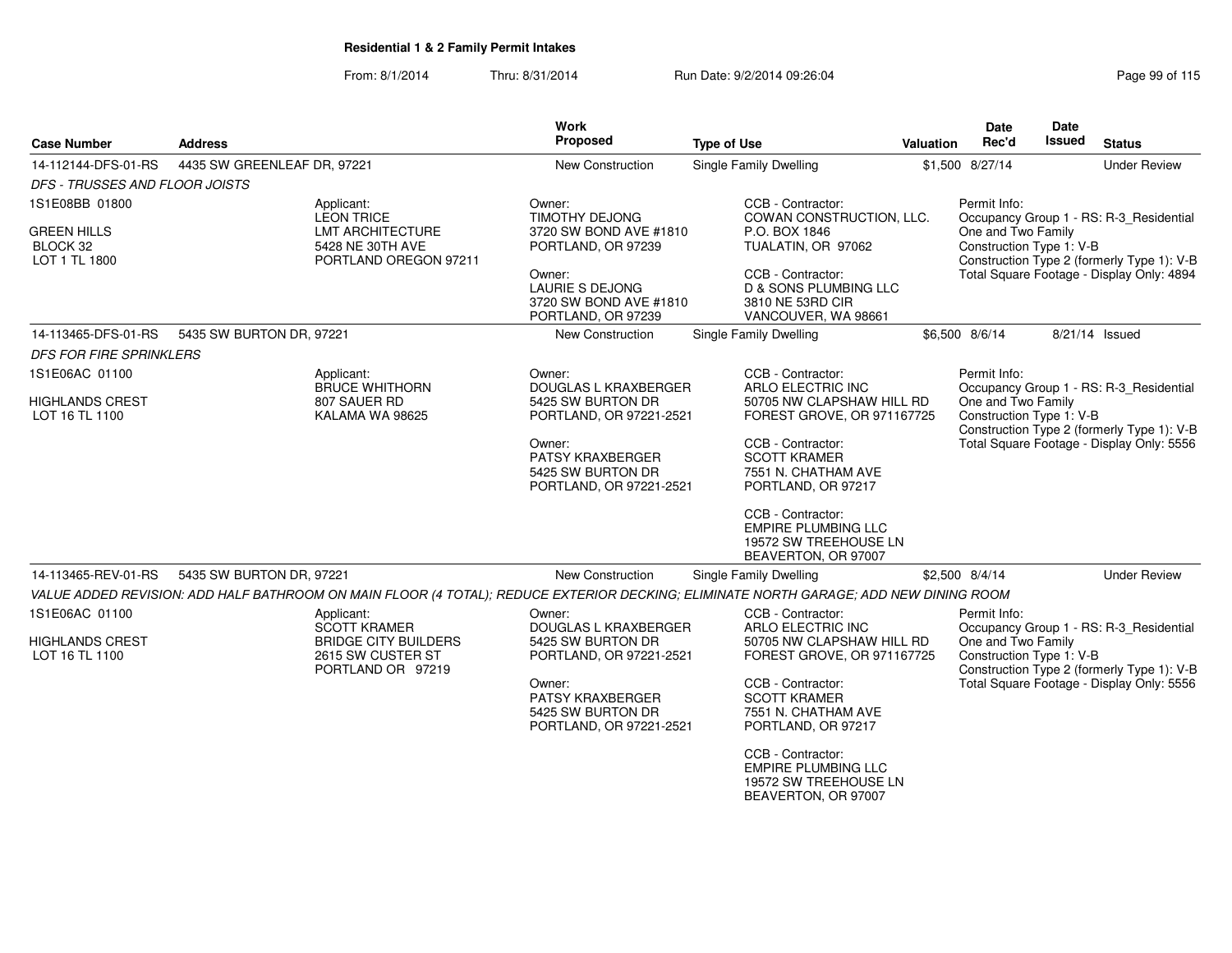| <b>Case Number</b>                                             | <b>Address</b>         |                                                                                                                                     | <b>Work</b><br><b>Proposed</b>                                                   | <b>Type of Use</b> |                                                                                                                                                                                                                                                                                                                                                                                           | <b>Valuation</b> | Date<br>Rec'd                                  | Date<br>Issued | <b>Status</b>                                                                                                                  |
|----------------------------------------------------------------|------------------------|-------------------------------------------------------------------------------------------------------------------------------------|----------------------------------------------------------------------------------|--------------------|-------------------------------------------------------------------------------------------------------------------------------------------------------------------------------------------------------------------------------------------------------------------------------------------------------------------------------------------------------------------------------------------|------------------|------------------------------------------------|----------------|--------------------------------------------------------------------------------------------------------------------------------|
| 14-132608-DFS-01-RS                                            | 10340 SW RIDGEVIEW LN  |                                                                                                                                     | New Construction                                                                 |                    | Single Family Dwelling                                                                                                                                                                                                                                                                                                                                                                    |                  | \$5,525 8/29/14                                |                | <b>Under Review</b>                                                                                                            |
| <b>DFS FOR FIRE SPRINKLERS</b>                                 |                        |                                                                                                                                     |                                                                                  |                    |                                                                                                                                                                                                                                                                                                                                                                                           |                  |                                                |                |                                                                                                                                |
| 1S1E28CC 00103                                                 |                        | Applicant:<br><b>ROB</b>                                                                                                            | Owner:                                                                           |                    | CCB - Contractor:<br>MAIN STREET DEVELOPMENT INC MALMEDAL ENTERPRISES INC                                                                                                                                                                                                                                                                                                                 |                  | Permit Info:                                   |                | Occupancy Group 1 - RS: R-3_Residential                                                                                        |
| PARTITION PLAT 2002-122<br>LOT 3 TL 103                        |                        | S3 DESIGN BUILD LLC<br>13527 SW ASHBURY LN<br><b>TIGARD, OR 97223</b>                                                               | PMB 208 5331 SW MACADAM AVE PO BOX 207<br>#258<br>PORTLAND, OR 97239-3871        |                    | <b>BANKS, OR 97106</b><br>CCB - Contractor:<br><b>DALE BELL</b><br><b>SKY HEATING &amp; AIR</b><br><b>CONDITIONING INC</b><br>1635 SE NEHALEM ST<br>PORTLAND, OR 97202-6707<br>CCB - Contractor:<br>PORTLAND ELECTRIC LLC<br>1915 E 5TH ST STE D<br>VANCOUVER WA 98661<br>CCB - Contractor:<br><b>ROB</b><br><b>S3 DESIGN BUILD LLC</b><br>13527 SW ASHBURY LN<br><b>TIGARD, OR 97223</b> |                  | One and Two Family<br>Construction Type 1: V-B |                | Construction Type 2 (formerly Type 1): V-B<br>Total Square Footage - Display Only: 3681                                        |
| 14-134889-REV-01-RS                                            | 655 SE 68TH AVE, 97215 |                                                                                                                                     | <b>New Construction</b>                                                          |                    | Single Family Dwelling                                                                                                                                                                                                                                                                                                                                                                    |                  | \$3,000 8/4/14                                 |                | $8/4/14$ Issued                                                                                                                |
|                                                                |                        | ADDED VALUE REVISION TO CONVERT UNFINISHED ATTIC TO FAMILY ROOM                                                                     |                                                                                  |                    |                                                                                                                                                                                                                                                                                                                                                                                           |                  |                                                |                |                                                                                                                                |
| 1S2E05BA 08100                                                 |                        | Applicant:                                                                                                                          | Owner:                                                                           |                    | CCB - Contractor:                                                                                                                                                                                                                                                                                                                                                                         |                  | Permit Info:                                   |                |                                                                                                                                |
| <b>TABOR HTS</b><br><b>BLOCK K</b><br>N 50' OF E 115' OF LOT 5 |                        | LOU PACINO<br>KLOH LLC<br>9700 SW CAPITOL HWY, STE 100<br>PORTLAND, OR 97210                                                        | <b>KLOH LLC</b><br>9700 SW CAPITOL HWY #100<br>PORTLAND, OR 97219-5274           |                    | DEVELOPMENT NORTHWEST<br>INC/dba Wolcott Plumbing<br>1075 W HISTORIC COLUMBIA<br><b>RIVER HWY</b><br>TROUTDALE OR 97060<br>CCB - Contractor:                                                                                                                                                                                                                                              |                  | One and Two Family<br>Construction Type 1: V-B |                | Occupancy Group 1 - RS: R-3_Residential<br>Construction Type 2 (formerly Type 1):<br>Total Square Footage - Display Only: 2843 |
|                                                                |                        |                                                                                                                                     |                                                                                  |                    | KLOH LLC<br>9700 SW CAPITOL HWY SUITE 100<br>PORTLAND, OR 97219                                                                                                                                                                                                                                                                                                                           |                  |                                                |                |                                                                                                                                |
| 14-134889-REV-02-RS                                            | 655 SE 68TH AVE, 97215 |                                                                                                                                     | New Construction                                                                 |                    | Single Family Dwelling                                                                                                                                                                                                                                                                                                                                                                    |                  | \$400 8/8/14                                   |                | 8/8/14 Issued                                                                                                                  |
|                                                                |                        | REVISION - ADD WINDOWS AND RECONFIGURE WINDOWS ON LEFT (NORTH EXTERIOR ELEVATION) AND RIGHT SIDE(SOUTH EXTERIOR ELEVATION) OF HOUSE |                                                                                  |                    |                                                                                                                                                                                                                                                                                                                                                                                           |                  |                                                |                |                                                                                                                                |
| 1S2E05BA 08100<br><b>TABOR HTS</b><br><b>BLOCK K</b>           |                        | Applicant:<br><b>LOU PACINO</b><br>KLOH LLC<br>9700 SW CAPITOL HWY, STE 100                                                         | Owner:<br><b>KLOH LLC</b><br>9700 SW CAPITOL HWY #100<br>PORTLAND, OR 97219-5274 |                    | CCB - Contractor:<br>KLOH LLC<br>9700 SW CAPITOL HWY SUITE 100 One and Two Family<br>PORTLAND, OR 97219                                                                                                                                                                                                                                                                                   |                  | Permit Info:<br>Construction Type 1: V-B       |                | Occupancy Group 1 - RS: R-3_Residential                                                                                        |
| N 50' OF E 115' OF LOT 5                                       |                        | PORTLAND, OR 97210                                                                                                                  |                                                                                  |                    |                                                                                                                                                                                                                                                                                                                                                                                           |                  |                                                |                | Construction Type 2 (formerly Type 1):<br>Total Square Footage - Display Only: 2843                                            |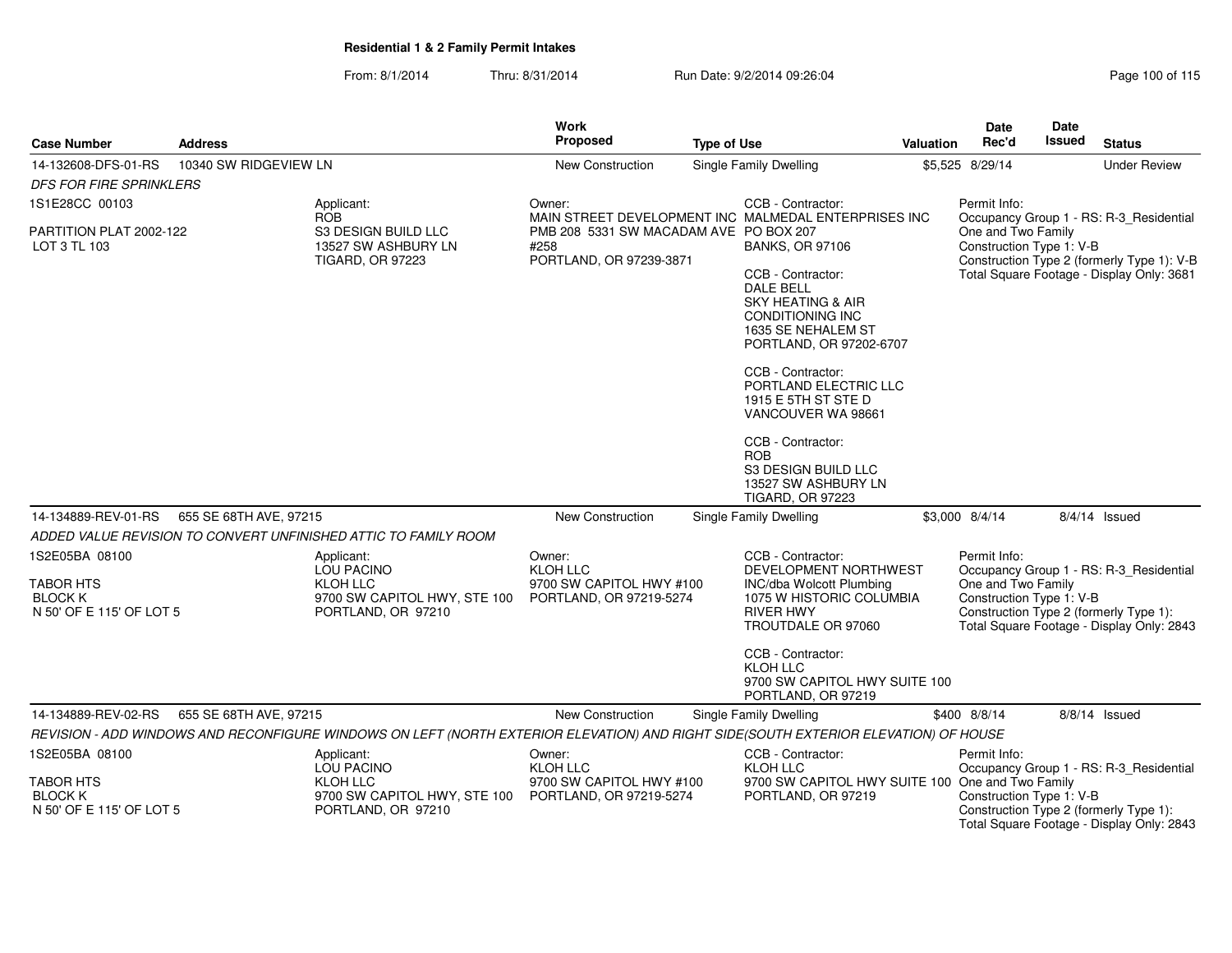|                                                                                                 |                           |                                                                                                                     | Work                                                                                                                                          |                                                                                                                                                                                                 |           | <b>Date</b>                                                                 | <b>Date</b>   |                                                                                                                                    |
|-------------------------------------------------------------------------------------------------|---------------------------|---------------------------------------------------------------------------------------------------------------------|-----------------------------------------------------------------------------------------------------------------------------------------------|-------------------------------------------------------------------------------------------------------------------------------------------------------------------------------------------------|-----------|-----------------------------------------------------------------------------|---------------|------------------------------------------------------------------------------------------------------------------------------------|
| <b>Case Number</b>                                                                              | <b>Address</b>            |                                                                                                                     | <b>Proposed</b>                                                                                                                               | <b>Type of Use</b>                                                                                                                                                                              | Valuation | Rec'd                                                                       | <b>Issued</b> | <b>Status</b>                                                                                                                      |
| 14-141881-REV-01-RS                                                                             | 7707 SE MADISON ST, 97215 |                                                                                                                     | New Construction                                                                                                                              | Single Family Dwelling                                                                                                                                                                          |           | \$8/8/14                                                                    |               | 8/8/14 Issued                                                                                                                      |
|                                                                                                 |                           | REVISION TO REMOVE EXISTING TREE AT SE CORNER OF PROPOSED RESIDENCE ON PROPERTY.                                    |                                                                                                                                               |                                                                                                                                                                                                 |           |                                                                             |               |                                                                                                                                    |
| 1S2E05AC 02200                                                                                  |                           | Applicant:<br><b>MIKE COYLE</b><br><b>FASTER PERMITS</b><br>14334 NW EAGLERIDGE LANE<br>PORTLAND, OR 97229          | Owner:<br>JEFFREY ARMSTRONG<br>7701 SE MADISON ST<br>PORTLAND, OR 97215<br>Owner:<br>DAWN M MOWER<br>7701 SE MADISON ST<br>PORTLAND, OR 97215 | CCB - Contractor:<br><b>WILDE PROPERTIES INC</b><br>3735 SE CLAY STE 204<br>PORTLAND, OR 97214                                                                                                  |           | Permit Info:<br>One and Two Family<br>Construction Type 1: V-B              |               | Occupancy Group 1 - RS: R-3_Residential<br>Construction Type 2 (formerly Type 1): V-B<br>Total Square Footage - Display Only: 3564 |
| 14-150319-REV-01-RS                                                                             | 5518 NE 25TH AVE - Unit B |                                                                                                                     | New Construction                                                                                                                              | Single Family Dwelling                                                                                                                                                                          |           | \$20,000 8/6/14                                                             |               | 8/6/14 Issued                                                                                                                      |
|                                                                                                 |                           | ADDED VALUE REVISION TO FINISH BASEMENT FOR ACCESSORY DWELLING UNIT: ADD EGRESS WINDOW                              |                                                                                                                                               |                                                                                                                                                                                                 |           |                                                                             |               |                                                                                                                                    |
| 1N1E13CC 11501                                                                                  |                           | Applicant:<br><b>JENNIFER FARMER</b><br>DOZER CONSTRUCTION LLC<br>126 NE ALBERTA ST. SUITE 206<br>PORTLAND OR 97211 | Owner:<br>GEZA DEVELOPMENT LLC<br>5324 NE 28TH AVE<br>PORTLAND, OR 97211-6235                                                                 | CCB - Contractor:<br>DOZER CONSTRUCTION LLC<br>5324 NE 28TH AVE<br>PORTLAND, OR 97211                                                                                                           |           | Permit Info:<br>Construction Type 1: V-B<br>Number of New Dwelling Units: 1 |               | Occupancy Group 1 - RS: R-3_Remodel<br>Construction Type 2 (formerly Type 1):<br>Total Square Footage - Display Only: 760          |
| 14-154921-DFS-01-RS                                                                             | 310 NW MERIDIAN RIDGE CT  |                                                                                                                     | New Construction                                                                                                                              | Single Family Dwelling                                                                                                                                                                          |           | \$4,032 8/6/14                                                              |               | Approved to Issue                                                                                                                  |
| DFS FOR FIRE SPRINKLER SYSTEM                                                                   |                           |                                                                                                                     |                                                                                                                                               |                                                                                                                                                                                                 |           |                                                                             |               |                                                                                                                                    |
| 1N1W36DA 02024                                                                                  |                           | Applicant:                                                                                                          | Owner:                                                                                                                                        | CCB - Contractor:                                                                                                                                                                               |           | Permit Info:                                                                |               |                                                                                                                                    |
| <b>MERIDIAN RIDGE</b><br>LOT <sub>11</sub>                                                      |                           | <b>ASHLEY PAYNE</b><br><b>WYATT FIRE PROTECTION</b><br>9095 SW BURNHAM ST<br><b>TIGARD OR 97223</b>                 | PEVZNER HOMES CORP<br>17941 SW CICERO CT<br>BEAVERTON, OR 97007                                                                               | THREEFOOT PLUMBING INC<br><b>PO BOX 274</b><br>WEST LINN, OR 97068 0274<br>CCB - Contractor:<br>PEVZNER HOMES CORPORATION<br>17941 SW CICERO CT<br>BEAVERTON, OR 97007                          |           | One and Two Family<br>Construction Type 1: V-B                              |               | Occupancy Group 1 - RS: R-3_Residential<br>Construction Type 2 (formerly Type 1): V-B<br>Total Square Footage - Display Only: 4244 |
| 14-160292-REV-01-RS                                                                             | 6256 SW 63RD WAY          |                                                                                                                     | <b>New Construction</b>                                                                                                                       | Single Family Dwelling                                                                                                                                                                          |           | \$8/27/14                                                                   |               | 8/27/14 Issued                                                                                                                     |
|                                                                                                 |                           | REVISION CHANGE IN TRUSS MANUFACTURER ; ADD GIRDER TRUSS A07B, CHANGE G02 TO HAVE SUPPORT OVER 3 LOCATIONS.         |                                                                                                                                               |                                                                                                                                                                                                 |           |                                                                             |               |                                                                                                                                    |
| 1S1E19BB 03405<br><b>WHITAKER HEIGHTS</b><br>LOT <sub>5</sub><br>INC UND INT TRACTS A&B         |                           | Applicant:<br><b>KEVIN PARTAIN</b><br><b>URBAN VISIONS</b><br>223 NE 56TH AVE<br>PORTLAND, OR 97213                 | Owner:<br>ARNETT CONSTRUCTION CO<br>15450 SW MIDDLETON CT<br>BEAVERTON, OR 97007                                                              | CCB - Contractor:<br>MALMEDAL ENTERPRISES INC<br><b>PO BOX 207</b><br><b>BANKS, OR 97106</b><br>CCB - Contractor:<br>ARNETT CONSTRUCTION CO<br>15450 SW MIDDLETON CT<br>BEAVERTON, OR 970075181 |           | Permit Info:<br>One and Two Family<br>Construction Type 1: V-B              |               | Occupancy Group 1 - RS: R-3_Residential<br>Construction Type 2 (formerly Type 1): V-B<br>Total Square Footage - Display Only: 3150 |
| 14-168871-REV-01-RS                                                                             | 5043 SE ELLIS ST, 97206   |                                                                                                                     | <b>New Construction</b>                                                                                                                       | Single Family Dwelling                                                                                                                                                                          |           | \$8/29/14                                                                   |               | 8/29/14 Issued                                                                                                                     |
|                                                                                                 |                           | REVISION TO VERIFY LOCATION OF MAPLE TREE TO BE REMOVED AT NW CORNER OF PROPERTY                                    |                                                                                                                                               |                                                                                                                                                                                                 |           |                                                                             |               |                                                                                                                                    |
| 1S2E18CA 01200<br><b>GERMANIA</b><br>BLOCK <sub>9</sub><br>W 1/2 OF LOT 5-8<br>LOT <sub>9</sub> |                           | Applicant:<br><b>MIKE COYLE</b><br><b>FASTER PERMITS</b><br>14334 NW EAGLERIDGE LANE<br>PORTLAND, OR 97229          | Owner:<br>AARON ANGELO DEVELOPMENT<br><b>LTD</b><br>2005 BROADWAY ST<br>VANCOUVER, WA 98663-3326                                              | CCB - Contractor:<br>AARON ANGELO DEVELOPMENT<br>I TD<br>6701 HIGHLAND DR<br>VANCOUVER, WA 98661                                                                                                |           | Permit Info:<br>One and Two Family<br>Construction Type 1: V-B              |               | Occupancy Group 1 - RS: R-3_Residential<br>Construction Type 2 (formerly Type 1):<br>Total Square Footage - Display Only: 2915     |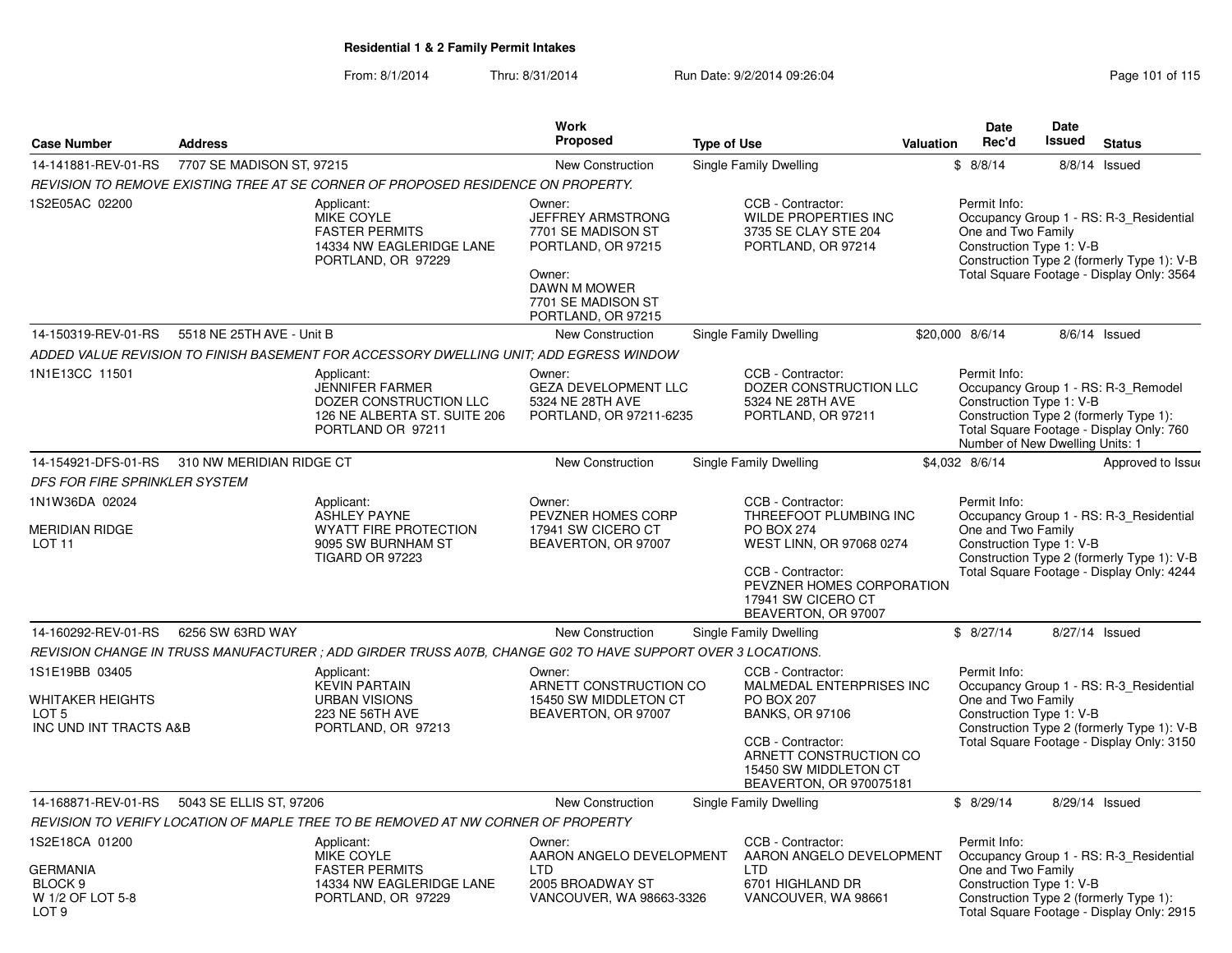| <b>Case Number</b>                                                                                   | <b>Address</b>             |                                                                                                                             | <b>Work</b><br>Proposed                                                                                 | <b>Type of Use</b> |                                                                                                                                   | <b>Valuation</b> | Date<br>Rec'd                                                                                     | Date<br><b>Issued</b> | <b>Status</b>                                                                                                                      |
|------------------------------------------------------------------------------------------------------|----------------------------|-----------------------------------------------------------------------------------------------------------------------------|---------------------------------------------------------------------------------------------------------|--------------------|-----------------------------------------------------------------------------------------------------------------------------------|------------------|---------------------------------------------------------------------------------------------------|-----------------------|------------------------------------------------------------------------------------------------------------------------------------|
| 14-174164-DFS-01-RS                                                                                  | 4738 SE 61ST AVE, 97206    |                                                                                                                             | <b>New Construction</b>                                                                                 |                    | <b>Single Family Dwelling</b>                                                                                                     |                  | \$1,500 8/26/14                                                                                   |                       | <b>Under Review</b>                                                                                                                |
| <b>DFS-TRUSSES</b>                                                                                   |                            |                                                                                                                             |                                                                                                         |                    |                                                                                                                                   |                  |                                                                                                   |                       |                                                                                                                                    |
| 1S2E18AA 04100                                                                                       |                            | Applicant:<br><b>KYM NGUYEN</b><br>CONCEPT DESIGN & ASSOCIATES PO BOX 90277<br>PO BOX 8464<br>PORTLAND OR 97207             | Owner:<br>DK HOMES LLC<br>PORTLAND, OR 97290-0277                                                       |                    | CCB - Contractor:<br><b>DAMIR KARIN</b><br>DK HOMES LLC<br>PO BOX 90277<br>PORTLAND, OR 97290                                     |                  | Permit Info:<br>One and Two Family<br>Construction Type 1: V-B                                    |                       | Occupancy Group 1 - RS: R-3_Residential<br>Construction Type 2 (formerly Type 1):<br>Total Square Footage - Display Only: 2537     |
| 14-174652-DFS-01-RS                                                                                  | 3764 SE STEPHENS ST, 97214 |                                                                                                                             | New Construction                                                                                        |                    | <b>Single Family Dwelling</b>                                                                                                     |                  | \$500 8/20/14                                                                                     |                       | <b>Under Review</b>                                                                                                                |
| <b>DFS - TRUSSES</b>                                                                                 |                            |                                                                                                                             |                                                                                                         |                    |                                                                                                                                   |                  |                                                                                                   |                       |                                                                                                                                    |
| 1S1E01DA 18800<br><b>LINNS ADD</b><br><b>BLOCK1</b><br>W 1/2 OF LOT 1<br>W 1/2 OF N 16 2/3' OF LOT 2 |                            | Applicant:<br><b>MAJID HABIBI</b><br>PORTLAND DEVELOPMENT<br>GROUP, LLC<br>11124 NE HALSEY ST PMB 643<br>PORTLAND, OR 97220 | Owner:<br>PORTLAND DEVELOPMENT<br><b>GROUP</b><br>11124 NE HALSEY ST PMB 643<br>PORTLAND, OR 97220-2021 |                    | CCB - Contractor:<br><b>GENE</b><br>PORTLAND DEVELOPMENT<br><b>GROUP LLC</b><br>11124 NE HALSEY ST. PMB 643<br>PORTLAND, OR 97220 |                  | Permit Info:<br>One and Two Family<br>Construction Type 1: V-B                                    |                       | Occupancy Group 1 - RS: R-3_Residential<br>Construction Type 2 (formerly Type 1): V-B<br>Total Square Footage - Display Only: 3042 |
|                                                                                                      |                            |                                                                                                                             | Owner:<br><b>INVESTMENTS LLC</b><br>11124 NE HALSEY ST PMB 643<br>PORTLAND, OR 97220-2021               |                    |                                                                                                                                   |                  |                                                                                                   |                       |                                                                                                                                    |
| 14-174652-REV-01-RS                                                                                  | 3764 SE STEPHENS ST, 97214 |                                                                                                                             | New Construction                                                                                        |                    | Single Family Dwelling                                                                                                            |                  | \$8/20/14                                                                                         |                       | <b>Under Review</b>                                                                                                                |
|                                                                                                      |                            | REVISION - CLARIFY DIMINESIONS ON SITE PLAN, SWITCH DINING ROOM AND FAMILY ROOM; ENLARGE FOYER, AND ENLARGE BEDROOM         |                                                                                                         |                    |                                                                                                                                   |                  |                                                                                                   |                       |                                                                                                                                    |
| 1S1E01DA 18800<br><b>LINNS ADD</b><br><b>BLOCK1</b><br>W 1/2 OF LOT 1<br>W 1/2 OF N 16 2/3' OF LOT 2 |                            | Applicant:<br><b>MAJID HABIBI</b><br>PORTLAND DEVELOPMENT<br>GROUP, LLC<br>11124 NE HALSEY ST PMB 643<br>PORTLAND, OR 97220 | Owner:<br>PORTLAND DEVELOPMENT<br><b>GROUP</b><br>11124 NE HALSEY ST PMB 643<br>PORTLAND, OR 97220-2021 |                    | CCB - Contractor:<br><b>GENE</b><br>PORTLAND DEVELOPMENT<br><b>GROUP LLC</b><br>11124 NE HALSEY ST. PMB 643<br>PORTLAND, OR 97220 |                  | Permit Info:<br>One and Two Family<br>Construction Type 1: V-B                                    |                       | Occupancy Group 1 - RS: R-3_Residential<br>Construction Type 2 (formerly Type 1): V-B<br>Total Square Footage - Display Only: 3042 |
|                                                                                                      |                            |                                                                                                                             | Owner:<br><b>INVESTMENTS LLC</b><br>11124 NE HALSEY ST PMB 643<br>PORTLAND, OR 97220-2021               |                    |                                                                                                                                   |                  |                                                                                                   |                       |                                                                                                                                    |
| 14-192340-000-00-RS                                                                                  | 8315 N OLYMPIA ST, 97203   |                                                                                                                             | New Construction                                                                                        |                    | Single Family Dwelling                                                                                                            |                  | \$283,673 8/1/14                                                                                  |                       | <b>Under Review</b>                                                                                                                |
|                                                                                                      |                            | NEW SINGLE FAMILY RESIDENCE/2-STORY/ATTACHED GARAGE/FLAT LOT/COMPLEX                                                        |                                                                                                         |                    |                                                                                                                                   |                  |                                                                                                   |                       |                                                                                                                                    |
| 1N1W01DA 08500                                                                                       |                            | Applicant:<br><b>KEVIN PARTAIN</b><br><b>URBAN VISIONS</b><br><b>223 NE 56TH AVE</b><br>PORTLAND, OR 97213                  | Owner:<br>FISH CONSTRUCTION NW INC<br>1834 SW 58TH AVE #102<br>PORTLAND, OR 97221-1455                  |                    | CCB - Contractor:<br>FISH CONSTRUCTION NW INC<br>1834 SW 58TH AVE STE #102<br>PORTLAND OR 97221                                   |                  | Permit Info:<br>One and Two Family<br>Construction Type 1: V-B<br>Number of New Dwelling Units: 1 |                       | Occupancy Group 1 - RS: R-3_Residential<br>Construction Type 2 (formerly Type 1): V-B<br>Total Square Footage - Display Only: 2818 |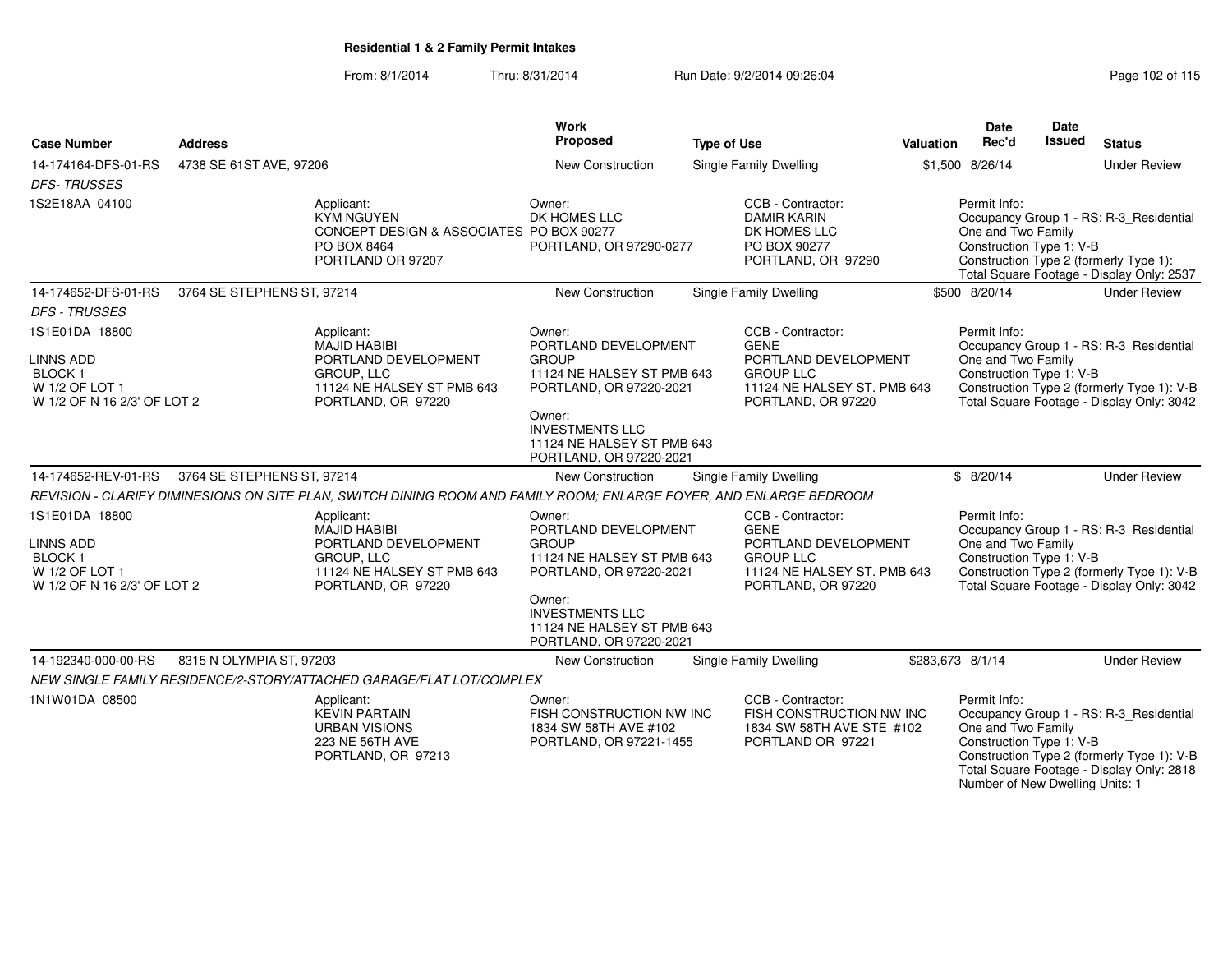|                     |                            |                                                                                                                                                                                                 | Work                                                                                    |                                                                                                                        |           | <b>Date</b>                                                                                       | <b>Date</b>   |                                                                                                                                    |
|---------------------|----------------------------|-------------------------------------------------------------------------------------------------------------------------------------------------------------------------------------------------|-----------------------------------------------------------------------------------------|------------------------------------------------------------------------------------------------------------------------|-----------|---------------------------------------------------------------------------------------------------|---------------|------------------------------------------------------------------------------------------------------------------------------------|
| <b>Case Number</b>  | <b>Address</b>             |                                                                                                                                                                                                 | <b>Proposed</b>                                                                         | <b>Type of Use</b>                                                                                                     | Valuation | Rec'd                                                                                             | <b>Issued</b> | <b>Status</b>                                                                                                                      |
| 14-192356-000-00-RS | 4233 N MICHIGAN AVE, 97217 |                                                                                                                                                                                                 | <b>New Construction</b>                                                                 | Single Family Dwelling                                                                                                 |           | \$187,749 8/1/14                                                                                  |               | <b>Under Review</b>                                                                                                                |
|                     |                            | NEW SINGLE FAMILY RESIDENCE/3-STORY/ATTACHED GARAGE/FLAT LOT/COMPLEX                                                                                                                            |                                                                                         |                                                                                                                        |           |                                                                                                   |               |                                                                                                                                    |
| 1N1E22CA 04700      |                            | Applicant:<br><b>KEVIN PARTAIN</b><br><b>URBAN VISIONS</b><br>223 NE 56TH AVE<br>PORTLAND, OR 97213                                                                                             | Owner:<br>FISH CONSTRUCTION N W INC<br>1834 SW 58TH AVE #102<br>PORTLAND, OR 97221-1455 | CCB - Contractor:<br>FISH CONSTRUCTION NW INC<br>1834 SW 58TH AVE STE #102<br>PORTLAND OR 97221                        |           | Permit Info:<br>One and Two Family<br>Construction Type 1: V-B<br>Number of New Dwelling Units: 1 |               | Occupancy Group 1 - RS: R-3_Residential<br>Construction Type 2 (formerly Type 1): V-B<br>Total Square Footage - Display Only: 1888 |
| 14-192671-000-00-RS | 3516 SW ARNOLD ST          |                                                                                                                                                                                                 | New Construction                                                                        | Single Family Dwelling                                                                                                 |           | \$273,971 8/1/14                                                                                  |               | <b>Under Review</b>                                                                                                                |
|                     |                            | NEW SINGLE FAMILY RESIDENCE/2-STORY WITH DAYLIGHT BASEMENT/ATTACHED GARAGE/SLOPED LOT/SIMPLE                                                                                                    |                                                                                         |                                                                                                                        |           |                                                                                                   |               |                                                                                                                                    |
| 1S1E32BA 04007      |                            | Applicant:<br><b>BRAD MILLER</b><br><b>LEGACY HOMES INC</b><br>18025 SW BROOKMAN RD<br>SHERWOOD OR 97140                                                                                        | Owner:<br><b>LEGACY HOMES INC</b><br>18025 SW BROOKMAN RD<br>SHERWOOD, OR 97140         | CCB - Contractor:<br><b>BRAD MILLER</b><br><b>LEGACY HOMES INC</b><br>17825 S FIELDSTONE LANE<br>OREGON CITY, OR 97045 |           | Permit Info:<br>One and Two Family<br>Construction Type 1: V-B<br>Number of New Dwelling Units: 1 |               | Occupancy Group 1 - RS: R-3_Residential<br>Construction Type 2 (formerly Type 1): V-B<br>Total Square Footage - Display Only: 2679 |
| 14-192692-000-00-RS | 4624 NE SKIDMORE ST        |                                                                                                                                                                                                 | <b>New Construction</b>                                                                 | Single Family Dwelling                                                                                                 |           | \$294,557 8/1/14                                                                                  |               | <b>Under Review</b>                                                                                                                |
|                     |                            | NEW SINGLE FAMILY RESIDENCE/2-STORY WITH BASEMENT/TUCK UNDER GARAGE/FLAT LOT/COMPLEX                                                                                                            |                                                                                         |                                                                                                                        |           |                                                                                                   |               |                                                                                                                                    |
| 1N2E19CB 09701      |                            | Applicant:<br><b>MIKE COYLE</b><br><b>FASTER PERMITS</b><br>14334 NW EAGLERIDGE LANE<br>PORTLAND, OR 97229                                                                                      | Owner:<br>EVERETT CUSTOM HOMES INC<br>735 SW 158TH AVE #180<br>BEAVERTON, OR 97006-4952 | CCB - Contractor:<br><b>VIC REMMERS</b><br>EVERETT CUSTOM HOMES INC<br>735 SW 158TH AVE STE 180<br>BEAVERTON OR 97008  |           | Permit Info:<br>One and Two Family<br>Construction Type 1: V-B<br>Number of New Dwelling Units: 1 |               | Occupancy Group 1 - RS: R-3_Residential<br>Construction Type 2 (formerly Type 1): V-B<br>Total Square Footage - Display Only: 2996 |
| 14-192698-000-00-RS | 4618 NE SKIDMORE ST        |                                                                                                                                                                                                 | <b>New Construction</b>                                                                 | Single Family Dwelling                                                                                                 |           | \$294,557 8/1/14                                                                                  |               | <b>Under Review</b>                                                                                                                |
|                     |                            | NEW SINGLE FAMILY RESIDENCE/2-STORY WITH BASEMENT/TUCK UNDER GARAGE/FLAT LOT/COMPLEX                                                                                                            |                                                                                         |                                                                                                                        |           |                                                                                                   |               |                                                                                                                                    |
| 1N2E19CB 09702      |                            | Applicant:<br><b>MIKE COYLE</b><br><b>FASTER PERMITS</b><br>14334 NW EAGLERIDGE LANE<br>PORTLAND, OR 97229                                                                                      | Owner:<br>EVERETT CUSTOM HOMES INC<br>735 SW 158TH AVE #180<br>BEAVERTON, OR 97006-4952 | CCB - Contractor:<br><b>VIC REMMERS</b><br>EVERETT CUSTOM HOMES INC<br>735 SW 158TH AVE STE 180<br>BEAVERTON OR 97008  |           | Permit Info:<br>One and Two Family<br>Construction Type 1: V-B<br>Number of New Dwelling Units: 1 |               | Occupancy Group 1 - RS: R-3_Residential<br>Construction Type 2 (formerly Type 1): V-B<br>Total Square Footage - Display Only: 2996 |
| 14-192715-000-00-RS | 8129 SE 145TH CT, 97236    |                                                                                                                                                                                                 | <b>New Construction</b>                                                                 | Single Family Dwelling                                                                                                 |           | \$321,745 8/1/14                                                                                  |               | <b>Under Review</b>                                                                                                                |
|                     |                            | NEW SINGLE FAMILY RESIDENCE/2-STORY/ATTACHED GARAGE/SLOPED LOT/COMPLEX                                                                                                                          |                                                                                         |                                                                                                                        |           |                                                                                                   |               |                                                                                                                                    |
| 1S2E24CC 07600      |                            | Applicant:<br>SHANNON MCDONALD<br>PAHLISCH HOMES INC<br>12725 SW 66TH AVE, SUITE 101<br>TIGARD OR 97223<br>Applicant:<br>SHANNON MCDONALD<br>PAHLISCH HOMES INC<br>12725 SW 66TH AVE, SUITE 101 |                                                                                         | CCB - Contractor:<br><b>PAHLISCH HOMES INC</b><br>63088 NE 18TH ST STE 100<br>BEND, OR 97701-7102                      |           | Permit Info:<br>One and Two Family<br>Construction Type 1: V-B<br>Number of New Dwelling Units: 1 |               | Occupancy Group 1 - RS: R-3_Residential<br>Construction Type 2 (formerly Type 1): V-B<br>Total Square Footage - Display Only: 3213 |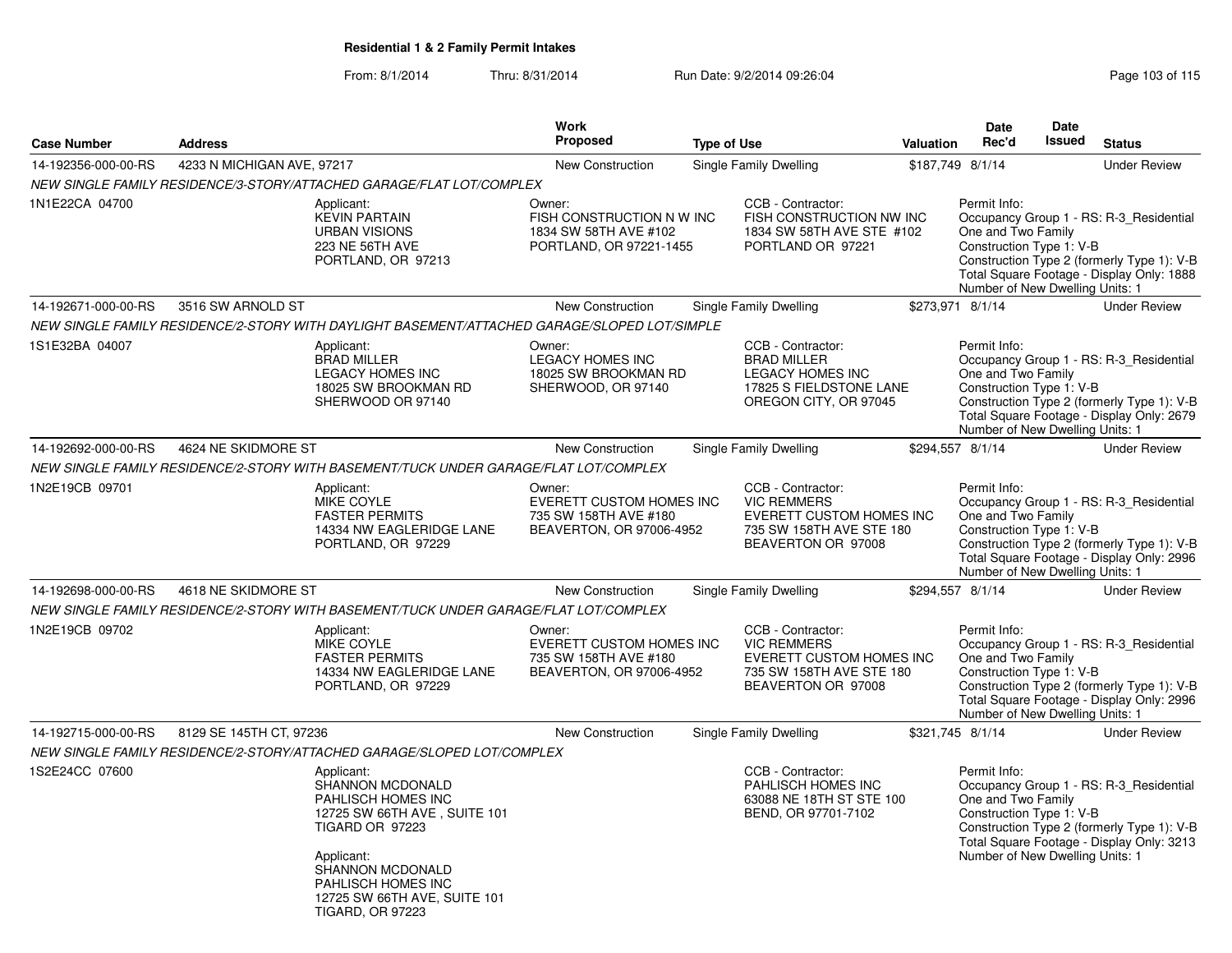|                                                                               |                              |                                                                                                                        | <b>Work</b>                                                                                                                                                                             |                    |                                                                                                                                                    |                  | <b>Date</b>                                                                                       | <b>Date</b>   |                                                                                                                                    |
|-------------------------------------------------------------------------------|------------------------------|------------------------------------------------------------------------------------------------------------------------|-----------------------------------------------------------------------------------------------------------------------------------------------------------------------------------------|--------------------|----------------------------------------------------------------------------------------------------------------------------------------------------|------------------|---------------------------------------------------------------------------------------------------|---------------|------------------------------------------------------------------------------------------------------------------------------------|
| <b>Case Number</b>                                                            | <b>Address</b>               |                                                                                                                        | Proposed                                                                                                                                                                                | <b>Type of Use</b> |                                                                                                                                                    | Valuation        | Rec'd                                                                                             | <b>Issued</b> | <b>Status</b>                                                                                                                      |
| 14-192721-000-00-RS                                                           | 8125 SE 145TH CT, 97236      |                                                                                                                        | New Construction                                                                                                                                                                        |                    | Single Family Dwelling                                                                                                                             | \$342,499 8/1/14 |                                                                                                   |               | <b>Under Review</b>                                                                                                                |
|                                                                               |                              | NEW SINGLE FAMILY RESIDENCE/2-STORY/ATTACHED GARAGE/SLOPED LOT/COMPLEX                                                 |                                                                                                                                                                                         |                    |                                                                                                                                                    |                  |                                                                                                   |               |                                                                                                                                    |
| 1S2E24CC 07700                                                                |                              | Applicant:<br>SHANNON MCDONALD<br><b>PAHLISCH HOMES INC</b><br>12725 SW 66TH AVE, SUITE 101<br><b>TIGARD, OR 97223</b> |                                                                                                                                                                                         |                    | CCB - Contractor:<br>PAHLISCH HOMES INC<br>63088 NE 18TH ST STE 100<br>BEND, OR 97701-7102                                                         |                  | Permit Info:<br>One and Two Family<br>Construction Type 1: V-B<br>Number of New Dwelling Units: 1 |               | Occupancy Group 1 - RS: R-3_Residential<br>Construction Type 2 (formerly Type 1): V-B<br>Total Square Footage - Display Only: 3510 |
| 14-193298-000-00-RS                                                           | 8430 SE CLAY ST              |                                                                                                                        | <b>New Construction</b>                                                                                                                                                                 |                    | Single Family Dwelling                                                                                                                             | \$167.865 8/4/14 |                                                                                                   |               | <b>Under Review</b>                                                                                                                |
|                                                                               |                              | NEW SINGLE FAMILY RESIDENCE/TWO STORY/BUILT IN GARAGE/FLAT LOT/COMPLEX**ON LOT 5**                                     |                                                                                                                                                                                         |                    |                                                                                                                                                    |                  |                                                                                                   |               |                                                                                                                                    |
| 1S2E04CB 08501                                                                |                              | Applicant:<br><b>DAVID SIDERAS</b><br>CAPITAL BUILDERS<br>PO BOX 19115<br>PORTLAND, OR 97280                           | Owner:<br>WILLAMETTE VALLEY PROPERTY DAVID SIDERAS<br>15559 VILLAGE DR<br>LAKE OSWEGO, OR 97034-3759<br>Owner:<br><b>HOLDINGS LLC</b><br>15559 VILLAGE DR<br>LAKE OSWEGO, OR 97034-3759 |                    | CCB - Contractor:<br><b>CAPITAL BUILDERS</b><br>PO BOX 19115<br>PORTLAND, OR 97280                                                                 |                  | Permit Info:<br>One and Two Family<br>Construction Type 1: V-B<br>Number of New Dwelling Units: 1 |               | Occupancy Group 1 - RS: R-3_Residential<br>Construction Type 2 (formerly Type 1): V-B<br>Total Square Footage - Display Only: 1645 |
| 14-193898-000-00-RS                                                           | 4160 SE CRYSTAL SPRINGS BLVD |                                                                                                                        | <b>New Construction</b>                                                                                                                                                                 |                    | Single Family Dwelling                                                                                                                             | \$324,424 8/5/14 |                                                                                                   |               | <b>Under Review</b>                                                                                                                |
|                                                                               |                              | NEW SINGLE FAMILY RESIDENCE/2-STORY WITH BASEMENT/TUCK UNDER GARAGE/FLAT LOT/COMPLEX                                   |                                                                                                                                                                                         |                    |                                                                                                                                                    |                  |                                                                                                   |               |                                                                                                                                    |
| 1S2E19CC 08801                                                                |                              | Applicant:<br>MIKE COYLE<br><b>FASTER PERMITS</b><br>14334 NW EAGLERIDGE LANE<br>PORTLAND, OR 97229                    | Owner:<br>STEPHEN A COOKSON<br>PORTLAND, OR 97202-7917<br>Owner:<br><b>KENNETH R II HOYT</b><br>4150 SE CRYSTAL SPRINGS BLVD<br>PORTLAND, OR 97202-7917                                 |                    | CCB - Contractor:<br><b>VIC REMMERS</b><br>4150 SE CRYSTAL SPRINGS BLVD EVERETT CUSTOM HOMES INC<br>735 SW 158TH AVE STE 180<br>BEAVERTON OR 97008 |                  | Permit Info:<br>One and Two Family<br>Construction Type 1: V-B<br>Number of New Dwelling Units: 1 |               | Occupancy Group 1 - RS: R-3_Residential<br>Construction Type 2 (formerly Type 1): V-B<br>Total Square Footage - Display Only: 3300 |
| 14-193919-000-00-RS                                                           | 3005 NE DEKUM ST, 97211      |                                                                                                                        | <b>New Construction</b>                                                                                                                                                                 |                    | Single Family Dwelling                                                                                                                             | \$237,124 8/5/14 |                                                                                                   |               | <b>Under Review</b>                                                                                                                |
|                                                                               |                              | NEW SINGLE FAMILY RESIDENCE/2-STORY/FLAT LOT/COMPLEX***DETACHED GARAGE 14-193924-RS***                                 |                                                                                                                                                                                         |                    |                                                                                                                                                    |                  |                                                                                                   |               |                                                                                                                                    |
| 1N1E13BD 02700                                                                |                              | Applicant:<br><b>MIKE COYLE</b><br><b>FASTER PERMITS</b><br>14334 NW EAGLERIDGE LANE<br>PORTLAND, OR 97229             | Owner:<br><b>EVERETT CUSTOM HOMES INC</b><br>735 SW 158TH AVE #180<br>BEAVERTON, OR 97006-4952                                                                                          |                    | CCB - Contractor:<br><b>VIC REMMERS</b><br>EVERETT CUSTOM HOMES INC<br>735 SW 158TH AVE STE 180<br>BEAVERTON OR 97008                              |                  | Permit Info:<br>One and Two Family<br>Construction Type 1: V-B<br>Number of New Dwelling Units: 1 |               | Occupancy Group 1 - RS: R-3_Residential<br>Construction Type 2 (formerly Type 1):<br>Total Square Footage - Display Only: 2150     |
| 14-194010-000-00-RS                                                           | 820 SE 37TH AVE, 97214       |                                                                                                                        | New Construction                                                                                                                                                                        |                    | Single Family Dwelling                                                                                                                             | \$239,547 8/5/14 |                                                                                                   |               | <b>Under Review</b>                                                                                                                |
|                                                                               |                              | NEW SINGLE FAMILY RESIDENCE WITH ADU ON LOWER LEVEL/3-STORY/ATTACHED GARAGE/FLAT LOT/COMPLEX                           |                                                                                                                                                                                         |                    |                                                                                                                                                    |                  |                                                                                                   |               |                                                                                                                                    |
| 1S1E01AA 18800                                                                |                              | Applicant:                                                                                                             | Owner:                                                                                                                                                                                  |                    | CCB - Contractor:                                                                                                                                  |                  | Permit Info:                                                                                      |               |                                                                                                                                    |
| SUNNYSIDE & PLAT 2 & 3<br>BLOCK 67<br>S 17' OF LOT 1&2<br>LOT 18 EXC S 73.99' |                              | <b>JENNIFER FARMER</b><br>DOZER CONSTRUCTION LLC<br>126 NE ALBERTA ST. SUITE 206<br>PORTLAND OR 97211                  | DOZER CONSTRUCTION LLC<br>5212 NE 28TH AVE<br>PORTLAND, OR 97211-6234                                                                                                                   |                    | DOZER CONSTRUCTION LLC<br>5324 NE 28TH AVE<br>PORTLAND, OR 97211                                                                                   |                  | One and Two Family<br>Construction Type 1: V-B<br>Number of New Dwelling Units: 2                 |               | Occupancy Group 1 - RS: R-3_Residential<br>Construction Type 2 (formerly Type 1): V-B<br>Total Square Footage - Display Only: 2314 |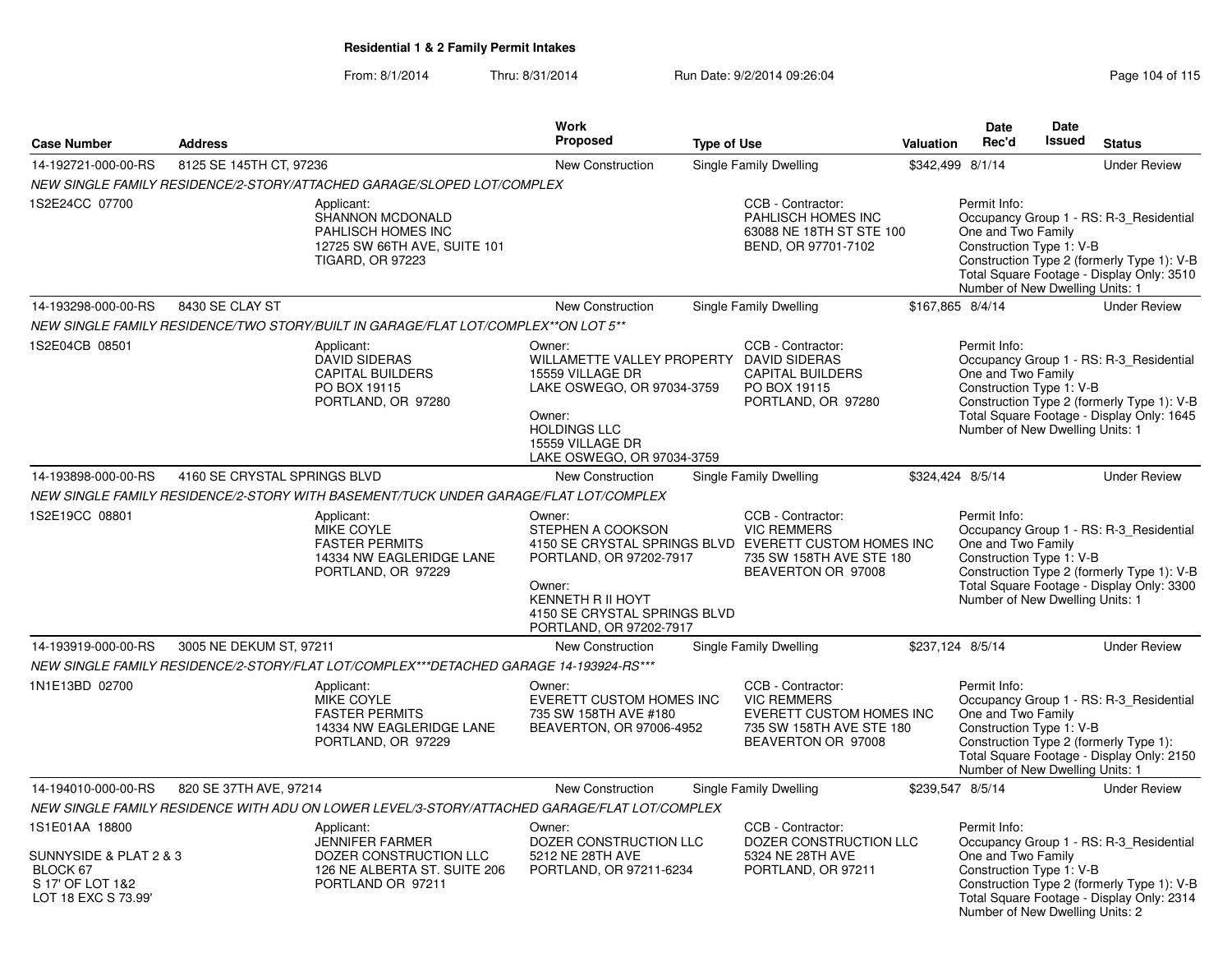| <b>Case Number</b>  | <b>Address</b>                     |                                                                                                                                                               | Work<br>Proposed                                                                                                                                                                                     | <b>Type of Use</b> |                                                                                                                                   | Valuation        | Date<br>Rec'd                                                                                     | Date<br><b>Issued</b> | <b>Status</b>                                                                                                                      |
|---------------------|------------------------------------|---------------------------------------------------------------------------------------------------------------------------------------------------------------|------------------------------------------------------------------------------------------------------------------------------------------------------------------------------------------------------|--------------------|-----------------------------------------------------------------------------------------------------------------------------------|------------------|---------------------------------------------------------------------------------------------------|-----------------------|------------------------------------------------------------------------------------------------------------------------------------|
| 14-194929-000-00-RS | 7321 N IVANHOE ST, 97203           |                                                                                                                                                               | <b>New Construction</b>                                                                                                                                                                              |                    | Single Family Dwelling                                                                                                            | \$264,696 8/7/14 |                                                                                                   |                       | <b>Under Review</b>                                                                                                                |
|                     |                                    | NEW SINGLE FAMILY RESIDENCE/2-STORY WITH FINISHED ATTIC/NO GARAGE/FLAT LOT/COMPLEX                                                                            |                                                                                                                                                                                                      |                    |                                                                                                                                   |                  |                                                                                                   |                       |                                                                                                                                    |
| 1N1E07BC 10200      |                                    | Applicant:<br><b>COREY LARNER</b><br>1527 SW 57TH AVE<br>PORTLAND, OR 97201                                                                                   |                                                                                                                                                                                                      |                    | CCB - Contractor:<br>C G LARNER GENERAL<br>CONTRACTING INC<br>1527 SW 57TH AVE<br>PORTLAND, OR 97221                              |                  | Permit Info:<br>One and Two Family<br>Construction Type 1: V-B<br>Number of New Dwelling Units: 1 |                       | Occupancy Group 1 - RS: R-3_Residential<br>Construction Type 2 (formerly Type 1):<br>Total Square Footage - Display Only: 2400     |
| 14-194985-000-00-RS | 3225 SE LINCOLN ST, 97214          |                                                                                                                                                               | New Construction                                                                                                                                                                                     |                    | Single Family Dwelling                                                                                                            | \$324,424 8/7/14 |                                                                                                   |                       | <b>Under Review</b>                                                                                                                |
|                     |                                    | NEW SINGLE FAMILY RESIDENCE/2-STORY WITH BASEMENT/TUCK UNDER GARAGE/FLAT LOT/COMPLEX                                                                          |                                                                                                                                                                                                      |                    |                                                                                                                                   |                  |                                                                                                   |                       |                                                                                                                                    |
| 1S1E01CD 02000      |                                    | Applicant:<br><b>MIKE COYLE</b><br><b>FASTER PERMITS</b><br>14334 NW EAGLERIDGE LANE<br>PORTLAND, OR 97229                                                    | Owner:<br>EVERETT CUSTOM HOMES INC<br>735 SW 158TH AVE #180<br>BEAVERTON, OR 97006-4952                                                                                                              |                    | CCB - Contractor:<br><b>VIC REMMERS</b><br>EVERETT CUSTOM HOMES INC<br>735 SW 158TH AVE STE 180<br>BEAVERTON OR 97008             |                  | Permit Info:<br>One and Two Family<br>Construction Type 1: V-B<br>Number of New Dwelling Units: 1 |                       | Occupancy Group 1 - RS: R-3_Residential<br>Construction Type 2 (formerly Type 1): V-B<br>Total Square Footage - Display Only: 3300 |
| 14-195054-000-00-RS | 5497 NW RUBICON LN                 |                                                                                                                                                               | <b>New Construction</b>                                                                                                                                                                              |                    | Single Family Dwelling                                                                                                            | \$499.974 8/7/14 |                                                                                                   |                       | <b>Under Review</b>                                                                                                                |
|                     |                                    | NEW SINGLE FAMILY RESIDENCE/1-STORY WITH DAYLIGHT BASEMENT/ATTACHED GARAGE/SLOPED LOT/COMPLEX***DFS SPRINKLERS***                                             |                                                                                                                                                                                                      |                    |                                                                                                                                   |                  |                                                                                                   |                       |                                                                                                                                    |
| 1N1W22AA 00617      |                                    | Applicant:<br><b>JOHN DUNCAN</b><br>1001 NW LOVEJOY ST #812<br>PORTLAND, OR 97209                                                                             | Owner:<br>TIMBERRIDGE DEVELOPMENT INC JOHN DUNCAN<br>1001 NW LOVEJOY ST #812<br>PORTLAND, OR 97209                                                                                                   |                    | CCB - Contractor:<br>TIMBERRIDGE DEVELOPMENT<br>9929 NW UPTON CT<br>PORTLAND, OR 97229                                            |                  | Permit Info:<br>One and Two Family<br>Construction Type 1: V-B<br>Number of New Dwelling Units: 1 |                       | Occupancy Group 1 - RS: R-3_Residential<br>Construction Type 2 (formerly Type 1): V-B<br>Total Square Footage - Display Only: 5003 |
| 14-195768-000-00-RS | 3962 NE CESAR E CHAVEZ BLVD, 97212 |                                                                                                                                                               | <b>New Construction</b>                                                                                                                                                                              |                    | Single Family Dwelling                                                                                                            | \$369.251 8/8/14 |                                                                                                   |                       | <b>Under Review</b>                                                                                                                |
|                     |                                    | NEW SINGLE FAMILY RESIDENCE/2-STORY WITH UNFINISHED ATTIC AND BASEMENT/NO GARAGE/FLAT LOT/COMPLEX+++LIMITED ENGINEERING REVIEW+++ CESSPOOL DECOMMISSIONING Ri |                                                                                                                                                                                                      |                    |                                                                                                                                   |                  |                                                                                                   |                       |                                                                                                                                    |
| 1N1E24DD 04800      |                                    | Applicant:<br><b>MAJID HABIBI</b><br>PORTLAND DEVELOPMENT<br>GROUP. LLC<br>11124 NE HALSEY ST PMB 643<br>PORTLAND, OR 97220                                   | Owner:<br>PORTLAND DEVELOPMENT<br><b>GROUP</b><br>11124 NE HALSEY ST PMB 643<br>PORTLAND, OR 97220-2021<br>Owner:<br><b>INVESTMENTS LLC</b><br>11124 NE HALSEY ST PMB 643<br>PORTLAND, OR 97220-2021 |                    | CCB - Contractor:<br><b>GENE</b><br>PORTLAND DEVELOPMENT<br><b>GROUP LLC</b><br>11124 NE HALSEY ST. PMB 643<br>PORTLAND, OR 97220 |                  | Permit Info:<br>One and Two Family<br>Construction Type 1: V-B<br>Number of New Dwelling Units: 1 |                       | Occupancy Group 1 - RS: R-3 Residential<br>Construction Type 2 (formerly Type 1):<br>Total Square Footage - Display Only: 3348     |
| 14-195807-000-00-RS | 313 NE 57TH AVE, 97213             |                                                                                                                                                               | <b>New Construction</b>                                                                                                                                                                              |                    | Single Family Dwelling                                                                                                            | \$182,357 8/8/14 |                                                                                                   |                       | <b>Under Review</b>                                                                                                                |
|                     |                                    | NEW SINGLE FAMILY RESIDENCE/2-STORY/ATTACHED GARAGE/FLAT LOT/COMPLEX+++LIMITED STRUCTURAL ENGINEERING+++                                                      |                                                                                                                                                                                                      |                    |                                                                                                                                   |                  |                                                                                                   |                       |                                                                                                                                    |
| 1N2E31DB 08900      |                                    | Applicant:<br><b>MAJID HABIBI</b><br>PORTLAND DEVELOPMENT<br><b>GROUP, LLC</b><br>11124 NE HALSEY ST PMB 643<br>PORTLAND, OR 97220                            |                                                                                                                                                                                                      |                    | CCB - Contractor:<br><b>GENE</b><br>PORTLAND DEVELOPMENT<br><b>GROUP LLC</b><br>11124 NE HALSEY ST. PMB 643<br>PORTLAND, OR 97220 |                  | Permit Info:<br>One and Two Family<br>Construction Type 1: V-B<br>Number of New Dwelling Units: 1 |                       | Occupancy Group 1 - RS: R-3 Residential<br>Construction Type 2 (formerly Type 1): V-B<br>Total Square Footage - Display Only: 1793 |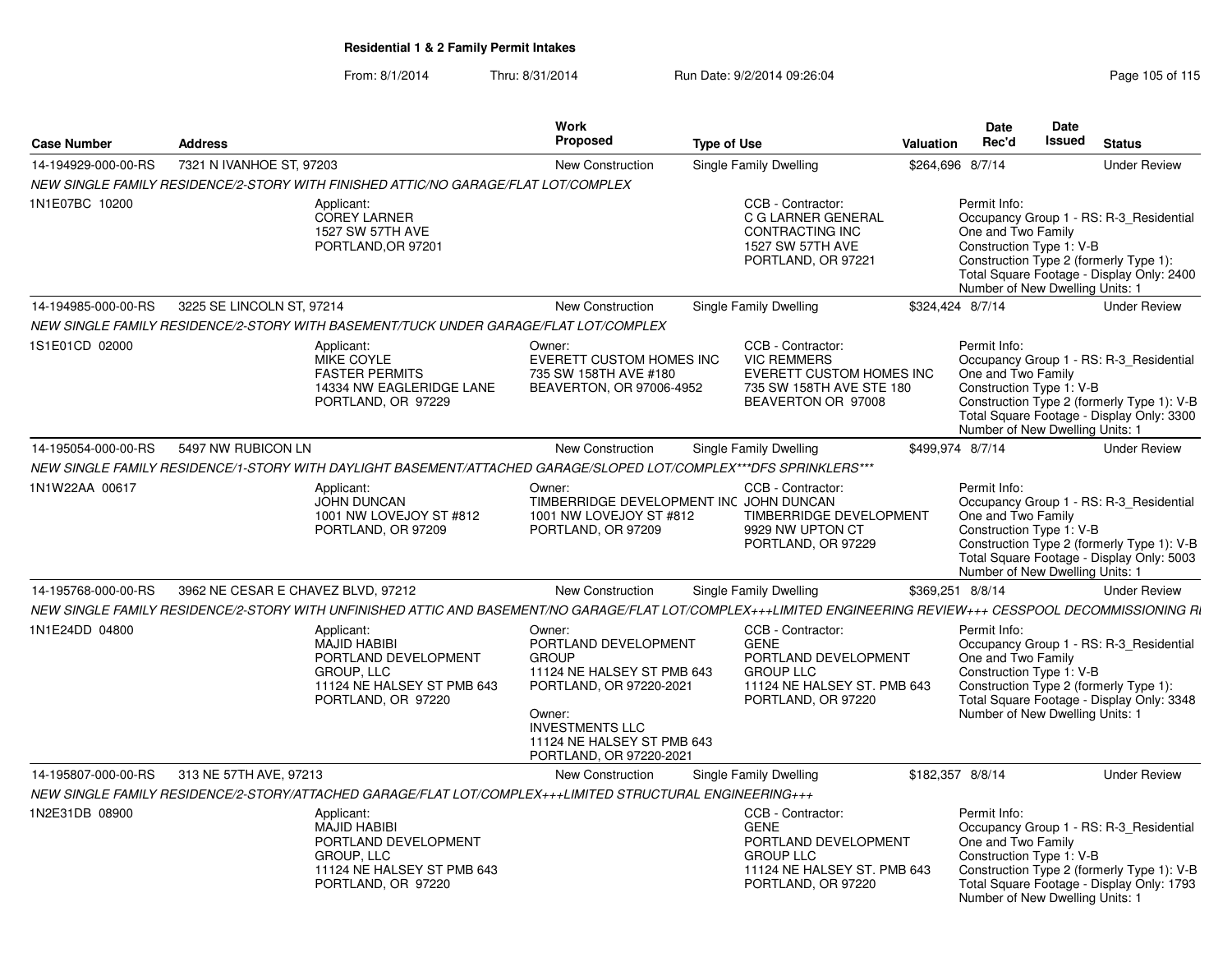|                                                                     |                                |                                                                                                                                         | <b>Work</b>                                                                                                                                                     |                                                                                                                                 |           | <b>Date</b>                                                                                       | <b>Date</b>   |                                                                                                                                    |
|---------------------------------------------------------------------|--------------------------------|-----------------------------------------------------------------------------------------------------------------------------------------|-----------------------------------------------------------------------------------------------------------------------------------------------------------------|---------------------------------------------------------------------------------------------------------------------------------|-----------|---------------------------------------------------------------------------------------------------|---------------|------------------------------------------------------------------------------------------------------------------------------------|
| <b>Case Number</b>                                                  | <b>Address</b>                 |                                                                                                                                         | <b>Proposed</b>                                                                                                                                                 | <b>Type of Use</b>                                                                                                              | Valuation | Rec'd                                                                                             | <b>Issued</b> | <b>Status</b>                                                                                                                      |
| 14-196037-000-00-RS                                                 | 7024 SE LAFAYETTE ST, 97206    |                                                                                                                                         | <b>New Construction</b>                                                                                                                                         | Single Family Dwelling                                                                                                          |           | \$200,507 8/8/14                                                                                  |               | <b>Under Review</b>                                                                                                                |
|                                                                     |                                | NEW SINGLE FAMILY RESIDENCE/2-STORY/DETACHED GARAGE/FLAT LOT/COMPLEX***WITH 14-196040-RS***                                             |                                                                                                                                                                 |                                                                                                                                 |           |                                                                                                   |               |                                                                                                                                    |
| 1S2E08CA 17500                                                      |                                | Applicant:<br><b>KEVIN PARTAIN</b><br><b>URBAN VISIONS</b><br>223 NE 56TH AVE<br>PORTLAND, OR 97213                                     | Owner:<br><b>HAZEN E SHILL</b><br>12403 SE CORA ST<br>PORTLAND, OR 97236-3776<br>Owner:<br><b>CHARLENE SHILL</b><br>12403 SE CORA ST<br>PORTLAND, OR 97236-3776 | CCB - Contractor:<br><b>SCOTT COLLINS</b><br><b>BRIDGETOWN EQUITY</b><br>CONSTRUCTION<br>3602 NE 75TH AVE<br>PORTLAND, OR 97213 |           | Permit Info:<br>One and Two Family<br>Construction Type 1: V-B<br>Number of New Dwelling Units: 1 |               | Occupancy Group 1 - RS: R-3_Residential<br>Construction Type 2 (formerly Type 1):<br>Total Square Footage - Display Only: 1818     |
| 14-196056-000-00-RS                                                 | 3526 SW LOGAN ST, 97219        |                                                                                                                                         | <b>New Construction</b>                                                                                                                                         | Single Family Dwelling                                                                                                          |           | \$332,211 8/8/14                                                                                  |               | <b>Under Review</b>                                                                                                                |
|                                                                     |                                | NEW SINGLE FAMILY RESIDENCE/2-STORY/ATTACHED GARAGE/FLAT LOT/COMPLEX                                                                    |                                                                                                                                                                 |                                                                                                                                 |           |                                                                                                   |               |                                                                                                                                    |
| 1S1E20BD 08100                                                      |                                | Applicant:<br><b>KEVIN PARTAIN</b><br><b>URBAN VISIONS</b><br>223 NE 56TH AVE<br>PORTLAND, OR 97213                                     | Owner:<br><b>JOEL J WEISS</b><br>8053 SW CAPITOL HWY<br>PORTLAND, OR 97219                                                                                      | CCB - Contractor:<br>Jeff Shrope<br>RENAISSANCE CUSTOM HOMES<br><b>LLC</b><br>16771 Boones Ferry Rd<br>Lake Oswego, OR 97035    |           | Permit Info:<br>One and Two Family<br>Construction Type 1: V-B<br>Number of New Dwelling Units: 1 |               | Occupancy Group 1 - RS: R-3 Residential<br>Construction Type 2 (formerly Type 1): V-B<br>Total Square Footage - Display Only: 3552 |
| 14-197841-000-00-RS                                                 | 7110 SE REED COLLEGE PL, 97202 |                                                                                                                                         | <b>New Construction</b>                                                                                                                                         | Single Family Dwelling                                                                                                          |           | \$534,127 8/13/14                                                                                 |               | <b>Under Review</b>                                                                                                                |
|                                                                     |                                | NEW SINGLE FAMILY RESIDENCE/2-STORY WITH BASEMENT/ATTACHED GARAGE/FLAT LOT/COMPLEX. BASEMENT WALLS REUSED FROM DEMOLITION 14-197856-RS. |                                                                                                                                                                 |                                                                                                                                 |           |                                                                                                   |               |                                                                                                                                    |
| 1S1E24AB 14900<br><b>EASTMORELAND</b><br>BLOCK 74<br>N 60' OF LOT 3 |                                | Applicant:<br>NICHOLAS KORBE<br><b>BUILD PDX</b><br>215 SE 47TH AVE<br>HILLSBORO, OR 97123                                              | Owner:<br>LEVEL 3 HOMES<br>2890 N FENNIMORE AVE<br>TUCSON, AZ 85749-7804<br>Owner:<br><b>DESIGN LLC</b><br>2890 N FENNIMORE AVE<br>TUCSON, AZ 85749-7804        | CCB - Contractor:<br>NICHOLAS ALLEN KORBE<br>215 SE 47TH AVE<br>HILLSBORO, OR 97123                                             |           | Permit Info:<br>One and Two Family<br>Construction Type 1: V-B<br>Number of New Dwelling Units: 1 |               | Occupancy Group 1 - RS: R-3_Residential<br>Construction Type 2 (formerly Type 1): V-B<br>Total Square Footage - Display Only: 5028 |
| 14-197977-000-00-RS                                                 | 5832 SE STEELE ST, 97206       |                                                                                                                                         | New Construction                                                                                                                                                | Single Family Dwelling                                                                                                          |           | \$235,028 8/14/14                                                                                 |               | <b>Under Review</b>                                                                                                                |
|                                                                     |                                | NEW SINGLE FAMILY RESIDENCE/2-STORY/DETACHED GARAGE/FLAT LOT/COMPLEX***DETACHED GARAGE 14-197986-RS***                                  |                                                                                                                                                                 |                                                                                                                                 |           |                                                                                                   |               |                                                                                                                                    |
| 1S2E18AD 13200                                                      |                                | Applicant:<br><b>MIKE COYLE</b><br><b>FASTER PERMITS</b><br>14334 NW EAGLERIDGE LANE<br>PORTLAND, OR 97229                              | Owner:<br>K & C CUSTOM HOMES LLC<br>300 W 15TH ST #300-4<br>VANCOUVER, WA 98660-2927                                                                            | CCB - Contractor:<br>K & C CUSTOM HOMES LLC<br>3720 SW BOND AVE #308<br>PORTLAND, OR 97239                                      |           | Permit Info:<br>One and Two Family<br>Construction Type 1: V-B<br>Number of New Dwelling Units: 1 |               | Occupancy Group 1 - RS: R-3_Residential<br>Construction Type 2 (formerly Type 1):<br>Total Square Footage - Display Only: 2131     |
| 14-197998-000-00-RS                                                 | 5848 SE STEELE ST, 97206       |                                                                                                                                         | <b>New Construction</b>                                                                                                                                         | Single Family Dwelling                                                                                                          |           | \$235,028 8/14/14                                                                                 |               | <b>Under Review</b>                                                                                                                |
|                                                                     |                                | NEW SINGLE FAMILY RESIDENCE/2-STORY/DETACHED GARAGE/FLAT LOT/COMPLEX***DETACHED GARAGE 14-198002-RS***                                  |                                                                                                                                                                 |                                                                                                                                 |           |                                                                                                   |               |                                                                                                                                    |
| 1S2E18AD 13200                                                      |                                | Applicant:<br>MIKE COYLE<br><b>FASTER PERMITS</b><br>14334 NW EAGLERIDGE LANE<br>PORTLAND, OR 97229                                     | Owner:<br>K & C CUSTOM HOMES LLC<br>300 W 15TH ST #300-4<br>VANCOUVER, WA 98660-2927                                                                            | CCB - Contractor:<br>K & C CUSTOM HOMES LLC<br>3720 SW BOND AVE #308<br>PORTLAND, OR 97239                                      |           | Permit Info:<br>One and Two Family<br>Construction Type 1: V-B<br>Number of New Dwelling Units: 1 |               | Occupancy Group 1 - RS: R-3 Residential<br>Construction Type 2 (formerly Type 1):<br>Total Square Footage - Display Only: 2131     |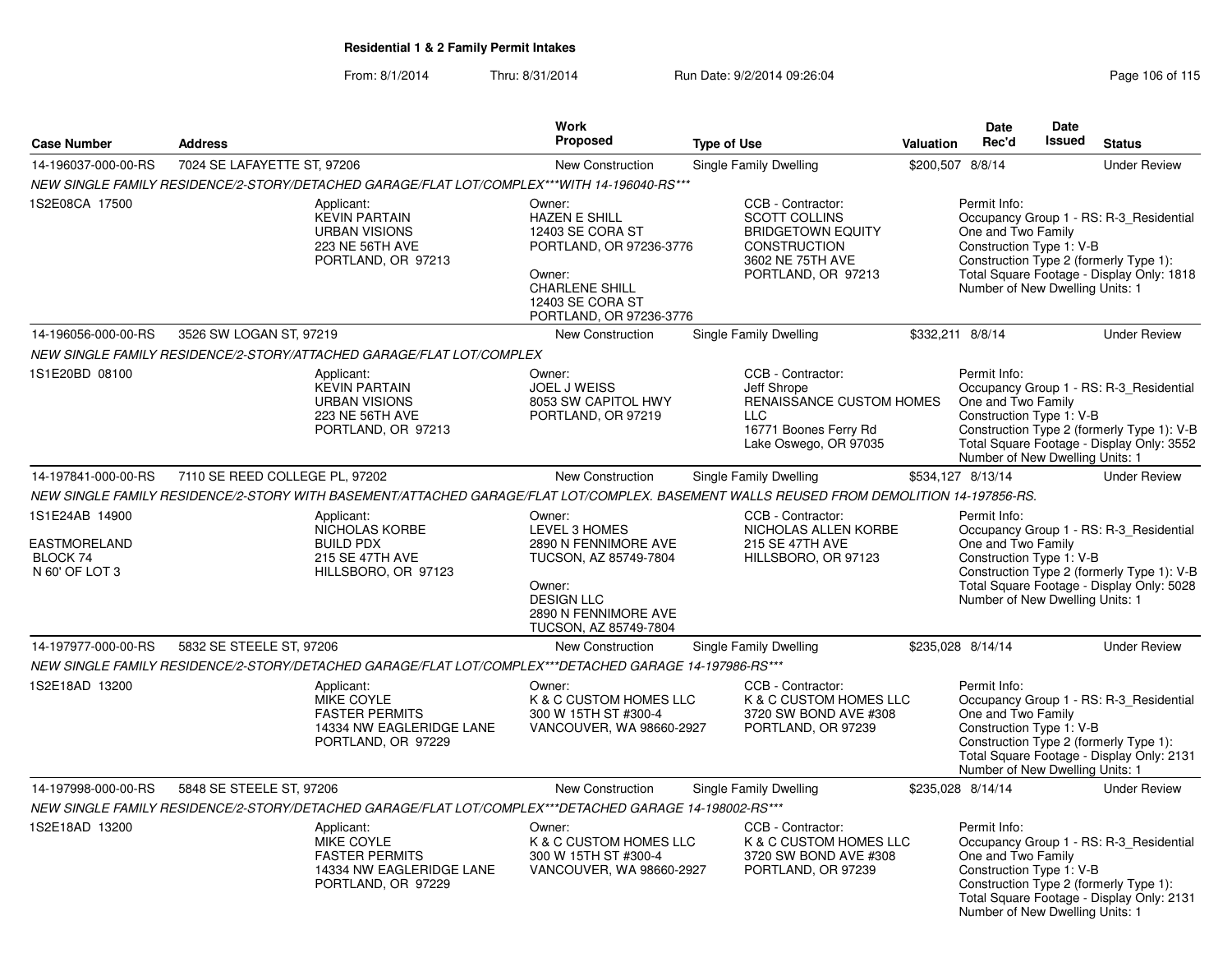| <b>Case Number</b>  | <b>Address</b>             |                                                                                                                                                                                                                                                     | <b>Work</b><br>Proposed                                                                                                                                                    | <b>Type of Use</b>                                                                                                               | Valuation | Date<br>Rec'd                                                                                     | <b>Date</b><br>Issued | <b>Status</b>                                                                                                                      |
|---------------------|----------------------------|-----------------------------------------------------------------------------------------------------------------------------------------------------------------------------------------------------------------------------------------------------|----------------------------------------------------------------------------------------------------------------------------------------------------------------------------|----------------------------------------------------------------------------------------------------------------------------------|-----------|---------------------------------------------------------------------------------------------------|-----------------------|------------------------------------------------------------------------------------------------------------------------------------|
| 14-198201-000-00-RS | 4512 SW ORMANDY WAY, 97221 |                                                                                                                                                                                                                                                     | New Construction                                                                                                                                                           | Single Family Dwelling                                                                                                           |           | \$476,300 8/13/14                                                                                 |                       | <b>Under Review</b>                                                                                                                |
|                     |                            | NEW SINGLE FAMILY RESIDENCE/1-STORY WITH FINISHED ATTIC AND DAYLIGHT BASEMENT/ATTACHED GARAGE/SLOPED LOT/COMPLEX***DFS TRUSSES***                                                                                                                   |                                                                                                                                                                            |                                                                                                                                  |           |                                                                                                   |                       |                                                                                                                                    |
| 1S1E07AD 02100      |                            | Applicant:<br>Gregory Heinze<br><b>GH</b> Properties<br>7008 SW Nyberg Rd<br>Tualatin, OR 97062                                                                                                                                                     | Owner:<br><b>VICTOR SUC TAKLA</b><br>PO BOX 2846<br>PORTLAND, OR 97208-2846                                                                                                | CCB - Contractor:<br><b>GREG HEINZE</b><br>THE SHELBURNE CO INC<br>3523 SW 64th PI<br>Portland, OR 97221                         |           | Permit Info:<br>One and Two Family<br>Construction Type 1: V-B<br>Number of New Dwelling Units: 1 |                       | Occupancy Group 1 - RS: R-3_Residential<br>Construction Type 2 (formerly Type 1): V-B<br>Total Square Footage - Display Only: 4658 |
| 14-198219-000-00-RS | 4506 SW ORMANDY WAY, 97221 |                                                                                                                                                                                                                                                     | <b>New Construction</b>                                                                                                                                                    | Single Family Dwelling                                                                                                           |           | \$504,968 8/13/14                                                                                 |                       | <b>Under Review</b>                                                                                                                |
|                     |                            | NEW SINGLE FAMILY RESIDENCE/1-STORY WITH DAYLIGHT BASEMENT/ATTACHED GARAGE/SLOPED LOT/COMPLEX***DFS TRUSSES***                                                                                                                                      |                                                                                                                                                                            |                                                                                                                                  |           |                                                                                                   |                       |                                                                                                                                    |
| 1S1E08BC 05200      |                            | Applicant:<br>Gregory Heinze<br><b>GH Properties</b><br>7008 SW Nyberg Rd<br>Tualatin, OR 97062                                                                                                                                                     | Owner:<br><b>VICTOR SUC TAKLA</b><br>PO BOX 2846<br>PORTLAND, OR 97208-2846                                                                                                | CCB - Contractor:<br><b>GREG HEINZE</b><br>THE SHELBURNE CO INC<br>3523 SW 64th PI<br>Portland, OR 97221                         |           | Permit Info:<br>One and Two Family<br>Construction Type 1: V-B<br>Number of New Dwelling Units: 1 |                       | Occupancy Group 1 - RS: R-3_Residential<br>Construction Type 2 (formerly Type 1): V-B<br>Total Square Footage - Display Only: 5020 |
| 14-198550-000-00-RS | 8574 N OSWEGO AVE, 97203   |                                                                                                                                                                                                                                                     | New Construction                                                                                                                                                           | <b>Single Family Dwelling</b>                                                                                                    |           | \$169,649 8/14/14                                                                                 |                       | <b>Under Review</b>                                                                                                                |
|                     |                            | NEW SINGLE FAMILY RESIDENCE/TWO STORY/ATTACHED GARAGE/FLAT LOT/COMPLEX                                                                                                                                                                              |                                                                                                                                                                            |                                                                                                                                  |           |                                                                                                   |                       |                                                                                                                                    |
| 1N1W01DD 19500      |                            | Applicant:<br><b>HARRY HANNA</b><br><b>SENTAUR INC</b><br>3880 SE HARRISON ST SUITE 100 SANDY, OR 97055-1540<br>MILWAUKIE OR 97222<br>Applicant:<br><b>LISA BARKER</b><br><b>LMB PERMIT SERVICES</b><br>307 NW 16TH AVENUE<br>BATTLEGROUND WA 98604 | Owner:<br>KIMCO PROPERTIES LTD<br>PO BOX 1540                                                                                                                              | CCB - Contractor:<br><b>HARRY HANNA</b><br><b>SENTAUR INC</b><br>3880 SE HARRISON ST SUITE 100<br>MILWAUKIE OR 97222             |           | Permit Info:<br>One and Two Family<br>Construction Type 1: V-B<br>Number of New Dwelling Units: 1 |                       | Occupancy Group 1 - RS: R-3_Residential<br>Construction Type 2 (formerly Type 1): V-B<br>Total Square Footage - Display Only: 1687 |
| 14-199352-000-00-RS | 4729 N CONGRESS AVE, 97217 |                                                                                                                                                                                                                                                     | <b>New Construction</b>                                                                                                                                                    | <b>Single Family Dwelling</b>                                                                                                    |           | \$215,507 8/15/14                                                                                 |                       | <b>Under Review</b>                                                                                                                |
|                     |                            | NEW SINGLE FAMILY RESIDENCE/2-STORY/NO GARAGE/FLAT LOT/COMPLEX                                                                                                                                                                                      |                                                                                                                                                                            |                                                                                                                                  |           |                                                                                                   |                       |                                                                                                                                    |
| 1N1E22BD 00800      |                            | Applicant:<br>MIKE COYLE<br><b>FASTER PERMITS</b><br>14334 NW EAGLERIDGE LANE<br>PORTLAND, OR 97229                                                                                                                                                 | Owner:<br><b>BRISTOL CREEK HOMES</b><br>3055 NW YEON AVE #81<br>PORTLAND, OR 97210-1519<br>Owner:<br>DEVELOPMENT CO LLC<br>3055 NW YEON AVE #81<br>PORTLAND, OR 97210-1519 | CCB - Contractor:<br><b>BRISTOL CREEK HOMES &amp;</b><br>DEVELOPMENT CO LLC<br>520 SW YAMHILL ST SUITE 600<br>PORTLAND, OR 97204 |           | Permit Info:<br>One and Two Family<br>Construction Type 1: V-B<br>Number of New Dwelling Units: 1 |                       | Occupancy Group 1 - RS: R-3_Residential<br>Construction Type 2 (formerly Type 1):<br>Total Square Footage - Display Only: 1954     |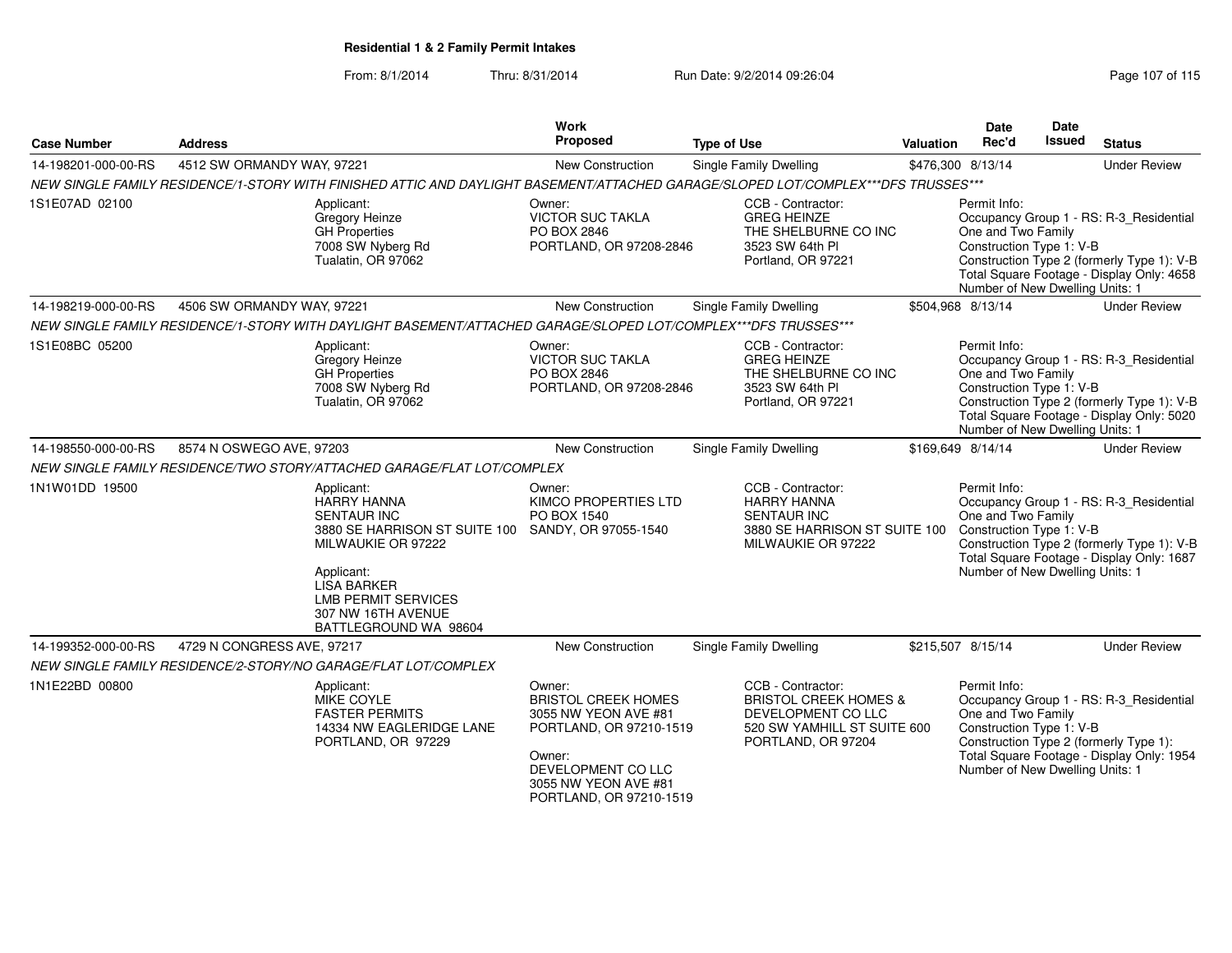|                                                                                                                                               |                         |                                                                                                                                                                                                                           | Work                                                                                          |                    |                                                                                                                                                                                              |                  | <b>Date</b>                                                                                       | Date          |                                                                                                                                    |
|-----------------------------------------------------------------------------------------------------------------------------------------------|-------------------------|---------------------------------------------------------------------------------------------------------------------------------------------------------------------------------------------------------------------------|-----------------------------------------------------------------------------------------------|--------------------|----------------------------------------------------------------------------------------------------------------------------------------------------------------------------------------------|------------------|---------------------------------------------------------------------------------------------------|---------------|------------------------------------------------------------------------------------------------------------------------------------|
| <b>Case Number</b>                                                                                                                            | <b>Address</b>          |                                                                                                                                                                                                                           | Proposed                                                                                      | <b>Type of Use</b> |                                                                                                                                                                                              | <b>Valuation</b> | Rec'd                                                                                             | <b>Issued</b> | <b>Status</b>                                                                                                                      |
| 14-199406-000-00-RS                                                                                                                           | 450 NE 32ND AVE, 97232  |                                                                                                                                                                                                                           | New Construction                                                                              |                    | <b>Single Family Dwelling</b>                                                                                                                                                                |                  | \$445,563 8/15/14                                                                                 |               | <b>Under Review</b>                                                                                                                |
|                                                                                                                                               |                         | NEW SINGLE FAMILY RESIDENCE/TWO STORY/TUCKUNDER GARAGE/FLAT LOT/COMPLEX***WITH DEMOS SFR 14-199452-RS AND GARAGE 14-199456-RS***                                                                                          |                                                                                               |                    |                                                                                                                                                                                              |                  |                                                                                                   |               |                                                                                                                                    |
| 1N1E36CA 00400                                                                                                                                |                         | Applicant:<br>PETER KUSYK<br>FIRENZE DEVELOPMENT INC<br>7110 SW OLD WILSONVILLE RD<br>WILSONVILLE OR 97070                                                                                                                | Owner:<br>FIRENZE DEVELOPMENT INC<br>7110 SW OLD WILSONVILLE RD<br>WILSONVILLE, OR 97070-7857 |                    | CCB - Contractor:<br>PETER A KUSYK<br>FIRENZE DEVELOPMENT INC<br>12703 SW 67TH AVE<br>TIGARD, OR 97223                                                                                       |                  | Permit Info:<br>One and Two Family<br>Construction Type 1: V-B<br>Number of New Dwelling Units: 1 |               | Occupancy Group 1 - RS: R-3 Residential<br>Construction Type 2 (formerly Type 1): V-B<br>Total Square Footage - Display Only: 4383 |
| 14-199831-000-00-RS                                                                                                                           | 2518 SE 58TH AVE, 97206 |                                                                                                                                                                                                                           | New Construction                                                                              |                    | Single Family Dwelling                                                                                                                                                                       |                  | \$298,310 8/19/14                                                                                 |               | <b>Under Review</b>                                                                                                                |
|                                                                                                                                               |                         | NEW SINGLE FAMILY RESIDENCE/2-STORY WITH BASEMENT/TUCK UNDER GARAGE/FLAT LOT/COMPLEX                                                                                                                                      |                                                                                               |                    |                                                                                                                                                                                              |                  |                                                                                                   |               |                                                                                                                                    |
| 1S2E07AA 06500                                                                                                                                |                         | Applicant:<br><b>MIKE COYLE</b><br><b>FASTER PERMITS</b><br>14334 NW EAGLERIDGE LANE<br>PORTLAND, OR 97229                                                                                                                | Owner:<br>EVERETT CUSTOM HOMES INC<br>735 SW 158TH AVE #180<br>BEAVERTON, OR 97006-4952       |                    | CCB - Contractor:<br><b>VIC REMMERS</b><br>EVERETT CUSTOM HOMES INC<br>735 SW 158TH AVE STE 180<br>BEAVERTON OR 97008                                                                        |                  | Permit Info:<br>One and Two Family<br>Construction Type 1: V-B<br>Number of New Dwelling Units: 1 |               | Occupancy Group 1 - RS: R-3_Residential<br>Construction Type 2 (formerly Type 1): V-B<br>Total Square Footage - Display Only: 3054 |
| 14-199882-000-00-RS                                                                                                                           | 6212 SE YAMHILL ST      |                                                                                                                                                                                                                           | New Construction                                                                              |                    | <b>Single Family Dwelling</b>                                                                                                                                                                |                  | \$314,309 8/18/14                                                                                 |               | <b>Under Review</b>                                                                                                                |
|                                                                                                                                               |                         | NEW SINGLE FAMILY RESIDENCE/3-STORY/ATTACHED GARAGE/SLOPED LOT/COMPLEX                                                                                                                                                    |                                                                                               |                    |                                                                                                                                                                                              |                  |                                                                                                   |               |                                                                                                                                    |
| 1S2E06AD 00302<br>Applicant:<br><b>OLEG PILIPENKO</b><br>PARTITION PLAT 2011-36<br>230 NW SEBLAR DR<br>PORTLAND, OR 97210<br>LOT <sub>2</sub> |                         | CCB - Contractor:<br>Owner:<br>CRESCENT CUSTOM HOMES LLC CRESCENT CUSTOM HOMES LLC Occupancy Group 1 - RS: R-3_Residential<br>15743 SE PALERMO AVE<br>69166 WALKER RD<br>HAPPY VALLEY, OR 97086-4248<br>RAINIER, OR 97048 |                                                                                               |                    | Permit Info:<br>One and Two Family<br>Construction Type 1: V-B<br>Construction Type 2 (formerly Type 1): V-B<br>Total Square Footage - Display Only: 3014<br>Number of New Dwelling Units: 1 |                  |                                                                                                   |               |                                                                                                                                    |
| 14-199897-000-00-RS                                                                                                                           | 3041 NE 117TH AVE       |                                                                                                                                                                                                                           | New Construction                                                                              |                    | Single Family Dwelling                                                                                                                                                                       |                  | \$274,133 8/18/14                                                                                 |               | <b>Under Review</b>                                                                                                                |
|                                                                                                                                               |                         | NEW SINGLE FAMILY RESIDENCE/2-STORY/ATTACHED GARAGE/FLAT LOT/COMPLEX                                                                                                                                                      |                                                                                               |                    |                                                                                                                                                                                              |                  |                                                                                                   |               |                                                                                                                                    |
| 1N2E27AC 00102                                                                                                                                |                         | Applicant:<br><b>OLEG PILIPENKO</b><br>230 NW SEBLAR DR<br>PORTLAND, OR 97210                                                                                                                                             | Owner:<br><b>RANDBER LLC</b><br>2820 NW THURMAN ST<br>PORTLAND, OR 97210-2207                 |                    | CCB - Contractor:<br>CRESCENT CUSTOM HOMES LLC<br>69166 WALKER RD<br>RAINIER, OR 97048                                                                                                       |                  | Permit Info:<br>One and Two Family<br>Construction Type 1: V-B<br>Number of New Dwelling Units: 1 |               | Occupancy Group 1 - RS: R-3_Residential<br>Construction Type 2 (formerly Type 1): V-B<br>Total Square Footage - Display Only: 2769 |
| 14-200165-000-00-RS                                                                                                                           | 8581 SE 19TH AVE        |                                                                                                                                                                                                                           | New Construction                                                                              |                    | Single Family Dwelling                                                                                                                                                                       |                  | \$305,902 8/18/14                                                                                 |               | <b>Under Review</b>                                                                                                                |
|                                                                                                                                               |                         | NEW SINGLE FAMILY RESIDENCE/2-STORY/TUCK UNDER GARAGE/FLAT LOT/COMPLEX                                                                                                                                                    |                                                                                               |                    |                                                                                                                                                                                              |                  |                                                                                                   |               |                                                                                                                                    |
| 1S1E26AA 06900                                                                                                                                |                         | Applicant:<br>Gene Pavlenko<br>ANAMIC CONSTRUCTION INC<br>12808 SE Cooper St<br>Portland, OR 97236                                                                                                                        | Owner:<br>ANAMIC CONSTRUCTION INC<br>12808 SE COOPER ST<br>PORTLAND, OR 97236                 |                    | CCB - Contractor:<br><b>GENE PAVLENKO</b><br>ANAMIC CONSTRUCTION INC.<br>12808 SE COOPER ST<br>PORTLAND, OR 97236                                                                            |                  | Permit Info:<br>One and Two Family<br>Construction Type 1: V-B<br>Number of New Dwelling Units: 1 |               | Occupancy Group 1 - RS: R-3_Residential<br>Construction Type 2 (formerly Type 1): V-B<br>Total Square Footage - Display Only: 2947 |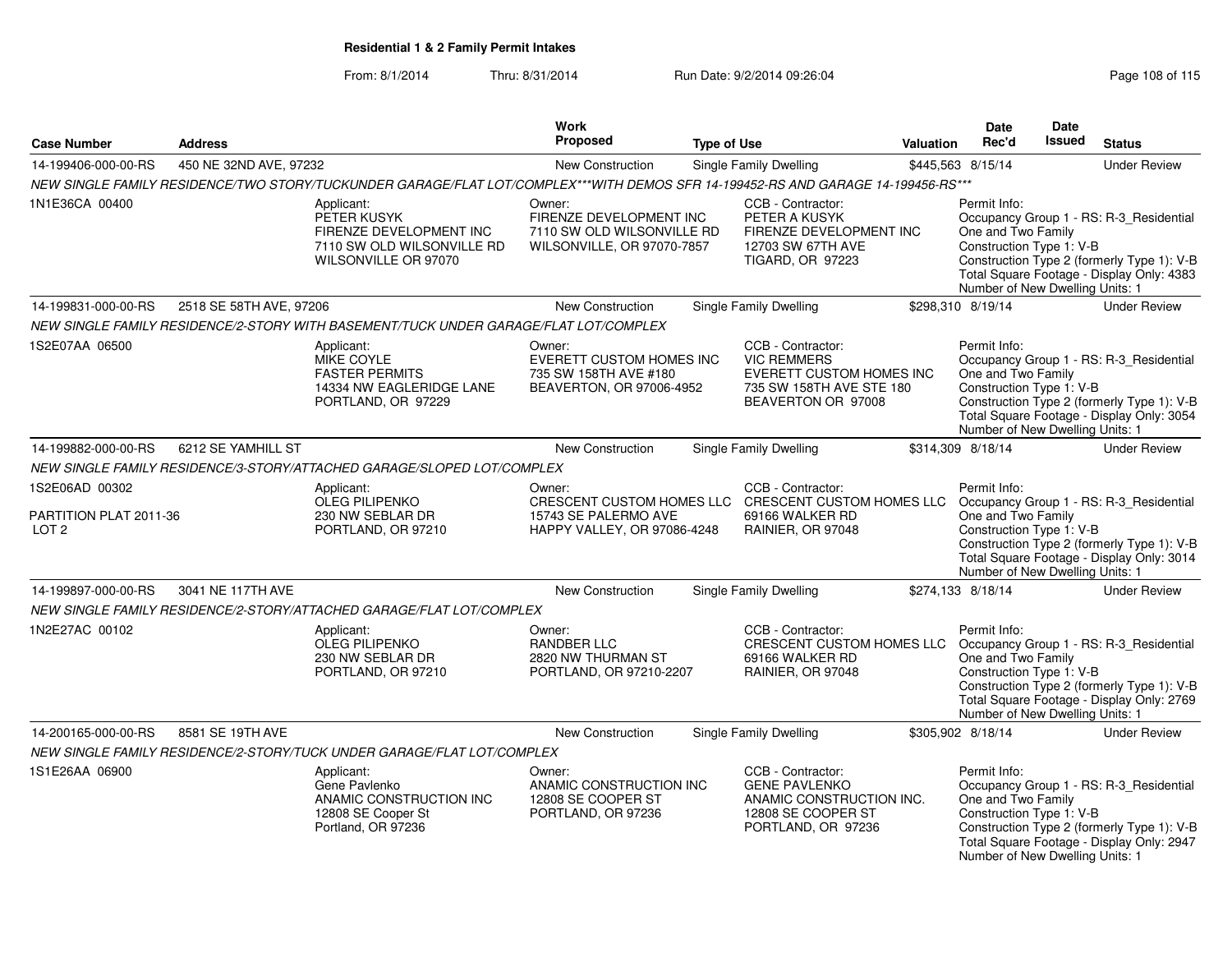| <b>Case Number</b>  | <b>Address</b>                  |                                                                                                                         | Work<br>Proposed                                                                                    | <b>Type of Use</b> |                                                                                                                                  | <b>Valuation</b> | <b>Date</b><br>Rec'd                                                                              | Date<br>Issued | <b>Status</b>                                                                                                                      |
|---------------------|---------------------------------|-------------------------------------------------------------------------------------------------------------------------|-----------------------------------------------------------------------------------------------------|--------------------|----------------------------------------------------------------------------------------------------------------------------------|------------------|---------------------------------------------------------------------------------------------------|----------------|------------------------------------------------------------------------------------------------------------------------------------|
| 14-200651-000-00-RS | 4371 NE 131ST PL                |                                                                                                                         | New Construction                                                                                    |                    | <b>Single Family Dwelling</b>                                                                                                    |                  | \$239,381 8/20/14                                                                                 |                | <b>Under Review</b>                                                                                                                |
|                     |                                 | NEW SINGLE FAMILY RESIDENCE/TWO STORY/ATTACHED GARAGE/FLAT LOT COMPLEX**ON LOT 6** **TRUSSES WILL BE A DFS**            |                                                                                                     |                    |                                                                                                                                  |                  |                                                                                                   |                |                                                                                                                                    |
| 1S2E11CD 05006      |                                 | Applicant:<br><b>KYM NGUYEN</b><br>CONCEPT DESIGN & ASSOCIATES PO BOX 2885<br>PO BOX 8464<br>PORTLAND OR 97207          | Owner:<br><b>ANTE SKORO</b><br>CLACKAMAS, OR 97015-2885                                             |                    | CCB - Contractor:<br><b>CLEARWATER HOMES LLC</b><br>PO BOX 2885<br>CLACKAMAS OR 97015                                            |                  | Permit Info:<br>One and Two Family<br>Construction Type 1: V-B<br>Number of New Dwelling Units: 1 |                | Occupancy Group 1 - RS: R-3_Residential<br>Construction Type 2 (formerly Type 1): V-B<br>Total Square Footage - Display Only: 2441 |
| 14-200671-000-00-RS | 3612 SE RURAL ST, 97202         |                                                                                                                         | <b>New Construction</b>                                                                             |                    | <b>Single Family Dwelling</b>                                                                                                    |                  | \$297,905 8/19/14                                                                                 |                | <b>Under Review</b>                                                                                                                |
|                     |                                 | NEW SINGLE FAMILY RESIDENCE/2-STORY WITH BASEMENT/TUCK UNDER GARAGE/FLAT LOT/COMPLEX                                    |                                                                                                     |                    |                                                                                                                                  |                  |                                                                                                   |                |                                                                                                                                    |
| 1S1E24AC 00700      |                                 | Applicant:<br><b>KEVIN PARTAIN</b><br>Urban Visions Planning Services, Inc. LLC<br>223 NE 56TH AVE<br>PORTLAND OR 97213 | Owner:<br>RENAISSANCE CUSTOM HOMES<br>16771 BOONES FERRY RD<br>LAKE OSWEGO, OR 97035-4213           |                    | CCB - Contractor:<br>Jeff Shrope<br>RENAISSANCE CUSTOM HOMES<br><b>LLC</b><br>16771 Boones Ferry Rd<br>Lake Oswego, OR 97035     |                  | Permit Info:<br>One and Two Family<br>Construction Type 1: V-B<br>Number of New Dwelling Units: 1 |                | Occupancy Group 1 - RS: R-3_Residential<br>Construction Type 2 (formerly Type 1): V-B<br>Total Square Footage - Display Only: 2987 |
| 14-200692-000-00-RS | 0349 SW CAROLINA ST             |                                                                                                                         | New Construction                                                                                    |                    | Single Family Dwelling                                                                                                           |                  | \$270,038 8/19/14                                                                                 |                | <b>Under Review</b>                                                                                                                |
|                     |                                 | NEW SINGLE FAMILY RESIDENCE/THREE STORY/ATTACHED GARAGE/FLAT LOT/COMPLEX                                                |                                                                                                     |                    |                                                                                                                                  |                  |                                                                                                   |                |                                                                                                                                    |
| 1S1E15CD 04801      |                                 | Applicant:<br><b>KEVIN PARTAIN</b><br><b>URBAN VISIONS</b><br>223 NE 56TH AVE<br>PORTLAND, OR 97213                     | Owner:<br>GREENWING RESTORATIONS LLC ANDREY KOSHUBA<br>4224 NE HALSEY ST #310<br>PORTLAND, OR 97213 |                    | CCB - Contractor:<br><b>EXCEPTIONAL HOMES BY</b><br>ANDREY INC<br>14237 BRIDGE CT.<br>LAKE OSWEGO, OR 97034                      |                  | Permit Info:<br>One and Two Family<br>Construction Type 1: V-B<br>Number of New Dwelling Units: 1 |                | Occupancy Group 1 - RS: R-3 Residential<br>Construction Type 2 (formerly Type 1): V-B<br>Total Square Footage - Display Only: 2596 |
| 14-201170-000-00-RS | 10711 SW BOONES FERRY RD, 97219 |                                                                                                                         | <b>New Construction</b>                                                                             |                    | Single Family Dwelling                                                                                                           |                  | \$473,021 8/20/14                                                                                 |                | <b>Under Review</b>                                                                                                                |
|                     |                                 | NEW SINGLE FAMILY RESIDENCE/2-STORY WITH DAYLIGHT BASEMENT/ATTACHED GARAGE/FLAT LOT/COMPLEX                             |                                                                                                     |                    |                                                                                                                                  |                  |                                                                                                   |                |                                                                                                                                    |
| 1S1E28DD 05200      |                                 | Applicant:<br><b>KEVIN PARTAIN</b><br><b>URBAN VISIONS</b><br>223 NE 56TH AVE<br>PORTLAND, OR 97213                     | Owner:<br>PYRAMID HOLDINGS LLC<br>12700 NW CORNELL RD<br>PORTLAND, OR 97229                         |                    | CCB - Contractor:<br><b>WESTWOOD HOMES LLC</b><br>12118 NW BLACKHAWK DRIVE<br>PORTLAND, OR 97229                                 |                  | Permit Info:<br>One and Two Family<br>Construction Type 1: V-B<br>Number of New Dwelling Units: 1 |                | Occupancy Group 1 - RS: R-3 Residential<br>Construction Type 2 (formerly Type 1): V-B<br>Total Square Footage - Display Only: 4584 |
| 14-201199-000-00-RS | 2354 N WEBSTER ST, 97217        |                                                                                                                         | New Construction                                                                                    |                    | Single Family Dwelling                                                                                                           |                  | \$310,273 8/20/14                                                                                 |                | <b>Under Review</b>                                                                                                                |
|                     |                                 | NEW SINGLE FAMILY RESIDENCE/2-STORY/ATTACHED GARAGE/FLAT LOT/COMPLEX                                                    |                                                                                                     |                    |                                                                                                                                  |                  |                                                                                                   |                |                                                                                                                                    |
| 1N1E21AB 20000      |                                 | Applicant:<br>MIKE COYLE<br><b>FASTER PERMITS</b><br>14334 NW EAGLERIDGE LANE<br>PORTLAND, OR 97229                     |                                                                                                     |                    | CCB - Contractor:<br><b>BRISTOL CREEK HOMES &amp;</b><br>DEVELOPMENT CO LLC<br>520 SW YAMHILL ST SUITE 600<br>PORTLAND, OR 97204 |                  | Permit Info:<br>One and Two Family<br>Construction Type 1: V-B<br>Number of New Dwelling Units: 1 |                | Occupancy Group 1 - RS: R-3_Residential<br>Construction Type 2 (formerly Type 1): V-B<br>Total Square Footage - Display Only: 3085 |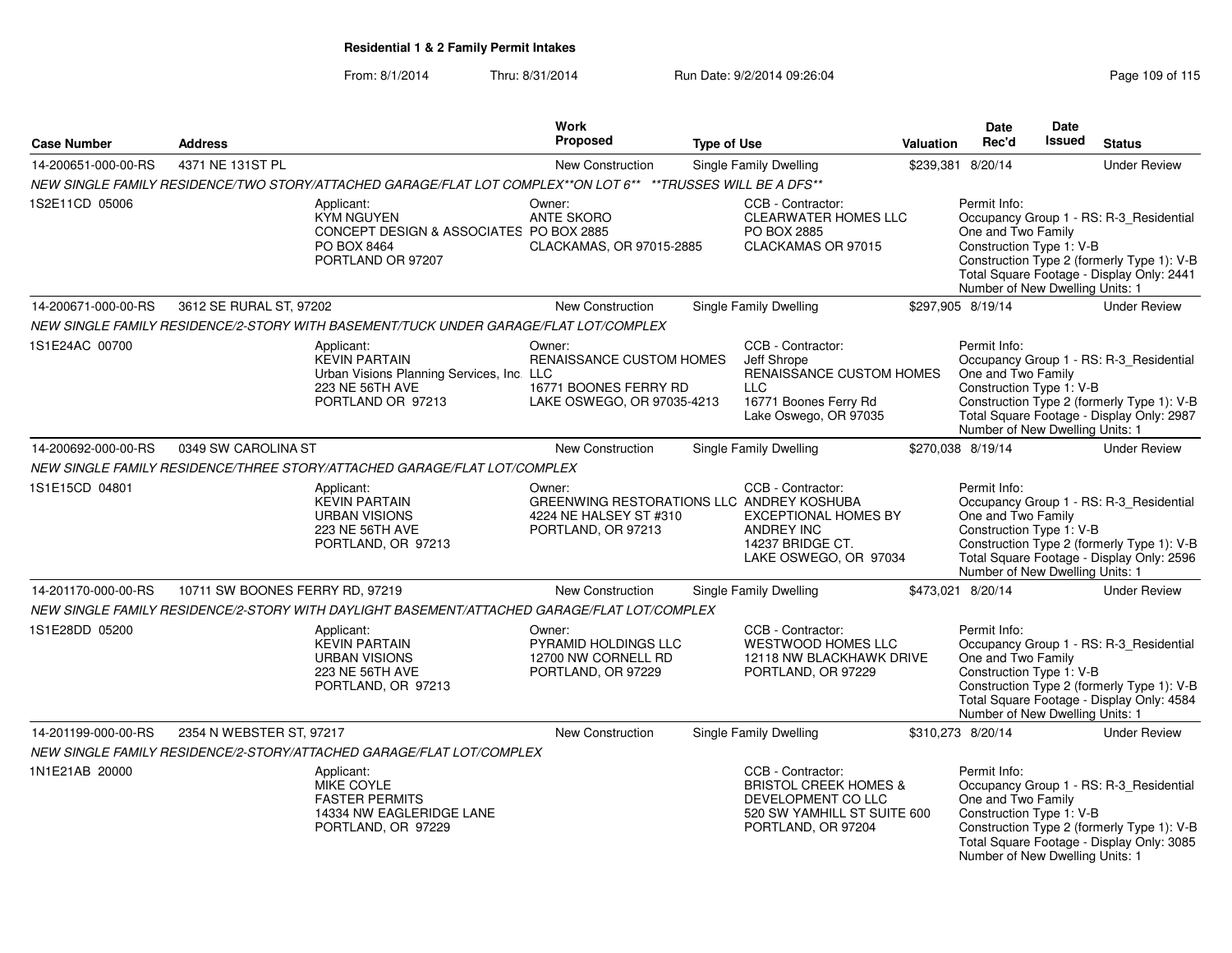| <b>Case Number</b>                                       | <b>Address</b>           |                                                                                                                                                          | <b>Work</b><br><b>Proposed</b>                                                                                                                         | <b>Type of Use</b>                              | Valuation                                                                               | <b>Date</b><br>Rec'd                                                                              | Date<br>Issued | <b>Status</b>                                                                                                                      |
|----------------------------------------------------------|--------------------------|----------------------------------------------------------------------------------------------------------------------------------------------------------|--------------------------------------------------------------------------------------------------------------------------------------------------------|-------------------------------------------------|-----------------------------------------------------------------------------------------|---------------------------------------------------------------------------------------------------|----------------|------------------------------------------------------------------------------------------------------------------------------------|
| 14-201209-000-00-RS                                      | 4628 NE WYGANT ST, 97218 |                                                                                                                                                          | <b>New Construction</b>                                                                                                                                | <b>Single Family Dwelling</b>                   |                                                                                         | \$310,273 8/20/14                                                                                 |                | <b>Under Review</b>                                                                                                                |
|                                                          |                          | NEW SINGLE FAMILY RESIDENCE/2-STORY/ATTACHED GARAGE/FLAT LOT/COMPLEX                                                                                     |                                                                                                                                                        |                                                 |                                                                                         |                                                                                                   |                |                                                                                                                                    |
| 1N2E19BC 08400<br><b>LEICH ADD</b><br>BLOCK <sub>2</sub> |                          | Applicant:<br><b>MIKE COYLE</b><br><b>FASTER PERMITS</b><br>14334 NW EAGLERIDGE LANE                                                                     | Owner:<br><b>BRISTOL CREEK HOMES &amp;</b><br>DEVELOPMENT CO LLC<br>520 SW YAMHILL ST SUITE 600                                                        | CCB - Contractor:                               | <b>BRISTOL CREEK HOMES &amp;</b><br>DEVELOPMENT CO LLC<br>520 SW YAMHILL ST SUITE 600   | Permit Info:<br>One and Two Family<br>Construction Type 1: V-B                                    |                | Occupancy Group 1 - RS: R-3_Residential                                                                                            |
| LOT <sub>12</sub>                                        |                          | PORTLAND, OR 97229                                                                                                                                       | PORTLAND, OR 97204                                                                                                                                     |                                                 | PORTLAND, OR 97204                                                                      | Number of New Dwelling Units: 1                                                                   |                | Construction Type 2 (formerly Type 1): V-B<br>Total Square Footage - Display Only: 3085                                            |
| 14-201302-000-00-RS                                      | 2217 NE 88TH AVE, 97220  |                                                                                                                                                          | <b>New Construction</b>                                                                                                                                | <b>Single Family Dwelling</b>                   |                                                                                         | \$199.979 8/21/14                                                                                 |                | <b>Under Review</b>                                                                                                                |
|                                                          |                          | NEW SINGLE FAMILY RESIDENCE/2-STORY/ATTACHED GARAGE/FLAT LOT/SIMPLE***DFS TRUSSES***                                                                     |                                                                                                                                                        |                                                 |                                                                                         |                                                                                                   |                |                                                                                                                                    |
| 1N2E28CA 18600                                           |                          | Applicant:<br><b>BAYARD MENTRUM</b><br>11860 SE MORRISON ST<br>PORTLAND OR 97216                                                                         | Owner:<br><b>BOONDOGGLE LLC</b><br>PO BOX 69506<br>PORTLAND, OR 97239-0506                                                                             | CCB - Contractor:<br><b>LLC</b><br>PO BOX 69506 | LITTLE TACOMA CONSTRUCTION Occupancy Group 1 - RS: R-3 Residential<br>PORTLAND OR 97239 | Permit Info:<br>One and Two Family<br>Construction Type 1: V-B<br>Number of New Dwelling Units: 1 |                | Construction Type 2 (formerly Type 1): V-B<br>Total Square Footage - Display Only: 1962                                            |
| 14-201626-000-00-RS                                      | 3607 SE 27TH AVE         |                                                                                                                                                          | <b>New Construction</b>                                                                                                                                | Single Family Dwelling                          |                                                                                         | \$169,957 8/21/14                                                                                 |                | <b>Under Review</b>                                                                                                                |
|                                                          |                          | NEW SINGLE FAMILY RESIDENCE/TWO STORY/DETACHED 190SF GARAGE/FLAT LOT/COMPLEX ***WITH GARAGE ZONING PERMIT 14-201635-ZP*****SAME DESIGN AS 14-201648-RS** |                                                                                                                                                        |                                                 |                                                                                         |                                                                                                   |                |                                                                                                                                    |
| 1S1E12CB 14903                                           |                          | Applicant:<br><b>JOSH PATRICK</b><br><b>METRO HOMES NW LLC</b><br>211 NE WEIDLER<br>PORTLAND, OR 97232                                                   | Owner:<br>METRO HOMES NW LLC<br>211 NE WEIDLER ST<br>PORTLAND, OR 97232-1155                                                                           | CCB - Contractor:<br>211 NE WEIDER              | AFFORDABLE NEW HOMES LLC<br>PORTLAND, OR 97232                                          | Permit Info:<br>One and Two Family<br>Construction Type 1: V-B<br>Number of New Dwelling Units: 1 |                | Occupancy Group 1 - RS: R-3_Residential<br>Construction Type 2 (formerly Type 1): V-B<br>Total Square Footage - Display Only: 1541 |
| 14-201648-000-00-RS                                      | 3603 NE 27TH AVE         |                                                                                                                                                          | New Construction                                                                                                                                       | Single Family Dwelling                          |                                                                                         | \$169,957 8/21/14                                                                                 |                | <b>Under Review</b>                                                                                                                |
|                                                          |                          | NEW SINGLE FAMILY RESIDENCE/TWO STORY/DETACHED 190SF GARAGE/FLAT LOT/COMPLEX ***WITH GARAGE ZONING PERMIT 14-201655-ZP*****SAME DESIGN AS 14-201626-RS** |                                                                                                                                                        |                                                 |                                                                                         |                                                                                                   |                |                                                                                                                                    |
| 1S1E12CB 14904                                           |                          | Applicant:<br><b>JOSH PATRICK</b><br>METRO HOMES NW LLC<br>211 NE WEIDLER<br>PORTLAND, OR 97232                                                          | Owner:<br>METRO HOMES NW LLC<br>211 NE WEIDLER ST<br>PORTLAND, OR 97232-1155                                                                           | CCB - Contractor:<br>211 NE WEIDER              | AFFORDABLE NEW HOMES LLC<br>PORTLAND, OR 97232                                          | Permit Info:<br>One and Two Family<br>Construction Type 1: V-B<br>Number of New Dwelling Units: 1 |                | Occupancy Group 1 - RS: R-3_Residential<br>Construction Type 2 (formerly Type 1): V-B<br>Total Square Footage - Display Only: 1541 |
| 14-201722-000-00-RS                                      | 7232 N BOSTON AVE, 97217 |                                                                                                                                                          | New Construction                                                                                                                                       | Single Family Dwelling                          |                                                                                         | \$194,379 8/22/14                                                                                 |                | <b>Under Review</b>                                                                                                                |
|                                                          |                          | NEW SINGLE FAMILY RESIDENCE/TWO STORY/ATTACHED GARAGE/FLAT LOT/COMPLEX**BLOCK 9 LOT 7**                                                                  |                                                                                                                                                        |                                                 |                                                                                         |                                                                                                   |                |                                                                                                                                    |
| 1N1E16AB 07600                                           |                          | Applicant:<br><b>MIKE COYLE</b><br><b>FASTER PERMITS</b><br>14334 NW EAGLERIDGE LANE<br>PORTLAND, OR 97229                                               | Owner:<br>COLUMBIA REDEVELOPMENT LLC COLUMBIA REDEVELOPMENT LLC Occupancy Group 1 - RS: R-3_Residential<br>2235 NE 46TH AVE<br>PORTLAND, OR 97213-1903 | CCB - Contractor:                               | 2235 NE 46TH AVE<br>PORTLAND, OR 97213                                                  | Permit Info:<br>One and Two Family<br>Construction Type 1: V-B<br>Number of New Dwelling Units: 1 |                | Construction Type 2 (formerly Type 1): V-B<br>Total Square Footage - Display Only: 1902                                            |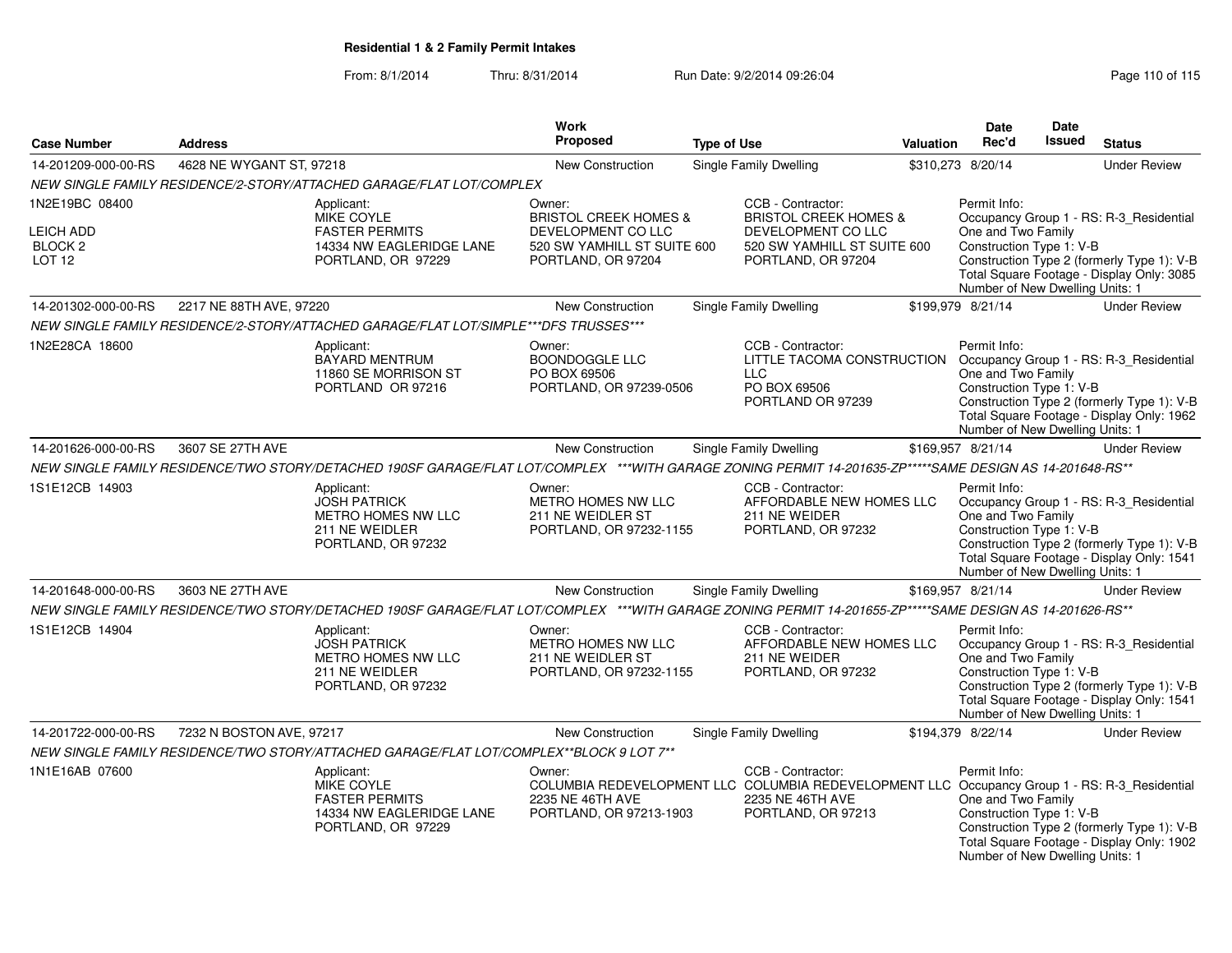From: 8/1/2014Thru: 8/31/2014 Run Date: 9/2/2014 09:26:04 Research 2010 115

| <b>Case Number</b>                                                     | <b>Address</b>           |                                                                                                     | Work<br><b>Proposed</b>                                                                                        | <b>Type of Use</b> |                                                                                                                                     | <b>Valuation</b> | Date<br>Rec'd                                                                                     | Date<br>Issued | <b>Status</b>                                                                                                                      |
|------------------------------------------------------------------------|--------------------------|-----------------------------------------------------------------------------------------------------|----------------------------------------------------------------------------------------------------------------|--------------------|-------------------------------------------------------------------------------------------------------------------------------------|------------------|---------------------------------------------------------------------------------------------------|----------------|------------------------------------------------------------------------------------------------------------------------------------|
| 14-202424-000-00-RS                                                    | 17266 SE HARRISON ST     |                                                                                                     | New Construction                                                                                               |                    | Single Family Dwelling                                                                                                              |                  | \$344,696 8/22/14                                                                                 |                | <b>Under Review</b>                                                                                                                |
|                                                                        |                          | NEW SINGLE FAMILY RESIDENCE/TWO STORY/ATTACHED GARAGE/FLAT LOT/COMPLEX**LOT 2**                     |                                                                                                                |                    |                                                                                                                                     |                  |                                                                                                   |                |                                                                                                                                    |
| 1S3E06DC 08402                                                         |                          | Applicant:<br>ALEKSANDR PLESHAKOV<br>17258 SE HARRISON ST<br>PORTLAND, OR 97233-4477                | Owner:<br>ALEKSANDR PLESHAKOV<br>17258 SE HARRISON ST<br>PORTLAND, OR 97233-4477                               |                    | CCB - Contractor:<br>AAA PROPERTIES INC<br>16501 NE 65 CIR<br>VANCOUVER, WA 98682                                                   |                  | Permit Info:<br>One and Two Family<br>Construction Type 1: V-B<br>Number of New Dwelling Units: 1 |                | Occupancy Group 1 - RS: R-3_Residential<br>Construction Type 2 (formerly Type 1): V-B<br>Total Square Footage - Display Only: 3525 |
| 14-202470-000-00-RS                                                    | 5106 N BOWDOIN ST, 97203 |                                                                                                     | <b>New Construction</b>                                                                                        |                    | <b>Single Family Dwelling</b>                                                                                                       |                  | \$223.083 8/22/14                                                                                 |                | <b>Under Review</b>                                                                                                                |
|                                                                        |                          | NEW SINGLE FAMILY RESIDENCE, 2 STORY, ATTACHED GARAGE, FLAT LOT, COMPLEX                            |                                                                                                                |                    |                                                                                                                                     |                  |                                                                                                   |                |                                                                                                                                    |
| 1N1E08CC 06000<br>UNIVERSITY PK<br>BLOCK 58<br>LOT 4&5                 |                          | Applicant:<br><b>KEVIN PARTAIN</b><br><b>URBAN VISIONS</b><br>223 NE 56TH AVE<br>PORTLAND, OR 97213 | Owner:<br>BAYLOR DEFINED BENEFIT PLAN<br><b>AND TRUST</b><br>5106 N BOWDOIN ST<br>PORTLAND, OR 97203           |                    | CCB - Contractor:<br>Jeff Shrope<br><b>RENAISSANCE CUSTOM HOMES</b><br><b>LLC</b><br>16771 Boones Ferry Rd<br>Lake Oswego, OR 97035 |                  | Permit Info:<br>One and Two Family<br>Construction Type 1: V-B<br>Number of New Dwelling Units: 1 |                | Occupancy Group 1 - RS: R-3_Residential<br>Construction Type 2 (formerly Type 1): V-B<br>Total Square Footage - Display Only: 2193 |
| 14-202516-000-00-RS                                                    | 6345 N DEPAUW ST, 97203  |                                                                                                     | <b>New Construction</b>                                                                                        |                    | Single Family Dwelling                                                                                                              |                  | \$266,461 8/22/14                                                                                 |                | <b>Under Review</b>                                                                                                                |
|                                                                        |                          | NEW SINGLE FAMILY RESIDENCE/THREE STORY/200SF DETACHED GARAGE/FLAT LOT/COMPLEX **ON TRACT 1**       |                                                                                                                |                    | *** WITH GARAGE ZP 14-202529-ZP***                                                                                                  |                  |                                                                                                   |                |                                                                                                                                    |
| 1N1E07DB 04900<br><b>MCKENNA PK</b><br>BLOCK <sub>3</sub><br>LOT 13&14 |                          | Applicant:<br><b>JOSH PATRICK</b><br>METRO HOMES NW LLC<br>211 NE WEIDLER<br>PORTLAND, OR 97232     | Owner:<br>211 NE WEIDLER ST<br>PORTLAND, OR 97232-1155                                                         |                    | CCB - Contractor:<br>METRO HOMES NORTHWEST LLC AFFORDABLE NEW HOMES LLC<br>211 NE WEIDER<br>PORTLAND, OR 97232                      |                  | Permit Info:<br>One and Two Family<br>Construction Type 1: V-B<br>Number of New Dwelling Units: 1 |                | Occupancy Group 1 - RS: R-3_Residential<br>Construction Type 2 (formerly Type 1):<br>Total Square Footage - Display Only: 2416     |
| 14-203527-000-00-RS                                                    | 5528 SE INSLEY ST, 97206 |                                                                                                     | New Construction                                                                                               |                    | <b>Single Family Dwelling</b>                                                                                                       |                  | \$269,472 8/25/14                                                                                 |                | <b>Under Review</b>                                                                                                                |
|                                                                        |                          | NEW SINGLE FAMILY RESIDENCE/2-STORY/ATTACHED GARAGE/FLAT LOT/COMPLEX                                |                                                                                                                |                    |                                                                                                                                     |                  |                                                                                                   |                |                                                                                                                                    |
| 1S2E18AC 08600<br><b>TREMONT PK</b><br>BLOCK 15<br>LOT 21-23           |                          | Applicant:<br><b>KEVIN PARTAIN</b><br>223 NE 56TH AVE<br>PORTLAND, OR 97213-3705                    | Owner:<br><b>RENAISSANCE CUSTOM HOMES</b><br><b>LLC</b><br>16771 BOONES FERRY RD<br>LAKE OSWEGO, OR 97035-4213 |                    | CCB - Contractor:<br>Jeff Shrope<br>RENAISSANCE CUSTOM HOMES<br><b>LLC</b><br>16771 Boones Ferry Rd<br>Lake Oswego, OR 97035        |                  | Permit Info:<br>One and Two Family<br>Construction Type 1: V-B<br>Number of New Dwelling Units: 1 |                | Occupancy Group 1 - RS: R-3 Residential<br>Construction Type 2 (formerly Type 1): V-B<br>Total Square Footage - Display Only: 2613 |
| 14-203566-000-00-RS                                                    | 5528 SE INSLEY ST, 97206 |                                                                                                     | New Construction                                                                                               |                    | <b>Single Family Dwelling</b>                                                                                                       |                  | \$265,061 8/25/14                                                                                 |                | <b>Under Review</b>                                                                                                                |
|                                                                        |                          | NEW SINGLE FAMILY RESIDENCE/2-STORY/ATTACHED GARAGE/FLAT LOT/COMPLEX                                |                                                                                                                |                    |                                                                                                                                     |                  |                                                                                                   |                |                                                                                                                                    |
| 1S2E18AC 08600<br>TREMONT PK<br>BLOCK 15<br>LOT 21-23                  |                          | Applicant:<br><b>KEVIN PARTAIN</b><br>223 NE 56TH AVE<br>PORTLAND, OR 97213-3705                    | Owner:<br>RENAISSANCE CUSTOM HOMES<br><b>LLC</b><br>16771 BOONES FERRY RD<br>LAKE OSWEGO, OR 97035-4213        |                    | CCB - Contractor:<br>Jeff Shrope<br>RENAISSANCE CUSTOM HOMES<br><b>LLC</b><br>16771 Boones Ferry Rd<br>Lake Oswego, OR 97035        |                  | Permit Info:<br>One and Two Family<br>Construction Type 1: V-B<br>Number of New Dwelling Units: 1 |                | Occupancy Group 1 - RS: R-3 Residential<br>Construction Type 2 (formerly Type 1): V-B<br>Total Square Footage - Display Only: 2573 |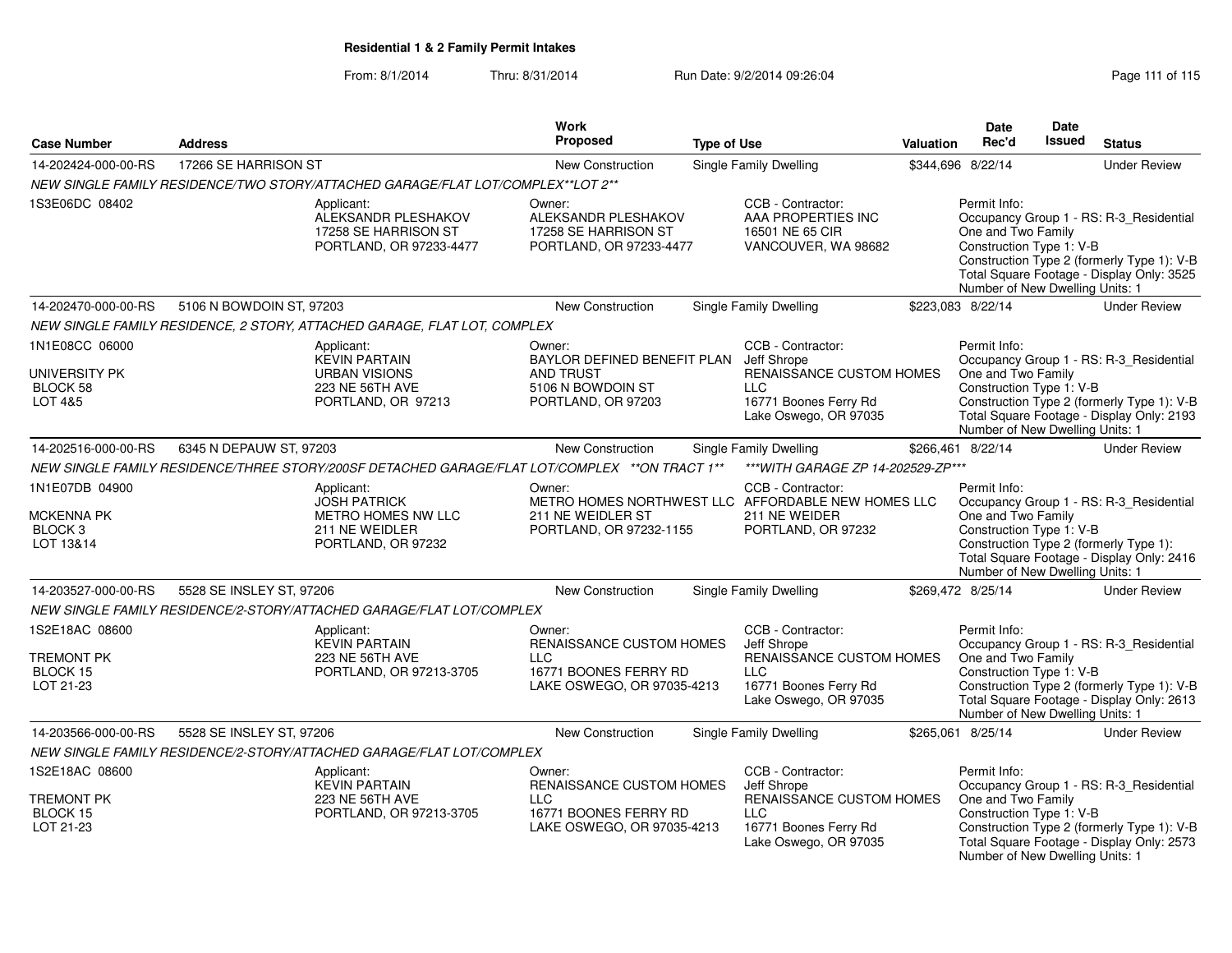|                                                                             |                            |                                                                                                                                                                                                                | <b>Work</b>                                                                                                                                              |                                                                                                     |           | <b>Date</b>                                                                                       | <b>Date</b>   |                                                                                                                                    |
|-----------------------------------------------------------------------------|----------------------------|----------------------------------------------------------------------------------------------------------------------------------------------------------------------------------------------------------------|----------------------------------------------------------------------------------------------------------------------------------------------------------|-----------------------------------------------------------------------------------------------------|-----------|---------------------------------------------------------------------------------------------------|---------------|------------------------------------------------------------------------------------------------------------------------------------|
| <b>Case Number</b>                                                          | <b>Address</b>             |                                                                                                                                                                                                                | Proposed                                                                                                                                                 | <b>Type of Use</b>                                                                                  | Valuation | Rec'd                                                                                             | <b>Issued</b> | <b>Status</b>                                                                                                                      |
| 14-203606-000-00-RS                                                         | 1917 SE 37TH AVE, 97214    |                                                                                                                                                                                                                | New Construction                                                                                                                                         | Single Family Dwelling                                                                              |           | \$260,495 8/25/14                                                                                 |               | <b>Under Review</b>                                                                                                                |
|                                                                             |                            | NEW SINGLE FAMILY RESIDENCE/2-STROY/ATTACHED GARAGE/FLAT LOT/COMPLEX                                                                                                                                           |                                                                                                                                                          |                                                                                                     |           |                                                                                                   |               |                                                                                                                                    |
| 1S1E01DB 00300<br>PARK VIEW RPLT & EXTD<br>BLOCK 3<br>LOT <sub>7</sub>      |                            | Applicant:<br>MIKE COYLE<br><b>FASTER PERMITS</b><br>14334 NW EAGLERIDGE LANE<br>PORTLAND, OR 97229                                                                                                            | Owner:<br><b>MELVIN H RAFF</b><br>7319 WILLOW AVE<br>TAKOMA PK, MD 20912-4313<br>Owner:<br>DOLORES A RAFF<br>7319 WILLOW AVE<br>TAKOMA PK, MD 20912-4313 | CCB - Contractor:<br>Jeremy Osterholm<br>OSTERCRAFT HOMES INC<br>PO BOX 66259<br>PORTLAND, OR 97290 |           | Permit Info:<br>One and Two Family<br>Construction Type 1: V-B<br>Number of New Dwelling Units: 1 |               | Occupancy Group 1 - RS: R-3_Residential<br>Construction Type 2 (formerly Type 1): V-B<br>Total Square Footage - Display Only: 2523 |
| 14-203740-000-00-RS                                                         | 13054 SE POWELL BLVD       |                                                                                                                                                                                                                | <b>New Construction</b>                                                                                                                                  | Single Family Dwelling                                                                              |           | \$354,456 8/25/14                                                                                 |               | <b>Under Review</b>                                                                                                                |
|                                                                             |                            | NEW SINGLE FAMILY RESIDENCE/2-STORY/ATTACHED GARAGE/SLOPED LOT/COMPLEX                                                                                                                                         |                                                                                                                                                          |                                                                                                     |           |                                                                                                   |               |                                                                                                                                    |
| 1S2E22AA 06802<br>PARTITION PLAT 2006-173<br>LOT <sub>2</sub>               |                            | Applicant:<br>PAVEL POP<br>2211 SE 130TH AVE<br>PORTLAND, OR 97233                                                                                                                                             | Owner:<br><b>PAVEL POP</b><br>2211 SE 130TH AVE<br>PORTLAND, OR 97233<br>Owner:<br><b>LIANA M POP</b><br>2211 SE 130TH AVE<br>PORTLAND, OR 97233         |                                                                                                     |           | Permit Info:<br>One and Two Family<br>Construction Type 1: V-B<br>Number of New Dwelling Units: 1 |               | Occupancy Group 1 - RS: R-3 Residential<br>Construction Type 2 (formerly Type 1): V-B<br>Total Square Footage - Display Only: 3568 |
| 14-204262-000-00-RS                                                         |                            |                                                                                                                                                                                                                | <b>New Construction</b>                                                                                                                                  | Single Family Dwelling                                                                              |           | \$228,340 8/27/14                                                                                 |               | <b>Under Review</b>                                                                                                                |
|                                                                             |                            | NEW SINGLE FAMILY RESIDENCE/2-STORY/ATTACHED GARAGE/FLAT LOT/COMPLEX***ATTACHED HOME WITH 14-204273-RS***                                                                                                      |                                                                                                                                                          |                                                                                                     |           |                                                                                                   |               |                                                                                                                                    |
| 1S2E11CD 05001<br>ALPHA SITES<br>LOT <sub>1</sub><br>INC UND INT TRACTS A&B |                            | Applicant:<br><b>KYM NGUYEN</b><br>CONCEPT DESIGN & ASSOCIATES PO BOX 2885<br>PO BOX 8464<br>PORTLAND OR 97207                                                                                                 | Owner:<br><b>CLEARWATER HOMES LLC</b><br>CLACKAMAS, OR 97015                                                                                             | CCB - Contractor:<br><b>CLEARWATER HOMES LLC</b><br>PO BOX 2885<br>CLACKAMAS OR 97015               |           | Permit Info:<br>One and Two Family<br>Construction Type 1: V-B<br>Number of New Dwelling Units: 1 |               | Occupancy Group 1 - RS: R-3 Residential<br>Construction Type 2 (formerly Type 1): V-B<br>Total Square Footage - Display Only: 2304 |
| 14-204273-000-00-RS                                                         |                            |                                                                                                                                                                                                                | <b>New Construction</b>                                                                                                                                  | Single Family Dwelling                                                                              |           | \$225,566 8/27/14                                                                                 |               | <b>Under Review</b>                                                                                                                |
|                                                                             |                            | NEW SINGLE FAMILY RESIDENCE/2-STORY/ATTACHED GARAGE/FLAT LOT/COMPLEX***ATTACHED HOME WITH 14-204262-RS***                                                                                                      |                                                                                                                                                          |                                                                                                     |           |                                                                                                   |               |                                                                                                                                    |
| 1S2E11CD 05002<br>ALPHA SITES<br>LOT <sub>2</sub><br>INC UND INT TRACTS A&B |                            | Applicant:<br><b>KYM NGUYEN</b><br>CONCEPT DESIGN & ASSOCIATES PO BOX 2885<br>PO BOX 8464<br>PORTLAND OR 97207                                                                                                 | Owner:<br><b>CLEARWATER HOMES LLC</b><br>CLACKAMAS, OR 97015                                                                                             | CCB - Contractor:<br><b>CLEARWATER HOMES LLC</b><br>PO BOX 2885<br>CLACKAMAS OR 97015               |           | Permit Info:<br>One and Two Family<br>Construction Type 1: V-B<br>Number of New Dwelling Units: 1 |               | Occupancy Group 1 - RS: R-3 Residential<br>Construction Type 2 (formerly Type 1): V-B<br>Total Square Footage - Display Only: 2277 |
| 14-204659-000-00-RS                                                         | 1530 NW BENFIELD DR, 97229 |                                                                                                                                                                                                                | New Construction                                                                                                                                         | Single Family Dwelling                                                                              |           | \$439,846 8/27/14                                                                                 |               | <b>Under Review</b>                                                                                                                |
|                                                                             |                            | NEW SINGLE FAMILY RESIDENCE/TWO STORY/WALKOUT LOWER LEVEL/ATTACHED GARAGE/20%+ SLOPED LOT/COMPLEX **LIMTED STRUCTURAL ENGINEERING PLAN REVIEW SIGNED**                                                         |                                                                                                                                                          |                                                                                                     |           |                                                                                                   |               |                                                                                                                                    |
| 1N1W26DC 05600                                                              |                            | Applicant:<br><b>ERIC RYSTADT</b><br>MAIN STREET DEVELOPMENT INC PMB 208 5331 SW MACADAM AVE MAIN STREET DEVELOPMENT INC One and Two Family<br>PMB# 208 5331 SW MACADAM<br>AVE SUITE 258<br>PORTLAND, OR 97239 | Owner:<br>MAIN STREET DEVELOPMENT INC ERIC RYSTADT<br>#258<br>PORTLAND, OR 97239-3871                                                                    | CCB - Contractor:<br>PO BOX 91096<br>PORTLAND, OR 97291                                             |           | Permit Info:<br>Construction Type 1: V-B<br>Number of New Dwelling Units: 1                       |               | Occupancy Group 1 - RS: R-3_Residential<br>Construction Type 2 (formerly Type 1): V-B<br>Total Square Footage - Display Only: 4258 |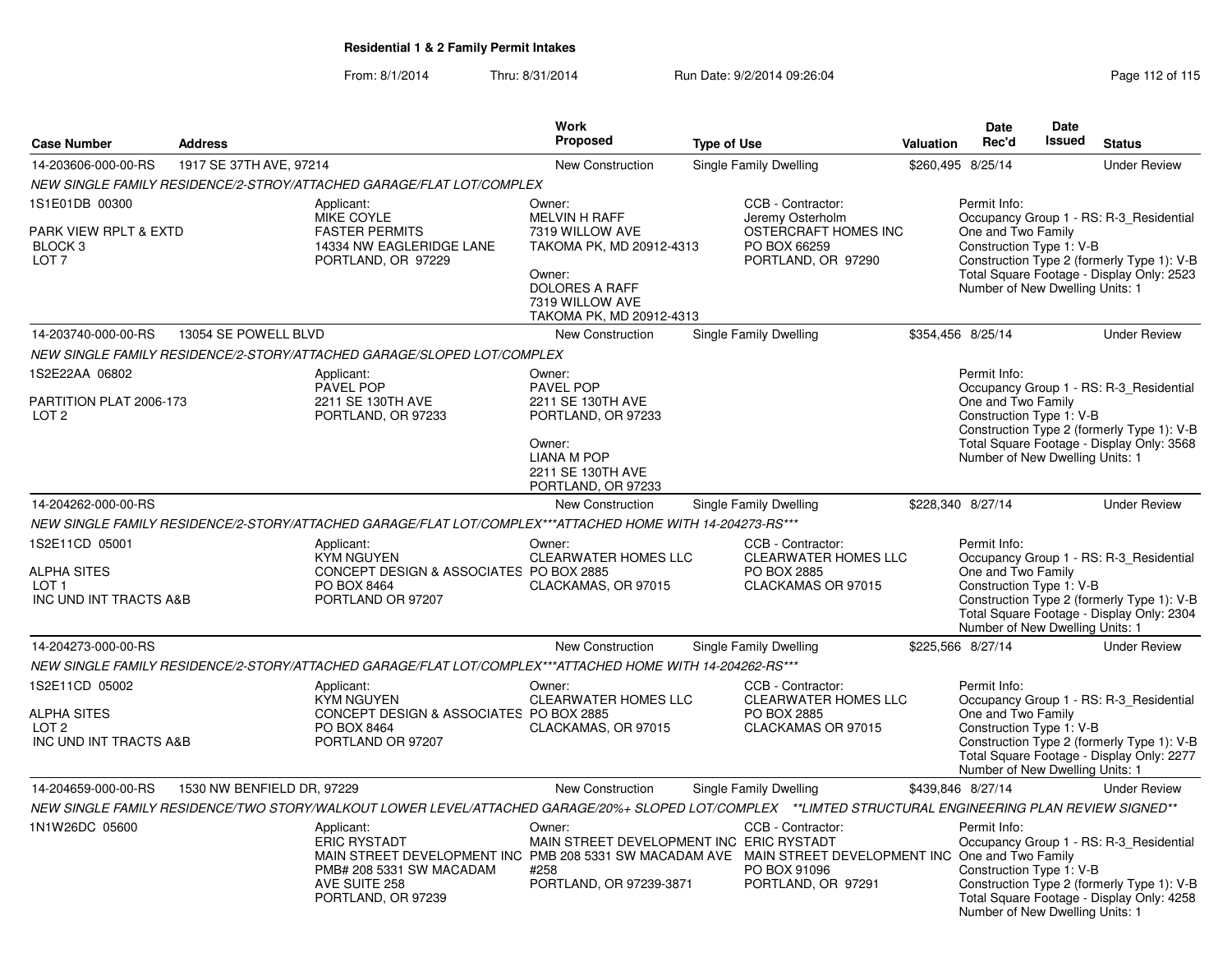|                                                                                  |                                                                                                                                                        |                                                                                                 | <b>Work</b>                                                                                                                                                                                     |                                   |                                                                                                                   | <b>Date</b>                                                                                       | <b>Date</b>   |                                                                                                                                    |
|----------------------------------------------------------------------------------|--------------------------------------------------------------------------------------------------------------------------------------------------------|-------------------------------------------------------------------------------------------------|-------------------------------------------------------------------------------------------------------------------------------------------------------------------------------------------------|-----------------------------------|-------------------------------------------------------------------------------------------------------------------|---------------------------------------------------------------------------------------------------|---------------|------------------------------------------------------------------------------------------------------------------------------------|
| <b>Case Number</b>                                                               | <b>Address</b>                                                                                                                                         |                                                                                                 | <b>Proposed</b>                                                                                                                                                                                 | <b>Type of Use</b>                | <b>Valuation</b>                                                                                                  | Rec'd                                                                                             | <b>Issued</b> | <b>Status</b>                                                                                                                      |
| 14-204671-000-00-RS                                                              | 3300 SW FAIRMOUNT BLVD, 97201                                                                                                                          |                                                                                                 | New Construction                                                                                                                                                                                | Single Family Dwelling            | \$447,909 8/27/14                                                                                                 |                                                                                                   |               | <b>Under Review</b>                                                                                                                |
|                                                                                  | NEW SINGLE FAMILY RESIDENCE/TWO STORY/WALKOUT LOWER LEVEL/ATTACHED GARAGE/20%+ SLOPED LOT/COMPLEX **LIMTED STRUCTURAL ENGINEERING PLAN REVIEW SIGNED** |                                                                                                 |                                                                                                                                                                                                 |                                   |                                                                                                                   |                                                                                                   |               |                                                                                                                                    |
| 1S1E08DA 07400<br><b>COUNCIL CREST PK</b><br>BLOCK 27<br>LOT <sub>8</sub>        | Applicant:<br><b>ERIC RYSTADT</b><br>AVE SUITE 258                                                                                                     | PMB# 208 5331 SW MACADAM<br>PORTLAND, OR 97239                                                  | Owner:<br>MAIN STREET DEVELOPMENT INC ERIC RYSTADT<br>MAIN STREET DEVELOPMENT INC PMB 208 5331 SW MACADAM AVE MAIN STREET DEVELOPMENT INC One and Two Family<br>#258<br>PORTLAND, OR 97239-3871 | CCB - Contractor:<br>PO BOX 91096 | PORTLAND, OR 97291                                                                                                | Permit Info:<br>Construction Type 1: V-B<br>Number of New Dwelling Units: 1                       |               | Occupancy Group 1 - RS: R-3_Residential<br>Construction Type 2 (formerly Type 1): V-B<br>Total Square Footage - Display Only: 4360 |
| 14-204689-000-00-RS                                                              | 8525 SE 92ND AVE, 97266                                                                                                                                |                                                                                                 | New Construction                                                                                                                                                                                | Single Family Dwelling            |                                                                                                                   | \$218,810 8/27/14                                                                                 |               | <b>Under Review</b>                                                                                                                |
|                                                                                  | NEW SINGLE FAMILY RESIDENCE/TWO STORY/ATTACHED GARAGE/FLAT LOT/PRESCRIPTIVE                                                                            |                                                                                                 |                                                                                                                                                                                                 |                                   |                                                                                                                   |                                                                                                   |               |                                                                                                                                    |
| 1S2E21CD 02400<br>SECTION 21 1S 2E<br>TL 2400 0.12 ACRES                         | Applicant:                                                                                                                                             | DONNA KEOUGH<br>508 NW 44TH ST<br>VANCOUVER, WA 98660                                           | Owner:<br><b>TOM STOUT</b><br><b>PO BOX 196</b><br>CLACKAMAS, OR 97015-0196                                                                                                                     | CCB - Contractor:                 | KAY MACK HOMES LLC<br>13706 SE MARKET ST<br>PORTLAND, OR 97233                                                    | Permit Info:<br>One and Two Family<br>Construction Type 1: V-B<br>Number of New Dwelling Units: 1 |               | Occupancy Group 1 - RS: R-3_Residential<br>Construction Type 2 (formerly Type 1): V-B<br>Total Square Footage - Display Only: 2268 |
| 14-204701-000-00-RS                                                              |                                                                                                                                                        |                                                                                                 | New Construction                                                                                                                                                                                | Single Family Dwelling            | \$175,995 8/27/14                                                                                                 |                                                                                                   |               | <b>Under Review</b>                                                                                                                |
|                                                                                  | NEW SINGLE FAMILY RESIDENCE/TWO STORY/ATTACHED GARAGE/FLAT LOT/COMPLEX                                                                                 |                                                                                                 |                                                                                                                                                                                                 |                                   |                                                                                                                   |                                                                                                   |               |                                                                                                                                    |
| 1S2E01DC 01708<br><b>NATALIE</b><br>LOT 6<br>INC UND INT TRACTS A&B              | Applicant:                                                                                                                                             | <b>DONNA KEOUGH</b><br>508 NW 44TH ST<br>VANCOUVER, WA 98660                                    | Owner:<br>NATALIA GRAMADA<br>4608 SE CHASE RD<br>GRESHAM, OR 97080-8236                                                                                                                         | CCB - Contractor:                 | RIVERSHORE DEVELOPMENT LLC Occupancy Group 1 - RS: R-3_Residential<br>17155 SE STANVICK CT<br>MILWAUKIE, OR 97267 | Permit Info:<br>One and Two Family<br>Construction Type 1: V-B<br>Number of New Dwelling Units: 1 |               | Construction Type 2 (formerly Type 1): V-B<br>Total Square Footage - Display Only: 1747                                            |
| 14-205243-000-00-RS                                                              | 16542 SE STEPHENS ST, 97233                                                                                                                            |                                                                                                 | <b>New Construction</b>                                                                                                                                                                         | Single Family Dwelling            |                                                                                                                   | \$303,358 8/28/14                                                                                 |               | <b>Under Review</b>                                                                                                                |
|                                                                                  | NEW SINGLE FAMILY RESIDENCE/TWO STORY/ATTACHED GARAGE/FLAT LOT/PRESCRIPTIVE                                                                            |                                                                                                 |                                                                                                                                                                                                 |                                   |                                                                                                                   |                                                                                                   |               |                                                                                                                                    |
| 1S3E06CB 08500<br>SECTION 06 1S 3E<br>TL 8500 0.20 ACRES                         | Applicant:                                                                                                                                             | <b>BRANDON YODER</b><br><b>BUILDERS DESIGN INC</b><br>11125 NE WEIDLER ST<br>PORTLAND, OR 97220 | Owner:<br><b>ROBERT AYERS</b><br>1715 NE 116TH PL<br>PORTLAND, OR 97220-1924<br>Owner:<br><b>COLLEEN AYERS</b><br>1715 NE 116TH PL<br>PORTLAND, OR 97220-1924                                   |                                   |                                                                                                                   | Permit Info:<br>One and Two Family<br>Construction Type 1: V-B<br>Number of New Dwelling Units: 1 |               | Occupancy Group 1 - RS: R-3_Residential<br>Construction Type 2 (formerly Type 1): V-B<br>Total Square Footage - Display Only: 2935 |
| 14-205321-000-00-RS                                                              | .97219                                                                                                                                                 |                                                                                                 | <b>New Construction</b>                                                                                                                                                                         | Single Family Dwelling            | \$168,715 8/28/14                                                                                                 |                                                                                                   |               | <b>Under Review</b>                                                                                                                |
|                                                                                  | NEW SINGLE FAMILY RESIDENCE/TWO STORY/TUCK UNDER GARAGE/FLAT LOT/COMPLEX                                                                               |                                                                                                 |                                                                                                                                                                                                 |                                   |                                                                                                                   |                                                                                                   |               |                                                                                                                                    |
| 1S1E20AC 18000<br><b>BUCKINGHAM HTS</b><br>BLOCK <sub>2</sub><br>S 1/2 OF LOT 11 | Applicant:                                                                                                                                             | <b>KEVIN PARTAIN</b><br>223 NE 56TH AVE<br>PORTLAND, OR 97213-3705                              | Owner:<br><b>ELTON JOHNSON</b><br><b>PO BOX 453</b><br>NEHALEM, OR 97131                                                                                                                        | CCB - Contractor:                 | ESTRUSCAN VENTURES LLC<br>4017 SW DOWNS VIEW CT<br>PORTLAND OR 97221                                              | Permit Info:<br>One and Two Family<br>Construction Type 1: V-B<br>Number of New Dwelling Units: 1 |               | Occupancy Group 1 - RS: R-3_Residential<br>Construction Type 2 (formerly Type 1): V-B<br>Total Square Footage - Display Only: 1665 |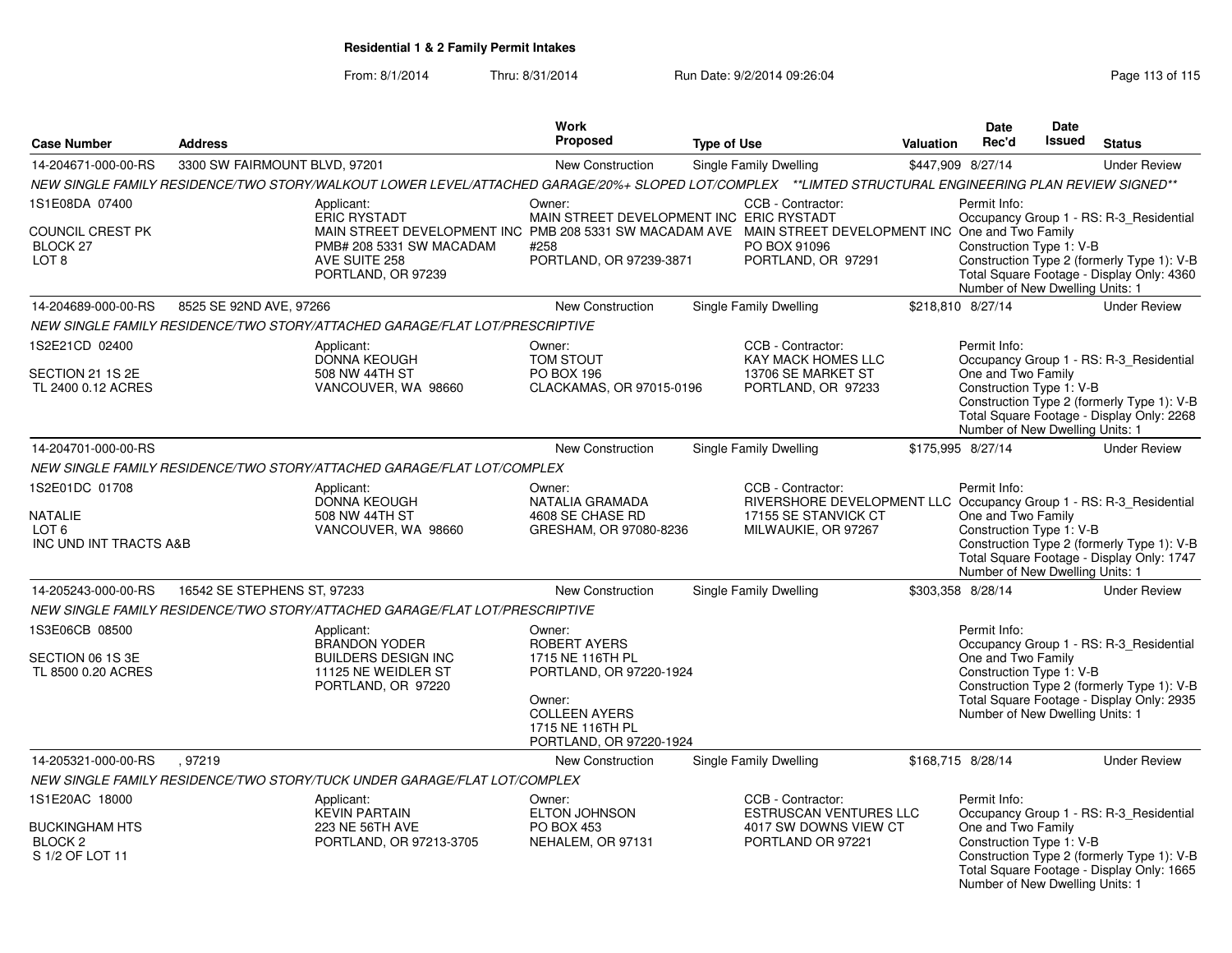|                                                                                        |                                                                                                                               |                                                                                                                    | Work                                                                        |                                                                                                                                                                  |                                                                                                                                                                                                                     | Date                                                                                                                                                                                                                                | Date   |                                                                                                                                    |
|----------------------------------------------------------------------------------------|-------------------------------------------------------------------------------------------------------------------------------|--------------------------------------------------------------------------------------------------------------------|-----------------------------------------------------------------------------|------------------------------------------------------------------------------------------------------------------------------------------------------------------|---------------------------------------------------------------------------------------------------------------------------------------------------------------------------------------------------------------------|-------------------------------------------------------------------------------------------------------------------------------------------------------------------------------------------------------------------------------------|--------|------------------------------------------------------------------------------------------------------------------------------------|
| <b>Case Number</b>                                                                     | <b>Address</b>                                                                                                                |                                                                                                                    | <b>Proposed</b>                                                             | <b>Type of Use</b>                                                                                                                                               | Valuation                                                                                                                                                                                                           | Rec'd                                                                                                                                                                                                                               | Issued | <b>Status</b>                                                                                                                      |
| 14-205436-000-00-RS                                                                    |                                                                                                                               |                                                                                                                    | New Construction                                                            | <b>Single Family Dwelling</b>                                                                                                                                    |                                                                                                                                                                                                                     | \$232,712 8/29/14                                                                                                                                                                                                                   |        | <b>Under Review</b>                                                                                                                |
|                                                                                        |                                                                                                                               | NEW SINGLE FAMILY RESIDENCE/TWO STORY/DETACHED 190SF GARAGE/FLAT LOT/COMPLEX ***WITH GARAGE PERMIT 14-205450-ZP*** |                                                                             |                                                                                                                                                                  |                                                                                                                                                                                                                     |                                                                                                                                                                                                                                     |        |                                                                                                                                    |
| 1S1E12CB 14902                                                                         |                                                                                                                               | Applicant:<br><b>JOSHUA PATRICK</b>                                                                                | Owner:<br>METRO HOMES NW LLC                                                | CCB - Contractor:<br>AFFORDABLE NEW HOMES LLC                                                                                                                    |                                                                                                                                                                                                                     | Permit Info:                                                                                                                                                                                                                        |        |                                                                                                                                    |
| TROLLEY DEPOT WEST<br>LOT <sub>2</sub>                                                 | METRO HOMES NW LLC<br>211 NE WEIDLER ST<br>211 NE WEIDER<br>211 NE WEIDLER ST<br>PORTLAND, OR 97232-1155<br>PORTLAND OR 97232 |                                                                                                                    | PORTLAND, OR 97232                                                          |                                                                                                                                                                  | Occupancy Group 1 - RS: R-3_Residential<br>One and Two Family<br>Construction Type 1: V-B<br>Construction Type 2 (formerly Type 1):<br>Total Square Footage - Display Only: 2110<br>Number of New Dwelling Units: 1 |                                                                                                                                                                                                                                     |        |                                                                                                                                    |
| 14-206181-000-00-RS                                                                    |                                                                                                                               |                                                                                                                    | New Construction                                                            | <b>Single Family Dwelling</b>                                                                                                                                    |                                                                                                                                                                                                                     | \$232,712 8/29/14                                                                                                                                                                                                                   |        | <b>Under Review</b>                                                                                                                |
|                                                                                        |                                                                                                                               |                                                                                                                    |                                                                             | NEW SINGLE FAMILY RESIDENCE/2-STORY WITH FINISHED ATTIC/DETACHED GARAGE/FLAT LOT/COMPLEX***WITH DETACHED 190SF GARAGE 14-206183-ZP***                            |                                                                                                                                                                                                                     |                                                                                                                                                                                                                                     |        |                                                                                                                                    |
| 1S1E12CB 14901                                                                         |                                                                                                                               | Applicant:<br><b>JOSHUA PATRICK</b>                                                                                | Owner:<br>METRO HOMES NW LLC                                                | CCB - Contractor:<br>AFFORDABLE NEW HOMES LLC                                                                                                                    |                                                                                                                                                                                                                     | Permit Info:                                                                                                                                                                                                                        |        | Occupancy Group 1 - RS: R-3_Residential                                                                                            |
| TROLLEY DEPOT WEST<br>LOT <sub>1</sub>                                                 |                                                                                                                               | <b>METRO HOMES NW LLC</b><br>211 NE WEIDLER ST<br>PORTLAND OR 97232                                                | 211 NE WEIDLER ST<br>PORTLAND, OR 97232-1155                                | 211 NE WEIDER<br>PORTLAND, OR 97232                                                                                                                              |                                                                                                                                                                                                                     | One and Two Family<br>Construction Type 1: V-B<br>Number of New Dwelling Units: 1                                                                                                                                                   |        | Construction Type 2 (formerly Type 1):<br>Total Square Footage - Display Only: 2110                                                |
| 14-206199-000-00-RS                                                                    |                                                                                                                               |                                                                                                                    | <b>New Construction</b>                                                     | <b>Single Family Dwelling</b>                                                                                                                                    |                                                                                                                                                                                                                     | \$232,712 8/29/14                                                                                                                                                                                                                   |        | <b>Under Review</b>                                                                                                                |
|                                                                                        |                                                                                                                               |                                                                                                                    |                                                                             | NEW SINGLE FAMILY RESIDENCE/2-STORY WITH FINISHED ATTIC/DETACHED GARAGE/FLAT LOT/COMPLEX***WITH DETACHED 190SF GARAGE 14-206206-ZP***                            |                                                                                                                                                                                                                     |                                                                                                                                                                                                                                     |        |                                                                                                                                    |
| 1S1E12CB 14905<br><b>TROLLEY DEPOT WEST</b><br>LOT <sub>5</sub><br>INC UND INT TRACT A |                                                                                                                               | Applicant:<br><b>JOSHUA PATRICK</b><br><b>METRO HOMES NW LLC</b><br>211 NE WEIDLER ST<br>PORTLAND OR 97232         |                                                                             | CCB - Contractor:<br>AFFORDABLE NEW HOMES LLC<br>211 NE WEIDER<br>PORTLAND, OR 97232                                                                             |                                                                                                                                                                                                                     | Permit Info:<br>Occupancy Group 1 - RS: R-3_Residential<br>One and Two Family<br>Construction Type 1: V-B<br>Construction Type 2 (formerly Type 1):<br>Total Square Footage - Display Only: 2110<br>Number of New Dwelling Units: 1 |        |                                                                                                                                    |
| 14-195994-000-00-RS                                                                    | 3605 NE 14TH AVE, 97212                                                                                                       |                                                                                                                    | <b>New Construction</b>                                                     | Townhouse (2 Units)                                                                                                                                              |                                                                                                                                                                                                                     | \$310,676 8/8/14                                                                                                                                                                                                                    |        | <b>Under Review</b>                                                                                                                |
|                                                                                        |                                                                                                                               |                                                                                                                    |                                                                             | NEW 1 OF 2 UNIT TOWNHOUSE on individual tax lots/2-STORY WITH BASEMENT/TUCK UNDER GARAGE/FLAT LOT/COMPLEX***WITH 14-196002-RS***+++LIMITED ENGINEERING REVIEW+++ |                                                                                                                                                                                                                     |                                                                                                                                                                                                                                     |        |                                                                                                                                    |
| 1N1E23CD 19700                                                                         |                                                                                                                               | Applicant:<br><b>DONNA KEOUGH</b><br>508 NW 44TH ST<br>VANCOUVER, WA 98660                                         | Owner:<br>FIRENZE DEVELOPMENT INC<br>3617 NE 14TH AVE<br>PORTLAND, OR 97212 | CCB - Contractor:<br>PETER A KUSYK<br>FIRENZE DEVELOPMENT INC<br>12703 SW 67TH AVE<br><b>TIGARD, OR 97223</b>                                                    |                                                                                                                                                                                                                     | Permit Info:<br>One and Two Family<br>Construction Type 1: V-B<br>Number of New Dwelling Units: 1                                                                                                                                   |        | Occupancy Group 1 - RS: R-3_Residential<br>Construction Type 2 (formerly Type 1): V-B<br>Total Square Footage - Display Only: 3053 |
| 14-196002-000-00-RS                                                                    | 3609 NE 14TH AVE, 97212                                                                                                       |                                                                                                                    | <b>New Construction</b>                                                     | Townhouse (2 Units)                                                                                                                                              |                                                                                                                                                                                                                     | \$310,676 8/8/14                                                                                                                                                                                                                    |        | <b>Under Review</b>                                                                                                                |
|                                                                                        |                                                                                                                               |                                                                                                                    |                                                                             | NEW 2 OF 2 UNIT TOWNHOUSE on individual tax lots/2-STORY WITH BASEMENT/TUCK UNDER GARAGE/FLAT LOT/COMPLEX***WITH 14-195994-RS***+++LIMITED ENGINEERING REVIEW+++ |                                                                                                                                                                                                                     |                                                                                                                                                                                                                                     |        |                                                                                                                                    |
| 1N1E23CD 19700                                                                         |                                                                                                                               | Applicant:<br>DONNA KEOUGH<br>508 NW 44TH ST<br>VANCOUVER, WA 98660                                                | Owner:<br>FIRENZE DEVELOPMENT INC<br>3617 NE 14TH AVE<br>PORTLAND, OR 97212 | CCB - Contractor:<br>PETER A KUSYK<br>FIRENZE DEVELOPMENT INC<br>12703 SW 67TH AVE<br>TIGARD, OR 97223                                                           |                                                                                                                                                                                                                     | Permit Info:<br>One and Two Family<br>Construction Type 1: V-B<br>Number of New Dwelling Units: 1                                                                                                                                   |        | Occupancy Group 1 - RS: R-3_Residential<br>Construction Type 2 (formerly Type 1): V-B<br>Total Square Footage - Display Only: 3053 |